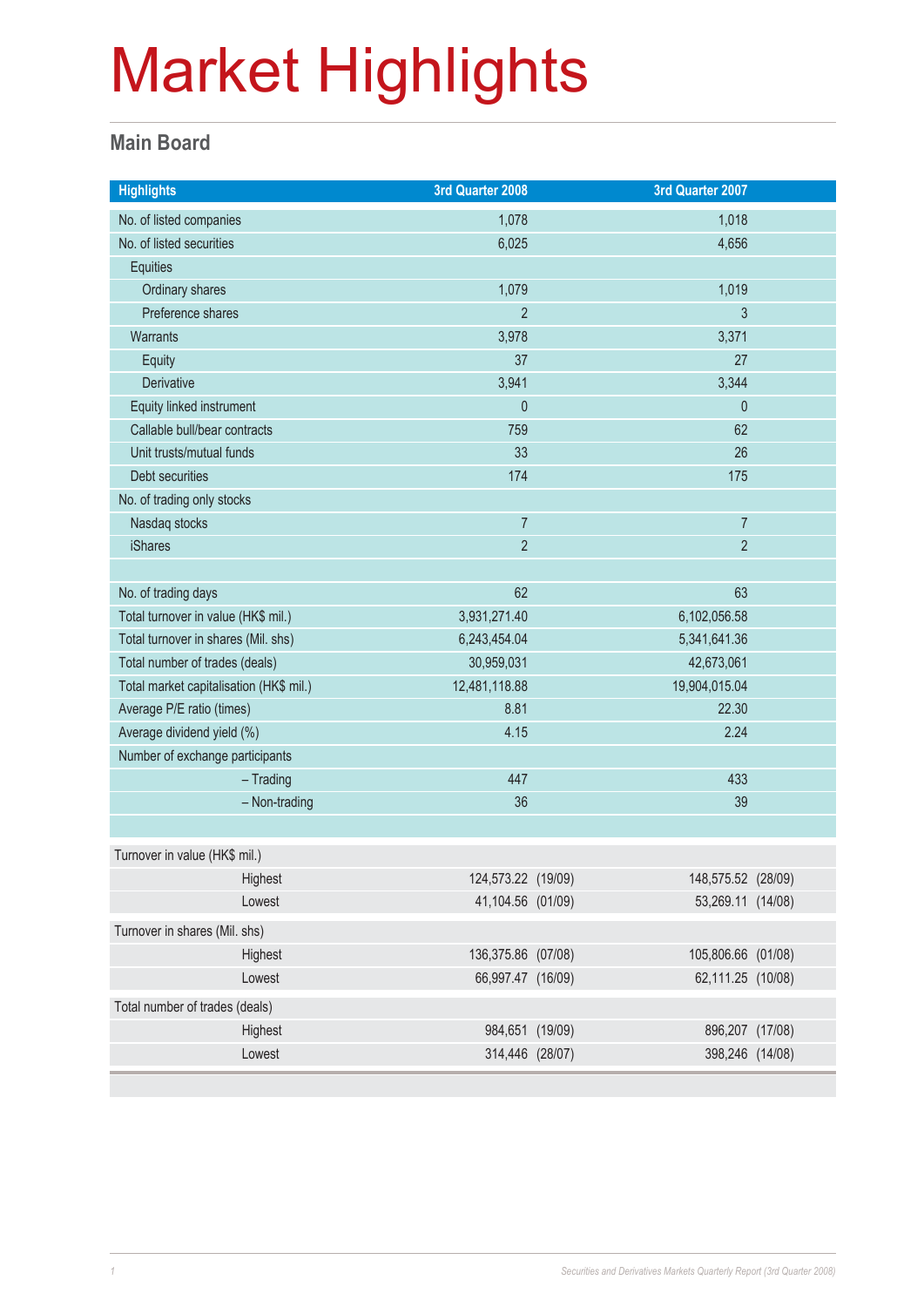### **Growth Enterprise Market (GEM)**

| <b>Highlights</b>                       |  | 3rd Quarter 2008 |                | 3rd Quarter 2007 |                |
|-----------------------------------------|--|------------------|----------------|------------------|----------------|
| No. of listed companies                 |  | 181              |                | 192              |                |
| No. of listed securities                |  | 185              |                | 195              |                |
| Equities                                |  | 181              |                | 192              |                |
| Warrants                                |  | $\overline{4}$   |                | $\mathfrak{S}$   |                |
|                                         |  |                  |                |                  |                |
| No. of trading days                     |  | 62               |                | 63               |                |
| Total turnover in value (HK\$ mil.)     |  | 9,188.79         |                | 54,559.24        |                |
| Total turnover in shares (Mil. shs)     |  | 27,670.69        |                | 82,203.85        |                |
| Total number of trades (deals)          |  | 240,823          |                | 1,108,134        |                |
| Total market capitalisation (HK\$ mil.) |  | 67,153.80        |                | 150,850.17       |                |
| Average P/E ratio (times)               |  | 10.43            |                | 42.69            |                |
| Average dividend yield (%)              |  | 2.05             |                | 0.73             |                |
| Turnover in value (HK\$ mil.)           |  |                  |                |                  |                |
| Highest                                 |  |                  | 533.49 (22/07) | 1,770.81 (12/07) |                |
| Lowest                                  |  |                  | 45.03 (29/09)  |                  | 376.99 (06/09) |
| Turnover in shares (Mil. shs)           |  |                  |                |                  |                |
| Highest                                 |  | 1,787.76 (22/09) |                | 2,119.10 (11/07) |                |
| Lowest                                  |  |                  | 128.04 (12/09) |                  | 619.27 (06/09) |
| Total number of trades (deals)          |  |                  |                |                  |                |
| Highest                                 |  |                  | 8,087 (22/07)  |                  | 29,594 (10/07) |
| Lowest                                  |  |                  | 1,999 (29/09)  |                  | 9,628 (06/09)  |
|                                         |  |                  |                |                  |                |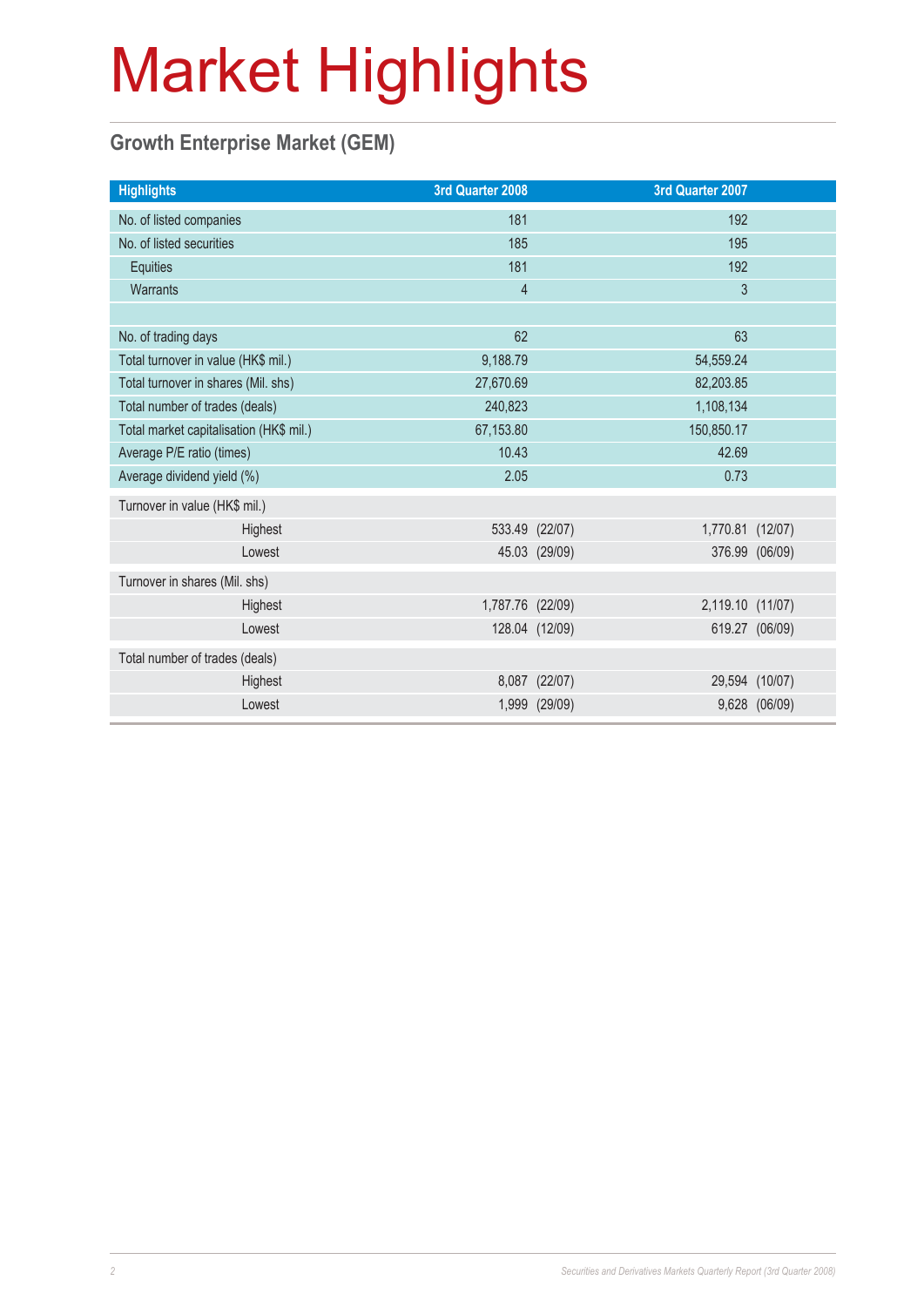### **Derivatives Market Highlights**

| <b>Highlights</b>                                          | 3rd Quarter 2008 | 3rd Quarter 2007 |
|------------------------------------------------------------|------------------|------------------|
| All futures and options products (excluding stock options) |                  |                  |
| No. of trading days                                        | 62.0             | 63.0             |
| Total contract volume                                      | 13,355,856       | 12,466,076       |
| Equity index products                                      | 13,271,240       | 12,375,973       |
| Equity products                                            | 79,655           | 84,580           |
| Interest rates products                                    | 4,961            | 5,523            |
| Average daily contract volume <sup>1</sup>                 | 215,417          | 197,874          |
| Total open interest as at the quarter end (contracts)      | 374,133          | 682,665          |
| Equity index products                                      | 363,563          | 668,092          |
| Equity products                                            | 8,269            | 8,596            |
| Interest rates products                                    | 2,301            | 5,977            |
| <b>Stock options</b>                                       |                  |                  |
| No. of newly introduced stock options classes              |                  | 3                |
| No. of stock options as at the quarter end                 |                  |                  |
| <b>Class</b>                                               | 50               | 47               |
| <b>Series</b>                                              | 7,214            | 5,276            |
| Total premium (HK\$ mil.)                                  | 26,991.10        | 29,463.30        |
| Call                                                       | 7,357.02         | 16,771.87        |
| Put                                                        | 19,634.07        | 12,691.44        |
| Average daily premium (HK\$ mil.)                          | 435.34           | 467.67           |
| Total contract volume                                      | 13,646,790       | 15,128,231       |
| Call                                                       | 6,075,598        | 7,408,764        |
| Put                                                        | 7,571,192        | 7,719,467        |
| Average daily contract volume                              | 220,110          | 240,131          |
| Total open interest as at the quarter end (contracts)      | 4,675,934        | 5,435,153        |
| Call                                                       | 1,860,995        | 2,337,035        |
| Put                                                        | 2,814,939        | 3,098,118        |
| Total number of trades                                     | 440,564          | 339,530          |
| Average daily number of trades                             | 7,106            | 5,389            |
| Total contracts exercised                                  | 1,797,894        | 1,852,965        |
| Average premium per contract (HK\$)                        | 1,978            | 1,948            |
| Average contract per trade (contracts)                     | 31               | 45               |
| Put volume/call volume                                     | 1.25             | 1.04             |
| Average daily contract volume/open interest                | 4.7%             | 4.4%             |
| All futures and options products                           |                  |                  |
| Total contract volume                                      | 27,002,646       | 27,594,307       |
| Total open interest as at the quarter end (contracts)      | 5,050,067        | 6,117,818        |

1 Average daily contract volume is calculated based on the number of trading days of the Hong Kong Market.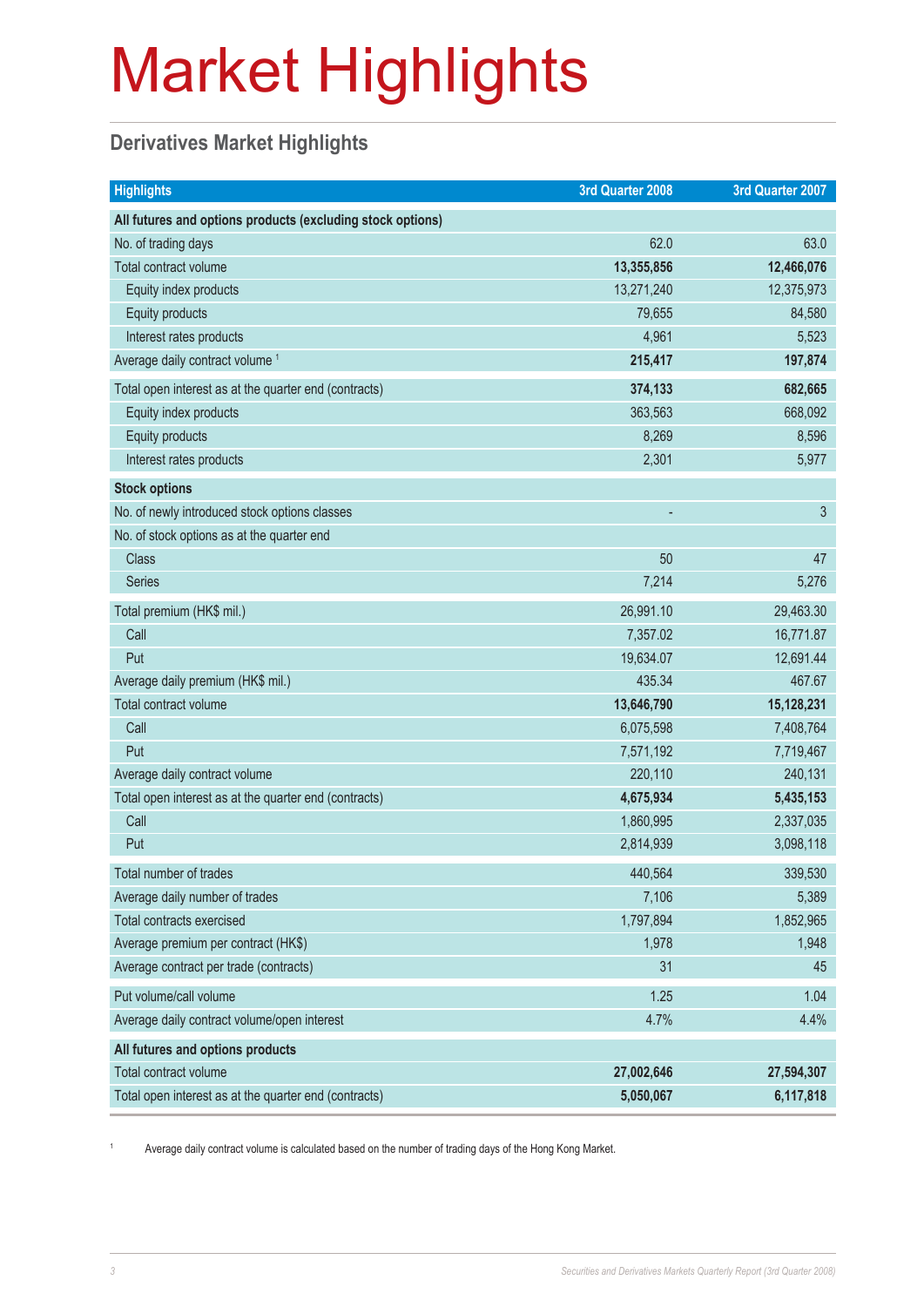### **Clearing and Settlement Statistics**

| <b>Securities Market</b>                                                                                                                                                                                                                                   | 3rd Quarter 2008                                  | 3rd Quarter 2007                                  |
|------------------------------------------------------------------------------------------------------------------------------------------------------------------------------------------------------------------------------------------------------------|---------------------------------------------------|---------------------------------------------------|
| Average Daily Exchange Trades Handled by CCASS<br>- Number of trades<br>- Value of trades (HK\$bil.)<br>- Share quantity Involved (bil shares)                                                                                                             | 503,213<br>63.6<br>101.1                          | 694,934<br>97.7<br>86.1                           |
| Average Daily Settlement Instructions ("SIs") Settled by CCASS<br>- Number of SIs<br>- Value of SIs (HK\$bil.)<br>- Share quantity involved (bil. Shares)                                                                                                  | 58,573<br>179.6<br>46.4                           | 72,843<br>212.4<br>51.6                           |
| Average Daily Investor SIs ("ISIs") Settled by CCASS<br>- Number of ISIs<br>- Value of ISIs (HK\$mil.)<br>- Share quantity involved (mil. shares)                                                                                                          | 477<br>231.8<br>394.1                             | 1,033<br>452.3<br>129.2                           |
| Average Daily Settlement Efficiency of CNS Stock Positions on Due Day (T+2) (%)<br>Average Daily Settlement Efficiency of CNS Stock Positions on the Day<br>following the Due Day (T+3) (%)                                                                | 99.74<br>99.98                                    | 99.61<br>99.97                                    |
| Average Daily Buy-ins Executed on T+3<br>- Number of brokers involved<br>- Number of buy-ins<br>- Value of buy-ins (HK\$mil)                                                                                                                               | $\overline{7}$<br>13<br>18.7                      | 22<br>26<br>21.6                                  |
| Shares Deposited in the CCASS Depository<br>- Number of shares (bil shares)<br>- Percentage of total issued shares of the admitted securities<br>- Value of shares (HK\$bil)<br>- Percentage of the total market capitalisation of the admitted securities | 3,722.7<br>74.53<br>5,905.6<br>44.18              | 2,564.0<br>69.00<br>10,006.5<br>45.96             |
| <b>Derivatives Market</b>                                                                                                                                                                                                                                  | 3rd Quarter 2008                                  | 3rd Quarter 2007                                  |
| Open Interest<br>- Equity Index Futures<br>- Stock Futures<br>- Interest Rates Futures<br>- Equity Index Options<br>- Stock Options                                                                                                                        | 189,365<br>8,269<br>2,301<br>174,198<br>4,675,934 | 218,652<br>8,596<br>5,977<br>449,440<br>5,435,153 |
| <b>Cumulative Stock Options Exercised</b><br>- Share quantity involved (mil. shs)<br>- Value of shares (HK\$bil.)                                                                                                                                          | 1,568<br>48                                       | 1,622<br>54                                       |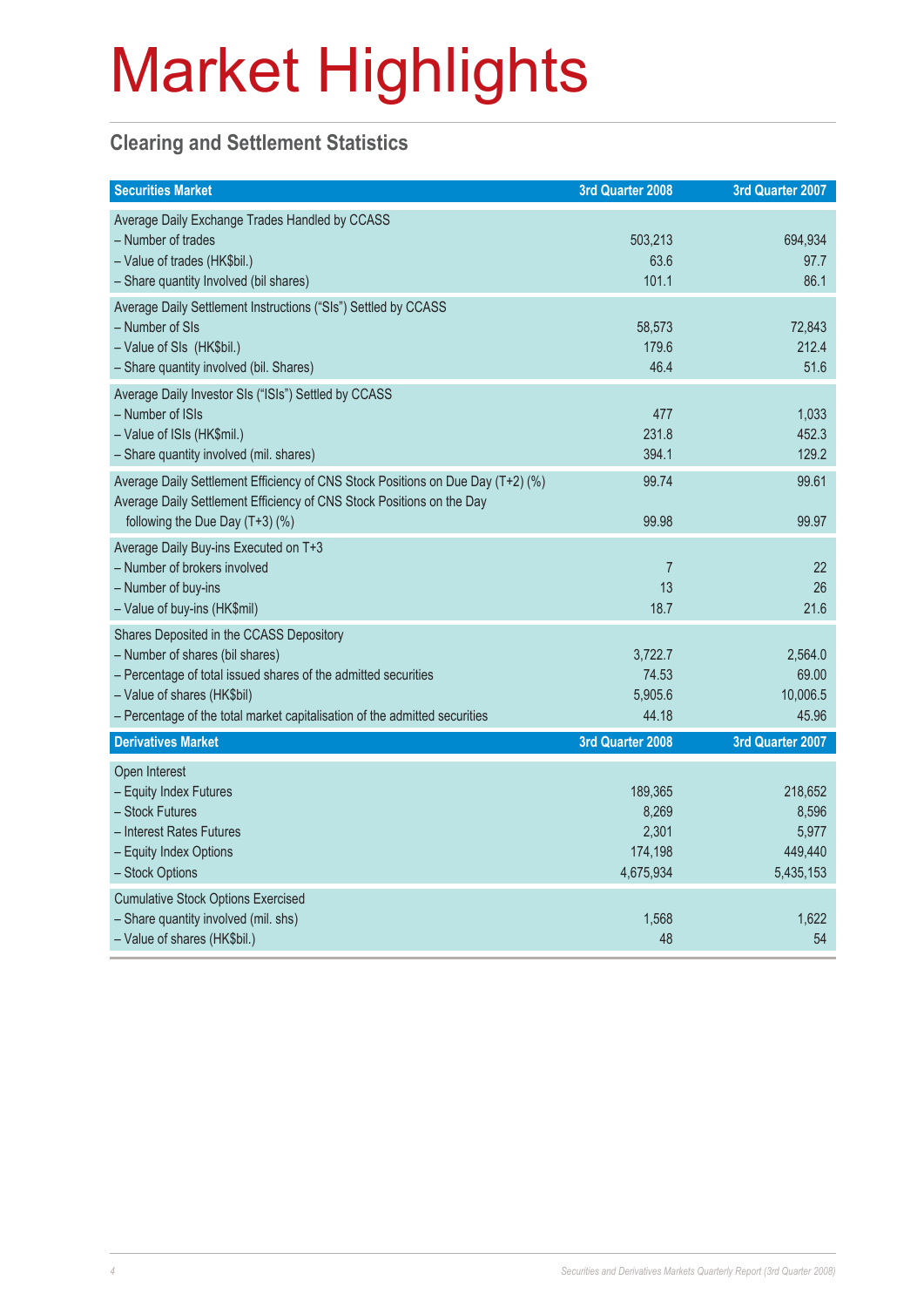### **Equity Turnover**

|      |                | <b>Share</b> | <b>Value</b>    |              |
|------|----------------|--------------|-----------------|--------------|
|      |                | (Mil. shs)   | (HK\$ mil.)     | No. of deals |
| 2007 | Q <sub>3</sub> | 1,058,315.84 | 4,831,375.67    | 33,825,488   |
|      | Q4             | 878,390.04   | 6,044,981.78    | 35,765,560   |
| 2008 | Q <sub>1</sub> | 564,762.03   | 4, 141, 772. 67 | 28,938,227   |
|      | Q <sub>2</sub> | 497,409.06   | 3,329,344.37    | 25,180,928   |
|      | Q3             | 413,439.81   | 2,838,074.56    | 24,351,805   |

### **Equity Trading Statistics**

|      |                | No. of<br>trading days | <b>Average daily</b><br>turnover (HK\$ mil.) | Average<br>value per deal |
|------|----------------|------------------------|----------------------------------------------|---------------------------|
| 2007 | Q <sub>3</sub> | 63                     | 76,688.50                                    | 142,832                   |
|      | Q4             | 62                     | 97,499.71                                    | 169,017                   |
| 2008 | Q <sub>1</sub> | 60                     | 69,029.54                                    | 143,125                   |
|      | Q2             | 61                     | 54,579.42                                    | 132,217                   |
|      | Q3             | 62                     | 45,775.40                                    | 116,545                   |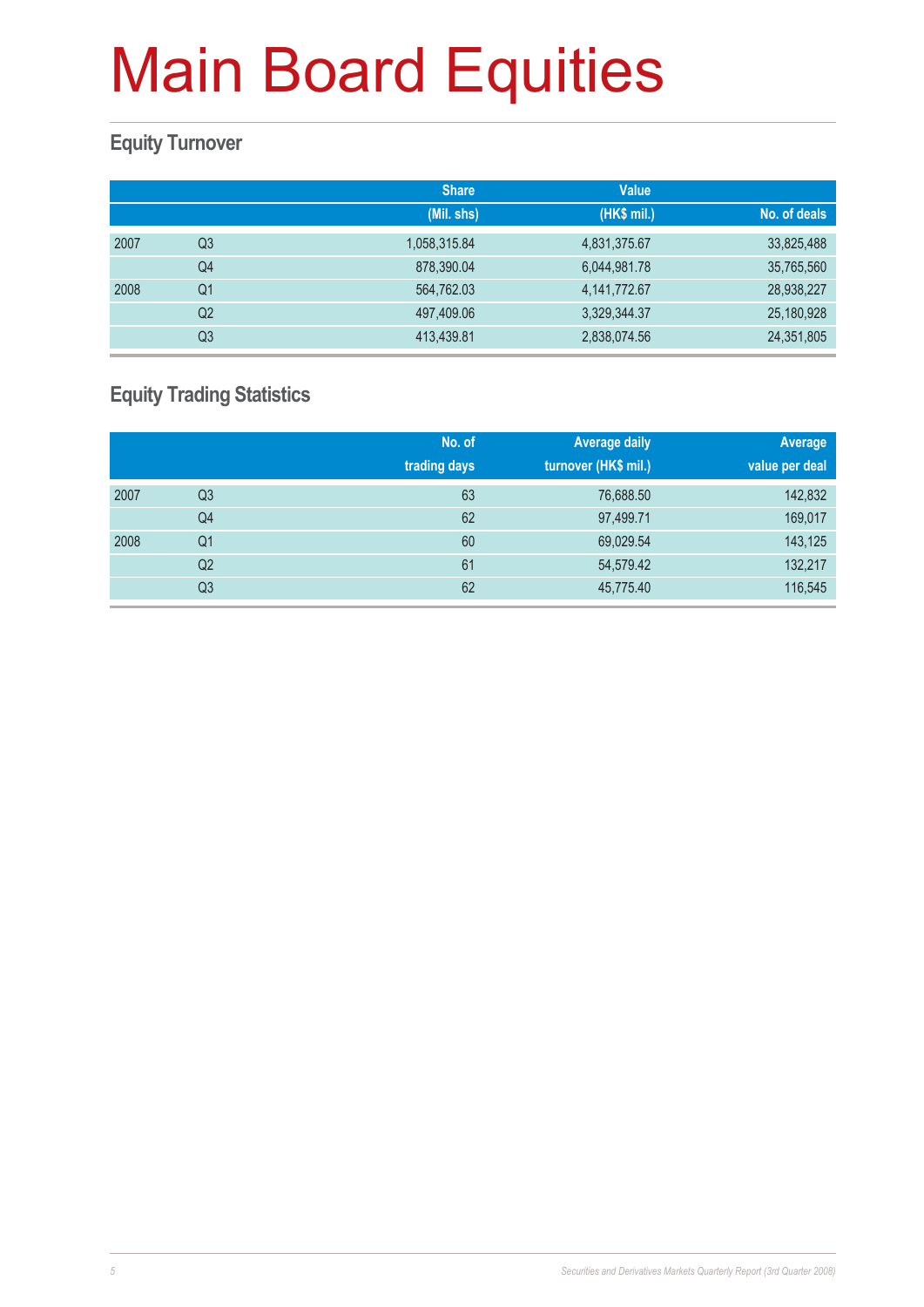#### **20 Most Advanced Stocks**

for 3rd quarter 2008

|                |       |                        | <b>Closing price</b> |                 |        |
|----------------|-------|------------------------|----------------------|-----------------|--------|
| Rank           | Code  | <b>Stock</b>           | End of Sep 2008      | End of Jun 2008 | $%$ up |
| 1              | 01886 | <b>HUIYUAN JUICE</b>   | 9.500                | 4.900           | 93.88  |
| $\overline{2}$ | 01013 | <b>PLUS HOLDINGS</b>   | 0.089                | 0.060           | 48.33  |
| 3              | 00421 | CH N RESDEV PRE        | 66.050               | 49.950          | 32.23  |
| 4              | 01211 | <b>BYD COMPANY</b>     | 12.840               | 10.000          | 28.40  |
| 5              | 00075 | Y.T. REALTY            | 1.540                | 1.230           | 25.20  |
| 6              | 00392 | <b>BEIJING ENT</b>     | 29.000               | 25.500          | 13.73  |
| $\overline{7}$ | 00551 | YUE YUEN IND           | 21.000               | 18.520          | 13.39  |
| 8              | 00309 | LO'S ENVIRO-PRO        | 0.230                | 0.203           | 13.30  |
| 9              | 01229 | ARTFIELD GROUP         | 1.400                | 1.270           | 10.24  |
| 10             | 00474 | <b>WINBOX INT'L</b>    | 0.650                | 0.590           | 10.17  |
| 11             | 00663 | YUN SKY CHEM           | 0.143                | 0.130           | 10.00  |
| 12             | 01094 | <b>SUNNY GLOBAL</b>    | 0.830                | 0.760           | 9.21   |
| 13             | 00770 | <b>SHANGHAI GROWTH</b> | 2.180                | 2.000           | 9.00   |
| 14             | 01038 | <b>CKI HOLDINGS</b>    | 35.900               | 33.000          | 8.79   |
| 15             | 00157 | <b>NATURAL BEAUTY</b>  | 1.670                | 1.550           | 7.74   |
| 16             | 00669 | <b>TECHTRONIC IND</b>  | 7.070                | 6.570           | 7.61   |
| 17             | 01194 | <b>CHINA FORCE</b>     | 0.355                | 0.330           | 7.58   |
| 18             | 00525 | <b>GUANGSHEN RAIL</b>  | 3.780                | 3.550           | 6.48   |
| 19             | 00980 | <b>LIANHUA</b>         | 10.620               | 9.980           | 6.41   |
| 20             | 00313 | <b>DICKSON GROUP</b>   | 0.110                | 0.105           | 4.76   |

A Adjusted

#### **20 Most Declined Stocks**

for 3rd quarter 2008

|       |                        | <b>Closing price</b> |                 |                                                    |
|-------|------------------------|----------------------|-----------------|----------------------------------------------------|
| Code  | <b>Stock</b>           | End of Sep 2008      | End of Jun 2008 | $%$ down                                           |
| 00627 | <b>U-RIGHT INT'L</b>   | 0.014                | 0.159           | $-91.19$                                           |
| 00833 | <b>ALLTRONICS</b>      | 0.325                | 2.700           | $-87.96$                                           |
| 00439 | <b>CLIMAX INT'L</b>    | 0.025                | 0.190           | $-86.84$                                           |
| 00279 | <b>FREEMAN CORP</b>    | 0.031                | 0.184           | $-83.15$                                           |
| 00616 | <b>EASYKNIT ENT</b>    | 0.480                | 2.500           | $-80.80$                                           |
| 00009 | <b>MANDARIN ENT</b>    | 0.045                | 0.216           | $-79.17$                                           |
| 02362 | <b>MACAU INV HOLD</b>  | 0.195                | 0.920           | $-78.80$                                           |
| 00353 | <b>XIAN YUEN TITAN</b> | 0.040                | 0.185           | $-78.38$                                           |
| 00275 | <b>HANNY HOLDINGS</b>  | 0.026                | 0.115           | $-77.39$                                           |
| 00499 | <b>HYCOMM-NEW</b>      | 0.040                | 0.175           | $-77.14$                                           |
| 00498 | <b>PYI CORP</b>        | 0.395                | 1.550           | $-74.52$                                           |
| 00629 | YUE DA MINING          | 1.100                | 4.270           | $-74.24$                                           |
| 00559 | <b>HUA YI COPPER</b>   | 0.139                | 0.530           | $-73.77$                                           |
| 00276 | <b>MONGOLIA ENERGY</b> | 4.090                | 15.100          | $-72.91$                                           |
| 01393 | <b>HIDILI INDUSTRY</b> | 3.690                | 13.600          | $-72.87$                                           |
| 00304 | <b>PEACE MARK</b>      | 1.500                | 5.420           | $-72.32$                                           |
| 01136 | <b>TCC INT'L HOLD</b>  | 1.570                | 5.670           | $-72.31$                                           |
| 00383 | <b>COL CAPITAL</b>     | 1.220                | 4.350           | $-71.95$                                           |
| 01124 | <b>COASTAL GL</b>      | 0.260                | 0.920           | $-71.74$                                           |
| 01010 | <b>PACMOS TECH</b>     | 0.125                | 0.440           | $-71.59$                                           |
|       |                        |                      |                 | $\overline{A}$<br>$\overline{A}$<br>$\overline{A}$ |

A Adjusted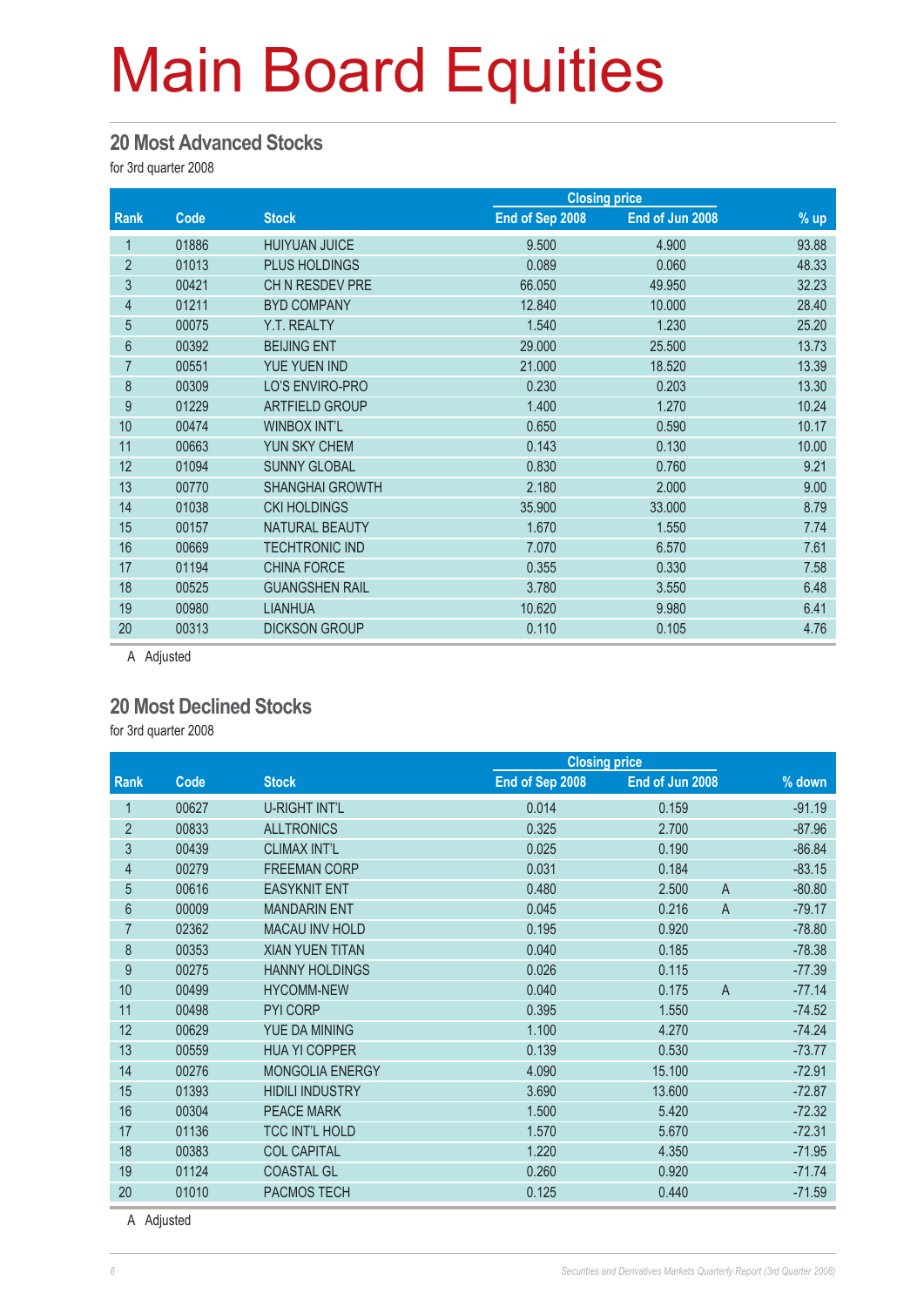#### **20 Most Active Stocks by Value**

for 3rd quarter 2008

| Rank           | Code  | <b>Stock</b>         | Turnover (HK\$ mil.) | % of total |
|----------------|-------|----------------------|----------------------|------------|
| 1              | 00941 | <b>CHINA MOBILE</b>  | 206, 173.30          | 7.26       |
| $\overline{2}$ | 00005 | <b>HSBC HOLDINGS</b> | 192,189.57           | 6.77       |
| $\mathfrak{S}$ | 02628 | <b>CHINA LIFE</b>    | 175, 177.64          | 6.17       |
| $\overline{4}$ | 01398 | <b>ICBC</b>          | 145,775.86           | 5.14       |
| 5              | 00939 | <b>CCB</b>           | 136, 175.52          | 4.80       |
| $6\phantom{a}$ | 00857 | <b>PETROCHINA</b>    | 100,903.60           | 3.56       |
| $\overline{7}$ | 00883 | <b>CNOOC</b>         | 95,750.25            | 3.37       |
| 8              | 00386 | SINOPEC CORP         | 78,519.18            | 2.77       |
| 9              | 00388 | <b>HKEX</b>          | 73,513.17            | 2.59       |
| 10             | 03988 | <b>BANK OF CHINA</b> | 67,909.20            | 2.39       |
| 11             | 02318 | <b>PING AN</b>       | 66,562.35            | 2.35       |
| 12             | 03968 | <b>CM BANK</b>       | 65,541.70            | 2.31       |
| 13             | 00016 | <b>SHK PPT</b>       | 52,257.18            | 1.84       |
| 14             | 01088 | <b>CHINA SHENHUA</b> | 49,340.19            | 1.74       |
| 15             | 00001 | <b>CHEUNG KONG</b>   | 46,065.22            | 1.62       |
| 16             | 00013 | <b>HUTCHISON</b>     | 45,203.57            | 1.59       |
| 17             | 03328 | <b>BANKCOMM</b>      | 44,383.97            | 1.56       |
| 18             | 01800 | CHINA COMM CONS      | 37,253.33            | 1.31       |
| 19             | 00688 | CHINA OVERSEAS       | 34,580.23            | 1.22       |
| 20             | 01919 | CHINA COSCO          | 33,498.22            | 1.18       |
| <b>Total</b>   |       |                      | 1,746,773.27         | 61.55      |

#### **20 Most Active Stock by Shares**

for 3rd quarter 2008

| Rank           | Code  | <b>Stock</b>           | <b>Turnover (Mil. shs)</b> | % of total |
|----------------|-------|------------------------|----------------------------|------------|
| 1              | 01398 | <b>ICBC</b>            | 28,636.80                  | 6.93       |
| $\overline{2}$ | 00939 | <b>CCB</b>             | 22,911.41                  | 5.54       |
| 3              | 03988 | <b>BANK OF CHINA</b>   | 20,573.44                  | 4.98       |
| $\overline{4}$ | 00857 | <b>PETROCHINA</b>      | 10,752.67                  | 2.60       |
| $\overline{5}$ | 00386 | SINOPEC CORP           | 10,724.55                  | 2.59       |
| $6\phantom{1}$ | 00883 | <b>CNOOC</b>           | 8,763.83                   | 2.12       |
| $\overline{7}$ | 00728 | CHINA TELECOM          | 6,912.43                   | 1.67       |
| 8              | 03886 | <b>TOWN HEALTH</b>     | 6,330.74                   | 1.53       |
| 9              | 02628 | <b>CHINA LIFE</b>      | 6,247.02                   | 1.51       |
| 10             | 03328 | <b>BANKCOMM</b>        | 5,197.54                   | 1.26       |
| 11             | 02866 | <b>CSCL</b>            | 3,961.47                   | 0.96       |
| 12             | 01189 | <b>WING ON TRAVEL</b>  | 3,646.72                   | 0.88       |
| 13             | 00202 | <b>INTERCHINA HOLD</b> | 3,636.81                   | 0.88       |
| 14             | 01222 | <b>WANG ON GROUP</b>   | 3,550.71                   | 0.86       |
| 15             | 00985 | CHINA SCI-TECH         | 3,431.59                   | 0.83       |
| 16             | 01800 | CHINA COMM CONS        | 3,323.77                   | 0.80       |
| 17             | 00397 | HK HEALTH CHECK        | 3,159.85                   | 0.76       |
| 18             | 02600 | <b>CHALCO</b>          | 3,130.21                   | 0.76       |
| 19             | 00688 | CHINA OVERSEAS         | 3,003.28                   | 0.73       |
| 20             | 00910 | CH GRAND FOREST        | 2,977.00                   | 0.72       |
| <b>Total</b>   |       |                        | 160,871.84                 | 38.91      |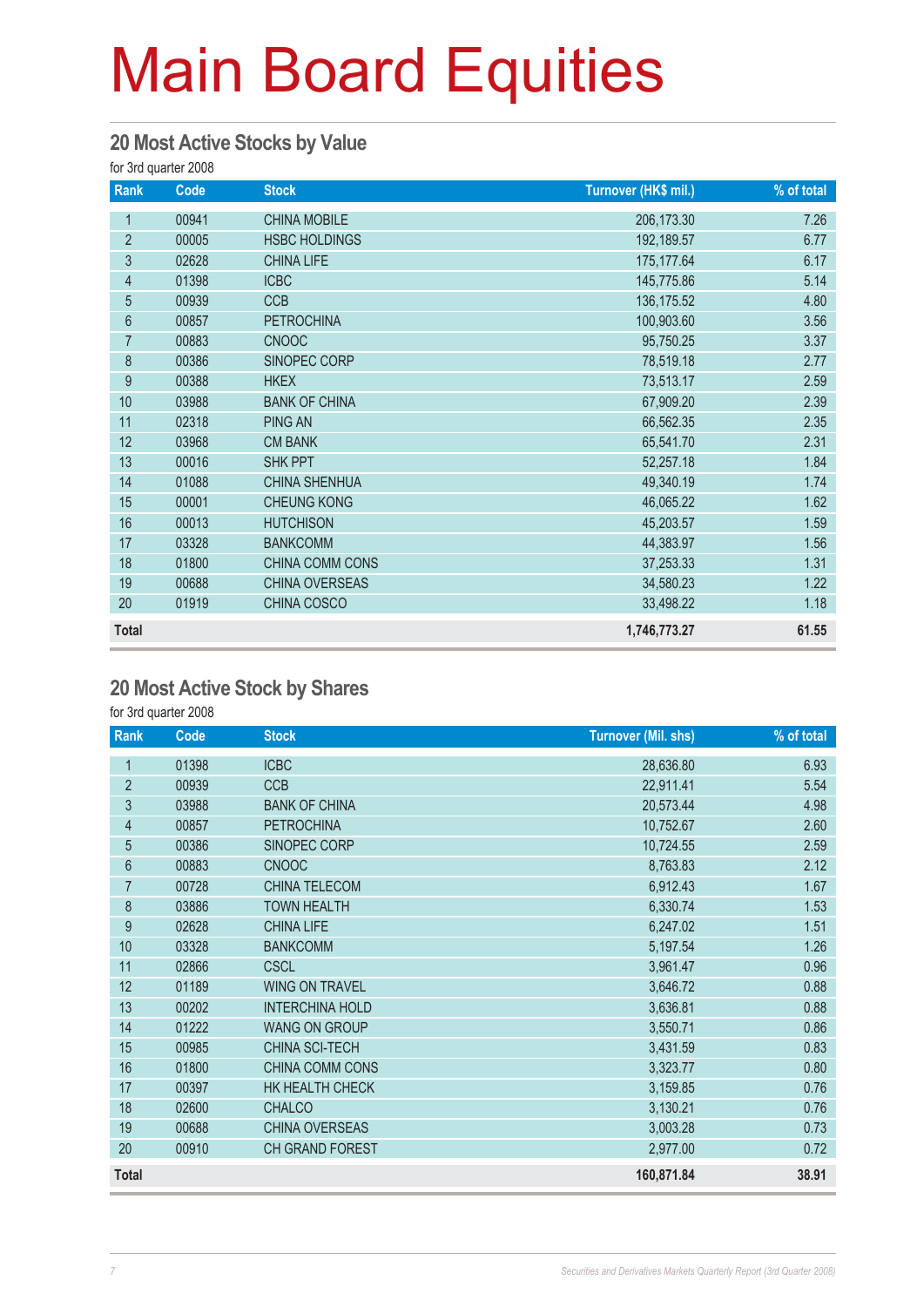#### **Market Capitalisation of listed companies for Main Board**

|      |    | HK\$ mil.     |
|------|----|---------------|
| 2007 | Q3 | 19,904,015.04 |
|      | Q4 | 20,536,462.82 |
| 2008 | Q1 | 16,825,275.91 |
|      | Q2 | 16,246,996.96 |
|      | Q3 | 12,481,118.88 |

#### **Market Capitalisation by Hang Seng Industry Classification System\* – Main Board** Quarter-end figures



\* Hang Seng Industry Classification System (HSICS) is provided by Hang Seng Indexes Company Limited.Please see the Disclaimer and the Important.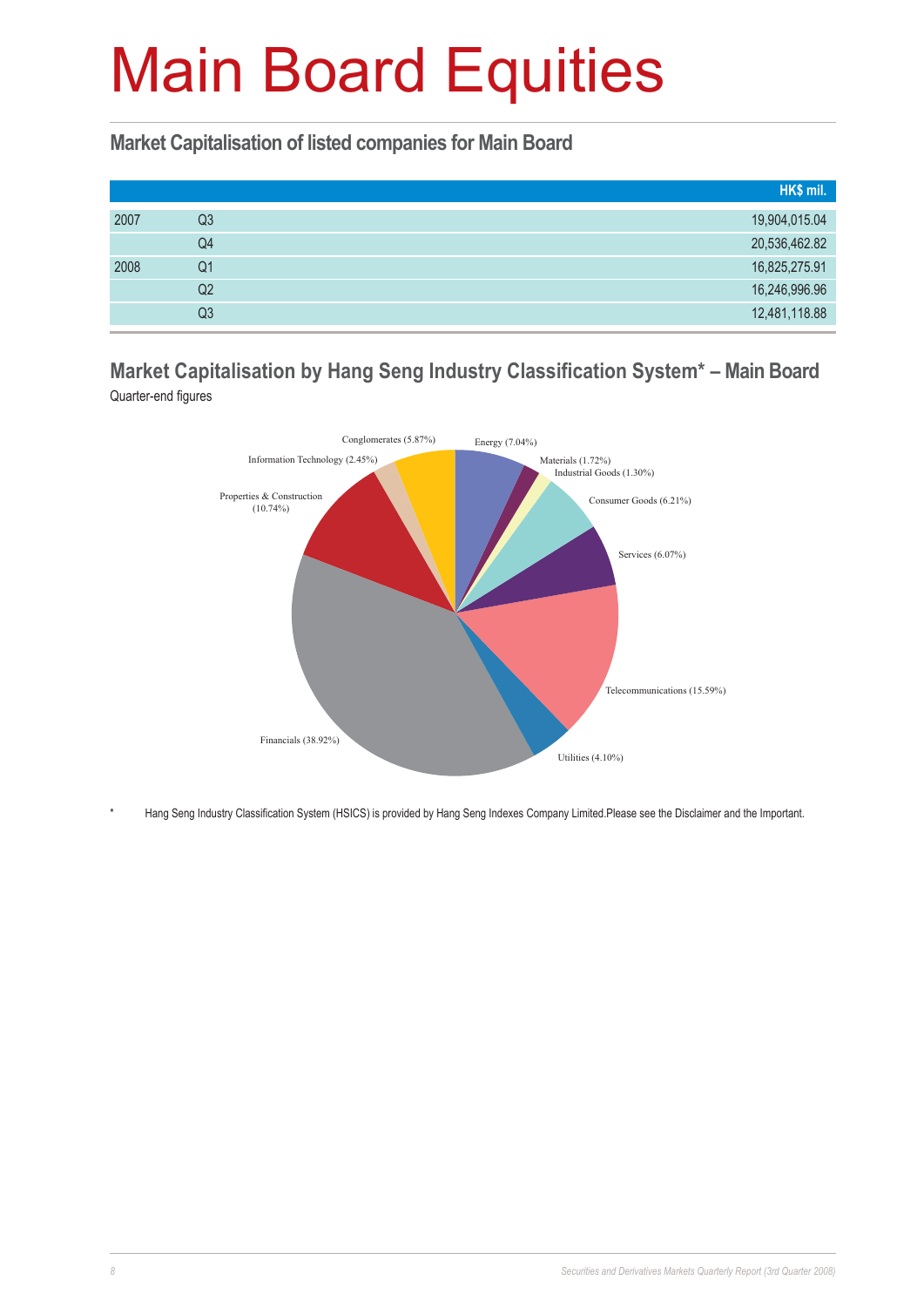#### **50 Leading Companies by Market Capitalisation**

as at the 3rd quarter end 2008

| <b>Rank</b>         | $\overline{Code}$ | <b>Company</b>                                               | Market capitalisation (HK\$ mil.) | % of market total |
|---------------------|-------------------|--------------------------------------------------------------|-----------------------------------|-------------------|
| 1                   | 00941             | China Mobile Ltd.                                            | 1,541,681.18                      | 12.35             |
| $\overline{2}$      | 00005             | <b>HSBC Holdings plc</b>                                     | 1,467,939.94                      | 11.76             |
| $\mathfrak{S}$      | 00939             | China Construction Bank Corporation - H Shares               | 1,132,432.98                      | 9.07              |
| $\overline{4}$      | 00883             | CNOOC Ltd.                                                   | 395,322.42                        | 3.17              |
| $\overline{5}$      | 01398             | Industrial and Commercial Bank of China Ltd. - H Shares      | 380,398.78                        | 3.05              |
| $6\,$               | 00011             | Hang Seng Bank Ltd.                                          | 275,878.91                        | 2.21              |
| $\overline{7}$      | 02888             | <b>Standard Chartered PLC</b>                                | 260,398.67                        | 2.09              |
| 8                   | 00013             | Hutchison Whampoa Ltd.                                       | 250,686.20                        | 2.01              |
| 9                   | 03988             | Bank of China Ltd. - H Shares                                | 224,259.74                        | 1.80              |
| 10                  | 02628             | China Life Insurance Co. Ltd. - H Shares                     | 212,445.55                        | 1.70              |
| 11                  | 00016             | Sun Hung Kai Properties Ltd.                                 | 201,043.74                        | 1.61              |
| 12                  | 00001             | Cheung Kong (Holdings) Ltd.                                  | 199,769.17                        | 1.60              |
| 13                  | 00857             | PetroChina Co. Ltd. - H Shares                               | 168,791.20                        | 1.35              |
| 14                  | 03328             | Bank of Communications Co., Ltd. - H Shares                  | 159,836.76                        | 1.28              |
| 15                  | 00762             | China Unicom Ltd.                                            | 158,240.14                        | 1.27              |
| 16                  | 00002             | CLP Holdings Ltd.                                            | 150, 154. 13                      | 1.20              |
| 17                  | 02388             | BOC Hong Kong (Holdings) Ltd.                                | 143,789.81                        | 1.15              |
| 18                  | 00066             | MTR Corporation Ltd.                                         | 127,860.72                        | 1.02              |
| 19                  | 00003             | Hong Kong and China Gas Co. Ltd., The                        | 117,047.93                        | 0.94              |
| 20                  | 00906             | China Netcom Group Corporation (Hong Kong) Ltd.              | 115,092.21                        | 0.92              |
| 21                  | 02318             | Ping An Insurance (Group) Co. of China Ltd. - H Shares       | 112,452.39                        | 0.90              |
| 22                  | 00006             | Hongkong Electric Holdings Ltd.                              | 103,511.69                        | 0.83              |
| 23                  | 00019             | Swire Pacific Ltd.                                           | 101,575.42                        | 0.81              |
| 24                  | 00386             | China Petroleum & Chemical Corporation - H Shares            | 101,186.34                        | 0.81              |
| 25                  | 00388             | Hong Kong Exchanges and Clearing Ltd.                        | 100,070.76                        | 0.80              |
| 26                  | 00700             | Tencent Holdings Ltd.                                        | 99,795.27                         | 0.80              |
| 27                  | 01038             | Cheung Kong Infrastructure Holdings Ltd.                     | 80,926.14                         | 0.65              |
| 28                  | 00101             | Hang Lung Properties Ltd.                                    | 74,114.61                         | 0.59              |
| 29                  | 00012             | Henderson Land Development Co. Ltd.                          | 72,989.24                         | 0.58              |
| 30                  | 00688             | China Overseas Land & Investment Ltd.                        | 72,212.60                         | 0.58              |
| 31                  | 00836             | China Resources Power Holdings Co. Ltd.                      | 69,375.33                         | 0.56              |
| 32                  | 00494             | Li & Fung Ltd.                                               | 64,390.91                         | 0.52              |
| 33                  | 01088             | China Shenhua Energy Co. Ltd. - H Shares                     | 62,873.78                         | 0.50              |
| 34                  | 00004             | Wharf (Holdings) Ltd., The                                   | 59,896.48                         | 0.48              |
| 35                  | 00330             | Esprit Holdings Ltd.                                         | 58,859.12                         | 0.47              |
| 36<br>37            | 00144             | China Merchants Holdings (International) Co. Ltd.            | 58,851.47                         | 0.47              |
| 38                  | 00293<br>00322    | Cathay Pacific Airways Ltd.                                  | 51,512.99                         | 0.41<br>0.40      |
| 39                  | 00267             | Tingyi (Cayman Islands) Holdings Corp.<br>CITIC Pacific Ltd. | 50,242.46                         | 0.39              |
| 40                  | 03968             | China Merchants Bank Co., Ltd. - H Shares                    | 48,929.53<br>48,501.64            | 0.39              |
| 41                  | 01880             | Belle International Holdings Ltd.                            | 46,342.92                         | 0.37              |
| 42                  | 00291             | China Resources Enterprise, Ltd.                             | 44,377.53                         | 0.36              |
| 43                  | 00728             | China Telecom Corporation Ltd. - H Shares                    | 43,436.29                         | 0.35              |
| 44                  | 00998             | China CITIC Bank Corporation Ltd. - H Shares                 | 42,538.18                         | 0.34              |
| 45                  | 02332             | Hutchison Telecommunications International Ltd.              | 42,403.73                         | 0.34              |
| 46                  | 00083             | Sino Land Co. Ltd.                                           | 41,451.26                         | 0.33              |
| 47                  | 00023             | Bank of East Asia, Ltd., The                                 | 40,100.87                         | 0.32              |
| 48                  | 02007             | Country Garden Holdings Co. Ltd.                             | 39,591.20                         | 0.32              |
| 49                  | 00247             | Tsim Sha Tsui Properties Ltd.                                | 38,449.85                         | 0.31              |
| 50                  | 01109             | China Resources Land Ltd.                                    | 37,996.68                         | 0.30              |
|                     |                   |                                                              |                                   |                   |
| <b>Total</b>        |                   |                                                              | 9,592,026.90                      | 76.85             |
| <b>Market Total</b> |                   |                                                              | 12,481,118.88                     | 100.00            |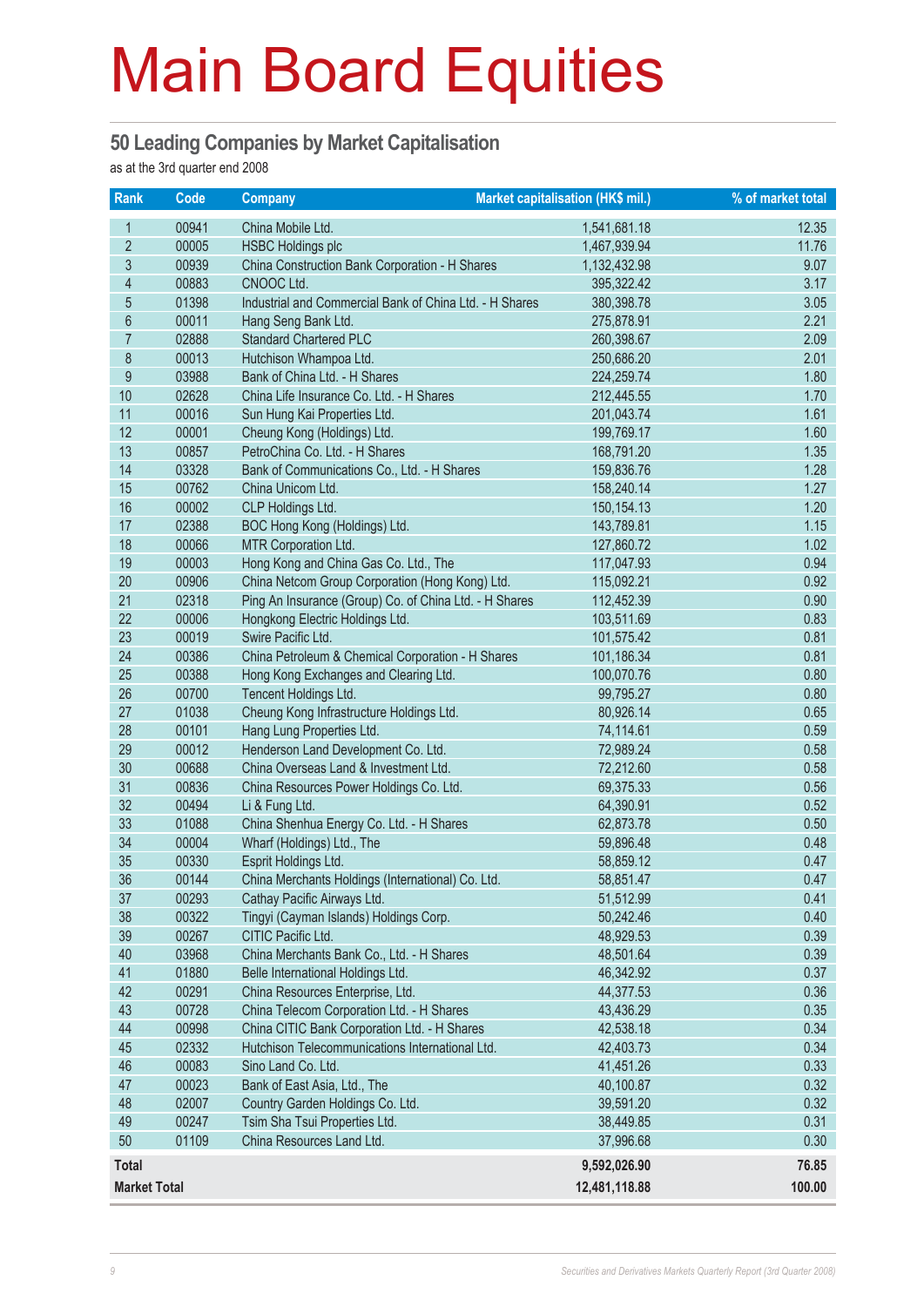### **Short Selling (value)**

|      |    | Short selling turnover (HK\$ mil.) | Equity turnover (HK\$ mil.) * | % of equity total |
|------|----|------------------------------------|-------------------------------|-------------------|
| 2007 | Q3 | 385,530.24                         | 4,885,927.33                  | 7.89              |
|      | Q4 | 569,658.22                         | 6,078,123.87                  | 9.37              |
| 2008 | Q1 | 439,273.23                         | 4, 163, 154, 65               | 10.55             |
|      | Q2 | 345,265.36                         | 3,346,787.65                  | 10.32             |
|      | Q3 | 327,618.01                         | 2,847,263.13                  | 11.51             |

include Main Board and GEM figures

### **Short Selling (share)**

|      |    | <b>Short selling turnover (Mil. shs)</b> | Equity turnover (Mil. shs) * | % of equity total |
|------|----|------------------------------------------|------------------------------|-------------------|
| 2007 | Q3 | 27,629.12                                | 1,140,498.01                 | 2.42              |
|      | Q4 | 34,333.59                                | 935,266.06                   | 3.67              |
| 2008 | Q1 | 30,556.34                                | 624,769.65                   | 4.89              |
|      | Q2 | 25,402.17                                | 551,233.73                   | 4.61              |
|      | Q3 | 27,563.50                                | 441,101.48                   | 6.25              |

include Main Board and GEM figures

#### **New Listing Companies Statistics**

|      |                | No. of newly<br>listed companies * | No. of companies<br>transferred from GEM | <b>Funds raised</b><br>(HK\$ mil.)** |
|------|----------------|------------------------------------|------------------------------------------|--------------------------------------|
| 2007 | Q <sub>3</sub> | 20                                 |                                          | 60,917.74                            |
|      | Q4             | 30                                 |                                          | 131,456.50                           |
| 2008 | Q <sub>1</sub> | 10                                 | 3                                        | 32,990.02                            |
|      | Q2             | 11                                 |                                          | 17,153.41                            |
|      | Q3             | 15                                 | $***8$                                   | 11,970.91                            |

Includes the transfers of listing from GEM to Main Board

All funds raised are attributed to the initial public offers of newly listed companies

\*\*\* Transfers of listing from GEM to Main Board pursuant to the revised Rule 9.24 of GEM Listing Rules and to the new Chapter 9A of the Main Board Listing Rules effective from 1 July 2008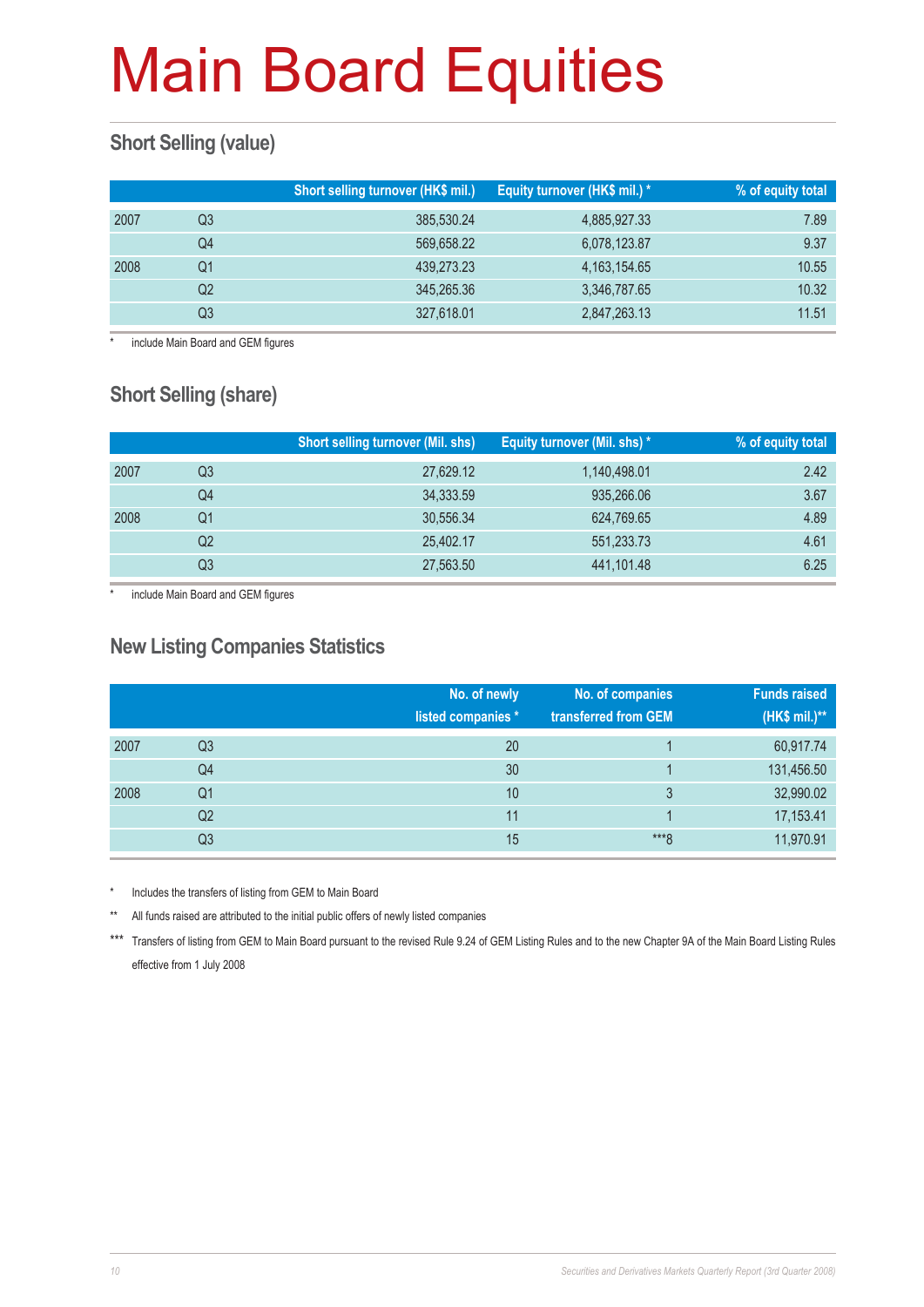#### **Newly Listed Companies**

for 3rd quarter 2008

| Code         | <b>Company name</b>                                    |            |               | Listing date No. of issued shares Funds raised (HK\$ mil.) |
|--------------|--------------------------------------------------------|------------|---------------|------------------------------------------------------------|
| 00691        | China Shanshui Cement Group Ltd.                       | 2008/07/04 | 2,700,986,000 | 2,095.70                                                   |
| 00623        | SinoMedia Holding Ltd.                                 | 2008/07/08 | 571,369,400   | 407.20                                                     |
| 00756        | Tianyi Fruit Holdings Ltd.                             | 2008/07/10 | 1,000,000,000 | 157.50                                                     |
| 00982        | iOne Holdings Ltd.                                     | 2008/07/14 | 230,000,000   | 96.00                                                      |
| 00880        | SJM Holdings Ltd.                                      | 2008/07/16 | 5,000,000,000 | 3,850.00                                                   |
| 00887        | Emperor Watch & Jewellery Ltd.                         | 2008/07/21 | 4,500,000,000 | 580.50                                                     |
| 00509        | Century Sunshine Ecological Technology Holdings Ltd. * | 2008/08/01 | n.a.          | n.a.                                                       |
| 03886        | Town Health International Holdings Co. Ltd. *          | 2008/08/12 | n.a.          | n.a.                                                       |
| 00821        | Value Convergence Holdings Ltd. *                      | 2008/08/15 | n.a.          | n.a.                                                       |
| 00459        | Midland IC&I Ltd. *                                    | 2008/08/18 | n.a.          | n.a.                                                       |
| 01766        | China South Locomotive & Rolling Stock Corporation     |            |               |                                                            |
|              | Ltd.- H Shares                                         | 2008/08/21 | 2,024,000,000 | 4,784.00                                                   |
| 00827        | Ko Yo Ecological Agrotech (Group) Ltd. *               | 2008/08/25 | n.a.          | n.a.                                                       |
| 00596        | Inspur International Ltd. *                            | 2008/08/29 | n.a.          | n.a.                                                       |
| 00775        | CK Life Sciences Int'l., (Holdings) Inc. *             | 2008/09/08 | n.a.          | n.a.                                                       |
| 00776        | JF Household Furnishings Ltd. *                        | 2008/09/10 | n.a.          | n.a.                                                       |
| <b>Total</b> |                                                        |            |               | 11,970.91                                                  |

\* Transfers of listing from GEM to Main Board pursuant to the revised Rule 9.24 of the GEM Listing Rules and to the new Chapter 9A of the Main Board Listing Rules effective from 1 July 2008.

#### **Withrawal of Listed Companies**

for 3rd quarter 2008

| <b>Code</b> | ∣ Company name ⊺                     | Last trading date | <b>Delisted date</b> |
|-------------|--------------------------------------|-------------------|----------------------|
| 00586       | Goldwiz Holdings Ltd.                | 2005/12/30        | 2008/09/08           |
| 01179       | Mirabell International Holdings Ltd. | 2008/09/19        | 2008/09/22           |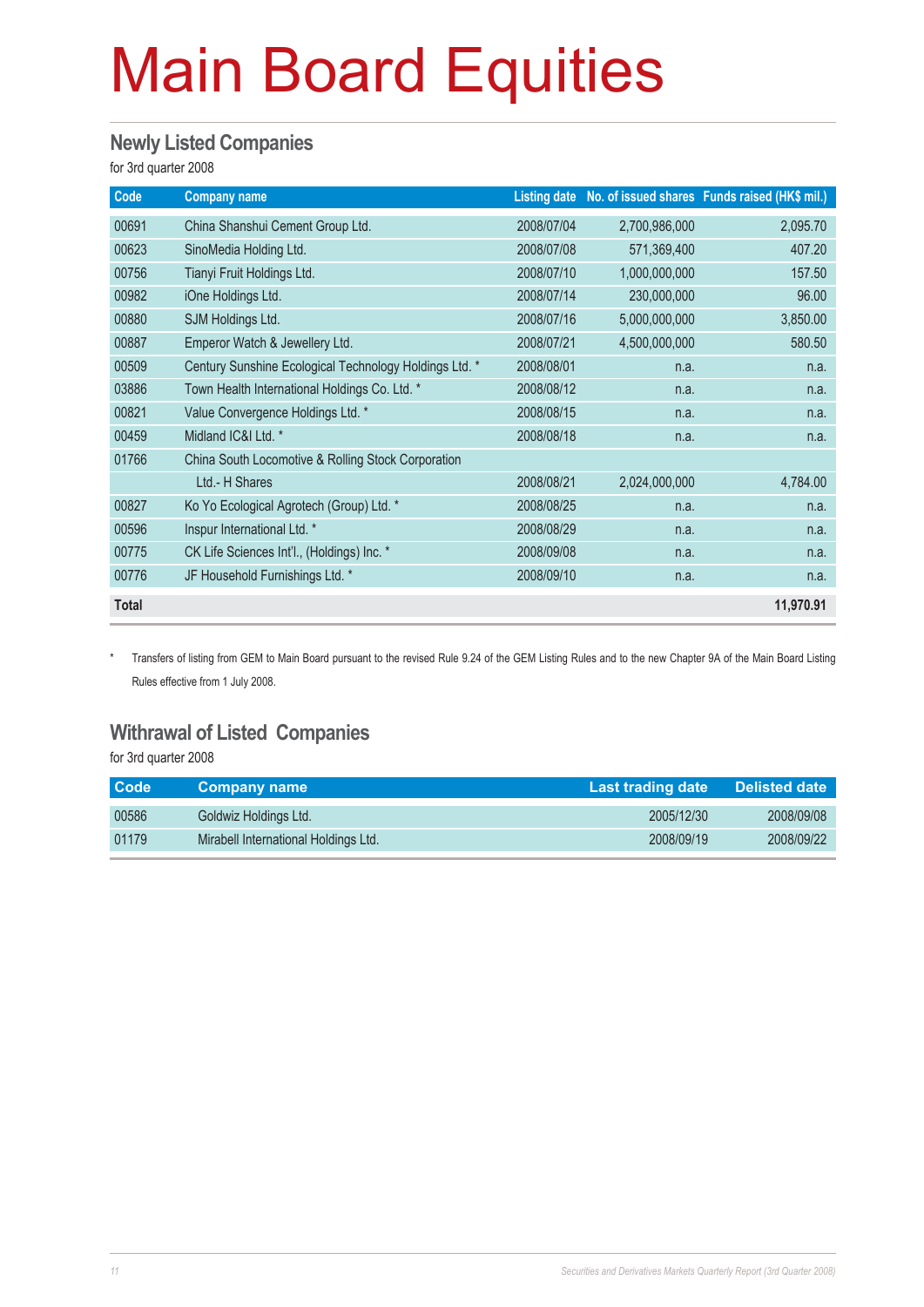#### **Company Name Changes**

for 3rd quarter 2008

| Code  | Old name                                       | New name                                                | <b>Effective date</b> | <b>Adoption date</b> |
|-------|------------------------------------------------|---------------------------------------------------------|-----------------------|----------------------|
| 00764 | Riche Multi-Media Holdings Ltd.                | China Star Investment Holdings Ltd.                     | 2008/06/25            | 2008/07/09           |
| 00039 | Wealthmark International (Holdings) Ltd.       | Bio-Dynamic Group Ltd.                                  | 2008/05/08            | 2008/07/09           |
| 03393 | Wasion Meters Group Ltd.                       | Wasion Group Ltd.                                       | 2008/05/23            | 2008/07/11           |
| 00254 | eCyberChina Holdings Ltd.                      | China Outdoor Media Group Ltd.                          | 2008/07/04            | 2008/07/15           |
| 00703 | Innovo Leisure Recreation Holdings Ltd.        | Future Bright Holdings Ltd.                             | 2008/06/20            | 2008/07/22           |
| 00169 | China Fair Land Holdings Ltd.                  | Hengli Properties Development (Group) Ltd.              | 2008/06/09            | 2008/07/24           |
| 00378 | E2-Capital (Holdings) Ltd.                     | CIAM Group Ltd.                                         | 2008/06/27            | 2008/07/24           |
| 00959 | A-Max Holdings Ltd.                            | Amax Entertainment Holdings Ltd.                        | 2008/06/25            | 2008/08/07           |
| 00512 | MAXX Bioscience Holdings Ltd.                  | China Grand Pharmaceutical and Healthcare Holdings Ltd. | 2008/07/16            | 2008/08/18           |
| 00210 | Prime Success International Group Ltd.         | Daphne International Holdings Ltd.                      | 2008/06/18            | 2008/08/21           |
| 00704 | Frankie Dominion International Ltd.            | Huscoke Resources Holdings Ltd.                         | 2008/08/07            | 2008/09/10           |
| 00381 | Kiu Hung International Holdings Ltd.           | Kiu Hung Energy Holdings Ltd.                           | 2008/08/07            | 2008/09/10           |
| 03339 | China Infrastructure Machinery Holdings Ltd. * | Lonking Holdings Ltd.                                   | 2008/07/18            | 2008/09/12           |
| 00223 | Kenfair International (Holdings) Ltd.          | Sino Resources Group Ltd.                               | 2008/06/18            | 2008/09/22           |
| 00970 | Jade Dynasty Group Ltd.                        | Sparkle Roll Group Ltd.                                 | 2008/08/27            | 2008/09/24           |

\* Change of English name only

# Change of Chinese name only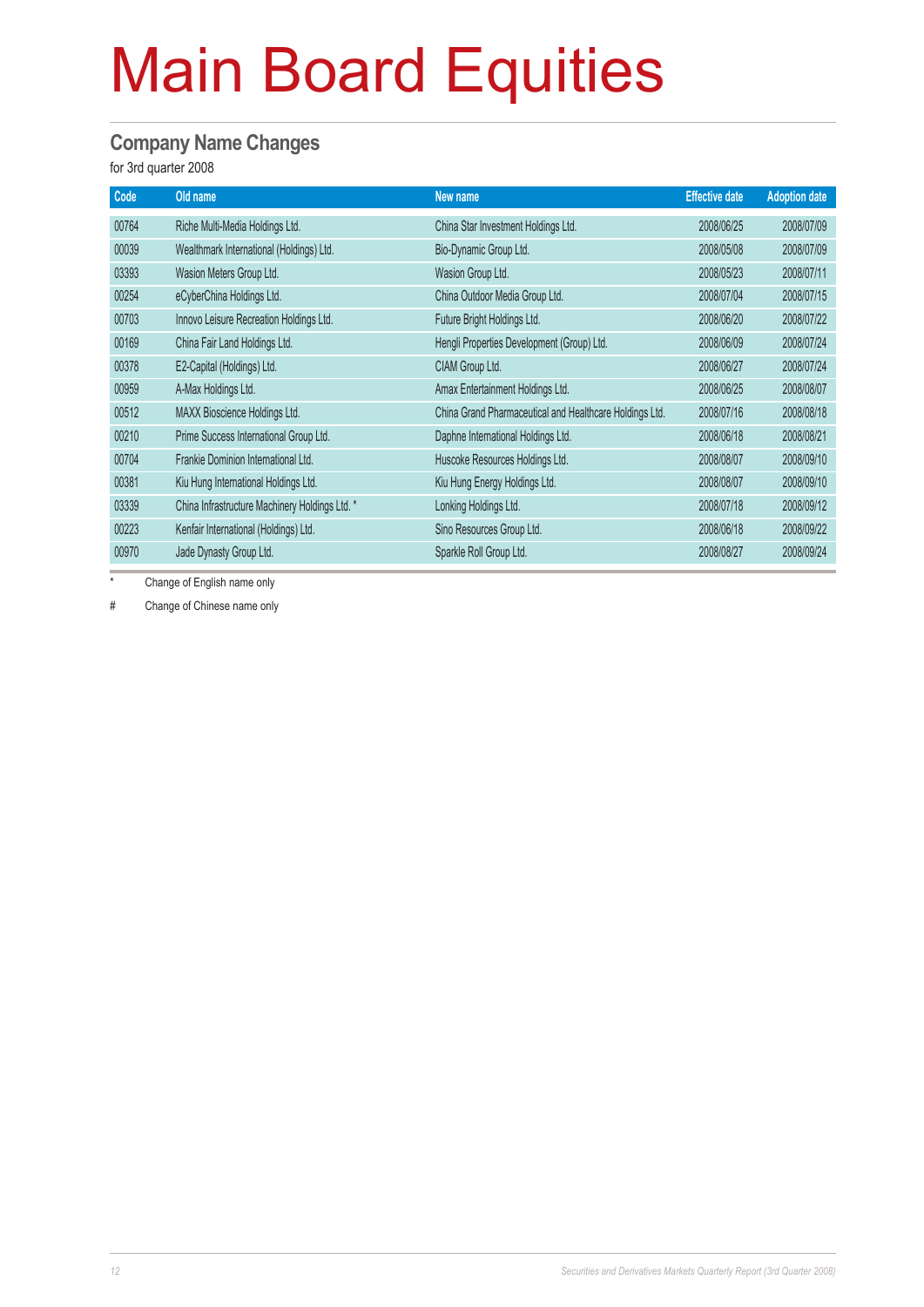#### **Bonus Issues / Bonus Warrants**

for 3rd quarter 2008

| Code  | Company                                     | <b>Particulars</b>        | Ex-date    |
|-------|---------------------------------------------|---------------------------|------------|
| 00199 | ITC Properties Group Ltd.                   | 4 2010 wts for 15 rts shs | 2008/07/03 |
| 00176 | United Pacific Industries Ltd.              | 1 for $5$                 | 2008/08/14 |
| 00214 | Asia Orient Holdings Ltd.                   | 1 2009 wt for 5           | 2008/08/20 |
| 00129 | Asia Standard International Group Ltd.      | 1 2009 wt for 5           | 2008/08/20 |
| 00234 | New Century Group Hong Kong Ltd.            | 1 for 20                  | 2008/08/27 |
| 00599 | E. Bon Holdings Ltd.                        | 1 for 10                  | 2008/08/29 |
| 00952 | Quam Ltd.                                   | 1 for 10                  | 2008/09/03 |
| 01055 | China Southern Airlines Co. Ltd. - H Shares | 5 for 10                  | 2008/09/04 |
| 00498 | PYI Corporation Ltd.                        | 1 2009 wt for 6           | 2008/09/11 |
| 00850 | China Oil Resources Holdings Ltd.           | 1 2010 wt for 12          | 2008/09/18 |

#### **Share Split / Consolidation**

for 3rd quarter 2008

| <b>Code</b> | <b>Company</b>                          | <b>Particulars</b>       | <b>Effective date</b> |
|-------------|-----------------------------------------|--------------------------|-----------------------|
| 03368       | Parkson Retail Group Ltd.               | Split 1 into 5           | 2008/07/07            |
| 01003       | GFT Holdings Ltd.                       | Consolidation 5 into 1   | 2008/07/15            |
| 00660       | Wai Chun Mining Industry Group Co. Ltd. | Split 1 into 4           | 2008/07/21            |
| 00273       | Willie International Holdings Ltd.      | Consolidation 5 into 1   | 2008/08/05            |
| 02324       | Sino Katalytics Investment Corporation  | Consolidation 2 into 1   | 2008/08/18            |
| 00499       | HyComm Wireless Ltd.                    | Consolidation 5 into 1   | 2008/08/28            |
| 00231       | Dynamic Global Holdings Ltd.            | Consolidation 2 into 1   | 2008/09/10            |
| 00913       | Unity Investments Holdings Ltd.         | Consolidation 5 into 1   | 2008/09/17            |
| 00616       | Easyknit Enterprises Holdings Ltd.      | Consolidation 100 into 1 | 2008/09/23            |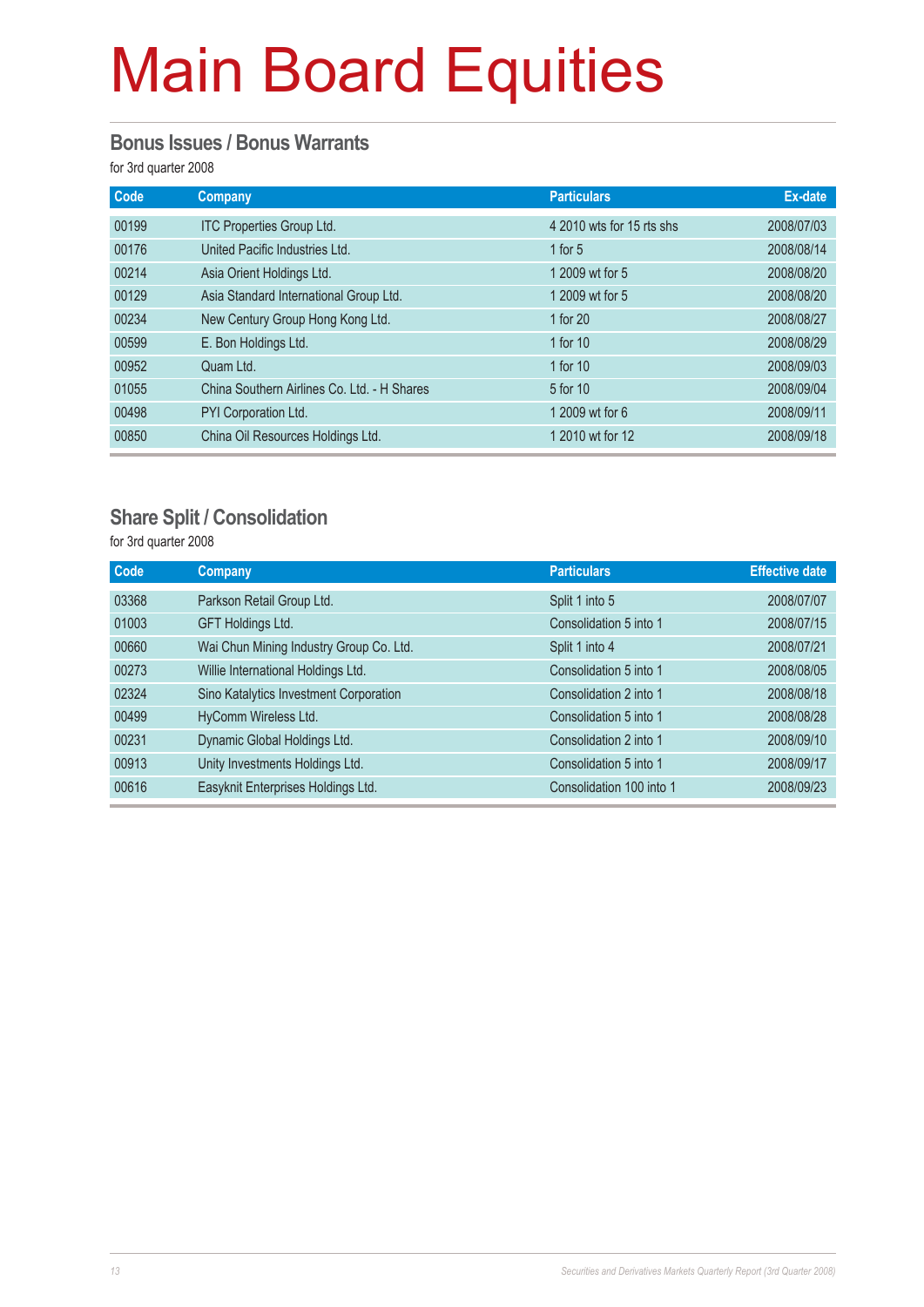#### **Rights Issues & Open Offers**

for 3rd quarter 2008

| <b>Month</b> | Code  | <b>Company</b>                         | <b>Ratio</b>                         | Funds raised (HK\$ mil.) |
|--------------|-------|----------------------------------------|--------------------------------------|--------------------------|
| Jul          | 00279 | Freeman Corporation Ltd.               | Rts 5 for 1 @\$0.12                  | 488.66                   |
|              | 01205 | CITIC Resources Holdings Ltd.          | Rts 3 for 20 @\$3.20                 | 2,523.78                 |
|              | 01189 | Wing On Travel (Holdings) Ltd.         | Rts 4 for 1 @\$0.06                  | 437.75                   |
|              |       |                                        | with bonus 1 2010 wt for 4 rts shs   |                          |
|              | 00136 | Mascotte Holdings Ltd.                 | Rts 1 for 2 @\$0.15                  | 142.96                   |
|              | 00199 | ITC Properties Group Ltd.              | Rts 3 for 1 @\$0.07                  | 650.06                   |
|              |       |                                        | with bonus 4 2010 wts for 15 rts shs |                          |
| Aug          | 00061 | Green Global Resources Ltd.            | Rts 1 for 1 @\$0.108                 | 136.88                   |
|              | 02324 | Sino Katalytics Investment Corporation | Rts 1 for 2 @\$0.05                  | 30.81                    |
|              | 00273 | Willie International Holdings Ltd.     | Rts 5 for 2 @\$0.15                  | 262.46                   |
|              |       |                                        | (after share consolidation 5 into 1) |                          |
|              | 00009 | Mandarin Entertainment (Holdings) Ltd. | Open offer 19 for 10 @\$0.10         | 142.69                   |
| Sep          | 00024 | Burwill Holdings Ltd.                  | Open offer 18 for 10 @\$0.15         | 300.11                   |
|              | 00499 | HyComm Wireless Ltd.                   | Open offer 1 for 2 @\$0.10           | 41.61                    |
|              |       |                                        | (after share consolidation 5 into 1) |                          |
|              | 00231 | Dynamic Global Holdings Ltd.           | Open offer 1 for 1 @\$0.12           | 216.75                   |
|              |       |                                        | (after share consolidation 2 into 1) |                          |
|              | 00385 | Chinney Alliance Group Ltd.            | Open offer 1 for 2 @\$0.25           | 49.57                    |
| <b>Total</b> |       |                                        |                                      | 5,424.09                 |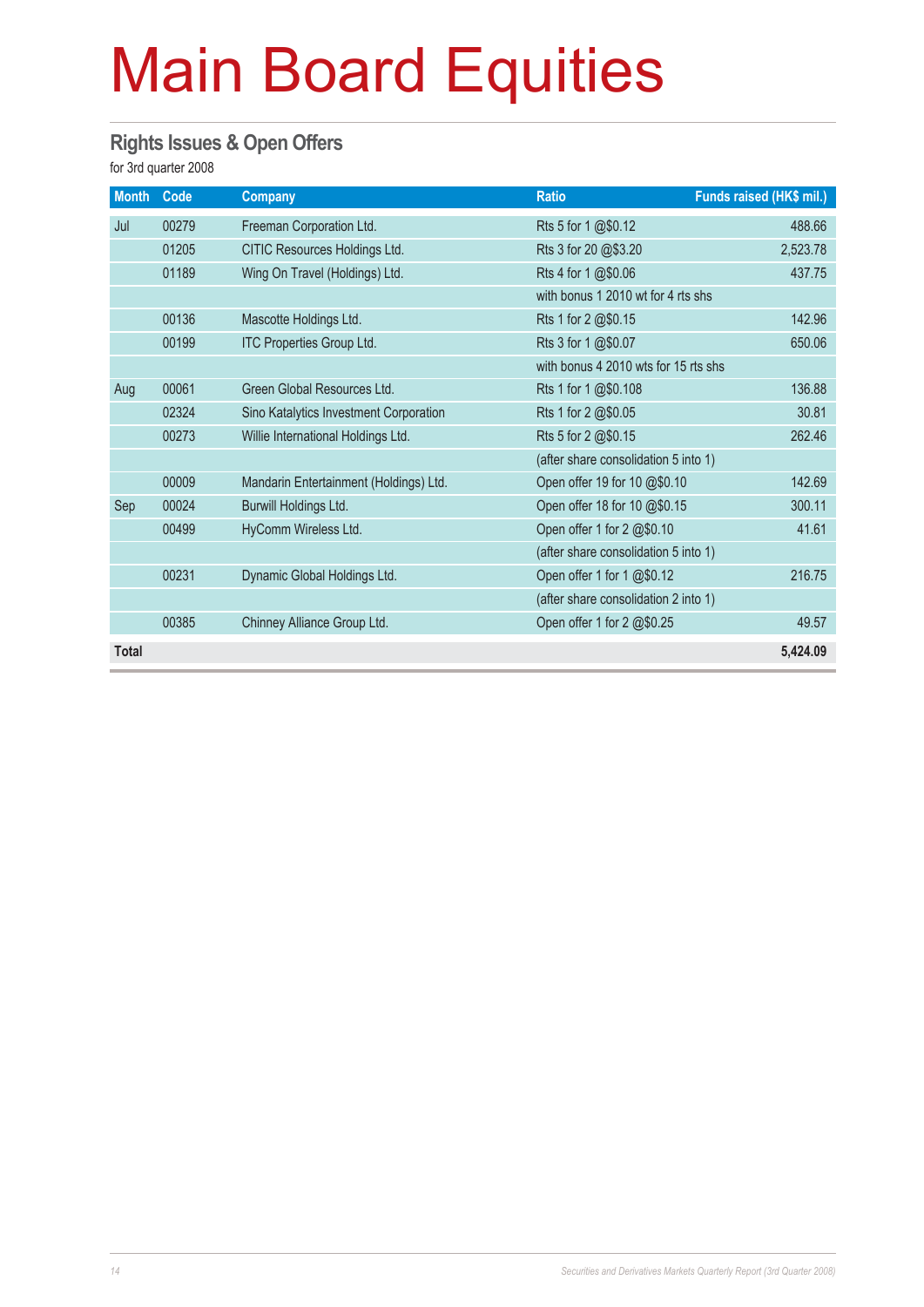#### **Placing\***

|              |       |                        | No. of new    | <b>Placing price</b> | <b>Funds raised</b> |
|--------------|-------|------------------------|---------------|----------------------|---------------------|
| <b>Month</b> | Code  | <b>Company</b>         | shares placed | (HKS)                | (HK\$ mil.)         |
| 2008         |       |                        |               |                      |                     |
| Jun **       | 00694 | <b>BEIJING AIRPORT</b> | 313,214,000   | 7.450                | 2,333.44            |
|              | 00745 | <b>CH RAILSMEDIA</b>   | 93,000,000    | 0.740                | 68.82               |
|              | 00440 | <b>DAH SING</b>        | 8,461,376     | 55.750               | 471.72              |
|              | 00399 | FE PHARMA TECH         | 4,133,910,560 | 0.015                | 59.94               |
|              | 00399 | FE PHARMA TECH         | 1,730,769,231 | 0.052                | 90.00               |
|              | 00885 | <b>FOREFRONT GROUP</b> | 624,238,000   | 0.142                | 88.64               |
|              | 00091 | <b>NEWSMART ENERGY</b> | 250,000,000   | 0.250                | 62.50               |
|              | 01862 | SINO GOLD              | 2,586,378     | 37.233               | 96.30               |
|              | 00903 | <b>TPV TECHNOLOGY</b>  | 150,500,000   | 5.390                | 811.20              |
| Jul          | 02300 | <b>AMVIG HOLDINGS</b>  | 78,300,000    | 8.940                | 700.00              |
|              | 00370 | <b>CHINA BEST</b>      | 1,240,000,000 | 0.082                | 101.68              |
|              | 00313 | <b>DICKSON GROUP</b>   | 7,750,000,000 | 0.050                | 387.50              |
|              | 00639 | <b>FUSHAN ENERGY</b>   | 450,000,000   | 4.600                | 2,070.00            |
|              | 00639 | <b>FUSHAN ENERGY</b>   | 410,000,000   | 4.800                | 1,968.00            |
|              | 00471 | <b>GLOBAL FLEX</b>     | 90,000,000    | 0.120                | 10.80               |
|              | 00450 | <b>HUNG HING PRINT</b> | 323,500,445   | 2.700                | 873.45              |
|              | 00835 | <b>NUBRANDS GROUP</b>  | 400,000,000   | 0.280                | 112.00              |
|              | 01064 | ZHONG HUA INT'L        | 100,000,000   | 0.230                | 23.00               |
| Aug          | 01194 | <b>CHINA FORCE</b>     | 40,000,000    | 0.320                | 12.80               |
|              | 01013 | PLUS HOLDINGS          | 4,000,000,000 | 0.010                | 40.00               |
|              | 00310 | PROSP INV HOLD         | 20,000,000    | 1.100                | 22.00               |
|              | 01070 | <b>TCL MULTIMEDIA</b>  | 4,386,432,755 | 0.275                | 1,206.27            |
|              | 00621 | WING HING INT'L        | 10,860,000    | 1.430                | 15.53               |
| Sep          | 00686 | <b>GAY GIANO INT'L</b> | 30,000,000    | 0.800                | 24.00               |
| <b>Total</b> |       |                        |               |                      | 11,649.59           |

\* Due to the reporting time-lag, placing figures for the quarter are provisional.

\*\* Supplementary information update for previous quarters.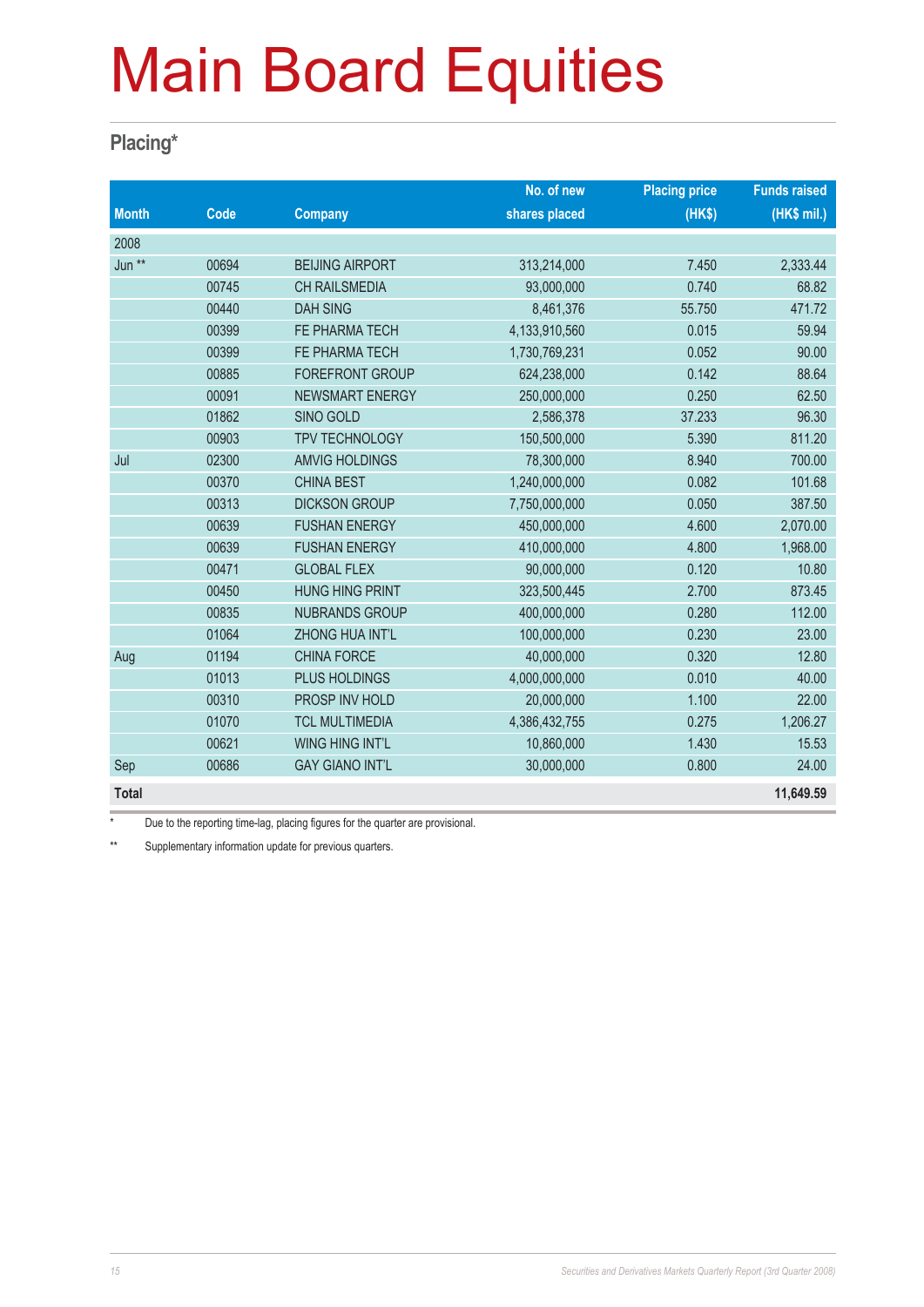### **Warrant Trading Statistics**

|      |                | <b>Equity wts</b><br>(HK\$ mil.) | <b>Derivative wts</b><br>(HK\$ mil.) | <b>Total</b><br>(HK\$ mil.) |
|------|----------------|----------------------------------|--------------------------------------|-----------------------------|
| 2007 | Q <sub>3</sub> | 1,593.61                         | 1,185,059.06                         | 1,186,652.67                |
|      | Q <sub>4</sub> | 1,618.97                         | 2,148,846.16                         | 2,150,465.13                |
| 2008 | Q <sub>1</sub> | 441.42                           | 1,611,079.67                         | 1,611,521.09                |
|      | Q <sub>2</sub> | 516.79                           | 958,619.84                           | 959,136.63                  |
|      | Q <sub>3</sub> | 166.30                           | 555,791.97                           | 555,958.28                  |

### **Warrant Market Value**

|      |                |               | <b>Equity wts</b> |               | <b>Derivative wts</b> |           | <b>Total</b> |
|------|----------------|---------------|-------------------|---------------|-----------------------|-----------|--------------|
|      |                | <b>Number</b> | (HK\$ mil.)       | <b>Number</b> | (HK\$ mil.)           | Total no. | (HK\$ mil.)  |
| 2007 | Q <sub>3</sub> | 27            | 9.402.57          | 3.344         | 914.592.42            | 3.371     | 923,994.99   |
|      | Q4             | 30            | 6.873.37          | 4.483         | 696.995.85            | 4.513     | 703,869.22   |
| 2008 | Q1             | 36            | 3.489.26          | 5.000         | 336,368.73            | 5,036     | 339,857.99   |
|      | Q <sub>2</sub> | 35            | 2,089.63          | 4,599         | 212,788.32            | 4,634     | 214,877.95   |
|      | Q3             | 37            | 776.08            | 3.941         | 156,186.99            | 3,978     | 156,963.07   |

### **New Listing Statistics – Warrants**

|      |                | No. of newly listed<br>equity wts | No. of newly listed<br>derivative wts | <b>Amount raised</b><br>(HK\$ mil.) |
|------|----------------|-----------------------------------|---------------------------------------|-------------------------------------|
| 2007 | Q <sub>3</sub> | 3                                 | 1,743                                 | 210,451.83                          |
|      | Q4             | 6                                 | 2,264                                 | 369,803.02                          |
| 2008 | Q1             |                                   | 1,719                                 | 257,483.82                          |
|      | Q <sub>2</sub> | っ                                 | 1,058                                 | 110,344.97                          |
|      | Q <sub>3</sub> | 6                                 | 1,174                                 | 107,224.10                          |

### **Newly Listed Equity Warrants**

for 3rd quarter 2008

|              |                                              | <b>Initial issued</b> |                     |               | <b>Amount raised</b>     |
|--------------|----------------------------------------------|-----------------------|---------------------|---------------|--------------------------|
| <b>Code</b>  | <b>Equity warrants</b>                       | amount (HK\$)         | <b>Listing date</b> | <b>Expiry</b> | (HK\$ mil.)              |
| 00744        | Lippo Ltd. Warrants 2011                     | 254,819,317           | 2008/07/04          | 2011/07/04    |                          |
| 00561        | Hongkong Chinese Ltd. Warrants 2011          | 252,530,453           | 2008/07/04          | 2011/07/04    |                          |
| 00192        | COL Capital Ltd. Warrants 2009               | 193,328,481           | 2008/07/28          | 2009/07/27    |                          |
| 00774        | Wing On Travel (Holdings) Ltd. Warrants 2010 | 165,981,156           | 2008/08/01          | 2010/01/29    |                          |
| 00490        | ITC Properties Group Ltd. Warrants 2010      | 260,023,514           | 2008/08/07          | 2010/02/04    |                          |
| 00849        | PYI Corporation Ltd. Warrants 2009           | 251,398,919           | 2008/09/29          | 2009/09/25    |                          |
| <b>Total</b> |                                              |                       |                     |               | $\overline{\phantom{a}}$ |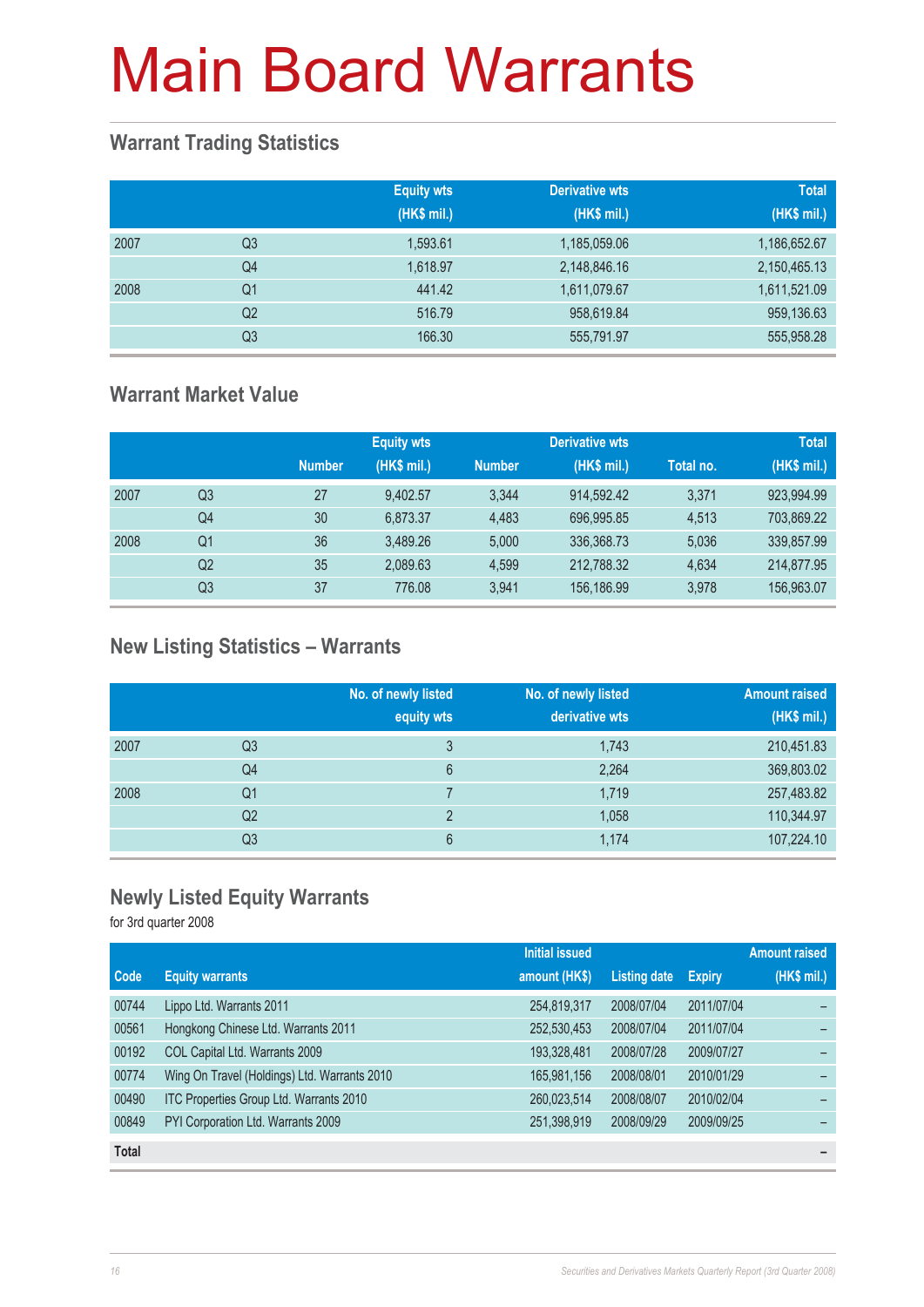### **Newly Listed Derivative Warrants**

for 3rd quarter 2008

|        |                                                              |               |                            |                       | <b>Amount</b> |
|--------|--------------------------------------------------------------|---------------|----------------------------|-----------------------|---------------|
|        |                                                              | No. of        |                            |                       | raised        |
| Code   | <b>Derivative warrants</b>                                   | issue (units) | <b>Listing date Expiry</b> |                       | (HK\$ mil.)   |
| 14009  | ABN AMRO Bank N.V. - BOCL European Warrants Oct 2008 B       | 250,000,000   | 2008/07/02 2008/10/29      |                       | 66.00         |
| 13998  | ABN AMRO Bank N.V. - China Tel European Warrants Jan 2009 B  | 200,000,000   | 2008/07/02 2009/01/02      |                       | 94.00         |
| 14010  | ABN AMRO Bank N.V. - HKEx European Warrants Jan 2009         | 700,000,000   |                            | 2008/07/02 2009/01/19 | 185.50        |
| 14011  | ABN AMRO Bank N.V. - HKEx European Put Warrants Feb 2009     | 700,000,000   | 2008/07/02 2009/02/23      |                       | 175.00        |
| 13997  | BNP Paribas Arbit Issu B.V. - A50 China Euro Wts Mar 2009 B  | 200,000,000   | 2008/07/02 2009/03/30      |                       | 54.00         |
| 13994  | Deutsche Bank AG - HKEx European Warrants Mar 2009           | 400,000,000   | 2008/07/02 2009/03/23      |                       | 68.00         |
| 13999  | HK Bank - China Tel European Warrants Dec 2011               | 280,000,000   | 2008/07/02 2011/12/19      |                       | 70.00         |
| 14000  | HK Bank - PetroChina European Warrants Apr 2009              | 280,000,000   | 2008/07/02 2009/04/06      |                       | 70.00         |
| 14001  | KBC Fin Products Int'l Ltd. - Ch Comm Cons Euro Wts Feb 2009 | 400,000,000   |                            | 2008/07/02 2009/02/10 | 100.00        |
| 14002  | KBC Fin Products Int'l Ltd. - China Life Eur Put Wt Jan 2009 | 400,000,000   | 2008/07/02 2009/01/15      |                       | 100.00        |
| 14003  | KBC Fin Products Int'l Ltd. - HSI Euro Put Wts Jan 2009 D    | 400,000,000   | 2008/07/02 2009/01/29      |                       | 100.00        |
| 13995  | SGA Societe Generale Acceptance N.V. - CMob Eu Put Wt Jan 09 | 100,000,000   |                            | 2008/07/02 2009/01/12 | 120.00        |
| 14007  | SGA Societe Generale Acceptance N.V. - CTel Eu Wt Mar 2009 A | 100,000,000   | 2008/07/02 2009/03/30      |                       | 62.00         |
| 14008  | SGA Societe Generale Acceptance N.V. - CTel Eur Wts Jun 2009 | 100,000,000   | 2008/07/02 2009/06/22      |                       | 59.00         |
| 14004  | SGA Societe Generale Acceptance N.V. - Ch Mob Eu Wt Nov 08 E | 800,000,000   |                            | 2008/07/02 2008/11/18 | 120.80        |
| 14005  | SGA Societe Generale Acceptance N.V. - CRail Eu Wt Feb 2009A | 50,000,000    | 2008/07/02 2009/02/16      |                       | 35.00         |
| 14006  | SGA Societe Generale Acceptance N.V. - CTel Eu Wt Feb 2009 B | 100,000,000   | 2008/07/02 2009/02/16      |                       | 70.00         |
| 13996  | SGA Societe Generale Acceptance N.V. - HSBC Eu Wt Feb 2009   | 1,000,000,000 |                            | 2008/07/02 2009/02/16 | 150.00        |
| 04647# | Macquarie Bank Ltd. - China Mobile European Wts Sep 2008 A   | 300,000,000   | 2008/07/02 2008/09/29      |                       | 15.60         |
| 14029  | ABN AMRO Bank N.V. - CNOOC European Put Warrants Jan 2009    | 700,000,000   | 2008/07/03                 | 2009/01/19            | 175.00        |
| 14014  | BOCI Asia Ltd. - BOC HK European Warrants Mar 2009           | 300,000,000   | 2008/07/03 2009/03/11      |                       | 75.00         |
| 14015  | BOCI Asia Ltd. - Foxconn European Warrants Jul 2009          | 200,000,000   | 2008/07/03 2009/07/22      |                       | 50.00         |
| 14016  | BOCI Asia Ltd. - Foxconn European Warrants Sep 2009          | 200,000,000   | 2008/07/03 2009/09/23      |                       | 50.00         |
| 14027  | BNP Paribas Arbit Issu B.V. - HKEx European Wts Jan 2009     | 200,000,000   | 2008/07/03                 | 2009/01/12            | 50.00         |
| 14012  | Deutsche Bank AG - China Telecom European Wts Mar 2009 B     | 400,000,000   |                            | 2008/07/03 2009/03/17 | 332.00        |
| 14013  | Deutsche Bank AG - HKEx European Warrants Dec 2008 C         | 400,000,000   | 2008/07/03                 | 2008/12/29            | 96.00         |
| 14028  | Merrill Lynch Int'l & Co. C.V. - HKEx Euro Wts Apr 2009      | 180,000,000   | 2008/07/03                 | 2009/04/23            | 52.20         |
| 14017  | SGA Societe Generale Acceptance N.V. - CLife Eu Wt Jan 2009B | 400,000,000   | 2008/07/03                 | 2009/01/19            | 190.00        |
| 14018  | SGA Societe Generale Acceptance N.V. - CLife Eu Wt Jan 2009C | 400,000,000   | 2008/07/03                 | 2009/01/12            | 136.00        |
| 14019  | SGA Societe Generale Acceptance N.V. - CLife Eu Wt Mar 2009B | 400,000,000   | 2008/07/03                 | 2009/03/02            | 126.00        |
| 14020  | SGA Societe Generale Acceptance N.V. - Ch Mob Eu Wt Mar 09 C | 800,000,000   | 2008/07/03                 | 2009/03/09            | 200.00        |
| 14021  | SGA Societe Generale Acceptance N.V. - Ch Mob Eu Wt Mar 09 D | 800,000,000   | 2008/07/03                 | 2009/03/02            | 152.00        |
| 14022  | SGA Societe Generale Acceptance N.V. - CNOOC Eu Wt Feb 2009B | 400,000,000   | 2008/07/03                 | 2009/02/02            | 100.00        |
| 14023  | SGA Societe Generale Acceptance N.V. - HSBC Eu Wt Jan 2009 B | 100,000,000   | 2008/07/03                 | 2009/01/16            | 78.00         |
| 14024  | SGA Societe Generale Acceptance N.V. - ICBC Eu Wt Feb 2009 A | 100,000,000   | 2008/07/03                 | 2009/02/16            | 59.00         |
| 14025  | SGA Societe Generale Acceptance N.V. - Petch Eu Wt Jan 2009C | 400,000,000   | 2008/07/03                 | 2009/01/12            | 61.20         |
| 14026  | SGA Societe Generale Acceptance N.V. - Petch Eu Wt Mar 2009A | 400,000,000   | 2008/07/03                 | 2009/03/16            | 85.20         |
| 14071  | BNP Paribas Arbit Issu B.V. - China Life Euro Wts Jan 2009   | 200,000,000   | 2008/07/04                 | 2009/01/12            | 36.00         |
| 14074  | Credit Suisse - A50 China European Warrants Feb 2009 C       | 228,000,000   | 2008/07/04                 | 2009/02/09            | 57.00         |
| 14078  | Credit Suisse - A50 China European Put Warrants Feb 2009 A   | 228,000,000   | 2008/07/04                 | 2009/02/09            | 57.00         |
| 14046  | Citigroup Global Mkt H Inc. - CHALCO Euro Put Wts Jun 2009   | 240,000,000   | 2008/07/04                 | 2009/06/02            | 108.00        |
| 14062  | Citigroup Global Mkt H Inc. - Ch Telecom Eu Put Wt Jun 2009  | 440,000,000   | 2008/07/04                 | 2009/06/24            | 110.00        |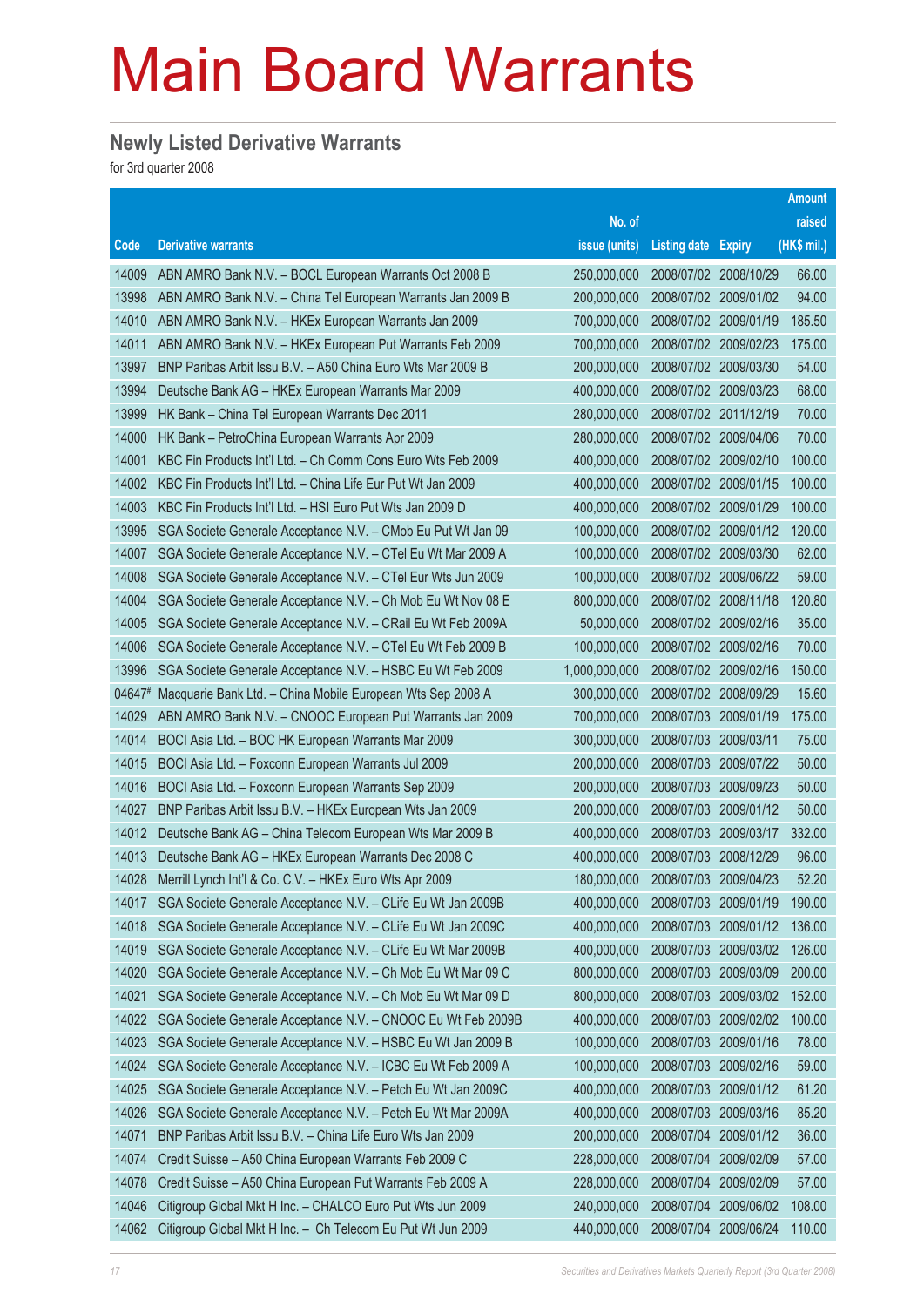|       |                                                              |               |                       |                       | <b>Amount</b> |
|-------|--------------------------------------------------------------|---------------|-----------------------|-----------------------|---------------|
|       |                                                              | No. of        |                       |                       | raised        |
| Code  | <b>Derivative warrants</b>                                   | issue (units) | <b>Listing date</b>   | <b>Expiry</b>         | (HK\$ mil.)   |
| 14047 | Citigroup Global Mkt H Inc. - Ch Molybdenum Euro Wt Feb 2009 | 400,000,000   |                       | 2008/07/04 2009/02/09 | 102.00        |
| 14048 | Citigroup Global Mkt H Inc. - Ch Ship Dev Euro Wts Mar 2009  | 240,000,000   | 2008/07/04            | 2009/03/30            | 108.00        |
| 14049 | Citigroup Global Mkt H Inc. - Datang Power Euro Wts Jul 2009 | 400,000,000   | 2008/07/04            | 2009/07/20            | 102.00        |
| 14050 | Citigroup Global Mkt H Inc. - R&F Ppt Euro Wts Jun 2009      | 400,000,000   | 2008/07/04            | 2009/06/22            | 104.00        |
| 14051 | Citigroup Global Mkt H Inc. - HKEx European Put Wts Aug 2009 | 330,000,000   | 2008/07/04            | 2009/08/24            | 108.90        |
| 14052 | Citigroup Global Mkt H Inc. - Ping An Euro Put Wts Jun 2009  | 440,000,000   |                       | 2008/07/04 2009/06/29 | 110.00        |
| 14061 | Citigroup Global Mkt H Inc. - SHK Ppt Euro Put Wts Feb 2009  | 380,000,000   | 2008/07/04            | 2009/02/27            | 95.00         |
| 14053 | Citigroup Global Mkt H Inc. - Yanzhou Coal Euro Wts Apr 2009 | 330,000,000   | 2008/07/04            | 2009/04/28            | 105.60        |
| 14054 | Deutsche Bank AG - HKEx European Put Warrants Mar 2009 A     | 300,000,000   |                       | 2008/07/04 2009/03/02 | 75.00         |
| 14063 | HK Bank - CHALCO European Warrants Apr 2009 B                | 280,000,000   |                       | 2008/07/04 2009/04/27 | 70.00         |
| 14065 | HK Bank - China COSCO European Warrants Mar 2009             | 280,000,000   | 2008/07/04            | 2009/03/20            | 92.40         |
| 14066 | HK Bank - China Shenhua European Warrants Jan 2009 C         | 280,000,000   | 2008/07/04            | 2009/01/20            | 70.00         |
| 14067 | HK Bank - R&F Ppt European Warrants Feb 2009                 | 280,000,000   | 2008/07/04 2009/02/19 |                       | 72.80         |
| 14064 | HK Bank - Mengniu European Warrants Mar 2009                 | 280,000,000   |                       | 2008/07/04 2009/03/20 | 106.40        |
| 14075 | J P Morgan SP BV - China Tel European Warrants Jan 2009      | 100,000,000   | 2008/07/04            | 2009/01/16            | 49.00         |
| 14076 | J P Morgan SP BV - CITIC Pacific Euro Wts Jan 2009           | 88,000,000    | 2008/07/04 2009/01/16 |                       | 22.00         |
| 14077 | J P Morgan SP BV - JX Copper European Warrants Jan 2009      | 200,000,000   | 2008/07/04            | 2009/01/16            | 51.40         |
| 14040 | Lehman Brothers Holdings Inc. - Ch Mobile Eu Put Wt Apr 2009 | 300,000,000   |                       | 2008/07/04 2009/04/29 | 75.30         |
| 14031 | Lehman Brothers Holdings Inc. - China COSCO Eu Wt Feb 2009   | 125,000,000   | 2008/07/04            | 2009/02/18            | 48.75         |
| 14033 | Lehman Brothers Holdings Inc. - CITIC Pac Eur Wts Mar 2009 A | 100,000,000   | 2008/07/04            | 2009/03/30            | 34.10         |
| 14034 | Lehman Brothers Holdings Inc. - CITIC Pac Eur Wts Mar 2009 B | 100,000,000   | 2008/07/04            | 2009/03/30            | 25.40         |
| 14030 | Lehman Brothers Holdings Inc. - Cheung Kong Eu Wt Feb 2009   | 75,000,000    | 2008/07/04 2009/02/18 |                       | 55.65         |
| 14032 | Lehman Brothers Holdings Inc. - China Life Eur Wt Feb 2009   | 225,000,000   | 2008/07/04            | 2009/02/18            | 76.05         |
| 14035 | Lehman Brothers Holdings Inc. - China Tel Euro Wt Mar 2009 B | 100,000,000   | 2008/07/04            | 2009/03/30            | 57.10         |
| 14036 | Lehman Brothers Holdings Inc. - Lenovo European Wts Feb 2009 | 50,000,000    | 2008/07/04            | 2009/02/18            | 47.60         |
| 14041 | Lehman Brothers Holdings Inc. - PetroChina Eu Put Wt Apr2009 | 300,000,000   | 2008/07/04            | 2009/04/29            | 75.30         |
| 14037 | Lehman Brothers Holdings Inc. - PICC European Wts Feb 2009   | 50,000,000    | 2008/07/04            | 2009/02/18            | 46.50         |
| 14038 | Lehman Brothers Holdings Inc. - Wharf Euro Wts Feb 2009 A    | 100,000,000   | 2008/07/04            | 2009/02/18            | 34.00         |
| 14039 | Lehman Brothers Holdings Inc. - Wharf Euro Wts Feb 2009 B    | 100,000,000   | 2008/07/04            | 2009/02/18            | 25.40         |
| 14044 | Macquarie Bank Ltd. - CITIC Bank European Warrants Jan 2009  | 88,000,000    | 2008/07/04            | 2009/01/29            | 41.62         |
| 14042 | Macquarie Bank Ltd. - HKEx European Warrants Jan 2009        | 300,000,000   | 2008/07/04            | 2009/01/29            | 78.90         |
| 14043 | Macquarie Bank Ltd. - HKEx European Warrants Apr 2009        | 300,000,000   | 2008/07/04            | 2009/04/29            | 77.10         |
| 14045 | Macquarie Bank Ltd. - HKEx European Put Warrants Jan 2009    | 300,000,000   | 2008/07/04            | 2009/01/29            | 75.30         |
| 14057 | SGA Societe Generale Acceptance N.V. - BOCL Eu Wt Feb 2009   | 100,000,000   | 2008/07/04            | 2009/02/19            | 47.00         |
| 14058 | SGA Societe Generale Acceptance N.V. - CCB Euro Wts Mar 2009 | 100,000,000   | 2008/07/04            | 2009/03/30            | 100.00        |
| 14059 | SGA Societe Generale Acceptance N.V. - CP&CC Eur Wt Mar 09 B | 500,000,000   | 2008/07/04            | 2009/03/30            | 75.00         |
| 14056 | SGA Societe Generale Acceptance N.V. - A50 Ch Eu Wt Jan 09 D | 400,000,000   | 2008/07/04            | 2009/01/09            | 80.00         |
| 14055 | SGA Societe Generale Acceptance N.V. - A50 Ch Eu Wt Feb 09 A | 400,000,000   | 2008/07/04            | 2009/02/23            | 110.00        |
| 14060 | SGA Societe Generale Acceptance N.V. - HKEx Eu Wt Apr 2009   | 200,000,000   | 2008/07/04            | 2009/04/06            | 50.00         |
| 14072 | SGA Societe Generale Acceptance N.V. - ICBC Eu Wt Feb 2009 B | 100,000,000   | 2008/07/04            | 2009/02/23            | 88.00         |
| 14073 | SGA Societe Generale Acceptance N.V. - ICBC Eu Wt Mar 2009 B | 100,000,000   | 2008/07/04            | 2009/03/09            | 55.00         |
| 14068 | UBS AG - HKEx European Put Warrants Feb 2009 B               | 500,000,000   | 2008/07/04            | 2009/02/16            | 125.00        |
| 14069 | UBS AG - HKEx European Put Warrants Jun 2009 B               | 500,000,000   | 2008/07/04            | 2009/06/22            | 125.00        |
| 14070 | UBS AG - HKEx European Put Warrants Jun 2009 C               | 500,000,000   | 2008/07/04            | 2009/06/01            | 125.00        |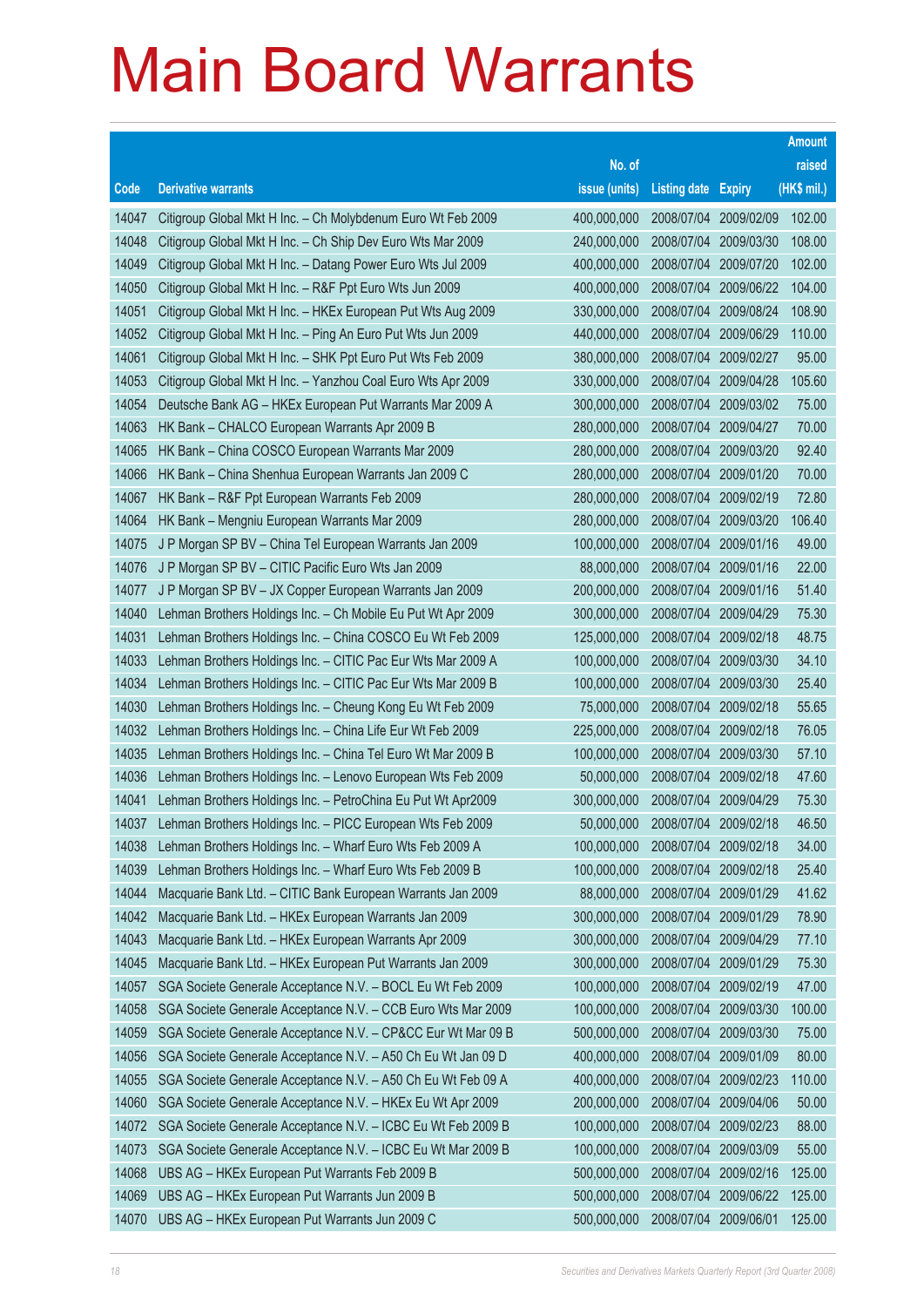|                |                                                                                                                 |                            |                                     |            | <b>Amount</b>  |
|----------------|-----------------------------------------------------------------------------------------------------------------|----------------------------|-------------------------------------|------------|----------------|
|                |                                                                                                                 | No. of                     |                                     |            | raised         |
| Code           | <b>Derivative warrants</b>                                                                                      | issue (units)              | <b>Listing date Expiry</b>          |            | (HK\$ mil.)    |
| 14087          | ABN AMRO Bank N.V. - PetroChina European Put Wts Dec 2008 D                                                     | 700,000,000                | 2008/07/07 2008/12/15               |            | 105.00         |
| 14080          | BNP Paribas Arbit Issu B.V. - HSI European Wts Jan 2009                                                         | 200,000,000                | 2008/07/07 2009/01/29               |            | 52.00          |
| 14084          | BNP Paribas Arbit Issu B.V. - HSI Euro Put Wts Jan 2009                                                         | 200,000,000                | 2008/07/07                          | 2009/01/29 | 52.00          |
| 14081          | Credit Suisse - Shanghai Electric European Warrants Jan 2009                                                    | 100,000,000                | 2008/07/07                          | 2009/01/12 | 49.00          |
| 14088          | Deutsche Bank AG - China Mobile European Warrants Mar 2009                                                      | 400,000,000                | 2008/07/07 2009/03/30               |            | 72.00          |
| 14083          | KBC Fin Products Int'l Ltd. - Ch Mobile Eu Put Wt Aug 2009                                                      | 400,000,000                | 2008/07/07 2009/08/03               |            | 100.00         |
| 14086          | KBC Fin Products Int'l Ltd. - China Tel Euro Wts Feb 2009 A                                                     | 218,000,000                | 2008/07/07                          | 2009/02/02 | 98.10          |
| 14082          | KBC Fin Products Int'l Ltd. - CC Bank Euro Wts Feb 2009                                                         | 148,000,000                | 2008/07/07                          | 2009/02/10 | 97.68          |
| 14085          | KBC Fin Products Int'l Ltd. - Ch Railway Euro Wts Mar 2009 B                                                    | 168,000,000                | 2008/07/07 2009/03/02               |            | 99.12          |
| 14079          | KBC Fin Products Int'l Ltd. - HSCEI Euro Put Wts Jan 2009 C                                                     | 400,000,000                | 2008/07/07 2009/01/29               |            | 100.00         |
| 14097          | BNP Paribas Arbit Issu B.V. - China Tel Euro Wts Jan 2009 B                                                     | 200,000,000                | 2008/07/08                          | 2009/01/09 | 102.00         |
| 14089          | HK Bank - Air China European Warrants Mar 2009                                                                  | 280,000,000                | 2008/07/08 2009/03/23               |            | 182.00         |
| 14090          | HK Bank - Angang Steel European Warrants Mar 2009                                                               | 280,000,000                | 2008/07/08 2009/03/23               |            | 78.40          |
| 14091          | HK Bank - China Overseas European Warrants Apr 2009                                                             | 280,000,000                | 2008/07/08 2009/04/20               |            | 70.00          |
| 14092          | HK Bank - Jiangxi Copper European Warrants Mar 2009                                                             | 280,000,000                | 2008/07/08                          | 2009/03/23 | 75.60          |
| 14098          | J P Morgan SP BV - Angang Steel European Warrants Jan 2009                                                      | 180,000,000                | 2008/07/08 2009/01/16               |            | 45.54          |
| 14099          | J P Morgan SP BV - CNBM European Warrants Jan 2009                                                              | 100,000,000                | 2008/07/08 2009/01/16               |            | 38.60          |
| 14101          | J P Morgan SP BV - HS Bank European Warrants Feb 2009                                                           | 200,000,000                | 2008/07/08 2009/02/23               |            | 30.20<br>25.30 |
| 14100<br>14094 | J P Morgan SP BV - Yurun Food European Warrants Feb 2009                                                        | 100,000,000<br>388,000,000 | 2008/07/08<br>2008/07/08 2009/04/29 | 2009/02/10 | 98.94          |
| 14093          | Macquarie Bank Ltd. - BOCHK European Warrants Apr 2009<br>Macquarie Bank Ltd. - BOCL European Warrants Jan 2009 | 138,000,000                | 2008/07/08 2009/01/29               |            | 34.91          |
| 14095          | Macquarie Bank Ltd. - China Tel European Warrants Jan 2009                                                      | 150,000,000                | 2008/07/08 2009/01/29               |            | 82.65          |
| 14096          | Macquarie Bank Ltd. - ICBC European Warrants Jan 2009                                                           | 138,000,000                | 2008/07/08                          | 2009/01/29 | 86.80          |
| 13497#         | SGA Societe Generale Acceptance N.V. - Petch Eu Wt Dec 2008E                                                    | 500,000,000                | 2008/07/08 2008/12/15               |            | 50.00          |
| 14122          | ABN AMRO Bank N.V. - CNOOC European Warrants Dec 2008 D                                                         | 588,000,000                | 2008/07/09                          | 2008/12/23 | 105.25         |
| 14120          | ABN AMRO Bank N.V. - A50 China European Warrants Jan 2009                                                       | 588,000,000                | 2008/07/09                          | 2009/01/19 | 147.00         |
| 14102          | ABN AMRO Bank N.V. - SHK Ppt European Warrants Dec 2008 D                                                       | 700,000,000                | 2008/07/09                          | 2008/12/29 | 105.00         |
| 14116          | BNP Paribas Arbit Issu B.V. - Ch Mobile Euro Wts May 2009                                                       | 200,000,000                | 2008/07/09                          | 2009/05/11 | 50.00          |
| 14115          | BNP Paribas Arbit Issu B.V. - Ch Comm Cons Eur Wt Feb 2009                                                      | 200,000,000                | 2008/07/09                          | 2009/02/09 | 52.00          |
| 14103          | Deutsche Bank AG - Beijing Airport European Wts Mar 2009                                                        | 400,000,000                | 2008/07/09                          | 2009/03/10 | 100.00         |
| 14104          | Deutsche Bank AG - China Life European Put Warrants Nov 2008                                                    | 300,000,000                | 2008/07/09                          | 2008/11/18 | 90.00          |
| 14117          | Deutsche Bank AG - DJIA European Warrants Mar 2009                                                              | 300,000,000                | 2008/07/09                          | 2009/03/23 | 75.00          |
| 14121          | Deutsche Bank AG - DJIA European Put Warrants Mar 2009                                                          | 300,000,000                | 2008/07/09                          | 2009/03/23 | 75.00          |
| 14114          | Deutsche Bank AG - HSI European Warrants Jan 2009 C                                                             | 400,000,000                | 2008/07/09                          | 2009/01/29 | 100.00         |
| 14118          | Deutsche Bank AG - HSI European Put Warrants Jan 2009 A                                                         | 400,000,000                | 2008/07/09                          | 2009/01/29 | 100.00         |
| 14119          | Deutsche Bank AG - HSI European Put Warrants Jan 2009 B                                                         | 400,000,000                | 2008/07/09                          | 2009/01/29 | 104.00         |
| 14105          | Deutsche Bank AG - Li Ning European Warrants Mar 2009                                                           | 400,000,000                | 2008/07/09                          | 2009/03/03 | 192.00         |
| 14106          | UBS AG - Air China European Warrants Feb 2009                                                                   | 500,000,000                | 2008/07/09                          | 2009/02/16 | 250.00         |
| 14107          | UBS AG - Air China European Warrants Jun 2009 C                                                                 | 500,000,000                | 2008/07/09                          | 2009/06/01 | 135.00         |
| 14108          | UBS AG - China Railway European Warrants Feb 2009                                                               | 500,000,000                | 2008/07/09                          | 2009/02/16 | 330.00         |
| 14109          | UBS AG - HKEx European Warrants Jun 2009 D                                                                      | 500,000,000                | 2008/07/09                          | 2009/06/01 | 125.00         |
| 14110          | UBS AG - Jiangxi Copper European Warrants Mar 2009 A                                                            | 500,000,000                | 2008/07/09                          | 2009/03/16 | 125.00         |
| 14111          | UBS AG - MTRC European Warrants Feb 2009                                                                        | 500,000,000                | 2008/07/09                          | 2009/02/16 | 155.00         |
| 14112          | UBS AG - PICC European Warrants Feb 2009                                                                        | 500,000,000                | 2008/07/09                          | 2009/02/16 | 435.00         |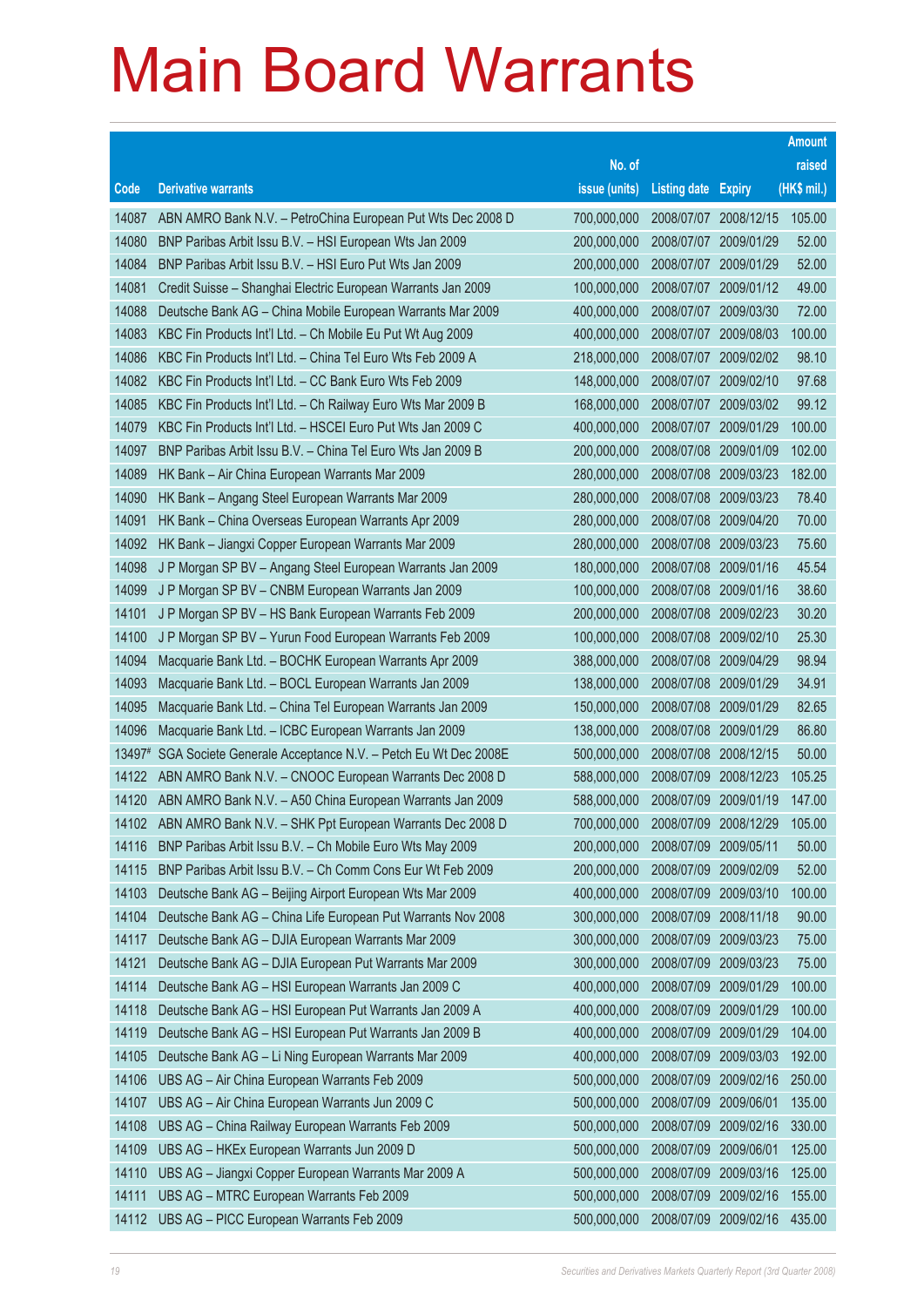|       |                                                               |               |                            |            | <b>Amount</b> |
|-------|---------------------------------------------------------------|---------------|----------------------------|------------|---------------|
|       |                                                               | No. of        |                            |            | raised        |
| Code  | <b>Derivative warrants</b>                                    | issue (units) | <b>Listing date Expiry</b> |            | (HK\$ mil.)   |
| 14113 | UBS AG - SHK Ppt European Warrants Sep 2009                   | 500,000,000   | 2008/07/09 2009/09/28      |            | 125.00        |
| 14126 | BOCI Asia Ltd. - PetroChina European Warrants Nov 2009        | 300,000,000   | 2008/07/10 2009/11/25      |            | 75.00         |
| 14127 | BOCI Asia Ltd. - PetroChina European Warrants Jan 2010        | 300,000,000   | 2008/07/10 2010/01/27      |            | 75.00         |
| 14145 | Deutsche Bank AG - BankComm European Warrants Sep 2009        | 400,000,000   | 2008/07/10 2009/09/03      |            | 62.80         |
| 14146 | Deutsche Bank AG - Ch Comm Cons European Warrants Apr 2009    | 400,000,000   | 2008/07/10 2009/04/06      |            | 104.00        |
| 14147 | Deutsche Bank AG - A50 China European Put Wts Mar 2009 A      | 300,000,000   | 2008/07/10 2009/03/23      |            | 75.00         |
| 14148 | Deutsche Bank AG - PetroChina European Warrants Mar 2009 A    | 400,000,000   | 2008/07/10                 | 2009/03/30 | 61.20         |
| 14151 | Fortis Bank S.A./N.V. - CHALCO European Warrants Apr 2009     | 48,000,000    | 2008/07/10 2009/04/29      |            | 89.42         |
| 14154 | Fortis Bank S.A./N.V. - China Coal European Put Wts Apr 2009  | 395,000,000   | 2008/07/10 2009/04/07      |            | 98.75         |
| 14152 | Fortis Bank S.A./N.V. - China Shenhua Euro Warrants Jan 2009  | 150,000,000   | 2008/07/10 2009/01/12      |            | 55.20         |
| 14150 | Fortis Bank S.A./N.V. - Jiangxi Copper European Wts Apr 2009  | 305,000,000   | 2008/07/10 2009/04/29      |            | 89.67         |
| 14155 | Fortis Bank S.A./N.V. - Jiangxi Copper Euro Put Wt Jun 2009   | 420,000,000   | 2008/07/10 2009/06/29      |            | 105.00        |
| 14153 | Fortis Bank S.A./N.V. - Zijin Mining European Wts Jun 2009    | 665,000,000   | 2008/07/10 2009/06/29      |            | 166.25        |
| 14123 | HK Bank - Hunan Nonferrous European Warrants Apr 2009 B       | 280,000,000   | 2008/07/10 2009/04/27      |            | 100.80        |
| 14125 | HK Bank - Sh Petrochem European Warrants Apr 2009             | 280,000,000   | 2008/07/10                 | 2009/04/27 | 128.80        |
| 14124 | HK Bank - Shimao Ppt European Warrants Apr 2009               | 280,000,000   | 2008/07/10 2009/04/27      |            | 70.00         |
| 14149 | J P Morgan SP BV - A50 China European Warrants Mar 2009       | 238,000,000   | 2008/07/10 2009/03/30      |            | 59.98         |
| 14156 | J P Morgan SP BV - Mongolia Energy European Wts Jan 2009      | 180,000,000   | 2008/07/10 2009/01/23      |            | 65.52         |
| 14133 | Macquarie Bank Ltd. - Air China European Warrants May 2009    | 88,000,000    | 2008/07/10 2009/05/27      |            | 40.74         |
| 14136 | Macquarie Bank Ltd. - China Overseas European Wts Jan 2009    | 200,000,000   | 2008/07/10 2009/01/29      |            | 50.80         |
| 14134 | Macquarie Bank Ltd. - CC Bank European Warrants Feb 2009      | 400,000,000   | 2008/07/10 2009/02/26      |            | 275.20        |
| 14135 | Macquarie Bank Ltd - CM Bank European Warrants Feb 2009 A     | 400,000,000   | 2008/07/10                 | 2009/02/26 | 130.80        |
| 14138 | Macquarie Bank Ltd. - CNOOC European Warrants Feb 2009        | 400,000,000   | 2008/07/10                 | 2009/02/26 | 101.60        |
| 14137 | Macquarie Bank Ltd. - China Railway European Wts Feb 2009     | 200,000,000   | 2008/07/10 2009/02/26      |            | 161.60        |
| 14139 | Macquarie Bank Ltd. - Esprit European Warrants Mar 2009       | 88,000,000    | 2008/07/10 2009/03/30      |            | 95.74         |
| 14141 | Macquarie Bank Ltd. - A50 China European Warrants Jan 2009 B  | 300,000,000   | 2008/07/10                 | 2009/01/29 | 76.50         |
| 14142 | Macquarie Bank Ltd. - A50 China European Warrants Jun 2009 A  | 300,000,000   | 2008/07/10 2009/06/29      |            | 75.90         |
| 14140 | Macquarie Bank Ltd. - Henderson Land Dev Euro Wts Feb 2009    | 200,000,000   | 2008/07/10 2009/02/26      |            | 72.60         |
| 14143 | Macquarie Bank Ltd. - Ping An European Warrants Jan 2009      | 300,000,000   | 2008/07/10 2009/01/29      |            | 170.70        |
| 14144 | Macquarie Bank Ltd. - Swire Pacific A European Wts Feb 2009   | 200,000,000   | 2008/07/10 2009/02/26      |            | 111.60        |
| 14157 | Merrill Lynch Int'l & Co. C.V. - BOCL European Wts Apr 2009   | 180,000,000   | 2008/07/10 2009/04/28      |            | 111.60        |
| 14158 | Merrill Lynch Int'l & Co. C.V. - BankComm Euro Wts Aug 2009   | 180,000,000   | 2008/07/10                 | 2009/08/25 | 41.40         |
| 14159 | Merrill Lynch Int'l & Co. C.V. - CM Bank Euro Wts Apr 2009    | 180,000,000   | 2008/07/10                 | 2009/04/28 | 78.30         |
| 14129 | SGA Societe Generale Acceptance N.V. - CLife Eu Wt Dec 08 D   | 400,000,000   | 2008/07/10                 | 2008/12/08 | 180.00        |
| 14130 | SGA Societe Generale Acceptance N.V. - Ch Mob Eu Wt Dec 08 D  | 800,000,000   | 2008/07/10 2008/12/18      |            | 152.00        |
| 14131 | SGA Societe Generale Acceptance N.V. - A50 Ch Eu Wt Jan 09 E  | 400,000,000   | 2008/07/10                 | 2009/01/21 | 100.00        |
| 14128 | SGA Societe Generale Acceptance N.V. - HSCEI Eu Wt Jan 2009A  | 200,000,000   | 2008/07/10                 | 2009/01/29 | 50.00         |
| 14132 | SGA Societe Generale Acceptance N.V. - HSCEI Eu Put Wt Jan09B | 200,000,000   | 2008/07/10                 | 2009/01/29 | 50.00         |
| 14187 | ABN AMRO Bank N.V. - BankComm European Warrants Nov 2008 C    | 800,000,000   | 2008/07/11                 | 2008/11/26 | 120.00        |
| 14188 | ABN AMRO Bank N.V. - PetroChina European Warrants Dec 2008 E  | 800,000,000   | 2008/07/11                 | 2008/12/29 | 126.40        |
| 14178 | Barclays Bank plc - A50 China European Warrants Apr 2009      | 200,000,000   | 2008/07/11                 | 2009/04/28 | 50.80         |
| 14190 | Calyon Fin P (G) Ltd. - China Life European Wts Jan 2009 B    | 200,000,000   | 2008/07/11                 | 2009/01/19 | 92.20         |
| 14191 | Calyon Fin P (G) Ltd. - China Mobile European Wts Dec 2008 C  | 200,000,000   | 2008/07/11                 | 2008/12/22 | 31.60         |
| 14189 | Calyon Fin P (G) Ltd. - A50 China European Wts Dec 2008       | 200,000,000   | 2008/07/11                 | 2008/12/22 | 35.40         |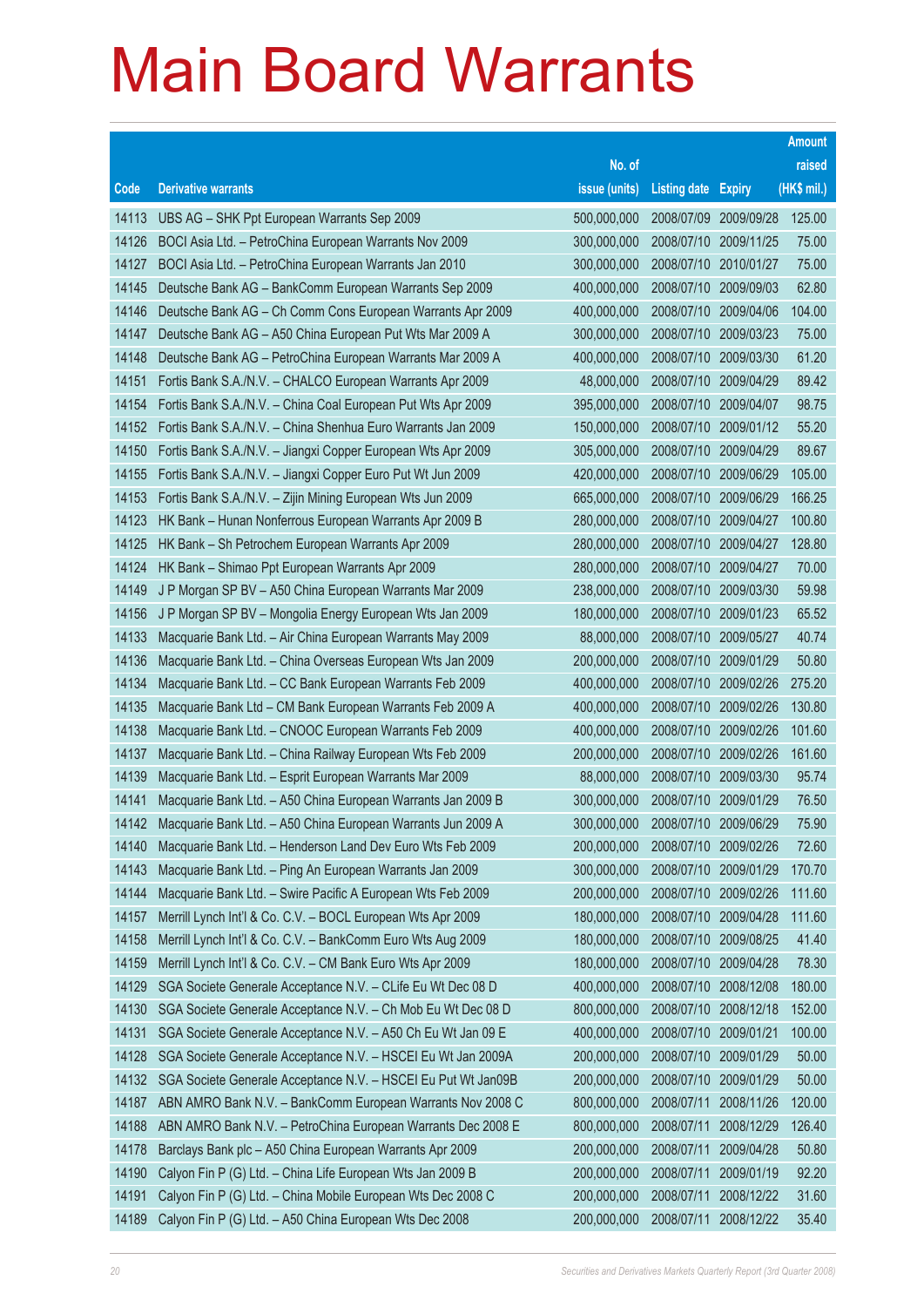|                |                                                                                                                              |                            |                          |                          | <b>Amount</b>    |
|----------------|------------------------------------------------------------------------------------------------------------------------------|----------------------------|--------------------------|--------------------------|------------------|
|                |                                                                                                                              | No. of                     |                          |                          | raised           |
| Code           | <b>Derivative warrants</b>                                                                                                   | issue (units)              | <b>Listing date</b>      | <b>Expiry</b>            | (HK\$ mil.)      |
| 14192          | Calyon Fin P (G) Ltd. - HKEx European Warrants Feb 2009                                                                      | 200,000,000                | 2008/07/11               | 2009/02/09               | 52.20            |
| 14160          | Credit Suisse - China Life European Warrants Jan 2009 A                                                                      | 150,000,000                | 2008/07/11               | 2009/01/19               | 45.00            |
| 14164          | Credit Suisse – China Life European Put Warrants Jan 2009                                                                    | 150,000,000                | 2008/07/11               | 2009/01/19               | 49.50            |
| 14176          | Deutsche Bank AG - China Mobile European Warrants Jun 2009 A                                                                 | 400,000,000                | 2008/07/11               | 2009/06/08               | 84.00            |
| 14185          | Deutsche Bank AG - China Mobile European Put Wts Jun 2009                                                                    | 400,000,000                | 2008/07/11               | 2009/06/30               | 100.00           |
| 14182          | Deutsche Bank AG - CC Bank European Warrants Mar 2009 A                                                                      | 300,000,000                | 2008/07/11               | 2009/03/23               | 213.00           |
| 14173          | Deutsche Bank AG - Cheung Kong European Warrants Mar 2009                                                                    | 400,000,000                | 2008/07/11               | 2009/03/16               | 60.00            |
| 14174          | Deutsche Bank AG - China Life European Warrants Mar 2009 A                                                                   | 400,000,000                | 2008/07/11               | 2009/03/02               | 168.00           |
| 14175          | Deutsche Bank AG - China Life European Warrants Mar 2009 B                                                                   | 400,000,000                | 2008/07/11               | 2009/03/30               | 144.00           |
| 14186          | Deutsche Bank AG - ICBC European Warrants Mar 2009 C                                                                         | 300,000,000                | 2008/07/11               | 2009/03/23               | 189.00           |
| 14177          | Deutsche Bank AG - Ping An European Warrants Mar 2009                                                                        | 300,000,000                | 2008/07/11               | 2009/03/16               | 249.00           |
| 14193          | Goldman Sachs SP (Asia) - CM Bank European Wts Mar 2009 A                                                                    | 120,000,000                | 2008/07/11               | 2009/03/16               | 45.60            |
| 14196          | Goldman Sachs SP (Asia) - HSBC European Warrants Jan 2009                                                                    | 80,000,000                 | 2008/07/11               | 2009/01/29               | 62.40            |
| 14197          | Goldman Sachs SP (Asia) - HSBC European Warrants Jun 2009                                                                    | 300,000,000                | 2008/07/11               | 2009/06/15               | 45.00            |
| 14194          | Goldman Sachs SP (Asia) - PetroChina European Wts Jul 2009 A                                                                 | 200,000,000                | 2008/07/11               | 2009/07/27               | 50.00            |
| 14195          | Goldman Sachs SP (Asia) - PetroChina European Wts Jul 2009 B                                                                 | 250,000,000                | 2008/07/11               | 2009/07/06               | 42.50            |
| 14181          | KBC Fin Products Int'l Ltd. - HSI European Wts Feb 2009 A                                                                    | 400,000,000                | 2008/07/11               | 2009/02/26               | 100.00           |
| 14179          | KBC Fin Products Int'l Ltd. - HSI European Wts Jan 2009 B                                                                    | 400,000,000                | 2008/07/11               | 2009/01/29               | 100.00           |
| 14180          | KBC Fin Products Int'l Ltd. - HSI European Wts Jan 2009 C                                                                    | 400,000,000                | 2008/07/11               | 2009/01/29               | 100.00           |
| 14183          | KBC Fin Products Int'l Ltd. - HSI Euro Put Wts Jan 2009 E                                                                    | 400,000,000                | 2008/07/11               | 2009/01/29               | 100.00           |
| 14184          | KBC Fin Products Int'l Ltd. - HSI Euro Put Wts Jan 2009 F                                                                    | 400,000,000                | 2008/07/11               | 2009/01/29               | 100.00           |
| 14161          | SGA Societe Generale Acceptance N.V. - HSI Eur Wt Mar 2009 C                                                                 | 500,000,000                | 2008/07/11               | 2009/03/30               | 125.00           |
| 14162          | SGA Societe Generale Acceptance N.V. - HSI Eur Wt Mar 2009 D                                                                 | 500,000,000                | 2008/07/11               | 2009/03/30               | 125.00           |
| 14163          | SGA Societe Generale Acceptance N.V. - HSI Eur Wt Mar 2009 E                                                                 | 500,000,000                | 2008/07/11               | 2009/03/30               | 125.00           |
| 14165          | SGA Societe Generale Acceptance N.V. - HSI Eur Wt Mar 2009 F                                                                 | 500,000,000                | 2008/07/11               | 2009/03/30               | 125.00           |
| 14166          | SGA Societe Generale Acceptance N.V. - HSI Eur Wt Mar 2009 G                                                                 | 500,000,000                | 2008/07/11               | 2009/03/30               | 125.00           |
| 14167          | SGA Societe Generale Acceptance N.V. - HSI Eu Put Wt Jan 09A                                                                 | 500,000,000                | 2008/07/11               | 2009/01/29               | 125.00           |
| 14168<br>14169 | SGA Societe Generale Acceptance N.V. - HSI Eu Put Wt Jan 09B<br>SGA Societe Generale Acceptance N.V. - HSI Eu Put Wt Jan 09C | 500,000,000<br>500,000,000 | 2008/07/11<br>2008/07/11 | 2009/01/29<br>2009/01/29 | 125.00<br>125.00 |
| 14170          | SGA Societe Generale Acceptance N.V. - HSI Eu Put Wt Jan 09D                                                                 | 500,000,000                | 2008/07/11               | 2009/01/29               | 125.00           |
| 14171          | SGA Societe Generale Acceptance N.V. - HSI Eu Put Wt Mar 09H                                                                 | 500,000,000                | 2008/07/11               | 2009/03/30               | 125.00           |
| 14172          | SGA Societe Generale Acceptance N.V. - HSI Eu Put Wt Mar 09I                                                                 | 500,000,000                | 2008/07/11               | 2009/03/30               | 125.00           |
| 13528#         | Deutsche Bank AG - China Life European Warrants Nov 2008 B                                                                   | 600,000,000                | 2008/07/11               | 2008/11/11               | 66.60            |
| 14215          | ABN AMRO Bank N.V. - HSBC European Warrants Jan 2009 B                                                                       | 100,000,000                | 2008/07/14               | 2009/01/05               | 15.50            |
| 14211          | BNP Paribas Arbit Issu B.V. - CC Bank Euro Wts Nov 2008 C                                                                    | 150,000,000                | 2008/07/14               | 2008/11/27               | 37.50            |
| 14212          | BNP Paribas Arbit Issu B.V. - ICBC European Wts Nov 2008 B                                                                   | 150,000,000                | 2008/07/14               | 2008/11/24               | 33.00            |
| 14213          | J P Morgan SP BV - Agile Ppt European Wts Aug 2009                                                                           | 180,000,000                | 2008/07/14               | 2009/08/11               | 45.00            |
| 14214          | J P Morgan SP BV - Shimao Property European Wts Jun 2009                                                                     | 138,000,000                | 2008/07/14               | 2009/06/22               | 34.78            |
| 14198          | J P Morgan SP BV - Wharf European Warrants Jan 2009                                                                          | 100,000,000                | 2008/07/14               | 2009/01/23               | 25.30            |
| 14201          | SGA Societe Generale Acceptance N.V. - CCB Eur Wt Feb 2009 B                                                                 | 100,000,000                | 2008/07/14               | 2009/02/23               | 82.00            |
| 14200          | SGA Societe Generale Acceptance N.V. - CCCCL Eu Wt Mar 2009B                                                                 | 400,000,000                | 2008/07/14               | 2009/03/30               | 100.00           |
| 14199          | SGA Societe Generale Acceptance N.V. - CK(H) Eu Wt Mar 2009C                                                                 | 400,000,000                | 2008/07/14               | 2009/03/16               | 62.00            |
| 14202          | SGA Societe Generale Acceptance N.V. - CMB Euro Wts Mar 2009                                                                 | 200,000,000                | 2008/07/14               | 2009/03/03               | 76.00            |
| 14204          | SGA Societe Generale Acceptance N.V. - HSBC Eu Wt Jun 2009 B                                                                 | 500,000,000                | 2008/07/14               | 2009/06/08               | 75.00            |
|                |                                                                                                                              |                            |                          |                          |                  |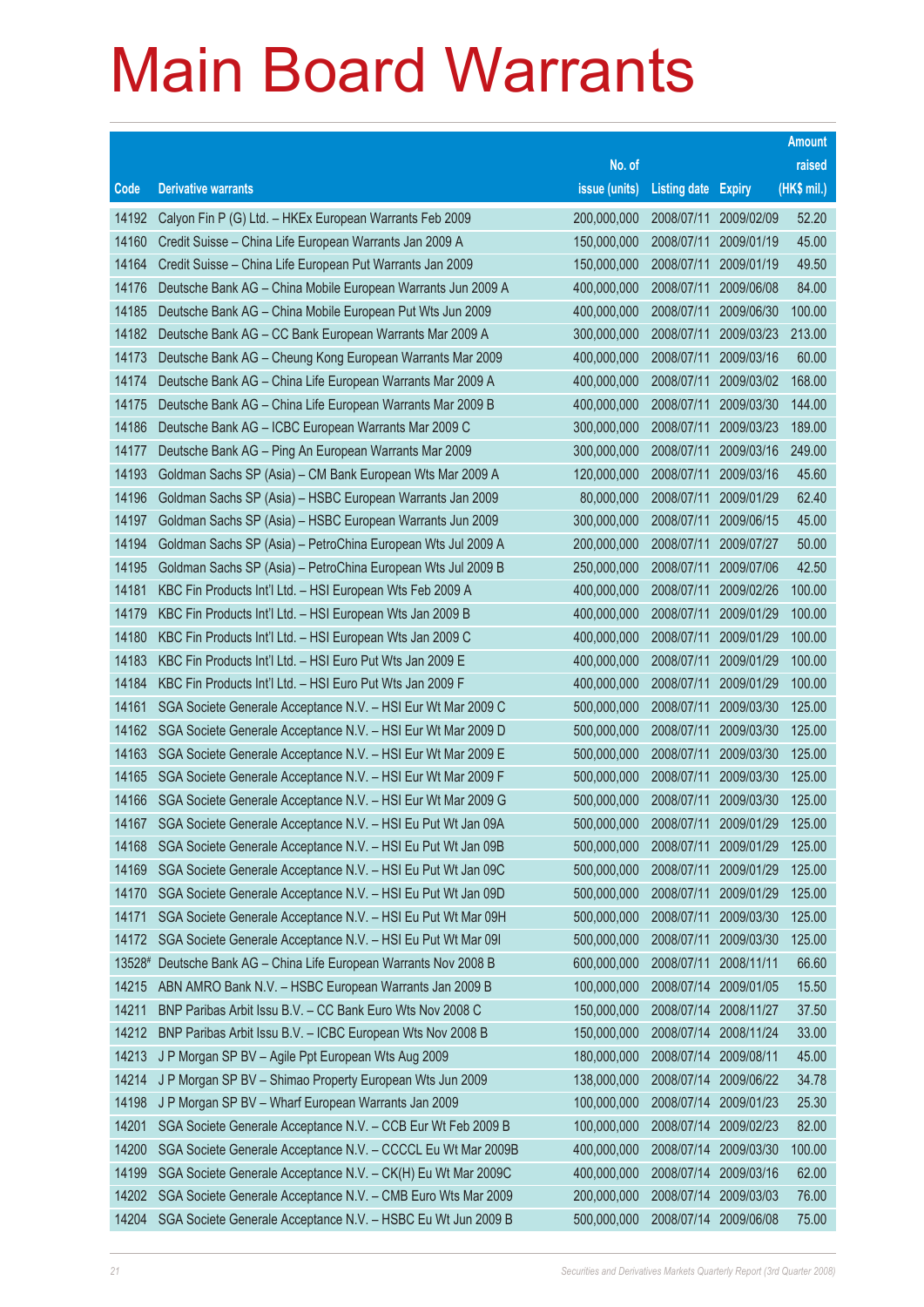|       |                                                               |               |                            |                       | <b>Amount</b> |
|-------|---------------------------------------------------------------|---------------|----------------------------|-----------------------|---------------|
|       |                                                               | No. of        |                            |                       | raised        |
| Code  | <b>Derivative warrants</b>                                    | issue (units) | <b>Listing date Expiry</b> |                       | (HK\$ mil.)   |
| 14203 | SGA Societe Generale Acceptance N.V. - HSCEI Eu Wt Jan 2009C  | 200,000,000   | 2008/07/14                 | 2009/01/29            | 50.00         |
| 14207 | SGA Societe Generale Acceptance N.V. - HSCEI Eu Put Wt Jan09D | 200,000,000   | 2008/07/14                 | 2009/01/29            | 50.00         |
| 14205 | SGA Societe Generale Acceptance N.V. - ICBC Eu Wt Feb 2009 C  | 100,000,000   | 2008/07/14                 | 2009/02/09            | 83.00         |
| 14206 | SGA Societe Generale Acceptance N.V. - Petch Eu Wt Mar 2009B  | 600,000,000   | 2008/07/14                 | 2009/03/23            | 150.00        |
| 14208 | SGA Societe Generale Acceptance N.V. - Petch Eu Wt Oct 2009B  | 600,000,000   | 2008/07/14                 | 2009/10/05            | 150.00        |
| 14209 | SGA Societe Generale Acceptance N.V. - SHK P Eu Wt Mar 2009C  | 400,000,000   | 2008/07/14                 | 2009/03/16            | 60.00         |
| 14210 | UBS AG - Zijin Mining European Warrants Oct 2009              | 500,000,000   | 2008/07/14                 | 2009/10/19            | 125.00        |
| 14231 | ABN AMRO Bank N.V. - Cheung Kong European Warrants Mar 2009   | 800,000,000   |                            | 2008/07/15 2009/03/09 | 120.00        |
| 14216 | Deutsche Bank AG - BOCL European Warrants Mar 2009            | 400,000,000   |                            | 2008/07/15 2009/03/09 | 136.00        |
| 14217 | Deutsche Bank AG - CITIC Bank European Warrants Mar 2009      | 400,000,000   |                            | 2008/07/15 2009/03/09 | 236.00        |
| 14218 | Deutsche Bank AG - CM Bank European Warrants Mar 2009         | 400,000,000   | 2008/07/15                 | 2009/03/09            | 176.00        |
| 14220 | Deutsche Bank AG - China Railway European Warrants Mar 2009   | 400,000,000   |                            | 2008/07/15 2009/03/09 | 364.00        |
| 14219 | Deutsche Bank AG - Ch Railway Cons European Wts May 2009      | 400,000,000   | 2008/07/15 2009/05/11      |                       | 100.00        |
| 14229 | Deutsche Bank AG - HKEx European Warrants Dec 2008 D          | 400,000,000   |                            | 2008/07/15 2008/12/29 | 84.00         |
| 14230 | Deutsche Bank AG - HKEx European Put Warrants Mar 2009 B      | 400,000,000   | 2008/07/15                 | 2009/03/23            | 100.00        |
| 14223 | Macquarie Bank Ltd. - China Mobile European Wts Jan 2009      | 388,000,000   |                            | 2008/07/15 2009/01/29 | 97.78         |
| 14224 | CC Rabobank B.A. - China Coal European Warrants Feb 2009      | 100,000,000   | 2008/07/15 2009/02/11      |                       | 30.00         |
| 14225 | CC Rabobank B.A. - China Railway European Wts Jan 2009        | 40,000,000    |                            | 2008/07/15 2009/01/29 | 26.40         |
| 14226 | CC Rabobank B.A. - China Shenhua European Warrants Feb 2009   | 100,000,000   | 2008/07/15                 | 2009/02/26            | 50.00         |
| 14227 | CC Rabobank B.A. - China Tel European Warrants Jan 2009 B     | 40,000,000    |                            | 2008/07/15 2009/01/15 | 26.00         |
| 14228 | CC Rabobank B.A. - A50 China European Warrants Feb 2009       | 100,000,000   |                            | 2008/07/15 2009/02/27 | 25.00         |
| 14221 | UBS AG - CITIC Bank European Warrants Feb 2009 A              | 500,000,000   |                            | 2008/07/15 2009/02/16 | 315.00        |
| 14222 | UBS AG - CITIC Bank European Warrants Feb 2009 B              | 500,000,000   | 2008/07/15                 | 2009/02/16            | 214.00        |
| 14240 | ABN AMRO Bank N.V. - HSI European Warrants Jan 2009 A         | 400,000,000   |                            | 2008/07/16 2009/01/29 | 100.00        |
| 14244 | ABN AMRO Bank N.V. - HSI European Put Warrants Jan 2009 B     | 400,000,000   |                            | 2008/07/16 2009/01/29 | 100.00        |
| 14260 | BOCI Asia Ltd. - Air China European Warrants Feb 2009         | 300,000,000   |                            | 2008/07/16 2009/02/13 | 225.00        |
| 14261 | BOCI Asia Ltd. - China Life European Warrants Mar 2009        | 300,000,000   |                            | 2008/07/16 2009/03/18 | 150.00        |
| 14265 | BOCI Asia Ltd. - China Life European Put Warrants Feb 2009    | 300,000,000   |                            | 2008/07/16 2009/02/18 | 150.00        |
| 14262 | BOCI Asia Ltd. - CM Bank European Warrants Jan 2009           | 200,000,000   | 2008/07/16                 | 2009/01/16            | 50.00         |
| 14263 | BOCI Asia Ltd. - HS Bank European Warrants Apr 2009           | 200,000,000   |                            | 2008/07/16 2009/04/08 | 50.00         |
| 14264 | BOCI Asia Ltd. - MTRC European Warrants Feb 2009              | 200,000,000   |                            | 2008/07/16 2009/02/25 | 50.00         |
| 14234 | Calyon Fin P (G) Ltd. - CC Bank European Warrants Jan 2009 B  | 150,000,000   |                            | 2008/07/16 2009/01/19 | 85.50         |
| 14235 | Calyon Fin P (G) Ltd. - China Coal European Wts Mar 2009      | 200,000,000   | 2008/07/16                 | 2009/03/02            | 63.00         |
| 14237 | Calyon Fin P (G) Ltd. - HKEx European Put Warrants Mar 2009   | 200,000,000   | 2008/07/16                 | 2009/03/02            | 57.40         |
| 14236 | Calyon Fin P (G) Ltd. - Hutchison European Warrants Mar 2009  | 150,000,000   |                            | 2008/07/16 2009/03/02 | 85.50         |
| 14258 | Credit Suisse - CC Bank European Warrants Jan 2009            | 150,000,000   |                            | 2008/07/16 2009/01/23 | 67.50         |
| 14259 | Credit Suisse - ICBC European Warrants Jan 2009 B             | 150,000,000   | 2008/07/16                 | 2009/01/23            | 67.50         |
| 14266 | Deutsche Bank AG - A50 China European Warrants Mar 2009 C     | 400,000,000   | 2008/07/16                 | 2009/03/02            | 60.00         |
| 14233 | Deutsche Bank AG - HSBC European Warrants Jun 2009 B          | 400,000,000   |                            | 2008/07/16 2009/06/15 | 60.00         |
| 14232 | Deutsche Bank AG - HSI European Warrants Jan 2009 D           | 400,000,000   | 2008/07/16                 | 2009/01/29            | 100.00        |
| 14267 | Deutsche Bank AG - HSI European Put Warrants Jan 2009 E       | 400,000,000   | 2008/07/16                 | 2009/01/29            | 100.00        |
| 14268 | Deutsche Bank AG - HSI European Put Warrants Jan 2009 F       | 400,000,000   | 2008/07/16                 | 2009/01/29            | 100.00        |
| 14251 | HK Bank - China Life European Warrants May 2009               | 280,000,000   | 2008/07/16 2009/05/11      |                       | 70.00         |
| 14254 | HK Bank - A50 China European Warrants May 2009                | 280,000,000   | 2008/07/16 2009/05/11      |                       | 70.00         |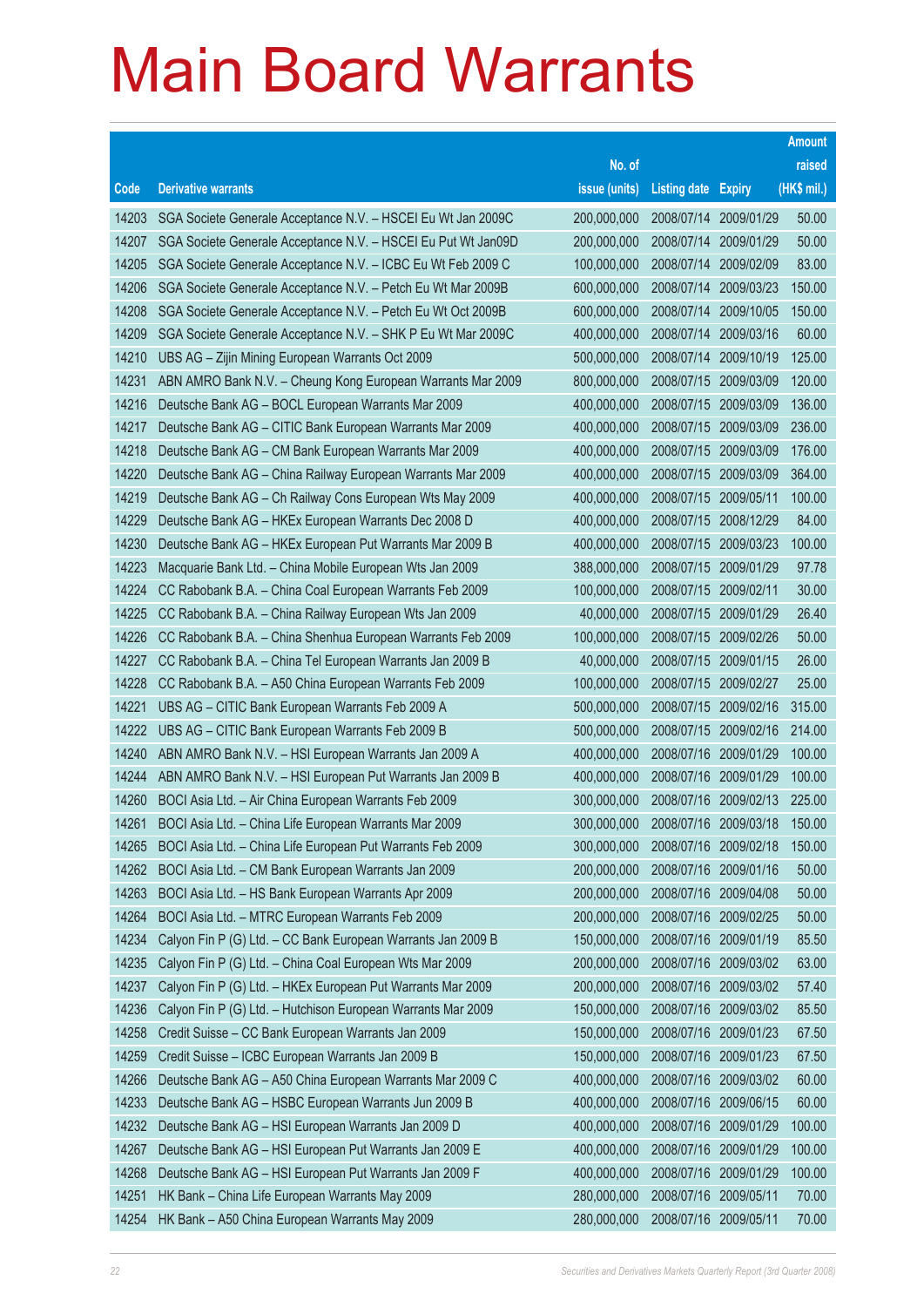|        |                                                              |               |                            |            | <b>Amount</b> |
|--------|--------------------------------------------------------------|---------------|----------------------------|------------|---------------|
|        |                                                              | No. of        |                            |            | raised        |
| Code   | <b>Derivative warrants</b>                                   | issue (units) | <b>Listing date Expiry</b> |            | (HK\$ mil.)   |
| 14252  | HK Bank - HKEx European Warrants Dec 2009                    | 280,000,000   | 2008/07/16 2009/12/21      |            | 70.00         |
| 14253  | HK Bank - ICBC European Warrants May 2009                    | 280,000,000   | 2008/07/16 2009/05/11      |            | 126.00        |
| 14269  | KBC Fin Products Int'l Ltd. - BOCL European Wts Feb 2009     | 218,000,000   | 2008/07/16 2009/02/02      |            | 95.92         |
| 14238  | Macquarie Bank Ltd. - China Life European Warrants Jan 2009  | 300,000,000   | 2008/07/16 2009/01/29      |            | 91.50         |
| 14239  | Macquarie Bank Ltd. - China Life European Wts Feb 2009 A     | 300,000,000   | 2008/07/16 2009/02/26      |            | 75.30         |
| 14243  | Macquarie Bank Ltd. - China Life European Put Wts Jan 2009   | 300,000,000   | 2008/07/16                 | 2009/01/29 | 78.00         |
| 14245  | SGA Societe Generale Acceptance N.V. - CNOOC Eu Wt Feb 2009C | 500,000,000   | 2008/07/16                 | 2009/02/16 | 114.00        |
| 14246  | SGA Societe Generale Acceptance N.V. - CNOOC Eu Wt Mar 2009A | 500,000,000   | 2008/07/16 2009/03/30      |            | 137.50        |
| 14247  | SGA Societe Generale Acceptance N.V. - CNOOC Eu Wt Apr 2009  | 500,000,000   | 2008/07/16 2009/04/27      |            | 125.00        |
| 14248  | SGA Societe Generale Acceptance N.V. - CNOOC Eu Wt Jun 2009A | 500,000,000   | 2008/07/16 2009/06/08      |            | 102.50        |
| 14242  | SGA Societe Generale Acceptance N.V. - CRail Eu Wt Feb 2009B | 100,000,000   | 2008/07/16                 | 2009/02/16 | 70.00         |
| 14241  | SGA Societe Generale Acceptance N.V. - CRCC Eu Wt Dec 2008 C | 400,000,000   | 2008/07/16 2008/12/22      |            | 78.40         |
| 14249  | SGA Societe Generale Acceptance N.V. - A50 Ch Eu Wt Feb 09B  | 400,000,000   | 2008/07/16 2009/02/09      |            | 122.00        |
| 14250  | SGA Societe Generale Acceptance N.V. - Ping An Eu Wt Jan 09B | 100,000,000   | 2008/07/16                 | 2009/01/19 | 82.00         |
| 14255  | UBS AG - CHALCO European Warrants Mar 2009                   | 500,000,000   | 2008/07/16                 | 2009/03/16 | 125.00        |
| 14256  | UBS AG - China Shenhua European Warrants Feb 2009 B          | 500,000,000   | 2008/07/16 2009/02/16      |            | 180.00        |
| 14257  | UBS AG - HKEx European Warrants Jun 2009 E                   | 500,000,000   | 2008/07/16 2009/06/22      |            | 125.00        |
| 14272  | HK Bank - China Coal European Warrants Apr 2009 A            | 280,000,000   | 2008/07/17                 | 2009/04/27 | 75.60         |
| 14273  | HK Bank - CNOOC European Warrants Apr 2009                   | 280,000,000   | 2008/07/17                 | 2009/04/27 | 70.00         |
| 14274  | HK Bank - Foxconn European Warrants Aug 2009                 | 280,000,000   | 2008/07/17                 | 2009/08/24 | 70.00         |
| 14275  | HK Bank - Yanzhou Coal European Warrants Apr 2009            | 280,000,000   | 2008/07/17                 | 2009/04/27 | 84.00         |
| 14277  | KBC Fin Products Int'l Ltd. - HSBC European Wts Jan 2009     | 138,000,000   | 2008/07/17                 | 2009/01/19 | 97.98         |
| 14278  | KBC Fin Products Int'l Ltd. - ICBC European Wts Jan 2009     | 200,000,000   | 2008/07/17                 | 2009/01/20 | 98.00         |
| 14270  | SGA Societe Generale Acceptance N.V. - HSBC Eu Wt Mar 2009   | 100,000,000   | 2008/07/17                 | 2009/03/30 | 101.00        |
| 14271  | SGA Societe Generale Acceptance N.V. - HSBC Eu Put Wt Jun 09 | 800,000,000   | 2008/07/17                 | 2009/06/29 | 120.00        |
| 14276  | UBS AG - BOCL European Warrants Mar 2009                     | 500,000,000   | 2008/07/17                 | 2009/03/23 | 200.00        |
| 14281  | ABN AMRO Bank N.V. - China Mobile European Wts Mar 2009 A    | 788,000,000   | 2008/07/18 2009/03/02      |            | 119.78        |
| 14282  | ABN AMRO Bank N.V. - HSBC European Put Warrants Jun 2009     | 700,000,000   | 2008/07/18 2009/06/22      |            | 105.70        |
| 14283  | ABN AMRO Bank N.V. - PetroChina European Warrants Mar 2009 A | 788,000,000   | 2008/07/18                 | 2009/03/23 | 122.14        |
| 14279  | Deutsche Bank AG - CNOOC European Put Warrants Apr 2009 A    | 300,000,000   | 2008/07/18                 | 2009/04/06 | 75.00         |
| 14280  | Deutsche Bank AG - PetroChina European Put Warrants Jul 2009 | 300,000,000   | 2008/07/18                 | 2009/07/13 | 75.00         |
| 07110# | UBS AG - HSBC European Put Warrants Oct 2008                 | 1,000,000,000 | 2008/07/18                 | 2008/10/20 | 60.00         |
| 14303  | ABN AMRO Bank N.V. - HSBC European Warrants Jun 2009 B       | 700,000,000   | 2008/07/21                 | 2009/06/08 | 105.00        |
| 14302  | J P Morgan SP BV - BEA European Warrants Jan 2009            | 100,000,000   | 2008/07/21                 | 2009/01/23 | 25.80         |
| 14298  | J P Morgan SP BV - Ch Mobile Euro Put Wts Jul 2009           | 300,000,000   | 2008/07/21                 | 2009/07/17 | 75.00         |
| 14299  | J P Morgan SP BV - China Railway European Wts Feb 2009       | 50,000,000    | 2008/07/21                 | 2009/02/06 | 22.90         |
| 14300  | J P Morgan SP BV - HK Gas European Warrants Jun 2009         | 180,000,000   | 2008/07/21                 | 2009/06/29 | 45.36         |
| 14301  | J P Morgan SP BV - New World Dev European Warrants Jul 2009  | 280,000,000   | 2008/07/21                 | 2009/07/30 | 70.28         |
| 14297  | KBC Fin Products Int'l Ltd. - HSBC Euro Put Wts Jan 2009     | 218,000,000   | 2008/07/21                 | 2009/01/21 | 98.10         |
| 14284  | SGA Societe Generale Acceptance N.V. - CCCCL Eu Wt Feb 2009  | 500,000,000   | 2008/07/21                 | 2009/02/10 | 125.00        |
| 14288  | SGA Societe Generale Acceptance N.V. - HSI Eu Put Wt Jan 09E | 500,000,000   | 2008/07/21                 | 2009/01/29 | 125.00        |
| 14289  | SGA Societe Generale Acceptance N.V. - HSI Eu Put Wt Jan 09F | 500,000,000   | 2008/07/21                 | 2009/01/29 | 125.00        |
| 14290  | SGA Societe Generale Acceptance N.V. - HSI Eu Put Wt Jan 09G | 500,000,000   | 2008/07/21                 | 2009/01/29 | 125.00        |
| 14291  | SGA Societe Generale Acceptance N.V. - HSI Eu Put Wt Jan 09H | 500,000,000   | 2008/07/21                 | 2009/01/29 | 125.00        |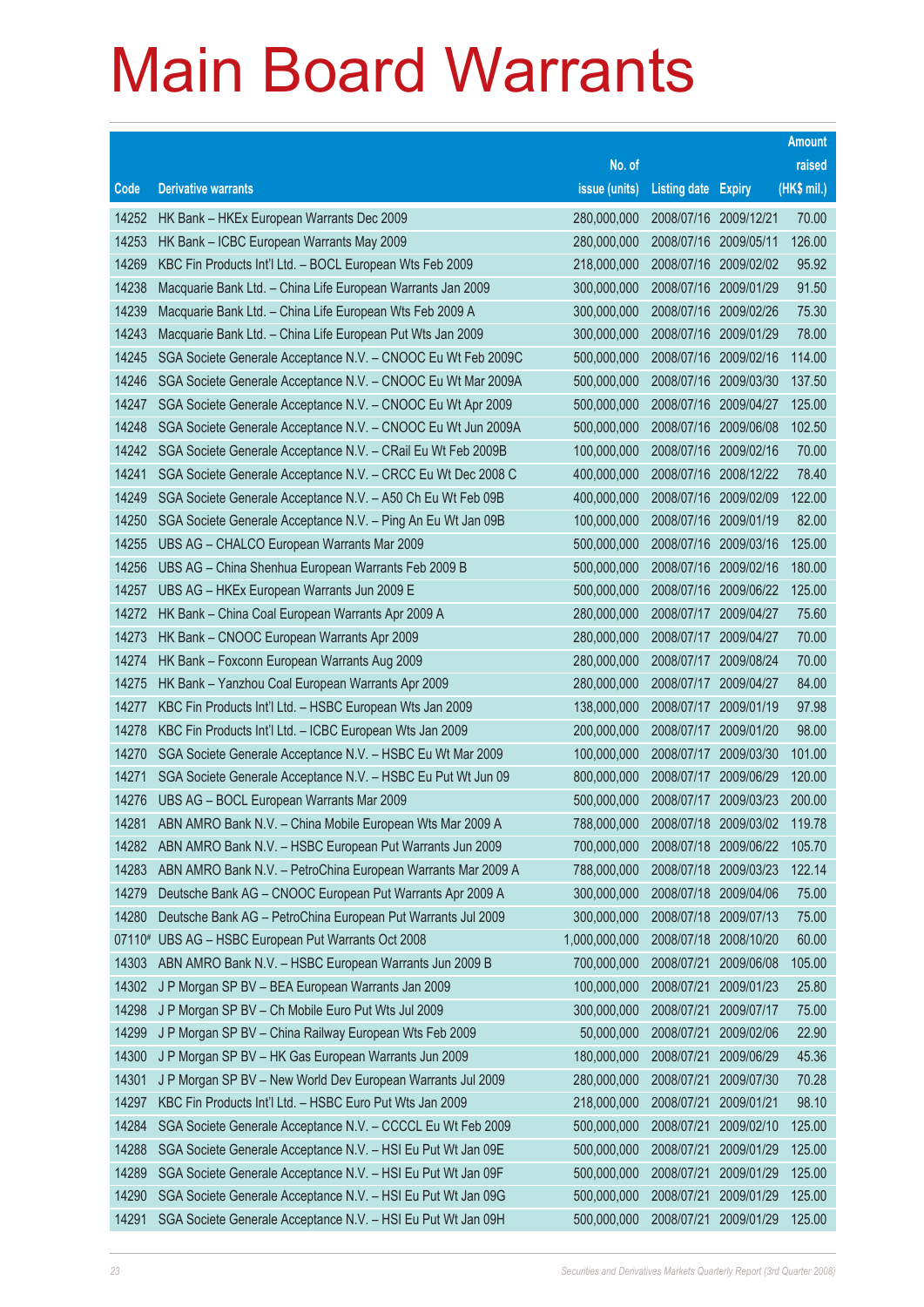| No. of<br><b>Derivative warrants</b><br>issue (units)<br>Code<br><b>Listing date Expiry</b><br>SGA Societe Generale Acceptance N.V. - HSI Eu Put Wt Mar 09J<br>500,000,000<br>2008/07/21<br>2009/03/30<br>14292   | raised<br>(HK\$ mil.)<br>125.00 |
|-------------------------------------------------------------------------------------------------------------------------------------------------------------------------------------------------------------------|---------------------------------|
|                                                                                                                                                                                                                   |                                 |
|                                                                                                                                                                                                                   |                                 |
|                                                                                                                                                                                                                   |                                 |
| 14293<br>SGA Societe Generale Acceptance N.V. - HSI Eu Put Wt Mar 09K<br>2008/07/21<br>500,000,000<br>2009/03/30                                                                                                  | 125.00                          |
| 14294<br>SGA Societe Generale Acceptance N.V. - HSI Eu Put Wt Mar 09L<br>500,000,000<br>2008/07/21<br>2009/03/30                                                                                                  | 125.00                          |
| 2008/07/21<br>14295<br>SGA Societe Generale Acceptance N.V. - HSI Eu Put Wt Mar 09M<br>500,000,000<br>2009/03/30                                                                                                  | 125.00                          |
| 500,000,000<br>14296<br>SGA Societe Generale Acceptance N.V. - HSI Eu Put Wt Mar 09N<br>2008/07/21<br>2009/03/30                                                                                                  | 125.00                          |
| 2008/07/21<br>14285<br>SGA Societe Generale Acceptance N.V. - Petch Eu Wt Apr 2009<br>500,000,000<br>2009/04/20                                                                                                   | 75.00                           |
| 14286<br>SGA Societe Generale Acceptance N.V. - Petch Eu Wt Jun 2009<br>500,000,000<br>2008/07/21<br>2009/06/29                                                                                                   | 92.00                           |
| 14287<br>500,000,000<br>2008/07/21<br>SGA Societe Generale Acceptance N.V. - Petch Eu Wt Nov 2009<br>2009/11/23                                                                                                   | 104.00                          |
| 14309<br>ABN AMRO Bank N.V. - HKEx European Put Warrants Mar 2009<br>700,000,000<br>2008/07/22 2009/03/23                                                                                                         | 175.00                          |
| 14304<br>Deutsche Bank AG - HSBC European Put Warrants Jun 2009<br>400,000,000<br>2008/07/22 2009/06/29                                                                                                           | 65.60                           |
| 14305<br>Deutsche Bank AG - MTRC European Warrants Mar 2009<br>300,000,000<br>2008/07/22 2009/03/09                                                                                                               | 75.00                           |
| 14307<br>2008/07/22 2009/02/10<br>KBC Fin Products Int'l Ltd. - Ch Mobile Euro Wt Feb 2009<br>800,000,000                                                                                                         | 200.00                          |
| 14308<br>KBC Fin Products Int'l Ltd. - HSBC European Wts Feb 2009<br>98,000,000<br>2008/07/22 2009/02/02                                                                                                          | 99.96                           |
| 14306<br>UBS AG - CLP European Warrants Feb 2009<br>500,000,000<br>2008/07/22 2009/02/16                                                                                                                          | 200.00                          |
| 14312<br>UBS AG - HSBC European Put Warrants Jul 2009<br>500,000,000<br>2008/07/22 2009/07/13                                                                                                                     | 125.00                          |
| 14310<br>2008/07/22 2009/06/22<br>UBS AG - HSBC European Put Warrants Jun 2009 A<br>500,000,000                                                                                                                   | 125.00                          |
| 14311<br>UBS AG - HSBC European Put Warrants Jun 2009 B<br>500,000,000<br>2008/07/22 2009/06/22                                                                                                                   | 125.00                          |
| 14313<br>ABN AMRO Bank N.V. - China Mobile European Wts Dec 2008 E<br>788,000,000<br>2008/07/23 2008/12/18                                                                                                        | 118.20                          |
| 14314<br>ABN AMRO Bank N.V. - China Mobile European Wts Mar 2009 B<br>788,000,000<br>2008/07/23<br>2009/03/09                                                                                                     | 127.66                          |
| 10813<br>2008/07/23 2009/04/14<br>ABN AMRO Bank N.V. - Gold European Warrants Apr 2009 A<br>500,000,000                                                                                                           | 146.50                          |
| 10817<br>ABN AMRO Bank N.V. - Gold European Put Warrants Apr 2009<br>500,000,000<br>2008/07/23<br>2009/04/06                                                                                                      | 125.00                          |
| 14341<br>ABN AMRO Bank N.V. - HSBC European Put Warrants Mar 2009<br>700,000,000<br>2008/07/23<br>2009/03/30                                                                                                      | 105.00                          |
| 10814<br>500,000,000<br>2008/07/23<br>2009/04/14<br>ABN AMRO Bank N.V. - Silver European Warrants Apr 2009 A                                                                                                      | 146.00                          |
| 14336<br>2008/07/23<br>BNP Paribas Arbit Issu B.V. - CHALCO European Wts May 2009<br>100,000,000<br>2009/05/18                                                                                                    | 25.00                           |
| 14337<br>BNP Paribas Arbit Issu B.V. - BOCL European Wts Feb 2009<br>200,000,000<br>2008/07/23 2009/02/23<br>200,000,000<br>2008/07/23<br>BNP Paribas Arbit Issu B.V. - A50 China Euro Wts May 2009<br>2009/05/22 | 82.00<br>50.00                  |
| 14338<br>14340<br>200,000,000<br>BNP Paribas Arbit Issu B.V. - HKEx European Put Wts May 2009<br>2008/07/23<br>2009/05/18                                                                                         | 50.00                           |
| BNP Paribas Arbit Issu B.V. - HSI European Wts Mar 2009 D<br>200,000,000<br>2008/07/23 2009/03/30<br>14335                                                                                                        | 50.00                           |
| 14339<br>BNP Paribas Arbit Issu B.V. - HSI Euro Put Wts Mar 2009 E<br>200,000,000<br>2008/07/23<br>2009/03/30                                                                                                     | 50.00                           |
| 14332<br>150,000,000<br>Credit Suisse - China Mobile European Warrants Mar 2009<br>2008/07/23<br>2009/03/16                                                                                                       | 37.50                           |
| 14331<br>Credit Suisse - CM Bank European Warrants Feb 2009<br>100,000,000<br>2008/07/23<br>2009/02/09                                                                                                            | 36.00                           |
| 14315<br>Citigroup Global Mkt H Inc. - CC Bank Euro Put Wts Apr 2009<br>180,000,000<br>2008/07/23<br>2009/04/27                                                                                                   | 122.40                          |
| 14317<br>Citigroup Global Mkt H Inc. - CNOOC Euro Put Wts Apr 2009<br>440,000,000<br>2008/07/23<br>2009/04/27                                                                                                     | 110.00                          |
| 14316<br>440,000,000<br>Citigroup Global Mkt H Inc. - Sinopec Corp Eur Put Wt May 09<br>2008/07/23<br>2009/05/22                                                                                                  | 112.20                          |
| 14318<br>240,000,000<br>Citigroup Global Mkt H Inc. - ICBC Euro Put Wts Apr 2009<br>2008/07/23<br>2009/04/27                                                                                                      | 120.00                          |
| 14319<br>Citigroup Global Mkt H Inc. - PetroChina Eur Put Wt Apr 2009<br>440,000,000<br>2008/07/23<br>2009/04/27                                                                                                  | 114.40                          |
| 14320<br>Deutsche Bank AG - Cheung Kong European Warrants Jul 2009<br>400,000,000<br>2008/07/23<br>2009/07/06                                                                                                     | 100.00                          |
| 14322<br>Deutsche Bank AG - CNOOC European Warrants Dec 2008 C<br>400,000,000<br>2008/07/23<br>2008/12/08                                                                                                         | 84.00                           |
| 14321<br>400,000,000<br>Deutsche Bank AG - Sinopec Corp European Warrants Mar 2009 B<br>2008/07/23<br>2009/03/23                                                                                                  | 64.00                           |
| 14326<br>400,000,000<br>Deutsche Bank AG - HSBC European Warrants Jan 2009<br>2008/07/23<br>2009/01/05                                                                                                            | 60.00                           |
| 14323<br>Deutsche Bank AG - HSCEI European Warrants Jan 2009<br>300,000,000<br>2008/07/23<br>2009/01/29                                                                                                           | 75.00                           |
| 14327<br>300,000,000<br>Deutsche Bank AG - HSCEI European Put Warrants Jan 2009<br>2008/07/23<br>2009/01/29                                                                                                       | 75.00                           |
| 400,000,000<br>14324<br>Deutsche Bank AG - HSI European Warrants Jan 2009 G<br>2008/07/23<br>2009/01/29                                                                                                           | 100.00                          |
| Deutsche Bank AG - HSI European Warrants Jan 2009 H<br>400,000,000<br>14325<br>2008/07/23 2009/01/29                                                                                                              | 100.00                          |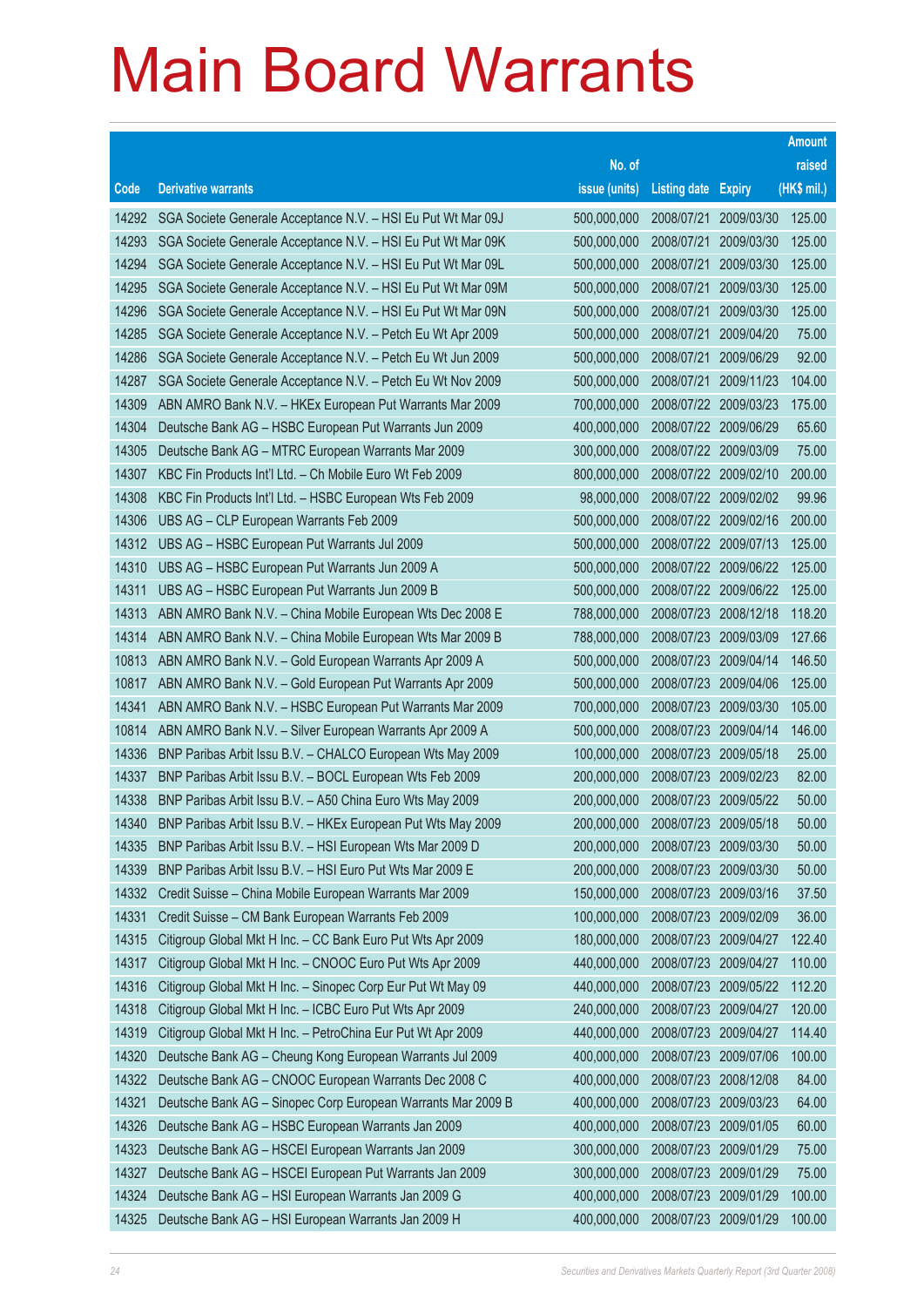|       |                                                              |               |                            |            | <b>Amount</b> |
|-------|--------------------------------------------------------------|---------------|----------------------------|------------|---------------|
|       |                                                              | No. of        |                            |            | raised        |
| Code  | <b>Derivative warrants</b>                                   | issue (units) | <b>Listing date Expiry</b> |            | (HK\$ mil.)   |
| 14328 | Deutsche Bank AG - HSI European Put Warrants Jan 2009 I      | 400,000,000   | 2008/07/23 2009/01/29      |            | 100.00        |
| 14329 | Deutsche Bank AG - PetroChina European Warrants Dec 2008 E   | 400,000,000   | 2008/07/23 2008/12/30      |            | 64.00         |
| 14330 | J P Morgan SP BV - Cheung Kong European Warrants Mar 2009    | 300,000,000   | 2008/07/23 2009/03/10      |            | 45.90         |
| 14333 | J P Morgan SP BV - HKEx European Warrants Jan 2009           | 300,000,000   | 2008/07/23 2009/01/22      |            | 45.00         |
| 14334 | J P Morgan SP BV - HKEx European Warrants Feb 2009           | 300,000,000   | 2008/07/23 2009/02/05      |            | 55.50         |
| 14342 | ABN AMRO Bank N.V. - A50 China European Put Wts Feb 2009     | 588,000,000   | 2008/07/24 2009/02/23      |            | 147.00        |
| 14352 | ABN AMRO Bank N.V. - ICBC European Warrants Feb 2009 A       | 138,000,000   | 2008/07/24                 | 2009/02/09 | 85.84         |
| 14351 | BNP Paribas Arbit Issu B.V. - HSBC European Wts Jan 2009     | 200,000,000   | 2008/07/24 2009/01/05      |            | 32.00         |
| 14350 | Credit Suisse - BOCL European Warrants Dec 2008              | 300,000,000   | 2008/07/24 2008/12/22      |            | 61.80         |
| 14343 | Deutsche Bank AG - CC Bank European Warrants Mar 2009 B      | 300,000,000   | 2008/07/24 2009/03/09      |            | 306.00        |
| 14353 | KBC Fin Products Int'l Ltd. - HSCEI Euro Wts Jan 2009 A      | 400,000,000   | 2008/07/24                 | 2009/01/29 | 100.00        |
| 14354 | KBC Fin Products Int'l Ltd. - HSCEI Euro Wts Jan 2009 B      | 400,000,000   | 2008/07/24 2009/01/29      |            | 100.00        |
| 14357 | KBC Fin Products Int'l Ltd. - HSCEI Euro Put Wts Jan 2009 D  | 400,000,000   | 2008/07/24 2009/01/29      |            | 100.00        |
| 14355 | KBC Fin Products Int'l Ltd. - HSI European Wts Feb 2009 B    | 400,000,000   | 2008/07/24 2009/02/26      |            | 100.00        |
| 14344 | UBS AG - Bank of EA European Warrants Feb 2009 A             | 500,000,000   | 2008/07/24                 | 2009/02/16 | 335.00        |
| 14345 | UBS AG - Bank of EA European Warrants Feb 2009 B             | 500,000,000   | 2008/07/24 2009/02/16      |            | 180.00        |
| 14346 | UBS AG - CNOOC European Warrants Apr 2009                    | 500,000,000   | 2008/07/24 2009/04/20      |            | 125.00        |
| 14347 | UBS AG - HSBC European Warrants Sep 2009                     | 500,000,000   | 2008/07/24 2009/09/28      |            | 125.00        |
| 14348 | UBS AG - HSBC European Warrants Oct 2009 B                   | 500,000,000   | 2008/07/24                 | 2009/10/12 | 125.00        |
| 14349 | UBS AG - HSBC European Warrants Oct 2009 C                   | 500,000,000   | 2008/07/24 2009/10/19      |            | 125.00        |
| 14362 | Calyon Fin P (G) Ltd. - China Life European Wts Feb 2009     | 200,000,000   | 2008/07/25 2009/02/02      |            | 99.40         |
| 14364 | Calyon Fin P (G) Ltd. - CNOOC European Warrants Apr 2009     | 200,000,000   | 2008/07/25 2009/04/03      |            | 52.00         |
| 14363 | Calyon Fin P (G) Ltd. - Sinopec Corp European Wts Feb 2009   | 100,000,000   | 2008/07/25                 | 2009/02/02 | 144.00        |
| 14361 | Calyon Fin P (G) Ltd. - A50 China European Wts Apr 2009      | 200,000,000   | 2008/07/25 2009/04/03      |            | 52.20         |
| 14382 | Lehman Brothers Holdings Inc. - HSI European Wts Jan 2009 A  | 300,000,000   | 2008/07/25 2009/01/29      |            | 85.20         |
| 14383 | Lehman Brothers Holdings Inc. - HSI European Wts Jan 2009 B  | 300,000,000   | 2008/07/25 2009/01/29      |            | 75.30         |
| 14386 | Lehman Brothers Holdings Inc. - HSI Euro Put Wts Jan 2009 C  | 300,000,000   | 2008/07/25 2009/01/29      |            | 75.90         |
| 14387 | Lehman Brothers Holdings Inc. - HSI Euro Put Wts Jan 2009 D  | 300,000,000   | 2008/07/25 2009/01/29      |            | 85.50         |
| 14358 | Macquarie Bank Ltd. - Ch Molybdenum European Wts Jul 2009    | 188,000,000   | 2008/07/25                 | 2009/07/30 | 47.00         |
| 14356 | Macquarie Bank Ltd. - Datang European Warrants Jan 2009      | 88,000,000    | 2008/07/25 2009/01/29      |            | 30.54         |
| 14366 | Macquarie Bank Ltd. - HSCEI European Warrants Jan 2009       | 288,000,000   | 2008/07/25 2009/01/29      |            | 72.58         |
| 14370 | Macquarie Bank Ltd. - HSCEI European Put Warrants Jan 2009   | 288,000,000   | 2008/07/25                 | 2009/01/29 | 72.29         |
| 14365 | Macquarie Bank Ltd. - HSI European Warrants Jan 2009         | 388,000,000   | 2008/07/25                 | 2009/01/29 | 97.00         |
| 14369 | Macquarie Bank Ltd. - HSI European Put Warrants Jan 2009     | 388,000,000   | 2008/07/25                 | 2009/01/29 | 97.39         |
| 14359 | Macquarie Bank Ltd. - Huaneng Power European Wts Jan 2009 B  | 80,000,000    | 2008/07/25 2009/01/29      |            | 36.64         |
| 14360 | Macquarie Bank Ltd. - Nine Dragons European Wts Aug 2009     | 188,000,000   | 2008/07/25 2009/08/28      |            | 47.19         |
| 14379 | Merrill Lynch Int'l & Co. C.V. - Ch Mobile Eur Wt Aug 2009   | 180,000,000   | 2008/07/25 2009/08/10      |            | 28.08         |
| 14381 | Merrill Lynch Int'l & Co. C.V. - Ch Telecom Eur Wt Dec 2011  | 100,000,000   | 2008/07/25                 | 2011/12/19 | 16.80         |
| 14376 | Merrill Lynch Int'l & Co. C.V. - Ch Comm Cons Eu Wt Apr 2009 | 180,000,000   | 2008/07/25 2009/04/06      |            | 50.40         |
| 14377 | Merrill Lynch Int'l & Co. C.V. - Ch Comm Cons Eu Wt Jun 2009 | 180,000,000   | 2008/07/25 2009/06/15      |            | 45.90         |
| 14375 | Merrill Lynch Int'l & Co. C.V. - China Coal Eur Wts Apr 2009 | 180,000,000   | 2008/07/25                 | 2009/04/27 | 64.80         |
| 14378 | Merrill Lynch Int'l & Co. C.V. - Ch Mobile Eur Wt Mar 2009 C | 180,000,000   | 2008/07/25                 | 2009/03/25 | 27.18         |
| 14380 | Merrill Lynch Int'l & Co. C.V. - China Railway Eu Wt Oct2011 | 100,000,000   | 2008/07/25                 | 2011/10/14 | 25.50         |
| 14373 | Merrill Lynch Int'l & Co. C.V. - A50 China Eur Wt Jul 2009   | 180,000,000   | 2008/07/25 2009/07/20      |            | 45.90         |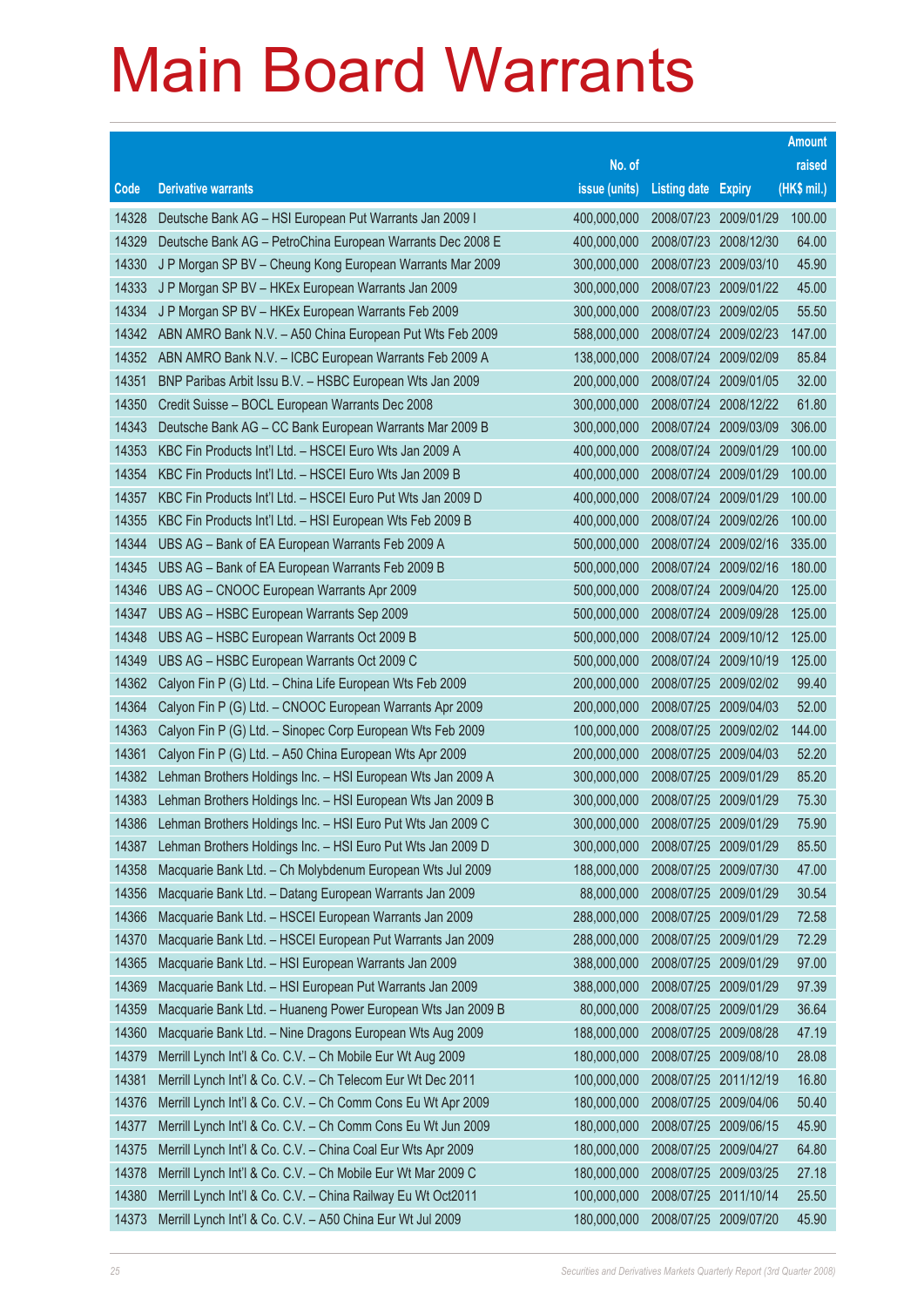|        |                                                               |               |                            |                       | <b>Amount</b> |
|--------|---------------------------------------------------------------|---------------|----------------------------|-----------------------|---------------|
|        |                                                               | No. of        |                            |                       | raised        |
| Code   | <b>Derivative warrants</b>                                    | issue (units) | <b>Listing date Expiry</b> |                       | (HK\$ mil.)   |
| 14374  | Merrill Lynch Int'l & Co. C.V. - A50 China Eu Put Wt May 09   | 180,000,000   | 2008/07/25                 | 2009/05/18            | 66.60         |
| 14367  | SGA Societe Generale Acceptance N.V. - Ch Mob Eu Wt Jan 2009  | 80,000,000    | 2008/07/25                 | 2009/01/30            | 108.80        |
| 14368  | SGA Societe Generale Acceptance N.V. - HSCEI Eu Wt Jan 2009E  | 200,000,000   | 2008/07/25                 | 2009/01/29            | 50.00         |
| 14371  | SGA Societe Generale Acceptance N.V. - HSCEI Eu Wt Jan 2009F  | 200,000,000   | 2008/07/25                 | 2009/01/29            | 50.00         |
| 14372  | SGA Societe Generale Acceptance N.V. - HSCEI Eu Put Wt Jan09G | 200,000,000   | 2008/07/25                 | 2009/01/29            | 50.00         |
| 14397  | ABN AMRO Bank N.V. - HKEx European Warrants Mar 2009 A        | 700,000,000   | 2008/07/28                 | 2009/03/16            | 105.00        |
| 14398  | ABN AMRO Bank N.V. - HKEx European Warrants Mar 2009 B        | 700,000,000   | 2008/07/28                 | 2009/03/11            | 105.00        |
| 14384  | ABN AMRO Bank N.V. - HSBC European Warrants Feb 2009 A        | 700,000,000   | 2008/07/28                 | 2009/02/26            | 105.00        |
| 14399  | ABN AMRO Bank N.V. - HSI European Warrants Jan 2009 C         | 400,000,000   | 2008/07/28                 | 2009/01/29            | 100.80        |
| 14403  | ABN AMRO Bank N.V. - HSI European Put Warrants Jan 2009 D     | 400,000,000   | 2008/07/28                 | 2009/01/29            | 110.00        |
| 14395  | Calyon Fin P (G) Ltd. - Ch Comm Cons European Wts Apr 2009    | 250,000,000   | 2008/07/28                 | 2009/04/03            | 64.50         |
| 14396  | Calyon Fin P (G) Ltd. - China Coal European Wts Jul 2009      | 250,000,000   | 2008/07/28                 | 2009/07/06            | 66.75         |
| 14393  | Deutsche Bank AG - Sinopec Corp European Warrants May 2009    | 400,000,000   | 2008/07/28                 | 2009/05/25            | 60.00         |
| 14394  | Deutsche Bank AG - HSBC European Warrants Feb 2009            | 400,000,000   | 2008/07/28                 | 2009/02/23            | 60.00         |
| 14388  | Merrill Lynch Int'l & Co. C.V. - Ch Mobile Eu Put Wt Aug 09A  | 180,000,000   | 2008/07/28                 | 2009/08/21            | 45.90         |
| 14385  | Merrill Lynch Int'l & Co. C.V. - CK(H) European Wts Mar 2009  | 180,000,000   | 2008/07/28                 | 2009/03/11            | 28.98         |
| 14389  | Merrill Lynch Int'l & Co. C.V. - CNOOC Euro Put Wts Apr 2009  | 180,000,000   | 2008/07/28                 | 2009/04/20            | 49.50         |
| 14392  | Merrill Lynch Int'l & Co. C.V. - HKEx Euro Put Wts Jul 2009   | 180,000,000   | 2008/07/28                 | 2009/07/06            | 47.70         |
| 14390  | Merrill Lynch Int'l & Co. C.V. - HSBC Euro Wts Jun 2009       | 180,000,000   | 2008/07/28                 | 2009/06/15            | 30.24         |
| 14391  | Merrill Lynch Int'l & Co. C.V. - HSBC Euro Put Wts Aug 2009   | 180,000,000   | 2008/07/28                 | 2009/08/21            | 45.90         |
| 10815  | SGA Societe Generale Acceptance N.V. - N225 Eu Wt Mar 2009    | 100,000,000   | 2008/07/28                 | 2009/03/12            | 25.00         |
| 10819  | SGA Societe Generale Acceptance N.V. - N225 Eu Put Wt Mar 09  | 100,000,000   | 2008/07/28                 | 2009/03/12            | 25.00         |
| 14400  | Citigroup Global Mkt H Inc. - Bank of EA Euro Wts Jul 2009    | 330,000,000   | 2008/07/29                 | 2009/07/27            | 112.20        |
| 14402  | Citigroup Global Mkt H Inc. - China Mobile Euro Wts Sep 2009  | 380,000,000   | 2008/07/29                 | 2009/09/28            | 95.00         |
| 14404  | Citigroup Global Mkt H Inc. - CITIC Pacific Eu Wt Aug 2009    | 380,000,000   | 2008/07/29                 | 2009/08/17            | 98.80         |
| 14401  | Citigroup Global Mkt H Inc. - CM Bank European Wts Apr 2009   | 380,000,000   | 2008/07/29                 | 2009/04/27            | 114.00        |
| 14406  | Citigroup Global Mkt H Inc. - HKEx European Wts Jul 2009 A    | 440,000,000   | 2008/07/29                 | 2009/07/27            | 110.00        |
| 14405  | Citigroup Global Mkt H Inc. - Ping An Euro Wts Jun 2009       | 180,000,000   |                            | 2008/07/29 2009/06/22 | 158.40        |
| 10816  | Citigroup Global Mkt H Inc. - SP5FN European PC Jul 2013      | 103,000,000   | 2008/07/29                 | 2013/07/29            | 391.40        |
| 14409  | KBC Fin Products Int'l Ltd. - Ch Mobile Euro Wt Jun 2009 A    | 800,000,000   | 2008/07/29                 | 2009/06/10            | 200.00        |
| 14407  | UBS AG - China Tel European Warrants Feb 2009 A               | 500,000,000   | 2008/07/29                 | 2009/02/23            | 350.00        |
| 14408  | UBS AG - China Tel European Warrants Feb 2009 B               | 500,000,000   | 2008/07/29                 | 2009/02/23            | 200.00        |
| 01378# | ABN AMRO Bank N.V. - HSBC European Put Warrants Oct 2008      | 400,000,000   | 2008/07/29                 | 2008/10/20            | 17.60         |
| 14410  | ABN AMRO Bank N.V. - A50 China European Warrants Feb 2009 A   | 600,000,000   | 2008/07/30                 | 2009/02/23            | 150.00        |
| 14412  | BOCI Asia Ltd. - Ch Comm Cons European Warrants Jun 2009      | 300,000,000   | 2008/07/30 2009/06/03      |                       | 75.00         |
| 14411  | BOCI Asia Ltd. - Cheung Kong European Warrants Dec 2009       | 300,000,000   | 2008/07/30                 | 2009/12/21            | 75.00         |
| 14413  | BOCI Asia Ltd. - Ch Railway Cons European Wts May 2009        | 300,000,000   | 2008/07/30                 | 2009/05/20            | 75.00         |
| 14414  | BOCI Asia Ltd. - SHK Ppt European Warrants Nov 2009           | 300,000,000   | 2008/07/30                 | 2009/11/11            | 75.00         |
| 14441  | Goldman Sachs SP (Asia) - Sinopec Corp European Wts Aug 2009  | 200,000,000   | 2008/07/30                 | 2009/08/24            | 32.00         |
| 14442  | KBC Fin Products Int'l Ltd. - China Life Euro Wts Feb 2009    | 218,000,000   | 2008/07/30                 | 2009/02/02            | 98.10         |
| 14443  | KBC Fin Products Int'l Ltd. - China Life Euro Wts Mar 2009 A  | 400,000,000   | 2008/07/30                 | 2009/03/02            | 100.00        |
| 14444  | KBC Fin Products Int'l Ltd. - HSI Euro Put Wts Feb 2009 C     | 400,000,000   | 2008/07/30                 | 2009/02/26            | 100.00        |
| 14445  | KBC Fin Products Int'l Ltd. - HSI Euro Put Wts Feb 2009 D     | 400,000,000   | 2008/07/30 2009/02/26      |                       | 100.00        |
| 14415  | Macquarie Bank Ltd. - China Mobile European Wts Mar 2009      | 388,000,000   | 2008/07/30 2009/03/30      |                       | 60.92         |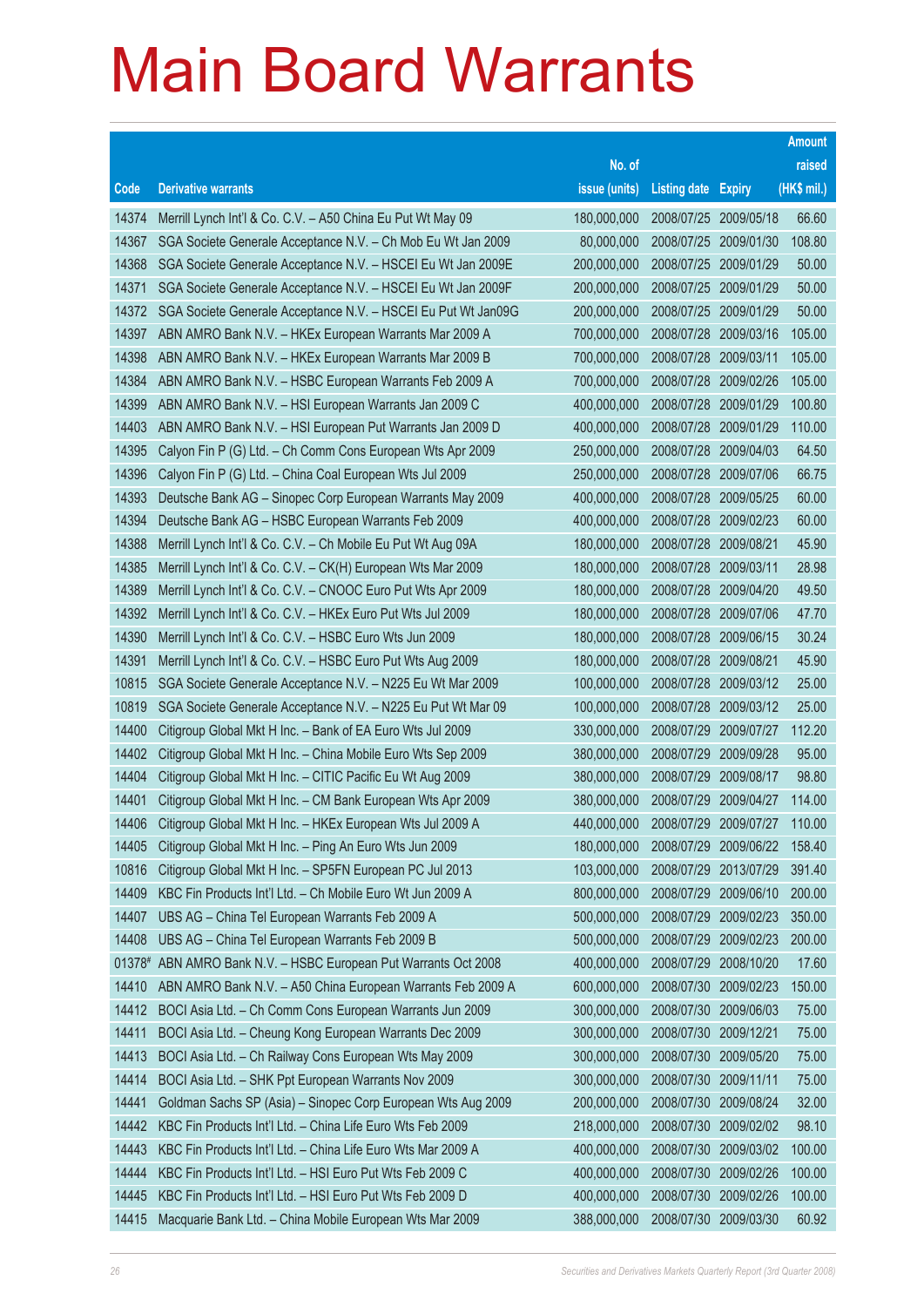|       |                                                              |               |                       |               | <b>Amount</b> |
|-------|--------------------------------------------------------------|---------------|-----------------------|---------------|---------------|
|       |                                                              | No. of        |                       |               | raised        |
| Code  | <b>Derivative warrants</b>                                   | issue (units) | <b>Listing date</b>   | <b>Expiry</b> | (HK\$ mil.)   |
| 14416 | Macquarie Bank Ltd. - China Overseas European Wts Feb 2009   | 200,000,000   | 2008/07/30 2009/02/26 |               | 51.00         |
| 14420 | Macquarie Bank Ltd. - Ch Comm Cons European Put Wts Feb 2009 | 200,000,000   | 2008/07/30 2009/02/26 |               | 53.20         |
| 14417 | Macquarie Bank Ltd. - CRCC European Warrants Jun 2009        | 200,000,000   | 2008/07/30            | 2009/06/29    | 50.40         |
| 14418 | Macquarie Bank Ltd. - HK Gas European Warrants Jul 2009      | 150,000,000   | 2008/07/30            | 2009/07/30    | 37.50         |
| 14419 | Macquarie Bank Ltd. - PICC P&C European Warrants Jan 2009    | 300,000,000   | 2008/07/30 2009/01/30 |               | 135.30        |
| 14421 | Macquarie Bank Ltd. - Ping An European Put Warrants Feb 2009 | 300,000,000   | 2008/07/30            | 2009/02/26    | 149.10        |
| 14422 | Merrill Lynch Int'l & Co. C.V. - Angang Steel Eu Wt Jun 2009 | 100,000,000   | 2008/07/30            | 2009/06/23    | 41.00         |
| 14423 | Merrill Lynch Int'l & Co. C.V. - BOCL European Wts Mar 2009  | 100,000,000   | 2008/07/30 2009/03/23 |               | 37.00         |
| 14446 | Merrill Lynch Int'l & Co. C.V. - CC Bank Euro Wts Feb 2010   | 100,000,000   | 2008/07/30 2010/02/24 |               | 17.10         |
| 14425 | Merrill Lynch Int'l & Co. C.V. - China COSCO Eur Wt May 2009 | 100,000,000   | 2008/07/30 2009/05/18 |               | 45.50         |
| 14424 | Merrill Lynch Int'l & Co. C.V. - China Coal Eur Wts Jun 2009 | 180,000,000   | 2008/07/30            | 2009/06/18    | 49.50         |
| 14427 | Merrill Lynch Int'l & Co. C.V. - Henderson Land Eu Wt May 09 | 180,000,000   | 2008/07/30 2009/05/18 |               | 144.00        |
| 14426 | Merrill Lynch Int'l & Co. C.V. - Harbin Power Eu Wt May 2009 | 100,000,000   | 2008/07/30 2009/05/18 |               | 48.00         |
| 14428 | Merrill Lynch Int'l & Co. C.V. - HSBC Euro Wts Jul 2011      | 180,000,000   | 2008/07/30 2011/07/07 |               | 46.80         |
| 14429 | Merrill Lynch Int'l & Co. C.V. - JX Copper Eur Wt Apr 2009   | 100,000,000   | 2008/07/30            | 2009/04/21    | 36.50         |
| 14435 | SGA Societe Generale Acceptance N.V. - HSI Eur Wt Jan 2009 I | 500,000,000   | 2008/07/30 2009/01/29 |               | 117.50        |
| 14436 | SGA Societe Generale Acceptance N.V. - HSI Eur Wt Feb 2009 A | 500,000,000   | 2008/07/30 2009/02/26 |               | 125.00        |
| 14437 | SGA Societe Generale Acceptance N.V. - HSI Eur Wt Feb 2009 B | 500,000,000   | 2008/07/30            | 2009/02/26    | 125.00        |
| 14438 | SGA Societe Generale Acceptance N.V. - HSI Eur Wt Feb 2009 C | 500,000,000   | 2008/07/30            | 2009/02/26    | 125.00        |
| 14439 | SGA Societe Generale Acceptance N.V. - HSI Eur Wt Feb 2009 D | 500,000,000   | 2008/07/30            | 2009/02/26    | 125.00        |
| 14430 | SGA Societe Generale Acceptance N.V. - HSI Eur Wt Mar 2009 O | 500,000,000   | 2008/07/30            | 2009/03/30    | 125.00        |
| 14431 | SGA Societe Generale Acceptance N.V. - HSI Eur Wt Mar 2009 P | 500,000,000   | 2008/07/30            | 2009/03/30    | 125.00        |
| 14432 | SGA Societe Generale Acceptance N.V. - HSI Eur Wt Mar 2009 Q | 500,000,000   | 2008/07/30            | 2009/03/30    | 125.00        |
| 14433 | SGA Societe Generale Acceptance N.V. - HSI Eur Wt Mar 2009 R | 500,000,000   | 2008/07/30            | 2009/03/30    | 125.00        |
| 14440 | SGA Societe Generale Acceptance N.V. - HSI Eur Wt Mar 2009 S | 500,000,000   | 2008/07/30            | 2009/03/30    | 125.00        |
| 14434 | SGA Societe Generale Acceptance N.V. - HWL Eur Wt Mar 2009 B | 100,000,000   | 2008/07/30            | 2009/03/02    | 68.00         |
| 14462 | ABN AMRO Bank N.V. - HSBC European Warrants Feb 2009 B       | 70,000,000    | 2008/07/31            | 2009/02/26    | 56.84         |
| 14463 | ABN AMRO Bank N.V. - Hutchison European Warrants Feb 2009    | 100,000,000   | 2008/07/31            | 2009/02/16    | 42.60         |
| 14447 | BOCI Asia Ltd. - BOCL European Warrants Feb 2009             | 300,000,000   | 2008/07/31            | 2009/02/04    | 99.00         |
| 14448 | BOCI Asia Ltd. - BankComm European Warrants Dec 2009         | 300,000,000   | 2008/07/31            | 2009/12/16    | 75.00         |
| 14449 | BOCI Asia Ltd. - A50 China European Warrants May 2009        | 300,000,000   | 2008/07/31            | 2009/05/25    | 75.00         |
| 14457 | Credit Suisse - HSBC European Wts Mar 2009                   | 200,000,000   | 2008/07/31            | 2009/03/30    | 30.00         |
| 14458 | Credit Suisse - HSBC European Wts Apr 2009                   | 200,000,000   | 2008/07/31            | 2009/04/30    | 30.00         |
| 14456 | Deutsche Bank AG - CNOOC European Warrants Mar 2009 A        | 400,000,000   | 2008/07/31            | 2009/03/03    | 100.00        |
| 14455 | Deutsche Bank AG - HSCEI European Warrants Feb 2009          | 400,000,000   | 2008/07/31            | 2009/02/26    | 112.00        |
| 14459 | Deutsche Bank AG - HSCEI European Put Warrants Feb 2009      | 400,000,000   | 2008/07/31            | 2009/02/26    | 100.00        |
| 14460 | KBC Fin Products Int'l Ltd. - Ch Mobile Euro Wt Jul 2009     | 800,000,000   | 2008/07/31            | 2009/07/02    | 200.00        |
| 14461 | KBC Fin Products Int'l Ltd. - HSBC Euro Put Wts Feb 2009     | 208,000,000   | 2008/07/31            | 2009/02/02    | 99.84         |
| 14450 | SGA Societe Generale Acceptance N.V. - CNOOC Eu Wt Mar 2009B | 500,000,000   | 2008/07/31            | 2009/03/02    | 125.00        |
| 14451 | SGA Societe Generale Acceptance N.V. - CNOOC Eu Wt Jun 2009B | 500,000,000   | 2008/07/31            | 2009/06/29    | 132.50        |
| 14454 | SGA Societe Generale Acceptance N.V. - HSBC Eu Put Wt Sep 09 | 500,000,000   | 2008/07/31            | 2009/09/28    | 109.50        |
| 14452 | SGA Societe Generale Acceptance N.V. - HSBC Eu Wt Apr 2009 B | 100,000,000   | 2008/07/31            | 2009/04/06    | 110.00        |
| 14453 | SGA Societe Generale Acceptance N.V. - HSBC Eu Wt Jun 2009 C | 500,000,000   | 2008/07/31            | 2009/06/29    | 80.00         |
| 14466 | Deutsche Bank AG - Hutchison European Warrants Mar 2009 A    | 200,000,000   | 2008/08/01            | 2009/03/03    | 130.00        |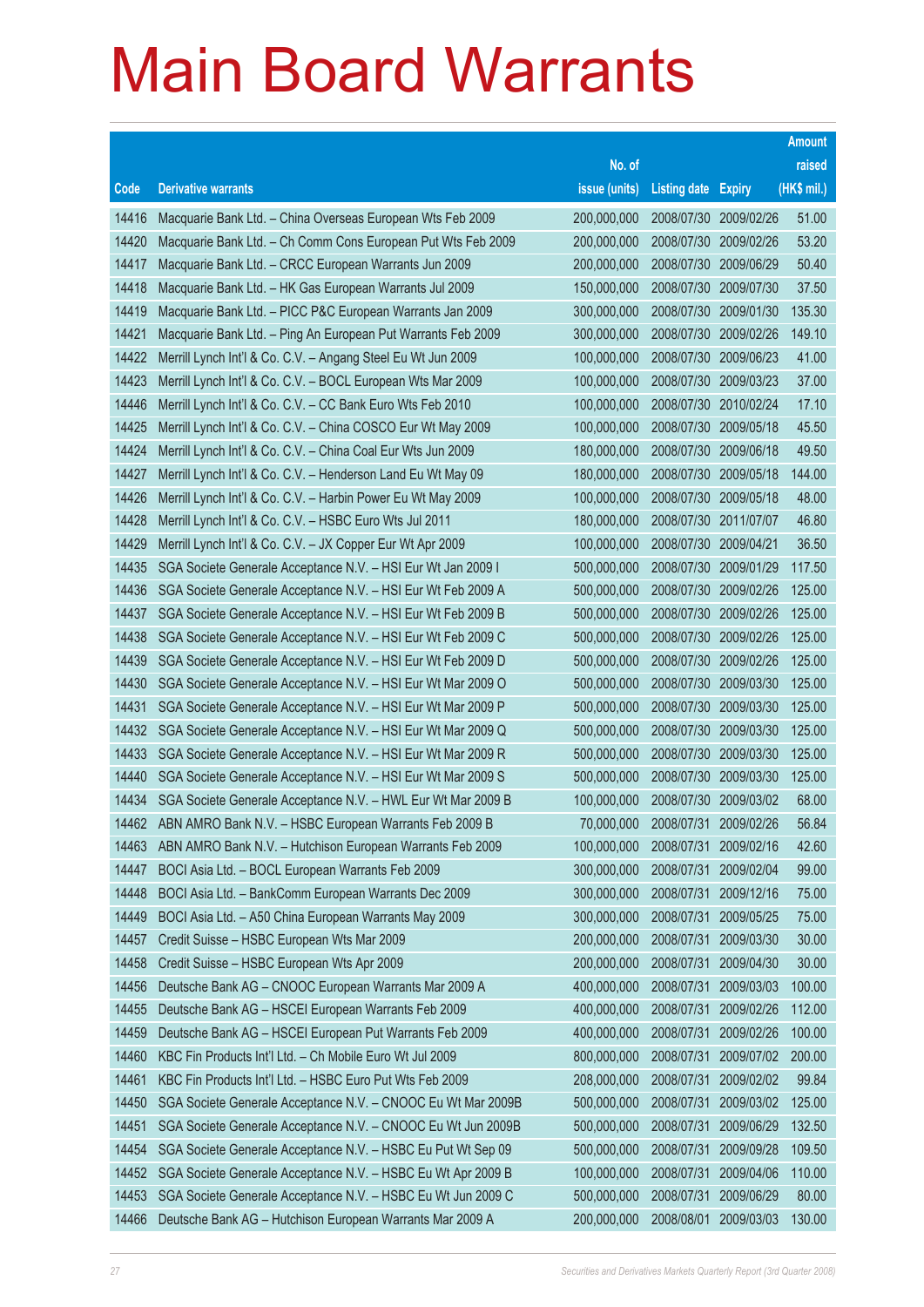|                |                                                                                                                          |                            |                     |                                     | <b>Amount</b>    |
|----------------|--------------------------------------------------------------------------------------------------------------------------|----------------------------|---------------------|-------------------------------------|------------------|
|                |                                                                                                                          | No. of                     |                     |                                     | raised           |
| Code           | <b>Derivative warrants</b>                                                                                               | issue (units)              | <b>Listing date</b> | <b>Expiry</b>                       | (HK\$ mil.)      |
| 14468          | Goldman Sachs SP (Asia) - China Life Euro Wts Feb 2009                                                                   | 200,000,000                | 2008/08/01          | 2009/02/26                          | 68.00            |
| 14469          | Goldman Sachs SP (Asia) - CM Bank European Wts Jan 2009                                                                  | 100,000,000                | 2008/08/01          | 2009/01/29                          | 63.00            |
| 14470          | Goldman Sachs SP (Asia) - CM Bank European Wts Feb 2009                                                                  | 100,000,000                | 2008/08/01          | 2009/02/26                          | 50.00            |
| 14467          | Goldman Sachs SP (Asia) - China Mobile Euro Wts Feb 2009 B                                                               | 100,000,000                | 2008/08/01          | 2009/02/26                          | 109.00           |
| 14464          | UBS AG - China Life European Put Warrants Feb 2009 A                                                                     | 500,000,000                | 2008/08/01          | 2009/02/16                          | 130.00           |
| 14465          | UBS AG - China Life European Put Warrants Feb 2009 B                                                                     | 500,000,000                | 2008/08/01          | 2009/02/16                          | 215.00           |
| 14472          | ABN AMRO Bank N.V. - HKEx European Put Warrants Jan 2009                                                                 | 688,000,000                | 2008/08/04          | 2009/01/29                          | 103.20           |
| 14476          | Credit Suisse - Yanzhou Coal European Put Warrants Feb 2009                                                              | 100,000,000                | 2008/08/04          | 2009/02/19                          | 25.00            |
| 14473          | Macquarie Bank Ltd - CM Bank European Warrants Feb 2009 B                                                                | 388,000,000                | 2008/08/04          | 2009/02/26                          | 122.61           |
| 14474          | Macquarie Bank Ltd. - Hutchison European Warrants Feb 2009                                                               | 150,000,000                |                     | 2008/08/04 2009/02/26               | 64.20            |
| 14475          | Macquarie Bank Ltd. - Jiangxi Copper European Wts Feb 2009                                                               | 388,000,000                | 2008/08/04          | 2009/02/26                          | 97.78            |
| 14478          | CC Rabobank B.A. - China Life European Put Warrants Feb 2009                                                             | 200,000,000                | 2008/08/04          | 2009/02/26                          | 60.00            |
| 14479          | CC Rabobank B.A. - HKEx European Warrants Mar 2009 B                                                                     | 400,000,000                | 2008/08/04          | 2009/03/30                          | 100.00           |
| 14477          | CC Rabobank B.A. - HSBC European Put Warrants Jul 2009                                                                   | 400,000,000                | 2008/08/04          | 2009/07/16                          | 100.00           |
| 14481          | CC Rabobank B.A. - ICBC European Put Warrants Feb 2009                                                                   | 60,000,000                 | 2008/08/04          | 2009/02/26                          | 30.00            |
| 14471          | SGA Societe Generale Acceptance N.V. - CMob Eu Put Wt Feb 09                                                             | 800,000,000                |                     | 2008/08/04 2009/02/16               | 200.00           |
| 13736#         | Deutsche Bank AG - CNOOC European Warrants Dec 2008 B                                                                    | 400,000,000                | 2008/08/04          | 2008/12/15                          | 36.00            |
| 13969#         | KBC Fin Products Int'l Ltd. - A50 Ch Euro Wts Dec 2008                                                                   | 480,000,000                |                     | 2008/08/04 2008/12/29               | 99.36            |
| 14482          | BNP Paribas Arbit Issu B.V. - A50 China Euro Wts Dec 2008                                                                | 200,000,000                | 2008/08/05          | 2008/12/29                          | 46.00            |
| 14480          | Deutsche Bank AG - CNOOC European Warrants Mar 2009 B                                                                    | 400,000,000                |                     | 2008/08/05 2009/03/02               | 100.00           |
| 14483          | Goldman Sachs SP (Asia) - CNOOC European Warrants Mar 2009                                                               | 300,000,000                | 2008/08/05          | 2009/03/30                          | 45.00            |
| 14484          | ABN AMRO Bank N.V. - BOCL European Warrants Feb 2009                                                                     | 238,000,000                |                     | 2008/08/06 2009/02/23               | 59.98            |
| 14485          | ABN AMRO Bank N.V. - Hutchison European Warrants Mar 2009                                                                | 108,000,000                | 2008/08/06          | 2009/03/23                          | 80.89            |
| 14492          | Credit Suisse - China Life European Put Warrants Feb 2009                                                                | 200,000,000                |                     | 2008/08/06 2009/02/09               | 50.00            |
| 14490          | Credit Suisse - CNOOC European Warrants Dec 2008 B                                                                       | 200,000,000                |                     | 2008/08/06 2008/12/08               | 30.00            |
| 14491          | Credit Suisse - CNOOC European Warrants Feb 2009                                                                         | 200,000,000                |                     | 2008/08/06 2009/02/25               | 50.00            |
| 14486          | Fortis Bank S.A./N.V. - Alibaba European Warrants Jul 2009                                                               | 460,000,000                |                     | 2008/08/06 2009/07/28               | 144.90           |
| 14487<br>14488 | Fortis Bank S.A./N.V. - CM Bank European Warrants Dec 2009<br>Fortis Bank S.A./N.V. - Foxconn European Warrants Dec 2009 | 175,000,000<br>615,000,000 | 2008/08/06          | 2008/08/06 2009/12/30<br>2009/12/29 | 121.98<br>161.13 |
| 14489          | Fortis Bank S.A./N.V. - MTRC European Warrants Jun 2009                                                                  | 175,000,000                |                     | 2008/08/06 2009/06/29               | 43.75            |
| 10821          | SGA Societe Generale Acceptance N.V. - MSTWI Eur Wt Mar 2009                                                             | 100,000,000                |                     | 2008/08/06 2009/03/30               | 25.00            |
| 10825          | SGA Societe Generale Acceptance N.V. - MSTWI Eu Put Wt Mar09                                                             | 100,000,000                | 2008/08/06          | 2009/03/30                          | 25.00            |
| 14494          | BNP Paribas Arbit Issu B.V. - Ch Mobile Euro Wts Mar 2009                                                                | 200,000,000                | 2008/08/07          | 2009/03/23                          | 34.00            |
| 14495          | BNP Paribas Arbit Issu B.V. - Ch Mobile Eu Put Wt Dec 2008 D                                                             | 200,000,000                | 2008/08/07          | 2008/12/18                          | 32.00            |
| 14496          | Fortis Bank S.A./N.V. - CHALCO European Warrants Aug 2009                                                                | 550,000,000                | 2008/08/07          | 2009/08/28                          | 137.50           |
| 14497          | Fortis Bank S.A./N.V. - Ping An European Warrants Jun 2010                                                               | 940,000,000                | 2008/08/07          | 2010/06/29                          | 235.00           |
| 14498          | J P Morgan SP BV - China COSCO European Warrants Feb 2009                                                                | 288,000,000                | 2008/08/07          | 2009/02/26                          | 84.96            |
| 14493          | Macquarie Bank Ltd. - CITIC Pacific Eurpean Wts Feb 2009                                                                 | 200,000,000                | 2008/08/07          | 2009/02/26                          | 50.40            |
| 14514          | BNP Paribas Arbit Issu B.V. - A50 China Euro Wts Feb 2009                                                                | 200,000,000                | 2008/08/08          | 2009/02/16                          | 52.00            |
| 14513          | BNP Paribas Arbit Issu B.V. - ICBC European Wts Feb 2009                                                                 | 200,000,000                | 2008/08/08          | 2009/02/23                          | 124.00           |
| 14535          | Credit Suisse - A50 China European Put Warrants Feb 2009 B                                                               | 100,000,000                | 2008/08/08          | 2009/02/16                          | 25.00            |
| 14536          | Credit Suisse - HSBC European Put Warrants Sep 2009                                                                      | 200,000,000                | 2008/08/08          | 2009/09/28                          | 38.00            |
| 14501          | Lehman Brothers Holdings Inc. - BEA European Wts Feb 2009                                                                | 75,000,000                 | 2008/08/08          | 2009/02/18                          | 19.50            |
| 14502          | Lehman Brothers Holdings Inc. - Ch Mobile Eur Wts Mar 2009                                                               | 300,000,000                |                     | 2008/08/08 2009/03/30               | 45.30            |
|                |                                                                                                                          |                            |                     |                                     |                  |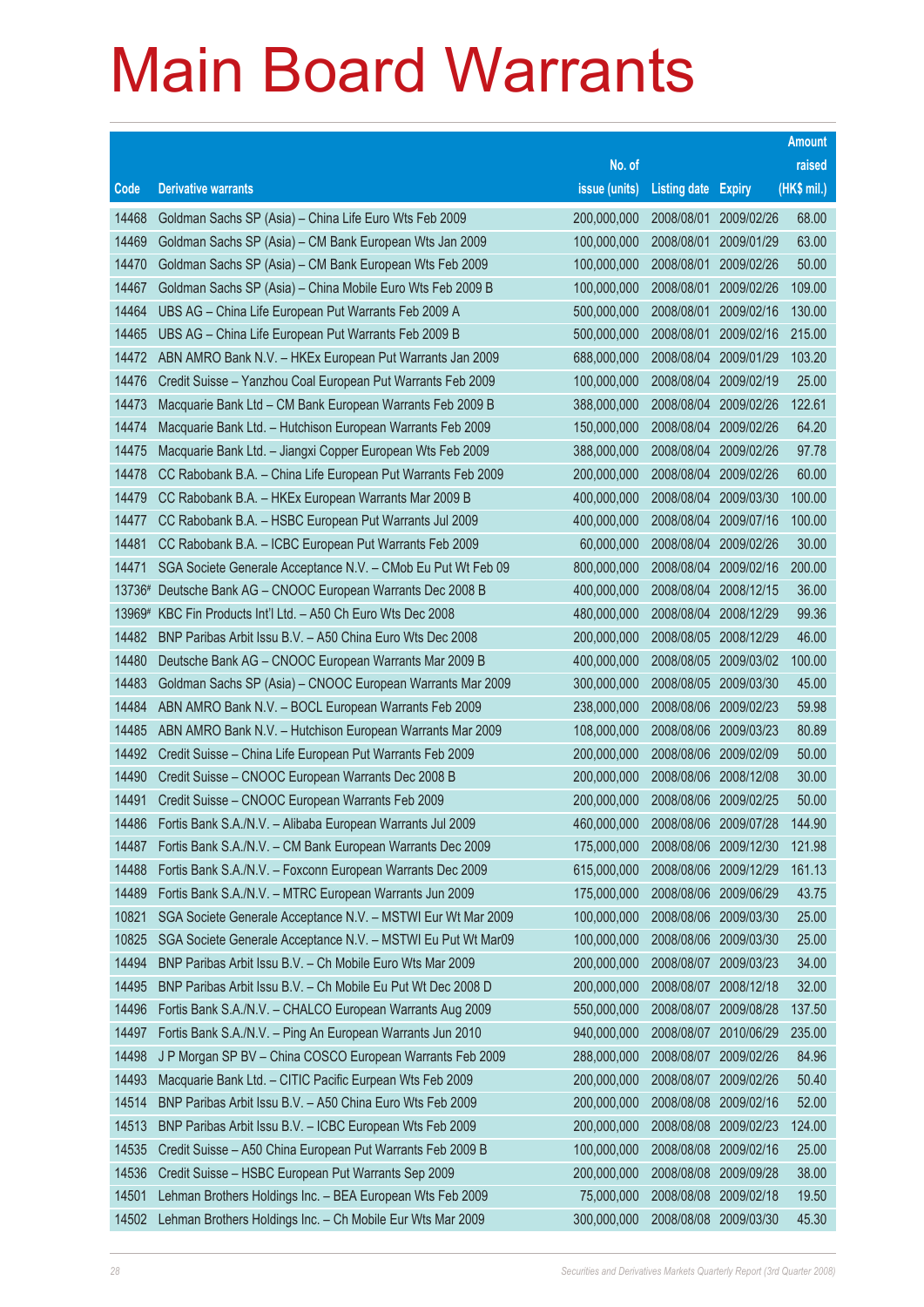|       |                                                              |               |                            |                       | <b>Amount</b> |
|-------|--------------------------------------------------------------|---------------|----------------------------|-----------------------|---------------|
|       |                                                              | No. of        |                            |                       | raised        |
| Code  | <b>Derivative warrants</b>                                   | issue (units) | <b>Listing date Expiry</b> |                       | (HK\$ mil.)   |
| 14504 | Lehman Brothers Holdings Inc. - CNOOC Euro Wts Feb 2009      | 300,000,000   | 2008/08/08                 | 2009/02/18            | 45.90         |
| 14505 | Lehman Brothers Holdings Inc. - Sinopec Corp Eur Wt Mar 2009 | 300,000,000   | 2008/08/08 2009/03/30      |                       | 46.50         |
| 14503 | Lehman Brothers Holdings Inc. - China Shenhua Eu Wt Mar 09 A | 75,000,000    | 2008/08/08                 | 2009/03/30            | 30.23         |
| 14506 | Lehman Brothers Holdings Inc. - HKEx European Wts Feb 2009   | 300,000,000   | 2008/08/08 2009/02/18      |                       | 45.30         |
| 14499 | Lehman Brothers Holdings Inc. - HSI European Wts Mar 2009 A  | 300,000,000   | 2008/08/08                 | 2009/03/30            | 78.30         |
| 14500 | Lehman Brothers Holdings Inc. - HSI European Wts Mar 2009 B  | 300,000,000   |                            | 2008/08/08 2009/03/30 | 76.80         |
| 14509 | Lehman Brothers Holdings Inc. - HSI Euro Put Wts Mar 2009 C  | 300,000,000   | 2008/08/08                 | 2009/03/30            | 82.20         |
| 14510 | Lehman Brothers Holdings Inc. - HSI Euro Put Wts Mar 2009 D  | 300,000,000   |                            | 2008/08/08 2009/03/30 | 96.30         |
| 14507 | Lehman Brothers Holdings Inc. - PICC European Wts Mar 2009 A | 50,000,000    | 2008/08/08                 | 2009/03/30            | 32.45         |
| 14508 | Lehman Brothers Holdings Inc. - Ping An Euro Wts Mar 2009 A  | 50,000,000    |                            | 2008/08/08 2009/03/30 | 34.25         |
| 14511 | Macquarie Bank Ltd. - Cheung Kong European Warrants Nov 2009 | 300,000,000   | 2008/08/08                 | 2009/11/27            | 84.60         |
| 14515 | Macquarie Bank Ltd. - Cheung Kong European Put Wts Nov 2009  | 300,000,000   | 2008/08/08 2009/11/27      |                       | 76.20         |
| 14512 | Macquarie Bank Ltd. - MTRC European Warrants Feb 2009        | 300,000,000   | 2008/08/08 2009/02/26      |                       | 77.10         |
| 14518 | UBS AG - Agile Ppt European Warrants Jul 2009                | 500,000,000   |                            | 2008/08/08 2009/07/27 | 125.00        |
| 14519 | UBS AG - Bank of EA European Warrants Feb 2009 C             | 500,000,000   | 2008/08/08                 | 2009/02/23            | 125.00        |
| 14520 | UBS AG - BOC HK European Warrants Mar 2009 B                 | 500,000,000   |                            | 2008/08/08 2009/03/16 | 125.00        |
| 14525 | UBS AG - China Mobile European Warrants Aug 2009             | 500,000,000   | 2008/08/08                 | 2009/08/10            | 125.00        |
| 14522 | UBS AG - China Coal European Warrants Mar 2009               | 500,000,000   |                            | 2008/08/08 2009/03/23 | 125.00        |
| 14523 | UBS AG - China Comm Serv European Warrants Dec 2009          | 500,000,000   | 2008/08/08                 | 2009/12/21            | 125.00        |
| 14521 | UBS AG - CITIC Bank European Warrants Feb 2009 C             | 500,000,000   |                            | 2008/08/08 2009/02/16 | 225.00        |
| 14526 | UBS AG - Ch Railway Cons European Warrants Mar 2009          | 500,000,000   | 2008/08/08                 | 2009/03/09            | 125.00        |
| 14527 | UBS AG - Ch Railway Cons European Warrants Jun 2009          | 500,000,000   |                            | 2008/08/08 2009/06/15 | 125.00        |
| 14528 | UBS AG - HK Gas European Warrants Jun 2009                   | 500,000,000   | 2008/08/08                 | 2009/06/22            | 125.00        |
| 14529 | UBS AG - HSBC European Warrants Jun 2009                     | 500,000,000   |                            | 2008/08/08 2009/06/22 | 125.00        |
| 14516 | UBS AG - HSI European Warrants Mar 2009 A                    | 500,000,000   | 2008/08/08                 | 2009/03/30            | 125.00        |
| 14517 | UBS AG - HSI European Warrants Mar 2009 B                    | 500,000,000   | 2008/08/08 2009/03/30      |                       | 125.00        |
| 14533 | UBS AG - HSI European Put Warrants Mar 2009 C                | 500,000,000   |                            | 2008/08/08 2009/03/30 | 125.00        |
| 14534 | UBS AG - HSI European Put Warrants Mar 2009 D                | 500,000,000   |                            | 2008/08/08 2009/03/30 | 135.00        |
| 14530 | UBS AG - Lenovo European Warrants Jun 2010                   | 500,000,000   | 2008/08/08                 | 2010/06/28            | 125.00        |
| 14524 | UBS AG - China Mengniu European Warrants Feb 2009            | 500,000,000   |                            | 2008/08/08 2009/02/16 | 125.00        |
| 14531 | UBS AG - MTRC European Warrants May 2009                     | 500,000,000   | 2008/08/08                 | 2009/05/11            | 125.00        |
| 14532 | UBS AG - SHK Ppt European Warrants Jun 2009                  | 500,000,000   | 2008/08/08                 | 2009/06/08            | 125.00        |
| 14537 | BOCI Asia Ltd. - HKEx European Warrants Oct 2009             | 200,000,000   | 2008/08/11                 | 2009/10/14            | 50.00         |
| 14541 | BOCI Asia Ltd. - HKEx European Put Warrants Feb 2010         | 200,000,000   | 2008/08/11                 | 2010/02/01            | 50.00         |
| 14538 | Credit Suisse - CC Bank European Warrants Apr 2009 B         | 200,000,000   | 2008/08/11                 | 2009/04/06            | 30.00         |
| 14539 | Credit Suisse - China Life European Warrants Dec 2008        | 200,000,000   | 2008/08/11                 | 2008/12/22            | 45.00         |
| 14540 | Credit Suisse - China Life European Warrants Jan 2009 B      | 200,000,000   | 2008/08/11                 | 2009/01/12            | 45.20         |
| 14545 | Citigroup Global Mkt H Inc. - Ch Overseas Euro Wts Mar 2009  | 400,000,000   | 2008/08/12                 | 2009/03/23            | 100.00        |
| 14543 | Citigroup Global Mkt H Inc. - China COSCO Euro Wts Mar 2009  | 300,000,000   | 2008/08/12 2009/03/23      |                       | 96.00         |
| 14542 | Citigroup Global Mkt H Inc. - Cheung Kong Euro Wts Jun 2009  | 380,000,000   | 2008/08/12 2009/06/08      |                       | 96.90         |
| 14544 | Citigroup Global Mkt H Inc. - China Life Euro Wts Apr 2009   | 300,000,000   | 2008/08/12                 | 2009/04/27            | 114.00        |
| 14546 | Citigroup Global Mkt H Inc. - Hutchison Euro Wts Apr 2009    | 180,000,000   | 2008/08/12 2009/04/27      |                       | 113.40        |
| 14547 | Citigroup Global Mkt H Inc. - ICBC European Wts Mar 2009     | 270,000,000   |                            | 2008/08/12 2009/03/16 | 108.00        |
| 14548 | Citigroup Global Mkt H Inc. - MTRC European Wts May 2009     | 400,000,000   | 2008/08/12 2009/05/25      |                       | 100.00        |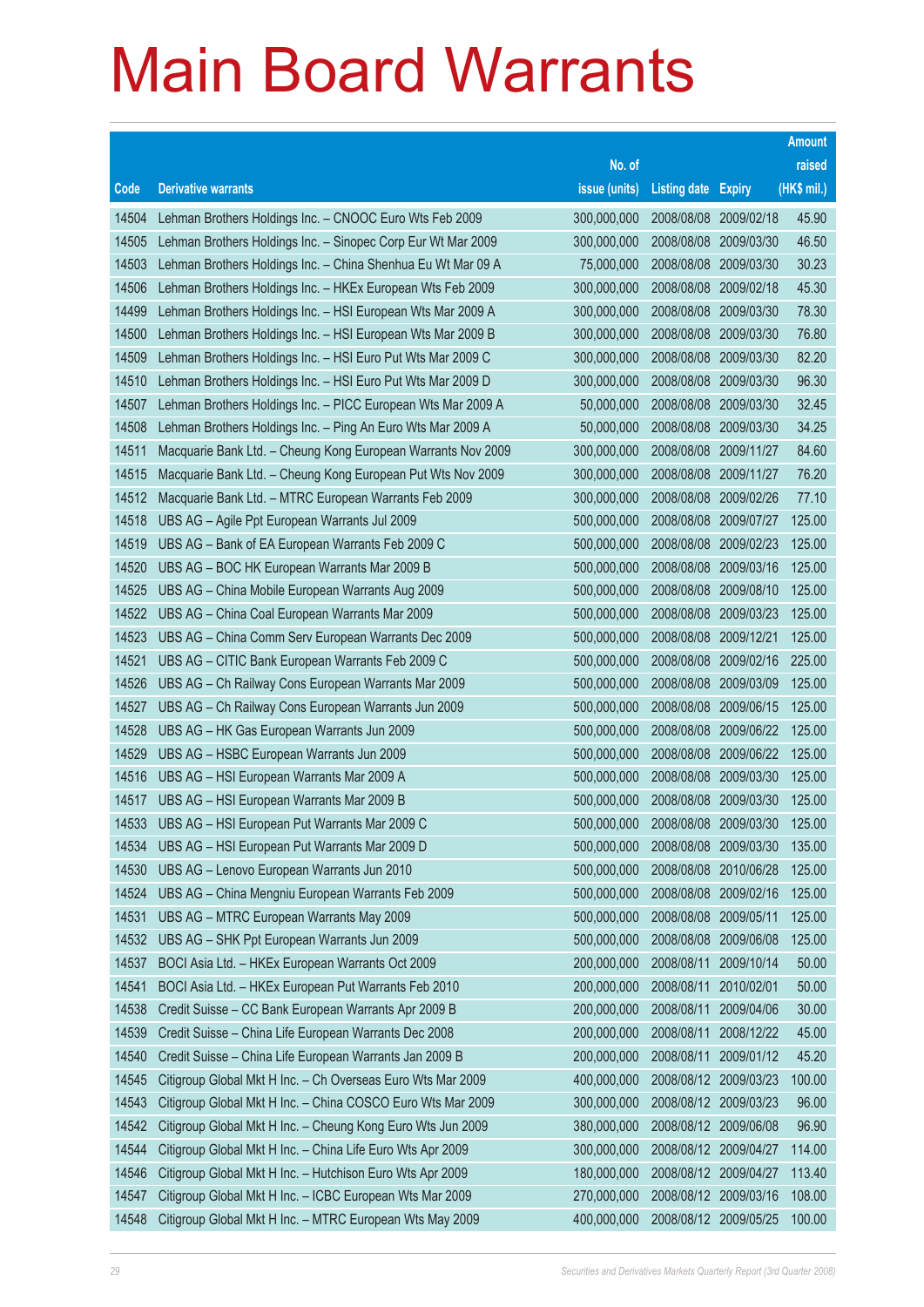|                |                                                                                                                          |                            |                            |                          | <b>Amount</b>  |
|----------------|--------------------------------------------------------------------------------------------------------------------------|----------------------------|----------------------------|--------------------------|----------------|
|                |                                                                                                                          | No. of                     |                            |                          | raised         |
| Code           | <b>Derivative warrants</b>                                                                                               | issue (units)              | <b>Listing date Expiry</b> |                          | (HK\$ mil.)    |
| 14549          | Citigroup Global Mkt H Inc. - New World Dev Euro Wt Mar 2009                                                             | 400,000,000                | 2008/08/12 2009/03/16      |                          | 100.00         |
| 14550          | Citigroup Global Mkt H Inc. - Ping An Euro Wts Mar 2009                                                                  | 330,000,000                | 2008/08/12 2009/03/02      |                          | 118.80         |
| 14551          | Citigroup Global Mkt H Inc. - SHK Ppt European Wts Feb 2009                                                              | 220,000,000                | 2008/08/12 2009/02/16      |                          | 107.80         |
| 14555          | KBC Fin Products Int'l Ltd. - Ch Mobile Euro Wt May 2009                                                                 | 588,000,000                | 2008/08/12 2009/05/04      |                          | 99.96          |
| 14556          | KBC Fin Products Int'l Ltd. - HSBC European Wts Apr 2009 C                                                               | 400,000,000                | 2008/08/12 2009/04/23      |                          | 100.00         |
| 14552          | Macquarie Bank Ltd. - CNOOC European Warrants May 2009 A                                                                 | 388,000,000                | 2008/08/12 2009/05/29      |                          | 97.00          |
| 14553          | UBS AG - CHALCO European Warrants Nov 2009                                                                               | 500,000,000                | 2008/08/12 2009/11/23      |                          | 125.00         |
| 14554          | UBS AG - China Shenhua European Warrants Feb 2009 C                                                                      | 500,000,000                | 2008/08/12 2009/02/23      |                          | 250.00         |
| 02696#         | SGA Societe Generale Acceptance N.V. - Shenhua Eur Wt Sep 09                                                             | 500,000,000                | 2008/08/12 2009/09/28      |                          | 13.50          |
| 14557          | Macquarie Bank Ltd. - A50 China European Warrants Feb 2009                                                               | 250,000,000                | 2008/08/14                 | 2009/02/26               | 64.50          |
| 14558          | Macquarie Bank Ltd. - A50 China European Warrants Jun 2009 B                                                             | 250,000,000                | 2008/08/14                 | 2009/06/29               | 63.50          |
| 14559          | Macquarie Bank Ltd. - Wharf European Warrants Feb 2009                                                                   | 300,000,000                | 2008/08/14                 | 2009/02/26               | 84.90          |
| 14560          | Merrill Lynch Int'l & Co. C.V. - Hutchison Euro Wts Dec 2010                                                             | 180,000,000                | 2008/08/14                 | 2010/12/24               | 28.08          |
| 13839#         | Deutsche Bank AG - China Mobile European Warrants Dec 2008 E                                                             | 600,000,000                | 2008/08/14                 | 2008/12/18               | 37.80          |
| 14590          | BOCI Asia Ltd. - HSI European Warrants Jun 2009                                                                          | 300,000,000                | 2008/08/15                 | 2009/06/29               | 75.00          |
| 14589          | BOCI Asia Ltd. - HSI European Put Warrants Mar 2009                                                                      | 300,000,000                | 2008/08/15                 | 2009/03/30               | 75.00          |
| 14566          | Citigroup Global Mkt H Inc. - Ch Comm Cons Euro Wts Apr 2009                                                             | 380,000,000                | 2008/08/15                 | 2009/04/07               | 95.00          |
| 14564          | Citigroup Global Mkt H Inc. - Cheung Kong Eu Put Wt Jul 2009                                                             | 410,000,000                | 2008/08/15                 | 2009/07/20               | 104.55         |
| 14582          | Citigroup Global Mkt H Inc. - CNOOC European Wts Apr 2009 B                                                              | 400,000,000                | 2008/08/15                 | 2009/04/27               | 100.00         |
| 14563          | Citigroup Global Mkt H Inc. - Cathay Pacific Eur Wt Sep 2009                                                             | 300,000,000                | 2008/08/15                 | 2009/09/21               | 75.00          |
| 14568          | Citigroup Global Mkt H Inc. - China Shenhua Eur Wts May 2009                                                             | 300,000,000                | 2008/08/15                 | 2009/05/11               | 108.00         |
| 14569          | Citigroup Global Mkt H Inc. - HK Gas European Wts Apr 2009                                                               | 300,000,000                | 2008/08/15                 | 2009/04/27               | 75.00          |
| 14570<br>14567 | Citigroup Global Mkt H Inc. - HSBC European Wts Jul 2009<br>Citigroup Global Mkt H Inc. - Mengniu Dairy Euro Wt Jul 2009 | 300,000,000<br>330,000,000 | 2008/08/15<br>2008/08/15   | 2009/07/27<br>2009/07/20 | 75.00<br>89.10 |
| 14571          | Citigroup Global Mkt H Inc. - MTR Corp Euro Put Wts Jun 2009                                                             | 240,000,000                | 2008/08/15                 | 2009/06/22               | 100.80         |
| 14572          | Citigroup Global Mkt H Inc. - Shimao Ppt Euro Wts Aug 2009                                                               | 400,000,000                | 2008/08/15                 | 2009/08/17               | 100.00         |
| 14588          | Goldman Sachs SP (Asia) - A50 China European Wts Feb 2009 B                                                              | 200,000,000                | 2008/08/15                 | 2009/02/26               | 58.00          |
| 14587          | Goldman Sachs SP (Asia) - A50 China European Wts Apr 2009 A                                                              | 200,000,000                | 2008/08/15                 | 2009/04/29               | 52.00          |
| 14591          | Goldman Sachs SP (Asia) - A50 China Euro Put Wts Apr 2009                                                                | 200,000,000                | 2008/08/15                 | 2009/04/29               | 50.00          |
| 14574          | HK Bank - Ch Comm Cons European Warrants Apr 2009                                                                        | 280,000,000                | 2008/08/15                 | 2009/04/24               | 72.80          |
| 14573          | HK Bank - China Coal European Warrants Apr 2009 B                                                                        | 280,000,000                | 2008/08/15                 | 2009/04/24               | 70.00          |
| 14575          | HK Bank - China Life European Warrants Apr 2009                                                                          | 280,000,000                | 2008/08/15                 | 2009/04/24               | 109.20         |
| 14577          | HK Bank - Ch Ship Cont European Warrants Apr 2009                                                                        | 280,000,000                | 2008/08/15                 | 2009/04/24               | 86.80          |
| 14576          | HK Bank - China Shenhua European Warrants Apr 2009                                                                       | 280,000,000                | 2008/08/15                 | 2009/04/24               | 117.60         |
| 14578          | HK Bank - Esprit European Warrants Apr 2009                                                                              | 280,000,000                | 2008/08/15                 | 2009/04/24               | 316.40         |
| 14579          | HK Bank - Maanshan Iron European Warrants Apr 2009                                                                       | 280,000,000                | 2008/08/15                 | 2009/04/24               | 226.80         |
| 14580          | HK Bank - PICC European Warrants Apr 2009                                                                                | 280,000,000                | 2008/08/15                 | 2009/04/24               | 271.60         |
| 14581          | HK Bank - Zijin Mining European Warrants Apr 2009 B                                                                      | 280,000,000                | 2008/08/15                 | 2009/04/24               | 310.80         |
| 14586          | KBC Fin Products Int'l Ltd. - HSBC Euro Put Wts May 2009                                                                 | 400,000,000                | 2008/08/15                 | 2009/05/04               | 100.00         |
| 14561          | Macquarie Bank Ltd. - China Life European Wts Feb 2009 B                                                                 | 300,000,000                | 2008/08/15                 | 2009/02/26               | 77.10          |
| 14565          | Macquarie Bank Ltd. - China Life European Put Wts Feb 2009                                                               | 300,000,000                | 2008/08/15                 | 2009/02/26               | 89.10          |
| 14562          | Macquarie Bank Ltd. - Hang Seng Bank European Wts Jun 2009 A                                                             | 300,000,000                | 2008/08/15                 | 2009/06/29               | 77.10          |
| 14583          | Merrill Lynch Int'l & Co. C.V. - Ch Mobile Eur Wt Nov 2009                                                               | 180,000,000                | 2008/08/15                 | 2009/11/02               | 47.70          |
| 14584          | Merrill Lynch Int'l & Co. C.V. - CNOOC Euro Wts Feb 2009 B                                                               | 100,000,000                | 2008/08/15 2009/02/25      |                          | 21.20          |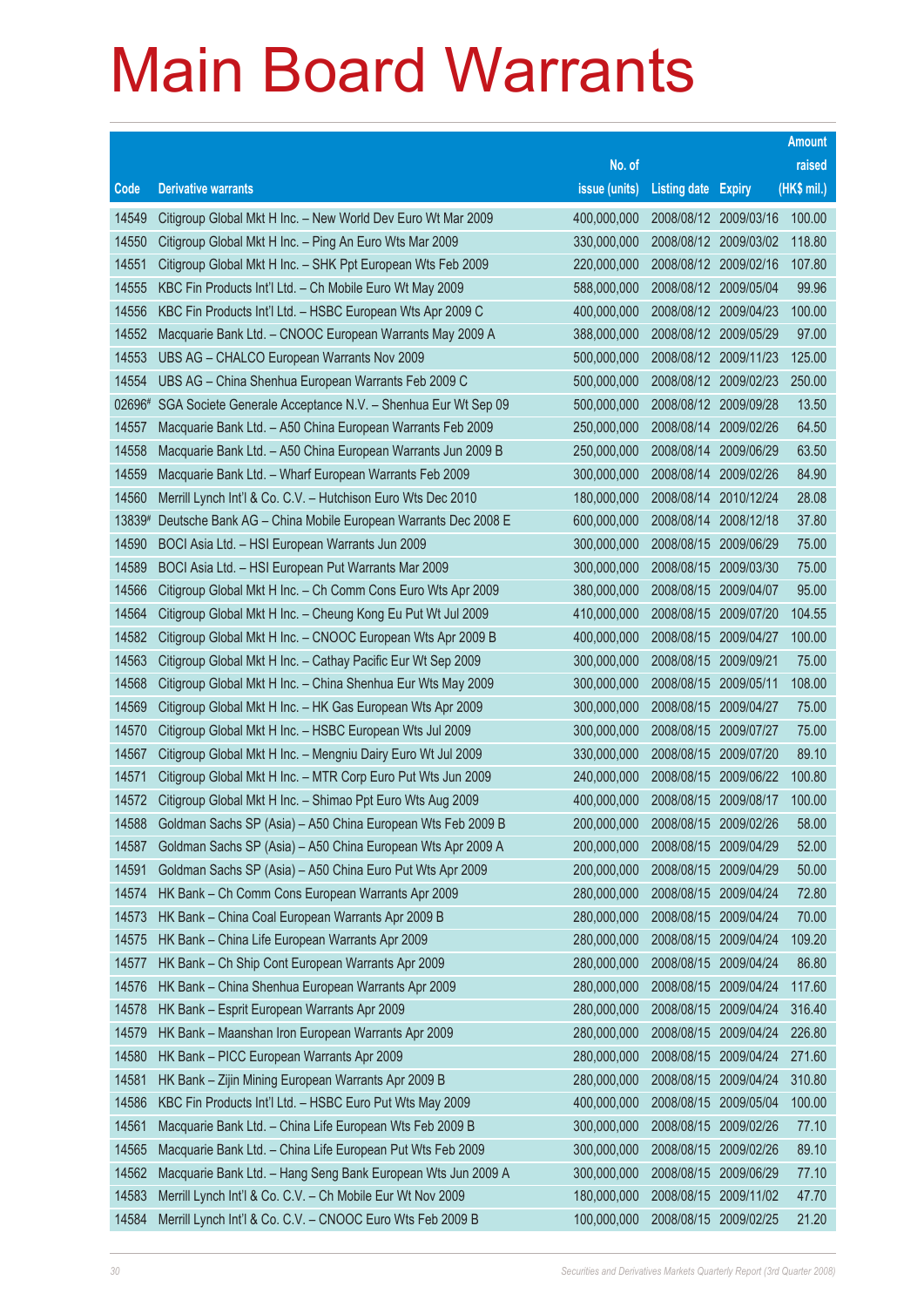|       |                                                              |               |                            |                       | <b>Amount</b> |
|-------|--------------------------------------------------------------|---------------|----------------------------|-----------------------|---------------|
|       |                                                              | No. of        |                            |                       | raised        |
| Code  | <b>Derivative warrants</b>                                   | issue (units) | <b>Listing date Expiry</b> |                       | (HK\$ mil.)   |
| 14585 | Merrill Lynch Int'l & Co. C.V. - CNOOC European Wts Jul 2009 | 100,000,000   |                            | 2008/08/15 2009/07/22 | 35.00         |
| 14597 | BNP Paribas Arbit Issu B.V. - A50 China Euro Wts Mar 2009 C  | 200,000,000   |                            | 2008/08/18 2009/03/02 | 64.00         |
| 14593 | Deutsche Bank AG - Hutchison European Warrants Mar 2009 B    | 200,000,000   | 2008/08/18                 | 2009/03/09            | 130.00        |
| 14596 | Goldman Sachs SP (Asia) - China Tel European Wts Feb 2009    | 100,000,000   |                            | 2008/08/18 2009/02/26 | 65.00         |
| 14594 | Goldman Sachs SP (Asia) - China Shenhua Euro Wts Feb 2009 B  | 150,000,000   |                            | 2008/08/18 2009/02/26 | 58.50         |
| 14595 | Goldman Sachs SP (Asia) - China Shenhua Euro Wts May 2009 A  | 150,000,000   |                            | 2008/08/18 2009/05/27 | 52.50         |
| 14598 | KBC Fin Products Int'l Ltd. - A50 Ch Euro Wts Feb 2009       | 400,000,000   | 2008/08/18                 | 2009/02/18            | 100.00        |
| 14592 | Macquarie Bank Ltd. - China COSCO European Warrants Feb 2009 | 100,000,000   |                            | 2008/08/18 2009/02/26 | 25.20         |
| 14605 | ABN AMRO Bank N.V. - HSBC European Warrants Jun 2009 C       | 800,000,000   | 2008/08/19                 | 2009/06/29            | 120.80        |
| 14607 | Calyon Fin P (G) Ltd. - China Mobile European Wts Jun 2009 A | 200,000,000   | 2008/08/19                 | 2009/06/08            | 31.80         |
| 14608 | Calyon Fin P (G) Ltd. - HKEx European Warrants Jun 2009      | 200,000,000   | 2008/08/19                 | 2009/06/01            | 33.60         |
| 14599 | HK Bank - CHALCO European Warrants May 2009                  | 280,000,000   | 2008/08/19                 | 2009/05/08            | 257.60        |
| 14600 | HK Bank - CITIC Bank European Warrants May 2009              | 280,000,000   | 2008/08/19                 | 2009/05/08            | 159.60        |
| 14603 | HK Bank - CNOOC European Warrants Jul 2009                   | 280,000,000   | 2008/08/19                 | 2009/07/13            | 72.80         |
| 14601 | HK Bank - Datang Power European Warrants May 2009            | 280,000,000   | 2008/08/19                 | 2009/05/08            | 210.00        |
| 14604 | HK Bank - HKEx European Warrants May 2009                    | 280,000,000   | 2008/08/19                 | 2009/05/12            | 341.60        |
| 14602 | HK Bank - Huaneng Power European Warrants May 2009           | 280,000,000   | 2008/08/19                 | 2009/05/08            | 238.00        |
| 14606 | KBC Fin Products Int'l Ltd. - CNOOC Euro Put Wts Apr 2009    | 400,000,000   | 2008/08/19                 | 2009/04/09            | 100.00        |
| 14609 | ABN AMRO Bank N.V. - China Mobile European Wts Mar 2009 C    | 888,000,000   | 2008/08/20                 | 2009/03/09            | 133.20        |
| 14622 | BNP Paribas Arbit Issu B.V. - Ch Mobile Euro Wts Feb 2009    | 200,000,000   |                            | 2008/08/20 2009/02/09 | 30.00         |
| 14613 | J P Morgan SP BV - CHALCO European Warrants Nov 2009         | 388,000,000   |                            | 2008/08/20 2009/11/16 | 63.24         |
| 14616 | J P Morgan SP BV - China Mob European Wts Jun 2009           | 380,000,000   | 2008/08/20 2009/06/01      |                       | 57.00         |
| 14614 | J P Morgan SP BV - CC Bank European Warrants Feb 2009        | 100,000,000   | 2008/08/20                 | 2009/02/26            | 57.50         |
| 14615 | J P Morgan SP BV - China COSCO European Warrants Mar 2009    | 288,000,000   | 2008/08/20 2009/03/11      |                       | 73.73         |
| 14617 | Merrill Lynch Int'l & Co. C.V. - Ch Mobile Eur Wt May 2010   | 180,000,000   |                            | 2008/08/20 2010/05/03 | 48.60         |
| 14618 | Merrill Lynch Int'l & Co. C.V. - Ch Mobile Eur Put Wt Aug09B | 180,000,000   | 2008/08/20                 | 2009/08/03            | 30.42         |
| 14619 | Merrill Lynch Int'l & Co. C.V. - A50 China Eur Wt Jun 2009 A | 180,000,000   | 2008/08/20                 | 2009/06/08            | 48.60         |
| 14610 | SGA Societe Generale Acceptance N.V. - CMob Eu Put Wt May 09 | 800,000,000   | 2008/08/20                 | 2009/05/29            | 121.60        |
| 14611 | SGA Societe Generale Acceptance N.V. - CNOOC Eu Wt Feb 2009D | 500,000,000   | 2008/08/20                 | 2009/02/23            | 79.50         |
| 14612 | SGA Societe Generale Acceptance N.V. - HWL Eur Wt Mar 2009 C | 100,000,000   | 2008/08/20                 | 2009/03/02            | 57.00         |
| 14620 | UBS AG - China Mobile European Warrants Jul 2009 A           | 500,000,000   | 2008/08/20                 | 2009/07/20            | 125.00        |
| 14621 | UBS AG - China Mobile European Warrants Nov 2009             | 500,000,000   | 2008/08/20                 | 2009/11/23            | 125.00        |
| 14625 | UBS AG - China Mobile European Put Warrants Nov 2009         | 500,000,000   | 2008/08/20                 | 2009/11/23            | 125.00        |
| 14635 | KBC Fin Products Int'l Ltd. - ICBC European Wts Feb 2009     | 158,000,000   | 2008/08/21                 | 2009/02/23            | 96.38         |
| 14623 | Macquarie Bank Ltd. - CHALCO European Warrants Feb 2009      | 88,000,000    | 2008/08/21                 | 2009/02/26            | 52.18         |
| 14624 | Macquarie Bank Ltd. - CC Bank European Put Warrants Feb 2009 | 300,000,000   | 2008/08/21                 | 2009/02/26            | 107.10        |
| 14626 | Macquarie Bank Ltd - CM Bank European Warrants Feb 2009 C    | 388,000,000   | 2008/08/21                 | 2009/02/27            | 98.16         |
| 14627 | Macquarie Bank Ltd. - HKEx European Put Warrants Sep 2009    | 300,000,000   | 2008/08/21                 | 2009/09/29            | 75.30         |
| 14628 | Macquarie Bank Ltd. - New World Dev European Wts May 2009    | 300,000,000   | 2008/08/21                 | 2009/05/27            | 75.90         |
| 14634 | CC Rabobank B.A. - BankComm European Warrants Oct 2009       | 300,000,000   | 2008/08/21                 | 2009/10/29            | 75.00         |
| 14636 | CC Rabobank B.A. - CM Bank European Warrants Apr 2009        | 300,000,000   | 2008/08/21                 | 2009/04/29            | 120.00        |
| 14638 | CC Rabobank B.A. - A50 China European Put Warrants Mar 2009  | 100,000,000   | 2008/08/21                 | 2009/03/30            | 25.00         |
| 14633 | CC Rabobank B.A. - HKEx European Warrants Jun 2009           | 300,000,000   | 2008/08/21                 | 2009/06/30            | 75.00         |
| 14637 | CC Rabobank B.A. - HKEx European Put Warrants Jun 2009       | 300,000,000   | 2008/08/21                 | 2009/06/29            | 75.00         |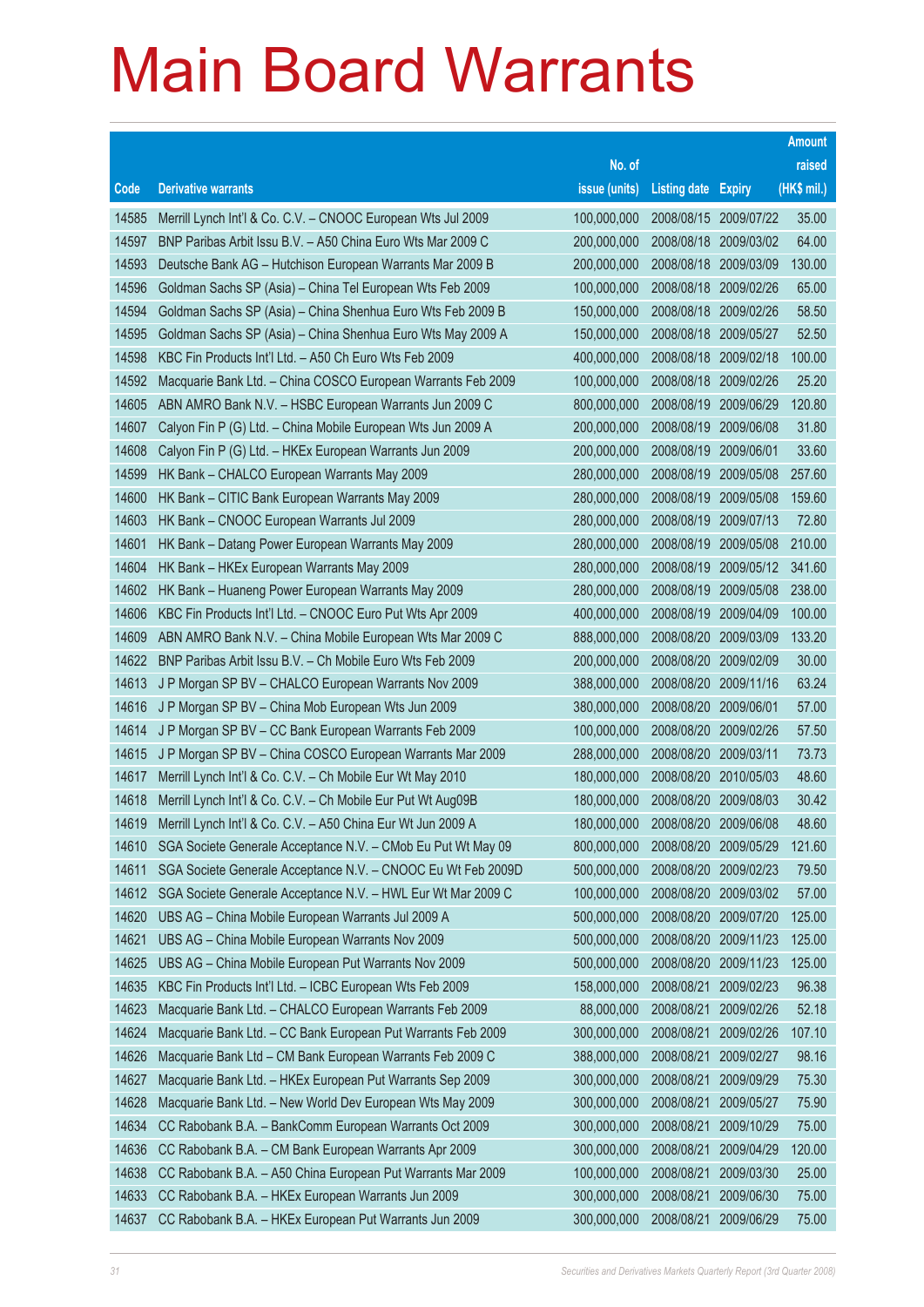|       |                                                              |               |                            |                       | <b>Amount</b> |
|-------|--------------------------------------------------------------|---------------|----------------------------|-----------------------|---------------|
|       |                                                              | No. of        |                            |                       | raised        |
| Code  | <b>Derivative warrants</b>                                   | issue (units) | <b>Listing date Expiry</b> |                       | (HK\$ mil.)   |
| 14629 | SGA Societe Generale Acceptance N.V. - A50 Ch Eu Wt Mar 09 B | 400,000,000   | 2008/08/21                 | 2009/03/16            | 100.00        |
| 14630 | UBS AG - CNOOC European Warrants Aug 2009                    | 500,000,000   | 2008/08/21                 | 2009/08/10            | 125.00        |
| 14631 | UBS AG - Hutchison European Warrants Dec 2010                | 500,000,000   | 2008/08/21                 | 2010/12/06            | 125.00        |
| 14632 | UBS AG - Jiangxi Copper European Warrants Jul 2009 A         | 500,000,000   | 2008/08/21                 | 2009/07/27            | 125.00        |
| 10824 | ABN AMRO Bank N.V. - Gold European Warrants Apr 2009 B       | 500,000,000   |                            | 2008/08/22 2009/04/30 | 125.00        |
| 14663 | ABN AMRO Bank N.V. - HKEx European Warrants Apr 2009         | 700,000,000   |                            | 2008/08/22 2009/04/27 | 105.70        |
| 14639 | ABN AMRO Bank N.V. - ICBC European Warrants Jan 2009 B       | 60,000,000    | 2008/08/22 2009/01/29      |                       | 37.02         |
| 14640 | ABN AMRO Bank N.V. - Ping An European Warrants Jan 2009      | 68,000,000    |                            | 2008/08/22 2009/01/12 | 36.58         |
| 10826 | ABN AMRO Bank N.V. - Silver European Warrants Apr 2009 B     | 500,000,000   |                            | 2008/08/22 2009/04/27 | 125.00        |
| 14642 | Lehman Brothers Holdings Inc. - BEA European Wts Mar 2009    | 75,000,000    |                            | 2008/08/22 2009/03/30 | 18.83         |
| 14645 | Lehman Brothers Holdings Inc. - CC Bank Euro Wts Mar 2009    | 100,000,000   | 2008/08/22 2009/03/30      |                       | 48.50         |
| 14649 | Lehman Brothers Holdings Inc. - China COSCO Eu Wt Mar 2009   | 100,000,000   |                            | 2008/08/22 2009/03/30 | 25.10         |
| 14648 | Lehman Brothers Holdings Inc. - China Coal Eur Wt Mar 2009 B | 75,000,000    |                            | 2008/08/22 2009/03/30 | 11.33         |
| 14644 | Lehman Brothers Holdings Inc. - CNOOC Euro Wts Mar 2009      | 300,000,000   |                            | 2008/08/22 2009/03/30 | 45.30         |
| 14643 | Lehman Brothers Holdings Inc. - Ch Overseas Eu Wt Mar 2009 B | 100,000,000   | 2008/08/22                 | 2009/03/30            | 25.10         |
| 14646 | Lehman Brothers Holdings Inc. - China Shenhua Eu Wt Mar 09 B | 75,000,000    |                            | 2008/08/22 2009/03/30 | 20.25         |
| 14641 | Lehman Brothers Holdings Inc. - Hutchison Euro Wt Mar 2009 B | 100,000,000   |                            | 2008/08/22 2009/03/30 | 33.00         |
| 14647 | Lehman Brothers Holdings Inc. - ICBC European Wts Mar 2009   | 100,000,000   |                            | 2008/08/22 2009/03/30 | 39.50         |
| 14652 | Lehman Brothers Holdings Inc. - Pacific Basin Eu Wt Mar 2009 | 50,000,000    | 2008/08/22                 | 2009/03/30            | 12.55         |
| 14651 | Lehman Brothers Holdings Inc. - PICC European Wts Mar 2009 B | 50,000,000    |                            | 2008/08/22 2009/03/30 | 27.00         |
| 14650 | Lehman Brothers Holdings Inc. - Ping An Euro Wts Mar 2009 B  | 50,000,000    |                            | 2008/08/22 2009/03/30 | 29.50         |
| 14655 | CC Rabobank B.A. - CC Bank European Put Warrants Oct 2009    | 200,000,000   | 2008/08/22 2009/10/29      |                       | 50.00         |
| 14654 | CC Rabobank B.A. - Ch Comm Cons European Warrants Mar 2009   | 200,000,000   | 2008/08/22                 | 2009/03/30            | 50.00         |
| 14656 | CC Rabobank B.A. - CNOOC European Warrants Jun 2009          | 300,000,000   | 2008/08/22 2009/06/29      |                       | 75.00         |
| 14657 | CC Rabobank B.A. - A50 China European Warrants Jun 2009      | 100,000,000   | 2008/08/22 2009/06/10      |                       | 25.00         |
| 14653 | SGA Societe Generale Acceptance N.V. - HKEx Eu Put Wt Apr 09 | 400,000,000   | 2008/08/22 2009/04/07      |                       | 100.00        |
| 14658 | UBS AG - China Shenhua European Put Warrants Mar 2009        | 500,000,000   | 2008/08/22 2009/03/23      |                       | 125.00        |
| 14662 | UBS AG - A50 China European Put Warrants Jun 2009            | 500,000,000   |                            | 2008/08/22 2009/06/22 | 125.00        |
| 14659 | UBS AG - HKEx European Put Warrants Jun 2009 F               | 500,000,000   | 2008/08/22 2009/06/22      |                       | 125.00        |
| 14660 | UBS AG - Ping An European Put Warrants Feb 2009              | 500,000,000   |                            | 2008/08/22 2009/02/23 | 200.00        |
| 14661 | UBS AG - SHK Ppt European Warrants Oct 2009                  | 500,000,000   | 2008/08/22 2009/10/19      |                       | 125.00        |
| 14682 | ABN AMRO Bank N.V. - CC Bank European Put Warrants Feb 2009  | 60,000,000    | 2008/08/25                 | 2009/02/26            | 18.42         |
| 14680 | ABN AMRO Bank N.V. - Sinopec Corp European Wts Mar 2009      | 700,000,000   | 2008/08/25                 | 2009/03/23            | 114.10        |
| 14679 | ABN AMRO Bank N.V. - A50 China European Warrants Feb 2009 B  | 388,000,000   | 2008/08/25                 | 2009/02/23            | 81.09         |
| 14681 | ABN AMRO Bank N.V. - HSI European Warrants Mar 2009 A        | 500,000,000   | 2008/08/25                 | 2009/03/30            | 77.00         |
| 14685 | ABN AMRO Bank N.V. - HSI European Put Warrants Mar 2009 B    | 388,000,000   | 2008/08/25                 | 2009/03/30            | 63.24         |
| 14683 | BNP Paribas Arbit Issu B.V. - CNOOC European Wts Feb 2009 B  | 200,000,000   | 2008/08/25                 | 2009/02/23            | 38.00         |
| 14684 | BNP Paribas Arbit Issu B.V. - HKEx European Wts Feb 2009 B   | 200,000,000   | 2008/08/25                 | 2009/02/09            | 32.00         |
| 14686 | Deutsche Bank AG - China Mobile European Warrants Jun 2009 B | 400,000,000   | 2008/08/25                 | 2009/06/22            | 76.00         |
| 14664 | Macquarie Bank Ltd. - Sinopec Corp Euro Put Wts Feb 2009     | 200,000,000   | 2008/08/25                 | 2009/02/26            | 95.80         |
| 14665 | UBS AG - Angang Steel European Warrants Aug 2009             | 500,000,000   | 2008/08/25                 | 2009/08/24            | 125.00        |
| 14670 | UBS AG - Country Garden European Warrants May 2009           | 500,000,000   | 2008/08/25                 | 2009/05/18            | 195.00        |
| 14667 | UBS AG - CC Bank European Warrants Dec 2011                  | 500,000,000   | 2008/08/25                 | 2011/12/12            | 125.00        |
| 14668 | UBS AG - China COSCO European Warrants Sep 2009              | 500,000,000   | 2008/08/25 2009/09/28      |                       | 125.00        |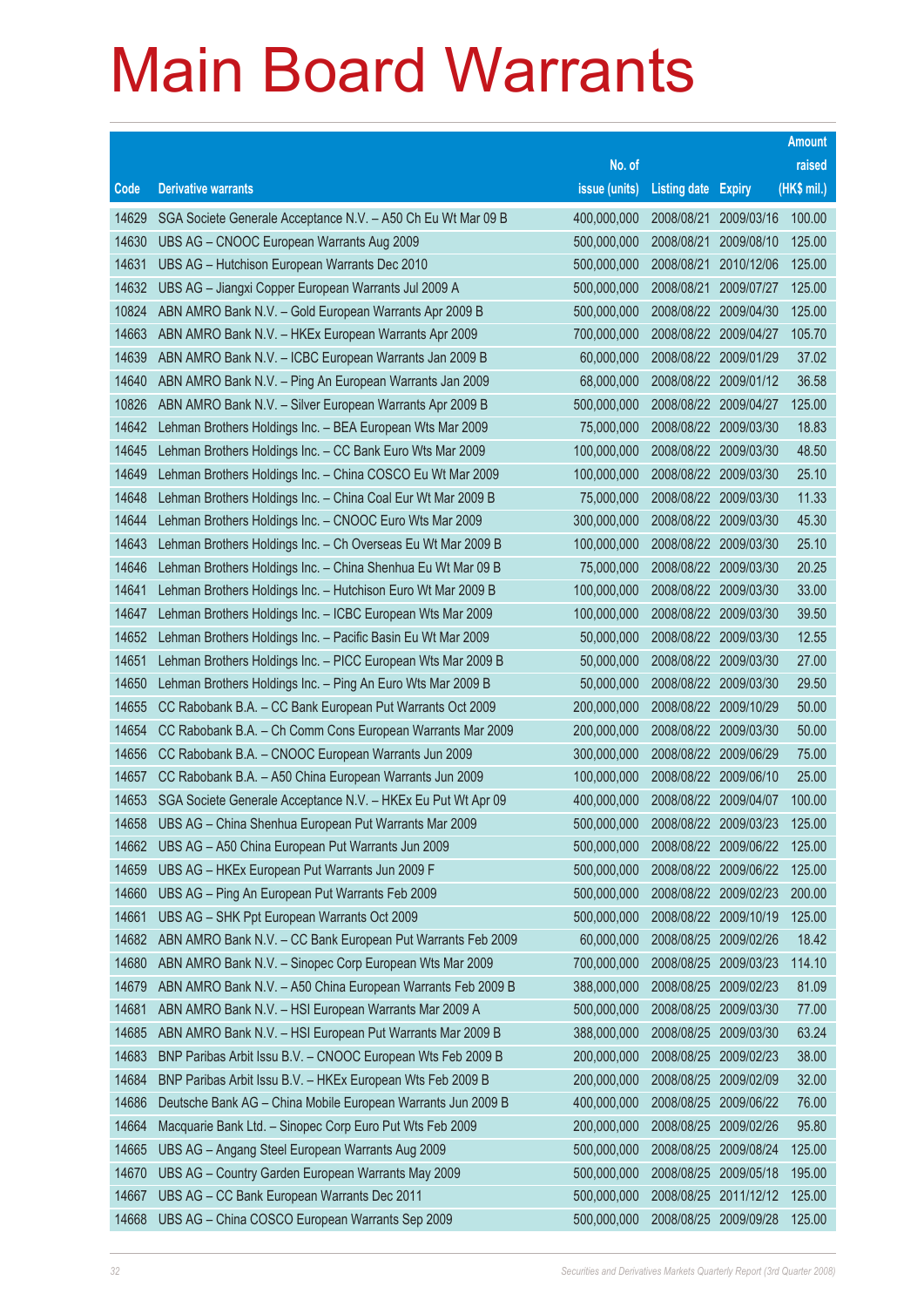|                |                                                                                                                            |                            |                       |                                     | <b>Amount</b>   |
|----------------|----------------------------------------------------------------------------------------------------------------------------|----------------------------|-----------------------|-------------------------------------|-----------------|
|                |                                                                                                                            | No. of                     |                       |                                     | raised          |
| Code           | <b>Derivative warrants</b>                                                                                                 | issue (units)              | Listing date Expiry   |                                     | (HK\$ mil.)     |
| 14666          | UBS AG - China Coal European Warrants Aug 2009                                                                             | 500,000,000                |                       | 2008/08/25 2009/08/24               | 125.00          |
| 14669          | UBS AG - China National Building European Warrants Aug 2009                                                                | 500,000,000                |                       | 2008/08/25 2009/08/24               | 125.00          |
| 14671          | UBS AG - Foxconn European Warrants Sep 2009                                                                                | 500,000,000                | 2008/08/25            | 2009/09/28                          | 125.00          |
| 14672          | UBS AG - R&F Ppt European Warrants Jun 2009                                                                                | 500,000,000                | 2008/08/25 2009/06/22 |                                     | 125.00          |
| 14673          | UBS AG - Huaneng Power European Warrants Mar 2009 B                                                                        | 500,000,000                | 2008/08/25            | 2009/03/09                          | 300.00          |
| 14674          | UBS AG - Maanshan Iron European Warrants Jun 2009                                                                          | 500,000,000                |                       | 2008/08/25 2009/06/22               | 200.00          |
| 14675          | UBS AG - Ping An European Warrants Nov 2011                                                                                | 500,000,000                | 2008/08/25            | 2011/11/28                          | 125.00          |
| 14676          | UBS AG - Shimao Ppt European Warrants Mar 2009                                                                             | 500,000,000                | 2008/08/25 2009/03/09 |                                     | 125.00          |
| 14677          | UBS AG - Yanzhou Coal European Wts Sep 2009                                                                                | 500,000,000                |                       | 2008/08/25 2009/09/28               | 125.00          |
| 14678          | UBS AG - Zijin Mining European Warrants Aug 2010                                                                           | 500,000,000                |                       | 2008/08/25 2010/08/23               | 125.00          |
| 14690          | ABN AMRO Bank N.V. - CC Bank European Warrants Mar 2009 A                                                                  | 588,000,000                | 2008/08/26            | 2009/03/30                          | 88.20           |
| 14691          | ABN AMRO Bank N.V. - ICBC European Warrants Feb 2009 B                                                                     | 70,000,000                 | 2008/08/26 2009/02/26 |                                     | 56.21           |
| 14694          | KBC Fin Products Int'l Ltd. - BOCL Euro Put Wts Mar 2009 A                                                                 | 400,000,000                |                       | 2008/08/26 2009/03/02               | 100.00          |
| 14695          | KBC Fin Products Int'l Ltd. - A50 Ch Euro Wts May 2009                                                                     | 400,000,000                |                       | 2008/08/26 2009/05/04               | 100.00          |
| 14693          | KBC Fin Products Int'l Ltd. - HSI European Wts Mar 2009 D                                                                  | 400,000,000                | 2008/08/26            | 2009/03/30                          | 100.00          |
| 14697          | KBC Fin Products Int'l Ltd. - HSI Euro Put Wts Mar 2009 A                                                                  | 400,000,000                |                       | 2008/08/26 2009/03/30               | 100.00          |
| 14687          | CC Rabobank B.A. - Ch Mobile European Warrants Sep 2009                                                                    | 300,000,000                |                       | 2008/08/26 2009/09/29               | 75.00           |
| 14689          | CC Rabobank B.A. - Ch Mobile European Put Wts Aug 2009                                                                     | 200,000,000                |                       | 2008/08/26 2009/08/28               | 50.00           |
| 14688          | CC Rabobank B.A. - PetroChina European Warrants Sep 2009                                                                   | 300,000,000                | 2008/08/26            | 2009/09/29                          | 75.00           |
| 14724          | ABN AMRO Bank N.V. - China Life European Warrants Feb 2009 A                                                               | 200,000,000                | 2008/08/27 2009/02/27 |                                     | 50.00           |
| 14699          | BOCI Asia Ltd. - China Tel European Warrants Mar 2009                                                                      | 300,000,000                |                       | 2008/08/27 2009/03/04               | 174.00          |
| 14700          | BOCI Asia Ltd. - Tracker Fund European Put Warrants Mar 2009                                                               | 300,000,000                |                       | 2008/08/27 2009/03/04               | 75.00<br>110.00 |
| 14716<br>14713 | Citigroup Global Mkt H Inc. - China Tel Euro Wts Jul 2009                                                                  | 200,000,000<br>200,000,000 | 2008/08/27            | 2009/07/27<br>2008/08/27 2009/05/29 | 160.00          |
| 14721          | Citigroup Global Mkt H Inc. - CC Bank European Wts May 2009<br>Citigroup Global Mkt H Inc. - CC Bank European Wts Sep 2009 | 380,000,000                | 2008/08/27 2009/09/18 |                                     | 60.80           |
| 14714          | Citigroup Global Mkt H Inc. - China Life Euro Wts Dec 2008                                                                 | 300,000,000                | 2008/08/27 2008/12/01 |                                     | 51.00           |
| 14717          | Citigroup Global Mkt H Inc. - CNOOC European Wts Jul 2009                                                                  | 300,000,000                | 2008/08/27            | 2009/07/06                          | 48.00           |
| 14715          | Citigroup Global Mkt H Inc. - Ch Railway Euro Wts Mar 2009                                                                 | 330,000,000                |                       | 2008/08/27 2009/03/02               | 99.00           |
| 14718          | Citigroup Global Mkt H Inc. - HKEx European Wts Jul 2009 B                                                                 | 380,000,000                | 2008/08/27            | 2009/07/27                          | 95.00           |
| 14719          | Citigroup Global Mkt H Inc. - Hutchison Euro Put Wt Mar 2009                                                               | 180,000,000                | 2008/08/27            | 2009/03/30                          | 109.80          |
| 14720          | Citigroup Global Mkt H Inc. - PetroChina Euro Wts Jun 2009                                                                 | 300,000,000                | 2008/08/27            | 2009/06/29                          | 45.00           |
| 14722          | Citigroup Global Mkt H Inc. - SHK Ppt European Wts Sep 2009                                                                | 380,000,000                | 2008/08/27            | 2009/09/21                          | 60.80           |
| 14705          | Deutsche Bank AG - China Life European Put Warrants Mar 2009                                                               | 300,000,000                | 2008/08/27            | 2009/03/09                          | 84.00           |
| 14706          | Deutsche Bank AG - HKEx European Put Warrants Jul 2009                                                                     | 300,000,000                | 2008/08/27            | 2009/07/13                          | 75.00           |
| 14701          | HK Bank - China Mobile European Warrants Apr 2010                                                                          | 280,000,000                | 2008/08/27            | 2010/04/16                          | 70.00           |
| 14702          | HK Bank - Jiangxi Copper European Warrants Jul 2009                                                                        | 280,000,000                | 2008/08/27            | 2009/07/17                          | 70.00           |
| 14707          | Macquarie Bank Ltd. - Angang Steel European Wts Jul 2009                                                                   | 188,000,000                | 2008/08/27            | 2009/07/29                          | 47.75           |
| 14708          | Macquarie Bank Ltd. - Bank of EA European Warrants Apr 2009                                                                | 150,000,000                | 2008/08/27            | 2009/04/29                          | 38.85           |
| 14709          | Macquarie Bank Ltd. - BOCHK European Warrants May 2009                                                                     | 288,000,000                | 2008/08/27            | 2009/05/27                          | 73.15           |
| 14712          | Macquarie Bank Ltd. - China Mobile Euro Put Wts May 2009 B                                                                 | 388,000,000                | 2008/08/27            | 2009/05/29                          | 97.00           |
| 14710          | Macquarie Bank Ltd. - China Shenhua European Wts Feb 2009                                                                  | 200,000,000                | 2008/08/27            | 2009/02/27                          | 53.00           |
| 14711          | Macquarie Bank Ltd. - Maanshan Iron European Wts Feb 2009                                                                  | 88,000,000                 | 2008/08/27            | 2009/02/27                          | 27.81           |
| 14692          | Merrill Lynch Int'l & Co. C.V. - Ch Overseas Eur Wt Nov 2009                                                               | 100,000,000                | 2008/08/27            | 2009/11/16                          | 34.00           |
| 14696          | Merrill Lynch Int'l & Co. C.V. - HKEx Euro Wts Dec 2009                                                                    | 180,000,000                | 2008/08/27            | 2009/12/21                          | 45.00           |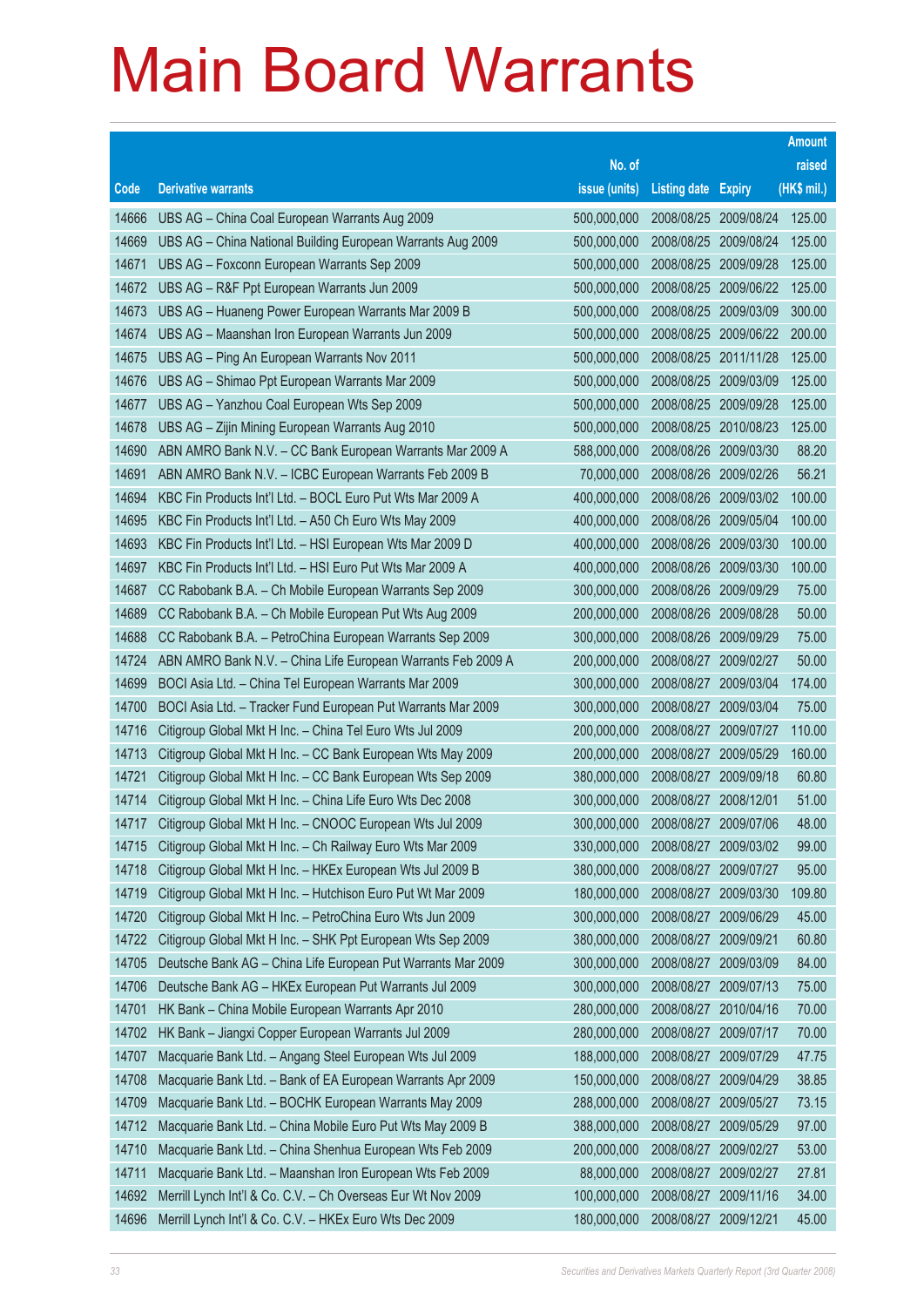|       |                                                              |               |                            |                       | <b>Amount</b> |
|-------|--------------------------------------------------------------|---------------|----------------------------|-----------------------|---------------|
|       |                                                              | No. of        |                            |                       | raised        |
| Code  | <b>Derivative warrants</b>                                   | issue (units) | <b>Listing date Expiry</b> |                       | (HK\$ mil.)   |
| 14698 | Merrill Lynch Int'l & Co. C.V. - Shimao Ppt Euro Wt Nov 2009 | 100,000,000   |                            | 2008/08/27 2009/11/30 | 25.00         |
| 14703 | SGA Societe Generale Acceptance N.V. - Shenhua Eu Wt Feb 09B | 200,000,000   |                            | 2008/08/27 2009/02/23 | 62.00         |
| 14704 | SGA Societe Generale Acceptance N.V. - Datang Eu Wt Mar 2009 | 100,000,000   | 2008/08/27                 | 2009/03/02            | 85.00         |
| 14723 | UBS AG - CM Bank European Warrants Mar 2009                  | 500,000,000   |                            | 2008/08/27 2009/03/16 | 175.00        |
| 14728 | BNP Paribas Arbit Issu B.V. - China Life Euro Wts Mar 2009 B | 300,000,000   | 2008/08/28                 | 2009/03/02            | 90.00         |
| 14729 | BNP Paribas Arbit Issu B.V. - China Life Euro Wts Apr 2009   | 300,000,000   | 2008/08/28                 | 2009/04/15            | 147.00        |
| 14730 | BNP Paribas Arbit Issu B.V. - PetroCh Euro Wts Aug 2009      | 200,000,000   | 2008/08/28                 | 2009/08/10            | 50.00         |
| 14731 | Deutsche Bank AG - China Mobile European Put Wts May 2009    | 300,000,000   | 2008/08/28                 | 2009/05/29            | 45.00         |
| 14733 | KBC Fin Products Int'l Ltd. - Ch Mobile Eu Put Wt Nov 2009 A | 498,000,000   | 2008/08/28                 | 2009/11/16            | 99.60         |
| 14727 | KBC Fin Products Int'l Ltd. - Ch Mobile Euro Wt Jun 2009 B   | 400,000,000   | 2008/08/28                 | 2009/06/05            | 100.00        |
| 14732 | KBC Fin Products Int'l Ltd. - Ch Mobile Eu Put Wt Dec 2008 D | 638,000,000   | 2008/08/28                 | 2008/12/31            | 98.89         |
| 14725 | Macquarie Bank Ltd. - CNOOC European Warrants May 2009 B     | 388,000,000   |                            | 2008/08/28 2009/05/27 | 97.00         |
| 14726 | Macquarie Bank Ltd. - Jiangxi Copper European Wts Jun 2009   | 288,000,000   |                            | 2008/08/28 2009/06/29 | 72.86         |
| 14736 | Credit Suisse - A50 China European Warrants Feb 2009 D       | 200,000,000   |                            | 2008/09/01 2009/02/25 | 34.20         |
| 14737 | Credit Suisse - A50 China European Warrants Mar 2009         | 200,000,000   | 2008/09/01                 | 2009/03/30            | 30.00         |
| 14734 | UBS AG - PetroChina European Warrants Nov 2009               | 500,000,000   |                            | 2008/09/01 2009/11/30 | 125.00        |
| 14735 | UBS AG - PetroChina European Warrants Mar 2010               | 500,000,000   | 2008/09/01                 | 2010/03/29            | 125.00        |
| 14745 | Deutsche Bank AG - Cheung Kong European Put Wts Jun 2009     | 200,000,000   |                            | 2008/09/02 2009/06/22 | 50.00         |
| 14746 | Deutsche Bank AG - CNOOC European Put Warrants Apr 2009 B    | 200,000,000   |                            | 2008/09/02 2009/04/09 | 30.00         |
| 14747 | Deutsche Bank AG - HSBC European Put Warrants Jul 2009       | 200,000,000   |                            | 2008/09/02 2009/07/13 | 30.00         |
| 14739 | SGA Societe Generale Acceptance N.V. - Ch Mob Eu Wt Jun 09 A | 800,000,000   | 2008/09/02 2009/06/01      |                       | 120.00        |
| 14738 | SGA Societe Generale Acceptance N.V. - Ch Mob Eu Wt Mar 09 E | 800,000,000   |                            | 2008/09/02 2009/03/09 | 120.00        |
| 14740 | UBS AG - Cheung Kong European Put Warrants Aug 2009          | 500,000,000   | 2008/09/02 2009/08/31      |                       | 125.00        |
| 14741 | UBS AG - China Shenhua European Warrants Mar 2009            | 500,000,000   |                            | 2008/09/02 2009/03/09 | 125.00        |
| 14742 | UBS AG - HK Electric European Warrants Mar 2009              | 500,000,000   |                            | 2008/09/02 2009/03/09 | 160.00        |
| 14743 | UBS AG - Jiangxi Copper European Warrants Mar 2009 B         | 500,000,000   |                            | 2008/09/02 2009/03/16 | 125.00        |
| 14744 | UBS AG - PICC European Warrants Mar 2009 B                   | 500,000,000   |                            | 2008/09/02 2009/03/09 | 160.00        |
| 14767 | ABN AMRO Bank N.V. - BOCL European Warrants Jan 2009         | 200,000,000   |                            | 2008/09/03 2009/01/29 | 63.60         |
| 14768 | ABN AMRO Bank N.V. - CC Bank European Warrants Feb 2009 B    | 188,000,000   | 2008/09/03                 | 2009/02/03            | 124.08        |
| 14769 | ABN AMRO Bank N.V. - China Life European Warrants Feb 2009 B | 250,000,000   |                            | 2008/09/03 2009/02/23 | 62.75         |
| 14770 | ABN AMRO Bank N.V. - ICBC European Warrants Mar 2009 A       | 200,000,000   |                            | 2008/09/03 2009/03/30 | 82.00         |
| 14749 | Deutsche Bank AG - CC Bank European Put Warrants Dec 2008    | 200,000,000   |                            | 2008/09/03 2008/12/15 | 98.00         |
| 14764 | Deutsche Bank AG - CC Bank European Warrants Dec 2008 C      | 300,000,000   | 2008/09/03                 | 2008/12/22            | 141.00        |
| 14765 | Deutsche Bank AG - China Life European Warrants Mar 2009 C   | 400,000,000   | 2008/09/03                 | 2009/03/09            | 156.00        |
| 14766 | Deutsche Bank AG - China Life European Warrants Mar 2009 D   | 400,000,000   | 2008/09/03                 | 2009/03/16            | 116.00        |
| 14753 | HK Bank - HSCEI European Warrants Mar 2009 E                 | 300,000,000   |                            | 2008/09/03 2009/03/30 | 75.00         |
| 14754 | HK Bank - HSCEI European Warrants Jun 2009 C                 | 300,000,000   | 2008/09/03                 | 2009/06/29            | 75.00         |
| 14750 | HK Bank - HSI European Warrants Mar 2009 E                   | 300,000,000   | 2008/09/03                 | 2009/03/30            | 75.00         |
| 14751 | HK Bank - HSI European Warrants Mar 2009 F                   | 300,000,000   | 2008/09/03                 | 2009/03/30            | 75.00         |
| 14752 | HK Bank - HSI European Warrants Jun 2009 F                   | 300,000,000   |                            | 2008/09/03 2009/06/29 | 75.00         |
| 14772 | KBC Fin Products Int'l Ltd. - BOCL European Wts Mar 2009     | 400,000,000   | 2008/09/03                 | 2009/03/10            | 100.00        |
| 14771 | KBC Fin Products Int'l Ltd. - China Life Euro Wts Mar 2009 B | 368,000,000   | 2008/09/03                 | 2009/03/03            | 99.36         |
| 14775 | KBC Fin Products Int'l Ltd. - China Life Eur Put Wt Mar 2009 | 318,000,000   | 2008/09/03                 | 2009/03/03            | 98.58         |
| 14748 | Merrill Lynch Int'l & Co. C.V. - Ping An Euro Wts Jun 2010   | 180,000,000   |                            | 2008/09/03 2010/06/23 | 31.50         |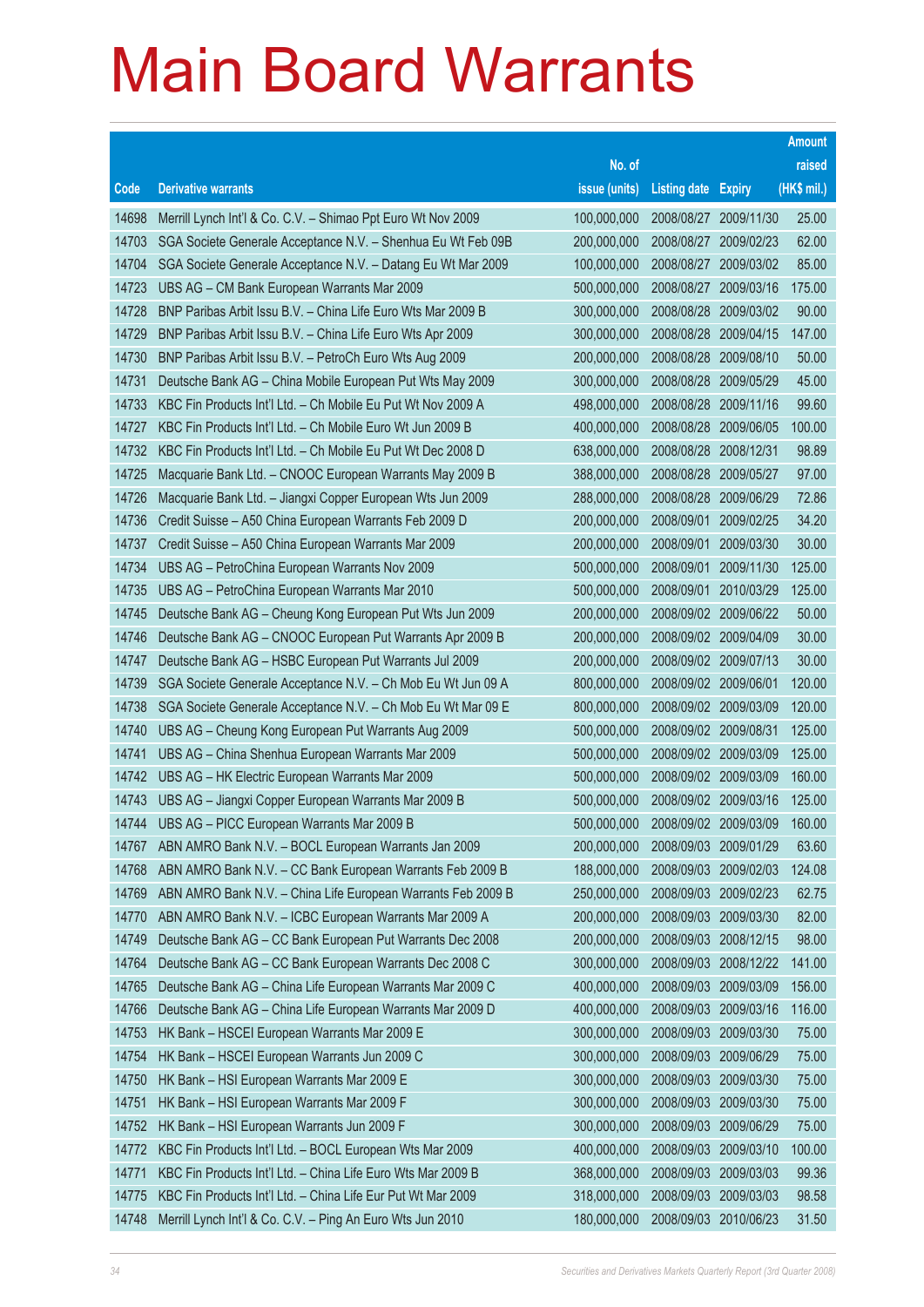|        |                                                              |               |                            |                       | <b>Amount</b> |
|--------|--------------------------------------------------------------|---------------|----------------------------|-----------------------|---------------|
|        |                                                              | No. of        |                            |                       | raised        |
| Code   | <b>Derivative warrants</b>                                   | issue (units) | <b>Listing date Expiry</b> |                       | (HK\$ mil.)   |
| 14755  | CC Rabobank B.A. - CNBM European Warrants Mar 2009           | 200,000,000   | 2008/09/03                 | 2009/03/30            | 74.00         |
| 14756  | CC Rabobank B.A. - Huaneng Power European Warrants Mar 2009  | 100,000,000   |                            | 2008/09/03 2009/03/30 | 100.00        |
| 14757  | CC Rabobank B.A. - Yanzhou Coal European Warrants Jun 2009   | 150,000,000   | 2008/09/03                 | 2009/06/29            | 45.00         |
| 14760  | UBS AG - HSI European Put Warrants Apr 2009                  | 500,000,000   | 2008/09/03                 | 2009/04/29            | 125.00        |
| 14761  | UBS AG - HSI European Put Warrants May 2009                  | 500,000,000   |                            | 2008/09/03 2009/05/27 | 125.00        |
| 14758  | UBS AG - HSI European Warrants Mar 2009 E                    | 500,000,000   |                            | 2008/09/03 2009/03/30 | 125.00        |
| 14759  | UBS AG - HSI European Warrants Mar 2009 F                    | 500,000,000   | 2008/09/03                 | 2009/03/30            | 125.00        |
| 14762  | UBS AG - HSI European Put Warrants Mar 2009 G                | 500,000,000   | 2008/09/03                 | 2009/03/30            | 125.00        |
| 14763  | UBS AG - HSI European Put Warrants Mar 2009 H                | 500,000,000   |                            | 2008/09/03 2009/03/30 | 200.00        |
| 13882# | Merrill Lynch Int'l & Co. C.V. - Ch Mobile Eur Wt Jun 2009 B | 320,000,000   |                            | 2008/09/03 2009/06/08 | 36.80         |
| 14773  | ABN AMRO Bank N.V. - China Mobile European Wts May 2009      | 888,000,000   | 2008/09/04                 | 2009/05/29            | 144.74        |
| 14776  | ABN AMRO Bank N.V. - China Mobile Euro Put Wts Nov 2009      | 888,000,000   | 2008/09/04                 | 2009/11/16            | 167.83        |
| 14774  | ABN AMRO Bank N.V. - CNOOC European Warrants Mar 2009 A      | 500,000,000   | 2008/09/04                 | 2009/03/30            | 83.50         |
| 14778  | ABN AMRO Bank N.V. - HSI European Put Warrants Jan 2009 E    | 400,000,000   | 2008/09/04                 | 2009/01/29            | 68.40         |
| 14777  | ABN AMRO Bank N.V. - Ping An European Put Warrants Feb 2009  | 200,000,000   | 2008/09/04                 | 2009/02/16            | 59.20         |
| 14779  | KBC Fin Products Int'l Ltd. - China Tel Euro Wts Feb 2009 B  | 218,000,000   | 2008/09/04                 | 2009/02/16            | 98.10         |
| 14780  | BNP Paribas Arbit Issu B.V. - BOCL European Wts Dec 2008     | 200,000,000   | 2008/09/05                 | 2008/12/30            | 36.00         |
| 14781  | BNP Paribas Arbit Issu B.V. - China Life Eu Put Wts Jan 2009 | 200,000,000   | 2008/09/05                 | 2009/01/12            | 30.00         |
| 14782  | CC Rabobank B.A. - Agile Ppt European Warrants Sep 2009      | 100,000,000   | 2008/09/05                 | 2009/09/14            | 25.00         |
| 14783  | CC Rabobank B.A. - Angang Steel European Warrants Jun 2009   | 100,000,000   | 2008/09/05                 | 2009/06/15            | 35.00         |
| 14784  | CC Rabobank B.A. - Ch Overseas European Warrants Apr 2009    | 150,000,000   | 2008/09/05                 | 2009/04/29            | 52.50         |
| 14785  | CC Rabobank B.A. - Harbin Power European Warrants Mar 2009   | 100,000,000   | 2008/09/05                 | 2009/03/30            | 40.00         |
| 14786  | CC Rabobank B.A. - Shanghai Ind European Warrants Jun 2009   | 100,000,000   | 2008/09/05                 | 2009/06/15            | 50.00         |
| 14789  | BOCI Asia Ltd. - China Mobile European Warrants Apr 2009     | 150,000,000   | 2008/09/08                 | 2009/04/29            | 37.50         |
| 14790  | BOCI Asia Ltd. - China Mobile European Warrants Apr 2010     | 150,000,000   |                            | 2008/09/08 2010/04/29 | 37.50         |
| 14787  | BNP Paribas Arbit Issu B.V. - Ch Mobile Euro Wts Jun 2009    | 200,000,000   | 2008/09/08                 | 2009/06/12            | 40.00         |
| 14788  | BNP Paribas Arbit Issu B.V. - Ch Mobile Eu Put Wt Oct 2009   | 200,000,000   | 2008/09/08                 | 2009/10/19            | 50.00         |
| 14794  | Credit Suisse - China Mobile European Warrants Jun 2009      | 200,000,000   | 2008/09/08                 | 2009/06/29            | 32.20         |
| 10827  | Deutsche Bank AG - Nikkei 225 Index European Wts Mar 2009    | 200,000,000   | 2008/09/08                 | 2009/03/13            | 50.00         |
| 10831  | Deutsche Bank AG - Nikkei 225 Index Euro Put Wts Mar 2009    | 200,000,000   | 2008/09/08                 | 2009/03/13            | 50.00         |
| 14791  | Goldman Sachs SP (Asia) - BOCL European Warrants Feb 2009 B  | 200,000,000   | 2008/09/08                 | 2009/02/26            | 76.00         |
| 14795  | Goldman Sachs SP (Asia) - China Mobile Euro Put Wts Mar 2009 | 200,000,000   | 2008/09/08                 | 2009/03/30            | 170.00        |
| 14792  | Goldman Sachs SP (Asia) - CC Bank European Wts Jan 2009      | 200,000,000   | 2008/09/08                 | 2009/01/29            | 174.00        |
| 14793  | Goldman Sachs SP (Asia) - CM Bank European Wts Mar 2009 B    | 200,000,000   | 2008/09/08                 | 2009/03/30            | 50.00         |
| 14797  | Goldman Sachs SP (Asia) - CC Bank Euro Put Wts Apr 2009      | 60,000,000    | 2008/09/09                 | 2009/04/29            | 54.00         |
| 14798  | Goldman Sachs SP (Asia) - China Life Euro Put Wts Mar 2009   | 150,000,000   | 2008/09/09                 | 2009/03/30            | 54.00         |
| 14799  | Goldman Sachs SP (Asia) - HSBC European Put Wts Mar 2009     | 60,000,000    | 2008/09/09                 | 2009/03/30            | 49.20         |
| 14800  | KBC Fin Products Int'l Ltd. - Ch Mobile Eu Put Wt Nov 2009 B | 400,000,000   | 2008/09/09                 | 2009/11/20            | 100.00        |
| 14796  | SGA Societe Generale Acceptance N.V. - Ch Mob Eu Wt Jun 09 B | 800,000,000   | 2008/09/09                 | 2009/06/22            | 136.00        |
| 14814  | ABN AMRO Bank N.V. - China Life European Warrants Jan 2009 A | 200,000,000   | 2008/09/10                 | 2009/01/12            | 76.60         |
| 14815  | ABN AMRO Bank N.V. - China Life European Put Wts Feb 2009    | 200,000,000   | 2008/09/10                 | 2009/02/11            | 33.00         |
| 14816  | ABN AMRO Bank N.V. - HKEx European Put Warrants Jul 2009     | 600,000,000   | 2008/09/10                 | 2009/07/07            | 91.80         |
| 14802  | Citigroup Global Mkt H Inc. - BOC HK European Wts Aug 2009   | 380,000,000   | 2008/09/10                 | 2009/08/24            | 95.00         |
| 14801  | Citigroup Global Mkt H Inc. - BOCL European Wts Apr 2009 A   | 300,000,000   | 2008/09/10                 | 2009/04/14            | 96.00         |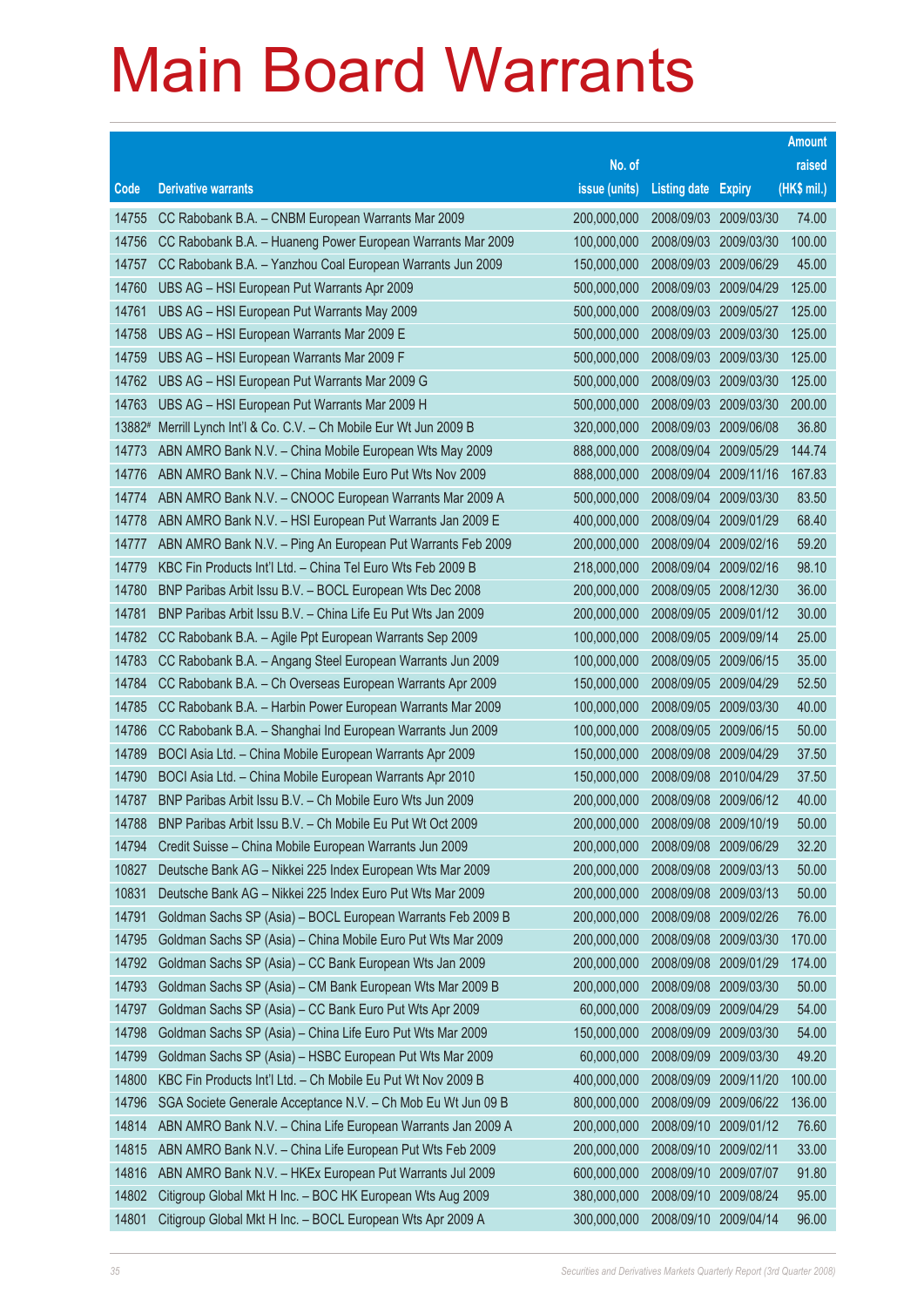|        |                                                              |               |                            |                       | <b>Amount</b> |
|--------|--------------------------------------------------------------|---------------|----------------------------|-----------------------|---------------|
|        |                                                              | No. of        |                            |                       | raised        |
| Code   | <b>Derivative warrants</b>                                   | issue (units) | <b>Listing date Expiry</b> |                       | (HK\$ mil.)   |
| 14803  | Citigroup Global Mkt H Inc. - CC Bank European Wts Mar 2009  | 180,000,000   |                            | 2008/09/10 2009/03/23 | 113.40        |
| 14804  | Citigroup Global Mkt H Inc. - CC Bank European Wts Mar 2010  | 400,000,000   | 2008/09/10 2010/03/01      |                       | 60.00         |
| 14805  | Citigroup Global Mkt H Inc. - China Life Euro Wts Jul 2009   | 330,000,000   | 2008/09/10                 | 2009/07/14            | 95.70         |
| 14806  | Citigroup Global Mkt H Inc. - CLP European Warrants Aug 2009 | 230,000,000   |                            | 2008/09/10 2009/08/24 | 101.20        |
| 14807  | Citigroup Global Mkt H Inc. - CNOOC European Wts Oct 2009    | 380,000,000   |                            | 2008/09/10 2009/10/12 | 95.00         |
| 14808  | Citigroup Global Mkt H Inc. - HKEx European Wts Apr 2009     | 400,000,000   |                            | 2008/09/10 2009/04/23 | 60.00         |
| 14809  | Citigroup Global Mkt H Inc. - ICBC European Wts Jun 2009     | 380,000,000   | 2008/09/10                 | 2009/06/22            | 95.00         |
| 14810  | Citigroup Global Mkt H Inc. - PetroChina Euro Wts Nov 2009 A | 400,000,000   | 2008/09/10 2009/11/18      |                       | 62.00         |
| 14811  | J P Morgan SP BV - CNOOC European Warrants Jun 2009          | 300,000,000   |                            | 2008/09/10 2009/06/29 | 75.90         |
| 14812  | J P Morgan SP BV - HKEx European Warrants Jul 2009           | 300,000,000   |                            | 2008/09/10 2009/07/30 | 75.30         |
| 14818  | J P Morgan SP BV - HKEx European Put Wts Oct 2009            | 300,000,000   | 2008/09/10                 | 2009/10/27            | 75.00         |
| 14813  | KBC Fin Products Int'l Ltd. - PetroChina Euro Wts Apr 2009   | 400,000,000   | 2008/09/10                 | 2009/04/15            | 100.00        |
| 05590# | Goldman Sachs SP (Asia) - China Mobile European Wts Jan 2009 | 300,000,000   |                            | 2008/09/10 2009/01/12 | 12.60         |
| 14829  | ABN AMRO Bank N.V. - China Mobile Euro Put Wts Mar 2009 D    | 100,000,000   | 2008/09/11                 | 2009/03/30            | 78.50         |
| 14830  | Deutsche Bank AG - China Mobile European Warrants Jun 2009 C | 400,000,000   | 2008/09/11                 | 2009/06/29            | 60.00         |
| 14825  | Goldman Sachs SP (Asia) - China Life Euro Wts Jan 2009 B     | 150,000,000   | 2008/09/11                 | 2009/01/29            | 54.00         |
| 14819  | J P Morgan SP BV - Ch Comm Cons European Warrants Jul 2009   | 180,000,000   | 2008/09/11                 | 2009/07/20            | 50.22         |
| 14822  | J P Morgan SP BV - A50 China European Warrants Aug 2009      | 200,000,000   | 2008/09/11                 | 2009/08/28            | 50.40         |
| 14823  | J P Morgan SP BV - New World Dev European Warrants Aug 2009  | 200,000,000   | 2008/09/11                 | 2009/08/28            | 50.80         |
| 14826  | KBC Fin Products Int'l Ltd. - HSCEI Euro Put Wts Mar 2009 C  | 400,000,000   | 2008/09/11                 | 2009/03/30            | 100.00        |
| 14827  | KBC Fin Products Int'l Ltd. - HSI Euro Put Wts Mar 2009 B    | 400,000,000   | 2008/09/11                 | 2009/03/30            | 100.00        |
| 14828  | KBC Fin Products Int'l Ltd. - HSI Euro Put Wts Mar 2009 C    | 400,000,000   | 2008/09/11                 | 2009/03/30            | 100.00        |
| 14831  | Merrill Lynch Int'l & Co. C.V. - Ch Mobile Eur Wt Aug 2010   | 180,000,000   | 2008/09/11                 | 2010/08/09            | 45.00         |
| 14817  | SGA Societe Generale Acceptance N.V. - CTel Eu Wt Mar 2009 B | 150,000,000   | 2008/09/11                 | 2009/03/30            | 75.00         |
| 14821  | UBS AG - China Mobile European Warrants May 2009             | 500,000,000   | 2008/09/11                 | 2009/05/29            | 75.00         |
| 14820  | UBS AG - China Mobile European Warrants Oct 2009 A           | 500,000,000   | 2008/09/11                 | 2009/10/27            | 125.00        |
| 14824  | UBS AG - China Mobile European Put Warrants Oct 2009         | 500,000,000   | 2008/09/11                 | 2009/10/27            | 125.00        |
| 14834  | BNP Paribas Arbit Issu B.V. - Ch Comm Cons Eur Wt May 2009   | 200,000,000   | 2008/09/12 2009/05/04      |                       | 50.00         |
| 14833  | BNP Paribas Arbit Issu B.V. - A50 China Euro Wts Apr 2009    | 200,000,000   | 2008/09/12 2009/04/14      |                       | 50.00         |
| 14860  | Deutsche Bank AG - China Mobile European Put Wts Aug 2009 A  | 300,000,000   | 2008/09/12 2009/08/03      |                       | 75.00         |
| 14845  | Goldman Sachs SP (Asia) - China Mobile Euro Wts Jun 2009 B   | 300,000,000   | 2008/09/12 2009/06/29      |                       | 45.00         |
| 14832  | HK Bank - Esprit European Warrants Oct 2010                  | 280,000,000   |                            | 2008/09/12 2010/10/06 | 70.00         |
| 14857  | J P Morgan SP BV - China Mob European Wts Dec 2009           | 388,000,000   | 2008/09/12 2009/12/31      |                       | 97.00         |
| 14858  | J P Morgan SP BV - JX Copper European Warrants Jun 2009      | 180,000,000   | 2008/09/12 2009/06/29      |                       | 46.62         |
| 14859  | J P Morgan SP BV - SHK Ppt European Warrants Oct 2009        | 300,000,000   | 2008/09/12 2009/10/29      |                       | 75.00         |
| 14853  | KBC Fin Products Int'l Ltd. - BOCL Euro Put Wts Mar 2009 B   | 400,000,000   |                            | 2008/09/12 2009/03/12 | 100.00        |
| 14852  | KBC Fin Products Int'l Ltd. - Ch Mobile Euro Wt Oct 2009     | 400,000,000   | 2008/09/12 2009/10/23      |                       | 100.00        |
| 14854  | KBC Fin Products Int'l Ltd. - CC Bank Euro Put Wts Feb 2009  | 298,000,000   |                            | 2008/09/12 2009/02/26 | 99.83         |
| 14856  | KBC Fin Products Int'l Ltd. - A50 Ch Euro Wts Apr 2009 A     | 400,000,000   | 2008/09/12 2009/04/01      |                       | 100.00        |
| 14838  | KBC Fin Products Int'l Ltd. - HSCEI Euro Wts Mar 2009 A      | 400,000,000   |                            | 2008/09/12 2009/03/30 | 100.00        |
| 14839  | KBC Fin Products Int'l Ltd. - HSCEI Euro Wts Mar 2009 B      | 400,000,000   | 2008/09/12 2009/03/30      |                       | 100.00        |
| 14835  | KBC Fin Products Int'l Ltd. - HSI European Wts Mar 2009 E    | 400,000,000   |                            | 2008/09/12 2009/03/30 | 100.00        |
| 14836  | KBC Fin Products Int'l Ltd. - HSI European Wts Mar 2009 F    | 400,000,000   | 2008/09/12 2009/03/30      |                       | 100.00        |
| 14837  | KBC Fin Products Int'l Ltd. - HSI European Wts Mar 2009 G    | 400,000,000   | 2008/09/12 2009/03/30      |                       | 100.00        |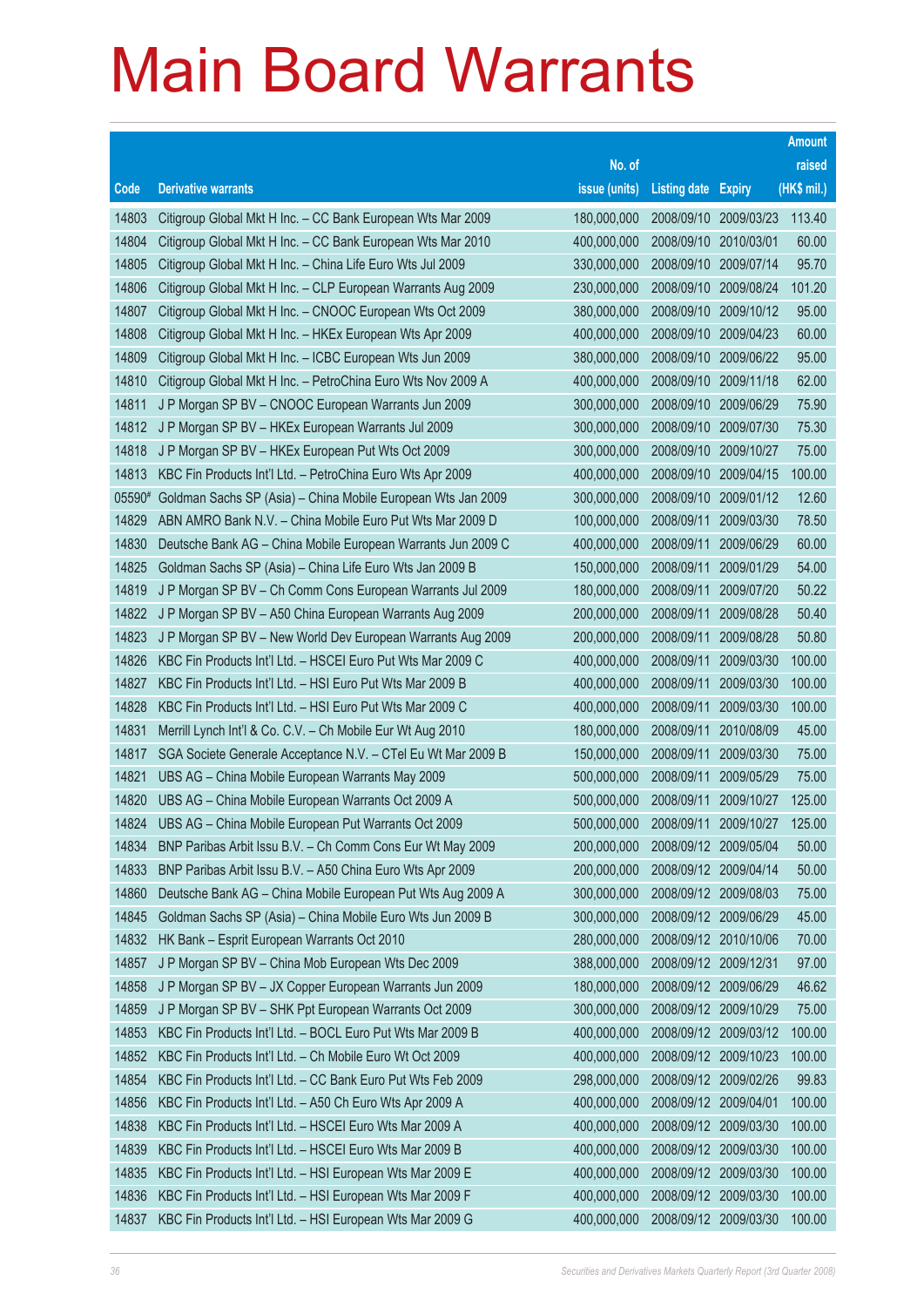|       |                                                               |               |                       |                       | <b>Amount</b> |
|-------|---------------------------------------------------------------|---------------|-----------------------|-----------------------|---------------|
|       |                                                               | No. of        |                       |                       | raised        |
| Code  | <b>Derivative warrants</b>                                    | issue (units) | <b>Listing date</b>   | <b>Expiry</b>         | (HK\$ mil.)   |
| 14855 | KBC Fin Products Int'l Ltd. - ICBC Euro Put Wts Mar 2009      | 400,000,000   |                       | 2008/09/12 2009/03/12 | 100.00        |
| 14841 | Macquarie Bank Ltd. - Ch Comm Cons European Wts Mar 2009      | 200,000,000   |                       | 2008/09/12 2009/03/30 | 52.20         |
| 14842 | Macquarie Bank Ltd. - Ch Comm Cons European Wts Aug 2009      | 200,000,000   |                       | 2008/09/12 2009/08/28 | 50.20         |
| 14840 | Macquarie Bank Ltd. - A50 China European Warrants Mar 2009 A  | 388,000,000   | 2008/09/12 2009/03/30 |                       | 97.78         |
| 14843 | Macquarie Bank Ltd. - Hang Seng Bank European Wts May 2009    | 300,000,000   |                       | 2008/09/12 2009/05/27 | 89.70         |
| 14844 | Macquarie Bank Ltd. - Hang Seng Bank European Wts Jun 2009 B  | 300,000,000   | 2008/09/12 2009/06/29 |                       | 76.50         |
| 14846 | Merrill Lynch Int'l & Co. C.V. - Ch Comm Cons Eu Wt Nov 2009  | 100,000,000   |                       | 2008/09/12 2009/11/02 | 25.00         |
| 14848 | Merrill Lynch Int'l & Co. C.V. - CITIC Bank Euro Wt Oct 2009  | 100,000,000   |                       | 2008/09/12 2009/10/05 | 74.00         |
| 14847 | Merrill Lynch Int'l & Co. C.V. - CM Bank Euro Wts Nov 2009    | 100,000,000   |                       | 2008/09/12 2009/11/03 | 49.50         |
| 14851 | Merrill Lynch Int'l & Co. C.V. - A50 China Eur Wt Jun 2009 B  | 180,000,000   |                       | 2008/09/12 2009/06/08 | 45.00         |
| 14849 | Merrill Lynch Int'l & Co. C.V. - HKEx Euro Put Wts Dec 2010   | 180,000,000   |                       | 2008/09/12 2010/12/06 | 60.30         |
| 14850 | Merrill Lynch Int'l & Co. C.V. - SHK Ppt Euro Wts Dec 2010    | 180,000,000   |                       | 2008/09/12 2010/12/06 | 45.00         |
| 14870 | ABN AMRO Bank N.V. - China Mobile European Wts Apr 2009       | 888,000,000   |                       | 2008/09/16 2009/04/27 | 170.50        |
| 14871 | ABN AMRO Bank N.V. - China Mobile European Wts Jun 2009       | 888,000,000   |                       | 2008/09/16 2009/06/22 | 133.20        |
| 10828 | Citigroup Global Mkt H Inc. - HFI European PC Sep 2013        | 27,500,000    |                       | 2008/09/16 2013/09/16 | 390.50        |
| 10829 | Citigroup Global Mkt H Inc. - HSPI European PC Sep 2013       | 165,000,000   |                       | 2008/09/16 2013/09/16 | 392.70        |
| 14868 | Deutsche Bank AG - HSI European Warrants Mar 2009 A           | 300,000,000   |                       | 2008/09/16 2009/03/30 | 75.00         |
| 14869 | Deutsche Bank AG - HSI European Warrants Mar 2009 B           | 300,000,000   |                       | 2008/09/16 2009/03/30 | 75.00         |
| 14872 | Deutsche Bank AG - HSI European Put Warrants Mar 2009 C       | 300,000,000   |                       | 2008/09/16 2009/03/30 | 75.00         |
| 14873 | Deutsche Bank AG - HSI European Put Warrants Mar 2009 D       | 300,000,000   |                       | 2008/09/16 2009/03/30 | 75.00         |
| 14874 | KBC Fin Products Int'l Ltd. - BOCL European Wts May 2009 A    | 168,000,000   |                       | 2008/09/16 2009/05/15 | 97.44         |
| 14875 | KBC Fin Products Int'l Ltd. - Sinopec Corp Eur Put Wt Oct 09  | 658,000,000   |                       | 2008/09/16 2009/10/23 | 98.70         |
| 14864 | SGA Societe Generale Acceptance N.V. - CCCCL Eu Wt Jun 2009   | 400,000,000   | 2008/09/16            | 2009/06/29            | 100.00        |
| 14863 | SGA Societe Generale Acceptance N.V. - CCoal Eur Wt Mar 2009  | 400,000,000   |                       | 2008/09/16 2009/03/02 | 72.00         |
| 14865 | SGA Societe Generale Acceptance N.V. - HKEx Eu Wt Jun 2009    | 400,000,000   |                       | 2008/09/16 2009/06/22 | 66.00         |
| 14861 | SGA Societe Generale Acceptance N.V. - HSCEI Eu Wt Mar 2009A  | 200,000,000   |                       | 2008/09/16 2009/03/30 | 50.00         |
| 14862 | SGA Societe Generale Acceptance N.V. - HSCEI Eu Wt Mar 2009B  | 200,000,000   |                       | 2008/09/16 2009/03/30 | 50.00         |
| 14866 | SGA Societe Generale Acceptance N.V. - HSCEI Eu Put Wt Mar09C | 200,000,000   |                       | 2008/09/16 2009/03/30 | 50.00         |
| 14867 | SGA Societe Generale Acceptance N.V. - HSCEI Eu Put Wt Mar09D | 200,000,000   |                       | 2008/09/16 2009/03/30 | 50.00         |
| 14898 | ABN AMRO Bank N.V. - HSBC European Put Warrants Jan 2009      | 88,000,000    | 2008/09/17            | 2009/01/02            | 77.44         |
| 14887 | ABN AMRO Bank N.V. - HSCEI European Warrants Mar 2009         | 888,000,000   | 2008/09/17            | 2009/03/30            | 222.00        |
| 14891 | ABN AMRO Bank N.V. - HSCEI European Put Warrants Mar 2009     | 888,000,000   | 2008/09/17            | 2009/03/30            | 222.00        |
| 14895 | Calyon Fin P (G) Ltd. - China Mobile European Wts Nov 2009    | 150,000,000   | 2008/09/17            | 2009/11/02            | 37.80         |
| 14894 | Calyon Fin P (G) Ltd. - China Life European Wts Jun 2009      | 150,000,000   | 2008/09/17            | 2009/06/01            | 54.15         |
| 14896 | Calyon Fin P (G) Ltd. - China Mobile European Wts Jun 2009 B  | 150,000,000   | 2008/09/17            | 2009/06/23            | 28.35         |
| 14897 | Calyon Fin P (G) Ltd. - HSBC European Warrants Jun 2009       | 200,000,000   | 2008/09/17            | 2009/06/16            | 30.40         |
| 14877 | Fortis Bank S.A./N.V. - Ch Comm Cons European Wts Aug 2009    | 435,000,000   | 2008/09/17            | 2009/08/28            | 110.06        |
| 14878 | Fortis Bank S.A./N.V. - Ch Railway Cons Euro Wts Sep 2009     | 430,000,000   | 2008/09/17            | 2009/09/30            | 115.67        |
| 14879 | Fortis Bank S.A./N.V. - Esprit European Warrants Jun 2010     | 760,000,000   | 2008/09/17            | 2010/06/29            | 190.00        |
| 14880 | Fortis Bank S.A./N.A. - Yanzhou Coal European Wts Apr 2009    | 350,000,000   | 2008/09/17            | 2009/04/07            | 87.50         |
| 14882 | HK Bank - BOC HK European Warrants Jun 2009                   | 280,000,000   | 2008/09/17            | 2009/06/12            | 70.00         |
| 14881 | HK Bank - BOCL European Warrants Jun 2009                     | 280,000,000   | 2008/09/17            | 2009/06/12            | 117.60        |
| 14886 | HK Bank - China Tel European Warrants Jun 2009                | 280,000,000   | 2008/09/17            | 2009/06/12            | 123.20        |
| 14883 | HK Bank - China COSCO European Warrants Jun 2009              | 280,000,000   | 2008/09/17            | 2009/06/12            | 78.40         |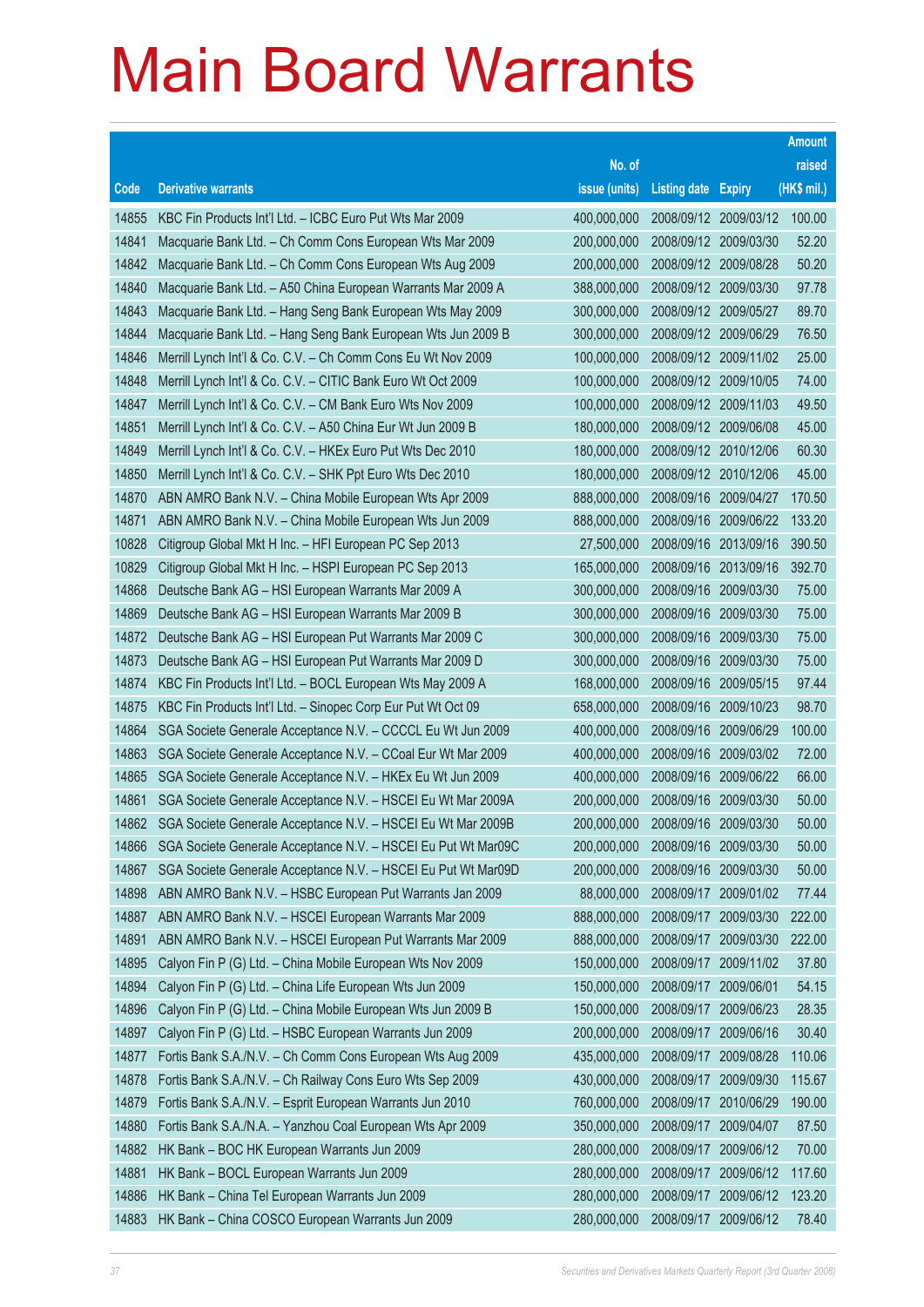|        |                                                              |               |                       |                       | <b>Amount</b> |
|--------|--------------------------------------------------------------|---------------|-----------------------|-----------------------|---------------|
|        |                                                              | No. of        |                       |                       | raised        |
| Code   | <b>Derivative warrants</b>                                   | issue (units) | <b>Listing date</b>   | <b>Expiry</b>         | (HK\$ mil.)   |
| 14884  | HK Bank - CM Bank European Warrants Jun 2009                 | 280,000,000   |                       | 2008/09/17 2009/06/12 | 100.80        |
| 14885  | HK Bank - Sinopec Corp European Warrants Jun 2009            | 280,000,000   | 2008/09/17            | 2009/06/12            | 277.20        |
| 14888  | J P Morgan SP BV - Cathay Pac European Warrants Jul 2009     | 100,000,000   | 2008/09/17            | 2009/07/28            | 25.40         |
| 14889  | J P Morgan SP BV - PetroChina European Warrants Nov 2009     | 300,000,000   | 2008/09/17            | 2009/11/30            | 75.00         |
| 14890  | J P Morgan SP BV - Yanzhou Coal European Warrants Jul 2009 B | 188,000,000   | 2008/09/17            | 2009/07/30            | 55.65         |
| 14892  | KBC Fin Products Int'l Ltd. - CNOOC European Wts May 2009    | 638,000,000   | 2008/09/17            | 2009/05/22            | 96.98         |
| 14893  | KBC Fin Products Int'l Ltd. - PetroChina Euro Wts Jul 2009   | 638,000,000   | 2008/09/17            | 2009/07/20            | 97.61         |
| 14876  | Macquarie Bank Ltd. - Esprit European Warrants Dec 2009      | 288,000,000   | 2008/09/17            | 2009/12/30            | 72.29         |
| 10830  | SGA Societe Generale Acceptance N.V. - AUD/USD Eur Wt Mar 09 | 100,000,000   | 2008/09/17            | 2009/03/27            | 25.00         |
| 10834  | SGA Societe Generale Acceptance N.V.-AUD/USD Eu Put Wt Mar09 | 100,000,000   | 2008/09/17            | 2009/03/27            | 25.00         |
| 10832  | SGA Societe Generale Acceptance N.V. - EUR/USD Eu Wt Mar 09  | 100,000,000   | 2008/09/17            | 2009/03/27            | 26.00         |
| 10835  | SGA Societe Generale Acceptance N.V.-EUR/USD Eu Put Wt Mar09 | 100,000,000   | 2008/09/17            | 2009/03/27            | 26.00         |
| 10833  | SGA Societe Generale Acceptance N.V. - USD/YEN Eu Wt Mar 09  | 100,000,000   | 2008/09/17            | 2009/03/27            | 25.00         |
| 10836  | SGA Societe Generale Acceptance N.V.-USD/YEN Eu Put Wt Mar09 | 100,000,000   | 2008/09/17            | 2009/03/27            | 25.00         |
| 14332# | Credit Suisse - China Mobile European Warrants Mar 2009      | 350,000,000   | 2008/09/17            | 2009/03/16            | 23.80         |
| 14912  | Citigroup Global Mkt H Inc. - BankComm European Wts Sep 2009 | 300,000,000   | 2008/09/18            | 2009/09/03            | 48.00         |
| 14913  | Citigroup Global Mkt H Inc. - Ch Comm Cons Euro Wts Jun 2009 | 300,000,000   | 2008/09/18            | 2009/06/29            | 75.00         |
| 14914  | Citigroup Global Mkt H Inc. - China Life Euro Wts Mar 2009   | 180,000,000   | 2008/09/18            | 2009/03/30            | 63.00         |
| 14924  | Citigroup Global Mkt H Inc. - CM Bank European Wts Sep 2009  | 250,000,000   | 2008/09/18            | 2009/09/07            | 92.50         |
| 14930  | Citigroup Global Mkt H Inc. - CRCC European Wts Oct 2009     | 300,000,000   | 2008/09/18            | 2009/10/12            | 75.00         |
| 14915  | Citigroup Global Mkt H Inc. - HSBC European Wts Aug 2009     | 300,000,000   | 2008/09/18            | 2009/08/28            | 45.00         |
| 14916  | Citigroup Global Mkt H Inc. - ICBC European Wts May 2009     | 200,000,000   | 2008/09/18            | 2009/05/25            | 120.00        |
| 14917  | Citigroup Global Mkt H Inc. - Link REIT Euro Wts Jul 2009    | 400,000,000   | 2008/09/18            | 2009/07/27            | 100.00        |
| 14925  | Citigroup Global Mkt H Inc. - MTRC European Wts Oct 2009     | 330,000,000   | 2008/09/18            | 2009/10/12            | 82.50         |
| 14927  | Citigroup Global Mkt H Inc. - Wharf European Wts Aug 2009    | 330,000,000   | 2008/09/18            | 2009/08/24            | 92.40         |
| 14922  | Deutsche Bank AG - China Telecom European Wts Feb 2009       | 200,000,000   | 2008/09/18            | 2009/02/23            | 82.00         |
| 14926  | Deutsche Bank AG - A50 China European Warrants Apr 2009      | 300,000,000   | 2008/09/18            | 2009/04/27            | 48.00         |
| 14928  | Deutsche Bank AG - A50 China European Put Wts Mar 2009 B     | 300,000,000   | 2008/09/18 2009/03/30 |                       | 63.00         |
| 14929  | Deutsche Bank AG - PetroChina European Warrants Jul 2009     | 300,000,000   | 2008/09/18            | 2009/07/27            | 45.00         |
| 14918  | HK Bank - Angang Steel European Warrants Aug 2009            | 280,000,000   | 2008/09/18            | 2009/08/18            | 70.00         |
| 14920  | HK Bank - China Railway European Warrants Jun 2009           | 280,000,000   | 2008/09/18            | 2009/06/19            | 235.20        |
| 14919  | HK Bank - Ch Railway Cons European Warrants Aug 2009         | 280,000,000   | 2008/09/18            | 2009/08/17            | 70.00         |
| 14921  | HK Bank - Lenovo European Warrants Jun 2009                  | 280,000,000   | 2008/09/18            | 2009/06/19            | 232.40        |
| 14923  | J P Morgan SP BV - HSBC European Warrants Jun 2009           | 388,000,000   | 2008/09/18            | 2009/06/15            | 61.69         |
| 14909  | Macquarie Bank Ltd. - BankComm European Warrants Nov 2009    | 300,000,000   | 2008/09/18            | 2009/11/27            | 77.10         |
| 14910  | Macquarie Bank Ltd. - R&F Ppt European Warrants Jun 2009     | 100,000,000   | 2008/09/18            | 2009/06/29            | 25.90         |
| 14911  | Macquarie Bank Ltd. - Shimao Ppt European Warrants Jul 2009  | 100,000,000   | 2008/09/18            | 2009/07/30            | 25.30         |
| 14932  | Standard Bank PLC - China Shenhua European Warrants Mar 2009 | 200,000,000   | 2008/09/18            | 2009/03/19            | 50.00         |
| 14931  | Standard Bank PLC - A50 China European Warrants Jul 2009     | 200,000,000   | 2008/09/18            | 2009/07/24            | 50.00         |
| 14933  | Standard Bank PLC - A50 China European Put Warrants Jun 2009 | 200,000,000   | 2008/09/18            | 2009/06/18            | 50.00         |
| 09513# | ABN AMRO Bank N.V. - HSBC European Put Warrants Dec 2008 C   | 400,000,000   | 2008/09/18            | 2008/12/29            | 20.40         |
| 14954  | Deutsche Bank AG - China Mobile European Warrants Apr 2009   | 300,000,000   | 2008/09/19            | 2009/04/29            | 45.00         |
| 14955  | Deutsche Bank AG - China Mobile European Put Wts Aug 2009 B  | 300,000,000   | 2008/09/19            | 2009/08/10            | 75.00         |
| 14956  | Deutsche Bank AG - PetroChina European Warrants Mar 2009 B   | 300,000,000   | 2008/09/19            | 2009/03/23            | 45.00         |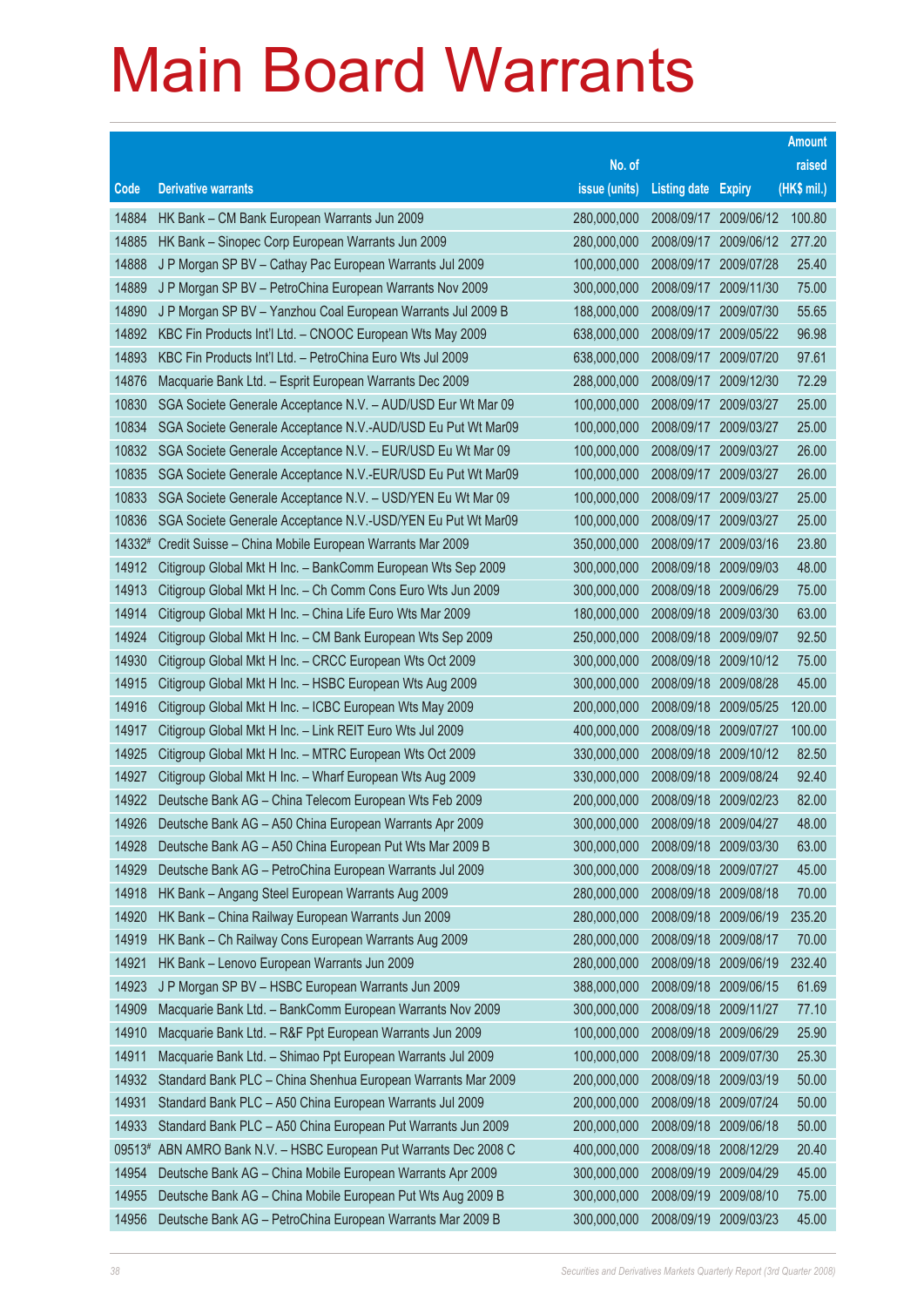|                |                                                                                                   |                            |                            |                          | <b>Amount</b>    |
|----------------|---------------------------------------------------------------------------------------------------|----------------------------|----------------------------|--------------------------|------------------|
|                |                                                                                                   | No. of                     |                            |                          | raised           |
| Code           | <b>Derivative warrants</b>                                                                        | issue (units)              | <b>Listing date Expiry</b> |                          | (HK\$ mil.)      |
| 14953          | Goldman Sachs SP (Asia) - China Mobile Euro Wts Apr 2009                                          | 330,000,000                | 2008/09/19                 | 2009/04/29               | 49.50            |
| 14952          | Goldman Sachs SP (Asia) - A50 China European Wts Apr 2009 B                                       | 200,000,000                | 2008/09/19                 | 2009/04/29               | 50.00            |
| 14938          | HK Bank – Cheung Kong European Warrants Sep 2010                                                  | 280,000,000                | 2008/09/19                 | 2010/09/24               | 70.00            |
| 14939          | HK Bank - A50 China European Warrants Jun 2009                                                    | 280,000,000                | 2008/09/19                 | 2009/06/26               | 70.00            |
| 14940          | J P Morgan SP BV - BankComm European Warrants Dec 2009                                            | 300,000,000                | 2008/09/19                 | 2009/12/30               | 75.00            |
| 14947          | J P Morgan SP BV - China Mob European Wts Apr 2009                                                | 388,000,000                | 2008/09/19                 | 2009/04/22               | 58.20            |
| 14943          | J P Morgan SP BV - Ch Overseas European Warrants May 2009                                         | 200,000,000                | 2008/09/19                 | 2009/05/27               | 52.20            |
| 14942          | J P Morgan SP BV - China COSCO European Warrants Jul 2009                                         | 200,000,000                | 2008/09/19                 | 2009/07/08               | 51.60            |
| 14941          | J P Morgan SP BV - China Coal European Warrants Jun 2009                                          | 200,000,000                | 2008/09/19                 | 2009/06/22               | 51.60            |
| 14944          | J P Morgan SP BV - R&F Ppt European Wts Jun 2009                                                  | 138,000,000                | 2008/09/19                 | 2009/06/29               | 35.05            |
| 14948          | KBC Fin Products Int'l Ltd. - HSCEI Euro Put Wts Mar 2009 D                                       | 400,000,000                | 2008/09/19                 | 2009/03/30               | 100.00           |
| 14949          | KBC Fin Products Int'l Ltd. - HSI Euro Put Wts Mar 2009 H                                         | 400,000,000                | 2008/09/19                 | 2009/03/30               | 100.00           |
| 14950          | KBC Fin Products Int'l Ltd. - HSI Euro Put Wts Mar 2009 I                                         | 400,000,000                | 2008/09/19                 | 2009/03/30               | 100.00           |
| 14951          | KBC Fin Products Int'l Ltd. - PetroChina Eur Put Wt Jun 2009                                      | 400,000,000                | 2008/09/19                 | 2009/06/15               | 100.00           |
| 14934          | Macquarie Bank Ltd. - Denway Motors European Wts Jun 2009                                         | 150,000,000                | 2008/09/19                 | 2009/06/29               | 39.60            |
| 14935          | Macquarie Bank Ltd. - Foxconn European Warrants Mar 2009                                          | 150,000,000                | 2008/09/19                 | 2009/03/30               | 84.75            |
| 14936          | Macquarie Bank Ltd. - HKEx European Warrants Nov 2009                                             | 300,000,000                | 2008/09/19                 | 2009/11/27               | 75.30            |
| 14946          | Macquarie Bank Ltd. - HSCEI European Put Warrants Mar 2009 A                                      | 388,000,000                | 2008/09/19                 | 2009/03/30               | 97.00            |
| 14937          | Macquarie Bank Ltd. - HSI European Warrants Mar 2009                                              | 388,000,000                | 2008/09/19                 | 2009/03/30               | 97.00            |
| 14945          | Macquarie Bank Ltd. - HSI European Put Warrants Mar 2009 A                                        | 388,000,000                | 2008/09/19                 | 2009/03/30               | 97.00            |
| 14957          | UBS AG - Cheung Kong European Warrants Jun 2009                                                   | 500,000,000                | 2008/09/19                 | 2009/06/22               | 125.00           |
| 14961<br>14958 | UBS AG - Cheung Kong European Put Warrants Dec 2009                                               | 500,000,000<br>500,000,000 | 2008/09/19<br>2008/09/19   | 2009/12/07               | 125.00<br>125.00 |
| 14959          | UBS AG - HS Bank European Put Warrants Jun 2009<br>UBS AG - PetroChina European Warrants Sep 2009 | 500,000,000                | 2008/09/19                 | 2009/06/22<br>2009/09/28 | 75.00            |
| 14960          | UBS AG - PetroChina European Warrants Oct 2009                                                    | 500,000,000                | 2008/09/19                 | 2009/10/27               | 125.00           |
| 15011          | ABN AMRO Bank N.V. - CNOOC European Warrants Mar 2009 B                                           | 400,000,000                | 2008/09/22                 | 2009/03/02               | 60.00            |
| 14965          | ABN AMRO Bank N.V. - HKEx European Warrants Jun 2009                                              | 600,000,000                | 2008/09/22 2009/06/29      |                          | 150.00           |
| 14964          | ABN AMRO Bank N.V. - HSI European Warrants Mar 2009 C                                             | 400,000,000                | 2008/09/22 2009/03/30      |                          | 100.00           |
| 14967          | ABN AMRO Bank N.V. - HSI European Put Warrants Mar 2009 D                                         | 400,000,000                | 2008/09/22                 | 2009/03/30               | 100.00           |
| 15008          | BNP Paribas Arbit Issu B.V. - Ch Mobile Euro Wts Oct 2009                                         | 200,000,000                | 2008/09/22                 | 2009/10/19               | 30.00            |
| 15009          | BNP Paribas Arbit Issu B.V. - Ch Mobile Eu Put Wt Mar 2009                                        | 200,000,000                | 2008/09/22 2009/03/23      |                          | 142.00           |
| 15010          | BNP Paribas Arbit Issu B.V. - A50 China Euro Wts Mar 2009 D                                       | 200,000,000                | 2008/09/22                 | 2009/03/23               | 50.00            |
| 15000          | Credit Suisse - China Mobile European Warrants Oct 2009                                           | 200,000,000                | 2008/09/22                 | 2009/10/20               | 30.00            |
| 15001          | Credit Suisse - CNOOC European Warrants Aug 2009                                                  | 200,000,000                | 2008/09/22                 | 2009/08/17               | 30.00            |
| 14999          | Credit Suisse - ICBC European Warrants Feb 2009                                                   | 100,000,000                | 2008/09/22 2009/02/16      |                          | 48.50            |
| 15002          | Credit Suisse - PetroChina European Warrants Apr 2009 B                                           | 200,000,000                | 2008/09/22                 | 2009/04/09               | 30.00            |
| 15003          | Credit Suisse - PetroChina European Warrants Aug 2009 B                                           | 200,000,000                | 2008/09/22                 | 2009/08/17               | 34.00            |
| 14970          | Deutsche Bank AG - A50 China European Warrants Mar 2009 D                                         | 300,000,000                | 2008/09/22                 | 2009/03/30               | 51.00            |
| 14996          | J P Morgan SP BV - Agile Ppt European Wts Sep 2009                                                | 180,000,000                | 2008/09/22                 | 2009/09/07               | 27.00            |
| 14997          | J P Morgan SP BV - Angang Steel European Warrants Aug 2009                                        | 188,000,000                | 2008/09/22                 | 2009/08/18               | 47.00            |
| 14998          | J P Morgan SP BV - Yanzhou Coal European Warrants Apr 2009                                        | 200,000,000                | 2008/09/22                 | 2009/04/06               | 50.00            |
| 15005          | KBC Fin Products Int'l Ltd. - Ch Mobile Euro Wt Apr 2009                                          | 658,000,000                | 2008/09/22                 | 2009/04/22               | 98.70            |
| 15006          | KBC Fin Products Int'l Ltd. - CNOOC European Wts Sep 2009                                         | 400,000,000                | 2008/09/22                 | 2009/09/25               | 100.00           |
| 15004          | KBC Fin Products Int'l Ltd. - HSBC Euro Put Wts Aug 2009                                          | 618,000,000                | 2008/09/22 2009/08/14      |                          | 98.88            |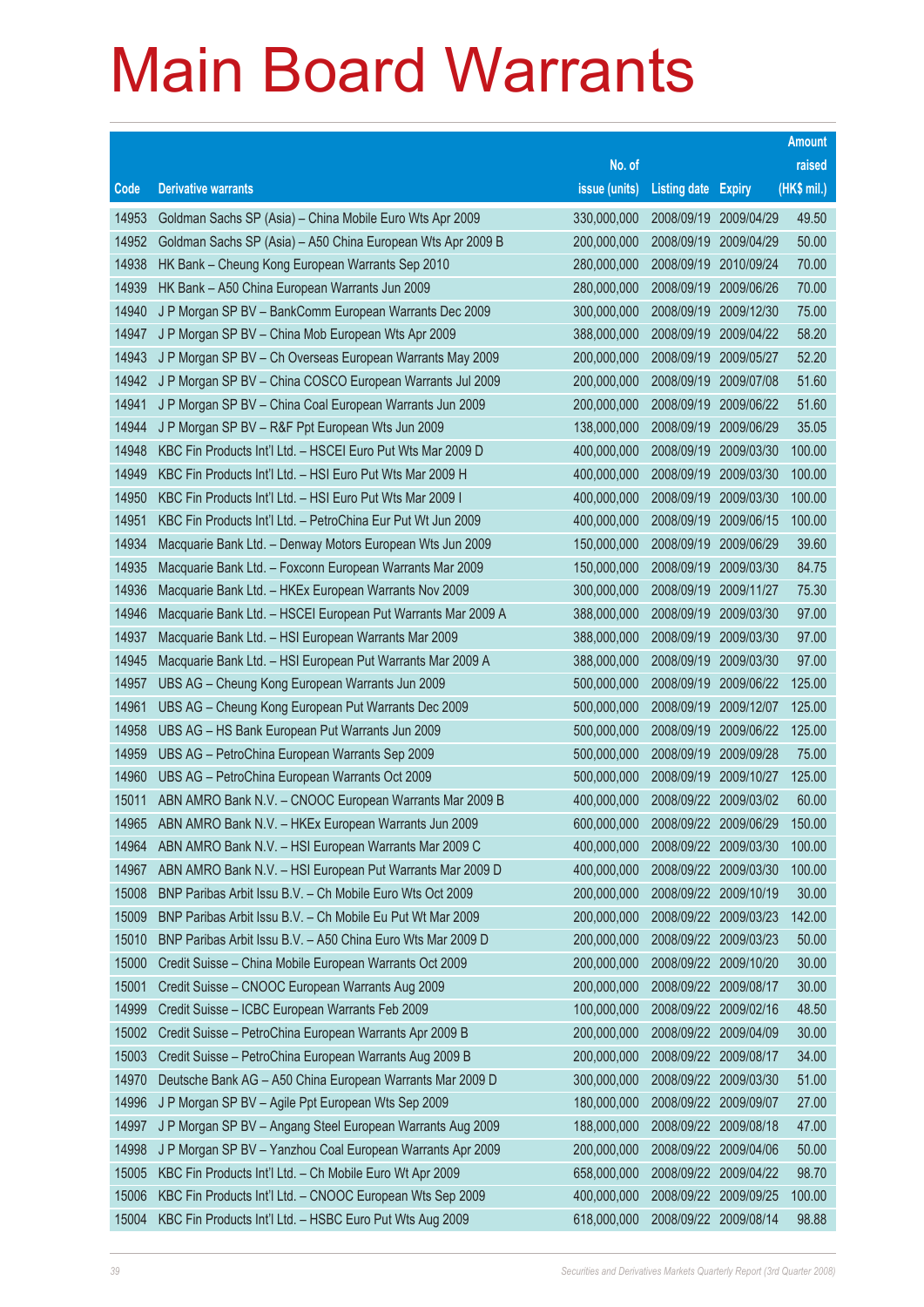|        |                                                              |               |                            |                       | <b>Amount</b> |
|--------|--------------------------------------------------------------|---------------|----------------------------|-----------------------|---------------|
|        |                                                              | No. of        |                            |                       | raised        |
| Code   | <b>Derivative warrants</b>                                   | issue (units) | <b>Listing date Expiry</b> |                       | (HK\$ mil.)   |
| 14962  | Macquarie Bank Ltd. - SHK Ppt European Warrants May 2009     | 200,000,000   |                            | 2008/09/22 2009/05/27 | 170.60        |
| 14966  | Macquarie Bank Ltd. - SHK Ppt European Put Warrants May 2009 | 200,000,000   |                            | 2008/09/22 2009/05/27 | 180.80        |
| 14963  | Macquarie Bank Ltd. - Wharf European Warrants Jun 2009       | 200,000,000   | 2008/09/22 2009/06/29      |                       | 63.20         |
| 14971  | CC Rabobank B.A. - BOCL European Warrants Apr 2009           | 100,000,000   | 2008/09/22 2009/04/29      |                       | 55.00         |
| 14975  | CC Rabobank B.A. - Ch Mobile European Put Wts Mar 2009       | 100,000,000   |                            | 2008/09/22 2009/03/30 | 100.00        |
| 14973  | CC Rabobank B.A. - CC Bank European Warrants Apr 2009 B      | 100,000,000   | 2008/09/22 2009/04/17      |                       | 90.00         |
| 14972  | CC Rabobank B.A. - Ch Comm Cons European Warrants Sep 2009   | 150,000,000   | 2008/09/22 2009/09/29      |                       | 37.50         |
| 14974  | CC Rabobank B.A. - ICBC European Warrants Mar 2009 B         | 100,000,000   |                            | 2008/09/22 2009/03/30 | 70.00         |
| 14968  | SGA Societe Generale Acceptance N.V. - HSI Eur Wt Mar 2009 T | 500,000,000   |                            | 2008/09/22 2009/03/30 | 125.00        |
| 14969  | SGA Societe Generale Acceptance N.V. - HSI Eur Wt Mar 2009 U | 500,000,000   |                            | 2008/09/22 2009/03/30 | 125.00        |
| 13894# | Deutsche Bank AG - A50 China European Warrants Dec 2008 B    | 200,000,000   |                            | 2008/09/22 2008/12/22 | 10.00         |
| 13070# | Goldman Sachs SP (Asia) - China Life European Wts Jan 2009 A | 200,000,000   |                            | 2008/09/22 2009/01/05 | 53.00         |
| 15022  | ABN AMRO Bank N.V. - CC Bank European Put Warrants Jun 2009  | 688,000,000   |                            | 2008/09/23 2009/06/29 | 103.20        |
| 15007  | ABN AMRO Bank N.V. - China Life European Warrants Jan 2009 B | 200,000,000   | 2008/09/23 2009/01/29      |                       | 97.20         |
| 15012  | ABN AMRO Bank N.V. - Sinopec Corp European Wts Apr 2009      | 800,000,000   | 2008/09/23                 | 2009/04/20            | 120.00        |
| 15013  | ABN AMRO Bank N.V. - HKEx European Warrants May 2009         | 600,000,000   |                            | 2008/09/23 2009/05/29 | 150.00        |
| 15014  | ABN AMRO Bank N.V. - HSBC European Warrants Mar 2009         | 800,000,000   | 2008/09/23                 | 2009/03/30            | 200.00        |
| 15023  | ABN AMRO Bank N.V. - HSBC European Put Warrants Feb 2009     | 688,000,000   |                            | 2008/09/23 2009/02/16 | 103.20        |
| 15015  | ABN AMRO Bank N.V. - PetroChina European Warrants Mar 2009 B | 688,000,000   | 2008/09/23                 | 2009/03/16            | 103.20        |
| 15019  | Deutsche Bank AG - China Mobile European Warrants Jun 2009 D | 300,000,000   |                            | 2008/09/23 2009/06/22 | 75.00         |
| 15020  | Deutsche Bank AG - A50 China European Warrants Mar 2009 E    | 300,000,000   |                            | 2008/09/23 2009/03/30 | 75.00         |
| 15025  | Goldman Sachs SP (Asia) - A50 China European Wts Mar 2009    | 200,000,000   |                            | 2008/09/23 2009/03/30 | 50.00         |
| 15027  | KBC Fin Products Int'l Ltd. - BOCL European Wts May 2009 B   | 178,000,000   | 2008/09/23                 | 2009/05/15            | 96.12         |
| 15024  | KBC Fin Products Int'l Ltd. - Ch Mobile Eu Put Wt Sep 2009 A | 400,000,000   |                            | 2008/09/23 2009/09/15 | 100.00        |
| 15028  | KBC Fin Products Int'l Ltd. - China Tel Euro Wts Apr 2009    | 308,000,000   | 2008/09/23                 | 2009/04/01            | 98.56         |
| 15026  | KBC Fin Products Int'l Ltd. - A50 Ch Euro Wts Jun 2009       | 400,000,000   | 2008/09/23                 | 2009/06/01            | 100.00        |
| 15029  | KBC Fin Products Int'l Ltd. - HSCEI Euro Wts Mar 2009 E      | 400,000,000   | 2008/09/23                 | 2009/03/30            | 100.00        |
| 15030  | KBC Fin Products Int'l Ltd. - HSCEI Euro Put Wts Apr 2009    | 400,000,000   | 2008/09/23 2009/04/29      |                       | 100.00        |
| 15032  | KBC Fin Products Int'l Ltd. - HSI Euro Put Wts Apr 2009 A    | 400,000,000   | 2008/09/23                 | 2009/04/29            | 100.00        |
| 15031  | KBC Fin Products Int'l Ltd. - HSI European Wts Mar 2009 J    | 400,000,000   | 2008/09/23                 | 2009/03/30            | 100.00        |
| 15033  | KBC Fin Products Int'l Ltd. - ICBC European Wts Apr 2009 B   | 138,000,000   | 2008/09/23                 | 2009/04/01            | 95.22         |
| 15034  | KBC Fin Products Int'l Ltd. - PetroChina Euro Wts Nov 2009   | 400,000,000   | 2008/09/23                 | 2009/11/16            | 100.00        |
| 15017  | Macquarie Bank Ltd. - CNOOC European Warrants Jun 2009       | 388,000,000   | 2008/09/23                 | 2009/06/29            | 97.39         |
| 15016  | Macquarie Bank Ltd. - A50 China European Warrants Mar 2009 B | 300,000,000   | 2008/09/23                 | 2009/03/30            | 75.60         |
| 15018  | Macquarie Bank Ltd. - HSCEI European Warrants Mar 2009       | 388,000,000   | 2008/09/23                 | 2009/03/30            | 97.00         |
| 15021  | UBS AG - A50 China European Warrants Apr 2009                | 500,000,000   | 2008/09/23                 | 2009/04/06            | 85.00         |
| 04680# | Goldman Sachs SP (Asia) - China Life European Wts Dec 2008 A | 200,000,000   | 2008/09/23                 | 2008/12/08            | 36.40         |
| 14588# | Goldman Sachs SP (Asia) - A50 China European Wts Feb 2009 B  | 220,000,000   | 2008/09/23                 | 2009/02/26            | 10.56         |
| 15068  | ABN AMRO Bank N.V. - CC Bank European Warrants Mar 2009 B    | 108,000,000   | 2008/09/24                 | 2009/03/30            | 76.03         |
| 15069  | ABN AMRO Bank N.V. - CM Bank European Warrants Mar 2009      | 388,000,000   | 2008/09/24                 | 2009/03/30            | 103.21        |
| 15067  | ABN AMRO Bank N.V. - HSI European Warrants Mar 2009 E        | 408,000,000   | 2008/09/24                 | 2009/03/30            | 102.00        |
| 15071  | ABN AMRO Bank N.V. - HSI European Put Warrants Mar 2009 F    | 408,000,000   | 2008/09/24                 | 2009/03/30            | 102.00        |
| 15070  | ABN AMRO Bank N.V. - ICBC European Warrants Mar 2009 B       | 108,000,000   | 2008/09/24                 | 2009/03/30            | 61.34         |
| 15057  | BNP Paribas Arbit Issu B.V. - BOCL European Wts Jun 2009 A   | 200,000,000   | 2008/09/24                 | 2009/06/08            | 76.00         |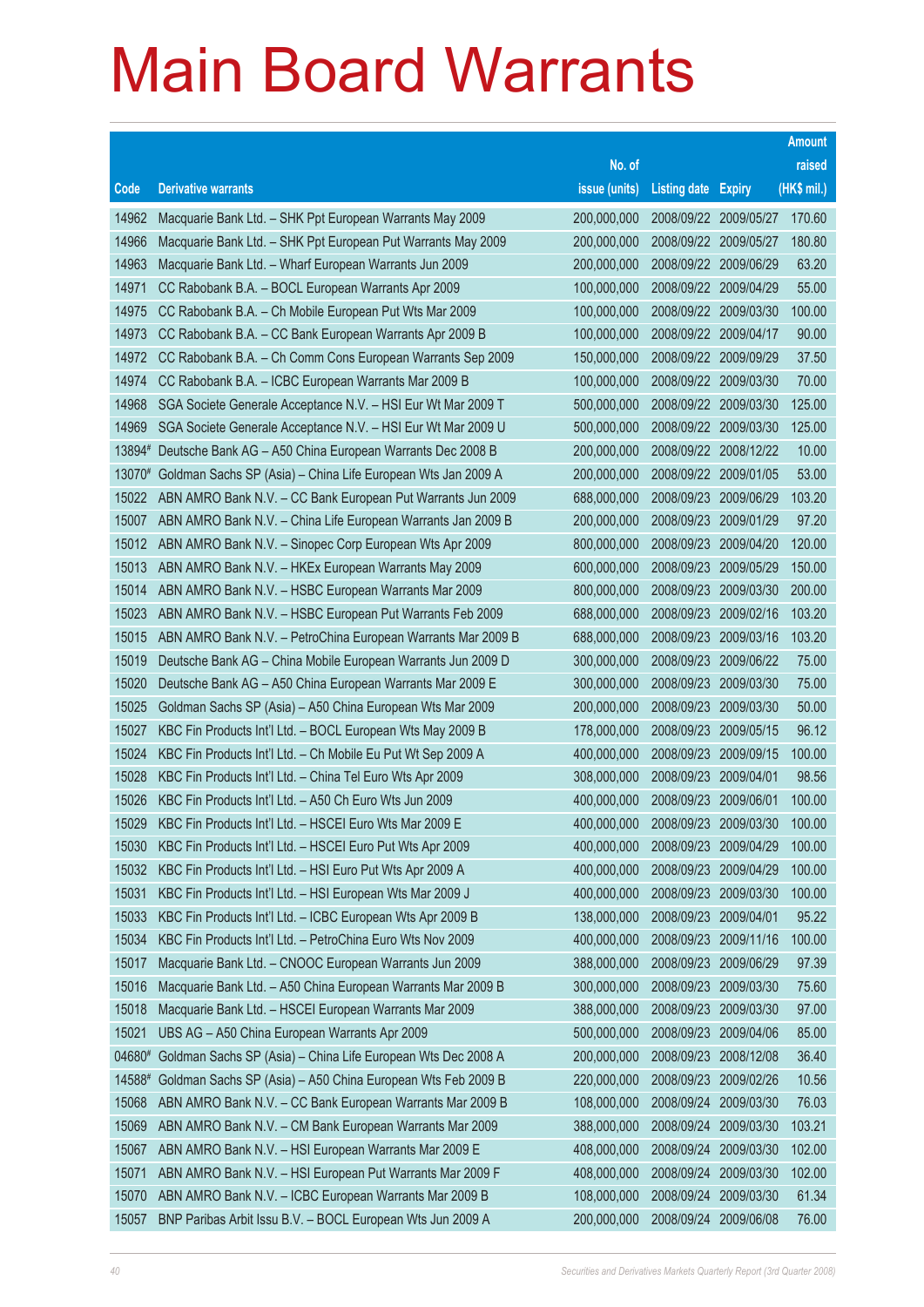|       |                                                              |               |                            |                       | <b>Amount</b> |
|-------|--------------------------------------------------------------|---------------|----------------------------|-----------------------|---------------|
|       |                                                              | No. of        |                            |                       | raised        |
| Code  | <b>Derivative warrants</b>                                   | issue (units) | <b>Listing date Expiry</b> |                       | (HK\$ mil.)   |
| 15058 | BNP Paribas Arbit Issu B.V. - CC Bank Euro Wts May 2009      | 200,000,000   | 2008/09/24 2009/05/11      |                       | 94.00         |
| 15059 | BNP Paribas Arbit Issu B.V. - China Life Euro Wts May 2009   | 200,000,000   |                            | 2008/09/24 2009/05/25 | 68.00         |
| 15060 | BNP Paribas Arbit Issu B.V. - China Life Eu Put Wts Jul 2009 | 200,000,000   | 2008/09/24                 | 2009/07/13            | 98.00         |
| 15061 | BNP Paribas Arbit Issu B.V. - China Tel Euro Wts Apr 2009 B  | 150,000,000   | 2008/09/24                 | 2009/04/24            | 63.00         |
| 15049 | BNP Paribas Arbit Issu B.V. - HSI European Wts Apr 2009      | 200,000,000   | 2008/09/24                 | 2009/04/29            | 50.00         |
| 15063 | BNP Paribas Arbit Issu B.V. - HSI Euro Put Wts Apr 2009      | 200,000,000   |                            | 2008/09/24 2009/04/29 | 50.00         |
| 15062 | BNP Paribas Arbit Issu B.V. - ICBC European Wts May 2009 C   | 200,000,000   | 2008/09/24                 | 2009/05/11            | 82.00         |
| 15042 | Deutsche Bank AG - China Mobile European Put Wts Oct 2009    | 200,000,000   | 2008/09/24                 | 2009/10/19            | 50.00         |
| 15040 | Deutsche Bank AG - CC Bank European Warrants Apr 2009        | 300,000,000   | 2008/09/24                 | 2009/04/06            | 225.00        |
| 15041 | Deutsche Bank AG - CC Bank European Put Warrants Mar 2009    | 300,000,000   |                            | 2008/09/24 2009/03/30 | 222.00        |
| 15043 | Deutsche Bank AG - CNOOC European Warrants Jul 2009          | 300,000,000   | 2008/09/24                 | 2009/07/27            | 51.00         |
| 15044 | Deutsche Bank AG - A50 China European Put Wts Mar 2009 F     | 200,000,000   |                            | 2008/09/24 2009/03/30 | 50.00         |
| 15050 | Deutsche Bank AG - HSI European Warrants Mar 2009 E          | 300,000,000   | 2008/09/24                 | 2009/03/30            | 75.00         |
| 15051 | Deutsche Bank AG - HSI European Warrants Mar 2009 F          | 300,000,000   |                            | 2008/09/24 2009/03/30 | 75.00         |
| 15054 | Deutsche Bank AG - HSI European Put Warrants Mar 2009 G      | 300,000,000   | 2008/09/24                 | 2009/03/30            | 75.00         |
| 15055 | Deutsche Bank AG - HSI European Put Warrants Mar 2009 H      | 300,000,000   |                            | 2008/09/24 2009/03/30 | 75.00         |
| 15064 | Goldman Sachs SP (Asia) - China Mobile Euro Wts Oct 2009     | 200,000,000   | 2008/09/24                 | 2009/10/29            | 50.00         |
| 15065 | Goldman Sachs SP (Asia) - China Shenhua Euro Wts May 2009 B  | 180,000,000   |                            | 2008/09/24 2009/05/27 | 50.40         |
| 15045 | HK Bank - Ch Comm Cons European Warrants Jun 2010            | 280,000,000   | 2008/09/24                 | 2010/06/25            | 70.00         |
| 15048 | J P Morgan SP BV - Esprit European Wts Dec 2009              | 380,000,000   |                            | 2008/09/24 2009/12/22 | 60.80         |
| 15053 | KBC Fin Products Int'l Ltd. - A50 Ch Euro Wts Apr 2009 B     | 400,000,000   | 2008/09/24                 | 2009/04/15            | 100.00        |
| 15056 | KBC Fin Products Int'l Ltd. - HSCEI Euro Wts Mar 2009 F      | 400,000,000   | 2008/09/24                 | 2009/03/30            | 100.00        |
| 15052 | Macquarie Bank Ltd. - BankComm European Put Wts Jul 2009     | 200,000,000   | 2008/09/24                 | 2009/07/30            | 50.00         |
| 15039 | Macquarie Bank Ltd. - CITIC Bank European Warrants May 2009  | 100,000,000   |                            | 2008/09/24 2009/05/27 | 43.90         |
| 15035 | Macquarie Bank Ltd. - Cheung Kong European Warrants Dec 2009 | 300,000,000   | 2008/09/24                 | 2009/12/30            | 75.00         |
| 15036 | Macquarie Bank Ltd. - China Railway European Wts Mar 2009 B  | 200,000,000   |                            | 2008/09/24 2009/03/30 | 109.00        |
| 15038 | Macquarie Bank Ltd. - HKEx European Put Warrants Dec 2009    | 300,000,000   |                            | 2008/09/24 2009/12/30 | 75.00         |
| 15037 | Macquarie Bank Ltd. - New World Dev European Wts Dec 2009    | 300,000,000   |                            | 2008/09/24 2009/12/30 | 75.00         |
| 15046 | SGA Societe Generale Acceptance N.V. - BOCL Eu Wt Mar 2009   | 100,000,000   | 2008/09/24                 | 2009/03/30            | 40.50         |
| 15047 | SGA Societe Generale Acceptance N.V. - Ch Mob Eu Wt Apr 2009 | 800,000,000   | 2008/09/24                 | 2009/04/22            | 120.00        |
| 15073 | BOCI Asia Ltd. - HSI European Warrants Apr 2009              | 300,000,000   |                            | 2008/09/25 2009/04/29 | 75.00         |
| 15077 | BOCI Asia Ltd. - HSI European Put Warrants Apr 2009          | 300,000,000   | 2008/09/25                 | 2009/04/29            | 75.00         |
| 15087 | Deutsche Bank AG - Cheung Kong European Put Wts Jul 2009     | 300,000,000   | 2008/09/25                 | 2009/07/22            | 75.00         |
| 15088 | Deutsche Bank AG - China Life European Warrants Mar 2009 E   | 300,000,000   | 2008/09/25                 | 2009/03/30            | 150.00        |
| 15092 | Deutsche Bank AG - A50 China European Put Wts Jun 2009       | 300,000,000   |                            | 2008/09/25 2009/06/15 | 75.00         |
| 15089 | Deutsche Bank AG - HKEx European Warrants Jul 2009           | 300,000,000   |                            | 2008/09/25 2009/07/27 | 60.00         |
| 15090 | Deutsche Bank AG - HKEx European Put Warrants Oct 2009       | 300,000,000   | 2008/09/25                 | 2009/10/19            | 75.00         |
| 15109 | Goldman Sachs SP (Asia) - BOCL European Warrants Mar 2009    | 150,000,000   | 2008/09/25                 | 2009/03/30            | 54.00         |
| 15105 | Goldman Sachs SP (Asia) - CC Bank European Wts Mar 2009 B    | 100,000,000   | 2008/09/25                 | 2009/03/30            | 93.00         |
| 15106 | Goldman Sachs SP (Asia) - CC Bank European Wts Apr 2009 B    | 100,000,000   | 2008/09/25                 | 2009/04/29            | 66.00         |
| 15107 | Goldman Sachs SP (Asia) - CM Bank European Wts Jun 2009      | 150,000,000   | 2008/09/25                 | 2009/06/29            | 52.50         |
| 15108 | Goldman Sachs SP (Asia) - CM Bank European Wts Jul 2009      | 200,000,000   | 2008/09/25                 | 2009/07/30            | 58.00         |
| 15104 | Goldman Sachs SP (Asia) - HSI European Warrants Mar 2009     | 300,000,000   | 2008/09/25                 | 2009/03/30            | 75.00         |
| 15086 | Goldman Sachs SP (Asia) - PetroChina European Wts Dec 2009   | 200,000,000   | 2008/09/25                 | 2009/12/30            | 50.40         |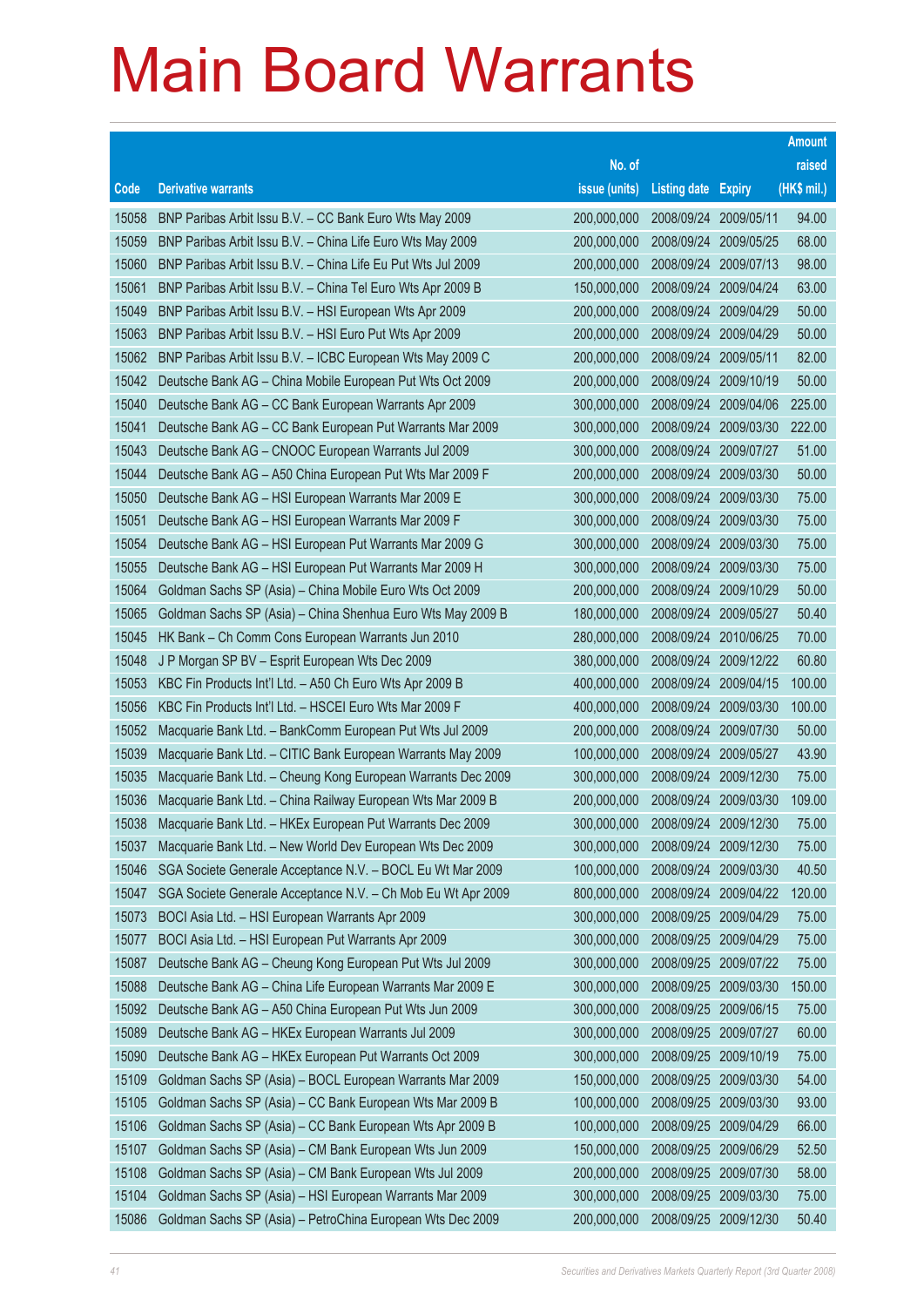|       |                                                              |               |                       |                       | <b>Amount</b> |
|-------|--------------------------------------------------------------|---------------|-----------------------|-----------------------|---------------|
|       |                                                              | No. of        |                       |                       | raised        |
| Code  | <b>Derivative warrants</b>                                   | issue (units) | <b>Listing date</b>   | <b>Expiry</b>         | (HK\$ mil.)   |
| 15110 | KBC Fin Products Int'l Ltd. - Ch Mobile Eu Put Wt Sep 2009 B | 400,000,000   | 2008/09/25            | 2009/09/21            | 100.00        |
| 15100 | KBC Fin Products Int'l Ltd. - HSCEI Euro Put Wts Mar 2009 G  | 400,000,000   | 2008/09/25            | 2009/03/30            | 100.00        |
| 15094 | KBC Fin Products Int'l Ltd. - HSI Euro Put Wts Mar 2009 K    | 400,000,000   | 2008/09/25            | 2009/03/30            | 100.00        |
| 15096 | KBC Fin Products Int'l Ltd. - HSI Euro Put Wts Mar 2009 L    | 400,000,000   | 2008/09/25            | 2009/03/30            | 100.00        |
| 15098 | KBC Fin Products Int'l Ltd. - HSI Euro Put Wts Apr 2009 B    | 400,000,000   | 2008/09/25            | 2009/04/29            | 100.00        |
| 15111 | KBC Fin Products Int'l Ltd. - PetroChina Eur Put Wt May 2009 | 400,000,000   | 2008/09/25            | 2009/05/15            | 100.00        |
| 15072 | Macquarie Bank Ltd. - Cheung Kong European Put Wts Dec 2009  | 300,000,000   | 2008/09/25            | 2009/12/30            | 75.30         |
| 15075 | Macquarie Bank Ltd. - A50 China European Warrants Apr 2009   | 100,000,000   |                       | 2008/09/25 2009/04/29 | 25.10         |
| 15066 | Macquarie Bank Ltd. - Henderson Land Dev Euro Wts Apr 2009   | 250,000,000   | 2008/09/25            | 2009/04/29            | 63.25         |
| 15103 | Macquarie Bank Ltd. - HSCEI European Put Warrants Mar 2009 B | 288,000,000   | 2008/09/25            | 2009/03/30            | 72.29         |
| 15101 | Macquarie Bank Ltd. - HSI European Put Warrants Mar 2009 B   | 388,000,000   | 2008/09/25            | 2009/03/30            | 97.78         |
| 15102 | Macquarie Bank Ltd. - HSI European Put Warrants Mar 2009 C   | 388,000,000   |                       | 2008/09/25 2009/03/30 | 97.39         |
| 15074 | SGA Societe Generale Acceptance N.V. - CNOOC Eu Wt Jul 2009  | 400,000,000   | 2008/09/25            | 2009/07/20            | 60.00         |
| 15091 | SGA Societe Generale Acceptance N.V. - HSI Eur Wt Mar 2009 V | 500,000,000   | 2008/09/25            | 2009/03/30            | 125.00        |
| 15093 | SGA Societe Generale Acceptance N.V. - HSI Eur Wt Mar 2009 W | 500,000,000   | 2008/09/25            | 2009/03/30            | 125.00        |
| 15095 | SGA Societe Generale Acceptance N.V. - HSI Eu Put Wt Mar 09X | 500,000,000   | 2008/09/25            | 2009/03/30            | 125.00        |
| 15097 | SGA Societe Generale Acceptance N.V. - HSI Eu Put Wt Mar 09Y | 500,000,000   | 2008/09/25            | 2009/03/30            | 125.00        |
| 15099 | SGA Societe Generale Acceptance N.V. - HSI Eu Put Wt Mar 09Z | 500,000,000   | 2008/09/25            | 2009/03/30            | 125.00        |
| 15076 | UBS AG - BOCL European Warrants Apr 2009                     | 500,000,000   | 2008/09/25            | 2009/04/20            | 210.00        |
| 15080 | UBS AG - China Tel European Warrants Mar 2009                | 500,000,000   |                       | 2008/09/25 2009/03/30 | 210.00        |
| 15078 | UBS AG - CC Bank European Warrants Dec 2009                  | 300,000,000   | 2008/09/25            | 2009/12/11            | 45.00         |
| 15079 | UBS AG - CNOOC European Warrants Oct 2009                    | 500,000,000   | 2008/09/25            | 2009/10/19            | 125.00        |
| 15085 | UBS AG - A50 China European Warrants Aug 2009                | 500,000,000   | 2008/09/25            | 2009/08/31            | 125.00        |
| 15081 | UBS AG - HKEx European Warrants Jul 2009                     | 300,000,000   |                       | 2008/09/25 2009/07/22 | 45.00         |
| 15082 | UBS AG - HKEx European Put Warrants Nov 2009                 | 500,000,000   | 2008/09/25            | 2009/11/30            | 125.00        |
| 15083 | UBS AG - ICBC European Warrants Apr 2009                     | 500,000,000   |                       | 2008/09/25 2009/04/06 | 190.00        |
| 15084 | UBS AG - Jiangxi Copper European Warrants Jul 2009 B         | 500,000,000   |                       | 2008/09/25 2009/07/20 | 125.00        |
|       | 15122 BOCI Asia Ltd. - BankComm European Warrants Aug 2009   | 200,000,000   | 2008/09/26 2009/08/21 |                       | 30.00         |
| 15123 | BOCI Asia Ltd. - CM Bank European Warrants Mar 2009          | 300,000,000   | 2008/09/26            | 2009/03/30            | 105.00        |
| 15112 | BOCI Asia Ltd. - HSBC European Warrants Jul 2009             | 200,000,000   | 2008/09/26 2009/07/20 |                       | 30.00         |
| 15113 | BOCI Asia Ltd. - HSBC European Put Warrants Apr 2009         | 200,000,000   | 2008/09/26            | 2009/04/01            | 30.00         |
| 15124 | BOCI Asia Ltd. - ICBC European Warrants Feb 2009             | 200,000,000   |                       | 2008/09/26 2009/02/02 | 60.00         |
| 15131 | BNP Paribas Arbit Issu B.V. - BOCL European Wts Jun 2009 B   | 200,000,000   | 2008/09/26            | 2009/06/08            | 54.00         |
| 15133 | BNP Paribas Arbit Issu B.V. - China Life Euro Wts Aug 2009 B | 200,000,000   | 2008/09/26 2009/08/17 |                       | 64.00         |
| 15134 | BNP Paribas Arbit Issu B.V. - Sinopec Corp Euro Wts Apr 2009 | 200,000,000   | 2008/09/26            | 2009/04/24            | 30.00         |
| 15135 | BNP Paribas Arbit Issu B.V. - HSBC European Wts Aug 2009 B   | 200,000,000   | 2008/09/26 2009/08/25 |                       | 34.00         |
| 15128 | Deutsche Bank AG - HSCEI European Warrants Apr 2009          | 300,000,000   | 2008/09/26            | 2009/04/29            | 75.00         |
| 15132 | Deutsche Bank AG - HSCEI European Put Warrants Apr 2009      | 300,000,000   | 2008/09/26 2009/04/29 |                       | 75.00         |
| 15130 | Deutsche Bank AG - ICBC European Warrants Apr 2009           | 300,000,000   | 2008/09/26            | 2009/04/20            | 216.00        |
| 15142 | Goldman Sachs SP (Asia) - BOCL European Put Wts May 2009     | 100,000,000   | 2008/09/26 2009/05/27 |                       | 50.00         |
| 15143 | Goldman Sachs SP (Asia) - CM Bank European Put Wts Jun 2009  | 100,000,000   | 2008/09/26            | 2009/06/29            | 48.00         |
| 15141 | KBC Fin Products Int'l Ltd. - China Life Eur Put Wt Apr 2009 | 400,000,000   | 2008/09/26 2009/04/01 |                       | 100.00        |
| 15136 | CC Rabobank B.A. - Ch Mobile European Warrants Oct 2009      | 150,000,000   | 2008/09/26            | 2009/10/29            | 37.50         |
| 15137 | CC Rabobank B.A. - Ch Railway Cons European Wts Sep 2009     | 150,000,000   | 2008/09/26 2009/09/30 |                       | 37.50         |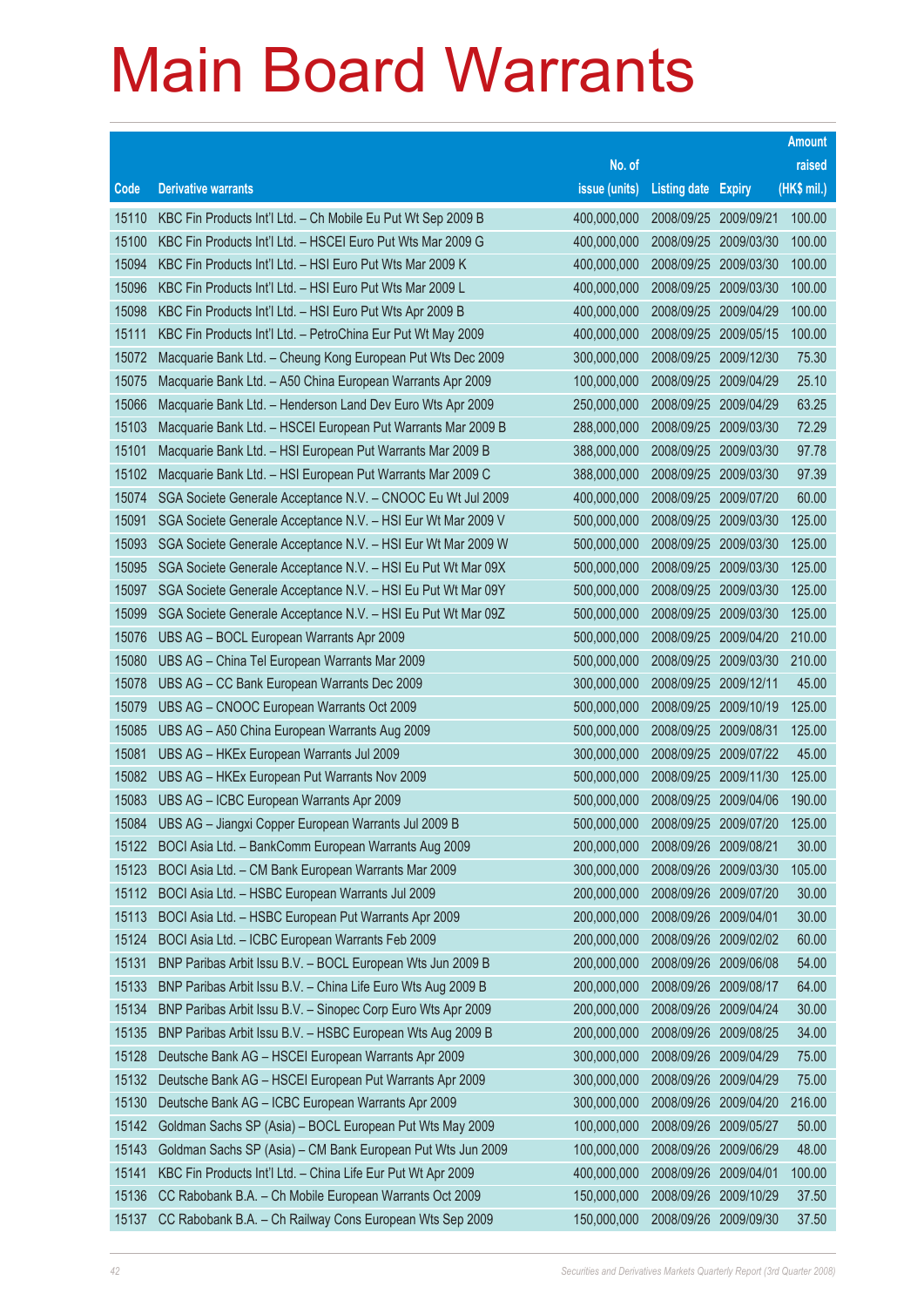|       |                                                               |               |                            |            | <b>Amount</b> |
|-------|---------------------------------------------------------------|---------------|----------------------------|------------|---------------|
|       |                                                               | No. of        |                            |            | raised        |
| Code  | <b>Derivative warrants</b>                                    | issue (units) | <b>Listing date Expiry</b> |            | (HK\$ mil.)   |
| 15139 | CC Rabobank B.A. - A50 China European Warrants Mar 2009       | 180,000,000   | 2008/09/26                 | 2009/03/30 | 45.00         |
| 15140 | CC Rabobank B.A. - A50 China European Put Warrants Apr 2009   | 180,000,000   | 2008/09/26                 | 2009/04/29 | 45.00         |
| 15138 | CC Rabobank B.A. - HKEx European Put Warrants Jul 2009        | 180,000,000   | 2008/09/26                 | 2009/07/30 | 45.00         |
| 15114 | SGA Societe Generale Acceptance N.V. - HSI Eur Wt Apr 2009 A  | 500,000,000   | 2008/09/26                 | 2009/04/29 | 125.00        |
| 15115 | SGA Societe Generale Acceptance N.V. - HSI Eur Wt Apr 2009 B  | 500,000,000   | 2008/09/26                 | 2009/04/29 | 125.00        |
| 15116 | SGA Societe Generale Acceptance N.V. - HSI Eur Wt Apr 2009 C  | 500,000,000   | 2008/09/26                 | 2009/04/29 | 125.00        |
| 15117 | SGA Societe Generale Acceptance N.V. - HSI Eur Wt Apr 2009 D  | 500,000,000   | 2008/09/26                 | 2009/04/29 | 125.00        |
| 15118 | SGA Societe Generale Acceptance N.V. - HSI Eu Put Wt Apr09E   | 500,000,000   | 2008/09/26                 | 2009/04/29 | 125.00        |
| 15119 | SGA Societe Generale Acceptance N.V. - HSI Eu Put Wt Apr09F   | 500,000,000   | 2008/09/26                 | 2009/04/29 | 125.00        |
| 15120 | SGA Societe Generale Acceptance N.V. - HSI Eu Put Wt Apr09G   | 500,000,000   | 2008/09/26                 | 2009/04/29 | 125.00        |
| 15121 | SGA Societe Generale Acceptance N.V. - HSI Eu Put Wt Apr09H   | 500,000,000   | 2008/09/26                 | 2009/04/29 | 125.00        |
| 15129 | UBS AG - CM Bank European Put Warrants Apr 2009               | 500,000,000   | 2008/09/26                 | 2009/04/20 | 125.00        |
| 15125 | UBS AG - CM Bank European Warrants Apr 2009 B                 | 500,000,000   | 2008/09/26                 | 2009/04/20 | 125.00        |
| 15126 | UBS AG - China Mobile European Warrants Jul 2009 B            | 500,000,000   | 2008/09/26                 | 2009/07/20 | 125.00        |
| 15127 | UBS AG - China Mobile European Warrants Oct 2009 B            | 500,000,000   | 2008/09/26                 | 2009/10/27 | 125.00        |
| 15144 | Citigroup Global Mkt H Inc. - BOCL European Wts Apr 2009 B    | 160,000,000   | 2008/09/29                 | 2009/04/21 | 108.80        |
| 15145 | Citigroup Global Mkt H Inc. - China Mobile Euro Wts Oct 2009A | 250,000,000   | 2008/09/29                 | 2009/10/19 | 47.50         |
| 15146 | Citigroup Global Mkt H Inc. - China Mobile Euro Wts Oct 2009B | 250,000,000   | 2008/09/29                 | 2009/10/27 | 37.50         |
| 15149 | Citigroup Global Mkt H Inc. - CNOOC European Wts Aug 2009     | 300,000,000   | 2008/09/29                 | 2009/08/17 | 75.00         |
| 15148 | Citigroup Global Mkt H Inc. - Sinopec Corp Euro Wts Mar 2009  | 330,000,000   | 2008/09/29                 | 2009/03/23 | 49.50         |
| 15150 | Citigroup Global Mkt H Inc. - Hutchison Euro Wts Jun 2009     | 200,000,000   | 2008/09/29                 | 2009/06/08 | 98.00         |
| 15151 | Citigroup Global Mkt H Inc. - ICBC European Wts Apr 2009      | 160,000,000   | 2008/09/29                 | 2009/04/21 | 102.40        |
| 15152 | Citigroup Global Mkt H Inc. - PetroChina Euro Wts Apr 2009 B  | 300,000,000   | 2008/09/29                 | 2009/04/06 | 45.00         |
| 15153 | Citigroup Global Mkt H Inc. - PetroChina Euro Wts Nov 2009 B  | 300,000,000   | 2008/09/29                 | 2009/11/23 | 75.00         |
| 15161 | J P Morgan SP BV - BEA European Warrants Jun 2009             | 150,000,000   | 2008/09/29                 | 2009/06/01 | 44.25         |
| 15154 | J P Morgan SP BV - BOC HK European Warrants Dec 2009          | 330,000,000   | 2008/09/29                 | 2009/12/28 | 85.14         |
| 15156 | J P Morgan SP BV - Ch Merchants European Warrants Apr 2009    | 150,000,000   | 2008/09/29                 | 2009/04/03 | 55.95         |
| 15155 | J P Morgan SP BV - Ch Comm Cons European Warrants Dec 2009    | 300,000,000   | 2008/09/29                 | 2009/12/28 | 80.70         |
| 15157 | J P Morgan SP BV - China Shenhua European Warrants Mar 2009   | 200,000,000   | 2008/09/29                 | 2009/03/30 | 58.60         |
| 15158 | J P Morgan SP BV - Ch Ship Dev European Warrants Apr 2009     | 188,000,000   | 2008/09/29                 | 2009/04/30 | 49.26         |
| 15159 | J P Morgan SP BV - MTRC European Warrants Oct 2009            | 100,000,000   | 2008/09/29                 | 2009/10/12 | 25.60         |
| 15160 | J P Morgan SP BV - Sh Electric European Warrants Apr 2009     | 100,000,000   | 2008/09/29                 | 2009/04/03 | 33.60         |
| 15162 | J P Morgan SP BV - Wharf European Warrants May 2009           | 80,000,000    | 2008/09/29                 | 2009/05/19 | 25.36         |
| 15147 | Citigroup Global Mkt H Inc. - Ch Mobile Eur Put Wts Sep 2009  | 300,000,000   | 2008/09/29                 | 2009/09/30 | 75.00         |
| 15163 | ABN AMRO Bank N.V. - China Mobile European Wts Sep 2009       | 688,000,000   | 2008/09/30                 | 2009/09/29 | 172.00        |
| 15164 | ABN AMRO Bank N.V. - PetroChina European Warrants Aug 2009    | 688,000,000   | 2008/09/30                 | 2009/08/03 | 110.77        |
| 15167 | HK Bank - HSCEI European Warrants Jun 2009 D                  | 280,000,000   | 2008/09/30                 | 2009/06/29 | 70.00         |
| 15168 | HK Bank - HSCEI European Warrants Jun 2009 E                  | 280,000,000   | 2008/09/30                 | 2009/06/29 | 70.00         |
| 15169 | HK Bank - HSI European Warrants Jun 2009 G                    | 280,000,000   | 2008/09/30                 | 2009/06/29 | 70.00         |
| 15170 | HK Bank - HSI European Warrants Jun 2009 H                    | 280,000,000   | 2008/09/30                 | 2009/06/29 | 70.00         |
| 15171 | HK Bank - HSI European Warrants Jun 2009 I                    | 280,000,000   | 2008/09/30                 | 2009/06/29 | 70.00         |
| 15177 | KBC Fin Products Int'l Ltd. - HSI European Wts Apr 2009       | 400,000,000   | 2008/09/30                 | 2009/04/29 | 100.00        |
| 15165 | Macquarie Bank Ltd. - CC Bank European Warrants Mar 2009 B    | 100,000,000   | 2008/09/30                 | 2009/03/30 | 53.80         |
| 15166 | Macquarie Bank Ltd. - ICBC European Warrants Mar 2009         | 100,000,000   | 2008/09/30                 | 2009/03/30 | 59.50         |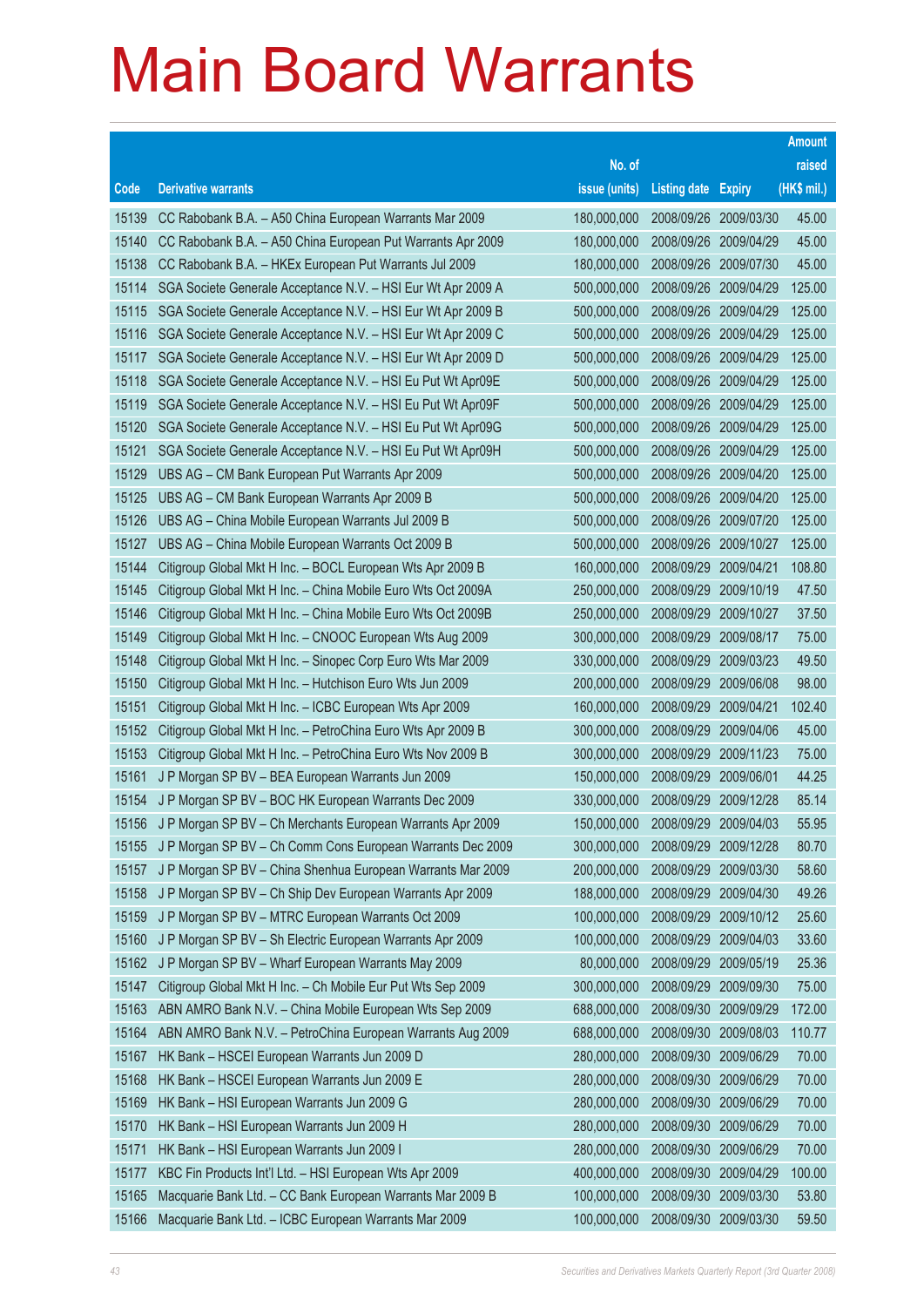|              |                                                  |               |                            |            | <b>Amount</b> |
|--------------|--------------------------------------------------|---------------|----------------------------|------------|---------------|
|              |                                                  | No. of        |                            |            | raised        |
| Code         | <b>Derivative warrants</b>                       | issue (units) | <b>Listing date Expiry</b> |            | (HK\$ mil.)   |
| 15172        | HK Bank - HSCEI European Put Warrants Jun 2009 G | 280,000,000   | 2008/09/30                 | 2009/06/29 | 70.00         |
| 15173        | HK Bank - HSCEI European Put Warrants Jun 2009 H | 280,000,000   | 2008/09/30                 | 2009/06/29 | 70.00         |
| 15174        | HK Bank - HSI European Put Warrants Jun 2009 J   | 280,000,000   | 2008/09/30                 | 2009/06/29 | 70.00         |
| 15175        | HK Bank - HSI European Put Warrants Jun 2009 K   | 280,000,000   | 2008/09/30                 | 2009/06/29 | 70.00         |
| 15176        | HK Bank - HSI European Put Warrants Jun 2009 L   | 280,000,000   | 2008/09/30                 | 2009/06/29 | 70.00         |
| <b>Total</b> |                                                  |               |                            |            | 107,224.10    |

# Further issue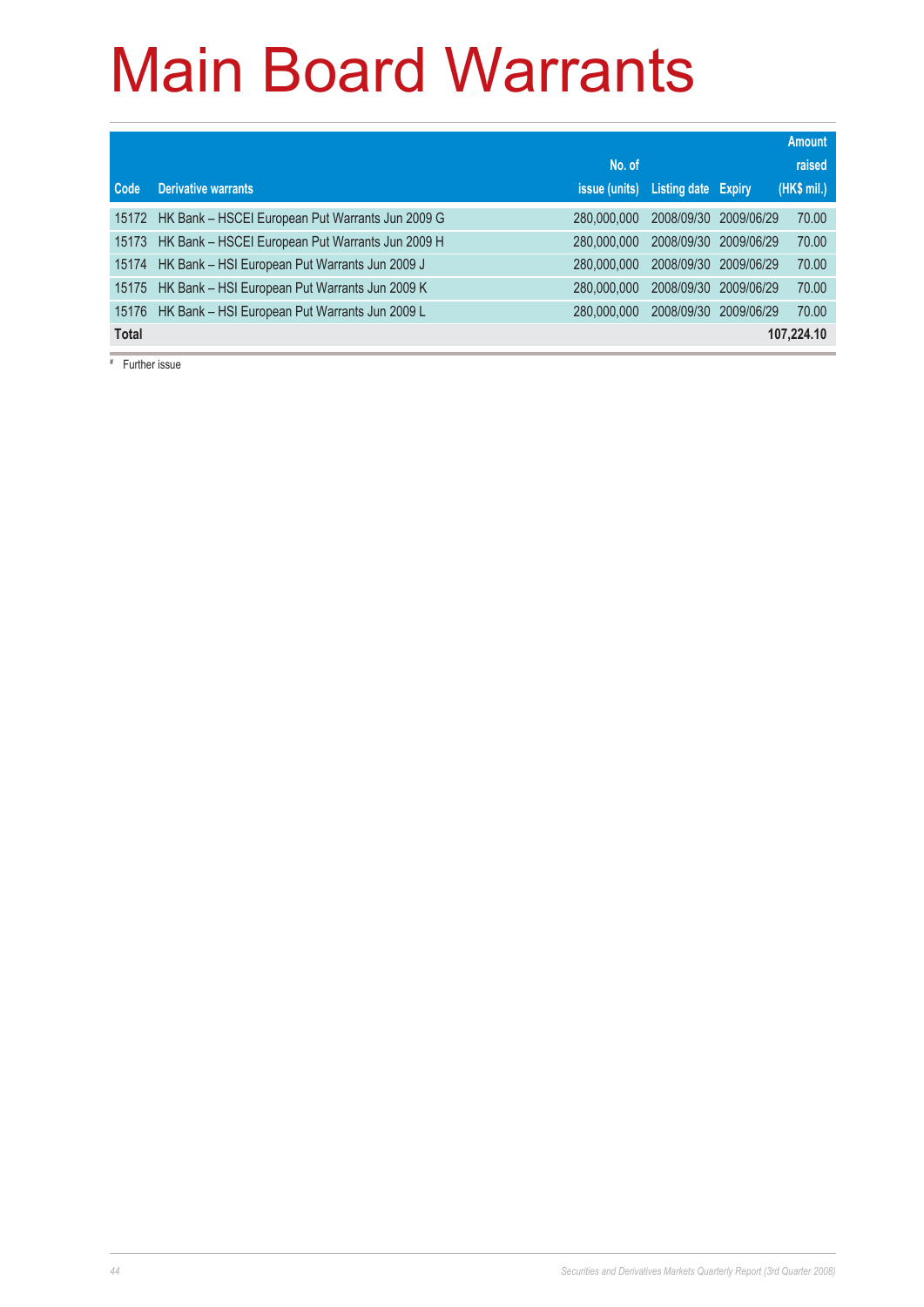# Main Board Debt Securities

#### **Debt Securities Trading Statistics**

|      |                |                                | <b>Turnover value</b>   |  |  |
|------|----------------|--------------------------------|-------------------------|--|--|
|      |                | Exchange fund notes (HK\$ mil) | Market total (HK\$ mil) |  |  |
| 2007 | Q3             | -                              | 1.28                    |  |  |
|      | Q4             | -                              | 4.43                    |  |  |
| 2008 | Q1             | -                              | 2.43                    |  |  |
|      | Q <sub>2</sub> | -                              | 1.75                    |  |  |
|      | Q3             | 0.26                           | 1.51                    |  |  |

#### **Debt Securities Nominal Value**

|      |    | No. of issues | Nominal value (HK\$ mil.) |
|------|----|---------------|---------------------------|
| 2007 | Q3 | 175           | 419,591.14                |
|      | Q4 | 175           | 427,813.24                |
| 2008 | Q1 | 174           | 424,656.34                |
|      | Q2 | 175           | 435,938.30                |
|      | Q3 | 174           | 440,409.79                |

#### **New Listing Statistics - Debt Securities**

|      |    | No. of newly listed debt securities | Amount raised (HK\$ mil.) |
|------|----|-------------------------------------|---------------------------|
| 2007 | Q3 | 6                                   | 13,185.89                 |
|      | Q4 |                                     | 13,989.61                 |
| 2008 | Q1 | 4                                   | 8,355.96                  |
|      | Q2 |                                     | 16,607.66                 |
|      | Q3 |                                     | 11,822.87                 |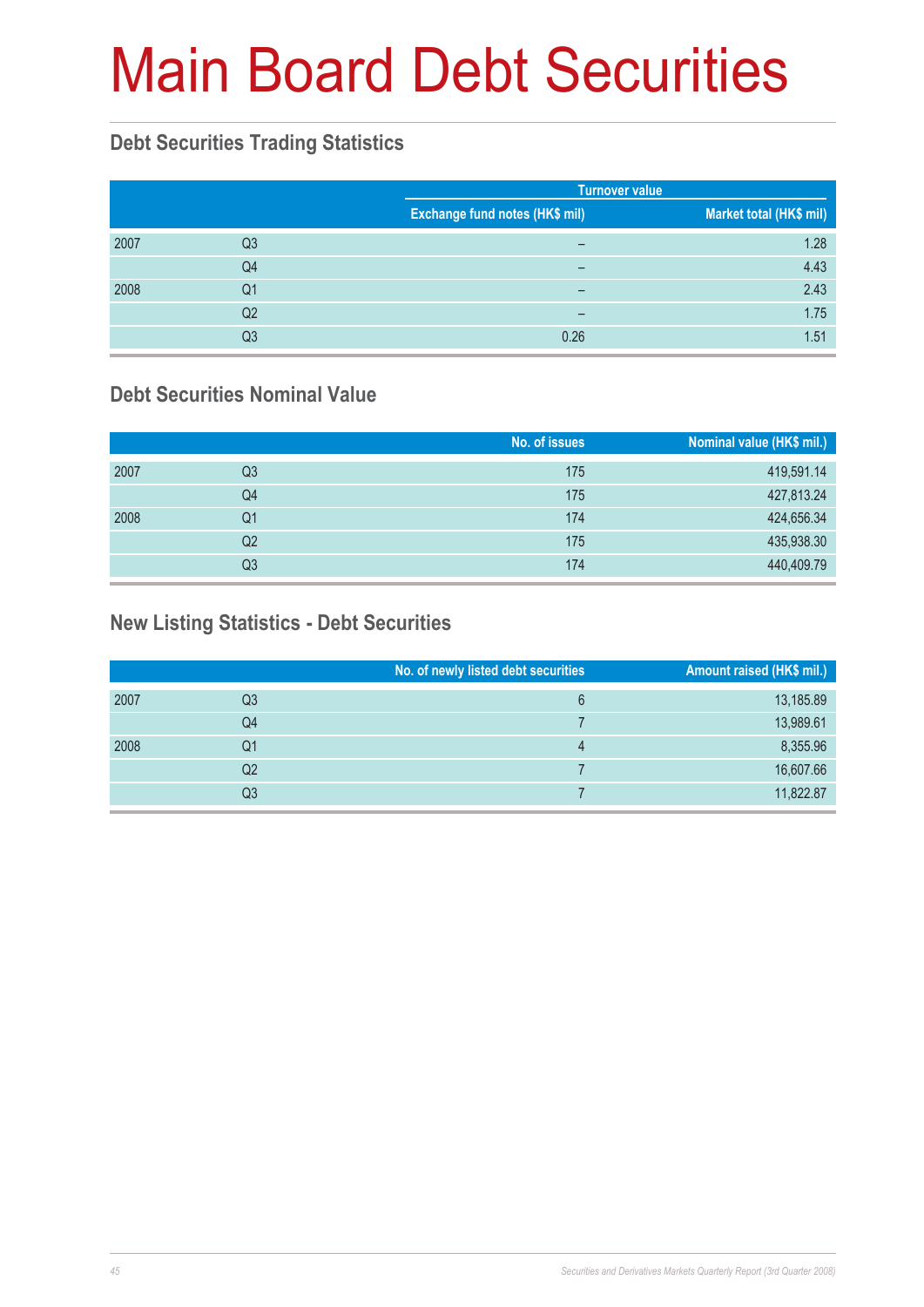# Main Board Debt Securities

#### **Newly Listed Debt Securities**

for 3rd quarter 2008

|        |                                                                 |                  |               |                     |                 | <b>Amount raised</b> |
|--------|-----------------------------------------------------------------|------------------|---------------|---------------------|-----------------|----------------------|
| Code   | <b>Debt securities</b>                                          | <b>Principal</b> |               | <b>Listing date</b> | <b>Maturity</b> | $(HK$$ mil.)         |
| 04303  | HKCG (Finance) Ltd. 6.25%<br>Guaranteed Notes 2018              | <b>USD</b>       | 1,000,000,000 | 2008/08/08          | 2018/08/07      | 7,746.88             |
| 04180  | Hong Kong Monetary Authority 2.36%<br>Exchange Fund Notes 2010  | <b>HKD</b>       | 1,200,000,000 | 2008/08/15          | 2010/08/16      | 1,203.12             |
| 04181  | Hong Kong Monetary Authority 3.27%<br>Exchange Fund Notes 2023  | <b>HKD</b>       | 600,000,000   | 2008/08/28          | 2023/08/28      | 613.92               |
| 04304  | HBAP 7.9% State Treasury of Vietnam<br>Credit Linked Notes 2011 | <b>USD</b>       | 3,044,857     | 2008/09/09          | 2011/01/15      | 23.87                |
| 04156# | Hong Kong Monetary Authority 3.97%<br>Exchange Fund Notes 2011  | <b>HKD</b>       | 1,200,000,000 | 2008/09/25          | 2011/09/19      | 1.247.88             |
| 04182  | Hong Kong Monetary Authority 2.54%<br>Exchange Fund Notes 2013  | <b>HKD</b>       | 1,000,000,000 | 2008/09/26          | 2013/09/25      | 987.20               |
|        |                                                                 |                  |               |                     |                 | 11,822.87            |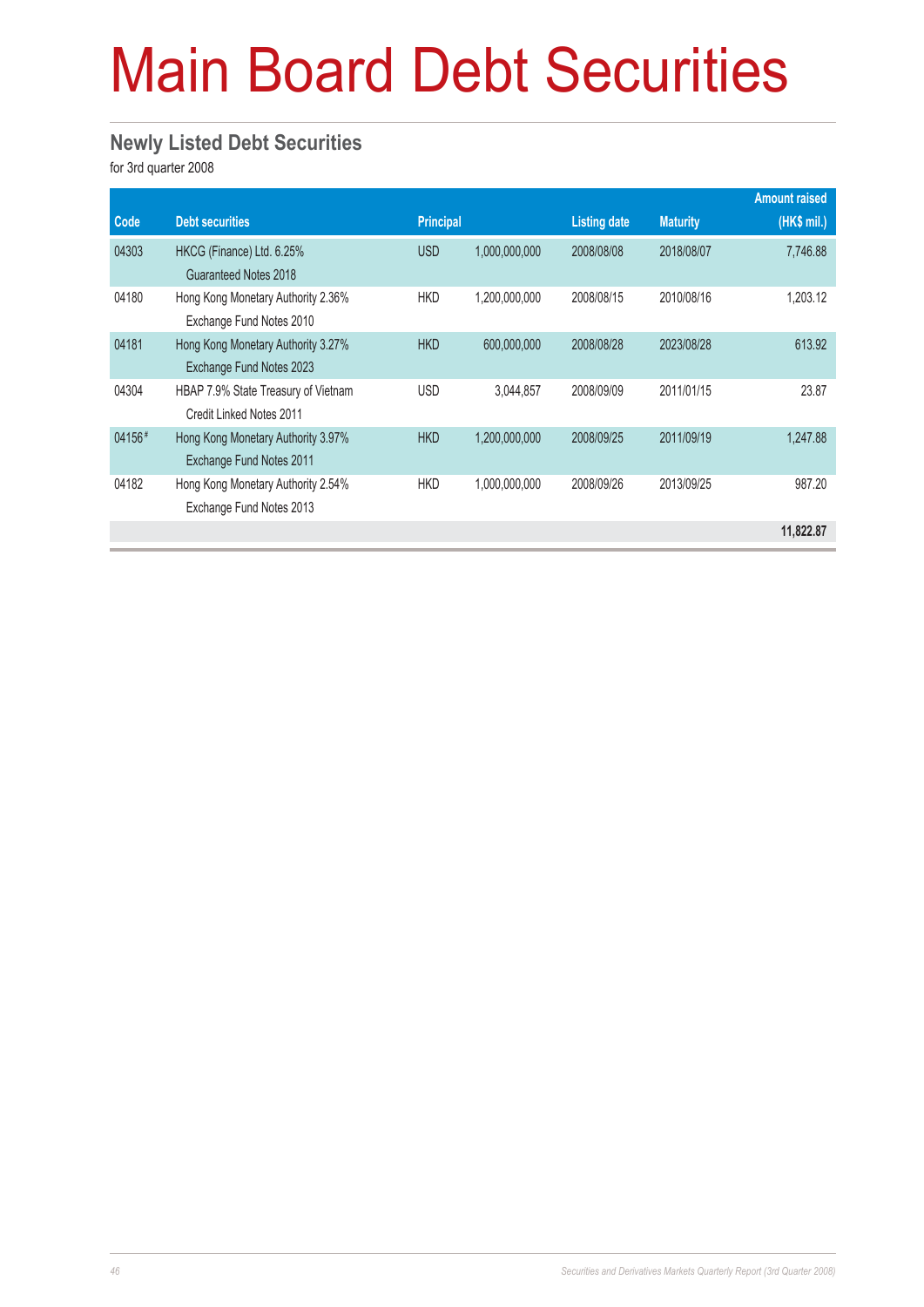# Main Board Unit Trusts and Mutual Funds

#### **Unit Trusts and Mutual Funds Trading Statistics**

|      |                | <b>Exchange Traded</b><br>Fund (ETF)<br>(HK\$ mil.) | <b>Real Estate</b><br><b>Investment</b><br><b>Trusts (REITs)</b><br>(HK\$ mil.) | <b>Others</b><br>(HK\$ mil.) | <b>Total</b><br>(HK\$ mil.) | % of market total<br>(HK\$ mil.) |
|------|----------------|-----------------------------------------------------|---------------------------------------------------------------------------------|------------------------------|-----------------------------|----------------------------------|
| 2007 | Q <sub>3</sub> | 44,168.17                                           | 14,031.46                                                                       | 10,132.74                    | 68,332.38                   | 1.12                             |
|      | Q4             | 49,930.36                                           | 13,436.81                                                                       | 2,388.41                     | 65,755.59                   | 0.79                             |
| 2008 | Q <sub>1</sub> | 44,683.48                                           | 18,698.54                                                                       | 638.57                       | 64,020.59                   | 1.08                             |
|      | Q <sub>2</sub> | 147,996.81                                          | 10,119.33                                                                       | 775.06                       | 158,891.20                  | 3.44                             |
|      | Q <sub>3</sub> | 128,330.01                                          | 12,253.56                                                                       | 214.24                       | 140,797.82                  | 3.58                             |

Include turnover values in HKD only.

#### **Unit Trusts and Mutual Funds Market Value**

|                | No. of<br><b>issues</b> | <b>Exchange</b><br><b>Traded Funds</b><br>(ETF)<br>(HK\$ mil.) | No. of<br>issues | <b>Real Estate</b><br><b>Investment</b><br><b>Trusts</b><br>(REITs)<br>(HK\$ mil.) | No. of<br><b>issues</b> | <b>Others</b><br>(HK\$ mil.) | No. of<br><b>issues</b> | <b>Total</b><br>(HK\$ mil.) |
|----------------|-------------------------|----------------------------------------------------------------|------------------|------------------------------------------------------------------------------------|-------------------------|------------------------------|-------------------------|-----------------------------|
| Q <sub>3</sub> | 17                      | 99.014.35                                                      |                  | 67,040.15                                                                          | $\overline{2}$          | 5.028.22                     | 26                      | 171,082.73                  |
| Q4             | 17                      | 105,623.36                                                     | 7                | 66,089.08                                                                          | $\overline{2}$          | 4.098.45                     | 26                      | 175,810.89                  |
| Q <sub>1</sub> | 17                      | 94.528.75                                                      | 7                | 64,001.26                                                                          | $\overline{2}$          | 2.781.89                     | 26                      | 161,311.89                  |
| Q <sub>2</sub> | 23                      | 109,069.79                                                     | 7                | 63,006.95                                                                          | $\overline{2}$          | 2.912.06                     | 32                      | 174,988.80                  |
| Q <sub>3</sub> | 24                      | 250,445.02                                                     | 7                | 60,646.67                                                                          | $\overline{2}$          | 1,803.76                     | 33                      | 312,895.46                  |
|                |                         |                                                                |                  |                                                                                    |                         |                              |                         |                             |

#### **New Listing Unit Trust and Mutual Funds Statistics**

|      |    | No. of newly listed<br>unit trust and mutual funds | <b>Funds raised</b><br>(HK\$ mil.) |
|------|----|----------------------------------------------------|------------------------------------|
| 2007 | Q3 |                                                    | 3,719.10                           |
|      | Q4 | –                                                  |                                    |
| 2008 | Q1 | -                                                  | -                                  |
|      | Q2 | 6                                                  |                                    |
|      | Q3 |                                                    |                                    |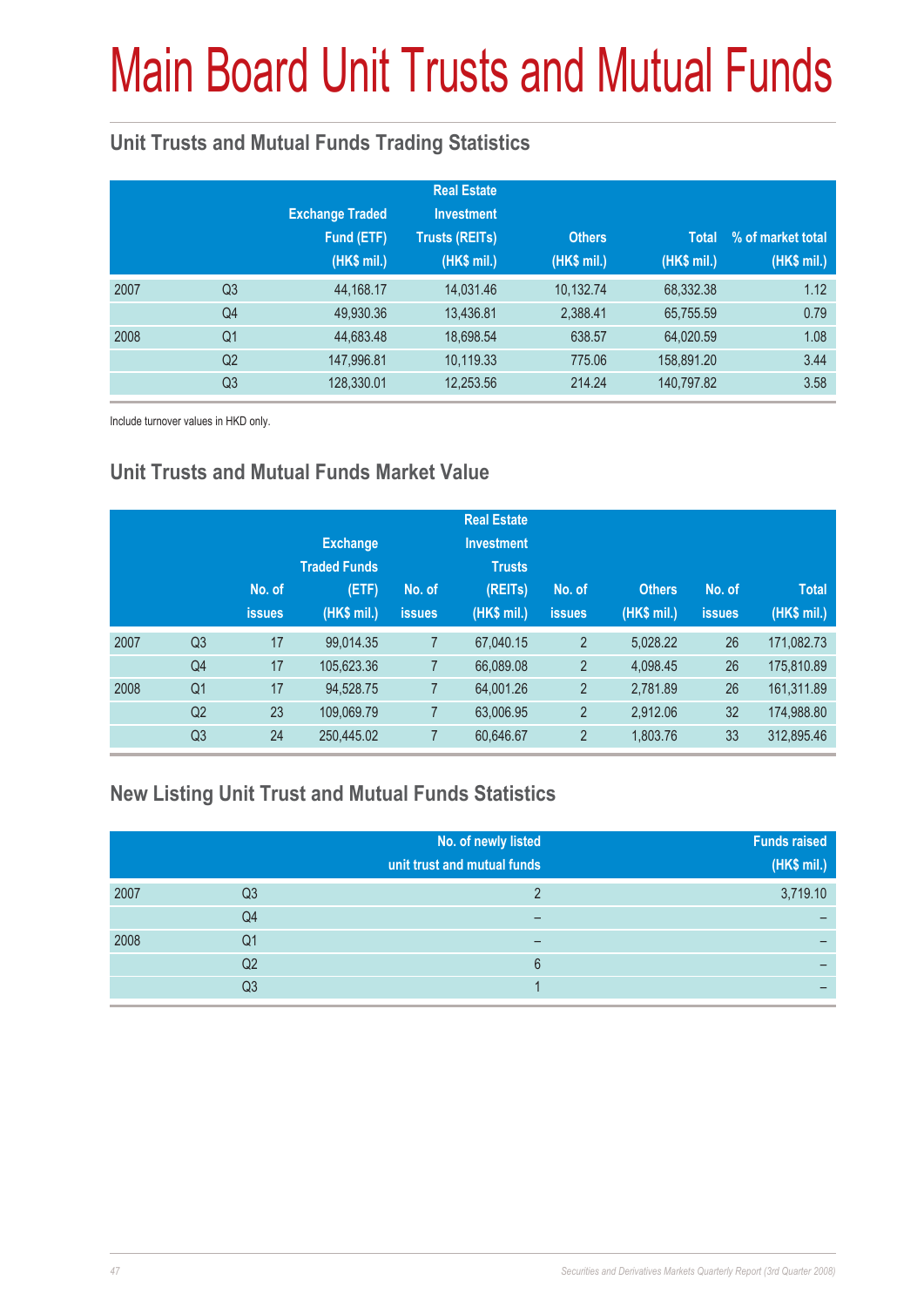# Main Board Unit Trusts and Mutual Funds

#### **Newly Listed Unit Trust and Mutual Funds**

for 3rd quarter 2008

|       |                             |              | <b>Issue price</b> | <b>Amount raised</b> |              |
|-------|-----------------------------|--------------|--------------------|----------------------|--------------|
| Code  | Unit trust and Mutual funds | Fund manager | (HKS)              | (HK\$ mi)            | Listing date |
| 02840 | <b>SPDR Gold Trust</b>      | n.a.         | n.a.               | n.a.                 | 2008/07/31   |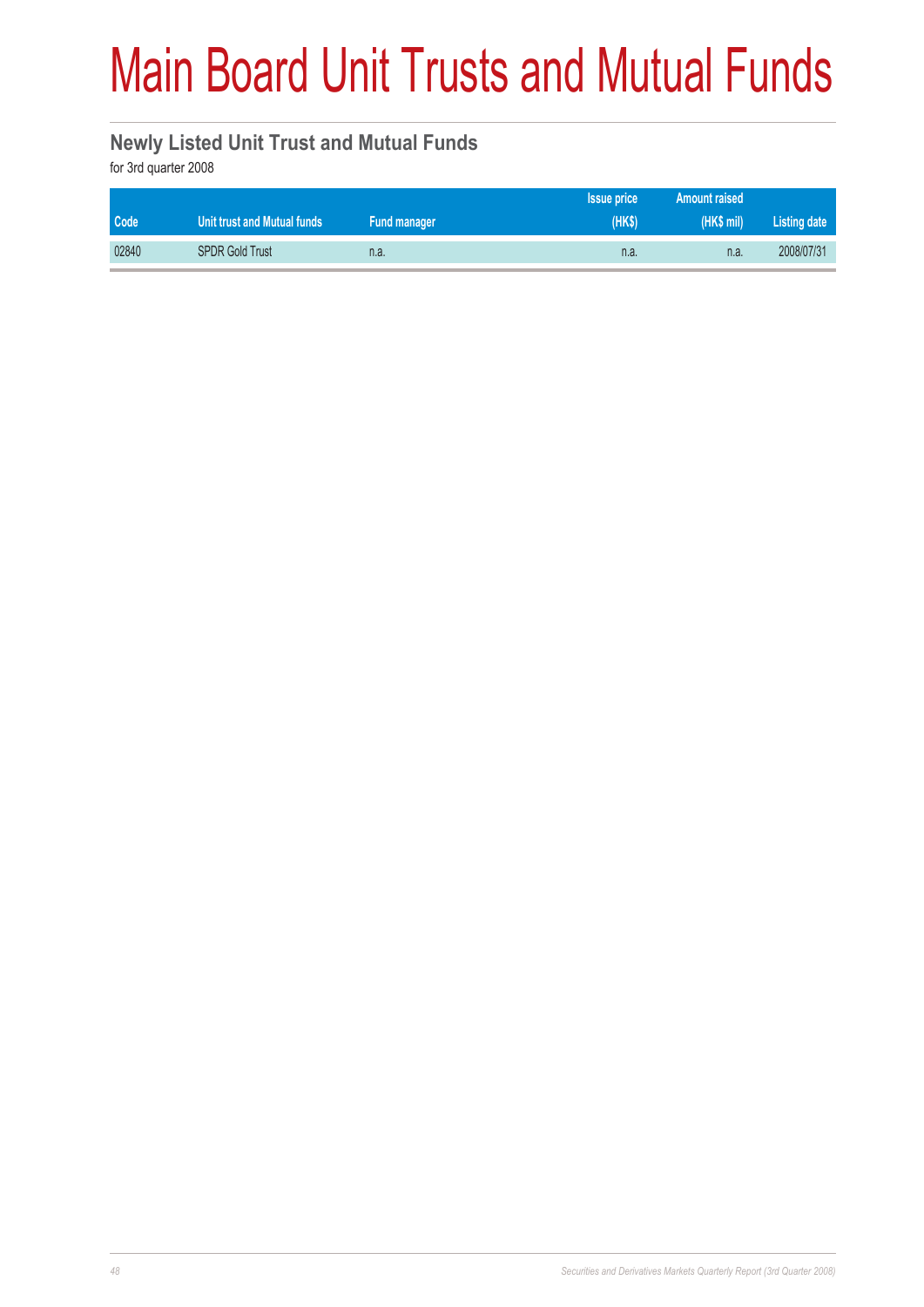#### **Callable Bull/Bear Contracts Trading Statistics**

|      |    | <b>Number</b> | Market value (HK\$ mil.) | Turnover value (HK\$ mil.) |
|------|----|---------------|--------------------------|----------------------------|
| 2007 | Q3 | 62            | 8,911.10                 | 15,694.50                  |
|      | Q4 | 131           | 20,406.20                | 45,417.33                  |
| 2008 | Q1 | 214           | 52,370.20                | 83,719.44                  |
|      | Q2 | 453           | 86,945.83                | 176,028.32                 |
|      | Q3 | 759           | 130,618.61               | 396,439.23                 |

#### **New Listings Callable Bull/Bear Contracts Statistics**

|      |                | No. of newly listed CBBC | Amount raised (HK\$ mil.) |
|------|----------------|--------------------------|---------------------------|
| 2007 | Q <sub>3</sub> | 111                      | 7,632.40                  |
|      | Q4             | 206                      | 20,480.60                 |
| 2008 | Q1             | 323                      | 45,053.80                 |
|      | Q2             | 630                      | 77,040.15                 |
|      | Q3             | 1,343                    | 135,720.58                |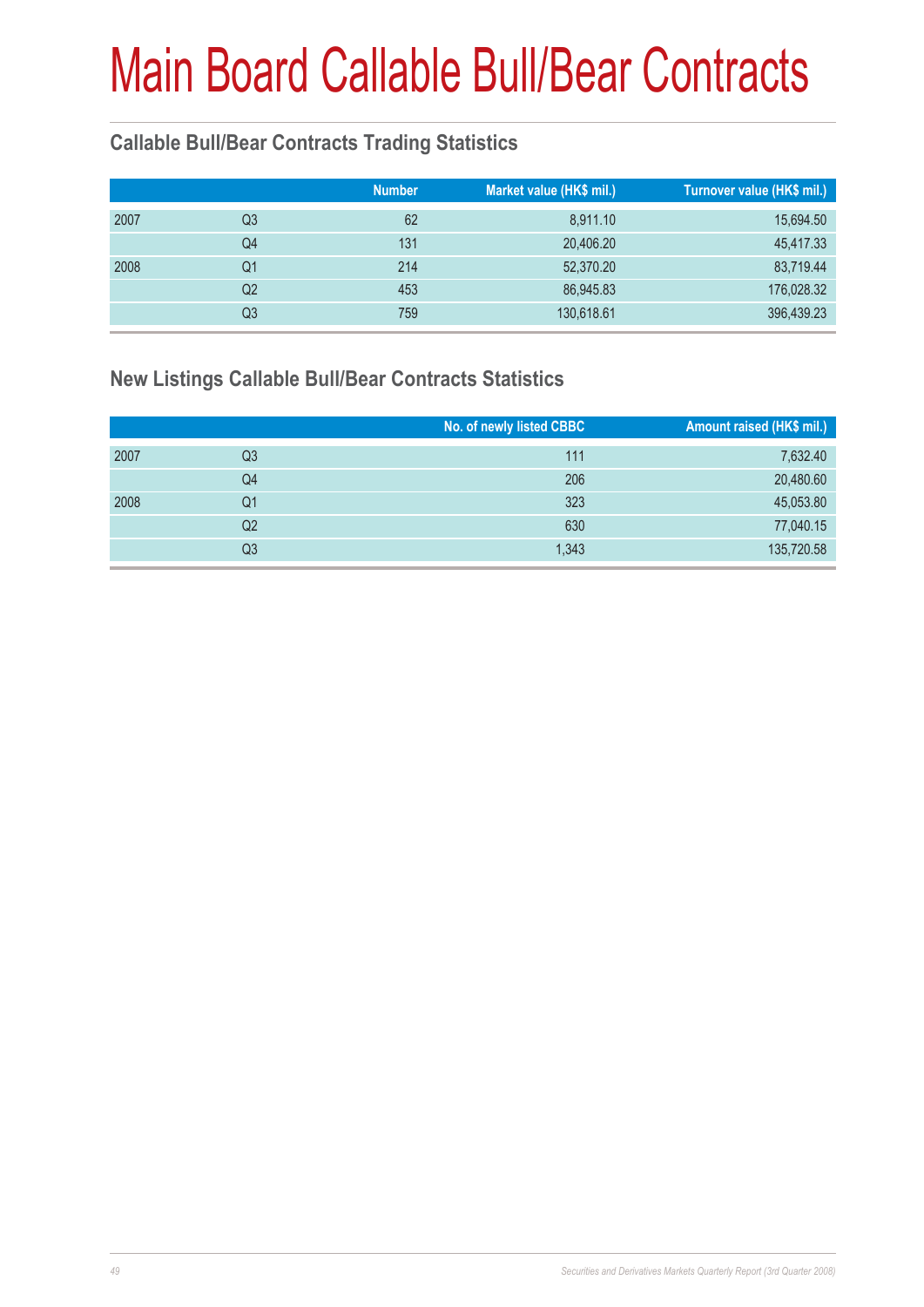#### **Newly Listed Callable Bull/Bear Contracts**

for 3rd quarter 2008

|       |                                                               | No. of        |                     |               | <b>Amount raised</b> |
|-------|---------------------------------------------------------------|---------------|---------------------|---------------|----------------------|
| Code  | <b>Callable Bull/Bear Contracts</b>                           | issue (units) | <b>Listing date</b> | <b>Expiry</b> | (HK\$ mil.)          |
| 30425 | KBC Fin Products Int'l Ltd. - HSCEI R Bear CBBC Jan 2009 E    | 400,000,000   | 2008/07/02          | 2009/01/29    | 100.00               |
| 30414 | SGA Societe Generale Acceptance N.V. - HSI R Bull CBBC Nov08P | 500,000,000   | 2008/07/02          | 2008/11/27    | 140.00               |
| 30415 | SGA Societe Generale Acceptance N.V. - HSI R Bull CBBC Nov08Q | 500,000,000   | 2008/07/02          | 2008/11/27    | 140.00               |
| 30418 | SGA Societe Generale Acceptance N.V. - HSI R Bear CBBC Nov08R | 500,000,000   | 2008/07/02          | 2008/11/27    | 125.00               |
| 30419 | SGA Societe Generale Acceptance N.V. - HSI R Bear CBBC Nov08S | 500,000,000   | 2008/07/02          | 2008/11/27    | 125.00               |
| 30420 | SGA Societe Generale Acceptance N.V. - HSI R Bear CBBC Nov08T | 500,000,000   | 2008/07/02          | 2008/11/27    | 125.00               |
| 30421 | SGA Societe Generale Acceptance N.V. - HSI R Bear CBBC Nov08U | 500,000,000   | 2008/07/02          | 2008/11/27    | 125.00               |
| 30422 | SGA Societe Generale Acceptance N.V. - HSI R Bear CBBC Nov08V | 500,000,000   | 2008/07/02          | 2008/11/27    | 125.00               |
| 30417 | SGA Societe Generale Acceptance N.V. - HSI R Bear CBBC Dec08J | 500,000,000   | 2008/07/02          | 2008/12/30    | 125.00               |
| 30424 | UBS AG - HKEx R Bull CBBC Mar 2009 A                          | 200,000,000   | 2008/07/02          | 2009/03/23    | 64.00                |
| 30423 | UBS AG - HSI R Bull CBBC Mar 2009 Q                           | 500,000,000   | 2008/07/02          | 2009/03/30    | 125.00               |
| 30431 | ABN AMRO Bank N.V. - HSI R Bear CBBC Nov 2008 P               | 200,000,000   | 2008/07/03          | 2008/11/27    | 56.60                |
| 30430 | ABN AMRO Bank N.V. - HSI R Bear CBBC Nov 2008 R               | 200,000,000   | 2008/07/03          | 2008/11/27    | 50.00                |
| 30426 | Deutsche Bank AG - HSCEI R Bear CBBC Jan 2009 A               | 300,000,000   | 2008/07/03          | 2009/01/29    | 96.00                |
| 30427 | Deutsche Bank AG - HSCEI R Bear CBBC Jan 2009 B               | 300,000,000   | 2008/07/03          | 2009/01/29    | 123.00               |
| 30428 | UBS AG - HSCEI R Bull CBBC Mar 2009 A                         | 500,000,000   | 2008/07/03          | 2009/03/30    | 125.00               |
| 30429 | UBS AG - HSI R Bull CBBC Mar 2009 R                           | 500,000,000   | 2008/07/03          | 2009/03/30    | 125.00               |
| 30440 | BNP Paribas Arbit Issu B.V. - HSI R Bear CBBC Jan 2009 D      | 200,000,000   | 2008/07/04          | 2009/01/29    | 50.00                |
| 30441 | Deutsche Bank AG - HSI R Bear CBBC Mar 2009 L                 | 400,000,000   | 2008/07/04          | 2009/03/30    | 100.00               |
| 30439 | UBS AG - HSCEI R Bull CBBC Mar 2009 B                         | 500,000,000   | 2008/07/04          | 2009/03/30    | 125.00               |
| 30432 | UBS AG - HSI R Bull CBBC Mar 2009 S                           | 500,000,000   | 2008/07/04          | 2009/03/30    | 125.00               |
| 30433 | UBS AG - HSI R Bull CBBC Mar 2009 T                           | 500,000,000   | 2008/07/04          | 2009/03/30    | 125.00               |
| 30434 | UBS AG - HSI R Bull CBBC Mar 2009 U                           | 500,000,000   | 2008/07/04          | 2009/03/30    | 125.00               |
| 30435 | UBS AG - HSI R Bull CBBC Mar 2009 V                           | 500,000,000   | 2008/07/04          | 2009/03/30    | 125.00               |
| 30436 | UBS AG - HSI R Bear CBBC Mar 2009 X                           | 500,000,000   | 2008/07/04          | 2009/03/30    | 125.00               |
| 30437 | UBS AG - HSI R Bear CBBC Apr 2009 A                           | 500,000,000   | 2008/07/04          | 2009/04/29    | 140.00               |
| 30438 | UBS AG - HSI R Bear CBBC Apr 2009 B                           | 500,000,000   | 2008/07/04          | 2009/04/29    | 125.00               |
| 30442 | ABN AMRO Bank N.V. - HSI R Bull CBBC Nov 2008 Z               | 200,000,000   | 2008/07/07          | 2008/11/27    | 50.40                |
| 30472 | ABN AMRO Bank N.V. - HSI R Bear CBBC Feb 2009 N               | 200,000,000   | 2008/07/07          | 2009/02/26    | 50.00                |
| 30473 | ABN AMRO Bank N.V. - HSI R Bear CBBC Feb 2009 O               | 200,000,000   | 2008/07/07          | 2009/02/26    | 51.40                |
| 30444 | Deutsche Bank AG - HSI R Bull CBBC Mar 2009 M                 | 400,000,000   | 2008/07/07          | 2009/03/30    | 110.00               |
| 30448 | Deutsche Bank AG - HSI R Bear CBBC Mar 2009 N                 | 400,000,000   | 2008/07/07          | 2009/03/30    | 100.00               |
| 30449 | Deutsche Bank AG - HSI R Bear CBBC Mar 2009 O                 | 400,000,000   | 2008/07/07          | 2009/03/30    | 100.00               |
| 30445 | Goldman Sachs SP (Asia) - HSI R Bull CBBC Feb 2009 C          | 200,000,000   | 2008/07/07          | 2009/02/26    | 50.00                |
| 30446 | Goldman Sachs SP (Asia) - HSI R Bear CBBC Feb 2009 D          | 200,000,000   | 2008/07/07          | 2009/02/26    | 50.00                |
| 30447 | Goldman Sachs SP (Asia) - HSI R Bear CBBC Feb 2009 E          | 200,000,000   | 2008/07/07          | 2009/02/26    | 50.00                |
| 30443 | KBC Fin Products Int'l Ltd. - HSI R Bear CBBC Dec 2008 L      | 400,000,000   | 2008/07/07          | 2008/12/30    | 100.00               |
| 30450 | UBS AG - BankComm R Bull CBBC Mar 2009 A                      | 200,000,000   | 2008/07/07          | 2009/03/16    | 50.00                |
| 30451 | UBS AG - China Mobile R Bull CBBC Mar 2009 C                  | 200,000,000   | 2008/07/07          | 2009/03/16    | 52.00                |
| 30455 | UBS AG - China Mobile R Bear CBBC Mar 2009 D                  | 200,000,000   | 2008/07/07          | 2009/03/16    | 50.00                |
| 30452 | UBS AG - China Railway R Bull CBBC Mar 2009 A                 | 200,000,000   | 2008/07/07          | 2009/03/16    | 50.00                |
| 30468 | UBS AG - HSCEI R Bull CBBC Apr 2009 A                         | 500,000,000   | 2008/07/07          | 2009/04/29    | 125.00               |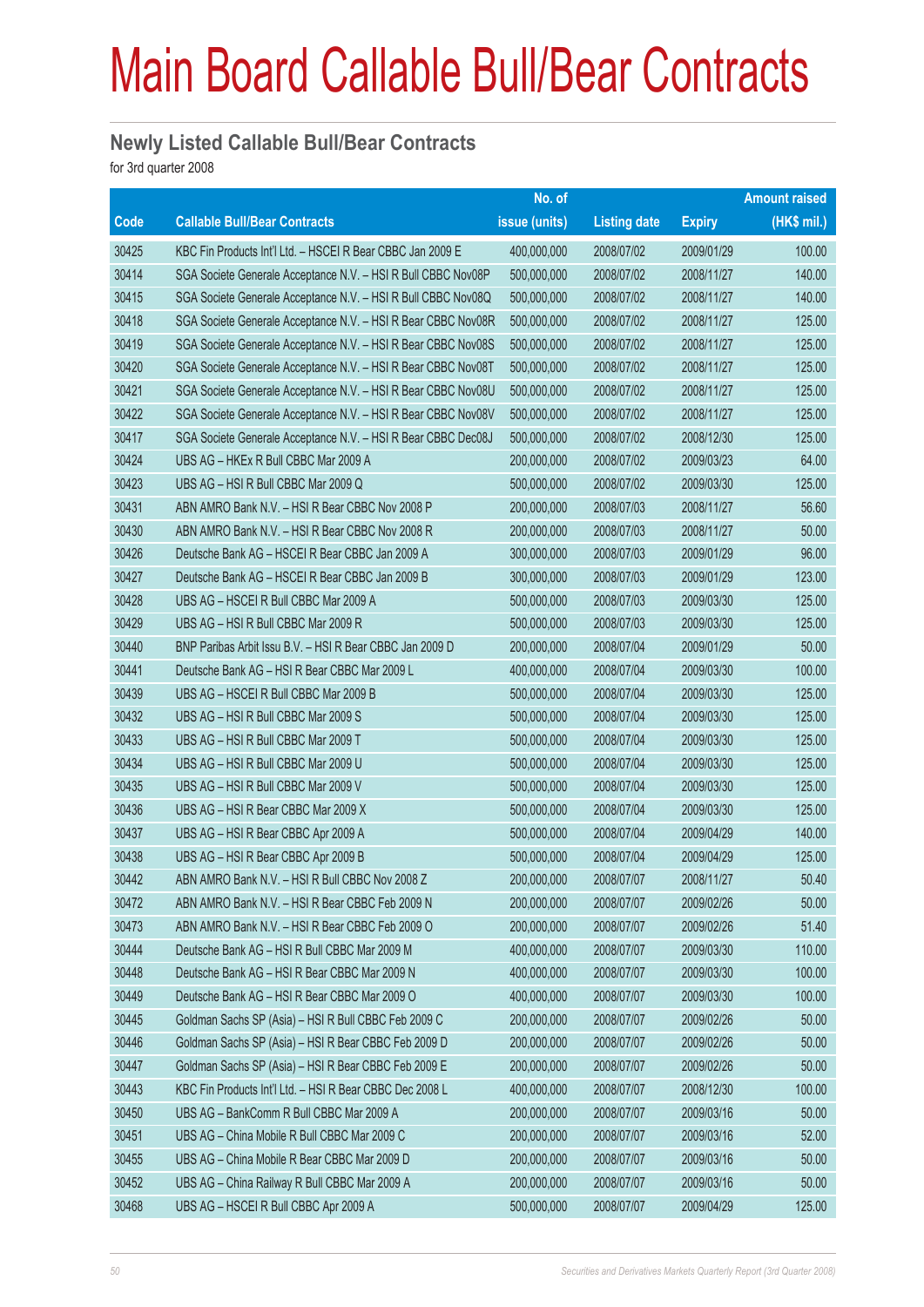|        |                                                               | No. of        |                     |               | <b>Amount raised</b> |
|--------|---------------------------------------------------------------|---------------|---------------------|---------------|----------------------|
| Code   | <b>Callable Bull/Bear Contracts</b>                           | issue (units) | <b>Listing date</b> | <b>Expiry</b> | (HK\$ mil.)          |
| 30469  | UBS AG - HSCEI R Bull CBBC Apr 2009 B                         | 500,000,000   | 2008/07/07          | 2009/04/29    | 125.00               |
| 30470  | UBS AG - HSCEI R Bull CBBC Apr 2009 C                         | 500,000,000   | 2008/07/07          | 2009/04/29    | 125.00               |
| 30471  | UBS AG - HSCEI R Bull CBBC Apr 2009 D                         | 500,000,000   | 2008/07/07          | 2009/04/29    | 125.00               |
| 30456  | UBS AG - HSI R Bull CBBC Jan 2009 F                           | 500,000,000   | 2008/07/07          | 2009/01/29    | 150.00               |
| 30457  | UBS AG - HSI R Bull CBBC Jan 2009 I                           | 500,000,000   | 2008/07/07          | 2009/01/29    | 127.50               |
| 30458  | UBS AG - HSI R Bull CBBC Jan 2009 J                           | 500,000,000   | 2008/07/07          | 2009/01/29    | 125.00               |
| 30459  | UBS AG - HSI R Bull CBBC Jan 2009 K                           | 500,000,000   | 2008/07/07          | 2009/01/29    | 125.00               |
| 30460  | UBS AG - HSI R Bull CBBC Jan 2009 N                           | 500,000,000   | 2008/07/07          | 2009/01/29    | 125.00               |
| 30461  | UBS AG - HSI R Bull CBBC Jan 2009 O                           | 500,000,000   | 2008/07/07          | 2009/01/29    | 125.00               |
| 30462  | UBS AG - HSI R Bull CBBC Jan 2009 Q                           | 500,000,000   | 2008/07/07          | 2009/01/29    | 125.00               |
| 30463  | UBS AG - HSI R Bull CBBC Jan 2009 R                           | 500,000,000   | 2008/07/07          | 2009/01/29    | 125.00               |
| 30464  | UBS AG - HSI R Bear CBBC Jan 2009 U                           | 500,000,000   | 2008/07/07          | 2009/01/29    | 125.00               |
| 30465  | UBS AG - HSI R Bear CBBC Feb 2009 G                           | 500,000,000   | 2008/07/07          | 2009/02/26    | 150.00               |
| 30466  | UBS AG - HSI R Bear CBBC Feb 2009 J                           | 500,000,000   | 2008/07/07          | 2009/02/26    | 125.00               |
| 30467  | UBS AG - HSI R Bear CBBC Feb 2009 R                           | 500,000,000   | 2008/07/07          | 2009/02/26    | 125.00               |
| 30453  | UBS AG - SHK Ppt R Bull CBBC Mar 2009 A                       | 200,000,000   | 2008/07/07          | 2009/03/16    | 50.00                |
| 30454  | UBS AG - Zijin Mining R Bull CBBC Mar 2009 A                  | 200,000,000   | 2008/07/07          | 2009/03/16    | 50.00                |
| 03113# | KBC Fin Products Int'l Ltd. - HSI R Bull CBBC Nov 2008 B      | 900,000,000   | 2008/07/07          | 2008/11/27    | 94.50                |
| 30480  | Goldman Sachs SP (Asia) - HSI R Bull CBBC Feb 2009 F          | 200,000,000   | 2008/07/08          | 2009/02/26    | 50.00                |
| 30484  | Goldman Sachs SP (Asia) - HSI R Bear CBBC Feb 2009 G          | 200,000,000   | 2008/07/08          | 2009/02/26    | 50.00                |
| 30485  | Goldman Sachs SP (Asia) - HSI R Bear CBBC Feb 2009 H          | 200,000,000   | 2008/07/08          | 2009/02/26    | 50.00                |
| 30474  | SGA Societe Generale Acceptance N.V. - HSI R Bull CBBC Nov08W | 500,000,000   | 2008/07/08          | 2008/11/27    | 130.00               |
| 30475  | SGA Societe Generale Acceptance N.V. - HSI R Bull CBBC Nov08X | 500,000,000   | 2008/07/08          | 2008/11/27    | 125.00               |
| 30478  | SGA Societe Generale Acceptance N.V. - HSI R Bear CBBC Nov08Y | 500,000,000   | 2008/07/08          | 2008/11/27    | 125.00               |
| 30477  | SGA Societe Generale Acceptance N.V. - HSI R Bear CBBC Dec08G | 500,000,000   | 2008/07/08          | 2008/12/30    | 125.00               |
| 30476  | SGA Societe Generale Acceptance N.V. - HSI R Bear CBBC Dec08H | 500,000,000   | 2008/07/08          | 2008/12/30    | 125.00               |
| 30479  | UBS AG - BOCL R Bull CBBC Mar 2009 A                          | 200,000,000   | 2008/07/08          | 2009/03/16    | 116.00               |
| 30500  | ABN AMRO Bank N.V. - HSCEI R Bear CBBC Jan 2009 A             | 200,000,000   | 2008/07/09          | 2009/01/29    | 50.00                |
| 30501  | ABN AMRO Bank N.V. - HSCEI R Bear CBBC Jan 2009 B             | 200,000,000   | 2008/07/09          | 2009/01/29    | 76.00                |
| 30490  | ABN AMRO Bank N.V. - HSI R Bear CBBC Jan 2009 C               | 200,000,000   | 2008/07/09          | 2009/01/29    | 50.00                |
| 30491  | BNP Paribas Arbit Issu B.V. - HSI R Bull CBBC Feb 2009 E      | 200,000,000   | 2008/07/09          | 2009/02/26    | 50.00                |
| 30495  | BNP Paribas Arbit Issu B.V. - HSI R Bear CBBC Feb 2009 F      | 200,000,000   | 2008/07/09          | 2009/02/26    | 50.00                |
| 30494  | Deutsche Bank AG - HSI R Bear CBBC Mar 2009 P                 | 400,000,000   | 2008/07/09          | 2009/03/30    | 100.00               |
| 30492  | Goldman Sachs SP (Asia) - HSI R Bull CBBC Feb 2009 I          | 200,000,000   | 2008/07/09          | 2009/02/26    | 50.00                |
| 30493  | Goldman Sachs SP (Asia) - HSI R Bull CBBC Feb 2009 J          | 200,000,000   | 2008/07/09          | 2009/02/26    | 50.00                |
| 30497  | Goldman Sachs SP (Asia) - HSI R Bear CBBC Feb 2009 K          | 200,000,000   | 2008/07/09          | 2009/02/26    | 50.00                |
| 30496  | KBC Fin Products Int'l Ltd. - HSCEI R Bull CBBC Feb 2009 A    | 400,000,000   | 2008/07/09          | 2009/02/26    | 100.00               |
| 30498  | KBC Fin Products Int'l Ltd. - HSCEI R Bull CBBC Mar 2009 B    | 260,000,000   | 2008/07/09          | 2009/03/30    | 98.80                |
| 30482  | UBS AG - China Mobile R Bull CBBC Mar 2009 E                  | 200,000,000   | 2008/07/09          | 2009/03/16    | 50.00                |
| 30481  | UBS AG - China Life R Bull CBBC Mar 2009 A                    | 200,000,000   | 2008/07/09          | 2009/03/16    | 70.00                |
| 30483  | UBS AG - HKEx R Bull CBBC Mar 2009 B                          | 200,000,000   | 2008/07/09          | 2009/03/16    | 50.00                |
| 30486  | UBS AG - HSBC R Bull CBBC Mar 2009 A                          | 200,000,000   | 2008/07/09          | 2009/03/16    | 50.00                |
| 30502  | UBS AG - HSCEI R Bull CBBC Feb 2009 O                         | 500,000,000   | 2008/07/09          | 2009/02/26    | 125.00               |
| 30506  | UBS AG - HSCEIR Bear CBBC Feb 2009 P                          | 500,000,000   | 2008/07/09          | 2009/02/26    | 125.00               |
| 30507  | UBS AG - HSCEI R Bear CBBC Feb 2009 Q                         | 500,000,000   | 2008/07/09          | 2009/02/26    | 125.00               |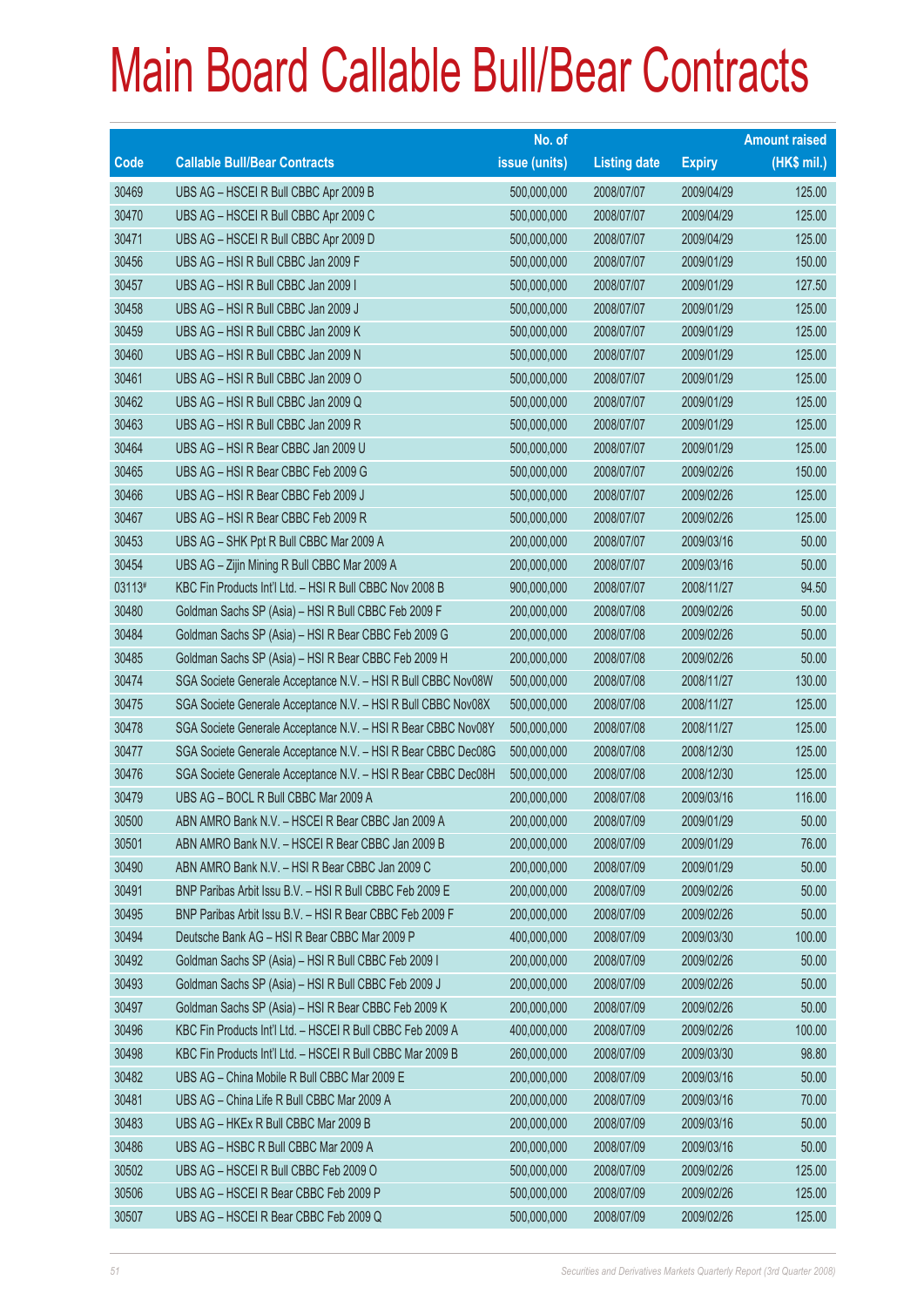|             |                                                            | No. of        |                     |               | <b>Amount raised</b> |
|-------------|------------------------------------------------------------|---------------|---------------------|---------------|----------------------|
| <b>Code</b> | <b>Callable Bull/Bear Contracts</b>                        | issue (units) | <b>Listing date</b> | <b>Expiry</b> | $(HK$$ mil.)         |
| 30508       | UBS AG - HSCEI R Bear CBBC Feb 2009 R                      | 500,000,000   | 2008/07/09          | 2009/02/26    | 125.00               |
| 30509       | UBS AG - HSCEI R Bear CBBC Feb 2009 S                      | 500,000,000   | 2008/07/09          | 2009/02/26    | 125.00               |
| 30503       | UBS AG - HSI R Bull CBBC Apr 2009 C                        | 500,000,000   | 2008/07/09          | 2009/04/29    | 125.00               |
| 30510       | UBS AG - HSI R Bear CBBC Apr 2009 D                        | 500,000,000   | 2008/07/09          | 2009/04/29    | 125.00               |
| 30511       | UBS AG - HSI R Bear CBBC Apr 2009 E                        | 500,000,000   | 2008/07/09          | 2009/04/29    | 125.00               |
| 30512       | UBS AG - HSI R Bear CBBC Apr 2009 F                        | 500,000,000   | 2008/07/09          | 2009/04/29    | 125.00               |
| 30513       | UBS AG - HSI R Bear CBBC Apr 2009 G                        | 500,000,000   | 2008/07/09          | 2009/04/29    | 125.00               |
| 30514       | UBS AG - HSI R Bear CBBC Apr 2009 H                        | 500,000,000   | 2008/07/09          | 2009/04/29    | 125.00               |
| 30499       | UBS AG - HSI R Bear CBBC Apr 2009 I                        | 500,000,000   | 2008/07/09          | 2009/04/29    | 125.00               |
| 30487       | UBS AG - ICBC R Bull CBBC Mar 2009 A                       | 200,000,000   | 2008/07/09          | 2009/03/16    | 160.00               |
| 30488       | UBS AG - Jiangxi Copper R Bull CBBC Mar 2009 A             | 200,000,000   | 2008/07/09          | 2009/03/16    | 50.00                |
| 30489       | UBS AG - PICC R Bull CBBC Mar 2009 A                       | 200,000,000   | 2008/07/09          | 2009/03/16    | 170.00               |
| 30540       | Deutsche Bank AG - HSI R Bull CBBC Jan 2009 M              | 400,000,000   | 2008/07/10          | 2009/01/29    | 116.00               |
| 30541       | Deutsche Bank AG - HSI R Bull CBBC Jan 2009 N              | 400,000,000   | 2008/07/10          | 2009/01/29    | 108.00               |
| 30542       | Deutsche Bank AG - HSI R Bull CBBC Feb 2009 F              | 400,000,000   | 2008/07/10          | 2009/02/26    | 100.00               |
| 30543       | Deutsche Bank AG - HSI R Bear CBBC Mar 2009 Q              | 400,000,000   | 2008/07/10          | 2009/03/30    | 100.00               |
| 30548       | Goldman Sachs SP (Asia) - HSI R Bull CBBC Mar 2009 A       | 200,000,000   | 2008/07/10          | 2009/03/30    | 50.00                |
| 30552       | Goldman Sachs SP (Asia) - HSI R Bear CBBC Mar 2009 B       | 200,000,000   | 2008/07/10          | 2009/03/30    | 50.00                |
| 30547       | KBC Fin Products Int'l Ltd. - HSCEI R Bear CBBC Feb 2009 B | 400,000,000   | 2008/07/10          | 2009/02/26    | 100.00               |
| 30544       | KBC Fin Products Int'l Ltd. - HSI R Bear CBBC Jan 2009 G   | 268,000,000   | 2008/07/10          | 2009/01/29    | 99.16                |
| 30545       | KBC Fin Products Int'l Ltd. - HSI R Bear CBBC Feb 2009 C   | 400,000,000   | 2008/07/10          | 2009/02/26    | 100.00               |
| 30546       | KBC Fin Products Int'l Ltd. - HSI R Bear CBBC Feb 2009 D   | 400,000,000   | 2008/07/10          | 2009/02/26    | 100.00               |
| 30524       | UBS AG - China Mobile R Bull CBBC Mar 2009 F               | 300,000,000   | 2008/07/10          | 2009/03/16    | 75.00                |
| 30525       | UBS AG - China Mobile R Bear CBBC Mar 2009 G               | 300,000,000   | 2008/07/10          | 2009/03/16    | 75.00                |
| 30526       | UBS AG - China Mobile R Bear CBBC Mar 2009 H               | 300,000,000   | 2008/07/10          | 2009/03/16    | 75.00                |
| 30527       | UBS AG - China Mobile R Bear CBBC Mar 2009 I               | 300,000,000   | 2008/07/10          | 2009/03/16    | 75.00                |
| 30538       | UBS AG - CC Bank R Bull CBBC Feb 2009 A                    | 200,000,000   | 2008/07/10          | 2009/02/23    | 50.00                |
| 30517       | UBS AG - China Life R Bull CBBC Mar 2009 B                 | 300,000,000   | 2008/07/10          | 2009/03/16    | 153.00               |
| 30518       | UBS AG - China Life R Bull CBBC Mar 2009 C                 | 300,000,000   | 2008/07/10          | 2009/03/16    | 123.00               |
| 30519       | UBS AG - China Life R Bull CBBC Mar 2009 D                 | 300,000,000   | 2008/07/10          | 2009/03/16    | 93.00                |
| 30520       | UBS AG - China Life R Bear CBBC Mar 2009 E                 | 300,000,000   | 2008/07/10          | 2009/03/16    | 123.00               |
| 30521       | UBS AG - China Life R Bear CBBC Mar 2009 F                 | 300,000,000   | 2008/07/10          | 2009/03/16    | 153.00               |
| 30522       | UBS AG - China Life R Bear CBBC Mar 2009 G                 | 300,000,000   | 2008/07/10          | 2009/03/16    | 183.00               |
| 30534       | UBS AG - Sinopec Corp R Bull CBBC Mar 2009 A               | 200,000,000   | 2008/07/10          | 2009/03/16    | 50.00                |
| 30535       | UBS AG - China Shenhua R Bull CBBC Feb 2009 C              | 200,000,000   | 2008/07/10          | 2009/02/23    | 166.00               |
| 30536       | UBS AG - China Shenhua R Bull CBBC Feb 2009 D              | 200,000,000   | 2008/07/10          | 2009/02/23    | 106.00               |
| 30504       | UBS AG - HSCEI R Bull CBBC Feb 2009 T                      | 500,000,000   | 2008/07/10          | 2009/02/26    | 125.00               |
| 30515       | UBS AG - HSCEI R Bear CBBC Feb 2009 U                      | 500,000,000   | 2008/07/10          | 2009/02/26    | 125.00               |
| 30505       | UBS AG - HSI R Bull CBBC Apr 2009 J                        | 500,000,000   | 2008/07/10          | 2009/04/29    | 125.00               |
| 30523       | UBS AG - HSI R Bull CBBC Apr 2009 L                        | 500,000,000   | 2008/07/10          | 2009/04/29    | 125.00               |
| 30516       | UBS AG - HSI R Bear CBBC Apr 2009 K                        | 500,000,000   | 2008/07/10          | 2009/04/29    | 125.00               |
| 30537       | UBS AG - HSI R Bear CBBC Apr 2009 M                        | 500,000,000   | 2008/07/10          | 2009/04/29    | 125.00               |
| 30528       | UBS AG - Petrochina R Bull CBBC Mar 2009 A                 | 300,000,000   | 2008/07/10          | 2009/03/16    | 75.00                |
| 30529       | UBS AG - Petrochina R Bull CBBC Mar 2009 B                 | 300,000,000   | 2008/07/10          | 2009/03/16    | 75.00                |
| 30530       | UBS AG - Petrochina R Bull CBBC Mar 2009 C                 | 300,000,000   | 2008/07/10          | 2009/03/16    | 75.00                |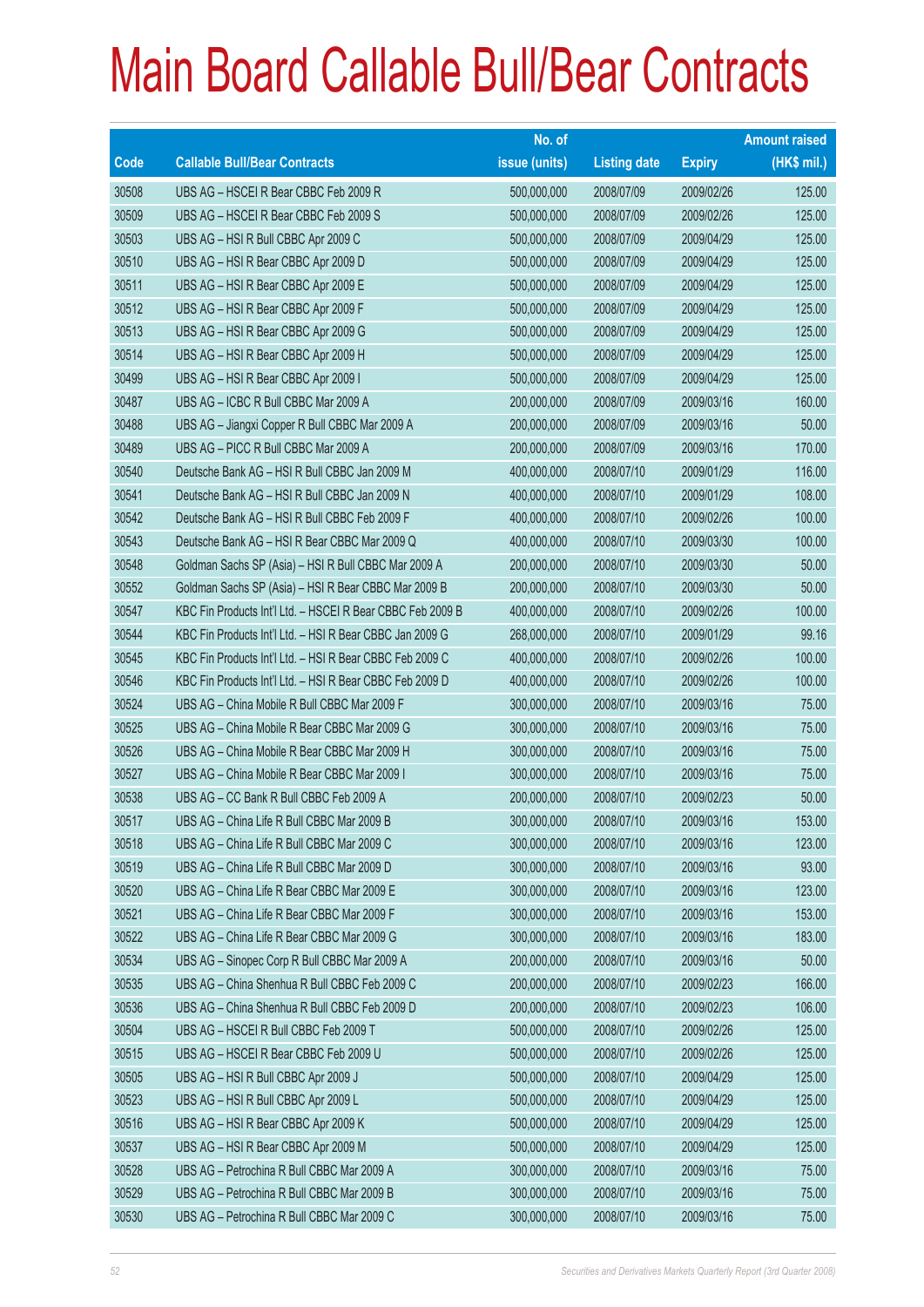|       |                                                               | No. of        |                     |               | <b>Amount raised</b> |
|-------|---------------------------------------------------------------|---------------|---------------------|---------------|----------------------|
| Code  | <b>Callable Bull/Bear Contracts</b>                           | issue (units) | <b>Listing date</b> | <b>Expiry</b> | $(HK$$ mil.)         |
| 30531 | UBS AG - Petrochina R Bear CBBC Mar 2009 D                    | 300,000,000   | 2008/07/10          | 2009/03/16    | 75.00                |
| 30532 | UBS AG - Petrochina R Bear CBBC Mar 2009 E                    | 300,000,000   | 2008/07/10          | 2009/03/16    | 75.00                |
| 30533 | UBS AG - Petrochina R Bear CBBC Mar 2009 F                    | 300,000,000   | 2008/07/10          | 2009/03/16    | 75.00                |
| 30539 | UBS AG - Ping An R Bull CBBC Feb 2009 A                       | 200,000,000   | 2008/07/10          | 2009/02/23    | 50.00                |
| 30578 | ABN AMRO Bank N.V. - HSI R Bull CBBC Feb 2009 P               | 200,000,000   | 2008/07/11          | 2009/02/26    | 50.00                |
| 30549 | ABN AMRO Bank N.V. - HSI R Bear CBBC Jan 2009 D               | 200,000,000   | 2008/07/11          | 2009/01/29    | 50.00                |
| 30550 | ABN AMRO Bank N.V. - HSI R Bear CBBC Jan 2009 E               | 200,000,000   | 2008/07/11          | 2009/01/29    | 52.20                |
| 30588 | Goldman Sachs SP (Asia) - HSI R Bull CBBC Mar 2009 C          | 200,000,000   | 2008/07/11          | 2009/03/30    | 50.00                |
| 30592 | Goldman Sachs SP (Asia) - HSI R Bear CBBC Mar 2009 D          | 200,000,000   | 2008/07/11          | 2009/03/30    | 50.00                |
| 30579 | CC Rabobank B.A. - HSCEI R Bull CBBC Jan 2009 E               | 150,000,000   | 2008/07/11          | 2009/01/29    | 37.50                |
| 30587 | CC Rabobank B.A. - HSCEI R Bear CBBC Jan 2009 F               | 150,000,000   | 2008/07/11          | 2009/01/29    | 37.50                |
| 30580 | CC Rabobank B.A. - HSI R Bull CBBC Jan 2009 H                 | 150,000,000   | 2008/07/11          | 2009/01/29    | 45.00                |
| 30581 | CC Rabobank B.A. - HSI R Bull CBBC Jan 2009 I                 | 150,000,000   | 2008/07/11          | 2009/01/29    | 41.25                |
| 30582 | CC Rabobank B.A. - HSI R Bull CBBC Jan 2009 J                 | 150,000,000   | 2008/07/11          | 2009/01/29    | 37.50                |
| 30583 | CC Rabobank B.A. - HSI R Bull CBBC Jan 2009 K                 | 150,000,000   | 2008/07/11          | 2009/01/29    | 37.50                |
| 30584 | CC Rabobank B.A. - HSI R Bear CBBC Jan 2009 L                 | 150,000,000   | 2008/07/11          | 2009/01/29    | 37.50                |
| 30585 | CC Rabobank B.A. - HSI R Bear CBBC Jan 2009 M                 | 150,000,000   | 2008/07/11          | 2009/01/29    | 37.50                |
| 30586 | CC Rabobank B.A. - HSI R Bear CBBC Jan 2009 N                 | 150,000,000   | 2008/07/11          | 2009/01/29    | 37.50                |
| 30553 | SGA Societe Generale Acceptance N.V. - HSI R Bull CBBC Nov08D | 500,000,000   | 2008/07/11          | 2008/11/27    | 125.00               |
| 30554 | SGA Societe Generale Acceptance N.V. - HSI R Bull CBBC Nov08G | 500,000,000   | 2008/07/11          | 2008/11/27    | 125.00               |
| 30551 | SGA Societe Generale Acceptance N.V. - HSI R Bull CBBC Nov08Z | 500,000,000   | 2008/07/11          | 2008/11/27    | 125.00               |
| 30556 | SGA Societe Generale Acceptance N.V. - HSI R Bear CBBC Nov08C | 500,000,000   | 2008/07/11          | 2008/11/27    | 125.00               |
| 30555 | SGA Societe Generale Acceptance N.V. - HSI R Bear CBBC Nov08H | 500,000,000   | 2008/07/11          | 2008/11/27    | 125.00               |
| 30557 | UBS AG - HSCEI R Bull CBBC Feb 2009 V                         | 500,000,000   | 2008/07/11          | 2009/02/26    | 135.00               |
| 30558 | UBS AG - HSCEI R Bull CBBC Feb 2009 W                         | 500,000,000   | 2008/07/11          | 2009/02/26    | 125.00               |
| 30559 | UBS AG - HSCEI R Bull CBBC Feb 2009 X                         | 500,000,000   | 2008/07/11          | 2009/02/26    | 125.00               |
| 30560 | UBS AG - HSCEI R Bear CBBC Feb 2009 Y                         | 500,000,000   | 2008/07/11          | 2009/02/26    | 125.00               |
| 30561 | UBS AG - HSCEI R Bear CBBC Feb 2009 Z                         | 500,000,000   | 2008/07/11          | 2009/02/26    | 135.00               |
| 30562 | UBS AG - HSI R Bull CBBC Mar 2009 K                           | 500,000,000   | 2008/07/11          | 2009/03/30    | 125.00               |
| 30563 | UBS AG - HSI R Bull CBBC Mar 2009 Q                           | 500,000,000   | 2008/07/11          | 2009/03/30    | 125.00               |
| 30565 | UBS AG - HSI R Bull CBBC Apr 2009 N                           | 500,000,000   | 2008/07/11          | 2009/04/29    | 125.00               |
| 30566 | UBS AG - HSI R Bull CBBC Apr 2009 O                           | 500,000,000   | 2008/07/11          | 2009/04/29    | 140.00               |
| 30567 | UBS AG - HSI R Bull CBBC Apr 2009 P                           | 500,000,000   | 2008/07/11          | 2009/04/29    | 125.00               |
| 30568 | UBS AG - HSI R Bull CBBC Apr 2009 Q                           | 500,000,000   | 2008/07/11          | 2009/04/29    | 125.00               |
| 30569 | UBS AG - HSI R Bull CBBC Apr 2009 R                           | 500,000,000   | 2008/07/11          | 2009/04/29    | 125.00               |
| 30570 | UBS AG - HSI R Bull CBBC Apr 2009 S                           | 500,000,000   | 2008/07/11          | 2009/04/29    | 125.00               |
| 30571 | UBS AG - HSI R Bull CBBC Apr 2009 T                           | 500,000,000   | 2008/07/11          | 2009/04/29    | 230.00               |
| 30572 | UBS AG - HSI R Bull CBBC Apr 2009 U                           | 500,000,000   | 2008/07/11          | 2009/04/29    | 125.00               |
| 30573 | UBS AG - HSI R Bull CBBC Apr 2009 V                           | 500,000,000   | 2008/07/11          | 2009/04/29    | 125.00               |
| 30574 | UBS AG - HSI R Bull CBBC Apr 2009 W                           | 500,000,000   | 2008/07/11          | 2009/04/29    | 180.00               |
| 30575 | UBS AG - HSI R Bull CBBC Apr 2009 X                           | 500,000,000   | 2008/07/11          | 2009/04/29    | 125.00               |
| 30564 | UBS AG - HSI R Bear CBBC Mar 2009 Z                           | 500,000,000   | 2008/07/11          | 2009/03/30    | 125.00               |
| 30576 | UBS AG - HSI R Bear CBBC Apr 2009 Y                           | 500,000,000   | 2008/07/11          | 2009/04/29    | 125.00               |
| 30577 | UBS AG - HSI R Bear CBBC Apr 2009 Z                           | 500,000,000   | 2008/07/11          | 2009/04/29    | 125.00               |
| 30589 | BNP Paribas Arbit Issu B.V. - HSI R Bull CBBC Feb 2009 G      | 200,000,000   | 2008/07/14          | 2009/02/26    | 50.00                |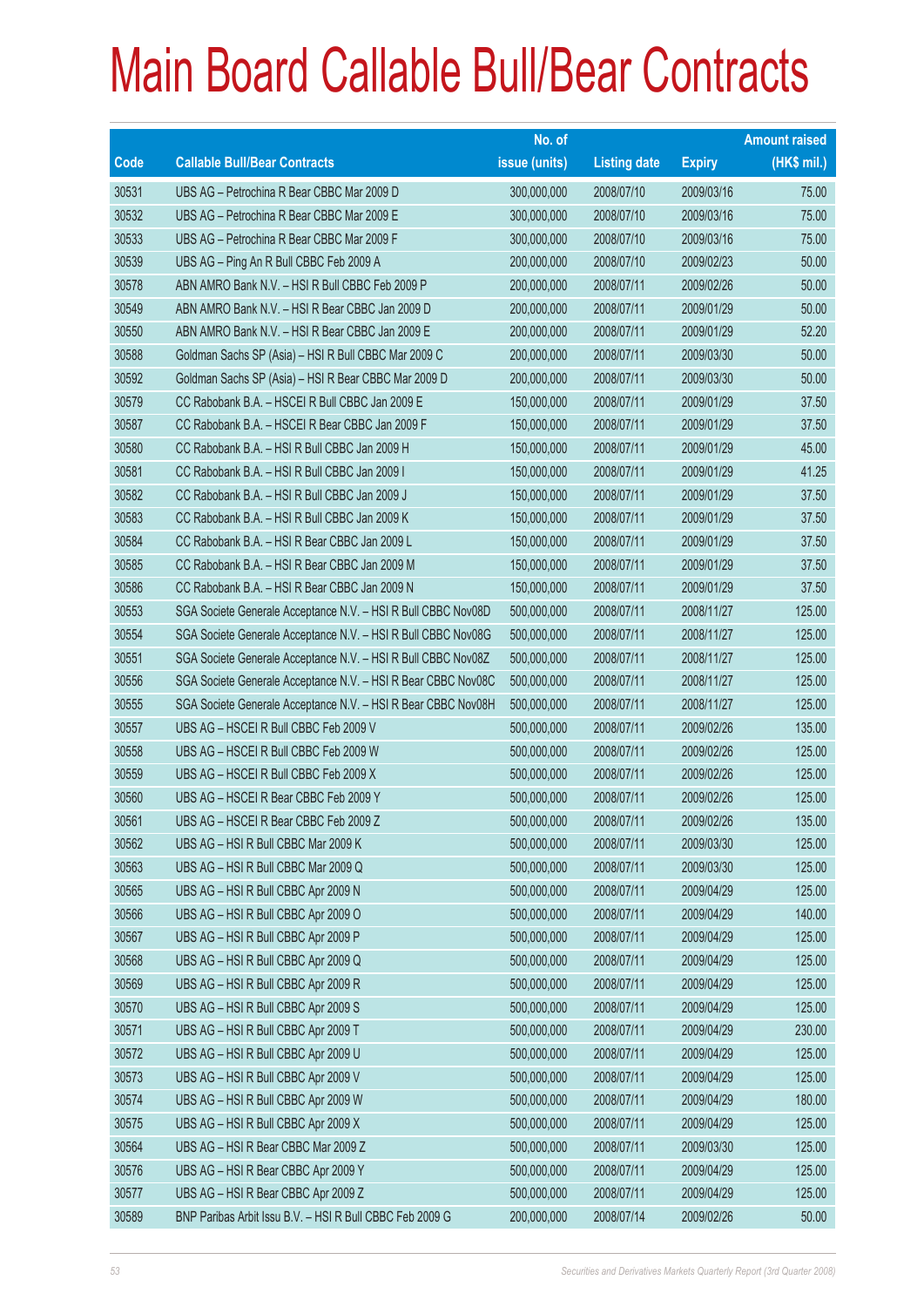|             |                                                            | No. of        |                     |               | <b>Amount raised</b> |
|-------------|------------------------------------------------------------|---------------|---------------------|---------------|----------------------|
| <b>Code</b> | <b>Callable Bull/Bear Contracts</b>                        | issue (units) | <b>Listing date</b> | <b>Expiry</b> | (HK\$ mil.)          |
| 30593       | BNP Paribas Arbit Issu B.V. - HSI R Bear CBBC Feb 2009 H   | 200,000,000   | 2008/07/14          | 2009/02/26    | 50.00                |
| 30591       | Deutsche Bank AG - HSI R Bull CBBC Mar 2009 R              | 400,000,000   | 2008/07/14          | 2009/03/30    | 100.00               |
| 30601       | Deutsche Bank AG - HSI R Bull CBBC Mar 2009 S              | 400,000,000   | 2008/07/14          | 2009/03/30    | 100.00               |
| 30590       | Deutsche Bank AG - Nikkei 225 Index R Bull CBBC Mar 2009 A | 300,000,000   | 2008/07/14          | 2009/03/13    | 75.00                |
| 30594       | Deutsche Bank AG - Nikkei 225 Index R Bear CBBC Mar 2009 B | 300,000,000   | 2008/07/14          | 2009/03/13    | 75.00                |
| 30595       | UBS AG - HSI R Bull CBBC Jan 2009 J                        | 500,000,000   | 2008/07/14          | 2009/01/29    | 125.00               |
| 30596       | UBS AG - HSI R Bull CBBC Jan 2009 K                        | 500,000,000   | 2008/07/14          | 2009/01/29    | 125.00               |
| 30597       | UBS AG - HSI R Bull CBBC Jan 2009 N                        | 500,000,000   | 2008/07/14          | 2009/01/29    | 125.00               |
| 30598       | UBS AG - HSI R Bull CBBC Jan 2009 O                        | 500,000,000   | 2008/07/14          | 2009/01/29    | 125.00               |
| 30599       | UBS AG - HSI R Bull CBBC Jan 2009 Q                        | 500,000,000   | 2008/07/14          | 2009/01/29    | 125.00               |
| 30600       | UBS AG - HSI R Bear CBBC Jan 2009 R                        | 500,000,000   | 2008/07/14          | 2009/01/29    | 125.00               |
| 30413#      | KBC Fin Products Int'l Ltd. - HSI R Bear CBBC Jan 2009 F   | 500,000,000   | 2008/07/14          | 2009/01/29    | 97.00                |
| 30605       | BNP Paribas Arbit Issu B.V. - HSI R Bear CBBC Mar 2009 C   | 200,000,000   | 2008/07/15          | 2009/03/30    | 50.00                |
| 30603       | Goldman Sachs SP (Asia) - HSI R Bull CBBC Dec 2008 L       | 200,000,000   | 2008/07/15          | 2008/12/30    | 50.00                |
| 30604       | Goldman Sachs SP (Asia) - HSI R Bull CBBC Mar 2009 E       | 200,000,000   | 2008/07/15          | 2009/03/30    | 50.00                |
| 30610       | KBC Fin Products Int'l Ltd. - HSI R Bull CBBC Jan 2009 J   | 400,000,000   | 2008/07/15          | 2009/01/29    | 100.00               |
| 30611       | KBC Fin Products Int'l Ltd. - HSI R Bull CBBC Feb 2009 F   | 348,000,000   | 2008/07/15          | 2009/02/26    | 97.44                |
| 30606       | KBC Fin Products Int'l Ltd. - HSI R Bear CBBC Jan 2009 H   | 400,000,000   | 2008/07/15          | 2009/01/29    | 100.00               |
| 30607       | KBC Fin Products Int'l Ltd. - HSI R Bear CBBC Jan 2009 I   | 400,000,000   | 2008/07/15          | 2009/01/29    | 100.00               |
| 30608       | KBC Fin Products Int'l Ltd. - HSI R Bear CBBC Feb 2009 E   | 400,000,000   | 2008/07/15          | 2009/02/26    | 100.00               |
| 30602       | UBS AG - HSI R Bull CBBC Feb 2009 F                        | 500,000,000   | 2008/07/15          | 2009/02/26    | 125.00               |
| 30609       | UBS AG - HSCEI R Bull CBBC Feb 2009 P                      | 500,000,000   | 2008/07/16          | 2009/02/26    | 125.00               |
| 30613       | UBS AG - HSCEI R Bear CBBC Feb 2009 Q                      | 500,000,000   | 2008/07/16          | 2009/02/26    | 125.00               |
| 30612       | UBS AG - HSI R Bull CBBC Apr 2009 C                        | 500,000,000   | 2008/07/16          | 2009/04/29    | 125.00               |
| 30616       | UBS AG - HSI R Bear CBBC Apr 2009 D                        | 500,000,000   | 2008/07/16          | 2009/04/29    | 125.00               |
| 30618       | ABN AMRO Bank N.V. - HSCEI R Bull CBBC Jan 2009 C          | 200,000,000   | 2008/07/17          | 2009/01/29    | 50.00                |
| 30621       | ABN AMRO Bank N.V. - HSCEI R Bear CBBC Jan 2009 D          | 200,000,000   | 2008/07/17          | 2009/01/29    | 92.40                |
| 30614       | ABN AMRO Bank N.V. - HSI R Bull CBBC Jan 2009 F            | 200,000,000   | 2008/07/17          | 2009/01/29    | 61.20                |
| 30615       | ABN AMRO Bank N.V. - HSI R Bull CBBC Jan 2009 G            | 200,000,000   | 2008/07/17          | 2009/01/29    | 56.40                |
| 30617       | ABN AMRO Bank N.V. - HSI R Bull CBBC Jan 2009 H            | 200,000,000   | 2008/07/17          | 2009/01/29    | 51.40                |
| 30619       | ABN AMRO Bank N.V. - HSI R Bear CBBC Jan 2009 I            | 200,000,000   | 2008/07/17          | 2009/01/29    | 114.40               |
| 30620       | ABN AMRO Bank N.V. - HSI R Bear CBBC Jan 2009 J            | 200,000,000   | 2008/07/17          | 2009/01/29    | 125.20               |
| 30630       | Goldman Sachs SP (Asia) - HSI R Bull CBBC Mar 2009 F       | 200,000,000   | 2008/07/17          | 2009/03/30    | 50.00                |
| 30634       | Goldman Sachs SP (Asia) - HSI R Bear CBBC Mar 2009 G       | 200,000,000   | 2008/07/17          | 2009/03/30    | 50.00                |
| 30631       | UBS AG - A50 China R Bull CBBC Mar 2009 A                  | 300,000,000   | 2008/07/17          | 2009/03/16    | 99.00                |
| 30632       | UBS AG - A50 China R Bull CBBC Mar 2009 B                  | 300,000,000   | 2008/07/17          | 2009/03/16    | 90.00                |
| 30633       | UBS AG - A50 China R Bull CBBC Mar 2009 C                  | 300,000,000   | 2008/07/17          | 2009/03/16    | 75.00                |
| 30635       | UBS AG - A50 China R Bull CBBC Mar 2009 D                  | 300,000,000   | 2008/07/17          | 2009/03/16    | 75.00                |
| 30636       | UBS AG - A50 China R Bear CBBC Mar 2009 E                  | 300,000,000   | 2008/07/17          | 2009/03/16    | 75.00                |
| 30637       | UBS AG - A50 China R Bear CBBC Mar 2009 F                  | 300,000,000   | 2008/07/17          | 2009/03/16    | 75.00                |
| 30638       | UBS AG - A50 China R Bear CBBC Mar 2009 G                  | 300,000,000   | 2008/07/17          | 2009/03/16    | 90.00                |
| 30639       | UBS AG - A50 China R Bear CBBC Mar 2009 H                  | 300,000,000   | 2008/07/17          | 2009/03/16    | 105.00               |
| 30625       | UBS AG - HSCEI R Bull CBBC Feb 2009 R                      | 500,000,000   | 2008/07/17          | 2009/02/26    | 125.00               |
| 30627       | UBS AG - HSCEI R Bull CBBC Feb 2009 S                      | 500,000,000   | 2008/07/17          | 2009/02/26    | 125.00               |
| 30628       | UBS AG - HSCEI R Bear CBBC Feb 2009 U                      | 500,000,000   | 2008/07/17          | 2009/02/26    | 125.00               |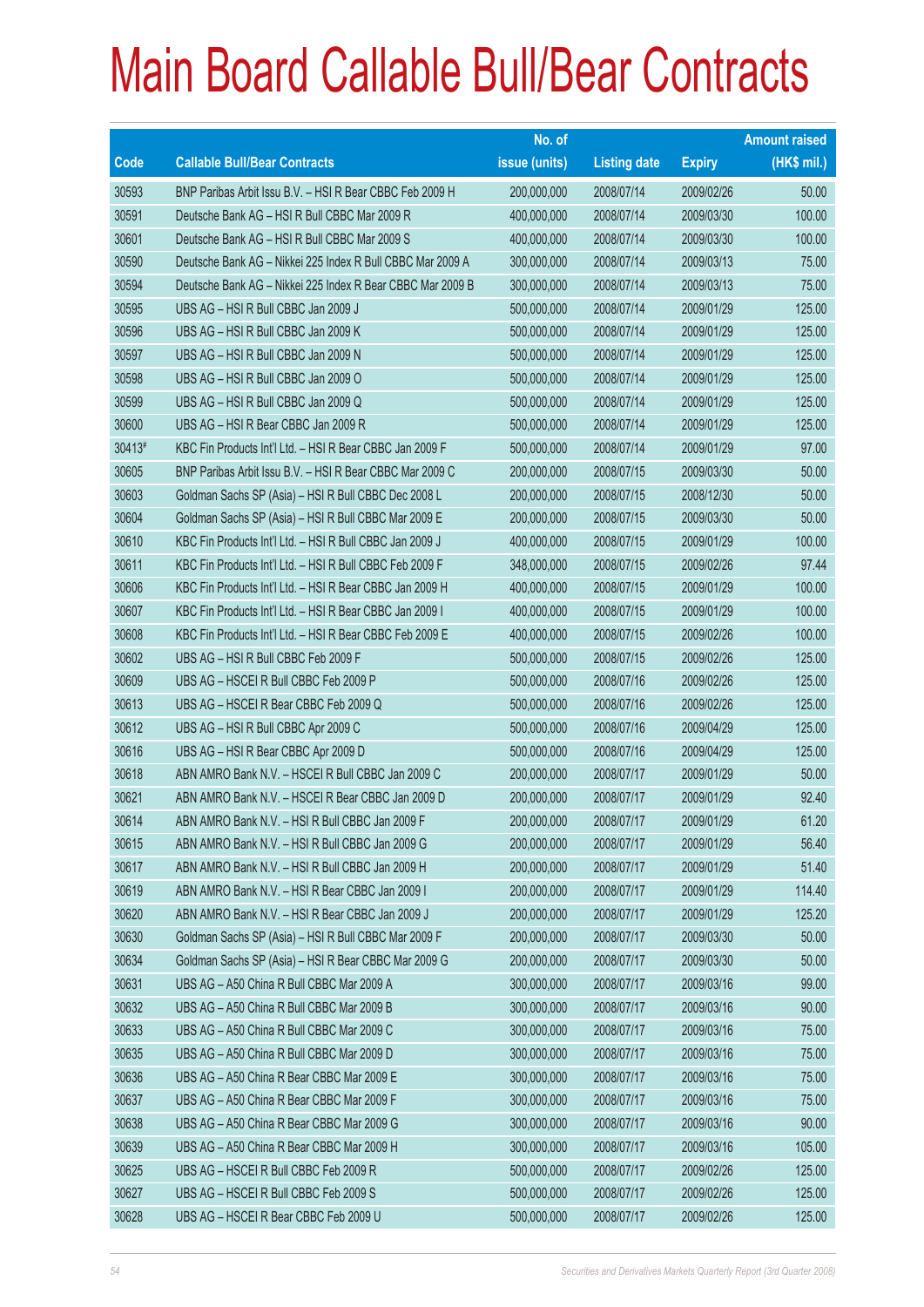|        |                                                               | No. of        |                     |               | <b>Amount raised</b> |
|--------|---------------------------------------------------------------|---------------|---------------------|---------------|----------------------|
| Code   | <b>Callable Bull/Bear Contracts</b>                           | issue (units) | <b>Listing date</b> | <b>Expiry</b> | (HK\$ mil.)          |
| 30629  | UBS AG - HSCEI R Bear CBBC Mar 2009 C                         | 500,000,000   | 2008/07/17          | 2009/03/30    | 125.00               |
| 30622  | UBS AG - HSI R Bull CBBC Apr 2009 J                           | 500,000,000   | 2008/07/17          | 2009/04/29    | 125.00               |
| 30623  | UBS AG - HSI R Bear CBBC Apr 2009 F                           | 500,000,000   | 2008/07/17          | 2009/04/29    | 125.00               |
| 30626  | UBS AG - HSI R Bear CBBC Apr 2009 K                           | 500,000,000   | 2008/07/17          | 2009/04/29    | 125.00               |
| 30624  | UBS AG - HSI R Bear CBBC Apr 2009 M                           | 500,000,000   | 2008/07/17          | 2009/04/29    | 125.00               |
| 30640  | HK Bank - HSCEI R Bull CBBC Jan 2009 A                        | 500,000,000   | 2008/07/18          | 2009/01/29    | 125.00               |
| 30641  | HK Bank - HSCEI R Bull CBBC Jan 2009 B                        | 500,000,000   | 2008/07/18          | 2009/01/29    | 125.00               |
| 30645  | HK Bank - HSCEI R Bear CBBC Jan 2009 C                        | 500,000,000   | 2008/07/18          | 2009/01/29    | 125.00               |
| 30646  | HK Bank - HSCEI R Bear CBBC Jan 2009 D                        | 500,000,000   | 2008/07/18          | 2009/01/29    | 125.00               |
| 30642  | HK Bank - HSI R Bull CBBC Jan 2009 A                          | 500,000,000   | 2008/07/18          | 2009/01/29    | 125.00               |
| 30643  | HK Bank - HSI R Bull CBBC Jan 2009 B                          | 500,000,000   | 2008/07/18          | 2009/01/29    | 125.00               |
| 30644  | HK Bank - HSI R Bull CBBC Jan 2009 C                          | 500,000,000   | 2008/07/18          | 2009/01/29    | 125.00               |
| 30647  | HK Bank - HSI R Bear CBBC Jan 2009 D                          | 500,000,000   | 2008/07/18          | 2009/01/29    | 125.00               |
| 30648  | HK Bank - HSI R Bear CBBC Jan 2009 E                          | 500,000,000   | 2008/07/18          | 2009/01/29    | 125.00               |
| 30649  | HK Bank - HSI R Bear CBBC Jan 2009 F                          | 500,000,000   | 2008/07/18          | 2009/01/29    | 125.00               |
| 30650  | UBS AG - China Rail Cons R Bull CBBC Feb 2009 A               | 200,000,000   | 2008/07/18          | 2009/02/23    | 50.00                |
| 30653  | UBS AG - HSI R Bull CBBC Feb 2009 A                           | 500,000,000   | 2008/07/18          | 2009/02/26    | 125.00               |
| 30654  | UBS AG - HSI R Bear CBBC Apr 2009 E                           | 500,000,000   | 2008/07/18          | 2009/04/29    | 125.00               |
| 30652  | UBS AG - HSI R Bear CBBC Apr 2009 Y                           | 500,000,000   | 2008/07/18          | 2009/04/29    | 125.00               |
| 30651  | UBS AG - Yanzhou Coal R Bull CBBC Feb 2009 A                  | 200,000,000   | 2008/07/18          | 2009/02/23    | 50.00                |
| 30263# | KBC Fin Products Int'l Ltd. - HSI R Bull CBBC Jan 2009 A      | 688,000,000   | 2008/07/18          | 2009/01/29    | 63.98                |
| 30666  | ABN AMRO Bank N.V. - DJIA R Bull CBBC Dec 2008 B              | 200,000,000   | 2008/07/21          | 2008/12/19    | 264.20               |
| 30665  | Goldman Sachs SP (Asia) - HSI R Bull CBBC Mar 2009 H          | 200,000,000   | 2008/07/21          | 2009/03/30    | 50.00                |
| 30669  | Goldman Sachs SP (Asia) – HSI R Bear CBBC Mar 2009 I          | 200,000,000   | 2008/07/21          | 2009/03/30    | 50.00                |
| 30655  | UBS AG - China Life R Bull CBBC Feb 2009 A                    | 300,000,000   | 2008/07/21          | 2009/02/23    | 105.00               |
| 30664  | UBS AG - China Life R Bear CBBC Feb 2009 B                    | 300,000,000   | 2008/07/21          | 2009/02/23    | 150.00               |
| 30656  | UBS AG - HSCEI R Bull CBBC Mar 2009 D                         | 500,000,000   | 2008/07/21          | 2009/03/30    | 125.00               |
| 30657  | UBS AG - HSCEI R Bear CBBC Jan 2009 W                         | 500,000,000   | 2008/07/21          | 2009/01/29    | 125.00               |
| 30658  | UBS AG - HSI R Bull CBBC Jan 2009 K                           | 500,000,000   | 2008/07/21          | 2009/01/29    | 125.00               |
| 30659  | UBS AG - HSI R Bull CBBC Jan 2009 O                           | 500,000,000   | 2008/07/21          | 2009/01/29    | 125.00               |
| 30660  | UBS AG - HSI R Bull CBBC Jan 2009 U                           | 500,000,000   | 2008/07/21          | 2009/01/29    | 125.00               |
| 30661  | UBS AG - HSI R Bull CBBC Mar 2009 R                           | 500,000,000   | 2008/07/21          | 2009/03/30    | 125.00               |
| 30662  | UBS AG - HSI R Bear CBBC Mar 2009 S                           | 500,000,000   | 2008/07/21          | 2009/03/30    | 125.00               |
| 30663  | UBS AG - HSI R Bear CBBC Apr 2009 Z                           | 500,000,000   | 2008/07/21          | 2009/04/29    | 125.00               |
| 30674  | Deutsche Bank AG - HSI R Bear CBBC Feb 2009 G                 | 400,000,000   | 2008/07/22          | 2009/02/26    | 102.00               |
| 30675  | Deutsche Bank AG - HSI R Bear CBBC Mar 2009 T                 | 400,000,000   | 2008/07/22          | 2009/03/30    | 100.00               |
| 30676  | Deutsche Bank AG - HSI R Bear CBBC Mar 2009 U                 | 400,000,000   | 2008/07/22          | 2009/03/30    | 100.00               |
| 30678  | Goldman Sachs SP (Asia) - HSI R Bear CBBC Feb 2009 L          | 200,000,000   | 2008/07/22          | 2009/02/26    | 50.00                |
| 30668  | SGA Societe Generale Acceptance N.V. - HSI R Bull CBBC Dec08R | 500,000,000   | 2008/07/22          | 2008/12/30    | 125.00               |
| 30667  | SGA Societe Generale Acceptance N.V. - HSI R Bull CBBC Dec08X | 500,000,000   | 2008/07/22          | 2008/12/30    | 125.00               |
| 30670  | UBS AG - HSI R Bull CBBC Jan 2009 Q                           | 500,000,000   | 2008/07/22          | 2009/01/29    | 125.00               |
| 30671  | UBS AG - HSI R Bull CBBC Jan 2009 R                           | 500,000,000   | 2008/07/22          | 2009/01/29    | 125.00               |
| 30677  | UBS AG - HSI R Bull CBBC Feb 2009 R                           | 500,000,000   | 2008/07/22          | 2009/02/26    | 125.00               |
| 30672  | UBS AG - HSI R Bull CBBC Apr 2009 L                           | 500,000,000   | 2008/07/22          | 2009/04/29    | 125.00               |
| 30673  | UBS AG - HSI R Bear CBBC Mar 2009 T                           | 500,000,000   | 2008/07/22          | 2009/03/30    | 125.00               |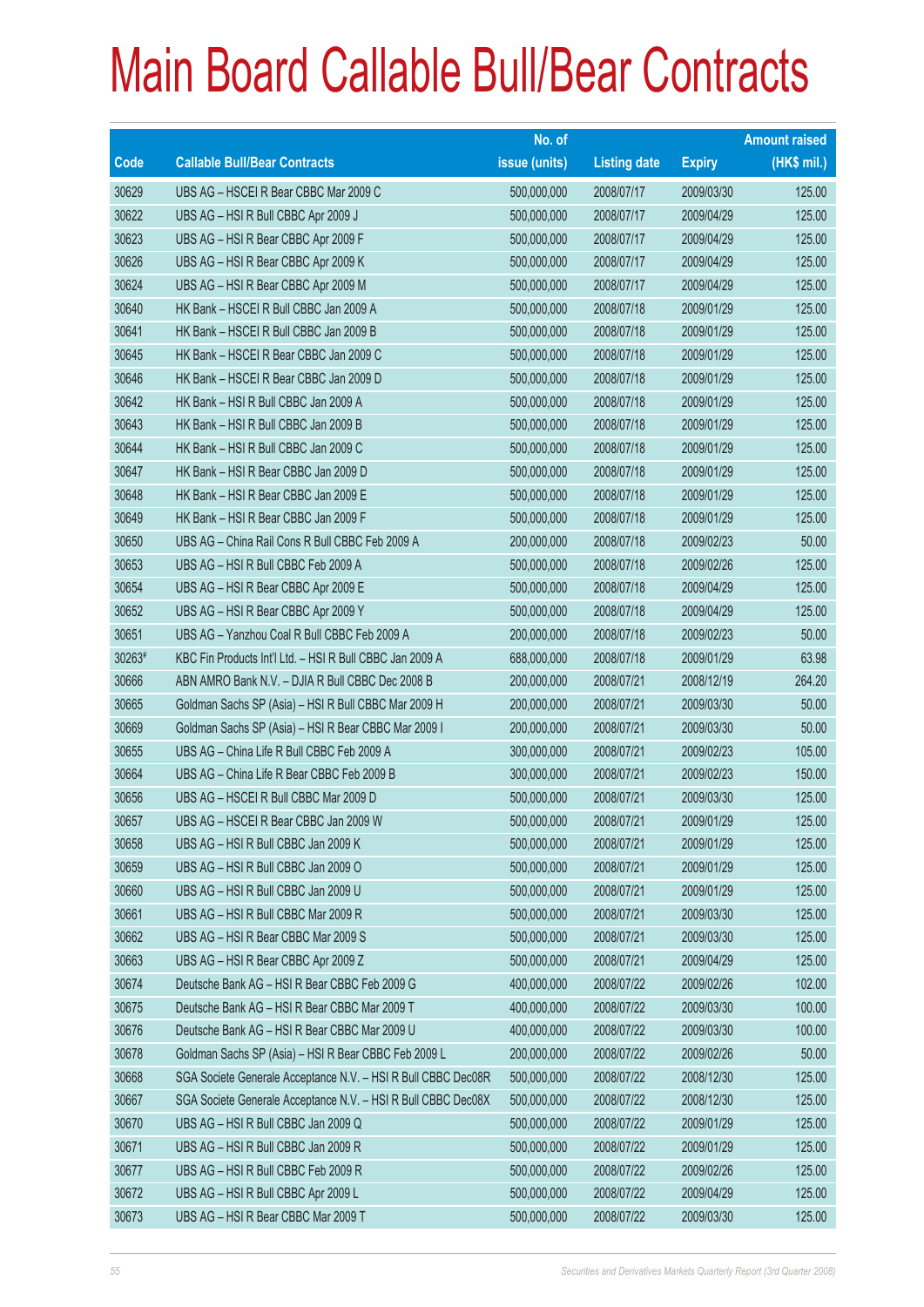|        |                                                               | No. of        |                     |               | <b>Amount raised</b> |
|--------|---------------------------------------------------------------|---------------|---------------------|---------------|----------------------|
| Code   | <b>Callable Bull/Bear Contracts</b>                           | issue (units) | <b>Listing date</b> | <b>Expiry</b> | $(HK$$ mil.)         |
| 30680  | ABN AMRO Bank N.V. - DJIA R Bear CBBC Dec 2008 C              | 200,000,000   | 2008/07/23          | 2008/12/19    | 156.20               |
| 30681  | ABN AMRO Bank N.V. - DJIA R Bear CBBC Dec 2008 D              | 200,000,000   | 2008/07/23          | 2008/12/19    | 408.00               |
| 30679  | ABN AMRO Bank N.V. - HSI R Bull CBBC Jan 2009 K               | 200,000,000   | 2008/07/23          | 2009/01/29    | 50.40                |
| 30699  | ABN AMRO Bank N.V. - HSI R Bull CBBC Jan 2009 L               | 200,000,000   | 2008/07/23          | 2009/01/29    | 50.40                |
| 30700  | ABN AMRO Bank N.V. - HSI R Bull CBBC Jan 2009 M               | 200,000,000   | 2008/07/23          | 2009/01/29    | 50.00                |
| 30701  | ABN AMRO Bank N.V. - HSI R Bull CBBC Jan 2009 N               | 200,000,000   | 2008/07/23          | 2009/01/29    | 50.00                |
| 30705  | ABN AMRO Bank N.V. - HSI R Bear CBBC Jan 2009 O               | 200,000,000   | 2008/07/23          | 2009/01/29    | 50.40                |
| 30683  | BNP Paribas Arbit Issu B.V. - HSCEI R Bull CBBC Feb 2009 A    | 200,000,000   | 2008/07/23          | 2009/02/26    | 50.00                |
| 30687  | BNP Paribas Arbit Issu B.V. - HSCEI R Bear CBBC Feb 2009 B    | 200,000,000   | 2008/07/23          | 2009/02/26    | 50.00                |
| 30684  | BNP Paribas Arbit Issu B.V. - HSI R Bull CBBC Mar 2009 D      | 200,000,000   | 2008/07/23          | 2009/03/30    | 50.00                |
| 30688  | BNP Paribas Arbit Issu B.V. - HSI R Bear CBBC Mar 2009 E      | 200,000,000   | 2008/07/23          | 2009/03/30    | 50.00                |
| 30698  | Deutsche Bank AG - HSI R Bull CBBC Mar 2009 V                 | 400,000,000   | 2008/07/23          | 2009/03/30    | 100.00               |
| 30682  | SGA Societe Generale Acceptance N.V. - HSI R Bull CBBC Jan09A | 500,000,000   | 2008/07/23          | 2009/01/29    | 135.00               |
| 30686  | SGA Societe Generale Acceptance N.V. - HSI R Bear CBBC Jan09B | 500,000,000   | 2008/07/23          | 2009/01/29    | 125.00               |
| 30685  | UBS AG - HSCEI R Bull CBBC Feb 2009 P                         | 500,000,000   | 2008/07/23          | 2009/02/26    | 125.00               |
| 30689  | UBS AG - HSCEI R Bear CBBC Feb 2009 Q                         | 500,000,000   | 2008/07/23          | 2009/02/26    | 125.00               |
| 30690  | UBS AG - HSI R Bull CBBC Jan 2009 J                           | 500,000,000   | 2008/07/23          | 2009/01/29    | 125.00               |
| 30691  | UBS AG - HSI R Bull CBBC Jan 2009 N                           | 500,000,000   | 2008/07/23          | 2009/01/29    | 125.00               |
| 30692  | UBS AG - HSI R Bull CBBC Mar 2009 Q                           | 500,000,000   | 2008/07/23          | 2009/03/30    | 125.00               |
| 30693  | UBS AG - HSI R Bear CBBC Feb 2009 F                           | 500,000,000   | 2008/07/23          | 2009/02/26    | 125.00               |
| 30694  | UBS AG - HSI R Bear CBBC Mar 2009 U                           | 500,000,000   | 2008/07/23          | 2009/03/30    | 125.00               |
| 30695  | UBS AG - HSI R Bear CBBC Mar 2009 V                           | 500,000,000   | 2008/07/23          | 2009/03/30    | 125.00               |
| 30696  | UBS AG - HSI R Bear CBBC Mar 2009 Z                           | 500,000,000   | 2008/07/23          | 2009/03/30    | 125.00               |
| 30697  | UBS AG - HSI R Bear CBBC Apr 2009 C                           | 500,000,000   | 2008/07/23          | 2009/04/29    | 125.00               |
| 30706  | ABN AMRO Bank N.V. - HSI R Bull CBBC Jan 2009 P               | 200,000,000   | 2008/07/24          | 2009/01/29    | 50.00                |
| 30707  | BNP Paribas Arbit Issu B.V. - HSI R Bull CBBC Apr 2009 A      | 300,000,000   | 2008/07/24          | 2009/04/29    | 75.00                |
| 30708  | Deutsche Bank AG - HSI R Bull CBBC Mar 2009 W                 | 400,000,000   | 2008/07/24          | 2009/03/30    | 100.00               |
| 30709  | Goldman Sachs SP (Asia) - HSI R Bull CBBC Mar 2009 J          | 200,000,000   | 2008/07/24          | 2009/03/30    | 50.00                |
| 30710  | KBC Fin Products Int'l Ltd. - HSI R Bull CBBC Feb 2009 G      | 400,000,000   | 2008/07/24          | 2009/02/26    | 100.00               |
| 30702  | UBS AG - HSCEI R Bull CBBC Feb 2009 S                         | 500,000,000   | 2008/07/24          | 2009/02/26    | 125.00               |
| 30703  | UBS AG - HSCEI R Bear CBBC Mar 2009 E                         | 500,000,000   | 2008/07/24          | 2009/03/30    | 125.00               |
| 30704  | UBS AG - HSI R Bear CBBC Apr 2009 D                           | 500,000,000   | 2008/07/24          | 2009/04/29    | 125.00               |
| 30472# | ABN AMRO Bank N.V. - HSI R Bear CBBC Feb 2009 N               | 200,000,000   | 2008/07/24          | 2009/02/26    | 22.80                |
| 30714  | Macquarie Bank Ltd. - HSI R Bull CBBC Feb 2009 A              | 388,000,000   | 2008/07/25          | 2009/02/26    | 97.00                |
| 30715  | Macquarie Bank Ltd. - HSI R Bull CBBC Feb 2009 B              | 388,000,000   | 2008/07/25          | 2009/02/26    | 97.00                |
| 30716  | Macquarie Bank Ltd. - HSI R Bull CBBC Apr 2009 A              | 388,000,000   | 2008/07/25          | 2009/04/29    | 97.00                |
| 30717  | Macquarie Bank Ltd. - HSI R Bull CBBC Apr 2009 B              | 388,000,000   | 2008/07/25          | 2009/04/29    | 97.00                |
| 30718  | Macquarie Bank Ltd. - HSI R Bear CBBC Feb 2009 C              | 388,000,000   | 2008/07/25          | 2009/02/26    | 97.00                |
| 30719  | Macquarie Bank Ltd. - HSI R Bear CBBC Feb 2009 D              | 388,000,000   | 2008/07/25          | 2009/02/26    | 97.00                |
| 30720  | Macquarie Bank Ltd. - HSI R Bear CBBC Feb 2009 E              | 388,000,000   | 2008/07/25          | 2009/02/26    | 97.00                |
| 30721  | Macquarie Bank Ltd. - HSI R Bear CBBC Apr 2009 C              | 388,000,000   | 2008/07/25          | 2009/04/29    | 97.00                |
| 30722  | Macquarie Bank Ltd. - HSI R Bear CBBC Apr 2009 D              | 388,000,000   | 2008/07/25          | 2009/04/29    | 97.00                |
| 30723  | Macquarie Bank Ltd. - HSI R Bear CBBC Apr 2009 E              | 388,000,000   | 2008/07/25          | 2009/04/29    | 97.00                |
| 30724  | UBS AG - HSCEI R Bull CBBC Feb 2009 R                         | 500,000,000   | 2008/07/25          | 2009/02/26    | 125.00               |
| 30728  | UBS AG - HSCEI R Bear CBBC Feb 2009 U                         | 500,000,000   | 2008/07/25          | 2009/02/26    | 125.00               |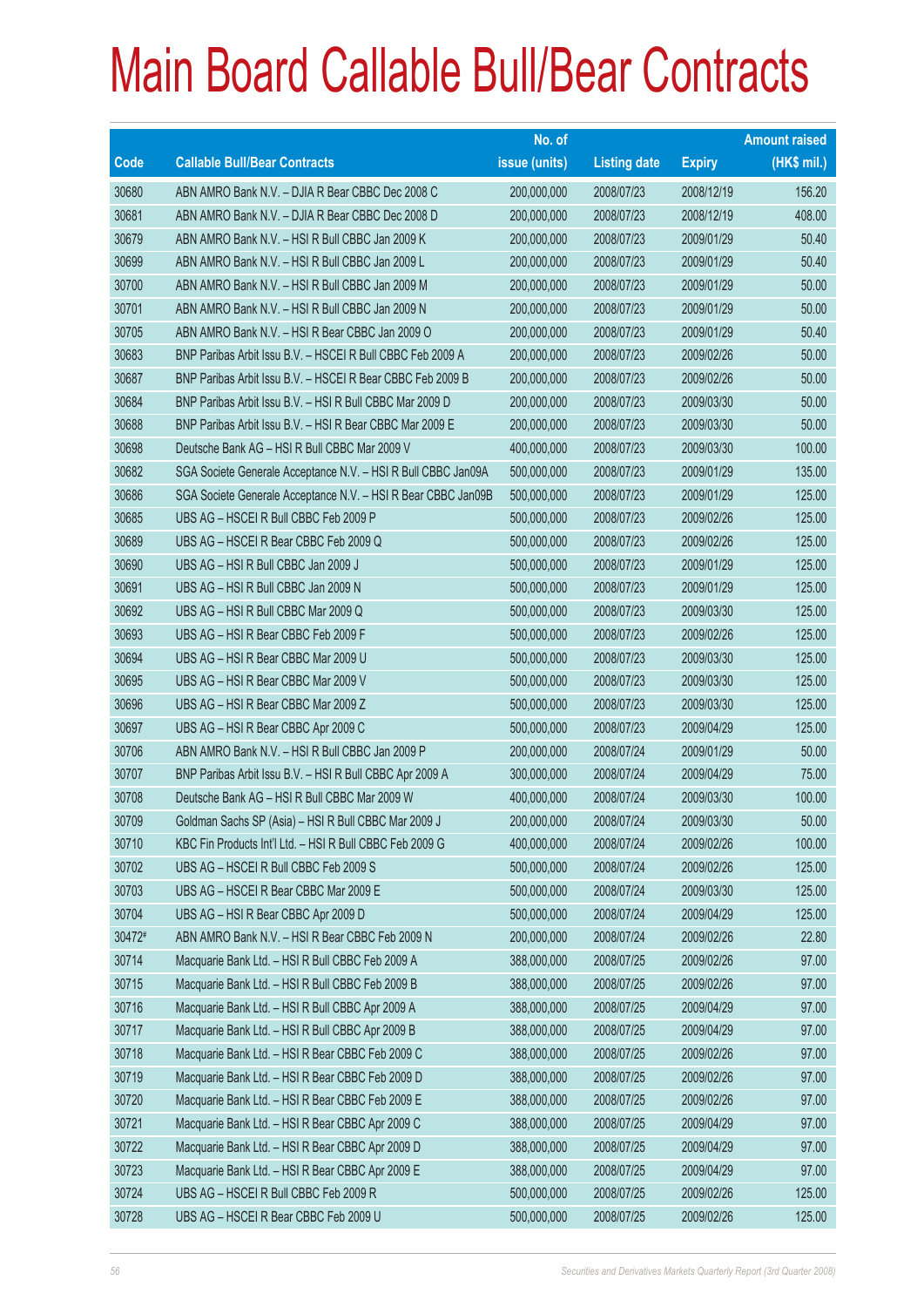|             |                                                               | No. of        |                     |               | <b>Amount raised</b> |
|-------------|---------------------------------------------------------------|---------------|---------------------|---------------|----------------------|
| <b>Code</b> | <b>Callable Bull/Bear Contracts</b>                           | issue (units) | <b>Listing date</b> | <b>Expiry</b> | $(HK$$ mil.)         |
| 30711       | UBS AG - HSI R Bear CBBC Apr 2009 F                           | 500,000,000   | 2008/07/25          | 2009/04/29    | 125.00               |
| 30712       | UBS AG - HSI R Bear CBBC Apr 2009 K                           | 500,000,000   | 2008/07/25          | 2009/04/29    | 140.00               |
| 30713       | UBS AG - HSI R Bear CBBC Apr 2009 M                           | 500,000,000   | 2008/07/25          | 2009/04/29    | 125.00               |
| 30752       | ABN AMRO Bank N.V. - HKEx R Bull CBBC Jan 2009 B              | 200,000,000   | 2008/07/28          | 2009/01/21    | 63.20                |
| 30753       | ABN AMRO Bank N.V. - HSBC R Bull CBBC Jan 2009 A              | 200,000,000   | 2008/07/28          | 2009/01/21    | 59.00                |
| 30744       | ABN AMRO Bank N.V. - HSCEI R Bull CBBC Jan 2009 E             | 200,000,000   | 2008/07/28          | 2009/01/29    | 50.00                |
| 30745       | ABN AMRO Bank N.V. - HSCEI R Bull CBBC Jan 2009 F             | 200,000,000   | 2008/07/28          | 2009/01/29    | 50.00                |
| 30746       | ABN AMRO Bank N.V. - HSCEI R Bull CBBC Jan 2009 G             | 200,000,000   | 2008/07/28          | 2009/01/29    | 50.00                |
| 30742       | ABN AMRO Bank N.V. - HSI R Bull CBBC Jan 2009 Q               | 200,000,000   | 2008/07/28          | 2009/01/29    | 51.40                |
| 30743       | ABN AMRO Bank N.V. - HSI R Bull CBBC Jan 2009 R               | 200,000,000   | 2008/07/28          | 2009/01/29    | 50.60                |
| 30747       | Deutsche Bank AG - HSI R Bull CBBC Feb 2009 H                 | 400,000,000   | 2008/07/28          | 2009/02/26    | 100.00               |
| 30748       | Deutsche Bank AG - HSI R Bull CBBC Mar 2009 X                 | 400,000,000   | 2008/07/28          | 2009/03/30    | 100.00               |
| 30749       | Goldman Sachs SP (Asia) - HSI R Bull CBBC Mar 2009 K          | 200,000,000   | 2008/07/28          | 2009/03/30    | 50.00                |
| 30750       | KBC Fin Products Int'l Ltd. - HSCEI R Bull CBBC Feb 2009 C    | 400,000,000   | 2008/07/28          | 2009/02/26    | 100.00               |
| 30751       | KBC Fin Products Int'l Ltd. - HSI R Bull CBBC Jan 2009 K      | 400,000,000   | 2008/07/28          | 2009/01/29    | 100.00               |
| 30725       | SGA Societe Generale Acceptance N.V. - HSI R Bull CBBC Jan09C | 500,000,000   | 2008/07/28          | 2009/01/29    | 190.00               |
| 30726       | SGA Societe Generale Acceptance N.V. - HSI R Bull CBBC Jan09D | 500,000,000   | 2008/07/28          | 2009/01/29    | 180.00               |
| 30727       | SGA Societe Generale Acceptance N.V. - HSI R Bull CBBC Jan09E | 500,000,000   | 2008/07/28          | 2009/01/29    | 125.00               |
| 30729       | UBS AG - China Mobile R Bull CBBC Mar 2009 J                  | 300,000,000   | 2008/07/28          | 2009/03/16    | 75.00                |
| 30731       | UBS AG - HSCEI R Bull CBBC Jan 2009 E                         | 500,000,000   | 2008/07/28          | 2009/01/29    | 125.00               |
| 30741       | UBS AG - HSCEI R Bear CBBC Jan 2009 G                         | 500,000,000   | 2008/07/28          | 2009/01/29    | 125.00               |
| 30732       | UBS AG - HSI R Bull CBBC Feb 2009 A                           | 500,000,000   | 2008/07/28          | 2009/02/26    | 125.00               |
| 30733       | UBS AG - HSI R Bull CBBC Apr 2009 E                           | 500,000,000   | 2008/07/28          | 2009/04/29    | 125.00               |
| 30734       | UBS AG - HSI R Bull CBBC Apr 2009 G                           | 500,000,000   | 2008/07/28          | 2009/04/29    | 125.00               |
| 30735       | UBS AG - HSI R Bull CBBC Apr 2009 H                           | 500,000,000   | 2008/07/28          | 2009/04/29    | 125.00               |
| 30737       | UBS AG - HSI R Bear CBBC Mar 2009 L                           | 500,000,000   | 2008/07/28          | 2009/03/30    | 125.00               |
| 30738       | UBS AG - HSI R Bear CBBC Mar 2009 S                           | 500,000,000   | 2008/07/28          | 2009/03/30    | 125.00               |
| 30739       | UBS AG - HSI R Bear CBBC Apr 2009 Y                           | 500,000,000   | 2008/07/28          | 2009/04/29    | 125.00               |
| 30740       | UBS AG - HSI R Bear CBBC Apr 2009 Z                           | 500,000,000   | 2008/07/28          | 2009/04/29    | 170.00               |
| 30730       | UBS AG - Petrochina R Bull CBBC Mar 2009 G                    | 300,000,000   | 2008/07/28          | 2009/03/16    | 75.00                |
| 30736       | UBS AG - Petrochina R Bear CBBC Mar 2009 H                    | 300,000,000   | 2008/07/28          | 2009/03/16    | 75.00                |
| 30342#      | ABN AMRO Bank N.V. - HSI R Bear CBBC Nov 2008 W               | 200,000,000   | 2008/07/28          | 2008/11/27    | 32.00                |
| 30756       | ABN AMRO Bank N.V. - HSI R Bull CBBC Jan 2009 S               | 200,000,000   | 2008/07/29          | 2009/01/29    | 50.00                |
| 30757       | BNP Paribas Arbit Issu B.V. - HSI R Bull CBBC Apr 2009 B      | 300,000,000   | 2008/07/29          | 2009/04/29    | 75.00                |
| 30758       | BNP Paribas Arbit Issu B.V. - HSI R Bull CBBC Apr 2009 C      | 300,000,000   | 2008/07/29          | 2009/04/29    | 75.00                |
| 30761       | BNP Paribas Arbit Issu B.V. - HSI R Bear CBBC Apr 2009 D      | 300,000,000   | 2008/07/29          | 2009/04/29    | 75.00                |
| 30763       | Deutsche Bank AG - A50 China R Bull CBBC Apr 2009 A           | 400,000,000   | 2008/07/29          | 2009/04/06    | 144.00               |
| 30764       | Deutsche Bank AG - A50 China R Bull CBBC Apr 2009 B           | 400,000,000   | 2008/07/29          | 2009/04/06    | 108.00               |
| 30767       | Deutsche Bank AG - A50 China R Bear CBBC Apr 2009 C           | 400,000,000   | 2008/07/29          | 2009/04/06    | 100.00               |
| 30759       | KBC Fin Products Int'l Ltd. - HSI R Bear CBBC Jan 2009 L      | 400,000,000   | 2008/07/29          | 2009/01/29    | 100.00               |
| 30760       | KBC Fin Products Int'l Ltd. - HSI R Bear CBBC Feb 2009 H      | 400,000,000   | 2008/07/29          | 2009/02/26    | 100.00               |
| 30754       | SGA Societe Generale Acceptance N.V. - HSI R Bull CBBC Jan09F | 500,000,000   | 2008/07/29          | 2009/01/29    | 125.00               |
| 30755       | SGA Societe Generale Acceptance N.V. - HSI R Bull CBBC Jan09G | 500,000,000   | 2008/07/29          | 2009/01/29    | 125.00               |
| 30762       | UBS AG - China Life R Bull CBBC Feb 2009 C                    | 300,000,000   | 2008/07/29          | 2009/02/23    | 105.00               |
| 30766       | UBS AG - China Life R Bear CBBC Feb 2009 D                    | 300,000,000   | 2008/07/29          | 2009/02/23    | 150.00               |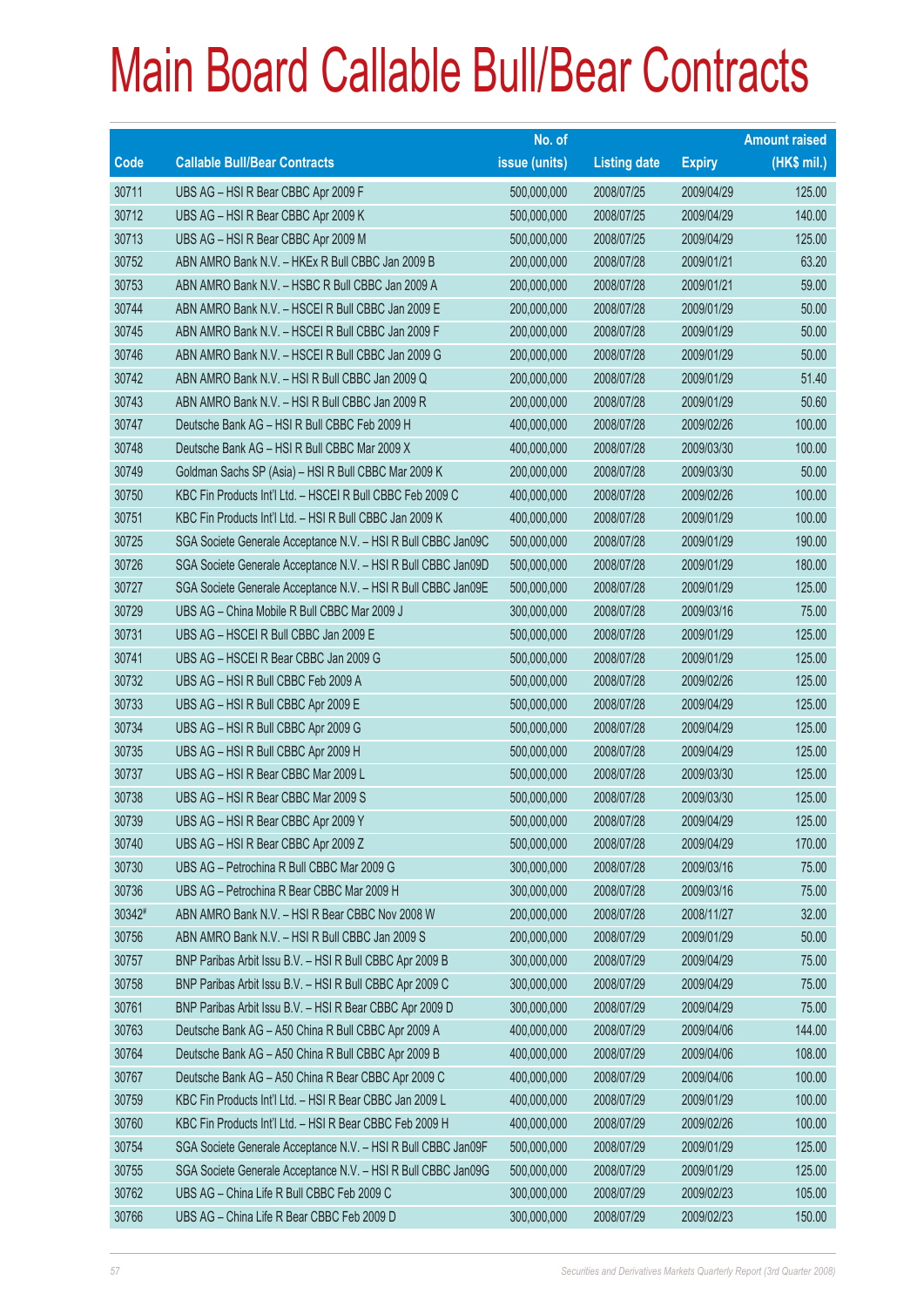|        |                                                               | No. of        |                     |               | <b>Amount raised</b> |
|--------|---------------------------------------------------------------|---------------|---------------------|---------------|----------------------|
| Code   | <b>Callable Bull/Bear Contracts</b>                           | issue (units) | <b>Listing date</b> | <b>Expiry</b> | (HK\$ mil.)          |
| 30322# | ABN AMRO Bank N.V. - HSI R Bear CBBC Nov 2008 X               | 200,000,000   | 2008/07/29          | 2008/11/27    | 28.20                |
| 30787  | ABN AMRO Bank N.V. - HSI R Bull CBBC Jan 2009 T               | 300,000,000   | 2008/07/30          | 2009/01/29    | 76.20                |
| 30788  | ABN AMRO Bank N.V. - HSI R Bull CBBC Jan 2009 U               | 300,000,000   | 2008/07/30          | 2009/01/29    | 75.00                |
| 30789  | ABN AMRO Bank N.V. - HSI R Bull CBBC Jan 2009 V               | 300,000,000   | 2008/07/30          | 2009/01/29    | 75.00                |
| 30782  | BNP Paribas Arbit Issu B.V. - HSI R Bull CBBC Feb 2009 I      | 300,000,000   | 2008/07/30          | 2009/02/26    | 75.00                |
| 30786  | BNP Paribas Arbit Issu B.V. - HSI R Bear CBBC Feb 2009 J      | 300,000,000   | 2008/07/30          | 2009/02/26    | 75.00                |
| 30785  | Deutsche Bank AG - HSI R Bull CBBC Mar 2009 Y                 | 400,000,000   | 2008/07/30          | 2009/03/30    | 100.00               |
| 30790  | KBC Fin Products Int'l Ltd. - HSI R Bull CBBC Jan 2009 M      | 400,000,000   | 2008/07/30          | 2009/01/29    | 100.00               |
| 30791  | KBC Fin Products Int'l Ltd. - HSI R Bull CBBC Feb 2009 I      | 400,000,000   | 2008/07/30          | 2009/02/26    | 100.00               |
| 30792  | KBC Fin Products Int'l Ltd. - HSI R Bull CBBC Feb 2009 J      | 318,000,000   | 2008/07/30          | 2009/02/26    | 98.58                |
| 30793  | KBC Fin Products Int'l Ltd. - HSI R Bull CBBC Feb 2009 K      | 400,000,000   | 2008/07/30          | 2009/02/26    | 100.00               |
| 30794  | KBC Fin Products Int'l Ltd. - HSI R Bull CBBC Mar 2009 H      | 400,000,000   | 2008/07/30          | 2009/03/30    | 100.00               |
| 30783  | UBS AG - A50 China R Bull CBBC Mar 2009 I                     | 300,000,000   | 2008/07/30          | 2009/03/16    | 75.00                |
| 30784  | UBS AG - A50 China R Bull CBBC Mar 2009 J                     | 300,000,000   | 2008/07/30          | 2009/03/16    | 75.00                |
| 30765  | UBS AG - HSCEI R Bull CBBC Feb 2009 Q                         | 500,000,000   | 2008/07/30          | 2009/02/26    | 125.00               |
| 30768  | UBS AG - HSCEI R Bear CBBC Jan 2009 F                         | 500,000,000   | 2008/07/30          | 2009/01/29    | 125.00               |
| 30769  | UBS AG - HSI R Bull CBBC Jan 2009 P                           | 500,000,000   | 2008/07/30          | 2009/01/29    | 125.00               |
| 30771  | UBS AG - HSI R Bull CBBC Feb 2009 F                           | 500,000,000   | 2008/07/30          | 2009/02/26    | 125.00               |
| 30770  | UBS AG - HSI R Bull CBBC Feb 2009 J                           | 500,000,000   | 2008/07/30          | 2009/02/26    | 125.00               |
| 30772  | UBS AG - HSI R Bull CBBC Mar 2009 M                           | 500,000,000   | 2008/07/30          | 2009/03/30    | 125.00               |
| 30773  | UBS AG - HSI R Bull CBBC Mar 2009 T                           | 500,000,000   | 2008/07/30          | 2009/03/30    | 125.00               |
| 30774  | UBS AG - HSI R Bull CBBC Mar 2009 U                           | 500,000,000   | 2008/07/30          | 2009/03/30    | 125.00               |
| 30775  | UBS AG - HSI R Bear CBBC Feb 2009 G                           | 500,000,000   | 2008/07/30          | 2009/02/26    | 125.00               |
| 30776  | UBS AG - HSI R Bear CBBC Mar 2009 V                           | 500,000,000   | 2008/07/30          | 2009/03/30    | 125.00               |
| 30777  | UBS AG - HSI R Bear CBBC Mar 2009 X                           | 500,000,000   | 2008/07/30          | 2009/03/30    | 125.00               |
| 30778  | UBS AG - HSI R Bear CBBC Apr 2009 A                           | 500,000,000   | 2008/07/30          | 2009/04/29    | 125.00               |
| 30779  | UBS AG - HSI R Bear CBBC Apr 2009 B                           | 500,000,000   | 2008/07/30          | 2009/04/29    | 155.00               |
| 30780  | UBS AG - HSI R Bear CBBC Apr 2009 C                           | 500,000,000   | 2008/07/30          | 2009/04/29    | 125.00               |
| 30781  | UBS AG - HSI R Bear CBBC Apr 2009 I                           | 500,000,000   | 2008/07/30          | 2009/04/29    | 125.00               |
| 30804  | BNP Paribas Arbit Issu B.V. - HSI R Bear CBBC Apr 2009 E      | 300,000,000   | 2008/07/31          | 2009/04/29    | 75.00                |
| 30807  | Deutsche Bank AG - HSI R Bull CBBC Mar 2009 Z                 | 400,000,000   | 2008/07/31          | 2009/03/30    | 100.00               |
| 30816  | Goldman Sachs SP (Asia) - HSI R Bull CBBC Apr 2009 A          | 200,000,000   | 2008/07/31          | 2009/04/29    | 50.00                |
| 30797  | HK Bank - HSCEI R Bear CBBC Jan 2009 E                        | 500,000,000   | 2008/07/31          | 2009/01/29    | 125.00               |
| 30795  | HK Bank - HSI R Bull CBBC Jan 2009 G                          | 500,000,000   | 2008/07/31          | 2009/01/29    | 125.00               |
| 30796  | HK Bank - HSI R Bull CBBC Jan 2009 H                          | 500,000,000   | 2008/07/31          | 2009/01/29    | 125.00               |
| 30799  | HK Bank - HSI R Bear CBBC Jan 2009 I                          | 500,000,000   | 2008/07/31          | 2009/01/29    | 125.00               |
| 30800  | HK Bank - HSI R Bear CBBC Jan 2009 J                          | 500,000,000   | 2008/07/31          | 2009/01/29    | 125.00               |
| 30798  | SGA Societe Generale Acceptance N.V. - HSI R Bull CBBC Jan09H | 500,000,000   | 2008/07/31          | 2009/01/29    | 125.00               |
| 30801  | SGA Societe Generale Acceptance N.V. - HSI R Bull CBBC Jan091 | 500,000,000   | 2008/07/31          | 2009/01/29    | 125.00               |
| 30802  | SGA Societe Generale Acceptance N.V. - HSI R Bull CBBC Jan09J | 500,000,000   | 2008/07/31          | 2009/01/29    | 125.00               |
| 30803  | SGA Societe Generale Acceptance N.V. - HSI R Bull CBBC Jan09K | 500,000,000   | 2008/07/31          | 2009/01/29    | 125.00               |
| 30813  | UBS AG - China Mobile R Bull CBBC Mar 2009 K                  | 300,000,000   | 2008/07/31          | 2009/03/16    | 75.00                |
| 30810  | UBS AG - China Mobile R Bear CBBC Mar 2009 L                  | 300,000,000   | 2008/07/31          | 2009/03/16    | 75.00                |
| 30812  | UBS AG - China Life R Bull CBBC Mar 2009 H                    | 300,000,000   | 2008/07/31          | 2009/03/16    | 105.00               |
| 30808  | UBS AG - China Life R Bear CBBC Mar 2009 I                    | 300,000,000   | 2008/07/31          | 2009/03/16    | 138.00               |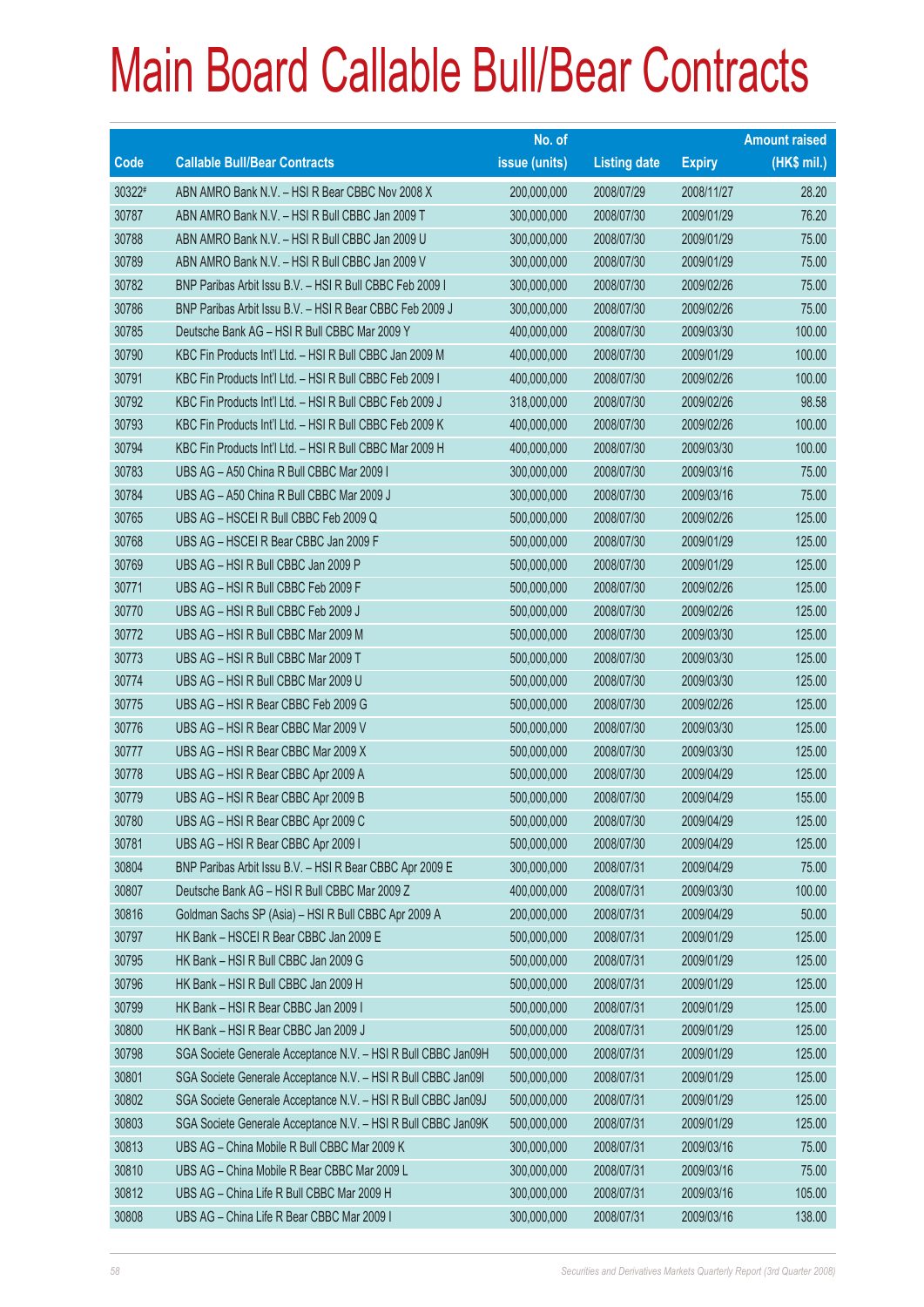|       |                                                               | No. of        |                     |               | <b>Amount raised</b> |
|-------|---------------------------------------------------------------|---------------|---------------------|---------------|----------------------|
| Code  | <b>Callable Bull/Bear Contracts</b>                           | issue (units) | <b>Listing date</b> | <b>Expiry</b> | (HK\$ mil.)          |
| 30809 | UBS AG - China Life R Bear CBBC Mar 2009 J                    | 300,000,000   | 2008/07/31          | 2009/03/16    | 168.00               |
| 30811 | UBS AG - HSCEI R Bull CBBC Mar 2009 F                         | 500,000,000   | 2008/07/31          | 2009/03/30    | 125.00               |
| 30814 | UBS AG - HSCEI R Bear CBBC Jan 2009 J                         | 500,000,000   | 2008/07/31          | 2009/01/29    | 125.00               |
| 30815 | UBS AG - HSCEI R Bear CBBC Feb 2009 Y                         | 500,000,000   | 2008/07/31          | 2009/02/26    | 125.00               |
| 30805 | UBS AG - HSI R Bull CBBC Apr 2009 D                           | 500,000,000   | 2008/07/31          | 2009/04/29    | 125.00               |
| 30806 | UBS AG - HSI R Bear CBBC Mar 2009 Z                           | 500,000,000   | 2008/07/31          | 2009/03/30    | 125.00               |
| 30819 | BNP Paribas Arbit Issu B.V. - HSI R Bear CBBC Mar 2009 F      | 200,000,000   | 2008/08/01          | 2009/03/30    | 50.00                |
| 30823 | Deutsche Bank AG - HSI R Bear CBBC Feb 2009 I                 | 400,000,000   | 2008/08/01          | 2009/02/26    | 100.00               |
| 30822 | Goldman Sachs SP (Asia) - HSI R Bull CBBC Apr 2009 B          | 200,000,000   | 2008/08/01          | 2009/04/29    | 50.00                |
| 30826 | Goldman Sachs SP (Asia) - HSI R Bear CBBC Apr 2009 C          | 200,000,000   | 2008/08/01          | 2009/04/29    | 50.00                |
| 30817 | SGA Societe Generale Acceptance N.V. - HSI R Bear CBBC Jan09L | 500,000,000   | 2008/08/01          | 2009/01/29    | 125.00               |
| 30818 | SGA Societe Generale Acceptance N.V. - HSI R Bear CBBC Jan09M | 500,000,000   | 2008/08/01          | 2009/01/29    | 125.00               |
| 30821 | UBS AG - HSCEI R Bull CBBC Feb 2009 S                         | 500,000,000   | 2008/08/01          | 2009/02/26    | 125.00               |
| 30825 | UBS AG - HSCEI R Bear CBBC Feb 2009 U                         | 500,000,000   | 2008/08/01          | 2009/02/26    | 125.00               |
| 30820 | UBS AG - Yanzhou Coal R Bull CBBC Mar 2009 A                  | 200,000,000   | 2008/08/01          | 2009/03/16    | 50.00                |
| 30827 | ABN AMRO Bank N.V. - HKEx R Bull CBBC Dec 2008 A              | 300,000,000   | 2008/08/04          | 2008/12/01    | 75.00                |
| 30829 | ABN AMRO Bank N.V. - HSBC R Bull CBBC Dec 2008 A              | 300,000,000   | 2008/08/04          | 2008/12/01    | 75.00                |
| 30824 | UBS AG - HSCEI R Bull CBBC Jan 2009 L                         | 500,000,000   | 2008/08/04          | 2009/01/29    | 125.00               |
| 30828 | UBS AG - HSCEI R Bear CBBC Jan 2009 N                         | 500,000,000   | 2008/08/04          | 2009/01/29    | 125.00               |
| 30833 | BNP Paribas Arbit Issu B.V. - HSI R Bear CBBC Apr 2009 F      | 300,000,000   | 2008/08/05          | 2009/04/29    | 75.00                |
| 30837 | BNP Paribas Arbit Issu B.V. - HSI R Bear CBBC Apr 2009 G      | 300,000,000   | 2008/08/05          | 2009/04/29    | 75.00                |
| 30850 | Deutsche Bank AG - HSI R Bear CBBC Feb 2009 J                 | 400,000,000   | 2008/08/05          | 2009/02/26    | 100.00               |
| 30851 | Deutsche Bank AG - HSI R Bear CBBC Mar 2009 B                 | 400,000,000   | 2008/08/05          | 2009/03/30    | 100.00               |
| 30852 | Goldman Sachs SP (Asia) - HSI R Bear CBBC Apr 2009 D          | 200,000,000   | 2008/08/05          | 2009/04/29    | 50.00                |
| 30830 | SGA Societe Generale Acceptance N.V. - HSI R Bull CBBC Mar09A | 500,000,000   | 2008/08/05          | 2009/03/30    | 125.00               |
| 30831 | SGA Societe Generale Acceptance N.V. - HSI R Bull CBBC Mar09B | 500,000,000   | 2008/08/05          | 2009/03/30    | 125.00               |
| 30832 | SGA Societe Generale Acceptance N.V. - HSI R Bull CBBC Mar09C | 500,000,000   | 2008/08/05          | 2009/03/30    | 125.00               |
| 30834 | SGA Societe Generale Acceptance N.V. - HSI R Bear CBBC Mar09D | 500,000,000   | 2008/08/05          | 2009/03/30    | 125.00               |
| 30835 | SGA Societe Generale Acceptance N.V. - HSI R Bear CBBC Mar09E | 500,000,000   | 2008/08/05          | 2009/03/30    | 125.00               |
| 30836 | SGA Societe Generale Acceptance N.V. - HSI R Bear CBBC Mar09F | 500,000,000   | 2008/08/05          | 2009/03/30    | 125.00               |
| 30838 | UBS AG - HSCEI R Bull CBBC Jan 2009 Q                         | 500,000,000   | 2008/08/05          | 2009/01/29    | 125.00               |
| 30839 | UBS AG - HSCEI R Bear CBBC Feb 2009 R                         | 500,000,000   | 2008/08/05          | 2009/02/26    | 125.00               |
| 30840 | UBS AG - HSI R Bull CBBC Feb 2009 A                           | 500,000,000   | 2008/08/05          | 2009/02/26    | 125.00               |
| 30841 | UBS AG - HSI R Bull CBBC Apr 2009 F                           | 500,000,000   | 2008/08/05          | 2009/04/29    | 125.00               |
| 30842 | UBS AG - HSI R Bull CBBC Apr 2009 K                           | 500,000,000   | 2008/08/05          | 2009/04/29    | 125.00               |
| 30843 | UBS AG - HSI R Bull CBBC Apr 2009 M                           | 500,000,000   | 2008/08/05          | 2009/04/29    | 125.00               |
| 30844 | UBS AG - HSI R Bear CBBC Mar 2009 L                           | 500,000,000   | 2008/08/05          | 2009/03/30    | 125.00               |
| 30845 | UBS AG - HSI R Bear CBBC Mar 2009 W                           | 500,000,000   | 2008/08/05          | 2009/03/30    | 125.00               |
| 30846 | UBS AG - HSI R Bear CBBC Apr 2009 Y                           | 500,000,000   | 2008/08/05          | 2009/04/29    | 125.00               |
| 30847 | UBS AG - HSI R Bear CBBC Apr 2009 Z                           | 500,000,000   | 2008/08/05          | 2009/04/29    | 125.00               |
| 30848 | UBS AG - Petrochina R Bull CBBC Mar 2009 I                    | 300,000,000   | 2008/08/05          | 2009/03/16    | 90.00                |
| 30849 | UBS AG - Petrochina R Bear CBBC Mar 2009 J                    | 300,000,000   | 2008/08/05          | 2009/03/16    | 75.00                |
| 30853 | ABN AMRO Bank N.V. - A50 China R Bull CBBC Nov 2008 A         | 300,000,000   | 2008/08/06          | 2008/11/12    | 100.50               |
| 30854 | ABN AMRO Bank N.V. - A50 China R Bull CBBC Nov 2008 B         | 300,000,000   | 2008/08/06          | 2008/11/12    | 75.90                |
| 30855 | ABN AMRO Bank N.V. - HSI R Bear CBBC Jan 2009 W               | 300,000,000   | 2008/08/06          | 2009/01/29    | 75.00                |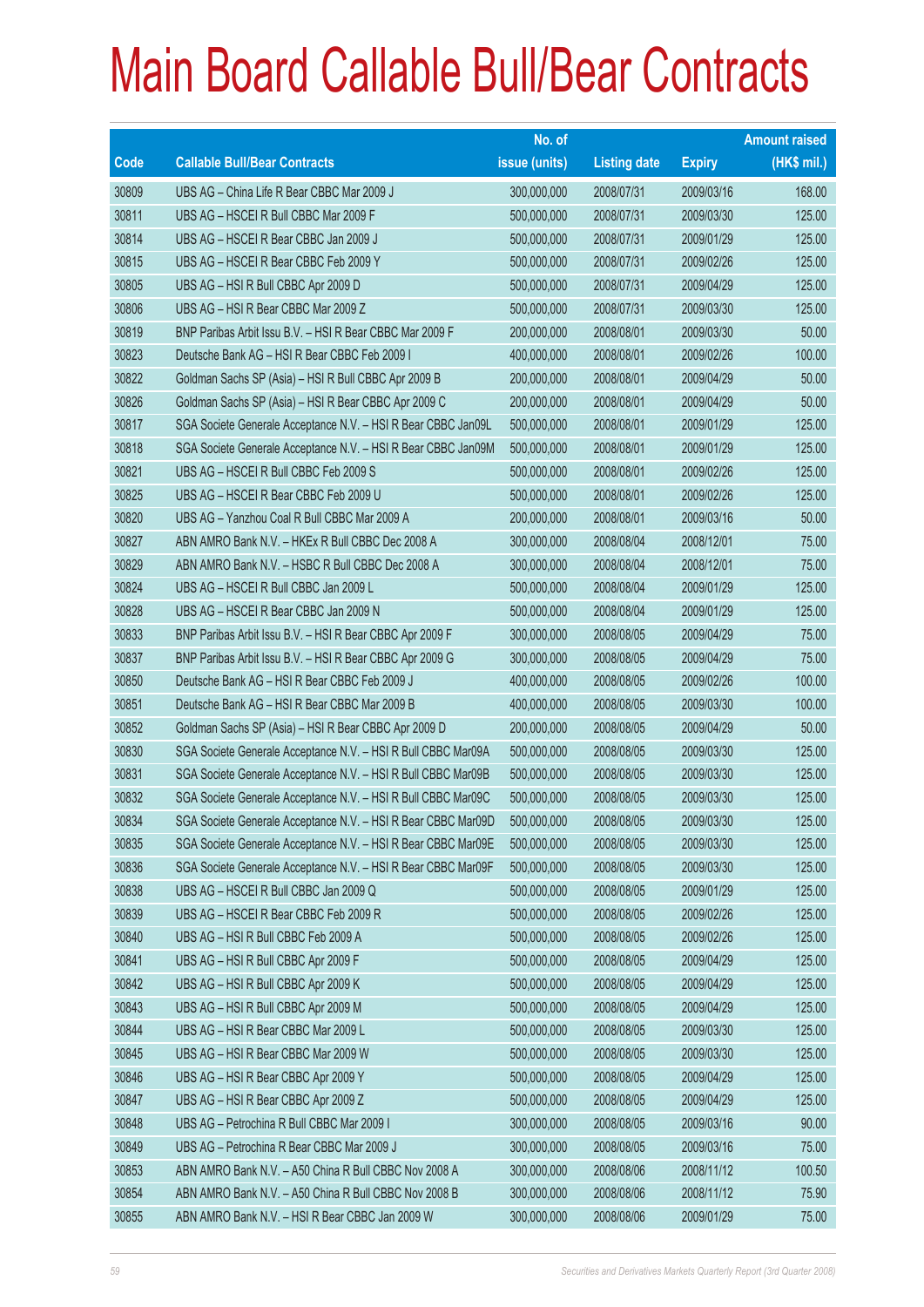|        |                                                               | No. of        |                     |               | <b>Amount raised</b> |
|--------|---------------------------------------------------------------|---------------|---------------------|---------------|----------------------|
| Code   | <b>Callable Bull/Bear Contracts</b>                           | issue (units) | <b>Listing date</b> | <b>Expiry</b> | (HK\$ mil.)          |
| 30856  | ABN AMRO Bank N.V. - HSI R Bear CBBC Jan 2009 X               | 300,000,000   | 2008/08/06          | 2009/01/29    | 75.00                |
| 30864  | BNP Paribas Arbit Issu B.V. - HSI R Bull CBBC Feb 2009 K      | 300,000,000   | 2008/08/06          | 2009/02/26    | 75.00                |
| 30865  | BNP Paribas Arbit Issu B.V. - HSI R Bull CBBC Feb 2009 L      | 300,000,000   | 2008/08/06          | 2009/02/26    | 75.00                |
| 30866  | Deutsche Bank AG - HSCEI R Bull CBBC Feb 2009 A               | 400,000,000   | 2008/08/06          | 2009/02/26    | 100.00               |
| 30870  | Deutsche Bank AG - HSCEI R Bear CBBC Feb 2009 B               | 400,000,000   | 2008/08/06          | 2009/02/26    | 100.00               |
| 30867  | Deutsche Bank AG - HSI R Bull CBBC Mar 2009 D                 | 400,000,000   | 2008/08/06          | 2009/03/30    | 100.00               |
| 30859  | SGA Societe Generale Acceptance N.V. - A50 R Bull CBBC Mar09A | 300,000,000   | 2008/08/06          | 2009/03/17    | 120.00               |
| 30860  | SGA Societe Generale Acceptance N.V. - A50 R Bull CBBC Mar09B | 300,000,000   | 2008/08/06          | 2009/03/17    | 99.00                |
| 30861  | SGA Societe Generale Acceptance N.V. - A50 R Bull CBBC Mar09C | 300,000,000   | 2008/08/06          | 2009/03/17    | 75.00                |
| 30863  | SGA Societe Generale Acceptance N.V. - A50 R Bear CBBC Mar09D | 300,000,000   | 2008/08/06          | 2009/03/17    | 90.00                |
| 30857  | UBS AG - HSI R Bull CBBC Feb 2009 F                           | 500,000,000   | 2008/08/06          | 2009/02/26    | 125.00               |
| 30858  | UBS AG - HSI R Bull CBBC Mar 2009 S                           | 500,000,000   | 2008/08/06          | 2009/03/30    | 125.00               |
| 30868  | UBS AG - HSI R Bull CBBC Mar 2009 U                           | 500,000,000   | 2008/08/06          | 2009/03/30    | 125.00               |
| 30869  | UBS AG - HSI R Bull CBBC Mar 2009 V                           | 500,000,000   | 2008/08/06          | 2009/03/30    | 125.00               |
| 30862  | UBS AG - HSI R Bear CBBC Mar 2009 T                           | 500,000,000   | 2008/08/06          | 2009/03/30    | 125.00               |
| 30633# | UBS AG - A50 China R Bull CBBC Mar 2009 C                     | 300,000,000   | 2008/08/06          | 2009/03/16    | 60.00                |
| 30875  | Deutsche Bank AG - HSI R Bull CBBC Mar 2009 E                 | 400,000,000   | 2008/08/07          | 2009/03/30    | 100.00               |
| 30874  | Deutsche Bank AG - HSI R Bull CBBC Mar 2009 H                 | 400,000,000   | 2008/08/07          | 2009/03/30    | 100.00               |
| 30871  | UBS AG - China Mobile R Bear CBBC Mar 2009 M                  | 300,000,000   | 2008/08/07          | 2009/03/16    | 75.00                |
| 30872  | UBS AG - A50 China R Bull CBBC Mar 2009 K                     | 300,000,000   | 2008/08/07          | 2009/03/16    | 75.00                |
| 30873  | UBS AG - HSI R Bear CBBC Apr 2009 E                           | 500,000,000   | 2008/08/07          | 2009/04/29    | 125.00               |
| 30876  | ABN AMRO Bank N.V. - HSI R Bull CBBC Nov 2008 I               | 300,000,000   | 2008/08/08          | 2008/11/27    | 75.00                |
| 30877  | ABN AMRO Bank N.V. - HSI R Bull CBBC Nov 2008 J               | 300,000,000   | 2008/08/08          | 2008/11/27    | 75.00                |
| 30880  | ABN AMRO Bank N.V. - HSI R Bear CBBC Nov 2008 Z               | 300,000,000   | 2008/08/08          | 2008/11/27    | 75.00                |
| 30879  | UBS AG - China Life R Bear CBBC Mar 2009 K                    | 300,000,000   | 2008/08/08          | 2009/03/16    | 84.00                |
| 30878  | UBS AG - HSCEI R Bull CBBC Feb 2009 Q                         | 500,000,000   | 2008/08/08          | 2009/02/26    | 125.00               |
| 30882  | UBS AG - HSCEI R Bear CBBC Feb 2009 S                         | 500,000,000   | 2008/08/08          | 2009/02/26    | 125.00               |
| 30881  | HK Bank – HSI R Bear CBBC Jan 2009 K                          | 500,000,000   | 2008/08/11          | 2009/01/29    | 125.00               |
| 30887  | CC Rabobank B.A. - HSI R Bear CBBC Feb 2009 D                 | 150,000,000   | 2008/08/11          | 2009/02/26    | 45.00                |
| 30883  | CC Rabobank B.A. - HSI R Bull CBBC Feb 2009 A                 | 150,000,000   | 2008/08/11          | 2009/02/26    | 37.50                |
| 30884  | CC Rabobank B.A. - HSI R Bull CBBC Feb 2009 B                 | 150,000,000   | 2008/08/11          | 2009/02/26    | 37.50                |
| 30885  | CC Rabobank B.A. - HSI R Bull CBBC Feb 2009 C                 | 150,000,000   | 2008/08/11          | 2009/02/26    | 37.50                |
| 30912  | ABN AMRO Bank N.V. - HSI R Bear CBBC Jan 2009 Y               | 300,000,000   | 2008/08/12          | 2009/01/29    | 75.00                |
| 30913  | ABN AMRO Bank N.V. - HSI R Bear CBBC Feb 2009 Q               | 300,000,000   | 2008/08/12          | 2009/02/26    | 75.00                |
| 30914  | ABN AMRO Bank N.V. - HSI R Bear CBBC Feb 2009 R               | 300,000,000   | 2008/08/12          | 2009/02/26    | 75.00                |
| 30915  | Deutsche Bank AG - HSI R Bull CBBC Feb 2009 K                 | 400,000,000   | 2008/08/12          | 2009/02/26    | 136.00               |
| 30916  | Deutsche Bank AG - HSI R Bull CBBC Feb 2009 L                 | 400,000,000   | 2008/08/12          | 2009/02/26    | 112.00               |
| 30917  | Deutsche Bank AG - HSI R Bull CBBC Mar 2009 K                 | 400,000,000   | 2008/08/12          | 2009/03/30    | 100.00               |
| 30919  | Deutsche Bank AG - HSI R Bear CBBC Feb 2009 M                 | 400,000,000   | 2008/08/12          | 2009/02/26    | 114.00               |
| 30920  | Deutsche Bank AG - HSI R Bear CBBC Feb 2009 N                 | 400,000,000   | 2008/08/12          | 2009/02/26    | 140.00               |
| 30918  | Goldman Sachs SP (Asia) - HSI R Bear CBBC Mar 2009 L          | 200,000,000   | 2008/08/12          | 2009/03/30    | 50.00                |
| 30899  | KBC Fin Products Int'l Ltd. - HSI R Bull CBBC Feb 2009 L      | 400,000,000   | 2008/08/12          | 2009/02/26    | 100.00               |
| 30903  | KBC Fin Products Int'l Ltd. - HSI R Bear CBBC Feb 2009 M      | 380,000,000   | 2008/08/12          | 2009/02/26    | 98.80                |
| 30888  | CC Rabobank B.A. - HSCEI R Bull CBBC Feb 2009 A               | 150,000,000   | 2008/08/12          | 2009/02/26    | 37.50                |
| 30889  | CC Rabobank B.A. - HSCEI R Bull CBBC Feb 2009 B               | 150,000,000   | 2008/08/12          | 2009/02/26    | 37.50                |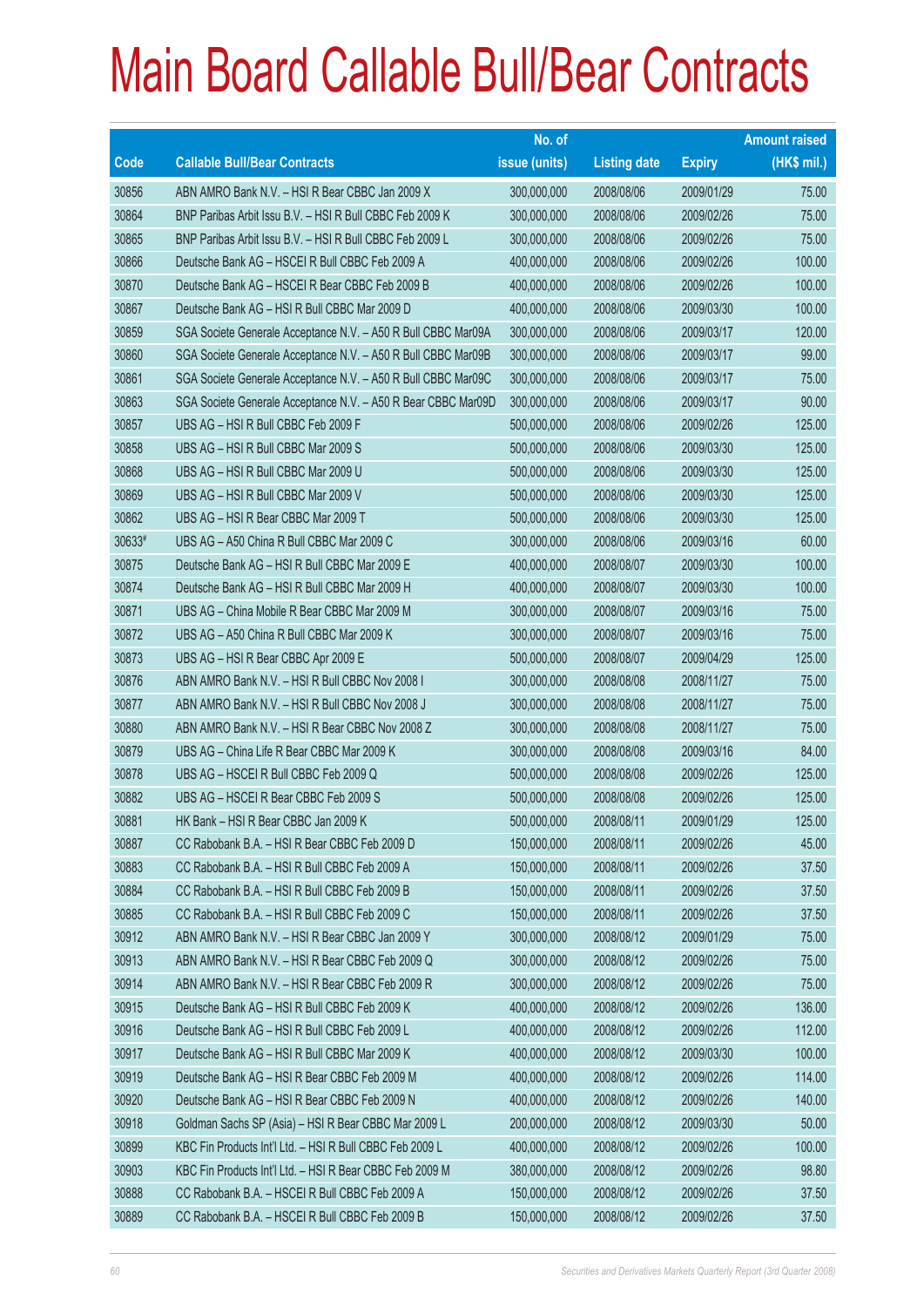|             |                                                               | No. of        |                     |               | <b>Amount raised</b> |
|-------------|---------------------------------------------------------------|---------------|---------------------|---------------|----------------------|
| <b>Code</b> | <b>Callable Bull/Bear Contracts</b>                           | issue (units) | <b>Listing date</b> | <b>Expiry</b> | (HK\$ mil.)          |
| 30892       | CC Rabobank B.A. - HSCEI R Bear CBBC Feb 2009 C               | 150,000,000   | 2008/08/12          | 2009/02/26    | 37.50                |
| 30886       | SGA Societe Generale Acceptance N.V. - HSI R Bear CBBC Mar09G | 300,000,000   | 2008/08/12          | 2009/03/30    | 75.00                |
| 30890       | UBS AG - HSCEI R Bull CBBC Jan 2009 M                         | 500,000,000   | 2008/08/12          | 2009/01/29    | 125.00               |
| 30900       | UBS AG - HSCEI R Bull CBBC Feb 2009 P                         | 500,000,000   | 2008/08/12          | 2009/02/26    | 125.00               |
| 30904       | UBS AG - HSCEI R Bear CBBC Feb 2009 R                         | 500,000,000   | 2008/08/12          | 2009/02/26    | 125.00               |
| 30891       | UBS AG - HSCEI R Bear CBBC Feb 2009 U                         | 500,000,000   | 2008/08/12          | 2009/02/26    | 125.00               |
| 30902       | UBS AG - HSI R Bull CBBC Jan 2009 K                           | 500,000,000   | 2008/08/12          | 2009/01/29    | 125.00               |
| 30905       | UBS AG - HSI R Bull CBBC Jan 2009 O                           | 500,000,000   | 2008/08/12          | 2009/01/29    | 125.00               |
| 30906       | UBS AG - HSI R Bull CBBC Feb 2009 A                           | 500,000,000   | 2008/08/12          | 2009/02/26    | 125.00               |
| 30895       | UBS AG - HSI R Bull CBBC Feb 2009 G                           | 500,000,000   | 2008/08/12          | 2009/02/26    | 125.00               |
| 30907       | UBS AG - HSI R Bull CBBC Feb 2009 J                           | 500,000,000   | 2008/08/12          | 2009/02/26    | 125.00               |
| 30893       | UBS AG - HSI R Bull CBBC Apr 2009 A                           | 500,000,000   | 2008/08/12          | 2009/04/29    | 125.00               |
| 30894       | UBS AG - HSI R Bull CBBC Apr 2009 D                           | 500,000,000   | 2008/08/12          | 2009/04/29    | 125.00               |
| 30908       | UBS AG - HSI R Bear CBBC Jan 2009 P                           | 500,000,000   | 2008/08/12          | 2009/01/29    | 125.00               |
| 30909       | UBS AG - HSI R Bear CBBC Jan 2009 Q                           | 500,000,000   | 2008/08/12          | 2009/01/29    | 125.00               |
| 30896       | UBS AG - HSI R Bear CBBC Mar 2009 L                           | 500,000,000   | 2008/08/12          | 2009/03/30    | 125.00               |
| 30897       | UBS AG - HSI R Bear CBBC Apr 2009 G                           | 500,000,000   | 2008/08/12          | 2009/04/29    | 125.00               |
| 30898       | UBS AG - HSI R Bear CBBC Apr 2009 H                           | 500,000,000   | 2008/08/12          | 2009/04/29    | 125.00               |
| 30901       | UBS AG - Yanzhou Coal R Bull CBBC Mar 2009 B                  | 200,000,000   | 2008/08/12          | 2009/03/16    | 50.00                |
| 30942       | KBC Fin Products Int'l Ltd. - A50 China R Bull CBBC Feb 09 A  | 400,000,000   | 2008/08/14          | 2009/02/16    | 100.00               |
| 30943       | KBC Fin Products Int'l Ltd. - A50 China R Bull CBBC Mar 09 A  | 400,000,000   | 2008/08/14          | 2009/03/02    | 100.00               |
| 30941       | KBC Fin Products Int'l Ltd. - HSI R Bull CBBC Feb 2009 N      | 400,000,000   | 2008/08/14          | 2009/02/26    | 100.00               |
| 30910       | SGA Societe Generale Acceptance N.V. - HSI R Bull CBBC Feb09A | 200,000,000   | 2008/08/14          | 2009/02/26    | 54.00                |
| 30911       | SGA Societe Generale Acceptance N.V. - HSI R Bull CBBC Feb09B | 200,000,000   | 2008/08/14          | 2009/02/26    | 50.00                |
| 30921       | SGA Societe Generale Acceptance N.V. - HSI R Bull CBBC Feb09C | 200,000,000   | 2008/08/14          | 2009/02/26    | 50.00                |
| 30922       | SGA Societe Generale Acceptance N.V. - HSI R Bull CBBC Feb09D | 200,000,000   | 2008/08/14          | 2009/02/26    | 50.00                |
| 30923       | SGA Societe Generale Acceptance N.V. - HSI R Bear CBBC Feb09E | 200,000,000   | 2008/08/14          | 2009/02/26    | 50.00                |
| 30924       | UBS AG - BankComm R Bull CBBC Mar 2009 B                      | 200,000,000   | 2008/08/14          | 2009/03/16    | 50.00                |
| 30926       | UBS AG - China Coal R Bull CBBC Mar 2009 A                    | 200,000,000   | 2008/08/14          | 2009/03/16    | 95.00                |
| 30925       | UBS AG - Cheung Kong R Bull CBBC Mar 2009 A                   | 200,000,000   | 2008/08/14          | 2009/03/16    | 50.00                |
| 30930       | UBS AG - CNOOC R Bull CBBC Mar 2009 A                         | 200,000,000   | 2008/08/14          | 2009/03/16    | 59.00                |
| 30927       | UBS AG - Sinopec Corp R Bull CBBC Mar 2009 B                  | 200,000,000   | 2008/08/14          | 2009/03/16    | 50.00                |
| 30928       | UBS AG - Sinopec Corp R Bull CBBC Mar 2009 C                  | 200,000,000   | 2008/08/14          | 2009/03/16    | 50.00                |
| 30929       | UBS AG - China Shenhua R Bull CBBC Mar 2009 A                 | 200,000,000   | 2008/08/14          | 2009/03/16    | 112.00               |
| 30931       | UBS AG - HKEx R Bull CBBC Mar 2009 C                          | 200,000,000   | 2008/08/14          | 2009/03/16    | 60.00                |
| 30932       | UBS AG - HSBC R Bull CBBC Mar 2009 B                          | 200,000,000   | 2008/08/14          | 2009/03/16    | 50.00                |
| 30933       | UBS AG - HSBC R Bull CBBC Mar 2009 C                          | 200,000,000   | 2008/08/14          | 2009/03/16    | 50.00                |
| 30934       | UBS AG - HSBC R Bull CBBC Mar 2009 D                          | 200,000,000   | 2008/08/14          | 2009/03/16    | 50.00                |
| 30940       | UBS AG - HSI R Bull CBBC Mar 2009 S                           | 500,000,000   | 2008/08/14          | 2009/03/30    | 125.00               |
| 30936       | UBS AG - HSI R Bear CBBC Mar 2009 U                           | 500,000,000   | 2008/08/14          | 2009/03/30    | 125.00               |
| 30937       | UBS AG - HSI R Bear CBBC Apr 2009 F                           | 500,000,000   | 2008/08/14          | 2009/04/29    | 125.00               |
| 30938       | UBS AG - Hutchison R Bull CBBC Mar 2009 A                     | 200,000,000   | 2008/08/14          | 2009/03/16    | 50.00                |
| 30935       | UBS AG - Petrochina R Bull CBBC Mar 2009 K                    | 300,000,000   | 2008/08/14          | 2009/03/16    | 75.00                |
| 30939       | UBS AG - Petrochina R Bear CBBC Mar 2009 L                    | 300,000,000   | 2008/08/14          | 2009/03/16    | 90.00                |
| 30944       | Deutsche Bank AG - HSI R Bull CBBC Mar 2009 P                 | 400,000,000   | 2008/08/15          | 2009/03/30    | 100.00               |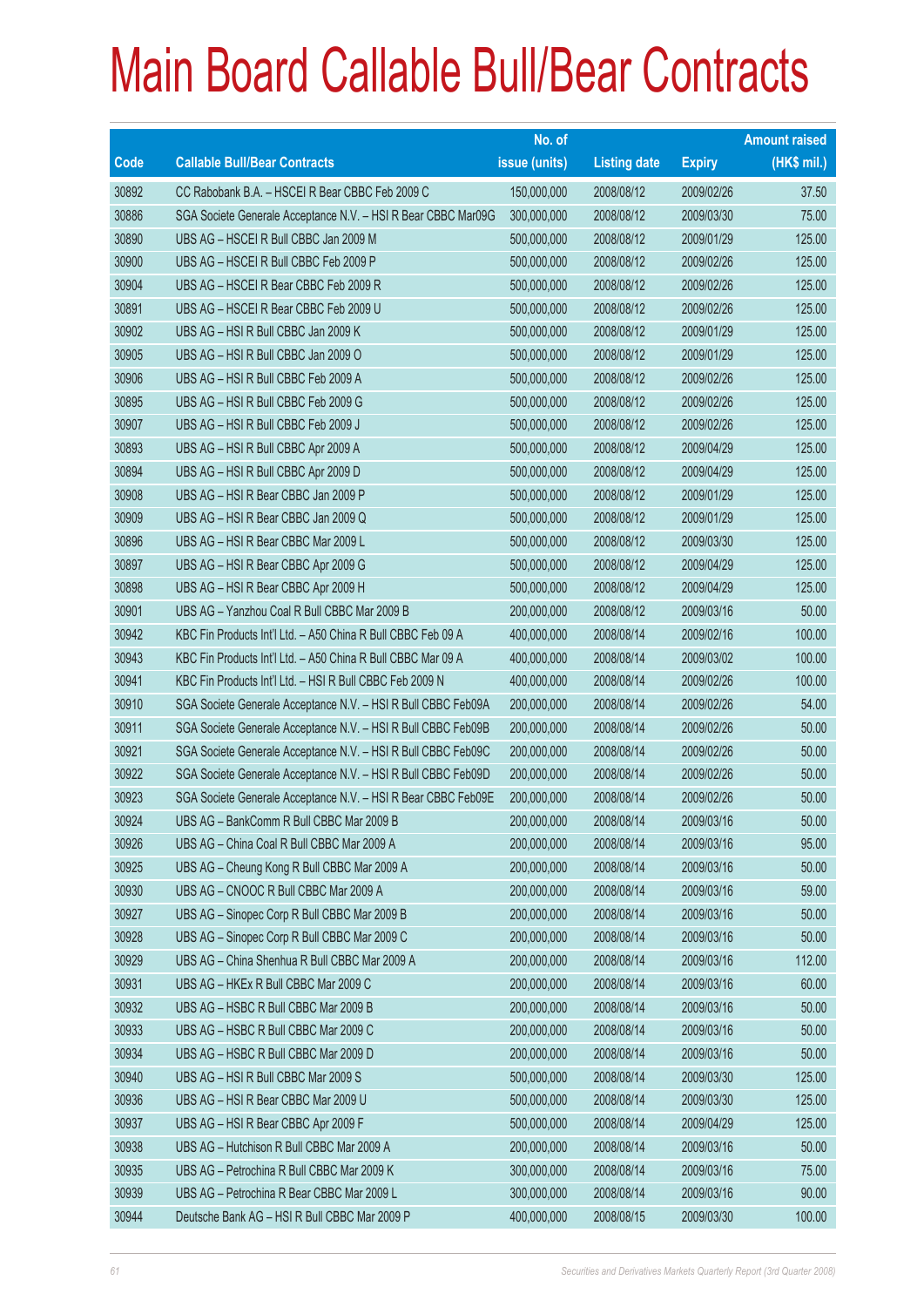|             |                                                               | No. of        |                     |               | <b>Amount raised</b> |
|-------------|---------------------------------------------------------------|---------------|---------------------|---------------|----------------------|
| <b>Code</b> | <b>Callable Bull/Bear Contracts</b>                           | issue (units) | <b>Listing date</b> | <b>Expiry</b> | $(HK$$ mil.)         |
| 30948       | Deutsche Bank AG - HSI R Bear CBBC Mar 2009 Q                 | 400,000,000   | 2008/08/15          | 2009/03/30    | 100.00               |
| 30947       | Goldman Sachs SP (Asia) - HSI R Bull CBBC Apr 2009 E          | 200,000,000   | 2008/08/15          | 2009/04/29    | 50.00                |
| 30945       | UBS AG - China Mobile R Bull CBBC Mar 2009 N                  | 300,000,000   | 2008/08/15          | 2009/03/16    | 75.00                |
| 30949       | UBS AG - China Mobile R Bear CBBC Mar 2009 O                  | 300,000,000   | 2008/08/15          | 2009/03/16    | 75.00                |
| 30946       | UBS AG - A50 China R Bull CBBC Mar 2009 L                     | 300,000,000   | 2008/08/15          | 2009/03/16    | 90.00                |
| 30950       | UBS AG - A50 China R Bear CBBC Mar 2009 M                     | 300,000,000   | 2008/08/15          | 2009/03/16    | 75.00                |
| 30951       | HK Bank - HSI R Bull CBBC Jan 2009 L                          | 500,000,000   | 2008/08/18          | 2009/01/29    | 125.00               |
| 30955       | HK Bank - HSI R Bear CBBC Jan 2009 M                          | 500,000,000   | 2008/08/18          | 2009/01/29    | 125.00               |
| 30952       | UBS AG - A50 China R Bull CBBC Mar 2009 N                     | 300,000,000   | 2008/08/18          | 2009/03/16    | 90.00                |
| 30956       | UBS AG - A50 China R Bear CBBC Mar 2009 O                     | 300,000,000   | 2008/08/18          | 2009/03/16    | 75.00                |
| 30973       | ABN AMRO Bank N.V. - China Mobile R Bull CBBC Apr 2009 A      | 200,000,000   | 2008/08/19          | 2009/04/08    | 50.00                |
| 30974       | ABN AMRO Bank N.V. - HKEx R Bull CBBC Apr 2009 A              | 200,000,000   | 2008/08/19          | 2009/04/08    | 50.40                |
| 30971       | BNP Paribas Arbit Issu B.V. - HSI R Bull CBBC Apr 2009 H      | 300,000,000   | 2008/08/19          | 2009/04/29    | 75.00                |
| 30975       | BNP Paribas Arbit Issu B.V. - HSI R Bear CBBC Apr 2009 I      | 300,000,000   | 2008/08/19          | 2009/04/29    | 75.00                |
| 30953       | Deutsche Bank AG - A50 China R Bull CBBC Apr 2009 D           | 300,000,000   | 2008/08/19          | 2009/04/06    | 75.00                |
| 30957       | Deutsche Bank AG - A50 China R Bear CBBC Apr 2009 E           | 300,000,000   | 2008/08/19          | 2009/04/06    | 75.00                |
| 30977       | Deutsche Bank AG - HSCEI R Bull CBBC Mar 2009 A               | 200,000,000   | 2008/08/19          | 2009/03/30    | 50.00                |
| 30981       | Deutsche Bank AG - HSCEI R Bear CBBC Mar 2009 B               | 200,000,000   | 2008/08/19          | 2009/03/30    | 50.00                |
| 30978       | Deutsche Bank AG - HSI R Bear CBBC Mar 2009 R                 | 300,000,000   | 2008/08/19          | 2009/03/30    | 75.00                |
| 30979       | Deutsche Bank AG - HSI R Bear CBBC Mar 2009 S                 | 300,000,000   | 2008/08/19          | 2009/03/30    | 75.00                |
| 30980       | Deutsche Bank AG - HSI R Bear CBBC Apr 2009 A                 | 400,000,000   | 2008/08/19          | 2009/04/29    | 100.00               |
| 30965       | UBS AG - China Mobile R Bull CBBC Mar 2009 P                  | 300,000,000   | 2008/08/19          | 2009/03/16    | 75.00                |
| 30969       | UBS AG - China Mobile R Bear CBBC Mar 2009 Q                  | 300,000,000   | 2008/08/19          | 2009/03/16    | 75.00                |
| 30972       | UBS AG - HSCEI R Bull CBBC Feb 2009 O                         | 500,000,000   | 2008/08/19          | 2009/02/26    | 125.00               |
| 30954       | UBS AG - HSCEI R Bull CBBC Feb 2009 P                         | 500,000,000   | 2008/08/19          | 2009/02/26    | 125.00               |
| 30958       | UBS AG - HSCEI R Bear CBBC Feb 2009 Q                         | 500,000,000   | 2008/08/19          | 2009/02/26    | 125.00               |
| 30976       | UBS AG - HSCEI R Bear CBBC Feb 2009 R                         | 500,000,000   | 2008/08/19          | 2009/02/26    | 125.00               |
| 30959       | UBS AG - HSI R Bull CBBC Jan 2009 K                           | 500,000,000   | 2008/08/19          | 2009/01/29    | 125.00               |
| 30960       | UBS AG - HSI R Bull CBBC Jan 2009 O                           | 500,000,000   | 2008/08/19          | 2009/01/29    | 125.00               |
| 30961       | UBS AG - HSI R Bull CBBC Feb 2009 A                           | 500,000,000   | 2008/08/19          | 2009/02/26    | 125.00               |
| 30962       | UBS AG - HSI R Bull CBBC Feb 2009 F                           | 500,000,000   | 2008/08/19          | 2009/02/26    | 125.00               |
| 30966       | UBS AG - HSI R Bull CBBC Feb 2009 G                           | 500,000,000   | 2008/08/19          | 2009/02/26    | 125.00               |
| 30967       | UBS AG - HSI R Bull CBBC Apr 2009 K                           | 500,000,000   | 2008/08/19          | 2009/04/29    | 125.00               |
| 30968       | UBS AG - HSI R Bull CBBC Apr 2009 M                           | 500,000,000   | 2008/08/19          | 2009/04/29    | 125.00               |
| 30963       | UBS AG - HSI R Bear CBBC Jan 2009 R                           | 500,000,000   | 2008/08/19          | 2009/01/29    | 125.00               |
| 30964       | UBS AG - HSI R Bear CBBC Jan 2009 U                           | 500,000,000   | 2008/08/19          | 2009/01/29    | 125.00               |
| 30970       | UBS AG - HSI R Bear CBBC Mar 2009 V                           | 500,000,000   | 2008/08/19          | 2009/03/30    | 125.00               |
| 31001       | Deutsche Bank AG - HSI R Bull CBBC Mar 2009 N                 | 300,000,000   | 2008/08/20          | 2009/03/30    | 90.00                |
| 31005       | Deutsche Bank AG - HSI R Bear CBBC Mar 2009 T                 | 300,000,000   | 2008/08/20          | 2009/03/30    | 75.00                |
| 31006       | Deutsche Bank AG - HSI R Bear CBBC Apr 2009 B                 | 400,000,000   | 2008/08/20          | 2009/04/29    | 100.00               |
| 31000       | Goldman Sachs SP (Asia) - HSI R Bear CBBC Apr 2009 F          | 200,000,000   | 2008/08/20          | 2009/04/29    | 50.00                |
| 30982       | SGA Societe Generale Acceptance N.V. - A50 R Bull CBBC Mar09E | 300,000,000   | 2008/08/20          | 2009/03/17    | 87.00                |
| 30984       | UBS AG - China Mobile R Bull CBBC Mar 2009 R                  | 300,000,000   | 2008/08/20          | 2009/03/16    | 75.00                |
| 30997       | UBS AG - China Mobile R Bear CBBC Mar 2009 S                  | 300,000,000   | 2008/08/20          | 2009/03/16    | 75.00                |
| 30999       | UBS AG - China Life R Bull CBBC Mar 2009 M                    | 300,000,000   | 2008/08/20          | 2009/03/16    | 216.00               |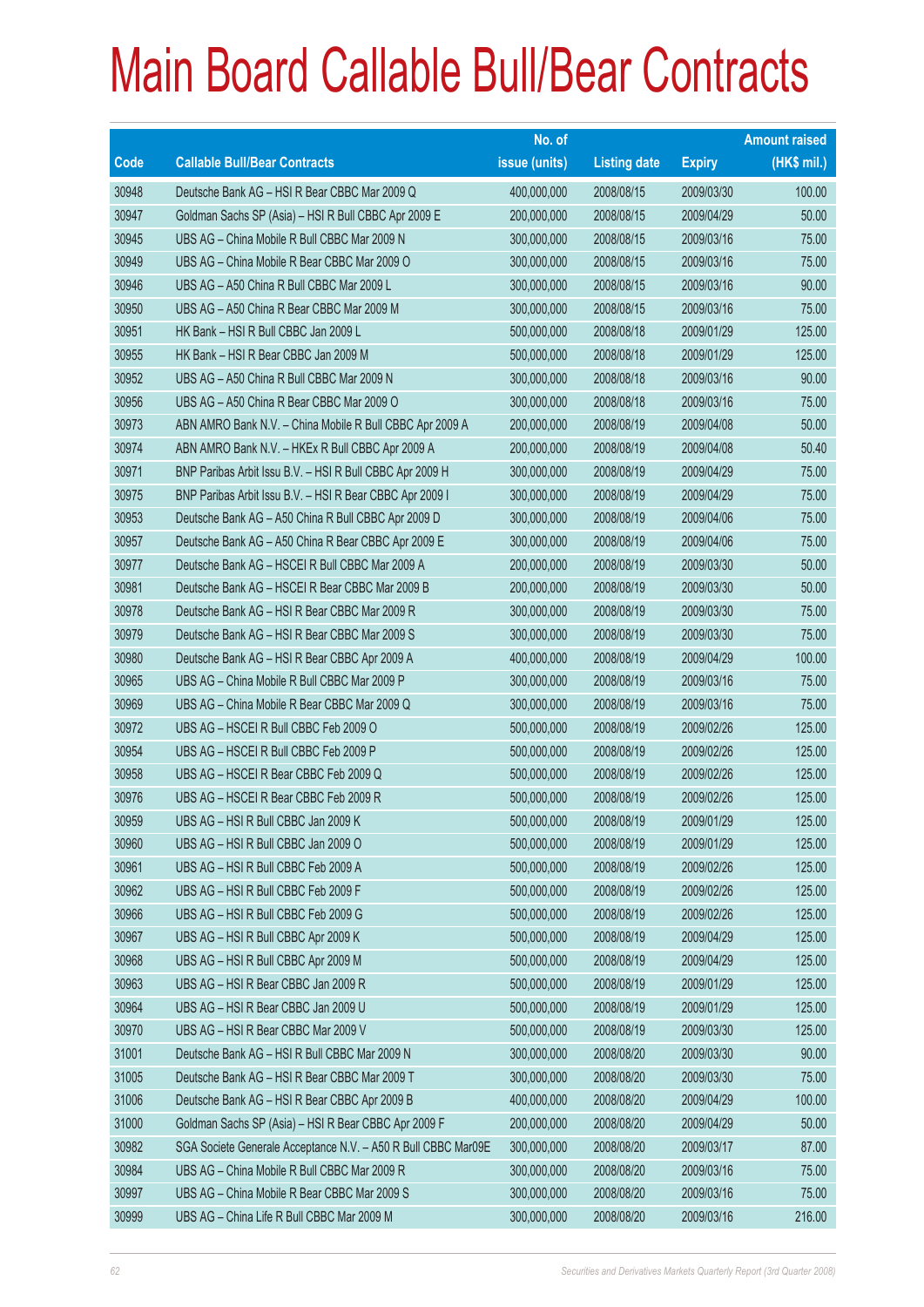|       |                                                               | No. of        |                     |               | <b>Amount raised</b> |
|-------|---------------------------------------------------------------|---------------|---------------------|---------------|----------------------|
| Code  | <b>Callable Bull/Bear Contracts</b>                           | issue (units) | <b>Listing date</b> | <b>Expiry</b> | $(HK$$ mil.)         |
| 30983 | UBS AG - China Life R Bear CBBC Mar 2009 L                    | 300,000,000   | 2008/08/20          | 2009/03/16    | 102.00               |
| 31003 | UBS AG - China Life R Bear CBBC Mar 2009 N                    | 300,000,000   | 2008/08/20          | 2009/03/16    | 87.00                |
| 30985 | UBS AG - A50 China R Bull CBBC Mar 2009 P                     | 300,000,000   | 2008/08/20          | 2009/03/16    | 90.00                |
| 30998 | UBS AG - A50 China R Bear CBBC Mar 2009 Q                     | 300,000,000   | 2008/08/20          | 2009/03/16    | 75.00                |
| 30986 | UBS AG - HSCEI R Bull CBBC Feb 2009 T                         | 500,000,000   | 2008/08/20          | 2009/02/26    | 125.00               |
| 30987 | UBS AG - HSCEI R Bear CBBC Mar 2009 G                         | 500,000,000   | 2008/08/20          | 2009/03/30    | 125.00               |
| 30989 | UBS AG - HSI R Bull CBBC Mar 2009 L                           | 500,000,000   | 2008/08/20          | 2009/03/30    | 125.00               |
| 30990 | UBS AG - HSI R Bull CBBC Mar 2009 M                           | 500,000,000   | 2008/08/20          | 2009/03/30    | 125.00               |
| 30991 | UBS AG - HSI R Bull CBBC Mar 2009 W                           | 500,000,000   | 2008/08/20          | 2009/03/30    | 125.00               |
| 30988 | UBS AG - HSI R Bull CBBC Apr 2009 A                           | 500,000,000   | 2008/08/20          | 2009/04/29    | 125.00               |
| 30992 | UBS AG - HSI R Bear CBBC Mar 2009 R                           | 500,000,000   | 2008/08/20          | 2009/03/30    | 125.00               |
| 30996 | UBS AG - HSI R Bear CBBC Apr 2009 D                           | 500,000,000   | 2008/08/20          | 2009/04/29    | 125.00               |
| 30993 | UBS AG - HSI R Bear CBBC Apr 2009 J                           | 500,000,000   | 2008/08/20          | 2009/04/29    | 125.00               |
| 30994 | UBS AG - HSI R Bear CBBC Apr 2009 L                           | 500,000,000   | 2008/08/20          | 2009/04/29    | 125.00               |
| 30995 | UBS AG - HSI R Bear CBBC Apr 2009 Y                           | 500,000,000   | 2008/08/20          | 2009/04/29    | 125.00               |
| 31007 | HK Bank - HSI R Bear CBBC Jan 2009 N                          | 500,000,000   | 2008/08/21          | 2009/01/29    | 125.00               |
| 31011 | KBC Fin Products Int'l Ltd. - A50 China R Bull CBBC Mar 09 B  | 400,000,000   | 2008/08/21          | 2009/03/02    | 100.00               |
| 31002 | SGA Societe Generale Acceptance N.V. - HSI R Bear CBBC Feb09F | 200,000,000   | 2008/08/21          | 2009/02/26    | 50.00                |
| 31004 | SGA Societe Generale Acceptance N.V. - HSI R Bear CBBC Feb09G | 200,000,000   | 2008/08/21          | 2009/02/26    | 50.00                |
| 31010 | UBS AG - China Rail Cons R Bull CBBC Mar 2009 A               | 200,000,000   | 2008/08/21          | 2009/03/16    | 50.00                |
| 31008 | UBS AG - HKEx R Bull CBBC Mar 2009 D                          | 200,000,000   | 2008/08/21          | 2009/03/23    | 60.00                |
| 31009 | UBS AG - HKEx R Bull CBBC Mar 2009 E                          | 200,000,000   | 2008/08/21          | 2009/03/23    | 50.00                |
| 31012 | UBS AG - HKEx R Bear CBBC Mar 2009 F                          | 200,000,000   | 2008/08/21          | 2009/03/23    | 52.00                |
| 31031 | ABN AMRO Bank N.V. - HSI R Bear CBBC Mar 2009 A               | 300,000,000   | 2008/08/22          | 2009/03/30    | 75.00                |
| 31032 | ABN AMRO Bank N.V. - HSI R Bear CBBC Mar 2009 B               | 300,000,000   | 2008/08/22          | 2009/03/30    | 75.00                |
| 31034 | ABN AMRO Bank N.V. - HSI R Bear CBBC Mar 2009 C               | 300,000,000   | 2008/08/22          | 2009/03/30    | 75.00                |
| 31029 | Goldman Sachs SP (Asia) - HSI R Bull CBBC Apr 2009 G          | 200,000,000   | 2008/08/22          | 2009/04/29    | 50.00                |
| 31033 | Goldman Sachs SP (Asia) - HSI R Bear CBBC Apr 2009 H          | 200,000,000   | 2008/08/22          | 2009/04/29    | 50.00                |
| 31030 | KBC Fin Products Int'l Ltd. - HSI R Bear CBBC Feb 2009 O      | 400,000,000   | 2008/08/22          | 2009/02/26    | 100.00               |
| 31013 | UBS AG - HSCEI R Bull CBBC Mar 2009 H                         | 500,000,000   | 2008/08/22          | 2009/03/30    | 177.50               |
| 31014 | UBS AG - HSCEI R Bull CBBC Mar 2009 I                         | 500,000,000   | 2008/08/22          | 2009/03/30    | 140.00               |
| 31015 | UBS AG - HSCEI R Bull CBBC Apr 2009 E                         | 500,000,000   | 2008/08/22          | 2009/04/29    | 212.50               |
| 31016 | UBS AG - HSCEI R Bear CBBC Apr 2009 F                         | 500,000,000   | 2008/08/22          | 2009/04/29    | 160.00               |
| 31024 | UBS AG - HSI R Bull CBBC Jan 2009 J                           | 500,000,000   | 2008/08/22          | 2009/01/29    | 125.00               |
| 31025 | UBS AG - HSI R Bull CBBC Jan 2009 N                           | 500,000,000   | 2008/08/22          | 2009/01/29    | 125.00               |
| 31017 | UBS AG - HSI R Bull CBBC Jan 2009 P                           | 500,000,000   | 2008/08/22          | 2009/01/29    | 140.00               |
| 31018 | UBS AG - HSI R Bull CBBC Jan 2009 Q                           | 500,000,000   | 2008/08/22          | 2009/01/29    | 125.00               |
| 31026 | UBS AG - HSI R Bull CBBC Feb 2009 J                           | 500,000,000   | 2008/08/22          | 2009/02/26    | 125.00               |
| 31019 | UBS AG - HSI R Bull CBBC May 2009 A                           | 500,000,000   | 2008/08/22          | 2009/05/27    | 262.50               |
| 31020 | UBS AG - HSI R Bull CBBC May 2009 B                           | 500,000,000   | 2008/08/22          | 2009/05/27    | 232.50               |
| 31021 | UBS AG - HSI R Bull CBBC May 2009 C                           | 500,000,000   | 2008/08/22          | 2009/05/27    | 200.00               |
| 31022 | UBS AG - HSI R Bull CBBC May 2009 D                           | 500,000,000   | 2008/08/22          | 2009/05/27    | 170.00               |
| 31027 | UBS AG - HSI R Bear CBBC Mar 2009 Q                           | 500,000,000   | 2008/08/22          | 2009/03/30    | 125.00               |
| 31028 | UBS AG - HSI R Bear CBBC Mar 2009 S                           | 500,000,000   | 2008/08/22          | 2009/03/30    | 125.00               |
| 31023 | UBS AG - HSI R Bear CBBC May 2009 E                           | 500,000,000   | 2008/08/22          | 2009/05/27    | 225.00               |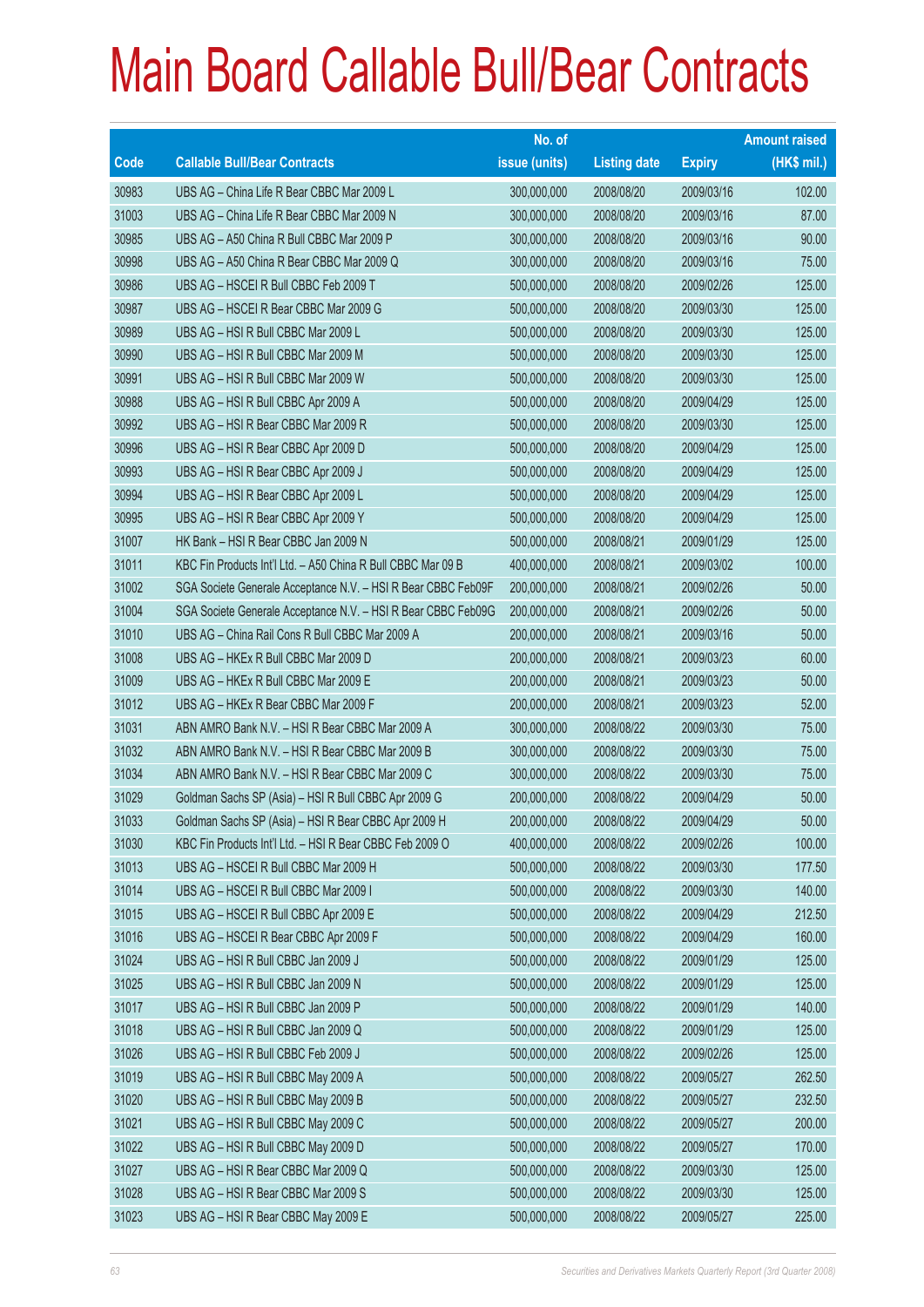|       |                                                               | No. of        |                     |               | <b>Amount raised</b> |
|-------|---------------------------------------------------------------|---------------|---------------------|---------------|----------------------|
| Code  | <b>Callable Bull/Bear Contracts</b>                           | issue (units) | <b>Listing date</b> | <b>Expiry</b> | (HK\$ mil.)          |
| 31036 | ABN AMRO Bank N.V. - DJIA R Bull CBBC Mar 2009 A              | 200,000,000   | 2008/08/25          | 2009/03/20    | 164.80               |
| 31037 | ABN AMRO Bank N.V. - DJIA R Bull CBBC Mar 2009 B              | 200,000,000   | 2008/08/25          | 2009/03/20    | 270.60               |
| 31041 | ABN AMRO Bank N.V. - DJIA R Bear CBBC Mar 2009 C              | 200,000,000   | 2008/08/25          | 2009/03/20    | 163.80               |
| 31062 | ABN AMRO Bank N.V. - A50 China R Bull CBBC Mar 2009 A         | 200,000,000   | 2008/08/25          | 2009/03/16    | 50.00                |
| 31061 | ABN AMRO Bank N.V. - HSI R Bull CBBC Mar 2009 D               | 300,000,000   | 2008/08/25          | 2009/03/30    | 75.00                |
| 31065 | ABN AMRO Bank N.V. - HSI R Bear CBBC Mar 2009 E               | 300,000,000   | 2008/08/25          | 2009/03/30    | 75.00                |
| 31045 | BNP Paribas Arbit Issu B.V. - HSI R Bull CBBC Apr 2009 J      | 300,000,000   | 2008/08/25          | 2009/04/29    | 75.00                |
| 31049 | BNP Paribas Arbit Issu B.V. - HSI R Bear CBBC Mar 2009 G      | 300,000,000   | 2008/08/25          | 2009/03/30    | 75.00                |
| 31050 | BNP Paribas Arbit Issu B.V. - HSI R Bear CBBC Apr 2009 K      | 300,000,000   | 2008/08/25          | 2009/04/29    | 75.00                |
| 31051 | BNP Paribas Arbit Issu B.V. - HSI R Bear CBBC Apr 2009 L      | 300,000,000   | 2008/08/25          | 2009/04/29    | 75.00                |
| 31052 | BNP Paribas Arbit Issu B.V. - HSI R Bear CBBC Apr 2009 M      | 300,000,000   | 2008/08/25          | 2009/04/29    | 75.00                |
| 31056 | Deutsche Bank AG - HSI R Bear CBBC Feb 2009 O                 | 400,000,000   | 2008/08/25          | 2009/02/26    | 104.00               |
| 31060 | Deutsche Bank AG - HSI R Bear CBBC Apr 2009 C                 | 400,000,000   | 2008/08/25          | 2009/04/29    | 100.00               |
| 31046 | HK Bank - HSI R Bull CBBC Jan 2009 O                          | 500,000,000   | 2008/08/25          | 2009/01/29    | 125.00               |
| 31047 | HK Bank - HSI R Bull CBBC Jan 2009 P                          | 500,000,000   | 2008/08/25          | 2009/01/29    | 125.00               |
| 31048 | HK Bank - HSI R Bull CBBC Jan 2009 Q                          | 500,000,000   | 2008/08/25          | 2009/01/29    | 125.00               |
| 31043 | Macquarie Bank Ltd. - HSI R Bear CBBC Mar 2009 A              | 388,000,000   | 2008/08/25          | 2009/03/30    | 98.16                |
| 31044 | Macquarie Bank Ltd. - HSI R Bear CBBC Mar 2009 B              | 388,000,000   | 2008/08/25          | 2009/03/30    | 98.16                |
| 31035 | SGA Societe Generale Acceptance N.V. - HSI R Bull CBBC Feb09H | 200,000,000   | 2008/08/25          | 2009/02/26    | 50.00                |
| 31039 | SGA Societe Generale Acceptance N.V. - HSI R Bear CBBC Feb09I | 200,000,000   | 2008/08/25          | 2009/02/26    | 50.00                |
| 31055 | UBS AG - A50 China R Bull CBBC Mar 2009 R                     | 300,000,000   | 2008/08/25          | 2009/03/23    | 93.00                |
| 31059 | UBS AG - A50 China R Bear CBBC Mar 2009 S                     | 300,000,000   | 2008/08/25          | 2009/03/23    | 75.00                |
| 31038 | UBS AG - HSCEI R Bull CBBC Mar 2009 J                         | 500,000,000   | 2008/08/25          | 2009/03/30    | 125.00               |
| 31040 | UBS AG - HSCEI R Bull CBBC Mar 2009 K                         | 500,000,000   | 2008/08/25          | 2009/03/30    | 125.00               |
| 31042 | UBS AG - HSCEI R Bear CBBC Mar 2009 L                         | 500,000,000   | 2008/08/25          | 2009/03/30    | 125.00               |
| 31054 | UBS AG - HSI R Bull CBBC Mar 2009 J                           | 500,000,000   | 2008/08/25          | 2009/03/30    | 125.00               |
| 31053 | UBS AG - HSI R Bull CBBC May 2009 F                           | 500,000,000   | 2008/08/25          | 2009/05/27    | 125.00               |
| 31057 | UBS AG - HSI R Bear CBBC May 2009 G                           | 500,000,000   | 2008/08/25          | 2009/05/27    | 125.00               |
| 31058 | UBS AG - HSI R Bear CBBC May 2009 H                           | 500,000,000   | 2008/08/25          | 2009/05/27    | 125.00               |
| 31090 | ABN AMRO Bank N.V. - HKEx R Bull CBBC Aug 2009 A              | 200,000,000   | 2008/08/26          | 2009/08/04    | 60.40                |
| 31097 | ABN AMRO Bank N.V. - HSCEI R Bull CBBC Mar 2009 A             | 200,000,000   | 2008/08/26          | 2009/03/30    | 50.00                |
| 31098 | ABN AMRO Bank N.V. - HSCEI R Bull CBBC Mar 2009 B             | 200,000,000   | 2008/08/26          | 2009/03/30    | 50.00                |
| 31101 | ABN AMRO Bank N.V. - HSCEI R Bear CBBC Mar 2009 C             | 200,000,000   | 2008/08/26          | 2009/03/30    | 50.00                |
| 31102 | ABN AMRO Bank N.V. - HSCEI R Bear CBBC Mar 2009 D             | 200,000,000   | 2008/08/26          | 2009/03/30    | 50.00                |
| 31103 | ABN AMRO Bank N.V. - HSCEI R Bear CBBC Mar 2009 E             | 200,000,000   | 2008/08/26          | 2009/03/30    | 50.00                |
| 31104 | ABN AMRO Bank N.V. - HSCEI R Bear CBBC Mar 2009 F             | 200,000,000   | 2008/08/26          | 2009/03/30    | 50.00                |
| 31091 | ABN AMRO Bank N.V. - HSI R Bull CBBC Mar 2009 F               | 300,000,000   | 2008/08/26          | 2009/03/30    | 75.00                |
| 31092 | ABN AMRO Bank N.V. - HSI R Bull CBBC Mar 2009 G               | 300,000,000   | 2008/08/26          | 2009/03/30    | 75.00                |
| 31096 | ABN AMRO Bank N.V. - HSI R Bear CBBC Mar 2009 H               | 300,000,000   | 2008/08/26          | 2009/03/30    | 75.00                |
| 31093 | ABN AMRO Bank N.V. - HSI R Bear CBBC Apr 2009 A               | 300,000,000   | 2008/08/26          | 2009/04/29    | 75.00                |
| 31094 | ABN AMRO Bank N.V. - HSI R Bear CBBC Apr 2009 B               | 300,000,000   | 2008/08/26          | 2009/04/29    | 75.00                |
| 31095 | ABN AMRO Bank N.V. - HSI R Bear CBBC Apr 2009 C               | 300,000,000   | 2008/08/26          | 2009/04/29    | 75.00                |
| 31063 | Deutsche Bank AG - A50 China R Bull CBBC Apr 2009 F           | 400,000,000   | 2008/08/26          | 2009/04/06    | 104.00               |
| 31083 | Deutsche Bank AG - HSI R Bull CBBC Apr 2009 D                 | 400,000,000   | 2008/08/26          | 2009/04/29    | 100.00               |
| 31084 | Deutsche Bank AG - HSI R Bull CBBC Apr 2009 E                 | 400,000,000   | 2008/08/26          | 2009/04/29    | 100.00               |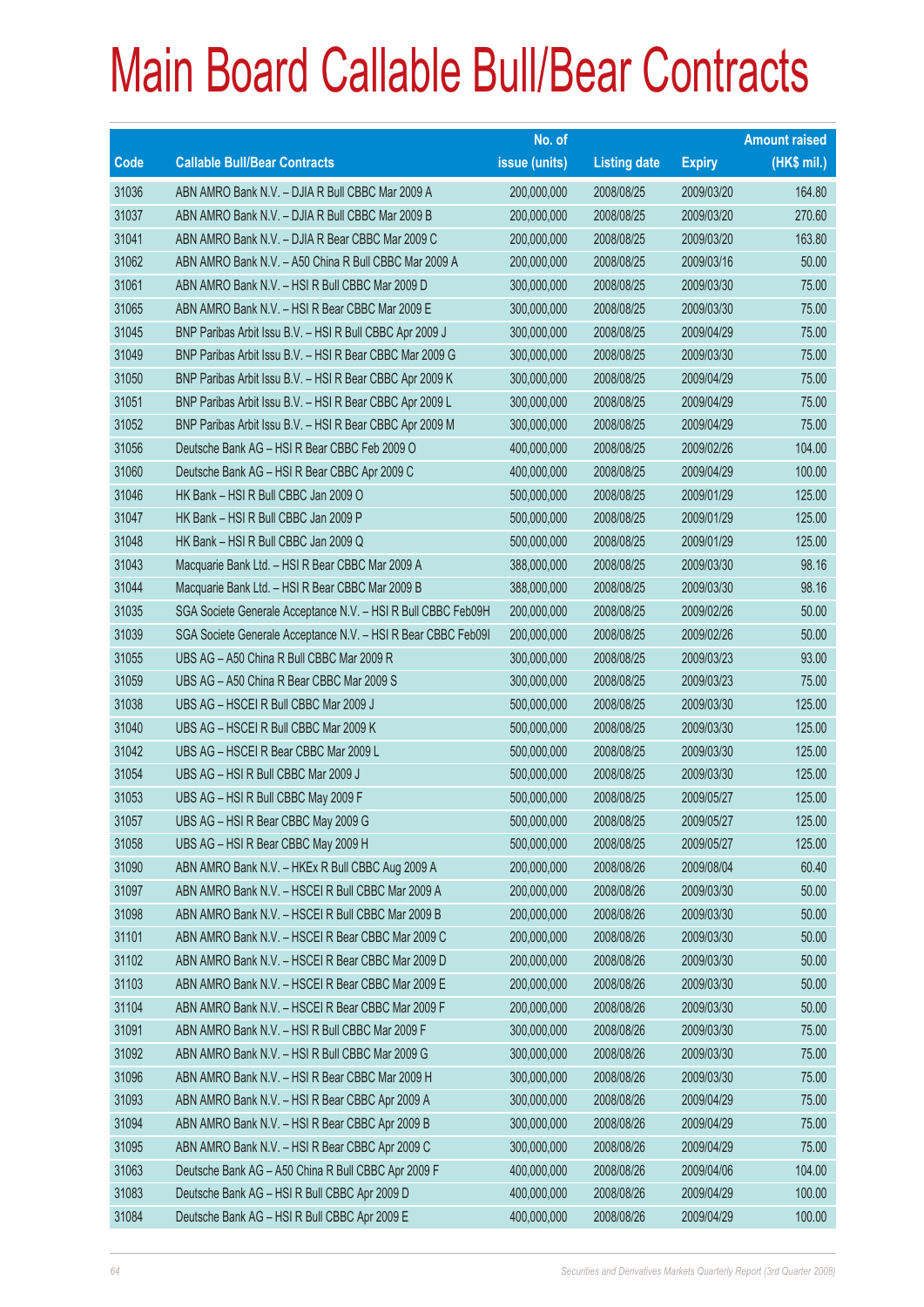|        |                                                               | No. of        |                     |               | <b>Amount raised</b> |
|--------|---------------------------------------------------------------|---------------|---------------------|---------------|----------------------|
| Code   | <b>Callable Bull/Bear Contracts</b>                           | issue (units) | <b>Listing date</b> | <b>Expiry</b> | (HK\$ mil.)          |
| 31087  | Deutsche Bank AG - HSI R Bear CBBC Apr 2009 F                 | 400,000,000   | 2008/08/26          | 2009/04/29    | 100.00               |
| 31088  | Deutsche Bank AG - HSI R Bear CBBC Apr 2009 G                 | 400,000,000   | 2008/08/26          | 2009/04/29    | 100.00               |
| 31089  | Goldman Sachs SP (Asia) - HSI R Bull CBBC Apr 2009 K          | 200,000,000   | 2008/08/26          | 2009/04/29    | 50.00                |
| 31085  | Goldman Sachs SP (Asia) - HSI R Bear CBBC Apr 2009 I          | 200,000,000   | 2008/08/26          | 2009/04/29    | 50.00                |
| 31086  | Goldman Sachs SP (Asia) - HSI R Bear CBBC Apr 2009 J          | 200,000,000   | 2008/08/26          | 2009/04/29    | 50.00                |
| 31099  | KBC Fin Products Int'l Ltd. - HSI R Bull CBBC Mar 2009 I      | 400,000,000   | 2008/08/26          | 2009/03/30    | 100.00               |
| 31064  | CC Rabobank B.A. - HSI R Bear CBBC Mar 2009 A                 | 150,000,000   | 2008/08/26          | 2009/03/30    | 37.50                |
| 31066  | CC Rabobank B.A. - HSI R Bear CBBC Mar 2009 B                 | 150,000,000   | 2008/08/26          | 2009/03/30    | 37.50                |
| 31067  | CC Rabobank B.A. - HSI R Bear CBBC Mar 2009 C                 | 150,000,000   | 2008/08/26          | 2009/03/30    | 37.50                |
| 31069  | UBS AG - HSBC R Bear CBBC Mar 2009 E                          | 200,000,000   | 2008/08/26          | 2009/03/23    | 50.00                |
| 31070  | UBS AG - HSBC R Bear CBBC Mar 2009 F                          | 200,000,000   | 2008/08/26          | 2009/03/23    | 50.00                |
| 31068  | UBS AG - HSCEI R Bull CBBC Mar 2009 M                         | 500,000,000   | 2008/08/26          | 2009/03/30    | 125.00               |
| 31072  | UBS AG - HSCEI R Bear CBBC Mar 2009 N                         | 500,000,000   | 2008/08/26          | 2009/03/30    | 125.00               |
| 31071  | UBS AG - HSI R Bull CBBC Apr 2009 K                           | 500,000,000   | 2008/08/26          | 2009/04/29    | 125.00               |
| 31073  | UBS AG - HSI R Bull CBBC Apr 2009 M                           | 500,000,000   | 2008/08/26          | 2009/04/29    | 125.00               |
| 31074  | UBS AG - HSI R Bull CBBC May 2009 I                           | 500,000,000   | 2008/08/26          | 2009/05/27    | 125.00               |
| 31075  | UBS AG - HSI R Bull CBBC May 2009 J                           | 500,000,000   | 2008/08/26          | 2009/05/27    | 125.00               |
| 31076  | UBS AG - HSI R Bull CBBC May 2009 K                           | 500,000,000   | 2008/08/26          | 2009/05/27    | 125.00               |
| 31077  | UBS AG - HSI R Bull CBBC May 2009 L                           | 500,000,000   | 2008/08/26          | 2009/05/27    | 125.00               |
| 31078  | UBS AG - HSI R Bull CBBC May 2009 M                           | 500,000,000   | 2008/08/26          | 2009/05/27    | 125.00               |
| 31079  | UBS AG - HSI R Bull CBBC May 2009 N                           | 500,000,000   | 2008/08/26          | 2009/05/27    | 125.00               |
| 31080  | UBS AG - HSI R Bull CBBC May 2009 O                           | 500,000,000   | 2008/08/26          | 2009/05/27    | 125.00               |
| 31081  | UBS AG - HSI R Bear CBBC Apr 2009 W                           | 500,000,000   | 2008/08/26          | 2009/04/29    | 125.00               |
| 31082  | UBS AG - HSI R Bear CBBC May 2009 P                           | 500,000,000   | 2008/08/26          | 2009/05/27    | 125.00               |
| 31117  | Deutsche Bank AG - HSI R Bull CBBC Apr 2009 H                 | 400,000,000   | 2008/08/27          | 2009/04/29    | 100.00               |
| 31121  | Deutsche Bank AG - HSI R Bear CBBC Apr 2009 I                 | 400,000,000   | 2008/08/27          | 2009/04/29    | 108.00               |
| 31110  | KBC Fin Products Int'l Ltd. - HSI R Bull CBBC Mar 2009 N      | 400,000,000   | 2008/08/27          | 2009/03/30    | 100.00               |
| 31106  | KBC Fin Products Int'l Ltd. - HSI R Bear CBBC Mar 2009 J      | 400,000,000   | 2008/08/27          | 2009/03/30    | 100.00               |
| 31107  | KBC Fin Products Int'l Ltd. - HSI R Bear CBBC Mar 2009 K      | 400,000,000   | 2008/08/27          | 2009/03/30    | 100.00               |
| 31108  | KBC Fin Products Int'l Ltd. - HSI R Bear CBBC Mar 2009 L      | 400,000,000   | 2008/08/27          | 2009/03/30    | 100.00               |
| 31109  | KBC Fin Products Int'l Ltd. - HSI R Bear CBBC Mar 2009 M      | 400,000,000   | 2008/08/27          | 2009/03/30    | 100.00               |
| 31100  | SGA Societe Generale Acceptance N.V. - HSI R Bear CBBC Feb09J | 200,000,000   | 2008/08/27          | 2009/02/26    | 50.00                |
| 31105  | SGA Societe Generale Acceptance N.V. - HSI R Bear CBBC Feb09K | 200,000,000   | 2008/08/27          | 2009/02/26    | 50.00                |
| 31113  | UBS AG - China Mobile R Bull CBBC Mar 2009 T                  | 300,000,000   | 2008/08/27          | 2009/03/23    | 75.00                |
| 31116  | UBS AG - CM Bank R Bull CBBC Mar 2009 A                       | 200,000,000   | 2008/08/27          | 2009/03/23    | 66.00                |
| 31114  | UBS AG - A50 China R Bull CBBC Mar 2009 T                     | 300,000,000   | 2008/08/27          | 2009/03/23    | 75.00                |
| 31115  | UBS AG - A50 China R Bull CBBC Mar 2009 U                     | 300,000,000   | 2008/08/27          | 2009/03/23    | 75.00                |
| 31111  | UBS AG - HSCEI R Bull CBBC Feb 2009 O                         | 500,000,000   | 2008/08/27          | 2009/02/26    | 125.00               |
| 31112  | UBS AG - HSCEI R Bear CBBC Mar 2009 O                         | 500,000,000   | 2008/08/27          | 2009/03/30    | 125.00               |
| 31118  | SGA Societe Generale Acceptance N.V. - HSI R Bull CBBC Mar09H | 200,000,000   | 2008/08/28          | 2009/03/30    | 50.00                |
| 30980# | Deutsche Bank AG - HSI R Bear CBBC Apr 2009 A                 | 200,000,000   | 2008/08/28          | 2009/04/29    | 28.00                |
| 31132  | Deutsche Bank AG - HSI R Bull CBBC Apr 2009 J                 | 400,000,000   | 2008/09/01          | 2009/04/29    | 100.00               |
| 31119  | SGA Societe Generale Acceptance N.V. - HSI R Bull CBBC Mar09I | 200,000,000   | 2008/09/01          | 2009/03/30    | 56.00                |
| 31120  | SGA Societe Generale Acceptance N.V. - HSI R Bull CBBC Mar09J | 200,000,000   | 2008/09/01          | 2009/03/30    | 52.00                |
| 31122  | SGA Societe Generale Acceptance N.V. - HSI R Bull CBBC Mar09K | 200,000,000   | 2008/09/01          | 2009/03/30    | 50.00                |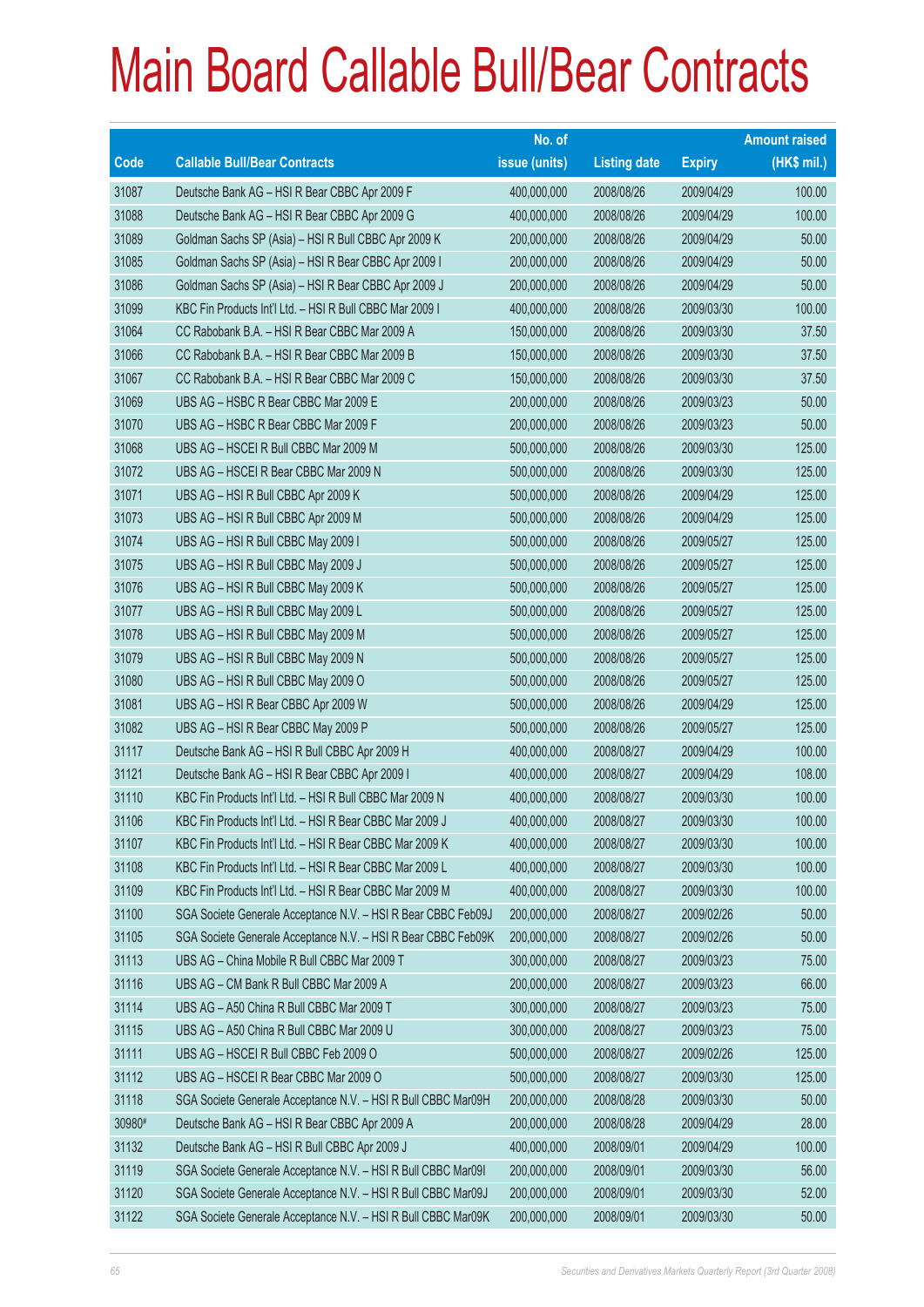|       |                                                               | No. of        |                     |               | <b>Amount raised</b> |
|-------|---------------------------------------------------------------|---------------|---------------------|---------------|----------------------|
| Code  | <b>Callable Bull/Bear Contracts</b>                           | issue (units) | <b>Listing date</b> | <b>Expiry</b> | $(HK$$ mil.)         |
| 31123 | SGA Societe Generale Acceptance N.V. - HSI R Bear CBBC Mar09L | 200,000,000   | 2008/09/01          | 2009/03/30    | 50.00                |
| 31124 | UBS AG - HSI R Bull CBBC Feb 2009 A                           | 500,000,000   | 2008/09/01          | 2009/02/26    | 125.00               |
| 31125 | UBS AG - HSI R Bull CBBC Feb 2009 R                           | 500,000,000   | 2008/09/01          | 2009/02/26    | 125.00               |
| 31126 | UBS AG - HSI R Bull CBBC Mar 2009 K                           | 500,000,000   | 2008/09/01          | 2009/03/30    | 125.00               |
| 31127 | UBS AG - HSI R Bull CBBC Mar 2009 L                           | 500,000,000   | 2008/09/01          | 2009/03/30    | 125.00               |
| 31128 | UBS AG - HSI R Bull CBBC May 2009 Q                           | 500,000,000   | 2008/09/01          | 2009/05/27    | 125.00               |
| 31129 | UBS AG - HSI R Bear CBBC Mar 2009 M                           | 500,000,000   | 2008/09/01          | 2009/03/30    | 125.00               |
| 31130 | UBS AG - HSI R Bear CBBC May 2009 R                           | 500,000,000   | 2008/09/01          | 2009/05/27    | 125.00               |
| 31131 | UBS AG - HSI R Bear CBBC May 2009 S                           | 500,000,000   | 2008/09/01          | 2009/05/27    | 125.00               |
| 31134 | BNP Paribas Arbit Issu B.V. - HSI R Bull CBBC Mar 2009 H      | 300,000,000   | 2008/09/02          | 2009/03/30    | 75.00                |
| 31135 | BNP Paribas Arbit Issu B.V. - HSI R Bull CBBC Mar 2009 I      | 300,000,000   | 2008/09/02          | 2009/03/30    | 75.00                |
| 31136 | BNP Paribas Arbit Issu B.V. - HSI R Bull CBBC Jun 2009 C      | 300,000,000   | 2008/09/02          | 2009/06/29    | 75.00                |
| 31137 | Deutsche Bank AG - HSCEI R Bull CBBC Mar 2009 C               | 200,000,000   | 2008/09/02          | 2009/03/30    | 64.00                |
| 31138 | Deutsche Bank AG - HSCEI R Bull CBBC Mar 2009 D               | 200,000,000   | 2008/09/02          | 2009/03/30    | 50.00                |
| 31139 | Deutsche Bank AG - HSI R Bear CBBC Apr 2009 K                 | 400,000,000   | 2008/09/02          | 2009/04/29    | 100.00               |
| 31133 | UBS AG - HSI R Bear CBBC Apr 2009 X                           | 500,000,000   | 2008/09/02          | 2009/04/29    | 125.00               |
| 31142 | UBS AG - China Life R Bull CBBC Mar 2009 O                    | 300,000,000   | 2008/09/03          | 2009/03/23    | 93.00                |
| 31140 | UBS AG - HSCEI R Bull CBBC Mar 2009 P                         | 500,000,000   | 2008/09/03          | 2009/03/30    | 125.00               |
| 31148 | UBS AG - HSCEI R Bull CBBC Mar 2009 R                         | 500,000,000   | 2008/09/03          | 2009/03/30    | 125.00               |
| 31144 | UBS AG - HSCEI R Bear CBBC Mar 2009 Q                         | 500,000,000   | 2008/09/03          | 2009/03/30    | 125.00               |
| 31149 | UBS AG - HSCEI R Bear CBBC Mar 2009 S                         | 500,000,000   | 2008/09/03          | 2009/03/30    | 125.00               |
| 31141 | UBS AG - HSI R Bull CBBC Mar 2009 J                           | 500,000,000   | 2008/09/03          | 2009/03/30    | 125.00               |
| 31143 | UBS AG - HSI R Bull CBBC Apr 2009 A                           | 500,000,000   | 2008/09/03          | 2009/04/29    | 125.00               |
| 31146 | UBS AG - HSI R Bear CBBC Mar 2009 Q                           | 500,000,000   | 2008/09/03          | 2009/03/30    | 125.00               |
| 31145 | UBS AG - HSI R Bear CBBC Mar 2009 W                           | 500,000,000   | 2008/09/03          | 2009/03/30    | 125.00               |
| 31147 | UBS AG - HSI R Bear CBBC Apr 2009 W                           | 500,000,000   | 2008/09/03          | 2009/04/29    | 125.00               |
| 31162 | ABN AMRO Bank N.V. - China Mobile R Bull CBBC Feb 2009 A      | 300,000,000   | 2008/09/04          | 2009/02/20    | 75.00                |
| 31161 | ABN AMRO Bank N.V. - China Mobile R Bull CBBC Mar 2009 A      | 300,000,000   | 2008/09/04          | 2009/03/26    | 75.60                |
| 31163 | ABN AMRO Bank N.V. - HKEx R Bull CBBC Feb 2009 A              | 300,000,000   | 2008/09/04          | 2009/02/20    | 75.00                |
| 31155 | ABN AMRO Bank N.V. - HSI R Bull CBBC Mar 2009 I               | 300,000,000   | 2008/09/04          | 2009/03/30    | 75.00                |
| 31156 | ABN AMRO Bank N.V. - HSI R Bull CBBC Mar 2009 J               | 300,000,000   | 2008/09/04          | 2009/03/30    | 75.00                |
| 31158 | Deutsche Bank AG - HSI R Bear CBBC Mar 2009 L                 | 400,000,000   | 2008/09/04          | 2009/03/30    | 114.00               |
| 31157 | Deutsche Bank AG - HSI R Bear CBBC Mar 2009 U                 | 400,000,000   | 2008/09/04          | 2009/03/30    | 100.00               |
| 31159 | Deutsche Bank AG - HSI R Bear CBBC Apr 2009 L                 | 400,000,000   | 2008/09/04          | 2009/04/29    | 100.00               |
| 31150 | CC Rabobank B.A. - HSCEI R Bull CBBC Apr 2009 A               | 150,000,000   | 2008/09/04          | 2009/04/29    | 52.50                |
| 31154 | CC Rabobank B.A. - HSCEI R Bear CBBC Apr 2009 B               | 150,000,000   | 2008/09/04          | 2009/04/29    | 37.50                |
| 31151 | CC Rabobank B.A. - HSI R Bull CBBC Mar 2009 D                 | 150,000,000   | 2008/09/04          | 2009/03/30    | 52.50                |
| 31152 | CC Rabobank B.A. - HSI R Bull CBBC Mar 2009 E                 | 150,000,000   | 2008/09/04          | 2009/03/30    | 45.00                |
| 31160 | UBS AG - China Mobile R Bull CBBC Mar 2009 U                  | 300,000,000   | 2008/09/04          | 2009/03/23    | 75.00                |
| 31164 | UBS AG - China Mobile R Bear CBBC Mar 2009 V                  | 300,000,000   | 2008/09/04          | 2009/03/23    | 75.00                |
| 31153 | UBS AG - HSI R Bear CBBC Apr 2009 J                           | 500,000,000   | 2008/09/04          | 2009/04/29    | 125.00               |
| 31165 | UBS AG - China Life R Bull CBBC Mar 2009 P                    | 200,000,000   | 2008/09/05          | 2009/03/23    | 62.00                |
| 31166 | UBS AG - China Life R Bull CBBC Mar 2009 Q                    | 200,000,000   | 2008/09/05          | 2009/03/23    | 50.00                |
| 31176 | ABN AMRO Bank N.V. - HSCEI R Bull CBBC Feb 2009 D             | 300,000,000   | 2008/09/08          | 2009/02/26    | 75.00                |
| 31180 | ABN AMRO Bank N.V. - HSCEI R Bear CBBC Feb 2009 E             | 300,000,000   | 2008/09/08          | 2009/02/26    | 75.00                |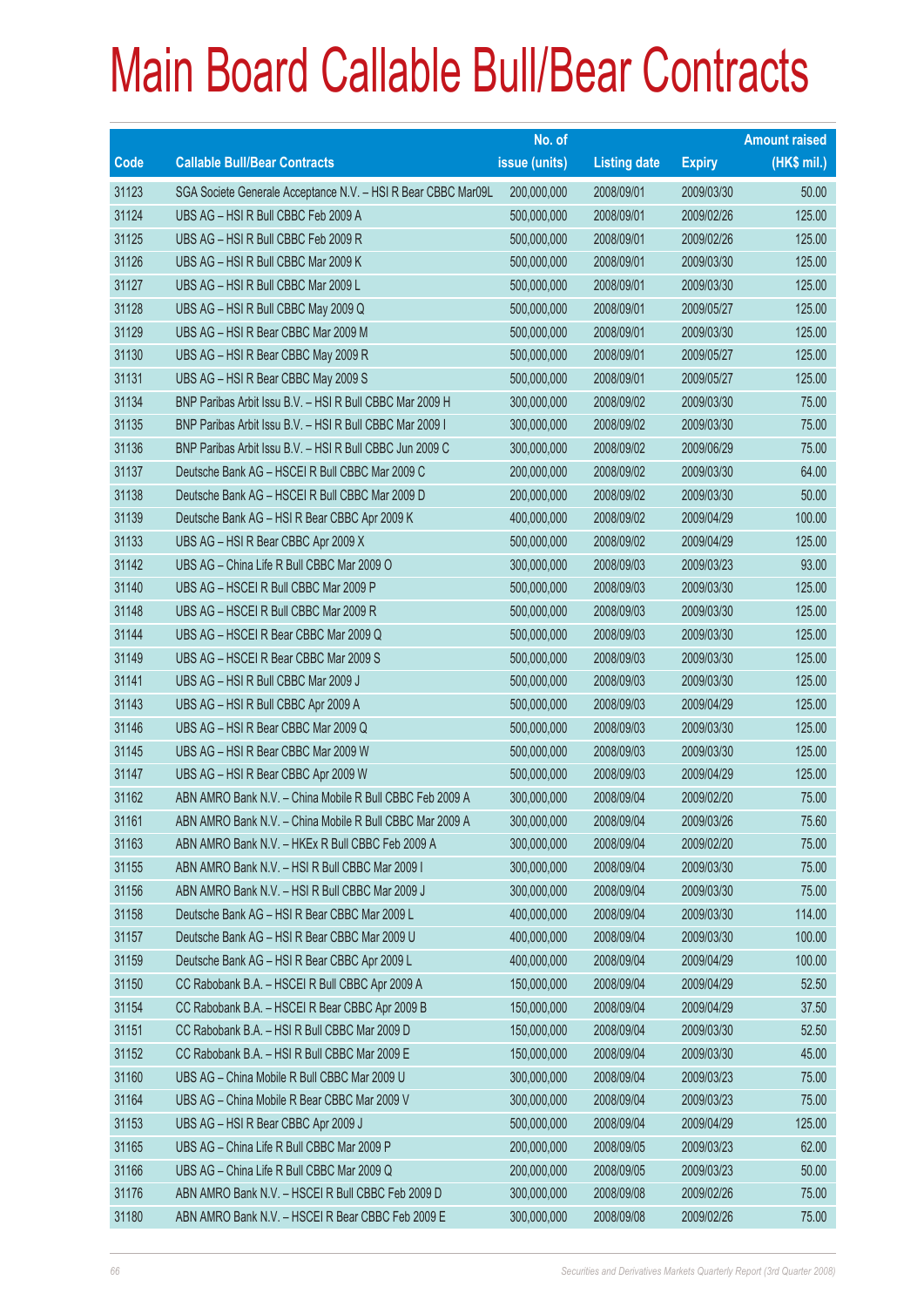|       |                                                               | No. of        |                     |               | <b>Amount raised</b> |
|-------|---------------------------------------------------------------|---------------|---------------------|---------------|----------------------|
| Code  | <b>Callable Bull/Bear Contracts</b>                           | issue (units) | <b>Listing date</b> | <b>Expiry</b> | (HK\$ mil.)          |
| 31175 | ABN AMRO Bank N.V. - HSI R Bear CBBC Apr 2009 D               | 300,000,000   | 2008/09/08          | 2009/04/29    | 76.50                |
| 31173 | Deutsche Bank AG - HSI R Bear CBBC Mar 2009 O                 | 300,000,000   | 2008/09/08          | 2009/03/30    | 79.50                |
| 31174 | Deutsche Bank AG - HSI R Bear CBBC Apr 2009 M                 | 300,000,000   | 2008/09/08          | 2009/04/29    | 75.00                |
| 31167 | SGA Societe Generale Acceptance N.V. - HSI R Bull CBBC Apr09A | 200,000,000   | 2008/09/08          | 2009/04/29    | 50.00                |
| 31168 | UBS AG - HSI R Bull CBBC Mar 2009 L                           | 500,000,000   | 2008/09/08          | 2009/03/30    | 125.00               |
| 31169 | UBS AG - HSI R Bull CBBC Mar 2009 M                           | 500,000,000   | 2008/09/08          | 2009/03/30    | 125.00               |
| 31170 | UBS AG - HSI R Bull CBBC Mar 2009 R                           | 500,000,000   | 2008/09/08          | 2009/03/30    | 125.00               |
| 31172 | UBS AG - HSI R Bear CBBC Mar 2009 S                           | 500,000,000   | 2008/09/08          | 2009/03/30    | 125.00               |
| 31171 | UBS AG - HSI R Bear CBBC May 2009 T                           | 500,000,000   | 2008/09/08          | 2009/05/27    | 125.00               |
| 31177 | UBS AG - HSCEI R Bull CBBC Mar 2009 T                         | 500,000,000   | 2008/09/09          | 2009/03/30    | 125.00               |
| 31181 | UBS AG - HSCEI R Bear CBBC Mar 2009 U                         | 500,000,000   | 2008/09/09          | 2009/03/30    | 125.00               |
| 31179 | UBS AG - HSI R Bull CBBC Mar 2009 K                           | 500,000,000   | 2008/09/09          | 2009/03/30    | 125.00               |
| 31184 | UBS AG - HSI R Bull CBBC Apr 2009 M                           | 500,000,000   | 2008/09/09          | 2009/04/29    | 125.00               |
| 31178 | UBS AG - HSI R Bull CBBC May 2009 U                           | 500,000,000   | 2008/09/09          | 2009/05/27    | 125.00               |
| 31182 | UBS AG - HSI R Bear CBBC Apr 2009 Y                           | 500,000,000   | 2008/09/09          | 2009/04/29    | 125.00               |
| 31183 | UBS AG - HSI R Bear CBBC May 2009 V                           | 500,000,000   | 2008/09/09          | 2009/05/27    | 125.00               |
| 31189 | Deutsche Bank AG - HSI R Bear CBBC Apr 2009 O                 | 300,000,000   | 2008/09/10          | 2009/04/29    | 75.00                |
| 31190 | Deutsche Bank AG - HSI R Bear CBBC Apr 2009 P                 | 300,000,000   | 2008/09/10          | 2009/04/29    | 75.00                |
| 31185 | Deutsche Bank AG - HSI R Bull CBBC Apr 2009 N                 | 300,000,000   | 2008/09/10          | 2009/04/29    | 75.00                |
| 31186 | Goldman Sachs SP (Asia) - HSI R Bull CBBC May 2009 A          | 200,000,000   | 2008/09/10          | 2009/05/27    | 50.00                |
| 31208 | ABN AMRO Bank N.V. - HSI R Bear CBBC Mar 2009 K               | 300,000,000   | 2008/09/11          | 2009/03/30    | 75.00                |
| 31209 | ABN AMRO Bank N.V. - HSI R Bear CBBC Mar 2009 L               | 300,000,000   | 2008/09/11          | 2009/03/30    | 75.60                |
| 31199 | Goldman Sachs SP (Asia) - HSI R Bull CBBC May 2009 B          | 200,000,000   | 2008/09/11          | 2009/05/27    | 50.00                |
| 31203 | Goldman Sachs SP (Asia) - HSI R Bear CBBC May 2009 C          | 200,000,000   | 2008/09/11          | 2009/05/27    | 50.00                |
| 31207 | KBC Fin Products Int'l Ltd. - A50 China R Bull CBBC Jan 09 A  | 400,000,000   | 2008/09/11          | 2009/01/09    | 100.00               |
| 31206 | KBC Fin Products Int'l Ltd. - HSI R Bear CBBC Jan 2009 N      | 400,000,000   | 2008/09/11          | 2009/01/29    | 100.00               |
| 31187 | UBS AG - China Mobile R Bull CBBC Mar 2009 W                  | 300,000,000   | 2008/09/11          | 2009/03/23    | 75.00                |
| 31191 | UBS AG - China Mobile R Bear CBBC Mar 2009 X                  | 300,000,000   | 2008/09/11          | 2009/03/23    | 75.00                |
| 31201 | UBS AG - Cheung Kong R Bear CBBC Mar 2009 B                   | 300,000,000   | 2008/09/11          | 2009/03/23    | 75.00                |
| 31188 | UBS AG - CM Bank R Bull CBBC Mar 2009 B                       | 200,000,000   | 2008/09/11          | 2009/03/23    | 92.00                |
| 31202 | UBS AG - CM Bank R Bear CBBC Mar 2009 C                       | 200,000,000   | 2008/09/11          | 2009/03/23    | 80.00                |
| 31204 | UBS AG - A50 China R Bull CBBC Mar 2009 W                     | 300,000,000   | 2008/09/11          | 2009/03/23    | 102.00               |
| 31200 | UBS AG - A50 China R Bear CBBC Mar 2009 V                     | 300,000,000   | 2008/09/11          | 2009/03/23    | 75.00                |
| 31192 | UBS AG - HSCEI R Bull CBBC Mar 2009 V                         | 500,000,000   | 2008/09/11          | 2009/03/30    | 125.00               |
| 31193 | UBS AG - HSCEI R Bull CBBC Mar 2009 W                         | 500,000,000   | 2008/09/11          | 2009/03/30    | 125.00               |
| 31198 | UBS AG - HSCEI R Bear CBBC Mar 2009 X                         | 500,000,000   | 2008/09/11          | 2009/03/30    | 125.00               |
| 31194 | UBS AG - HSI R Bull CBBC Apr 2009 A                           | 500,000,000   | 2008/09/11          | 2009/04/29    | 125.00               |
| 31195 | UBS AG - HSI R Bull CBBC Apr 2009 X                           | 500,000,000   | 2008/09/11          | 2009/04/29    | 125.00               |
| 31196 | UBS AG - HSI R Bear CBBC May 2009 W                           | 500,000,000   | 2008/09/11          | 2009/05/27    | 125.00               |
| 31197 | UBS AG - HSI R Bear CBBC May 2009 X                           | 500,000,000   | 2008/09/11          | 2009/05/27    | 125.00               |
| 31205 | UBS AG - SHK Ppt R Bear CBBC Mar 2009 B                       | 200,000,000   | 2008/09/11          | 2009/03/23    | 50.00                |
| 31211 | ABN AMRO Bank N.V. - China Mobile R Bull CBBC Mar 2009 B      | 300,000,000   | 2008/09/12          | 2009/03/20    | 75.00                |
| 31210 | ABN AMRO Bank N.V. - A50 China R Bull CBBC Mar 2009 B         | 300,000,000   | 2008/09/12          | 2009/03/20    | 92.40                |
| 31273 | ABN AMRO Bank N.V. - HSI R Bull CBBC Apr 2009 E               | 300,000,000   | 2008/09/12          | 2009/04/29    | 115.50               |
| 31274 | ABN AMRO Bank N.V. - HSI R Bull CBBC Apr 2009 F               | 300,000,000   | 2008/09/12          | 2009/04/29    | 75.00                |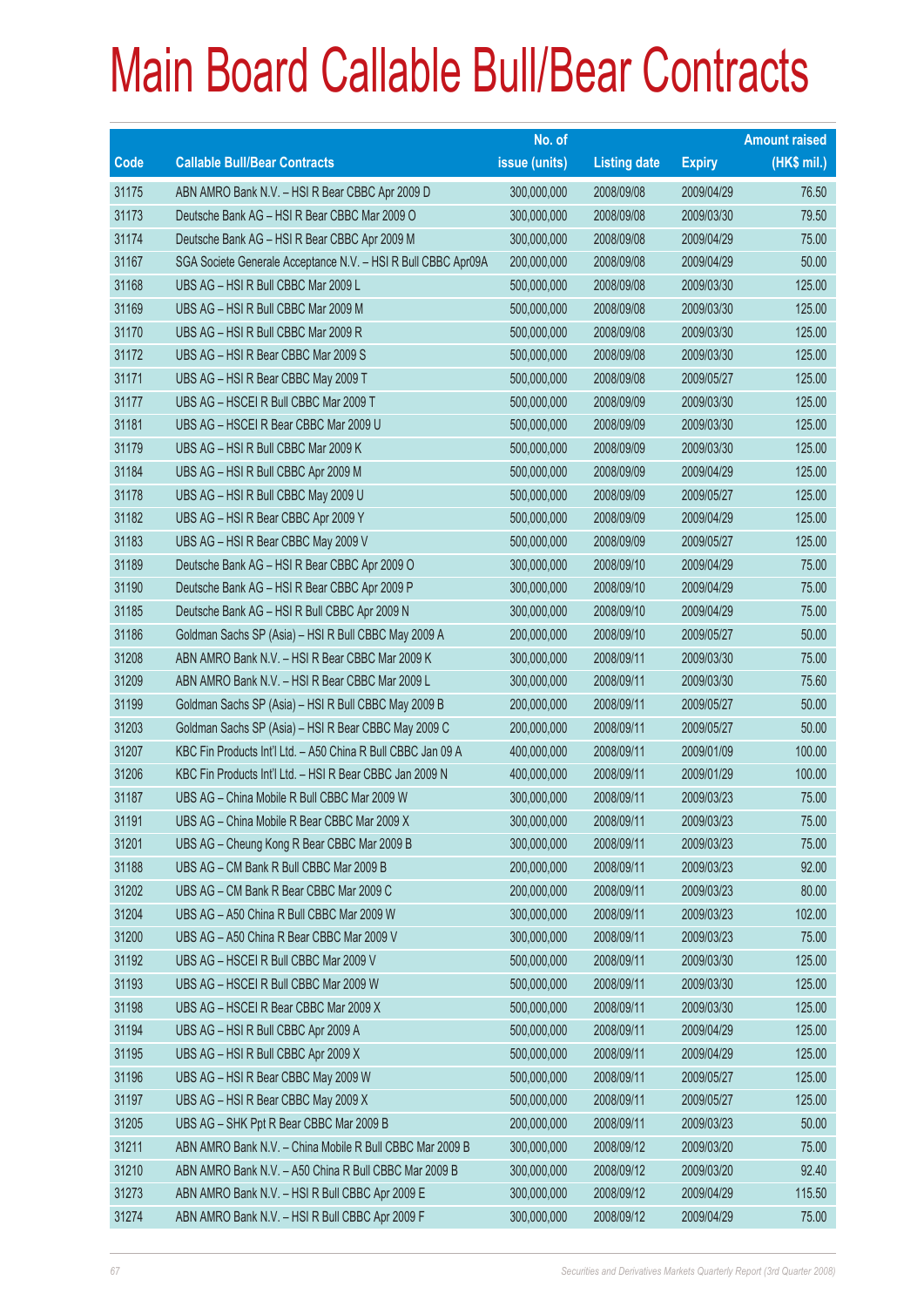|       |                                                               | No. of        |                     |               | <b>Amount raised</b> |
|-------|---------------------------------------------------------------|---------------|---------------------|---------------|----------------------|
| Code  | <b>Callable Bull/Bear Contracts</b>                           | issue (units) | <b>Listing date</b> | <b>Expiry</b> | $(HK$$ mil.)         |
| 31275 | ABN AMRO Bank N.V. - HSI R Bull CBBC Apr 2009 G               | 300,000,000   | 2008/09/12          | 2009/04/29    | 79.80                |
| 31276 | ABN AMRO Bank N.V. - HSI R Bull CBBC Apr 2009 H               | 300,000,000   | 2008/09/12          | 2009/04/29    | 87.30                |
| 31280 | ABN AMRO Bank N.V. - HSI R Bear CBBC Apr 2009 I               | 300,000,000   | 2008/09/12          | 2009/04/29    | 81.90                |
| 31281 | ABN AMRO Bank N.V. - HSI R Bear CBBC Apr 2009 J               | 300,000,000   | 2008/09/12          | 2009/04/29    | 99.60                |
| 31221 | BNP Paribas Arbit Issu B.V. - HSI R Bull CBBC May 2009 A      | 300,000,000   | 2008/09/12          | 2009/05/27    | 75.00                |
| 31222 | BNP Paribas Arbit Issu B.V. - HSI R Bear CBBC Apr 2009 N      | 300,000,000   | 2008/09/12          | 2009/04/29    | 75.00                |
| 31225 | BNP Paribas Arbit Issu B.V. - HSI R Bear CBBC May 2009 B      | 300,000,000   | 2008/09/12          | 2009/05/27    | 75.00                |
| 31226 | BNP Paribas Arbit Issu B.V. - HSI R Bear CBBC May 2009 C      | 300,000,000   | 2008/09/12          | 2009/05/27    | 75.00                |
| 31223 | Deutsche Bank AG - HSI R Bull CBBC Apr 2009 Q                 | 300,000,000   | 2008/09/12          | 2009/04/29    | 81.00                |
| 31224 | Deutsche Bank AG - HSI R Bull CBBC Apr 2009 R                 | 300,000,000   | 2008/09/12          | 2009/04/29    | 75.00                |
| 31227 | Deutsche Bank AG - HSI R Bull CBBC May 2009 A                 | 300,000,000   | 2008/09/12          | 2009/05/27    | 75.00                |
| 31228 | Deutsche Bank AG - HSI R Bear CBBC Apr 2009 S                 | 300,000,000   | 2008/09/12          | 2009/04/29    | 75.00                |
| 31229 | Deutsche Bank AG - HSI R Bear CBBC Apr 2009 T                 | 300,000,000   | 2008/09/12          | 2009/04/29    | 84.00                |
| 31230 | Deutsche Bank AG - HSI R Bear CBBC Apr 2009 U                 | 300,000,000   | 2008/09/12          | 2009/04/29    | 78.00                |
| 31231 | Goldman Sachs SP (Asia) - HSI R Bull CBBC May 2009 D          | 200,000,000   | 2008/09/12          | 2009/05/27    | 50.00                |
| 31232 | Goldman Sachs SP (Asia) - HSI R Bull CBBC May 2009 E          | 200,000,000   | 2008/09/12          | 2009/05/27    | 50.00                |
| 31235 | Goldman Sachs SP (Asia) - HSI R Bear CBBC May 2009 F          | 200,000,000   | 2008/09/12          | 2009/05/27    | 50.00                |
| 31236 | Goldman Sachs SP (Asia) - HSI R Bear CBBC May 2009 G          | 200,000,000   | 2008/09/12          | 2009/05/27    | 50.00                |
| 31216 | KBC Fin Products Int'l Ltd. - HSI R Bull CBBC Jan 2009 O      | 400,000,000   | 2008/09/12          | 2009/01/29    | 100.00               |
| 31217 | KBC Fin Products Int'l Ltd. - HSI R Bull CBBC Jan 2009 P      | 400,000,000   | 2008/09/12          | 2009/01/29    | 100.00               |
| 31218 | KBC Fin Products Int'l Ltd. - HSI R Bull CBBC Feb 2009 P      | 400,000,000   | 2008/09/12          | 2009/02/26    | 100.00               |
| 31219 | KBC Fin Products Int'l Ltd. - HSI R Bull CBBC Feb 2009 Q      | 400,000,000   | 2008/09/12          | 2009/02/26    | 100.00               |
| 31220 | KBC Fin Products Int'l Ltd. - HSI R Bull CBBC Feb 2009 R      | 400,000,000   | 2008/09/12          | 2009/02/26    | 100.00               |
| 31233 | KBC Fin Products Int'l Ltd. - HSI R Bear CBBC Feb 2009 S      | 400,000,000   | 2008/09/12          | 2009/02/26    | 100.00               |
| 31234 | KBC Fin Products Int'l Ltd. - HSI R Bear CBBC Feb 2009 T      | 400,000,000   | 2008/09/12          | 2009/02/26    | 100.00               |
| 31214 | Macquarie Bank Ltd. - A50 China R Bull CBBC Aug 2009 A        | 288,000,000   | 2008/09/12          | 2009/08/11    | 72.00                |
| 31215 | Macquarie Bank Ltd. - A50 China R Bear CBBC Mar 2009 A        | 288,000,000   | 2008/09/12          | 2009/03/30    | 78.05                |
| 31212 | SGA Societe Generale Acceptance N.V. - HSI R Bull CBBC Mar09M | 200,000,000   | 2008/09/12          | 2009/03/30    | 50.00                |
| 31213 | SGA Societe Generale Acceptance N.V. - HSI R Bull CBBC Mar09N | 200,000,000   | 2008/09/12          | 2009/03/30    | 50.00                |
| 31257 | UBS AG - BOC HK R Bull CBBC Apr 2009 A                        | 200,000,000   | 2008/09/12          | 2009/04/27    | 84.00                |
| 31262 | UBS AG - China Mobile R Bull CBBC Mar 2009 Y                  | 300,000,000   | 2008/09/12          | 2009/03/23    | 75.00                |
| 31263 | UBS AG - China Mobile R Bear CBBC Mar 2009 Z                  | 300,000,000   | 2008/09/12          | 2009/03/23    | 75.00                |
| 31265 | UBS AG - China Tel R Bull CBBC Mar 2009 A                     | 200,000,000   | 2008/09/12          | 2009/03/23    | 94.00                |
| 31258 | UBS AG - CC Bank R Bear CBBC Mar 2009 B                       | 200,000,000   | 2008/09/12          | 2009/03/23    | 50.00                |
| 31260 | UBS AG - China Life R Bear CBBC Apr 2009 A                    | 200,000,000   | 2008/09/12          | 2009/04/27    | 52.00                |
| 31261 | UBS AG - China Life R Bear CBBC Apr 2009 B                    | 200,000,000   | 2008/09/12          | 2009/04/27    | 72.00                |
| 31259 | UBS AG - CM Bank R Bull CBBC Mar 2009 D                       | 200,000,000   | 2008/09/12          | 2009/03/23    | 80.00                |
| 31266 | UBS AG - CNOOC R Bear CBBC Mar 2009 B                         | 200,000,000   | 2008/09/12          | 2009/03/23    | 52.00                |
| 31264 | UBS AG - China Shenhua R Bear CBBC Mar 2009 B                 | 200,000,000   | 2008/09/12          | 2009/03/23    | 100.00               |
| 31267 | UBS AG - HKEx R Bear CBBC Mar 2009 G                          | 200,000,000   | 2008/09/12          | 2009/03/23    | 50.00                |
| 31268 | UBS AG - HSBC R Bull CBBC Mar 2009 G                          | 300,000,000   | 2008/09/12          | 2009/03/23    | 75.00                |
| 31237 | UBS AG - HSCEI R Bull CBBC Mar 2009 Y                         | 500,000,000   | 2008/09/12          | 2009/03/30    | 125.00               |
| 31238 | UBS AG - HSCEI R Bear CBBC Mar 2009 Z                         | 500,000,000   | 2008/09/12          | 2009/03/30    | 125.00               |
| 31244 | UBS AG - HSI R Bull CBBC Feb 2009 F                           | 500,000,000   | 2008/09/12          | 2009/02/26    | 125.00               |
| 31253 | UBS AG - HSI R Bull CBBC Feb 2009 G                           | 500,000,000   | 2008/09/12          | 2009/02/26    | 125.00               |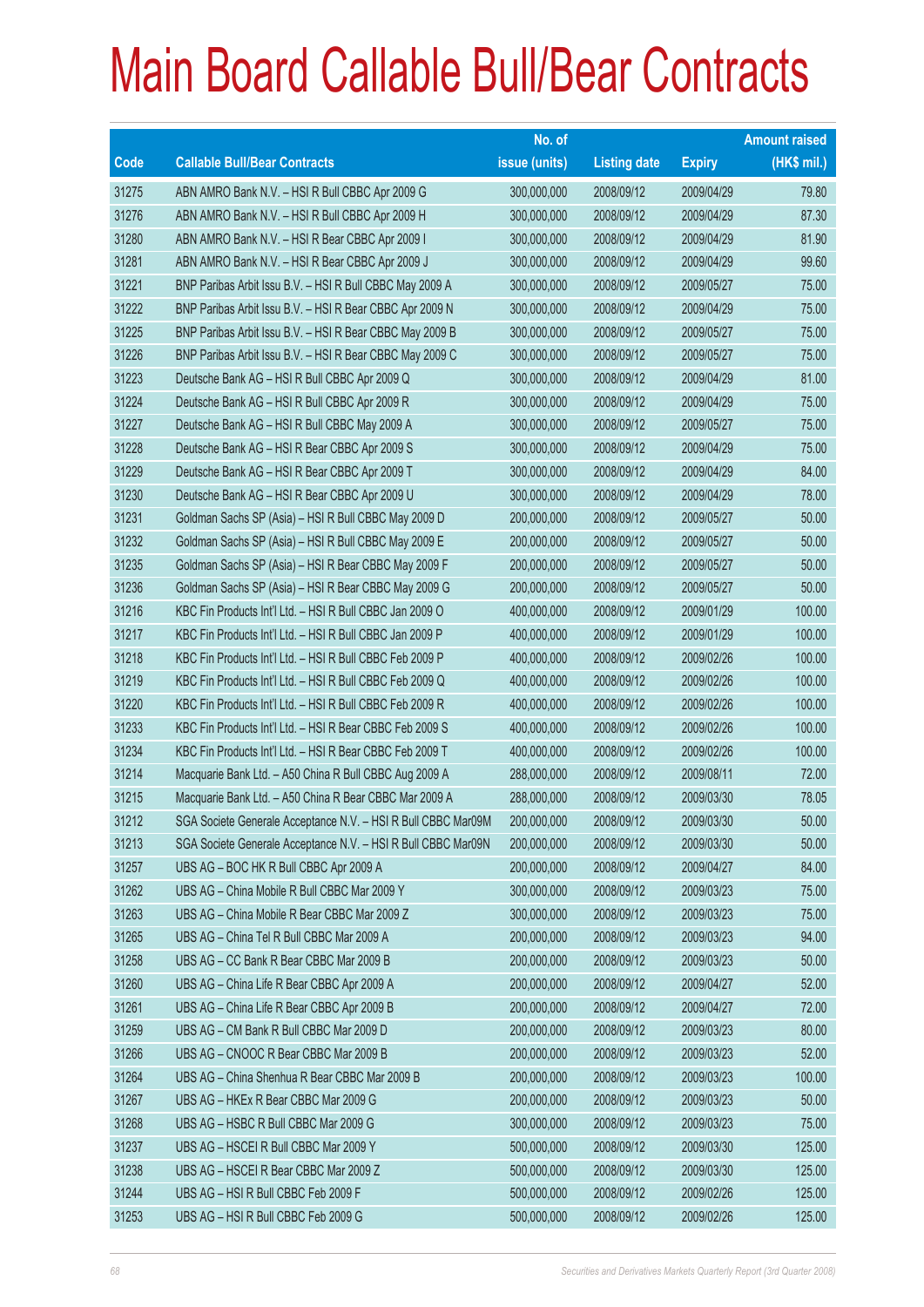|        |                                                               | No. of        |                     |               | <b>Amount raised</b> |
|--------|---------------------------------------------------------------|---------------|---------------------|---------------|----------------------|
| Code   | <b>Callable Bull/Bear Contracts</b>                           | issue (units) | <b>Listing date</b> | <b>Expiry</b> | (HK\$ mil.)          |
| 31239  | UBS AG - HSI R Bull CBBC Mar 2009 I                           | 500,000,000   | 2008/09/12          | 2009/03/30    | 125.00               |
| 31240  | UBS AG - HSI R Bull CBBC Apr 2009 K                           | 500,000,000   | 2008/09/12          | 2009/04/29    | 125.00               |
| 31241  | UBS AG - HSI R Bull CBBC Apr 2009 S                           | 500,000,000   | 2008/09/12          | 2009/04/29    | 125.00               |
| 31242  | UBS AG - HSI R Bull CBBC Apr 2009 T                           | 500,000,000   | 2008/09/12          | 2009/04/29    | 125.00               |
| 31243  | UBS AG - HSI R Bull CBBC Apr 2009 U                           | 500,000,000   | 2008/09/12          | 2009/04/29    | 125.00               |
| 31245  | UBS AG - HSI R Bull CBBC May 2009 F                           | 500,000,000   | 2008/09/12          | 2009/05/27    | 125.00               |
| 31246  | UBS AG - HSI R Bull CBBC May 2009 G                           | 500,000,000   | 2008/09/12          | 2009/05/27    | 125.00               |
| 31247  | UBS AG - HSI R Bull CBBC May 2009 H                           | 500,000,000   | 2008/09/12          | 2009/05/27    | 125.00               |
| 31248  | UBS AG - HSI R Bull CBBC May 2009 P                           | 500,000,000   | 2008/09/12          | 2009/05/27    | 160.00               |
| 31249  | UBS AG - HSI R Bull CBBC May 2009 Q                           | 500,000,000   | 2008/09/12          | 2009/05/27    | 125.00               |
| 31250  | UBS AG - HSI R Bull CBBC May 2009 R                           | 500,000,000   | 2008/09/12          | 2009/05/27    | 140.00               |
| 31251  | UBS AG - HSI R Bull CBBC May 2009 S                           | 500,000,000   | 2008/09/12          | 2009/05/27    | 125.00               |
| 31252  | UBS AG - HSI R Bull CBBC May 2009 Y                           | 500,000,000   | 2008/09/12          | 2009/05/27    | 125.00               |
| 31254  | UBS AG - HSI R Bear CBBC Mar 2009 J                           | 500,000,000   | 2008/09/12          | 2009/03/30    | 125.00               |
| 31255  | UBS AG - HSI R Bear CBBC Apr 2009 V                           | 500,000,000   | 2008/09/12          | 2009/04/29    | 125.00               |
| 31256  | UBS AG - HSI R Bear CBBC May 2009 Z                           | 500,000,000   | 2008/09/12          | 2009/05/27    | 125.00               |
| 31269  | UBS AG - Hutchison R Bear CBBC Mar 2009 B                     | 200,000,000   | 2008/09/12          | 2009/03/23    | 50.00                |
| 31271  | UBS AG - Petrochina R Bull CBBC Mar 2009 M                    | 300,000,000   | 2008/09/12          | 2009/03/16    | 75.00                |
| 31272  | UBS AG - Petrochina R Bear CBBC Mar 2009 N                    | 300,000,000   | 2008/09/12          | 2009/03/16    | 75.00                |
| 31270  | UBS AG - SHK Ppt R Bull CBBC May 2009 A                       | 200,000,000   | 2008/09/12          | 2009/05/25    | 50.00                |
| 31288  | ABN AMRO Bank N.V. - HSCEI R Bear CBBC Apr 2009 A             | 300,000,000   | 2008/09/16          | 2009/04/29    | 75.00                |
| 31289  | ABN AMRO Bank N.V. - HSCEI R Bear CBBC Apr 2009 B             | 300,000,000   | 2008/09/16          | 2009/04/29    | 75.00                |
| 31279  | ABN AMRO Bank N.V. - HSI R Bull CBBC Feb 2009 S               | 300,000,000   | 2008/09/16          | 2009/02/26    | 75.00                |
| 31285  | ABN AMRO Bank N.V. - HSI R Bull CBBC Mar 2009 M               | 300,000,000   | 2008/09/16          | 2009/03/30    | 75.00                |
| 31287  | ABN AMRO Bank N.V. - HSI R Bull CBBC Mar 2009 N               | 300,000,000   | 2008/09/16          | 2009/03/30    | 75.00                |
| 31290  | ABN AMRO Bank N.V. - HSI R Bear CBBC Mar 2009 O               | 300,000,000   | 2008/09/16          | 2009/03/30    | 75.00                |
| 31291  | ABN AMRO Bank N.V. - HSI R Bear CBBC Apr 2009 K               | 300,000,000   | 2008/09/16          | 2009/04/29    | 75.00                |
| 31283  | Deutsche Bank AG - HSI R Bull CBBC Apr 2009 V                 | 300,000,000   | 2008/09/16          | 2009/04/29    | 75.00                |
| 31284  | Deutsche Bank AG - HSI R Bull CBBC Apr 2009 W                 | 300,000,000   | 2008/09/16          | 2009/04/29    | 75.00                |
| 31277  | HK Bank - HSI R Bear CBBC Jan 2009 R                          | 500,000,000   | 2008/09/16          | 2009/01/29    | 125.00               |
| 31278  | SGA Societe Generale Acceptance N.V. - HSI R Bull CBBC Mar090 | 200,000,000   | 2008/09/16          | 2009/03/30    | 54.00                |
| 31282  | SGA Societe Generale Acceptance N.V. - HSI R Bear CBBC Mar09P | 200,000,000   | 2008/09/16          | 2009/03/30    | 50.00                |
| 31286  | UBS AG - HS Bank R Bear CBBC Jun 2009 A                       | 300,000,000   | 2008/09/16          | 2009/06/23    | 84.00                |
| 31293  | KBC Fin Products Int'l Ltd. - HSI R Bull CBBC Mar 2009 O      | 400,000,000   | 2008/09/17          | 2009/03/30    | 100.00               |
| 31294  | KBC Fin Products Int'l Ltd. - HSI R Bull CBBC Mar 2009 P      | 400,000,000   | 2008/09/17          | 2009/03/30    | 100.00               |
| 31292  | SGA Societe Generale Acceptance N.V. - HSI R Bull CBBC Apr09B | 200,000,000   | 2008/09/17          | 2009/04/29    | 50.00                |
| 31122# | SGA Societe Generale Acceptance N.V. - HSI R Bull CBBC Mar09K | 200,000,000   | 2008/09/17          | 2009/03/30    | 23.40                |
| 31305  | ABN AMRO Bank N.V. - HSI R Bear CBBC Apr 2009 L               | 300,000,000   | 2008/09/18          | 2009/04/29    | 75.00                |
| 31306  | ABN AMRO Bank N.V. - HSI R Bear CBBC Apr 2009 M               | 300,000,000   | 2008/09/18          | 2009/04/29    | 75.00                |
| 31295  | BNP Paribas Arbit Issu B.V. - HSI R Bear CBBC Apr 2009 O      | 300,000,000   | 2008/09/18          | 2009/04/29    | 75.00                |
| 31297  | Deutsche Bank AG - A50 China R Bull CBBC Mar 2009 A           | 300,000,000   | 2008/09/18          | 2009/03/30    | 75.00                |
| 31301  | Deutsche Bank AG - A50 China R Bear CBBC Mar 2009 B           | 300,000,000   | 2008/09/18          | 2009/03/30    | 81.00                |
| 31298  | Deutsche Bank AG - HSCEI R Bear CBBC Mar 2009 E               | 200,000,000   | 2008/09/18          | 2009/03/30    | 50.00                |
| 31302  | Goldman Sachs SP (Asia) - HSI R Bear CBBC May 2009 H          | 200,000,000   | 2008/09/18          | 2009/05/27    | 50.00                |
| 31296  | SGA Societe Generale Acceptance N.V. - HSI R Bull CBBC Mar09Q | 200,000,000   | 2008/09/18          | 2009/03/30    | 50.00                |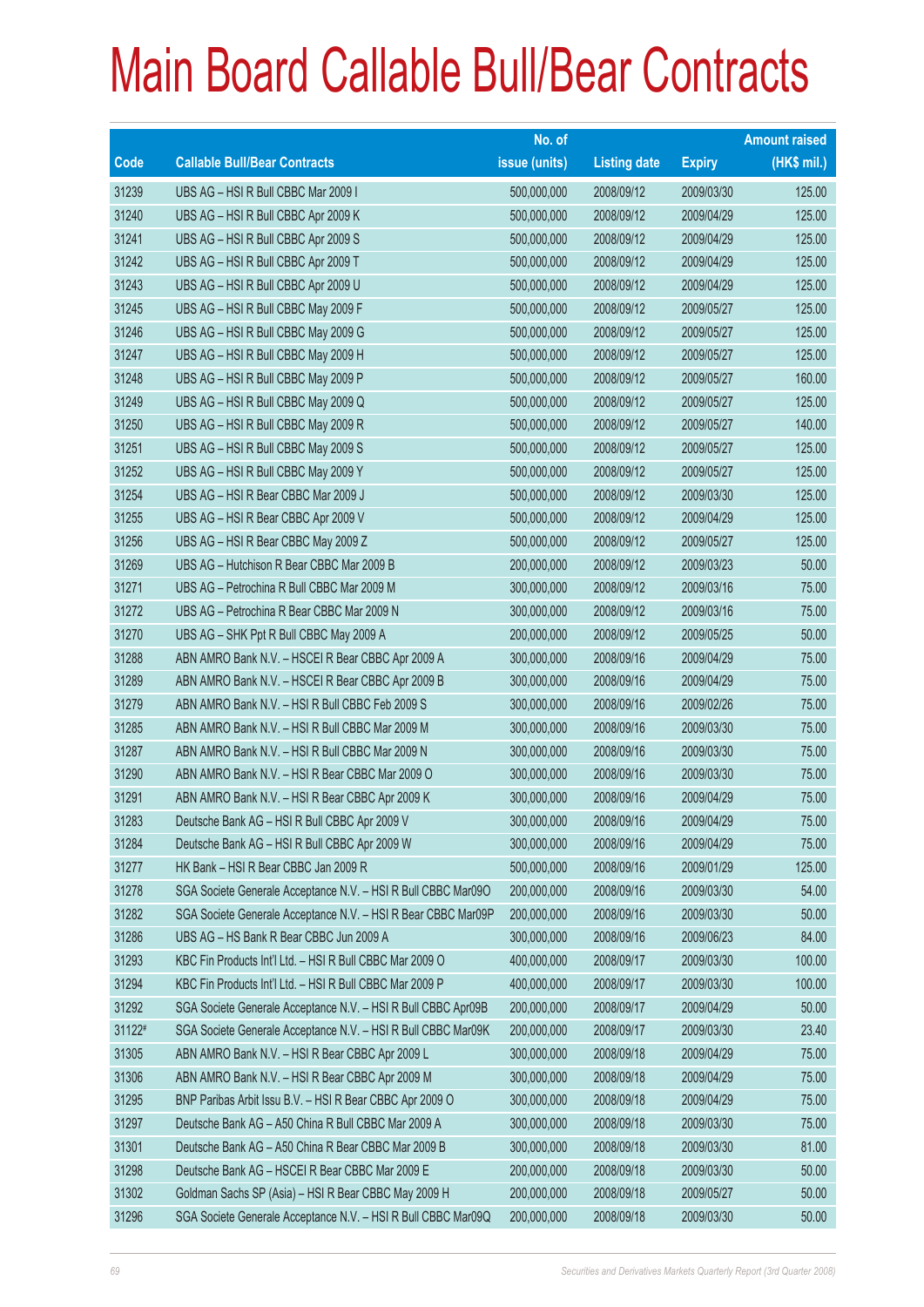|        |                                                                              | No. of        |                     |               | <b>Amount raised</b> |
|--------|------------------------------------------------------------------------------|---------------|---------------------|---------------|----------------------|
| Code   | <b>Callable Bull/Bear Contracts</b>                                          | issue (units) | <b>Listing date</b> | <b>Expiry</b> | (HK\$ mil.)          |
| 31300  | UBS AG - CNOOC R Bull CBBC Apr 2009 A                                        | 200,000,000   | 2008/09/18          | 2009/04/27    | 61.00                |
| 31304  | UBS AG - CNOOC R Bear CBBC Apr 2009 B                                        | 200,000,000   | 2008/09/18          | 2009/04/27    | 50.00                |
| 31299  | UBS AG - HSCEI R Bull CBBC Mar 2009 A                                        | 500,000,000   | 2008/09/18          | 2009/03/30    | 125.00               |
| 31303  | UBS AG - HSCEI R Bear CBBC Mar 2009 B                                        | 500,000,000   | 2008/09/18          | 2009/03/30    | 125.00               |
| 30400# | BNP Paribas Arbit Issu B.V. - HSI R Bull CBBC Jun 2009 A                     | 300,000,000   | 2008/09/18          | 2009/06/29    | 13.20                |
| 31120# | SGA Societe Generale Acceptance N.V. - HSI R Bull CBBC Mar09J                | 200,000,000   | 2008/09/18          | 2009/03/30    | 28.40                |
| 31390  | ABN AMRO Bank N.V. - HSCEI R Bull CBBC Apr 2009 C                            | 300,000,000   | 2008/09/19          | 2009/04/29    | 75.00                |
| 31391  | ABN AMRO Bank N.V. - HSCEI R Bear CBBC Apr 2009 D                            | 300,000,000   | 2008/09/19          | 2009/04/29    | 75.00                |
| 31392  | ABN AMRO Bank N.V. - HSCEI R Bear CBBC Apr 2009 E                            | 300,000,000   | 2008/09/19          | 2009/04/29    | 75.00                |
| 31393  | ABN AMRO Bank N.V. - HSCEI R Bear CBBC Apr 2009 F                            | 300,000,000   | 2008/09/19          | 2009/04/29    | 75.00                |
| 31386  | ABN AMRO Bank N.V. - HSI R Bear CBBC Apr 2009 N                              | 300,000,000   | 2008/09/19          | 2009/04/29    | 75.00                |
| 31387  | ABN AMRO Bank N.V. - HSI R Bear CBBC Apr 2009 O                              | 300,000,000   | 2008/09/19          | 2009/04/29    | 75.00                |
| 31388  | ABN AMRO Bank N.V. - HSI R Bear CBBC Apr 2009 P                              | 300,000,000   | 2008/09/19          | 2009/04/29    | 75.90                |
| 31389  | ABN AMRO Bank N.V. - HSI R Bear CBBC Apr 2009 Q                              | 300,000,000   | 2008/09/19          | 2009/04/29    | 75.00                |
| 31328  | BNP Paribas Arbit Issu B.V. - HSCEI R Bull CBBC Aug 2009 A                   | 300,000,000   | 2008/09/19          | 2009/08/28    | 75.00                |
| 31332  | BNP Paribas Arbit Issu B.V. - HSCEI R Bear CBBC Aug 2009 B                   | 300,000,000   | 2008/09/19          | 2009/08/28    | 75.00                |
| 31329  | BNP Paribas Arbit Issu B.V. - HSI R Bull CBBC Apr 2009 P                     | 300,000,000   | 2008/09/19          | 2009/04/29    | 75.00                |
| 31330  | BNP Paribas Arbit Issu B.V. - HSI R Bull CBBC May 2009 D                     | 300,000,000   | 2008/09/19          | 2009/05/27    | 75.00                |
| 31333  | BNP Paribas Arbit Issu B.V. - HSI R Bear CBBC Apr 2009 Q                     | 300,000,000   | 2008/09/19          | 2009/04/29    | 75.00                |
| 31382  | Deutsche Bank AG - A50 China R Bull CBBC Mar 2009 C                          | 250,000,000   | 2008/09/19          | 2009/03/30    | 62.50                |
| 31385  | Deutsche Bank AG - A50 China R Bear CBBC Mar 2009 D                          | 250,000,000   | 2008/09/19          | 2009/03/30    | 62.50                |
| 31381  | Deutsche Bank AG - HSI R Bull CBBC Apr 2009 X                                | 300,000,000   | 2008/09/19          | 2009/04/29    | 90.00                |
| 31383  | Deutsche Bank AG - HSI R Bear CBBC Apr 2009 Y                                | 300,000,000   | 2008/09/19          | 2009/04/29    | 75.00                |
| 31384  | Deutsche Bank AG - HSI R Bear CBBC May 2009 B                                | 300,000,000   | 2008/09/19          | 2009/05/27    | 75.00                |
| 31321  | Goldman Sachs SP (Asia) - HSI R Bull CBBC May 2009 I                         | 200,000,000   | 2008/09/19          | 2009/05/27    | 50.00                |
| 31322  | Goldman Sachs SP (Asia) - HSI R Bull CBBC May 2009 J                         | 200,000,000   | 2008/09/19          | 2009/05/27    | 50.00                |
| 31326  | Goldman Sachs SP (Asia) - HSI R Bear CBBC May 2009 K                         | 200,000,000   | 2008/09/19          | 2009/05/27    | 50.00                |
| 31324  | KBC Fin Products Int'l Ltd. - A50 China R Bull CBBC Feb 2009 B               | 400,000,000   | 2008/09/19          | 2009/02/16    | 100.00               |
| 31325  | KBC Fin Products Int'l Ltd. - A50 China R Bull CBBC Mar 2009 C               | 400,000,000   | 2008/09/19          | 2009/03/10    | 100.00               |
| 31327  | KBC Fin Products Int'l Ltd. - A50 China R Bull CBBC Apr 2009 A               | 318,000,000   | 2008/09/19          | 2009/04/01    | 98.58                |
| 31310  | KBC Fin Products Int'l Ltd. - HSCEI R Bull CBBC Feb 2009 F                   | 400,000,000   | 2008/09/19          | 2009/02/26    | 100.00               |
| 31311  | KBC Fin Products Int'l Ltd. - HSCEI R Bull CBBC Mar 2009 C                   | 400,000,000   | 2008/09/19          | 2009/03/30    | 100.00               |
| 31312  | KBC Fin Products Int'l Ltd. - HSCEI R Bull CBBC Mar 2009 D                   | 400,000,000   | 2008/09/19          | 2009/03/30    | 100.00               |
| 31313  | KBC Fin Products Int'l Ltd. - HSCEI R Bull CBBC Mar 2009 E                   | 400,000,000   | 2008/09/19          | 2009/03/30    | 100.00               |
| 31314  | KBC Fin Products Int'l Ltd. - HSCEI R Bear CBBC Feb 2009 D                   | 400,000,000   | 2008/09/19          | 2009/02/26    | 100.00               |
| 31315  | KBC Fin Products Int'l Ltd. - HSCEI R Bear CBBC Feb 2009 E                   | 400,000,000   | 2008/09/19          | 2009/02/26    | 100.00               |
| 31316  | KBC Fin Products Int'l Ltd. - HSCEI R Bear CBBC Mar 2009 F                   | 400,000,000   | 2008/09/19          | 2009/03/30    | 100.00               |
| 31317  | KBC Fin Products Int'l Ltd. - HSCEI R Bear CBBC Mar 2009 G                   | 400,000,000   | 2008/09/19          | 2009/03/30    | 100.00               |
| 31318  | KBC Fin Products Int'l Ltd. - HSI R Bull CBBC Mar 2009 Q                     | 400,000,000   | 2008/09/19          | 2009/03/30    | 100.00               |
| 31319  | KBC Fin Products Int'l Ltd. - HSI R Bull CBBC Mar 2009 R                     | 400,000,000   | 2008/09/19          | 2009/03/30    | 100.00               |
| 31320  | KBC Fin Products Int'l Ltd. - HSI R Bear CBBC Feb 2009 U                     | 400,000,000   | 2008/09/19          | 2009/02/26    | 100.00               |
| 31323  | KBC Fin Products Int'l Ltd. - HSI R Bear CBBC Feb 2009 V                     | 400,000,000   | 2008/09/19          | 2009/02/26    | 100.00               |
| 31308  | CC Rabobank B.A. - HSI R Bear CBBC Apr 2009 A                                | 150,000,000   | 2008/09/19          | 2009/04/29    | 37.50                |
| 31309  | CC Rabobank B.A. - HSI R Bear CBBC Apr 2009 B                                | 150,000,000   | 2008/09/19          | 2009/04/29    | 37.50                |
| 31307  | SGA Societe Generale Acceptance N.V. - HSI R Bear CBBC Feb 2009 L200,000,000 |               | 2008/09/19          | 2009/02/26    | 50.00                |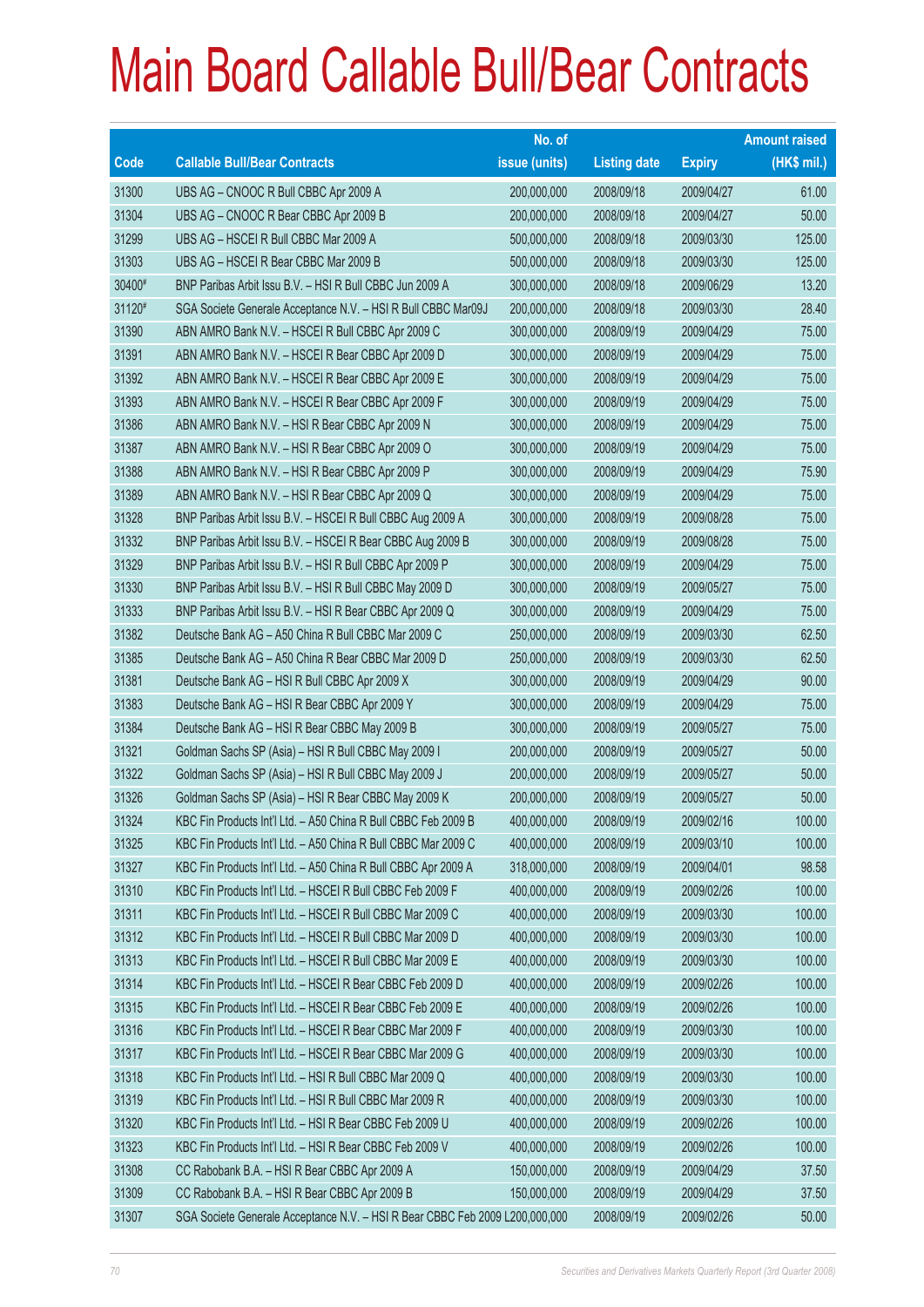|       |                                                 | No. of        |                     |               | <b>Amount raised</b> |
|-------|-------------------------------------------------|---------------|---------------------|---------------|----------------------|
| Code  | <b>Callable Bull/Bear Contracts</b>             | issue (units) | <b>Listing date</b> | <b>Expiry</b> | (HK\$ mil.)          |
| 31347 | UBS AG - BankComm R Bull CBBC Mar 2009 C        | 300,000,000   | 2008/09/19          | 2009/03/09    | 75.00                |
| 31351 | UBS AG - China Mobile R Bull CBBC Mar 2009 A    | 300,000,000   | 2008/09/19          | 2009/03/09    | 81.00                |
| 31352 | UBS AG - China Mobile R Bull CBBC Mar 2009 G    | 300,000,000   | 2008/09/19          | 2009/03/09    | 75.00                |
| 31331 | UBS AG - China Mobile R Bear CBBC Mar 2009 H    | 300,000,000   | 2008/09/19          | 2009/03/09    | 75.00                |
| 31346 | UBS AG - China Coal R Bull CBBC Mar 2009 B      | 300,000,000   | 2008/09/19          | 2009/03/09    | 96.00                |
| 31348 | UBS AG - CM Bank R Bull CBBC Mar 2009 E         | 200,000,000   | 2008/09/19          | 2009/03/09    | 82.00                |
| 31350 | UBS AG - China Rail Cons R Bull CBBC Mar 2009 B | 300,000,000   | 2008/09/19          | 2009/03/09    | 75.00                |
| 31340 | UBS AG - China Shenhua R Bull CBBC Feb 2009 E   | 200,000,000   | 2008/09/19          | 2009/02/23    | 92.00                |
| 31341 | UBS AG - China Shenhua R Bear CBBC Feb 2009 F   | 200,000,000   | 2008/09/19          | 2009/02/23    | 110.00               |
| 31334 | UBS AG - A50 China R Bull CBBC Apr 2009 A       | 300,000,000   | 2008/09/19          | 2009/04/27    | 111.00               |
| 31335 | UBS AG - A50 China R Bull CBBC Apr 2009 B       | 300,000,000   | 2008/09/19          | 2009/04/27    | 96.00                |
| 31336 | UBS AG - A50 China R Bear CBBC Apr 2009 C       | 300,000,000   | 2008/09/19          | 2009/04/27    | 75.00                |
| 31337 | UBS AG - A50 China R Bear CBBC Apr 2009 D       | 300,000,000   | 2008/09/19          | 2009/04/27    | 75.00                |
| 31338 | UBS AG - HKEx R Bull CBBC Mar 2009 H            | 300,000,000   | 2008/09/19          | 2009/03/09    | 78.00                |
| 31339 | UBS AG - HKEx R Bear CBBC Mar 2009 I            | 300,000,000   | 2008/09/19          | 2009/03/09    | 75.00                |
| 31353 | UBS AG - HSCEI R Bull CBBC Mar 2009 C           | 500,000,000   | 2008/09/19          | 2009/03/30    | 270.00               |
| 31354 | UBS AG - HSCEI R Bull CBBC Mar 2009 D           | 500,000,000   | 2008/09/19          | 2009/03/30    | 150.00               |
| 31355 | UBS AG - HSCEI R Bull CBBC Mar 2009 E           | 500,000,000   | 2008/09/19          | 2009/03/30    | 235.00               |
| 31356 | UBS AG - HSCEI R Bull CBBC Mar 2009 F           | 500,000,000   | 2008/09/19          | 2009/03/30    | 130.00               |
| 31357 | UBS AG - HSCEI R Bull CBBC Mar 2009 G           | 500,000,000   | 2008/09/19          | 2009/03/30    | 125.00               |
| 31358 | UBS AG - HSCEI R Bull CBBC Mar 2009 J           | 500,000,000   | 2008/09/19          | 2009/03/30    | 125.00               |
| 31359 | UBS AG - HSCEI R Bull CBBC Mar 2009 K           | 500,000,000   | 2008/09/19          | 2009/03/30    | 125.00               |
| 31360 | UBS AG - HSCEI R Bear CBBC Mar 2009 L           | 500,000,000   | 2008/09/19          | 2009/03/30    | 125.00               |
| 31361 | UBS AG - HSCEI R Bear CBBC Mar 2009 N           | 500,000,000   | 2008/09/19          | 2009/03/30    | 125.00               |
| 31362 | UBS AG - HSI R Bull CBBC Mar 2009 L             | 300,000,000   | 2008/09/19          | 2009/03/30    | 75.00                |
| 31364 | UBS AG - HSI R Bull CBBC Apr 2009 M             | 500,000,000   | 2008/09/19          | 2009/04/29    | 125.00               |
| 31365 | UBS AG - HSI R Bull CBBC May 2009 U             | 500,000,000   | 2008/09/19          | 2009/05/27    | 125.00               |
| 31366 | UBS AG - HSI R Bull CBBC Jun 2009 A             | 500,000,000   | 2008/09/19          | 2009/06/29    | 145.00               |
| 31367 | UBS AG - HSI R Bull CBBC Jun 2009 B             | 500,000,000   | 2008/09/19          | 2009/06/29    | 330.00               |
| 31368 | UBS AG - HSI R Bull CBBC Jun 2009 C             | 500,000,000   | 2008/09/19          | 2009/06/29    | 125.00               |
| 31369 | UBS AG - HSI R Bull CBBC Jun 2009 D             | 500,000,000   | 2008/09/19          | 2009/06/29    | 210.00               |
| 31370 | UBS AG - HSI R Bull CBBC Jun 2009 E             | 500,000,000   | 2008/09/19          | 2009/06/29    | 130.00               |
| 31371 | UBS AG - HSI R Bull CBBC Jun 2009 F             | 500,000,000   | 2008/09/19          | 2009/06/29    | 300.00               |
| 31372 | UBS AG - HSI R Bull CBBC Jun 2009 G             | 500,000,000   | 2008/09/19          | 2009/06/29    | 125.00               |
| 31373 | UBS AG - HSI R Bull CBBC Jun 2009 H             | 500,000,000   | 2008/09/19          | 2009/06/29    | 190.00               |
| 31374 | UBS AG - HSI R Bull CBBC Jun 2009 I             | 500,000,000   | 2008/09/19          | 2009/06/29    | 125.00               |
| 31375 | UBS AG - HSI R Bull CBBC Jun 2009 J             | 500,000,000   | 2008/09/19          | 2009/06/29    | 170.00               |
| 31363 | UBS AG - HSI R Bear CBBC Mar 2009 M             | 300,000,000   | 2008/09/19          | 2009/03/30    | 75.00                |
| 31376 | UBS AG - HSI R Bear CBBC Jun 2009 K             | 500,000,000   | 2008/09/19          | 2009/06/29    | 125.00               |
| 31377 | UBS AG - HSI R Bear CBBC Jun 2009 L             | 500,000,000   | 2008/09/19          | 2009/06/29    | 125.00               |
| 31378 | UBS AG - HSI R Bear CBBC Jun 2009 M             | 500,000,000   | 2008/09/19          | 2009/06/29    | 125.00               |
| 31379 | UBS AG - HSI R Bear CBBC Jun 2009 N             | 500,000,000   | 2008/09/19          | 2009/06/29    | 125.00               |
| 31380 | UBS AG - HSI R Bear CBBC Jun 2009 O             | 500,000,000   | 2008/09/19          | 2009/06/29    | 125.00               |
| 31349 | UBS AG - ICBC R Bull CBBC Apr 2009 A            | 200,000,000   | 2008/09/19          | 2009/04/27    | 50.00                |
| 31342 | UBS AG - Petrochina R Bull CBBC Mar 2009 O      | 300,000,000   | 2008/09/19          | 2009/03/09    | 84.00                |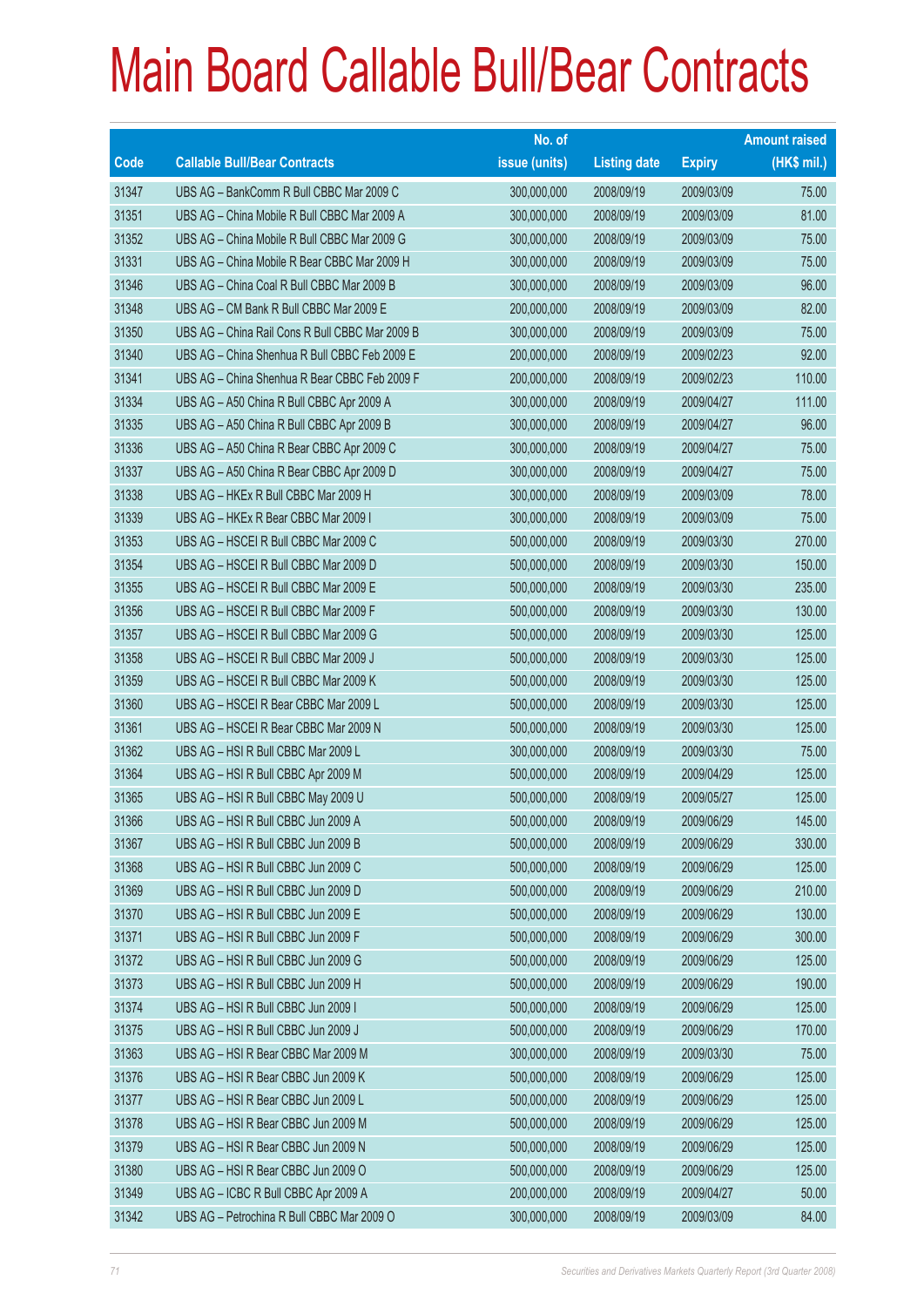|       |                                                               | No. of        |                     |               | <b>Amount raised</b> |
|-------|---------------------------------------------------------------|---------------|---------------------|---------------|----------------------|
| Code  | <b>Callable Bull/Bear Contracts</b>                           | issue (units) | <b>Listing date</b> | <b>Expiry</b> | (HK\$ mil.)          |
| 31343 | UBS AG - Petrochina R Bull CBBC Mar 2009 P                    | 300,000,000   | 2008/09/19          | 2009/03/09    | 75.00                |
| 31344 | UBS AG - Petrochina R Bear CBBC Mar 2009 Q                    | 300,000,000   | 2008/09/19          | 2009/03/09    | 75.00                |
| 31345 | UBS AG - Petrochina R Bear CBBC Mar 2009 R                    | 300,000,000   | 2008/09/19          | 2009/03/09    | 75.00                |
| 31403 | Goldman Sachs SP (Asia) - HSI R Bear CBBC May 2009 L          | 200,000,000   | 2008/09/22          | 2009/05/27    | 50.00                |
| 31402 | HK Bank - HSCEI R Bull CBBC Jan 2009 F                        | 500,000,000   | 2008/09/22          | 2009/01/29    | 125.00               |
| 31398 | HK Bank - HSI R Bull CBBC Jan 2009 S                          | 500,000,000   | 2008/09/22          | 2009/01/29    | 125.00               |
| 31399 | HK Bank - HSI R Bull CBBC Jan 2009 T                          | 500,000,000   | 2008/09/22          | 2009/01/29    | 125.00               |
| 31400 | HK Bank - HSI R Bull CBBC Jan 2009 U                          | 500,000,000   | 2008/09/22          | 2009/01/29    | 125.00               |
| 31401 | HK Bank - HSI R Bear CBBC Jan 2009 V                          | 500,000,000   | 2008/09/22          | 2009/01/29    | 125.00               |
| 31395 | SGA Societe Generale Acceptance N.V. - A50 R Bull CBBC Apr09A | 200,000,000   | 2008/09/22          | 2009/04/30    | 50.00                |
| 31394 | SGA Societe Generale Acceptance N.V. - HSI R Bull CBBC Mar09R | 200,000,000   | 2008/09/22          | 2009/03/30    | 50.00                |
| 31396 | SGA Societe Generale Acceptance N.V. - HSI R Bear CBBC Mar09S | 200,000,000   | 2008/09/22          | 2009/03/30    | 50.00                |
| 31397 | SGA Societe Generale Acceptance N.V. - HSI R Bear CBBC Mar09T | 200,000,000   | 2008/09/22          | 2009/03/30    | 50.00                |
| 31405 | ABN AMRO Bank N.V. - China Mobile R Bull CBBC Mar 2009 C      | 300,000,000   | 2008/09/23          | 2009/03/20    | 76.80                |
| 31404 | ABN AMRO Bank N.V. - A50 China R Bull CBBC Mar 2009 C         | 300,000,000   | 2008/09/23          | 2009/03/20    | 111.90               |
| 31406 | ABN AMRO Bank N.V. - HKEx R Bull CBBC Mar 2009 A              | 300,000,000   | 2008/09/23          | 2009/03/20    | 86.70                |
| 31407 | ABN AMRO Bank N.V. - HSBC R Bull CBBC Mar 2009 A              | 300,000,000   | 2008/09/23          | 2009/03/20    | 93.60                |
| 31408 | ABN AMRO Bank N.V. - HSCEI R Bull CBBC Apr 2009 G             | 300,000,000   | 2008/09/23          | 2009/04/29    | 82.80                |
| 31409 | ABN AMRO Bank N.V. - HSCEI R Bull CBBC Apr 2009 H             | 300,000,000   | 2008/09/23          | 2009/04/29    | 75.90                |
| 31410 | ABN AMRO Bank N.V. - HSCEI R Bull CBBC Apr 2009 I             | 300,000,000   | 2008/09/23          | 2009/04/29    | 75.60                |
| 31503 | ABN AMRO Bank N.V. - HSCEI R Bear CBBC Apr 2009 J             | 300,000,000   | 2008/09/23          | 2009/04/29    | 75.00                |
| 31504 | ABN AMRO Bank N.V. - HSCEI R Bear CBBC Apr 2009 K             | 300,000,000   | 2008/09/23          | 2009/04/29    | 75.00                |
| 31505 | ABN AMRO Bank N.V. - HSCEI R Bear CBBC Apr 2009 L             | 300,000,000   | 2008/09/23          | 2009/04/29    | 75.30                |
| 31411 | ABN AMRO Bank N.V. - HSI R Bull CBBC Apr 2009 R               | 300,000,000   | 2008/09/23          | 2009/04/29    | 77.10                |
| 31412 | ABN AMRO Bank N.V. - HSI R Bull CBBC Apr 2009 S               | 300,000,000   | 2008/09/23          | 2009/04/29    | 75.90                |
| 31413 | ABN AMRO Bank N.V. - HSI R Bull CBBC Apr 2009 T               | 300,000,000   | 2008/09/23          | 2009/04/29    | 75.90                |
| 31414 | ABN AMRO Bank N.V. - HSI R Bull CBBC Apr 2009 U               | 300,000,000   | 2008/09/23          | 2009/04/29    | 86.10                |
| 31415 | ABN AMRO Bank N.V. - HSI R Bull CBBC Apr 2009 V               | 300,000,000   | 2008/09/23          | 2009/04/29    | 76.50                |
| 31416 | ABN AMRO Bank N.V. - HSI R Bull CBBC Apr 2009 W               | 300,000,000   | 2008/09/23          | 2009/04/29    | 75.00                |
| 31501 | ABN AMRO Bank N.V. - HSI R Bear CBBC Apr 2009 X               | 300,000,000   | 2008/09/23          | 2009/04/29    | 75.00                |
| 31502 | ABN AMRO Bank N.V. - HSI R Bear CBBC Apr 2009 Y               | 300,000,000   | 2008/09/23          | 2009/04/29    | 75.60                |
| 31462 | BNP Paribas Arbit Issu B.V. - HSI R Bull CBBC Apr 2009 R      | 200,000,000   | 2008/09/23          | 2009/04/29    | 50.00                |
| 31465 | BNP Paribas Arbit Issu B.V. - HSI R Bull CBBC Apr 2009 S      | 300,000,000   | 2008/09/23          | 2009/04/29    | 75.00                |
| 31466 | BNP Paribas Arbit Issu B.V. - HSI R Bull CBBC May 2009 E      | 500,000,000   | 2008/09/23          | 2009/05/27    | 125.00               |
| 31467 | BNP Paribas Arbit Issu B.V. - HSI R Bear CBBC Apr 2009 T      | 200,000,000   | 2008/09/23          | 2009/04/29    | 50.00                |
| 31468 | BNP Paribas Arbit Issu B.V. - HSI R Bear CBBC May 2009 F      | 300,000,000   | 2008/09/23          | 2009/05/27    | 75.00                |
| 31469 | BNP Paribas Arbit Issu B.V. - HSI R Bear CBBC May 2009 G      | 300,000,000   | 2008/09/23          | 2009/05/27    | 75.00                |
| 31456 | Deutsche Bank AG - HSI R Bull CBBC Apr 2009 F                 | 300,000,000   | 2008/09/23          | 2009/04/29    | 78.00                |
| 31455 | Deutsche Bank AG - HSI R Bull CBBC Apr 2009 Z                 | 300,000,000   | 2008/09/23          | 2009/04/29    | 87.00                |
| 31458 | Deutsche Bank AG - HSI R Bear CBBC Apr 2009 C                 | 300,000,000   | 2008/09/23          | 2009/04/29    | 81.00                |
| 31457 | Deutsche Bank AG - HSI R Bear CBBC Apr 2009 G                 | 300,000,000   | 2008/09/23          | 2009/04/29    | 75.00                |
| 31451 | Goldman Sachs SP (Asia) - HSI R Bull CBBC May 2009 M          | 200,000,000   | 2008/09/23          | 2009/05/27    | 50.00                |
| 31452 | Goldman Sachs SP (Asia) - HSI R Bull CBBC May 2009 N          | 200,000,000   | 2008/09/23          | 2009/05/27    | 50.00                |
| 31454 | Goldman Sachs SP (Asia) - HSI R Bull CBBC Jun 2009 A          | 200,000,000   | 2008/09/23          | 2009/06/29    | 50.00                |
| 31453 | Goldman Sachs SP (Asia) - HSI R Bear CBBC May 2009 O          | 200,000,000   | 2008/09/23          | 2009/05/27    | 50.00                |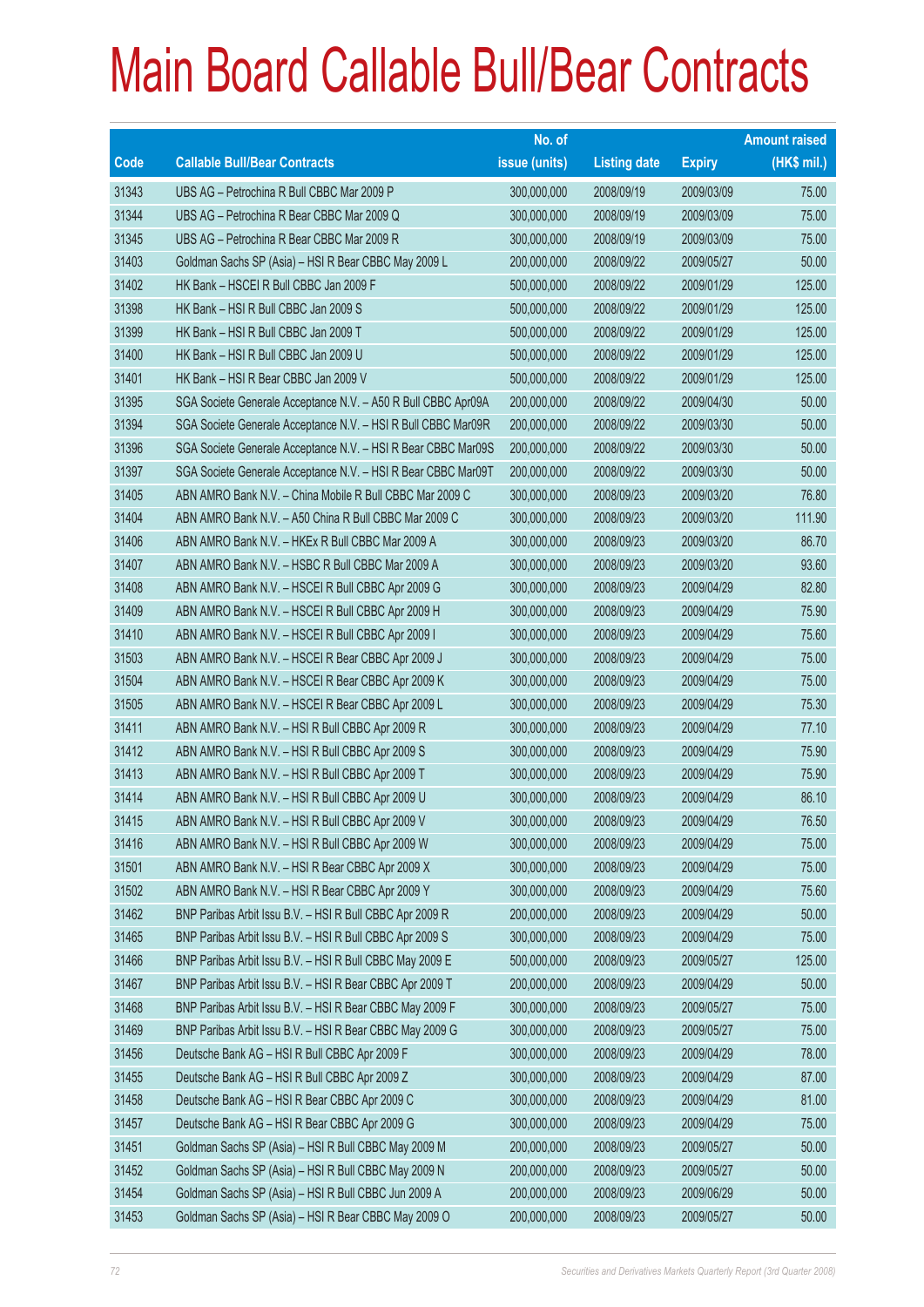|             |                                                            | No. of        |                     |               | <b>Amount raised</b> |
|-------------|------------------------------------------------------------|---------------|---------------------|---------------|----------------------|
| <b>Code</b> | <b>Callable Bull/Bear Contracts</b>                        | issue (units) | <b>Listing date</b> | <b>Expiry</b> | $(HK$$ mil.)         |
| 31459       | KBC Fin Products Int'l Ltd. - HSCEI R Bull CBBC Mar 2009 H | 400,000,000   | 2008/09/23          | 2009/03/30    | 100.00               |
| 31463       | KBC Fin Products Int'l Ltd. - HSCEI R Bear CBBC Mar 2009 I | 400,000,000   | 2008/09/23          | 2009/03/30    | 100.00               |
| 31460       | KBC Fin Products Int'l Ltd. - HSI R Bull CBBC Mar 2009 S   | 400,000,000   | 2008/09/23          | 2009/03/30    | 100.00               |
| 31461       | KBC Fin Products Int'l Ltd. - HSI R Bull CBBC Mar 2009 T   | 400,000,000   | 2008/09/23          | 2009/03/30    | 100.00               |
| 31464       | KBC Fin Products Int'l Ltd. - HSI R Bear CBBC Mar 2009 U   | 400,000,000   | 2008/09/23          | 2009/03/30    | 100.00               |
| 31506       | Macquarie Bank Ltd. - HSI R Bull CBBC Apr 2009 F           | 388,000,000   | 2008/09/23          | 2009/04/29    | 97.39                |
| 31507       | Macquarie Bank Ltd. - HSI R Bull CBBC Apr 2009 G           | 388,000,000   | 2008/09/23          | 2009/04/29    | 98.94                |
| 31511       | Macquarie Bank Ltd. - HSI R Bear CBBC Apr 2009 H           | 388,000,000   | 2008/09/23          | 2009/04/29    | 103.98               |
| 31477       | UBS AG - BOCL R Bull CBBC Apr 2009 A                       | 200,000,000   | 2008/09/23          | 2009/04/27    | 182.00               |
| 31489       | UBS AG - China Mobile R Bull CBBC Jul 2009 A               | 300,000,000   | 2008/09/23          | 2009/07/27    | 75.00                |
| 31496       | UBS AG - China Mobile R Bear CBBC Jul 2009 B               | 300,000,000   | 2008/09/23          | 2009/07/27    | 75.00                |
| 31480       | UBS AG - China Tel R Bull CBBC Jun 2009 A                  | 200,000,000   | 2008/09/23          | 2009/06/22    | 174.00               |
| 31487       | UBS AG - CC Bank R Bull CBBC Apr 2009 A                    | 200,000,000   | 2008/09/23          | 2009/04/06    | 58.00                |
| 31493       | UBS AG - CC Bank R Bear CBBC Apr 2009 B                    | 200,000,000   | 2008/09/23          | 2009/04/06    | 50.00                |
| 31479       | UBS AG - Cheung Kong R Bull CBBC Jul 2009 A                | 200,000,000   | 2008/09/23          | 2009/07/27    | 50.00                |
| 31488       | UBS AG - China Life R Bull CBBC Apr 2009 C                 | 200,000,000   | 2008/09/23          | 2009/04/27    | 160.00               |
| 31499       | UBS AG - China Life R Bull CBBC Apr 2009 F                 | 200,000,000   | 2008/09/23          | 2009/04/27    | 140.00               |
| 31494       | UBS AG - China Life R Bear CBBC Apr 2009 D                 | 200,000,000   | 2008/09/23          | 2009/04/27    | 50.00                |
| 31495       | UBS AG - China Life R Bear CBBC Apr 2009 E                 | 200,000,000   | 2008/09/23          | 2009/04/27    | 62.00                |
| 31481       | UBS AG - CNOOC R Bull CBBC Jul 2009 A                      | 200,000,000   | 2008/09/23          | 2009/07/27    | 52.00                |
| 31492       | UBS AG - A50 China R Bull CBBC Apr 2009 E                  | 300,000,000   | 2008/09/23          | 2009/04/27    | 99.00                |
| 31478       | UBS AG - A50 China R Bear CBBC Apr 2009 F                  | 300,000,000   | 2008/09/23          | 2009/04/27    | 75.00                |
| 31490       | UBS AG - HKEx R Bull CBBC Jun 2009 A                       | 300,000,000   | 2008/09/23          | 2009/06/22    | 78.00                |
| 31497       | UBS AG - HKEx R Bear CBBC Jun 2009 B                       | 300,000,000   | 2008/09/23          | 2009/06/22    | 75.00                |
| 31470       | UBS AG - HSCEI R Bull CBBC Apr 2009 G                      | 500,000,000   | 2008/09/23          | 2009/04/29    | 285.00               |
| 31471       | UBS AG - HSCEI R Bull CBBC Apr 2009 H                      | 500,000,000   | 2008/09/23          | 2009/04/29    | 160.00               |
| 31472       | UBS AG - HSCEI R Bull CBBC Apr 2009 I                      | 500,000,000   | 2008/09/23          | 2009/04/29    | 250.00               |
| 31473       | UBS AG - HSCEI R Bull CBBC Apr 2009 J                      | 500,000,000   | 2008/09/23          | 2009/04/29    | 140.00               |
| 31474       | UBS AG - HSCEI R Bull CBBC Apr 2009 K                      | 500,000,000   | 2008/09/23          | 2009/04/29    | 125.00               |
| 31475       | UBS AG - HSCEI R Bull CBBC Apr 2009 L                      | 500,000,000   | 2008/09/23          | 2009/04/29    | 125.00               |
| 31476       | UBS AG - HSCEI R Bull CBBC Apr 2009 M                      | 500,000,000   | 2008/09/23          | 2009/04/29    | 125.00               |
| 31484       | UBS AG - HSCEI R Bear CBBC Apr 2009 N                      | 500,000,000   | 2008/09/23          | 2009/04/29    | 125.00               |
| 31485       | UBS AG - HSCEI R Bear CBBC Apr 2009 O                      | 500,000,000   | 2008/09/23          | 2009/04/29    | 125.00               |
| 31486       | UBS AG - HSCEI R Bear CBBC Apr 2009 P                      | 500,000,000   | 2008/09/23          | 2009/04/29    | 125.00               |
| 31417       | UBS AG - HSI R Bull CBBC Apr 2009 A                        | 500,000,000   | 2008/09/23          | 2009/04/29    | 125.00               |
| 31418       | UBS AG - HSI R Bull CBBC Apr 2009 K                        | 500,000,000   | 2008/09/23          | 2009/04/29    | 125.00               |
| 31419       | UBS AG - HSI R Bull CBBC May 2009 B                        | 500,000,000   | 2008/09/23          | 2009/05/27    | 125.00               |
| 31420       | UBS AG - HSI R Bull CBBC May 2009 C                        | 500,000,000   | 2008/09/23          | 2009/05/27    | 125.00               |
| 31421       | UBS AG - HSI R Bull CBBC May 2009 D                        | 500,000,000   | 2008/09/23          | 2009/05/27    | 125.00               |
| 31422       | UBS AG - HSI R Bull CBBC May 2009 L                        | 500,000,000   | 2008/09/23          | 2009/05/27    | 125.00               |
| 31423       | UBS AG - HSI R Bull CBBC May 2009 M                        | 500,000,000   | 2008/09/23          | 2009/05/27    | 125.00               |
| 31424       | UBS AG - HSI R Bull CBBC May 2009 N                        | 500,000,000   | 2008/09/23          | 2009/05/27    | 125.00               |
| 31425       | UBS AG - HSI R Bull CBBC May 2009 O                        | 500,000,000   | 2008/09/23          | 2009/05/27    | 125.00               |
| 31426       | UBS AG - HSI R Bull CBBC May 2009 Y                        | 500,000,000   | 2008/09/23          | 2009/05/27    | 125.00               |
| 31427       | UBS AG - HSI R Bull CBBC Jun 2009 P                        | 500,000,000   | 2008/09/23          | 2009/06/29    | 180.00               |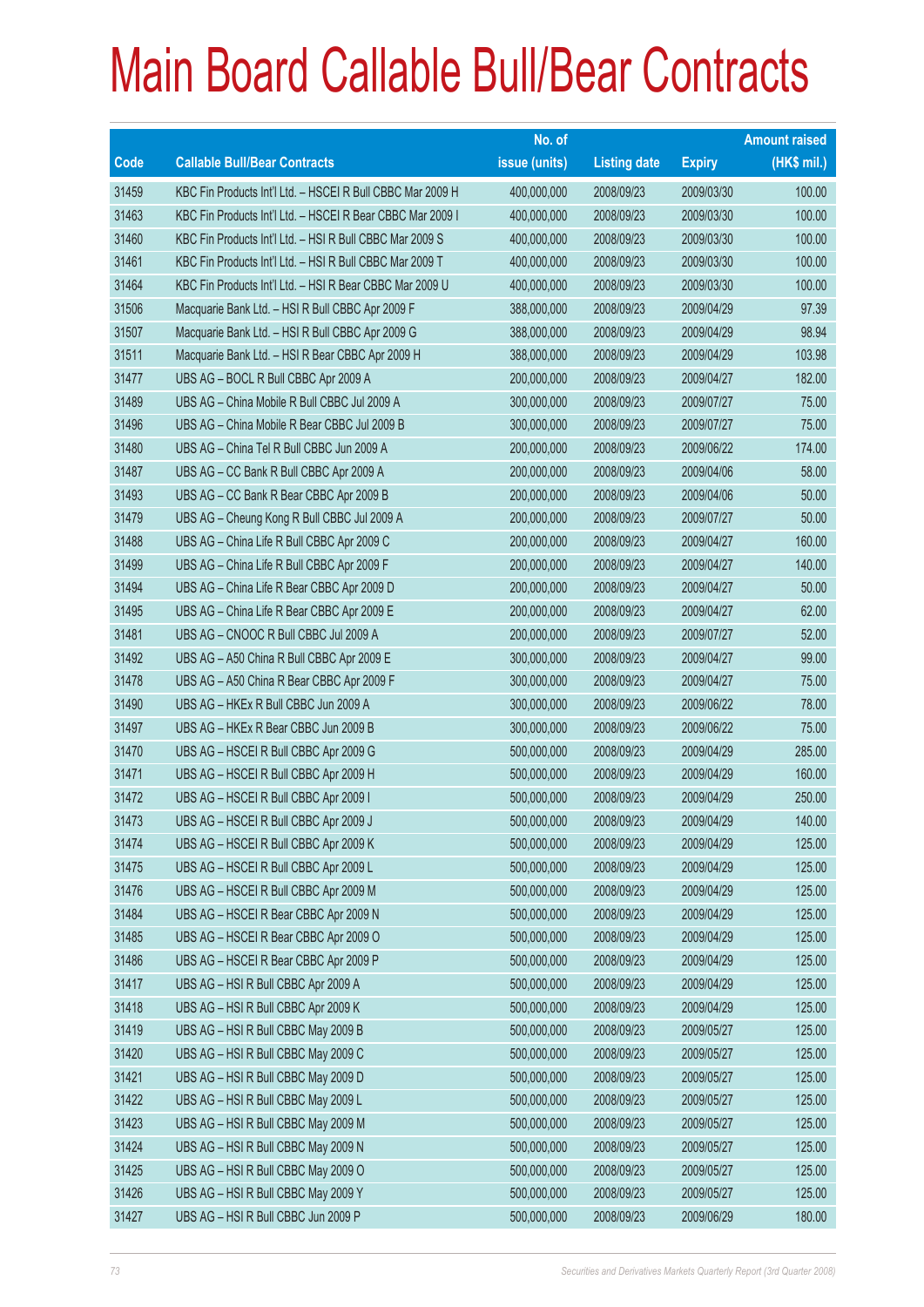|       |                                                               | No. of        |                     |               | <b>Amount raised</b> |
|-------|---------------------------------------------------------------|---------------|---------------------|---------------|----------------------|
| Code  | <b>Callable Bull/Bear Contracts</b>                           | issue (units) | <b>Listing date</b> | <b>Expiry</b> | (HK\$ mil.)          |
| 31428 | UBS AG - HSI R Bull CBBC Jun 2009 Q                           | 500,000,000   | 2008/09/23          | 2009/06/29    | 420.00               |
| 31429 | UBS AG - HSI R Bull CBBC Jun 2009 R                           | 500,000,000   | 2008/09/23          | 2009/06/29    | 145.00               |
| 31430 | UBS AG - HSI R Bull CBBC Jun 2009 S                           | 500,000,000   | 2008/09/23          | 2009/06/29    | 265.00               |
| 31431 | UBS AG - HSI R Bull CBBC Jun 2009 T                           | 500,000,000   | 2008/09/23          | 2009/06/29    | 165.00               |
| 31432 | UBS AG - HSI R Bull CBBC Jun 2009 U                           | 500,000,000   | 2008/09/23          | 2009/06/29    | 385.00               |
| 31433 | UBS AG - HSI R Bull CBBC Jun 2009 V                           | 500,000,000   | 2008/09/23          | 2009/06/29    | 135.00               |
| 31434 | UBS AG - HSI R Bull CBBC Jun 2009 W                           | 500,000,000   | 2008/09/23          | 2009/06/29    | 245.00               |
| 31435 | UBS AG - HSI R Bull CBBC Jun 2009 X                           | 500,000,000   | 2008/09/23          | 2009/06/29    | 155.00               |
| 31436 | UBS AG - HSI R Bull CBBC Jun 2009 Y                           | 500,000,000   | 2008/09/23          | 2009/06/29    | 355.00               |
| 31437 | UBS AG - HSI R Bull CBBC Jun 2009 Z                           | 500,000,000   | 2008/09/23          | 2009/06/29    | 225.00               |
| 31438 | UBS AG - HSI R Bull CBBC Jul 2009 A                           | 500,000,000   | 2008/09/23          | 2009/07/30    | 195.00               |
| 31439 | UBS AG - HSI R Bull CBBC Jul 2009 B                           | 500,000,000   | 2008/09/23          | 2009/07/30    | 450.00               |
| 31440 | UBS AG - HSI R Bull CBBC Jul 2009 C                           | 500,000,000   | 2008/09/23          | 2009/07/30    | 185.00               |
| 31441 | UBS AG - HSI R Bull CBBC Jul 2009 D                           | 500,000,000   | 2008/09/23          | 2009/07/30    | 290.00               |
| 31442 | UBS AG - HSI R Bear CBBC Apr 2009 N                           | 500,000,000   | 2008/09/23          | 2009/04/29    | 125.00               |
| 31443 | UBS AG - HSI R Bear CBBC Apr 2009 O                           | 500,000,000   | 2008/09/23          | 2009/04/29    | 125.00               |
| 31444 | UBS AG - HSI R Bear CBBC Apr 2009 P                           | 500,000,000   | 2008/09/23          | 2009/04/29    | 125.00               |
| 31445 | UBS AG - HSI R Bear CBBC Apr 2009 Q                           | 500,000,000   | 2008/09/23          | 2009/04/29    | 125.00               |
| 31446 | UBS AG - HSI R Bear CBBC Apr 2009 R                           | 500,000,000   | 2008/09/23          | 2009/04/29    | 125.00               |
| 31447 | UBS AG - HSI R Bear CBBC Apr 2009 S                           | 500,000,000   | 2008/09/23          | 2009/04/29    | 125.00               |
| 31448 | UBS AG - HSI R Bear CBBC Apr 2009 T                           | 500,000,000   | 2008/09/23          | 2009/04/29    | 125.00               |
| 31449 | UBS AG - HSI R Bear CBBC Apr 2009 U                           | 500,000,000   | 2008/09/23          | 2009/04/29    | 125.00               |
| 31450 | UBS AG - HSI R Bear CBBC Apr 2009 X                           | 500,000,000   | 2008/09/23          | 2009/04/29    | 125.00               |
| 31482 | UBS AG - Hutchison R Bull CBBC Jul 2009 A                     | 200,000,000   | 2008/09/23          | 2009/07/27    | 50.00                |
| 31483 | UBS AG - ICBC R Bull CBBC Apr 2009 B                          | 200,000,000   | 2008/09/23          | 2009/04/27    | 50.00                |
| 31491 | UBS AG - Petrochina R Bull CBBC Jul 2009 A                    | 300,000,000   | 2008/09/23          | 2009/07/27    | 81.00                |
| 31498 | UBS AG - Petrochina R Bear CBBC Jul 2009 B                    | 300,000,000   | 2008/09/23          | 2009/07/27    | 75.00                |
| 31552 | ABN AMRO Bank N.V. - HSI R Bear CBBC Apr 2009 A               | 300,000,000   | 2008/09/24          | 2009/04/29    | 75.60                |
| 31551 | ABN AMRO Bank N.V. - HSI R Bear CBBC Apr 2009 Z               | 300,000,000   | 2008/09/24          | 2009/04/29    | 75.00                |
| 31549 | ABN AMRO Bank N.V. - HSI R Bull CBBC Mar 2009 P               | 300,000,000   | 2008/09/24          | 2009/03/30    | 75.00                |
| 31550 | ABN AMRO Bank N.V. - HSI R Bull CBBC Mar 2009 Q               | 300,000,000   | 2008/09/24          | 2009/03/30    | 81.60                |
| 31525 | CC Rabobank B.A. - HSCEI R Bear CBBC Jun 2009 B               | 150,000,000   | 2008/09/24          | 2009/06/29    | 45.00                |
| 31521 | CC Rabobank B.A. - HSCEI R Bull CBBC Jun 2009 A               | 150,000,000   | 2008/09/24          | 2009/06/29    | 37.50                |
| 31526 | CC Rabobank B.A. - HSI R Bear CBBC Jun 2009 C                 | 150,000,000   | 2008/09/24          | 2009/06/29    | 45.00                |
| 31522 | CC Rabobank B.A. - HSI R Bull CBBC Jun 2009 A                 | 150,000,000   | 2008/09/24          | 2009/06/29    | 37.50                |
| 31523 | CC Rabobank B.A. - HSI R Bull CBBC Jun 2009 B                 | 150,000,000   | 2008/09/24          | 2009/06/29    | 37.50                |
| 31500 | Deutsche Bank AG - A50 China R Bull CBBC Apr 2009 G           | 300,000,000   | 2008/09/24          | 2009/04/29    | 84.00                |
| 31533 | Deutsche Bank AG - HSI R Bear CBBC May 2009 D                 | 300,000,000   | 2008/09/24          | 2009/05/27    | 75.00                |
| 31530 | Deutsche Bank AG - HSI R Bull CBBC Apr 2009 J                 | 300,000,000   | 2008/09/24          | 2009/04/29    | 75.00                |
| 31532 | Deutsche Bank AG - HSI R Bull CBBC May 2009 C                 | 300,000,000   | 2008/09/24          | 2009/05/27    | 84.00                |
| 31513 | Goldman Sachs SP (Asia) - HSI R Bear CBBC May 2009 Q          | 200,000,000   | 2008/09/24          | 2009/05/27    | 50.00                |
| 31514 | Goldman Sachs SP (Asia) - HSI R Bear CBBC May 2009 R          | 200,000,000   | 2008/09/24          | 2009/05/27    | 50.00                |
| 31509 | Goldman Sachs SP (Asia) - HSI R Bull CBBC Jun 2009 B          | 200,000,000   | 2008/09/24          | 2009/06/29    | 50.00                |
| 31508 | Goldman Sachs SP (Asia) - HSI R Bull CBBC May 2009 P          | 200,000,000   | 2008/09/24          | 2009/05/27    | 50.00                |
| 31520 | SGA Societe Generale Acceptance N.V. - HSI R Bear CBBC Mar09B | 200,000,000   | 2008/09/24          | 2009/03/30    | 50.00                |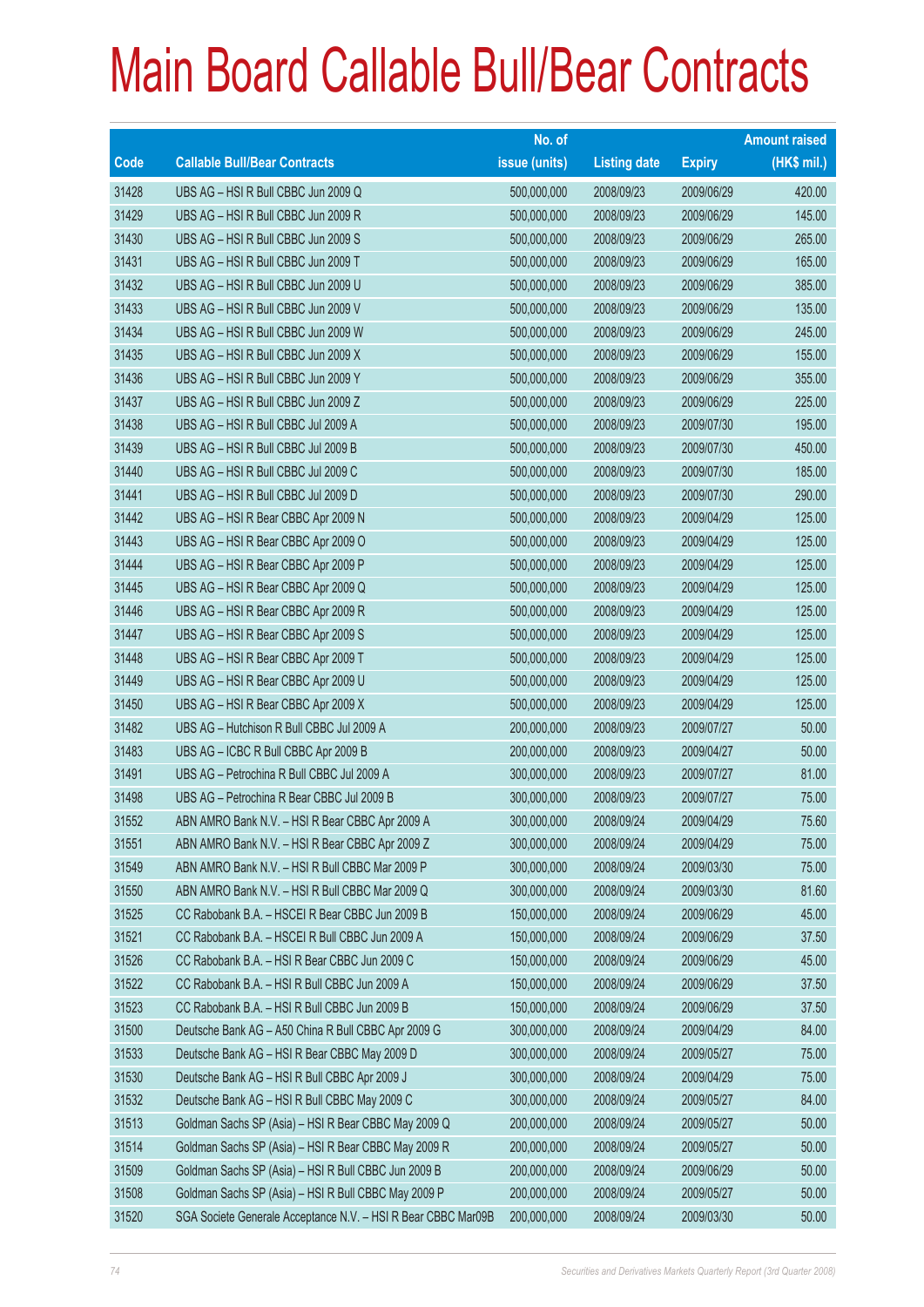|        |                                                               | No. of        |                     |               | <b>Amount raised</b> |
|--------|---------------------------------------------------------------|---------------|---------------------|---------------|----------------------|
| Code   | <b>Callable Bull/Bear Contracts</b>                           | issue (units) | <b>Listing date</b> | <b>Expiry</b> | (HK\$ mil.)          |
| 31519  | SGA Societe Generale Acceptance N.V. - HSI R Bear CBBC Mar09C | 200,000,000   | 2008/09/24          | 2009/03/30    | 50.00                |
| 31516  | SGA Societe Generale Acceptance N.V. - HSI R Bear CBBC Mar09X | 200,000,000   | 2008/09/24          | 2009/03/30    | 50.00                |
| 31517  | SGA Societe Generale Acceptance N.V. - HSI R Bear CBBC Mar09Y | 200,000,000   | 2008/09/24          | 2009/03/30    | 50.00                |
| 31518  | SGA Societe Generale Acceptance N.V. - HSI R Bear CBBC Mar09Z | 200,000,000   | 2008/09/24          | 2009/03/30    | 50.00                |
| 31510  | SGA Societe Generale Acceptance N.V. - HSI R Bull CBBC Mar09U | 200,000,000   | 2008/09/24          | 2009/03/30    | 50.00                |
| 31512  | SGA Societe Generale Acceptance N.V. - HSI R Bull CBBC Mar09V | 200,000,000   | 2008/09/24          | 2009/03/30    | 50.00                |
| 31515  | SGA Societe Generale Acceptance N.V. - HSI R Bull CBBC Mar09W | 200,000,000   | 2008/09/24          | 2009/03/30    | 50.00                |
| 31531  | UBS AG - A50 China R Bear CBBC Apr 2009 I                     | 300,000,000   | 2008/09/24          | 2009/04/27    | 75.00                |
| 31527  | UBS AG - A50 China R Bull CBBC Apr 2009 G                     | 300,000,000   | 2008/09/24          | 2009/04/27    | 120.00               |
| 31528  | UBS AG - A50 China R Bull CBBC Apr 2009 H                     | 300,000,000   | 2008/09/24          | 2009/04/27    | 105.00               |
| 31529  | UBS AG - HSCEI R Bear CBBC Apr 2009 R                         | 500,000,000   | 2008/09/24          | 2009/04/29    | 125.00               |
| 31539  | UBS AG - HSCEI R Bear CBBC Apr 2009 T                         | 500,000,000   | 2008/09/24          | 2009/04/29    | 125.00               |
| 31524  | UBS AG - HSCEI R Bull CBBC Apr 2009 Q                         | 500,000,000   | 2008/09/24          | 2009/04/29    | 125.00               |
| 31534  | UBS AG - HSCEI R Bull CBBC Apr 2009 S                         | 500,000,000   | 2008/09/24          | 2009/04/29    | 125.00               |
| 31535  | UBS AG - HSCEI R Bull CBBC May 2009 A                         | 500,000,000   | 2008/09/24          | 2009/05/27    | 335.00               |
| 31536  | UBS AG - HSCEI R Bull CBBC May 2009 B                         | 500,000,000   | 2008/09/24          | 2009/05/27    | 185.00               |
| 31537  | UBS AG - HSCEI R Bull CBBC May 2009 C                         | 500,000,000   | 2008/09/24          | 2009/05/27    | 300.00               |
| 31538  | UBS AG - HSCEI R Bull CBBC May 2009 D                         | 500,000,000   | 2008/09/24          | 2009/05/27    | 165.00               |
| 31547  | UBS AG - HSI R Bear CBBC Jul 2009 F                           | 500,000,000   | 2008/09/24          | 2009/07/30    | 125.00               |
| 31544  | UBS AG - HSI R Bear CBBC Mar 2009 I                           | 500,000,000   | 2008/09/24          | 2009/03/30    | 125.00               |
| 31543  | UBS AG - HSI R Bear CBBC Mar 2009 K                           | 500,000,000   | 2008/09/24          | 2009/03/30    | 125.00               |
| 31545  | UBS AG - HSI R Bear CBBC May 2009 K                           | 500,000,000   | 2008/09/24          | 2009/05/27    | 125.00               |
| 31546  | UBS AG - HSI R Bear CBBC May 2009 S                           | 500,000,000   | 2008/09/24          | 2009/05/27    | 125.00               |
| 31541  | UBS AG - HSI R Bull CBBC Jul 2009 E                           | 500,000,000   | 2008/09/24          | 2009/07/30    | 125.00               |
| 31540  | UBS AG - HSI R Bull CBBC Mar 2009 R                           | 500,000,000   | 2008/09/24          | 2009/03/30    | 125.00               |
| 31542  | UBS AG - HSI R Bull CBBC May 2009 A                           | 500,000,000   | 2008/09/24          | 2009/05/27    | 125.00               |
| 31548  | UBS AG - Ping An R Bull CBBC Jul 2009 A                       | 200,000,000   | 2008/09/24          | 2009/07/27    | 50.00                |
| 31228# | Deutsche Bank AG - HSI R Bear CBBC Apr 2009 S                 | 300,000,000   | 2008/09/24          | 2009/04/29    | 51.60                |
| 31625  | ABN AMRO Bank N.V. - HSCEI R Bull CBBC Feb 2009 F             | 300,000,000   | 2008/09/25          | 2009/02/26    | 75.00                |
| 31626  | ABN AMRO Bank N.V. - HSCEI R Bull CBBC Feb 2009 G             | 300,000,000   | 2008/09/25          | 2009/02/26    | 75.00                |
| 31627  | ABN AMRO Bank N.V. - HSCEI R Bull CBBC Feb 2009 H             | 300,000,000   | 2008/09/25          | 2009/02/26    | 75.00                |
| 31628  | ABN AMRO Bank N.V. - HSCEI R Bull CBBC Feb 2009 I             | 300,000,000   | 2008/09/25          | 2009/02/26    | 75.00                |
| 31619  | ABN AMRO Bank N.V. - HSI R Bull CBBC Apr 2009 B               | 300,000,000   | 2008/09/25          | 2009/04/29    | 102.60               |
| 31620  | ABN AMRO Bank N.V. - HSI R Bull CBBC Apr 2009 C               | 300,000,000   | 2008/09/25          | 2009/04/29    | 93.00                |
| 31621  | ABN AMRO Bank N.V. - HSI R Bull CBBC Apr 2009 E               | 300,000,000   | 2008/09/25          | 2009/04/29    | 83.40                |
| 31622  | ABN AMRO Bank N.V. - HSI R Bull CBBC Apr 2009 F               | 300,000,000   | 2008/09/25          | 2009/04/29    | 75.00                |
| 31623  | ABN AMRO Bank N.V. - HSI R Bull CBBC Apr 2009 G               | 300,000,000   | 2008/09/25          | 2009/04/29    | 75.00                |
| 31624  | ABN AMRO Bank N.V. - HSI R Bull CBBC Apr 2009 H               | 300,000,000   | 2008/09/25          | 2009/04/29    | 75.00                |
| 31614  | ABN AMRO Bank N.V. - HSI R Bull CBBC May 2009 A               | 300,000,000   | 2008/09/25          | 2009/05/27    | 113.70               |
| 31615  | ABN AMRO Bank N.V. - HSI R Bull CBBC May 2009 B               | 300,000,000   | 2008/09/25          | 2009/05/27    | 141.90               |
| 31616  | ABN AMRO Bank N.V. - HSI R Bull CBBC May 2009 C               | 300,000,000   | 2008/09/25          | 2009/05/27    | 99.30                |
| 31617  | ABN AMRO Bank N.V. - HSI R Bull CBBC May 2009 D               | 300,000,000   | 2008/09/25          | 2009/05/27    | 123.00               |
| 31618  | ABN AMRO Bank N.V. - HSI R Bull CBBC May 2009 E               | 300,000,000   | 2008/09/25          | 2009/05/27    | 85.20                |
| 31629  | BNP Paribas Arbit Issu B.V. - HSI R Bull CBBC Jun 2009 D      | 300,000,000   | 2008/09/25          | 2009/06/29    | 75.00                |
| 31633  | BNP Paribas Arbit Issu B.V. - HSI R Bear CBBC Jun 2009 E      | 300,000,000   | 2008/09/25          | 2009/06/29    | 75.00                |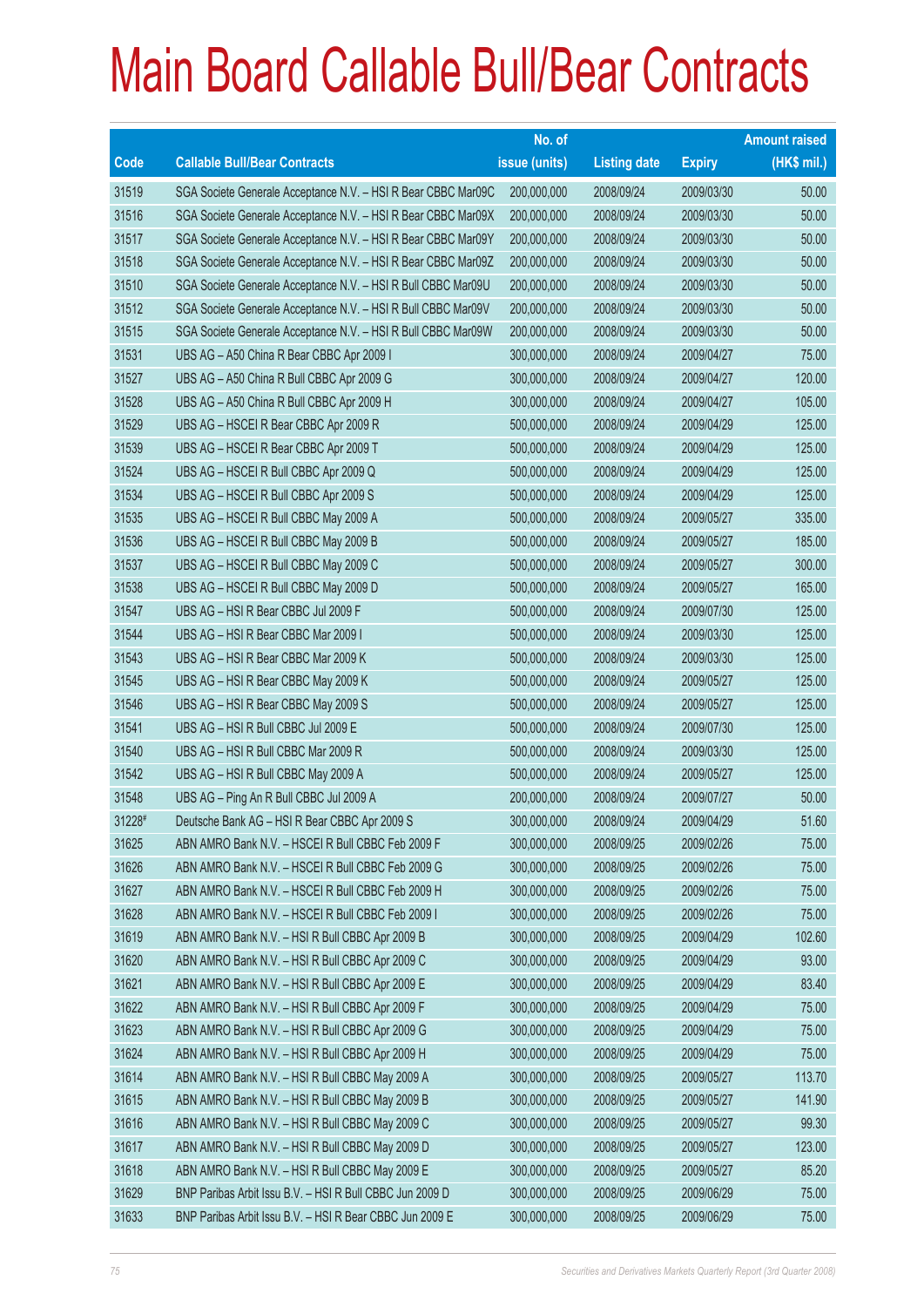|       |                                                               | No. of        |                     |               | <b>Amount raised</b> |
|-------|---------------------------------------------------------------|---------------|---------------------|---------------|----------------------|
| Code  | <b>Callable Bull/Bear Contracts</b>                           | issue (units) | <b>Listing date</b> | <b>Expiry</b> | (HK\$ mil.)          |
| 31561 | Deutsche Bank AG - A50 China R Bear CBBC Mar 2009 E           | 300,000,000   | 2008/09/25          | 2009/03/30    | 90.00                |
| 31592 | Deutsche Bank AG - HSI R Bull CBBC May 2009 E                 | 300,000,000   | 2008/09/25          | 2009/05/27    | 108.00               |
| 31593 | Deutsche Bank AG - HSI R Bull CBBC May 2009 F                 | 300,000,000   | 2008/09/25          | 2009/05/27    | 90.00                |
| 31594 | Deutsche Bank AG - HSI R Bull CBBC May 2009 G                 | 300,000,000   | 2008/09/25          | 2009/05/27    | 75.00                |
| 31654 | Deutsche Bank AG - HSI R Bull CBBC Jun 2009 A                 | 300,000,000   | 2008/09/25          | 2009/06/29    | 75.00                |
| 31596 | Deutsche Bank AG - HSI R Bear CBBC May 2009 H                 | 300,000,000   | 2008/09/25          | 2009/05/27    | 75.00                |
| 31597 | Deutsche Bank AG - HSI R Bear CBBC May 2009 I                 | 300,000,000   | 2008/09/25          | 2009/05/27    | 81.00                |
| 31598 | Deutsche Bank AG - HSI R Bear CBBC May 2009 J                 | 300,000,000   | 2008/09/25          | 2009/05/27    | 85.50                |
| 31560 | Deutsche Bank AG - Nikkei 225 Index R Bull CBBC Jun 2009 A    | 200,000,000   | 2008/09/25          | 2009/06/12    | 50.00                |
| 31564 | Deutsche Bank AG - Nikkei 225 Index R Bear CBBC Jun 2009 B    | 200,000,000   | 2008/09/25          | 2009/06/12    | 54.00                |
| 31587 | Goldman Sachs SP (Asia) - HSI R Bull CBBC Jul 2009 A          | 200,000,000   | 2008/09/25          | 2009/07/30    | 50.00                |
| 31588 | Goldman Sachs SP (Asia) - HSI R Bull CBBC Jul 2009 B          | 200,000,000   | 2008/09/25          | 2009/07/30    | 50.00                |
| 31589 | Goldman Sachs SP (Asia) - HSI R Bull CBBC Sep 2009 A          | 200,000,000   | 2008/09/25          | 2009/09/29    | 50.00                |
| 31590 | Goldman Sachs SP (Asia) - HSI R Bear CBBC Jun 2009 C          | 200,000,000   | 2008/09/25          | 2009/06/29    | 50.00                |
| 31591 | Goldman Sachs SP (Asia) - HSI R Bear CBBC Jul 2009 C          | 200,000,000   | 2008/09/25          | 2009/07/30    | 50.00                |
| 31555 | HK Bank - HSI R Bull CBBC Mar 2009 A                          | 500,000,000   | 2008/09/25          | 2009/03/30    | 125.00               |
| 31556 | HK Bank - HSI R Bull CBBC Mar 2009 B                          | 500,000,000   | 2008/09/25          | 2009/03/30    | 125.00               |
| 31558 | HK Bank - HSI R Bull CBBC Mar 2009 C                          | 500,000,000   | 2008/09/25          | 2009/03/30    | 125.00               |
| 31559 | HK Bank - HSI R Bear CBBC Mar 2009 D                          | 500,000,000   | 2008/09/25          | 2009/03/30    | 125.00               |
| 31661 | KBC Fin Products Int'l Ltd. - HSCEI R Bull CBBC Mar 2009 J    | 400,000,000   | 2008/09/25          | 2009/03/30    | 100.00               |
| 31662 | KBC Fin Products Int'l Ltd. - HSCEI R Bull CBBC Apr 2009 A    | 400,000,000   | 2008/09/25          | 2009/04/29    | 100.00               |
| 31663 | KBC Fin Products Int'l Ltd. - HSCEI R Bear CBBC Mar 2009 K    | 400,000,000   | 2008/09/25          | 2009/03/30    | 100.00               |
| 31664 | KBC Fin Products Int'l Ltd. - HSCEI R Bear CBBC Apr 2009 B    | 400,000,000   | 2008/09/25          | 2009/04/29    | 100.00               |
| 31656 | KBC Fin Products Int'l Ltd. - HSI R Bull CBBC Mar 2009 V      | 400,000,000   | 2008/09/25          | 2009/03/30    | 100.00               |
| 31657 | KBC Fin Products Int'l Ltd. - HSI R Bull CBBC Mar 2009 W      | 400,000,000   | 2008/09/25          | 2009/03/30    | 100.00               |
| 31658 | KBC Fin Products Int'l Ltd. - HSI R Bull CBBC Mar 2009 X      | 400,000,000   | 2008/09/25          | 2009/03/30    | 100.00               |
| 31659 | KBC Fin Products Int'l Ltd. - HSI R Bear CBBC Feb 2009 W      | 400,000,000   | 2008/09/25          | 2009/02/26    | 100.00               |
| 31660 | KBC Fin Products Int'l Ltd. - HSI R Bear CBBC Feb 2009 X      | 400,000,000   | 2008/09/25          | 2009/02/26    | 100.00               |
| 31553 | SGA Societe Generale Acceptance N.V. - HSI R Bull CBBC Mar09A | 200,000,000   | 2008/09/25          | 2009/03/30    | 50.00                |
| 31554 | SGA Societe Generale Acceptance N.V. - HSI R Bull CBBC Mar09H | 200,000,000   | 2008/09/25          | 2009/03/30    | 50.00                |
| 31557 | SGA Societe Generale Acceptance N.V. - HSI R Bear CBBC Mar09N | 200,000,000   | 2008/09/25          | 2009/03/30    | 50.00                |
| 31666 | UBS AG - China Mobile R Bull CBBC Jul 2009 C                  | 300,000,000   | 2008/09/25          | 2009/07/27    | 75.00                |
| 31673 | UBS AG - China Mobile R Bear CBBC Jul 2009 D                  | 300,000,000   | 2008/09/25          | 2009/07/27    | 75.00                |
| 31630 | UBS AG - CC Bank R Bull CBBC Apr 2009 C                       | 200,000,000   | 2008/09/25          | 2009/04/06    | 58.00                |
| 31644 | UBS AG - CC Bank R Bear CBBC Apr 2009 D                       | 200,000,000   | 2008/09/25          | 2009/04/06    | 50.00                |
| 31631 | UBS AG - China Life R Bull CBBC Apr 2009 G                    | 200,000,000   | 2008/09/25          | 2009/04/27    | 170.00               |
| 31632 | UBS AG - China Life R Bull CBBC Apr 2009 H                    | 200,000,000   | 2008/09/25          | 2009/04/27    | 150.00               |
| 31634 | UBS AG - China Life R Bull CBBC Apr 2009 I                    | 200,000,000   | 2008/09/25          | 2009/04/27    | 130.00               |
| 31635 | UBS AG - China Life R Bull CBBC Apr 2009 J                    | 200,000,000   | 2008/09/25          | 2009/04/27    | 110.00               |
| 31645 | UBS AG - China Life R Bear CBBC Apr 2009 K                    | 200,000,000   | 2008/09/25          | 2009/04/27    | 50.00                |
| 31646 | UBS AG - China Life R Bear CBBC Apr 2009 L                    | 200,000,000   | 2008/09/25          | 2009/04/27    | 52.00                |
| 31647 | UBS AG - China Life R Bear CBBC Apr 2009 M                    | 200,000,000   | 2008/09/25          | 2009/04/27    | 72.00                |
| 31648 | UBS AG - China Life R Bear CBBC Apr 2009 N                    | 200,000,000   | 2008/09/25          | 2009/04/27    | 92.00                |
| 31636 | UBS AG - CM Bank R Bull CBBC Mar 2009 F                       | 200,000,000   | 2008/09/25          | 2009/03/09    | 50.00                |
| 31637 | UBS AG - CM Bank R Bull CBBC Mar 2009 G                       | 200,000,000   | 2008/09/25          | 2009/03/09    | 50.00                |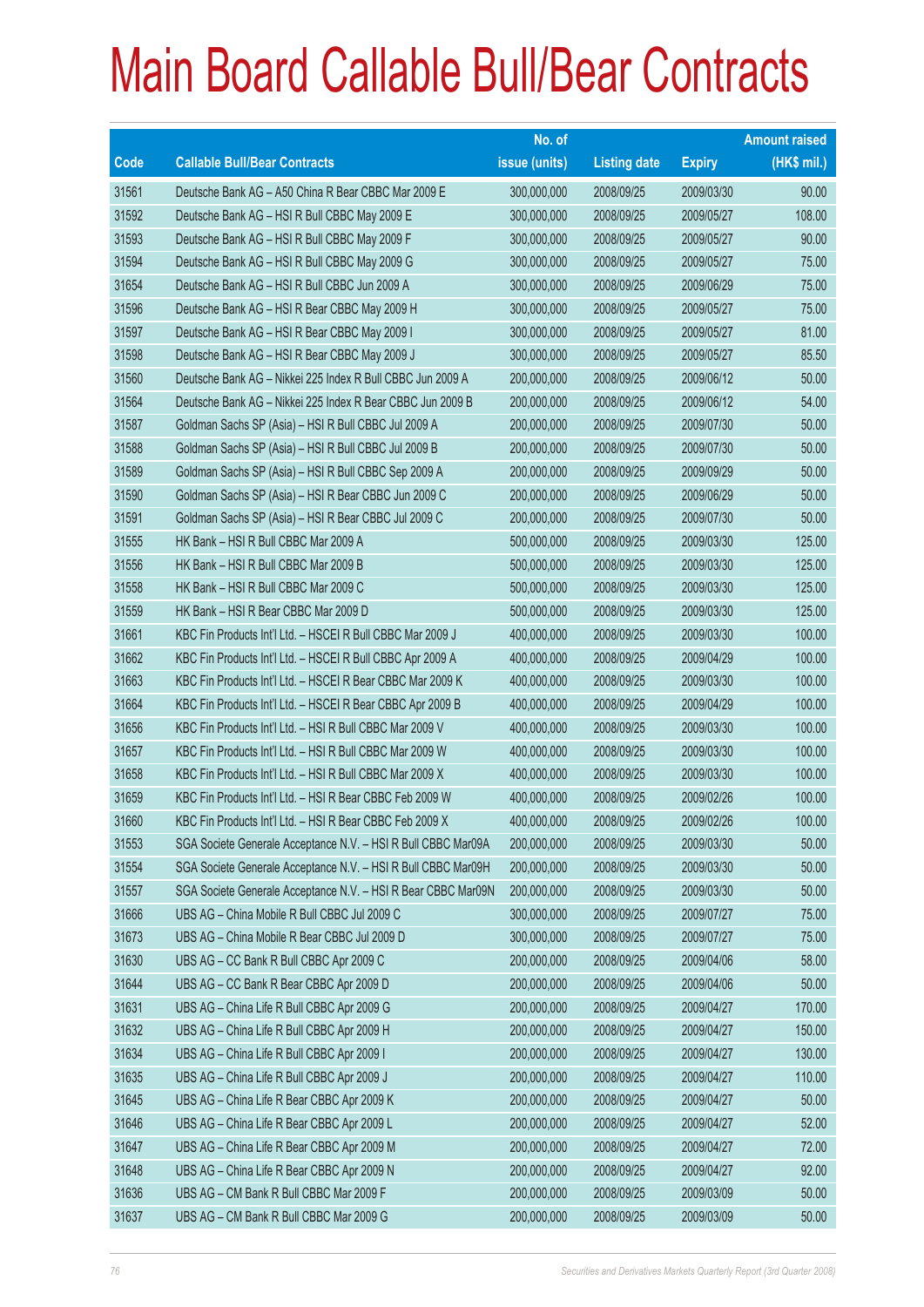|       |                                           | No. of        |                     |               | <b>Amount raised</b> |
|-------|-------------------------------------------|---------------|---------------------|---------------|----------------------|
| Code  | <b>Callable Bull/Bear Contracts</b>       | issue (units) | <b>Listing date</b> | <b>Expiry</b> | (HK\$ mil.)          |
| 31667 | UBS AG - CNOOC R Bull CBBC Jul 2009 B     | 200,000,000   | 2008/09/25          | 2009/07/27    | 78.00                |
| 31668 | UBS AG - CNOOC R Bull CBBC Jul 2009 C     | 200,000,000   | 2008/09/25          | 2009/07/27    | 57.00                |
| 31674 | UBS AG - CNOOC R Bear CBBC Jul 2009 D     | 200,000,000   | 2008/09/25          | 2009/07/27    | 64.00                |
| 31652 | UBS AG - A50 China R Bull CBBC Apr 2009 J | 300,000,000   | 2008/09/25          | 2009/04/27    | 75.00                |
| 31672 | UBS AG - A50 China R Bull CBBC Apr 2009 K | 300,000,000   | 2008/09/25          | 2009/04/27    | 96.00                |
| 31665 | UBS AG - A50 China R Bear CBBC Apr 2009 L | 300,000,000   | 2008/09/25          | 2009/04/27    | 75.00                |
| 31669 | UBS AG - HKEx R Bull CBBC Jun 2009 C      | 300,000,000   | 2008/09/25          | 2009/06/22    | 75.00                |
| 31675 | UBS AG - HKEx R Bear CBBC Jun 2009 D      | 300,000,000   | 2008/09/25          | 2009/06/22    | 75.00                |
| 31638 | UBS AG - HS Bank R Bull CBBC Jun 2009 B   | 200,000,000   | 2008/09/25          | 2009/06/23    | 58.00                |
| 31639 | UBS AG - HS Bank R Bull CBBC Jun 2009 C   | 200,000,000   | 2008/09/25          | 2009/06/23    | 50.00                |
| 31653 | UBS AG - HS Bank R Bear CBBC Jun 2009 D   | 200,000,000   | 2008/09/25          | 2009/06/23    | 50.00                |
| 31640 | UBS AG - HSBC R Bull CBBC Jul 2009 A      | 300,000,000   | 2008/09/25          | 2009/07/06    | 75.00                |
| 31641 | UBS AG - HSBC R Bull CBBC Jul 2009 B      | 300,000,000   | 2008/09/25          | 2009/07/06    | 75.00                |
| 31649 | UBS AG - HSBC R Bear CBBC Jul 2009 C      | 300,000,000   | 2008/09/25          | 2009/07/06    | 75.00                |
| 31650 | UBS AG - HSBC R Bear CBBC Jul 2009 D      | 300,000,000   | 2008/09/25          | 2009/07/06    | 81.00                |
| 31595 | UBS AG - HSCEI R Bull CBBC Apr 2009 U     | 500,000,000   | 2008/09/25          | 2009/04/29    | 325.00               |
| 31599 | UBS AG - HSCEI R Bull CBBC Apr 2009 V     | 500,000,000   | 2008/09/25          | 2009/04/29    | 180.00               |
| 31600 | UBS AG - HSCEI R Bull CBBC Apr 2009 W     | 500,000,000   | 2008/09/25          | 2009/04/29    | 290.00               |
| 31601 | UBS AG - HSCEI R Bull CBBC Apr 2009 X     | 500,000,000   | 2008/09/25          | 2009/04/29    | 160.00               |
| 31602 | UBS AG - HSCEI R Bull CBBC Apr 2009 Y     | 500,000,000   | 2008/09/25          | 2009/04/29    | 125.00               |
| 31603 | UBS AG - HSCEI R Bull CBBC Apr 2009 Z     | 500,000,000   | 2008/09/25          | 2009/04/29    | 125.00               |
| 31607 | UBS AG - HSCEI R Bear CBBC Apr 2009 A     | 500,000,000   | 2008/09/25          | 2009/04/29    | 125.00               |
| 31608 | UBS AG - HSCEI R Bear CBBC Apr 2009 B     | 500,000,000   | 2008/09/25          | 2009/04/29    | 125.00               |
| 31609 | UBS AG - HSCEI R Bear CBBC Apr 2009 D     | 500,000,000   | 2008/09/25          | 2009/04/29    | 125.00               |
| 31604 | UBS AG - HSI R Bull CBBC Mar 2009 F       | 500,000,000   | 2008/09/25          | 2009/03/30    | 125.00               |
| 31562 | UBS AG - HSI R Bull CBBC Jul 2009 G       | 500,000,000   | 2008/09/25          | 2009/07/30    | 172.50               |
| 31563 | UBS AG - HSI R Bull CBBC Jul 2009 H       | 500,000,000   | 2008/09/25          | 2009/07/30    | 405.00               |
| 31565 | UBS AG - HSI R Bull CBBC Jul 2009 I       | 500,000,000   | 2008/09/25          | 2009/07/30    | 140.00               |
| 31566 | UBS AG - HSI R Bull CBBC Jul 2009 J       | 500,000,000   | 2008/09/25          | 2009/07/30    | 260.00               |
| 31567 | UBS AG - HSI R Bull CBBC Jul 2009 K       | 500,000,000   | 2008/09/25          | 2009/07/30    | 160.00               |
| 31568 | UBS AG - HSI R Bull CBBC Jul 2009 L       | 500,000,000   | 2008/09/25          | 2009/07/30    | 375.00               |
| 31569 | UBS AG - HSI R Bull CBBC Jul 2009 M       | 500,000,000   | 2008/09/25          | 2009/07/30    | 130.00               |
| 31570 | UBS AG - HSI R Bull CBBC Jul 2009 N       | 500,000,000   | 2008/09/25          | 2009/07/30    | 240.00               |
| 31571 | UBS AG - HSI R Bull CBBC Jul 2009 O       | 500,000,000   | 2008/09/25          | 2009/07/30    | 125.00               |
| 31572 | UBS AG - HSI R Bull CBBC Jul 2009 P       | 500,000,000   | 2008/09/25          | 2009/07/30    | 125.00               |
| 31573 | UBS AG - HSI R Bull CBBC Jul 2009 Q       | 500,000,000   | 2008/09/25          | 2009/07/30    | 125.00               |
| 31574 | UBS AG - HSI R Bull CBBC Jul 2009 R       | 500,000,000   | 2008/09/25          | 2009/07/30    | 125.00               |
| 31575 | UBS AG - HSI R Bull CBBC Jul 2009 S       | 500,000,000   | 2008/09/25          | 2009/07/30    | 125.00               |
| 31576 | UBS AG - HSI R Bull CBBC Jul 2009 T       | 500,000,000   | 2008/09/25          | 2009/07/30    | 125.00               |
| 31577 | UBS AG - HSI R Bull CBBC Jul 2009 U       | 500,000,000   | 2008/09/25          | 2009/07/30    | 125.00               |
| 31578 | UBS AG - HSI R Bull CBBC Jul 2009 V       | 500,000,000   | 2008/09/25          | 2009/07/30    | 125.00               |
| 31605 | UBS AG - HSI R Bull CBBC Jul 2009 Y       | 500,000,000   | 2008/09/25          | 2009/07/30    | 125.00               |
| 31606 | UBS AG - HSI R Bull CBBC Jul 2009 Z       | 500,000,000   | 2008/09/25          | 2009/07/30    | 125.00               |
| 31610 | UBS AG - HSI R Bear CBBC Mar 2009 G       | 500,000,000   | 2008/09/25          | 2009/03/30    | 125.00               |
| 31611 | UBS AG - HSI R Bear CBBC Mar 2009 H       | 500,000,000   | 2008/09/25          | 2009/03/30    | 125.00               |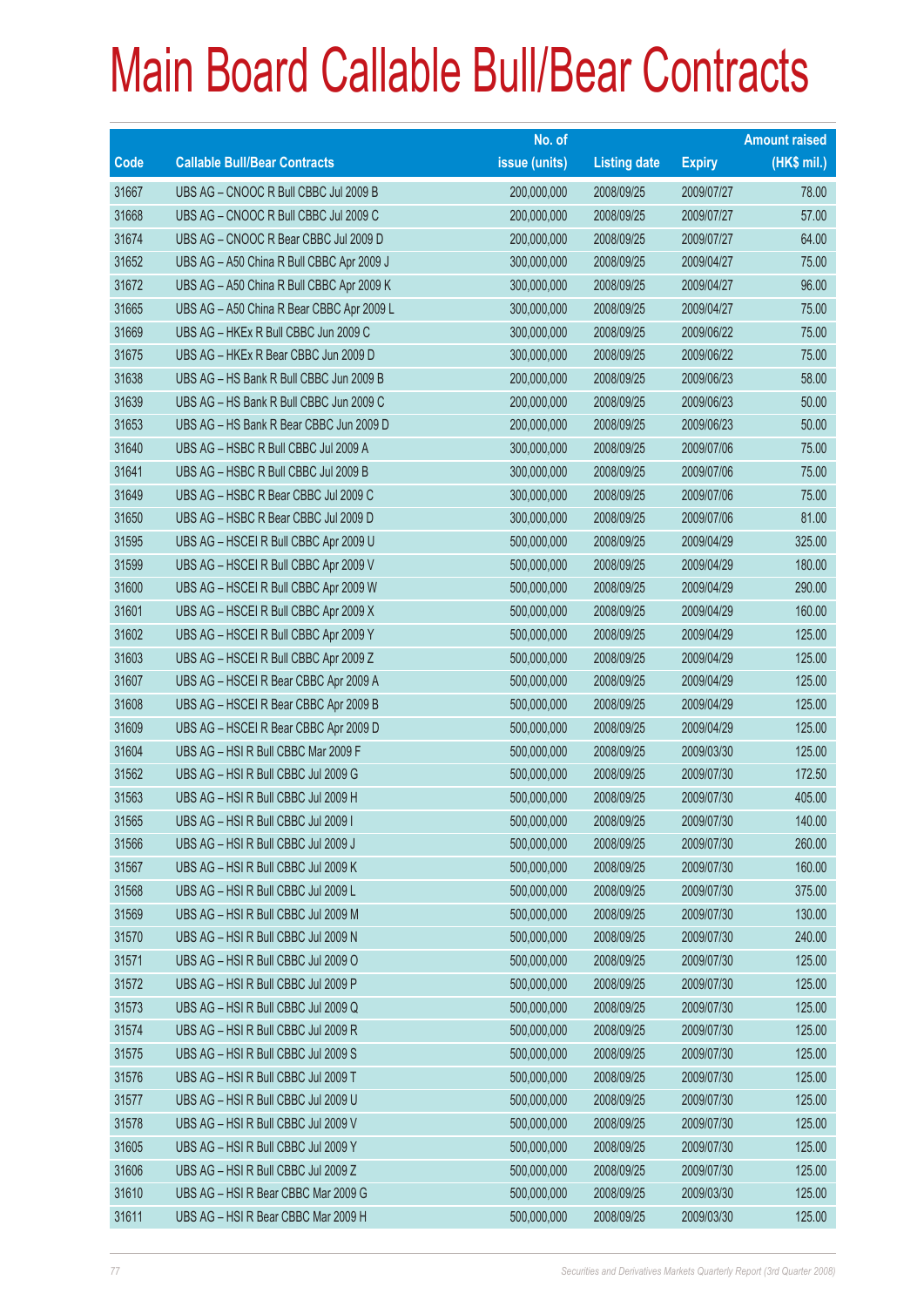|       |                                                 | No. of        |                     |               | <b>Amount raised</b> |
|-------|-------------------------------------------------|---------------|---------------------|---------------|----------------------|
| Code  | <b>Callable Bull/Bear Contracts</b>             | issue (units) | <b>Listing date</b> | <b>Expiry</b> | $(HK$$ mil.)         |
| 31579 | UBS AG - HSI R Bear CBBC May 2009 F             | 500,000,000   | 2008/09/25          | 2009/05/27    | 125.00               |
| 31580 | UBS AG - HSI R Bear CBBC May 2009 G             | 500,000,000   | 2008/09/25          | 2009/05/27    | 125.00               |
| 31581 | UBS AG - HSI R Bear CBBC May 2009 H             | 500,000,000   | 2008/09/25          | 2009/05/27    | 125.00               |
| 31582 | UBS AG - HSI R Bear CBBC May 2009 I             | 500,000,000   | 2008/09/25          | 2009/05/27    | 125.00               |
| 31583 | UBS AG - HSI R Bear CBBC May 2009 J             | 500,000,000   | 2008/09/25          | 2009/05/27    | 125.00               |
| 31584 | UBS AG - HSI R Bear CBBC May 2009 P             | 500,000,000   | 2008/09/25          | 2009/05/27    | 125.00               |
| 31612 | UBS AG - HSI R Bear CBBC May 2009 Q             | 500,000,000   | 2008/09/25          | 2009/05/27    | 125.00               |
| 31613 | UBS AG - HSI R Bear CBBC May 2009 R             | 500,000,000   | 2008/09/25          | 2009/05/27    | 125.00               |
| 31585 | UBS AG - HSI R Bear CBBC Jul 2009 W             | 500,000,000   | 2008/09/25          | 2009/07/30    | 125.00               |
| 31586 | UBS AG - HSI R Bear CBBC Jul 2009 X             | 500,000,000   | 2008/09/25          | 2009/07/30    | 125.00               |
| 31642 | UBS AG - Hutchison R Bull CBBC Jul 2009 C       | 200,000,000   | 2008/09/25          | 2009/07/20    | 50.00                |
| 31651 | UBS AG - Hutchison R Bear CBBC Jul 2009 B       | 200,000,000   | 2008/09/25          | 2009/07/20    | 52.00                |
| 31670 | UBS AG - Petrochina R Bull CBBC Jul 2009 C      | 300,000,000   | 2008/09/25          | 2009/07/27    | 75.00                |
| 31676 | UBS AG - Petrochina R Bear CBBC Jul 2009 D      | 300,000,000   | 2008/09/25          | 2009/07/27    | 75.00                |
| 31643 | UBS AG - Ping An R Bull CBBC Jul 2009 C         | 200,000,000   | 2008/09/25          | 2009/07/20    | 50.00                |
| 31655 | UBS AG - Ping An R Bear CBBC Jul 2009 B         | 200,000,000   | 2008/09/25          | 2009/07/20    | 50.00                |
| 31671 | UBS AG - SHK Ppt R Bull CBBC May 2009 B         | 200,000,000   | 2008/09/25          | 2009/05/25    | 50.00                |
| 31677 | UBS AG - SHK Ppt R Bull CBBC May 2009 C         | 200,000,000   | 2008/09/25          | 2009/05/25    | 50.00                |
| 31702 | ABN AMRO Bank N.V. - HSI R Bull CBBC May 2009 F | 300,000,000   | 2008/09/26          | 2009/05/27    | 76.50                |
| 31703 | ABN AMRO Bank N.V. - HSI R Bull CBBC May 2009 G | 300,000,000   | 2008/09/26          | 2009/05/27    | 75.30                |
| 31678 | Deutsche Bank AG - HSI R Bull CBBC Apr 2009 H   | 300,000,000   | 2008/09/26          | 2009/04/29    | 87.00                |
| 31679 | Deutsche Bank AG - HSI R Bull CBBC May 2009 K   | 300,000,000   | 2008/09/26          | 2009/05/27    | 75.00                |
| 31716 | Deutsche Bank AG - HSI R Bull CBBC May 2009 L   | 300,000,000   | 2008/09/26          | 2009/05/27    | 75.00                |
| 31684 | UBS AG - China Mobile R Bull CBBC Mar 2009 K    | 300,000,000   | 2008/09/26          | 2009/03/09    | 75.00                |
| 31685 | UBS AG - China Mobile R Bull CBBC Jul 2009 E    | 300,000,000   | 2008/09/26          | 2009/07/27    | 75.00                |
| 31709 | UBS AG - China Mobile R Bull CBBC Jul 2009 F    | 300,000,000   | 2008/09/26          | 2009/07/27    | 75.00                |
| 31710 | UBS AG - China Mobile R Bull CBBC Jul 2009 G    | 300,000,000   | 2008/09/26          | 2009/07/27    | 75.00                |
| 31683 | UBS AG - CC Bank R Bull CBBC Apr 2009 E         | 200,000,000   | 2008/09/26          | 2009/04/06    | 50.00                |
| 31681 | UBS AG - China Coal R Bull CBBC Mar 2009 C      | 200,000,000   | 2008/09/26          | 2009/03/09    | 58.00                |
| 31682 | UBS AG - China Coal R Bull CBBC Mar 2009 D      | 200,000,000   | 2008/09/26          | 2009/03/09    | 78.00                |
| 31680 | UBS AG - Cheung Kong R Bull CBBC Jul 2009 B     | 200,000,000   | 2008/09/26          | 2009/07/27    | 50.00                |
| 31704 | UBS AG - China Life R Bull CBBC Apr 2009 O      | 300,000,000   | 2008/09/26          | 2009/04/27    | 180.00               |
| 31705 | UBS AG - China Life R Bull CBBC Apr 2009 P      | 300,000,000   | 2008/09/26          | 2009/04/27    | 148.50               |
| 31706 | UBS AG - China Life R Bull CBBC Apr 2009 Q      | 300,000,000   | 2008/09/26          | 2009/04/27    | 118.50               |
| 31707 | UBS AG - China Life R Bull CBBC Apr 2009 R      | 300,000,000   | 2008/09/26          | 2009/04/27    | 88.50                |
| 31708 | UBS AG - China Life R Bull CBBC Apr 2009 S      | 300,000,000   | 2008/09/26          | 2009/04/27    | 75.00                |
| 31690 | UBS AG - CNOOC R Bull CBBC Jul 2009 E           | 200,000,000   | 2008/09/26          | 2009/07/27    | 50.00                |
| 31691 | UBS AG - CNOOC R Bull CBBC Jul 2009 F           | 200,000,000   | 2008/09/26          | 2009/07/27    | 50.00                |
| 31687 | UBS AG - China Rail Cons R Bull CBBC Mar 2009 C | 200,000,000   | 2008/09/26          | 2009/03/09    | 50.00                |
| 31688 | UBS AG - China Shenhua R Bull CBBC Feb 2009 G   | 200,000,000   | 2008/09/26          | 2009/02/23    | 154.00               |
| 31689 | UBS AG - China Shenhua R Bull CBBC Feb 2009 H   | 200,000,000   | 2008/09/26          | 2009/02/23    | 114.00               |
| 31714 | UBS AG - A50 China R Bull CBBC Apr 2009 M       | 300,000,000   | 2008/09/26          | 2009/04/27    | 75.00                |
| 31686 | UBS AG - A50 China R Bull CBBC Apr 2009 N       | 300,000,000   | 2008/09/26          | 2009/04/27    | 75.00                |
| 31711 | UBS AG - HKEx R Bull CBBC Jun 2009 E            | 300,000,000   | 2008/09/26          | 2009/06/22    | 75.00                |
| 31712 | UBS AG - HKEx R Bull CBBC Jun 2009 F            | 300,000,000   | 2008/09/26          | 2009/06/22    | 75.00                |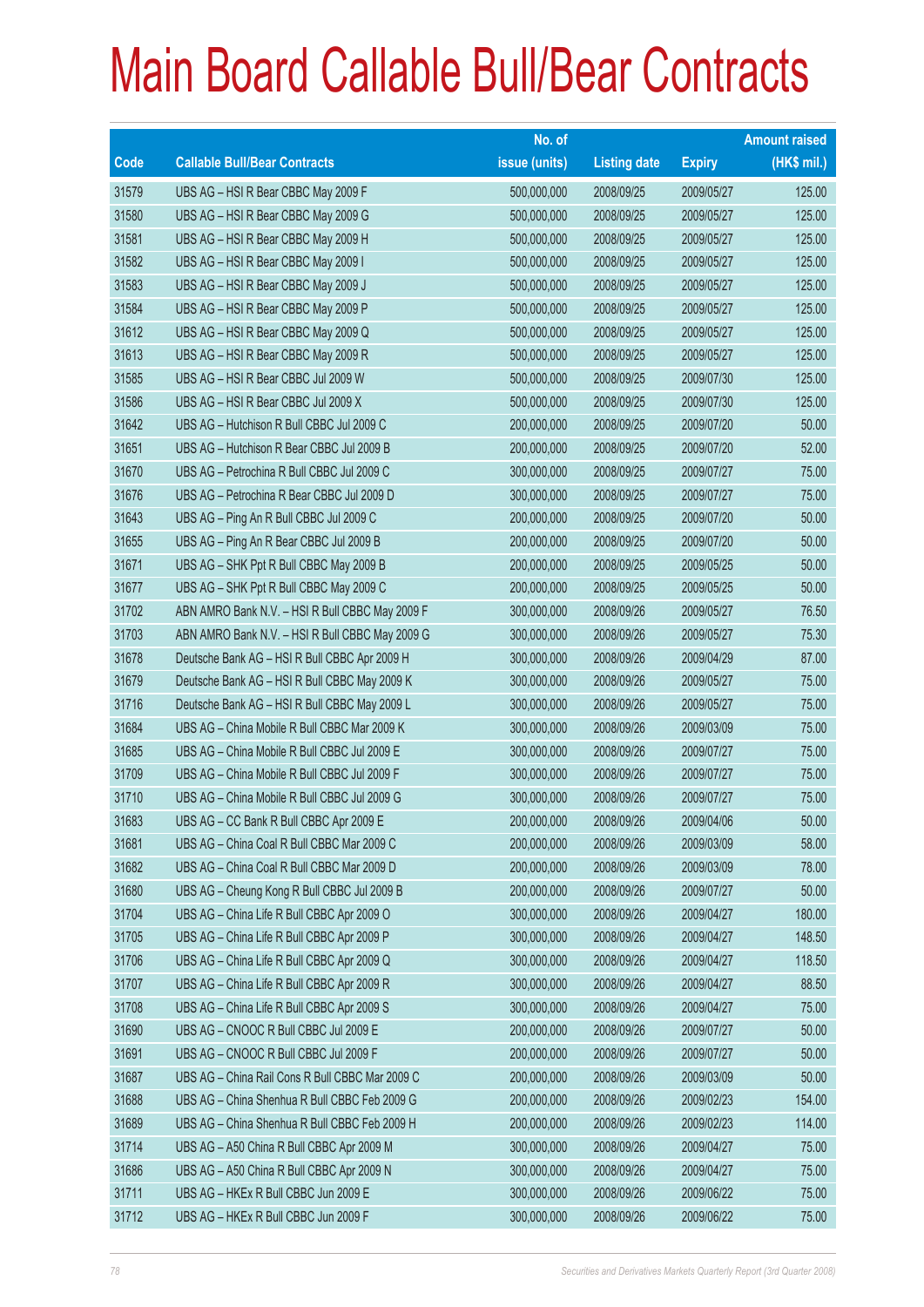|        |                                                                | No. of        |                     |               | <b>Amount raised</b> |
|--------|----------------------------------------------------------------|---------------|---------------------|---------------|----------------------|
| Code   | <b>Callable Bull/Bear Contracts</b>                            | issue (units) | <b>Listing date</b> | <b>Expiry</b> | (HK\$ mil.)          |
| 31713  | UBS AG - HKEx R Bull CBBC Jun 2009 G                           | 300,000,000   | 2008/09/26          | 2009/06/22    | 75.00                |
| 31692  | UBS AG - HSBC R Bull CBBC Jul 2009 E                           | 300,000,000   | 2008/09/26          | 2009/07/06    | 75.00                |
| 31693  | UBS AG - HSBC R Bull CBBC Jul 2009 F                           | 300,000,000   | 2008/09/26          | 2009/07/06    | 75.00                |
| 31694  | UBS AG - HSBC R Bull CBBC Jul 2009 G                           | 300,000,000   | 2008/09/26          | 2009/07/06    | 75.00                |
| 31698  | UBS AG - HSI R Bull CBBC Mar 2009 L                            | 500,000,000   | 2008/09/26          | 2009/03/30    | 125.00               |
| 31701  | UBS AG - HSI R Bear CBBC Mar 2009 M                            | 500,000,000   | 2008/09/26          | 2009/03/30    | 125.00               |
| 31695  | UBS AG - ICBC R Bull CBBC Apr 2009 C                           | 200,000,000   | 2008/09/26          | 2009/04/27    | 50.00                |
| 31699  | UBS AG - ICBC R Bear CBBC Apr 2009 D                           | 200,000,000   | 2008/09/26          | 2009/04/27    | 50.00                |
| 31700  | UBS AG - ICBC R Bear CBBC Apr 2009 E                           | 200,000,000   | 2008/09/26          | 2009/04/27    | 50.00                |
| 31696  | UBS AG - Petrochina R Bull CBBC Jul 2009 E                     | 300,000,000   | 2008/09/26          | 2009/07/27    | 75.00                |
| 31697  | UBS AG - Petrochina R Bull CBBC Jul 2009 F                     | 300,000,000   | 2008/09/26          | 2009/07/27    | 75.00                |
| 31282# | SGA Societe Generale Acceptance N.V. - HSI R Bear CBBC Mar09P  | 200,000,000   | 2008/09/26          | 2009/03/30    | 33.60                |
| 31742  | ABN AMRO Bank N.V. - HSI R Bear CBBC May 2009 I                | 300,000,000   | 2008/09/29          | 2009/05/27    | 75.30                |
| 31740  | BNP Paribas Arbit Issu B.V. - HSI R Bear CBBC May 2009 H       | 300,000,000   | 2008/09/29          | 2009/05/27    | 75.00                |
| 31741  | BNP Paribas Arbit Issu B.V. - HSI R Bear CBBC Jun 2009 G       | 300,000,000   | 2008/09/29          | 2009/06/29    | 75.00                |
| 31731  | CC Rabobank B.A. - HSI R Bear CBBC Jun 2009 D                  | 150,000,000   | 2008/09/29          | 2009/06/29    | 37.50                |
| 31732  | CC Rabobank B.A. - HSI R Bear CBBC Jun 2009 E                  | 150,000,000   | 2008/09/29          | 2009/06/29    | 37.50                |
| 31735  | UBS AG - HKEx R Bear CBBC Jun 2009 H                           | 300,000,000   | 2008/09/29          | 2009/06/22    | 111.00               |
| 31725  | UBS AG - HSCEI R Bear CBBC Mar 2009 P                          | 500,000,000   | 2008/09/29          | 2009/03/30    | 125.00               |
| 31726  | UBS AG - HSCEI R Bear CBBC Mar 2009 R                          | 500,000,000   | 2008/09/29          | 2009/03/30    | 125.00               |
| 31727  | UBS AG - HSI R Bear CBBC May 2009 Z                            | 500,000,000   | 2008/09/29          | 2009/05/27    | 125.00               |
| 31728  | UBS AG - HSI R Bear CBBC Jun 2009 K                            | 500,000,000   | 2008/09/29          | 2009/06/29    | 125.00               |
| 31739  | ABN AMRO Bank N.V. - HSI R Bull CBBC May 2009 H                | 300,000,000   | 2008/09/29          | 2009/05/27    | 76.20                |
| 31737  | BNP Paribas Arbit Issu B.V. - HSI R Bull CBBC Jun 2009 F       | 300,000,000   | 2008/09/29          | 2009/06/29    | 75.00                |
| 31736  | BNP Paribas Arbit Issu B.V. - HSI R Bull CBBC Jul 2009 A       | 300,000,000   | 2008/09/29          | 2009/07/30    | 120.00               |
| 31738  | BNP Paribas Arbit Issu B.V. - HSI R Bull CBBC Aug 2009 A       | 500,000,000   | 2008/09/29          | 2009/08/28    | 125.00               |
| 31733  | Deutsche Bank AG - HSI R Bull CBBC May 2009 M                  | 300,000,000   | 2008/09/29          | 2009/05/27    | 75.00                |
| 31729  | CC Rabobank B.A. - HSI R Bull CBBC Jul 2009 A                  | 150,000,000   | 2008/09/29          | 2009/07/30    | 37.50                |
| 31730  | CC Rabobank B.A. - HSI R Bull CBBC Jul 2009 B                  | 150,000,000   | 2008/09/29          | 2009/07/30    | 37.50                |
| 31715  | SGA Societe Generale Acceptance N.V. - HSI R Bull CBBC Mar 091 | 200,000,000   | 2008/09/29          | 2009/03/30    | 50.00                |
| 31717  | SGA Societe Generale Acceptance N.V. - HSI R Bull CBBC Mar 09J | 200,000,000   | 2008/09/29          | 2009/03/30    | 50.00                |
| 31718  | SGA Societe Generale Acceptance N.V. - HSI R Bull CBBC Mar 09K | 200,000,000   | 2008/09/29          | 2009/03/30    | 51.00                |
| 31719  | SGA Societe Generale Acceptance N.V. - HSI R Bull CBBC Mar 09M | 200,000,000   | 2008/09/29          | 2009/03/30    | 51.00                |
| 31720  | SGA Societe Generale Acceptance N.V. - HSI R Bull CBBC Mar 09O | 200,000,000   | 2008/09/29          | 2009/03/30    | 50.00                |
| 31734  | UBS AG - China Life R Bull CBBC Apr 2009 T                     | 300,000,000   | 2008/09/29          | 2009/04/27    | 85.50                |
| 31721  | UBS AG - HSCEI R Bull CBBC Mar 2009 M                          | 500,000,000   | 2008/09/29          | 2009/03/30    | 125.00               |
| 31722  | UBS AG - HSCEI R Bull CBBC Mar 2009 O                          | 500,000,000   | 2008/09/29          | 2009/03/30    | 125.00               |
| 31723  | UBS AG - HSI R Bull CBBC Apr 2009 M                            | 500,000,000   | 2008/09/29          | 2009/04/29    | 125.00               |
| 31724  | UBS AG - HSI R Bull CBBC May 2009 U                            | 500,000,000   | 2008/09/29          | 2009/05/27    | 125.00               |
| 31757  | BNP Paribas Arbit Issu B.V. - HSI R Bear CBBC May 2009 K       | 300,000,000   | 2008/09/30          | 2009/05/27    | 75.00                |
| 31750  | UBS AG - HSCEI R Bear CBBC Mar 2009 T                          | 500,000,000   | 2008/09/30          | 2009/03/30    | 125.00               |
| 31748  | UBS AG - HSI R Bear CBBC Apr 2009 N                            | 500,000,000   | 2008/09/30          | 2009/04/29    | 125.00               |
| 31749  | UBS AG - HSI R Bear CBBC Apr 2009 O                            | 500,000,000   | 2008/09/30          | 2009/04/29    | 125.00               |
| 31752  | UBS AG - HSI R Bear CBBC Apr 2009 P                            | 500,000,000   | 2008/09/30          | 2009/04/29    | 125.00               |
| 31753  | BNP Paribas Arbit Issu B.V. - HSI R Bull CBBC May 2009 I       | 300,000,000   | 2008/09/30          | 2009/05/27    | 75.00                |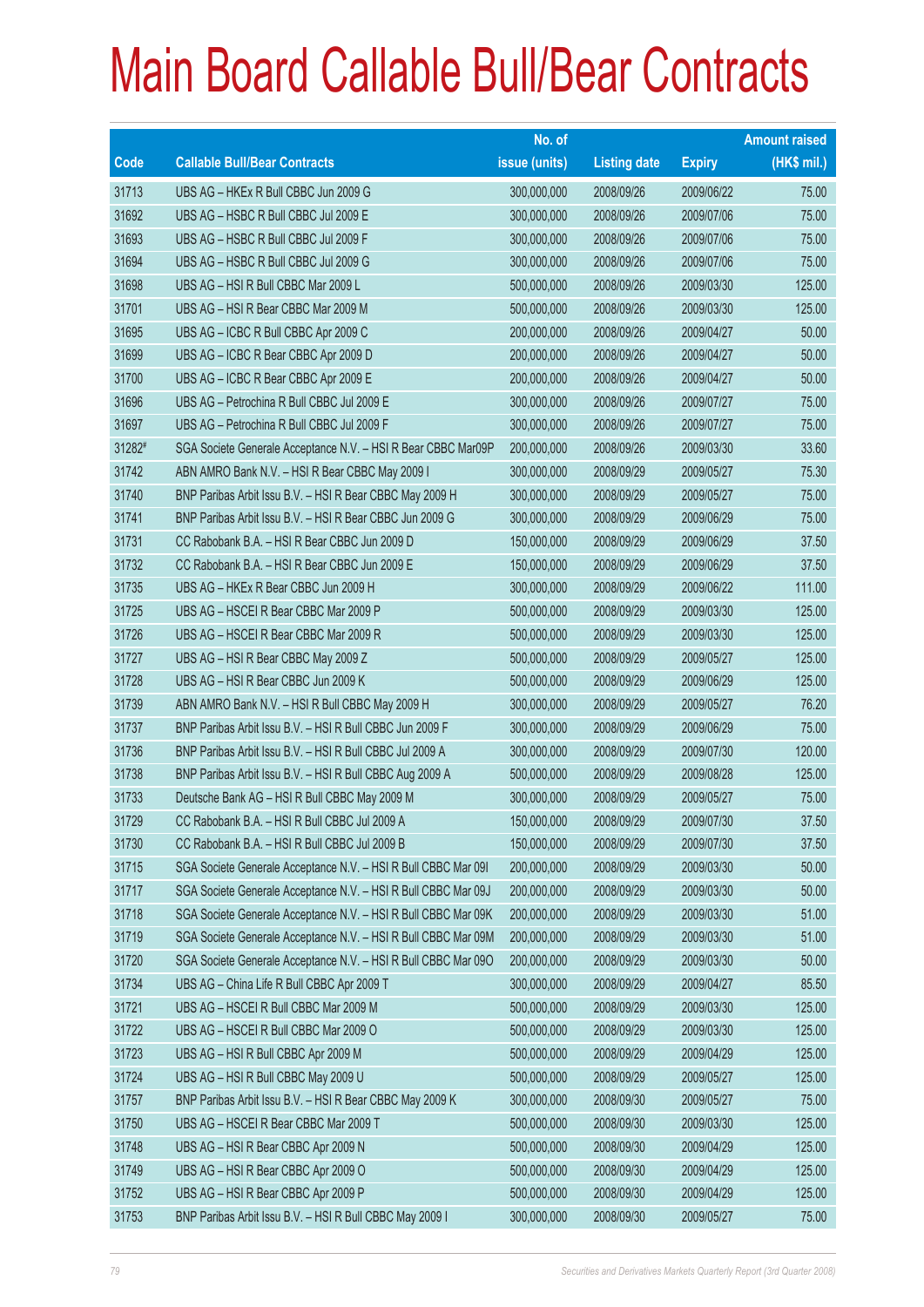| Code         | <b>Callable Bull/Bear Contracts</b>                         | No. of<br>issue (units) | <b>Listing date</b> | <b>Expiry</b> | <b>Amount raised</b><br>(HK\$ mil.) |
|--------------|-------------------------------------------------------------|-------------------------|---------------------|---------------|-------------------------------------|
| 31754        | BNP Paribas Arbit Issu B.V. - HSI R Bull CBBC May 2009 J    | 300,000,000             | 2008/09/30          | 2009/05/27    | 75.00                               |
| 31743        | KBC Fin Products Int'l Ltd. - HSI R Bull CBBC Feb 2009 Y    | 400,000,000             | 2008/09/30          | 2009/02/26    | 100.00                              |
| 31744        | KBC Fin Products Int'l Ltd. - HSI R Bull CBBC Feb 2009 Z    | 400,000,000             | 2008/09/30          | 2009/02/26    | 100.00                              |
| 31745        | KBC Fin Products Int'l Ltd. - HSI R Bull CBBC Apr 2009 A    | 248,000,000             | 2008/09/30          | 2009/04/29    | 99.20                               |
| 31746        | UBS AG - HSCEI R Bull CBBC Mar 2009 I                       | 500,000,000             | 2008/09/30          | 2009/03/30    | 125.00                              |
| 31747        | UBS AG - HSI R Bull CBBC May 2009 O                         | 500,000,000             | 2008/09/30          | 2009/05/27    | 125.00                              |
| 31751        | UBS AG - HSI R Bull CBBC May 2009 Y                         | 500,000,000             | 2008/09/30          | 2009/05/27    | 125.00                              |
| 31759        | BNP Paribas Arbit Issu B.V. - Ch Mob R Bear CBBC Sep 2009 B | 200,000,000             | 2008/09/30          | 2009/09/29    | 70.00                               |
| 31755        | BNP Paribas Arbit Issu B.V. - Ch Mob R Bull CBBC Sep 2009 A | 200,000,000             | 2008/09/30          | 2009/09/29    | 50.00                               |
| <b>Total</b> |                                                             |                         |                     |               | 135,720.58                          |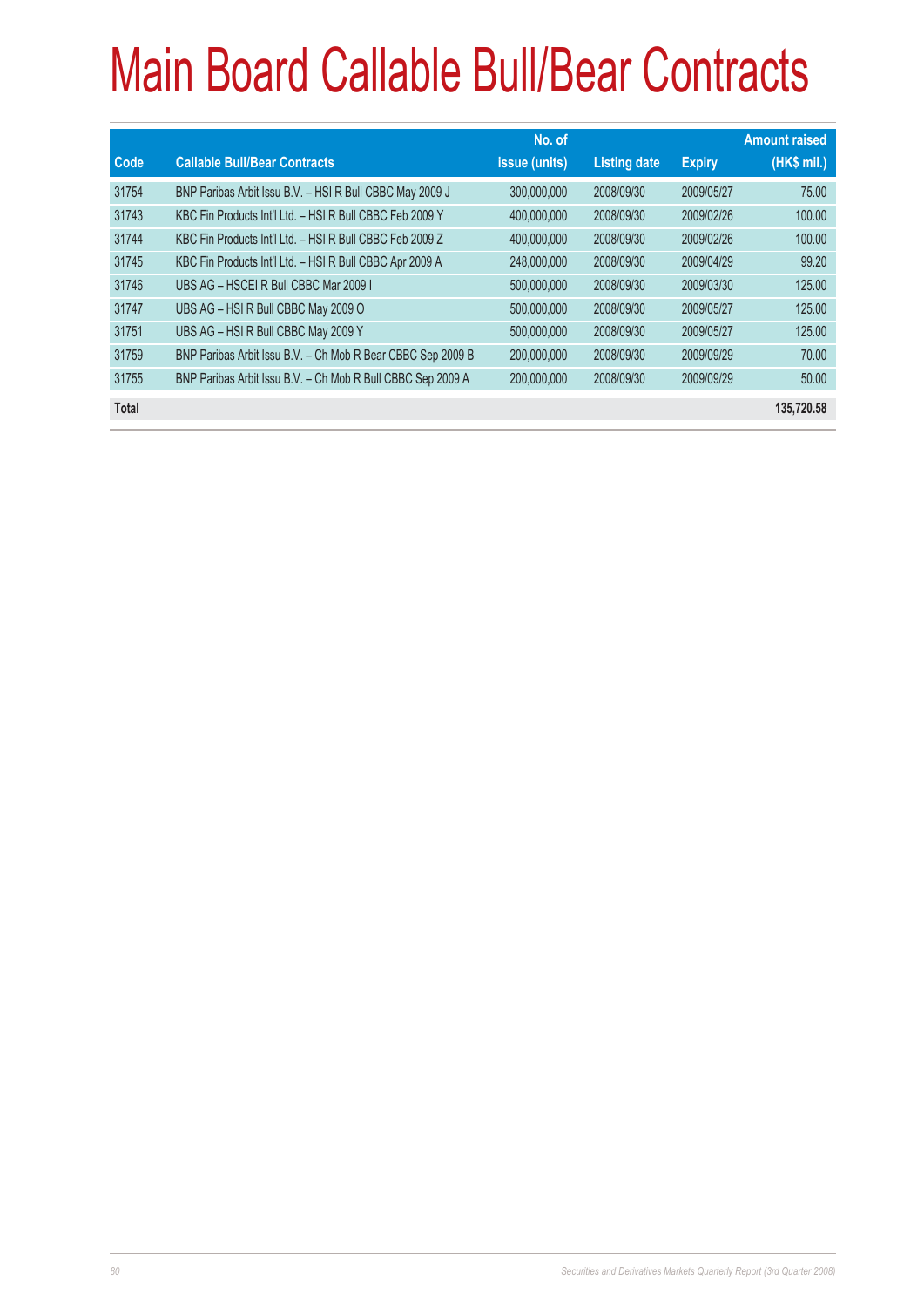# ELI/Trading Only Stocks Trading Statistics

### **Equity Linked Instrument Trading Statistics**

|      |    | No. of issues | Turnover value (HK\$ mil.) |
|------|----|---------------|----------------------------|
| 2007 | Q3 |               |                            |
|      | Q4 |               |                            |
| 2008 | Q1 | -             |                            |
|      | Q2 | -             |                            |
|      | Q3 | -             |                            |

#### **NASDAQ Stocks**

|      |                | No. of issues | Turnover value (HK\$ mil.) |
|------|----------------|---------------|----------------------------|
| 2007 | Q3             |               | 5.91                       |
|      | Q4             |               | 2.19                       |
| 2008 | Q1             |               | 0.41                       |
|      | Q <sub>2</sub> |               | 0.57                       |
|      | Q3             |               | 0.38                       |

#### **iShares**

|      |    | No. of issues | Turnover value (HK\$ mil.) |
|------|----|---------------|----------------------------|
| 2007 | Q3 |               | 0.07                       |
|      | Q4 |               | 0.02                       |
| 2008 | Q1 |               | 0.00                       |
|      | Q2 |               | 0.00                       |
|      | Q3 |               | 0.00                       |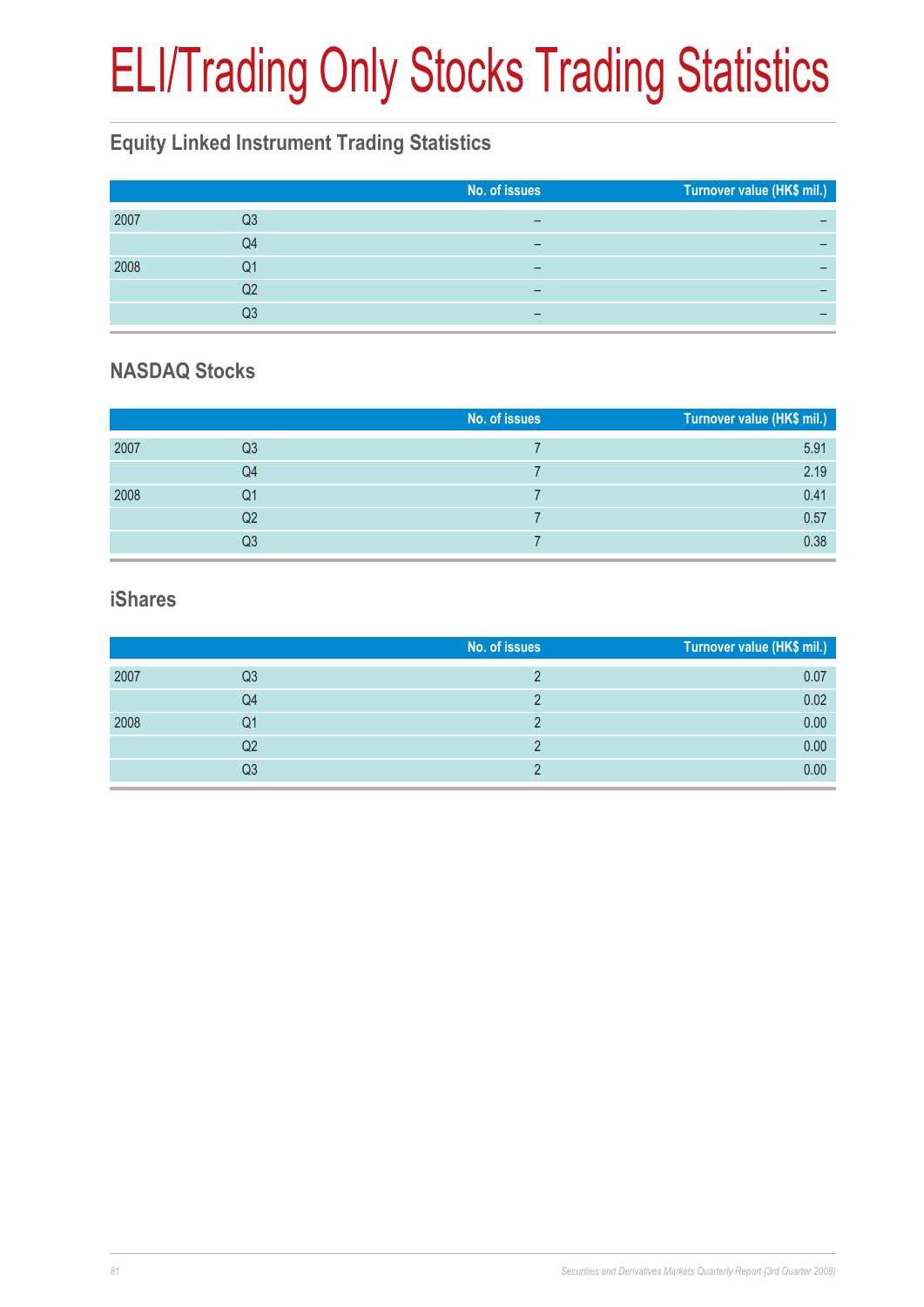### **Equity Turnover – GEM**

|      |    | Share (Mil. shs) | Value (HK\$ mil.) | No. of deals |
|------|----|------------------|-------------------|--------------|
| 2007 | Q3 | 82,182.17        | 54,551.65         | 1,107,868    |
|      | Q4 | 56,876.01        | 33,142.09         | 705,030      |
| 2008 | Q1 | 60,007.62        | 21,381.98         | 530,401      |
|      | Q2 | 53,824.67        | 17,443.28         | 476,011      |
|      | Q3 | 27,661.67        | 9,188.57          | 240,766      |

### **Equity Trading Statistics – GEM**

|      |                | No. of<br>trading days | <b>Average daily turnover</b><br>(HK\$ mil.) | <b>Average value</b><br>per deal |
|------|----------------|------------------------|----------------------------------------------|----------------------------------|
| 2007 | Q <sub>3</sub> | 63                     | 865.90                                       | 49,240                           |
|      | Q4             | 62                     | 534.55                                       | 47,008                           |
| 2008 | Q <sub>1</sub> | 60                     | 356.37                                       | 40,313                           |
|      | Q2             | 61                     | 285.96                                       | 36,645                           |
|      | Q3             | 62                     | 148.20                                       | 38,164                           |

#### **20 Most Advanced GEM Stocks**

for 3rd quarter 2008

|                |       |                        |                 | <b>Closing price</b> |                         |  |
|----------------|-------|------------------------|-----------------|----------------------|-------------------------|--|
| Rank           | Code  | <b>Stock</b>           | End of Sep 2008 | End of Jun 2008      | % up                    |  |
|                | 08176 | <b>BLU SPA</b>         | 0.350           | 0.120                | 191.67                  |  |
| 2              | 08287 | <b>SAMPLE TECH</b>     | 4.700           | 3.000                | 56.67                   |  |
| 3              | 08166 | <b>LINEFAN TECH</b>    | 1.100           | 0.720                | 52.78                   |  |
| $\overline{4}$ | 08150 | <b>FAST SYSTEMS</b>    | 0.220           | 0.150                | 46.67<br>$\overline{A}$ |  |
| 5              | 08096 | <b>THINSOFT</b>        | 0.800           | 0.650                | 23.08                   |  |
| 6              | 08221 | <b>LEE'S PHARM</b>     | 0.590           | 0.480                | 22.92                   |  |
| 7              | 08192 | <b>GS ENGINEERING</b>  | 0.224           | 0.206                | 8.74                    |  |
| 8              | 08222 | <b>CKLIFE SCIENCES</b> | 0.410           | 0.380                | 7.89                    |  |
| 9              | 08197 | NORTHEAST TIGER        | 0.113           | 0.107                | 5.61                    |  |
| 10             | 08199 | <b>WEIGAO GROUP</b>    | 11.500          | 11.280               | 1.95                    |  |
|                |       |                        |                 |                      |                         |  |

A Adjusted

There were only 10 advanced stocks for the quarter.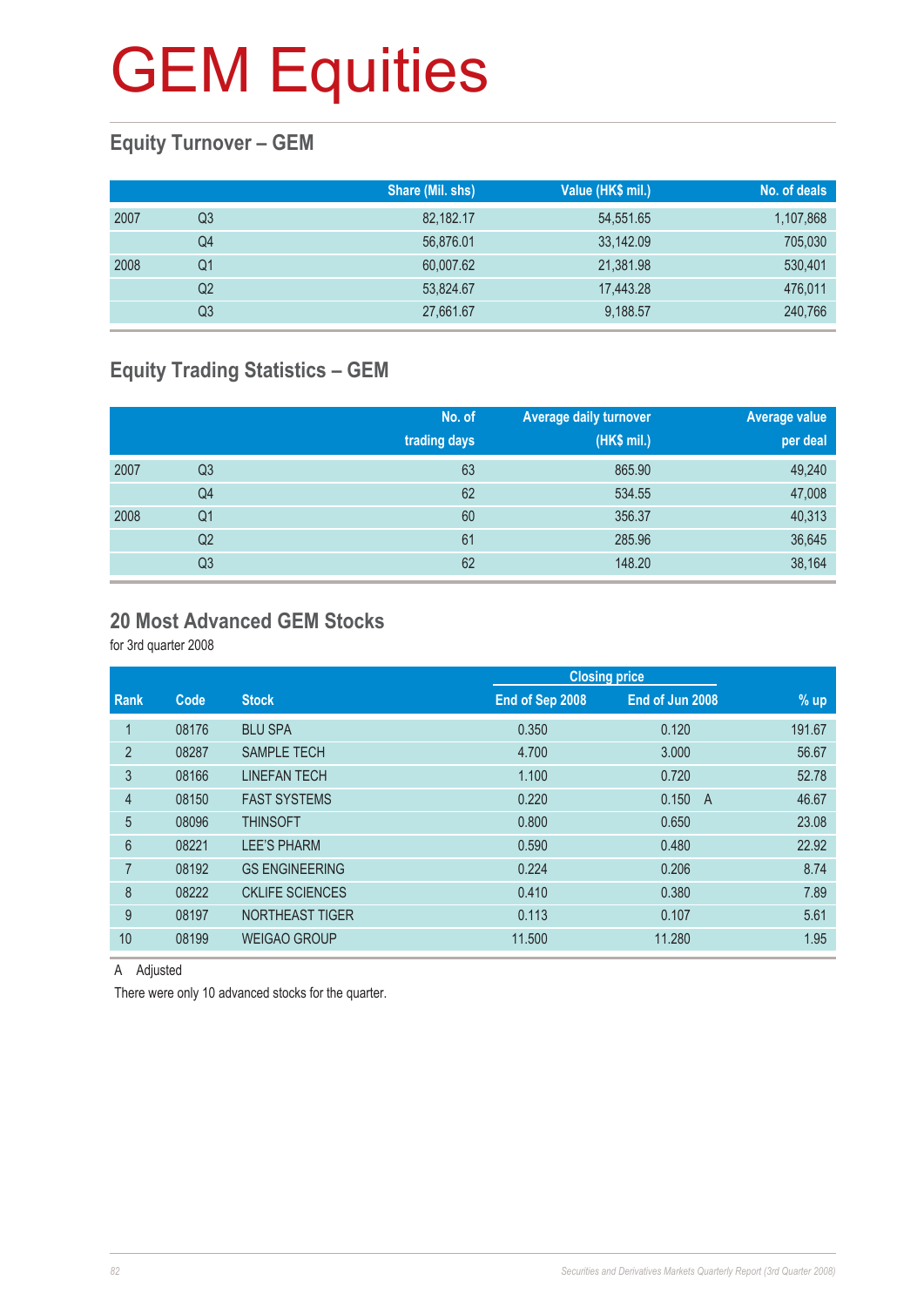#### **20 Most Declined GEM Stocks**

for 3rd quarter 2008

|                |       |                        |                 | <b>Closing price</b>    |          |  |
|----------------|-------|------------------------|-----------------|-------------------------|----------|--|
| Rank           | Code  | <b>Stock</b>           | End of Sep 2008 | End of Jun 2008         | $%$ up   |  |
| $\mathbf{1}$   | 08061 | <b>ACROSSASIA</b>      | 0.053           | 0.229                   | $-76.86$ |  |
| $\overline{2}$ | 08299 | <b>GRAND T G GOLD</b>  | 0.041           | 0.155                   | $-73.55$ |  |
| 3              | 08079 | <b>B.A.L. HOLD</b>     | 0.070           | 0.250                   | $-72.00$ |  |
| 4              | 08211 | <b>YONGLONG</b>        | 0.140           | 0.500                   | $-72.00$ |  |
| $\overline{5}$ | 08063 | <b>TRASY GOLD EX</b>   | 0.400           | 1.350<br>$\overline{A}$ | $-70.37$ |  |
| $6\phantom{.}$ | 08089 | C RAILLOGISTICS        | 0.450           | 1.460                   | $-69.18$ |  |
| $\overline{7}$ | 08279 | <b>AGTECH HOLDINGS</b> | 0.249           | 0.800                   | $-68.88$ |  |
| $\,8\,$        | 08243 | <b>DAHE MEDIA</b>      | 0.198           | 0.620                   | $-68.06$ |  |
| 9              | 08256 | <b>NETEL</b>           | 0.035           | 0.102                   | $-65.69$ |  |
| 10             | 08009 | <b>IMERCHANTS</b>      | 0.165           | 0.480                   | $-65.63$ |  |
| 11             | 08178 | <b>CHINA INFO TECH</b> | 0.086           | 0.250                   | $-65.60$ |  |
| 12             | 08041 | <b>INTCERA</b>         | 0.038           | 0.107                   | $-64.49$ |  |
| 13             | 08225 | <b>VENTUREPHARM</b>    | 0.660           | 1.800                   | $-63.33$ |  |
| 14             | 08306 | <b>SUNGREEN INTL</b>   | 0.670           | 1.790                   | $-62.57$ |  |
| 15             | 08046 | <b>TIGER TECH</b>      | 0.400           | 1.040                   | $-61.54$ |  |
| 16             | 08082 | <b>INFO COMM HOLD</b>  | 0.130           | 0.335                   | $-61.19$ |  |
| 17             | 08006 | CHINA.COM              | 5.220           | 13.400                  | $-61.04$ |  |
| 18             | 08317 | <b>FINET GROUP</b>     | 0.100           | 0.245                   | $-59.18$ |  |
| 19             | 08108 | <b>FAVA INT'L</b>      | 0.245           | 0.590                   | $-58.47$ |  |
| 20             | 08123 | <b>FIRST CHINA FIN</b> | 0.187           | 0.450                   | $-58.44$ |  |

A Adjusted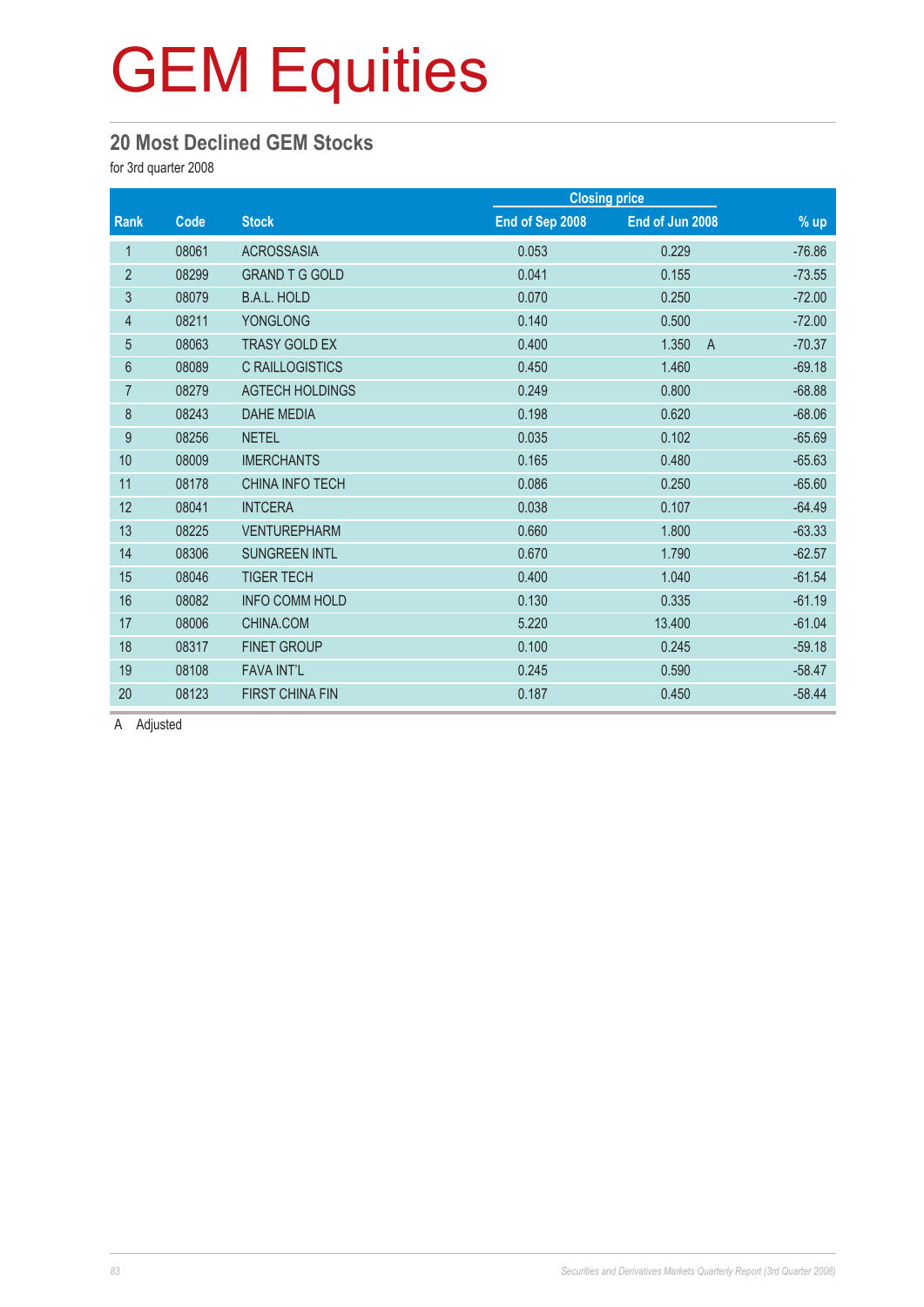### **20 Most Active GEM Stocks by Value**

for 3rd quarter 2008

| Rank           | Code  | <b>Stock</b>           | Turnover (HK\$ mil.) | % of total |
|----------------|-------|------------------------|----------------------|------------|
| $\mathbf{1}$   | 08173 | <b>INTELLI-MEDIA</b>   | 2,058.07             | 22.40      |
| $\overline{2}$ | 08199 | <b>WEIGAO GROUP</b>    | 757.77               | 8.25       |
| $\mathfrak{S}$ | 08277 | <b>WUMART</b>          | 569.68               | 6.20       |
| $\overline{4}$ | 08167 | <b>BIG MEDIA</b>       | 433.44               | 4.72       |
| $\overline{5}$ | 08192 | <b>GS ENGINEERING</b>  | 408.62               | 4.45       |
| 6              | 08299 | <b>GRAND T G GOLD</b>  | 338.13               | 3.68       |
| $\overline{7}$ | 08138 | <b>TOWN HEALTH</b>     | 292.42               | 3.18       |
| 8              | 08161 | <b>CHINALOTSYNERGY</b> | 275.45               | 3.00       |
| 9              | 08180 | <b>GOLDEN MEDITECH</b> | 237.00               | 2.58       |
| 10             | 08250 | <b>CORE HEALTHCARE</b> | 225.27               | 2.45       |
| 11             | 08046 | <b>TIGER TECH</b>      | 220.82               | 2.40       |
| 12             | 08089 | <b>C RAILLOGISTICS</b> | 187.71               | 2.04       |
| 13             | 08141 | <b>INSPUR INT'L</b>    | 181.89               | 1.98       |
| 14             | 08178 | CHINA INFO TECH        | 159.00               | 1.73       |
| 15             | 08259 | <b>ANDRE JUICE</b>     | 135.39               | 1.47       |
| 16             | 08002 | PHOENIX TV             | 110.08               | 1.20       |
| 17             | 08239 | MING KEI ENERGY        | 106.15               | 1.16       |
| 18             | 08158 | <b>BM INTELLIGENCE</b> | 106.12               | 1.15       |
| 19             | 08096 | <b>THINSOFT</b>        | 96.80                | 1.05       |
| 20             | 08182 | <b>ENVIRO ENERGY</b>   | 96.51                | 1.05       |
| <b>Total</b>   |       |                        | 6,996.30             | 76.14      |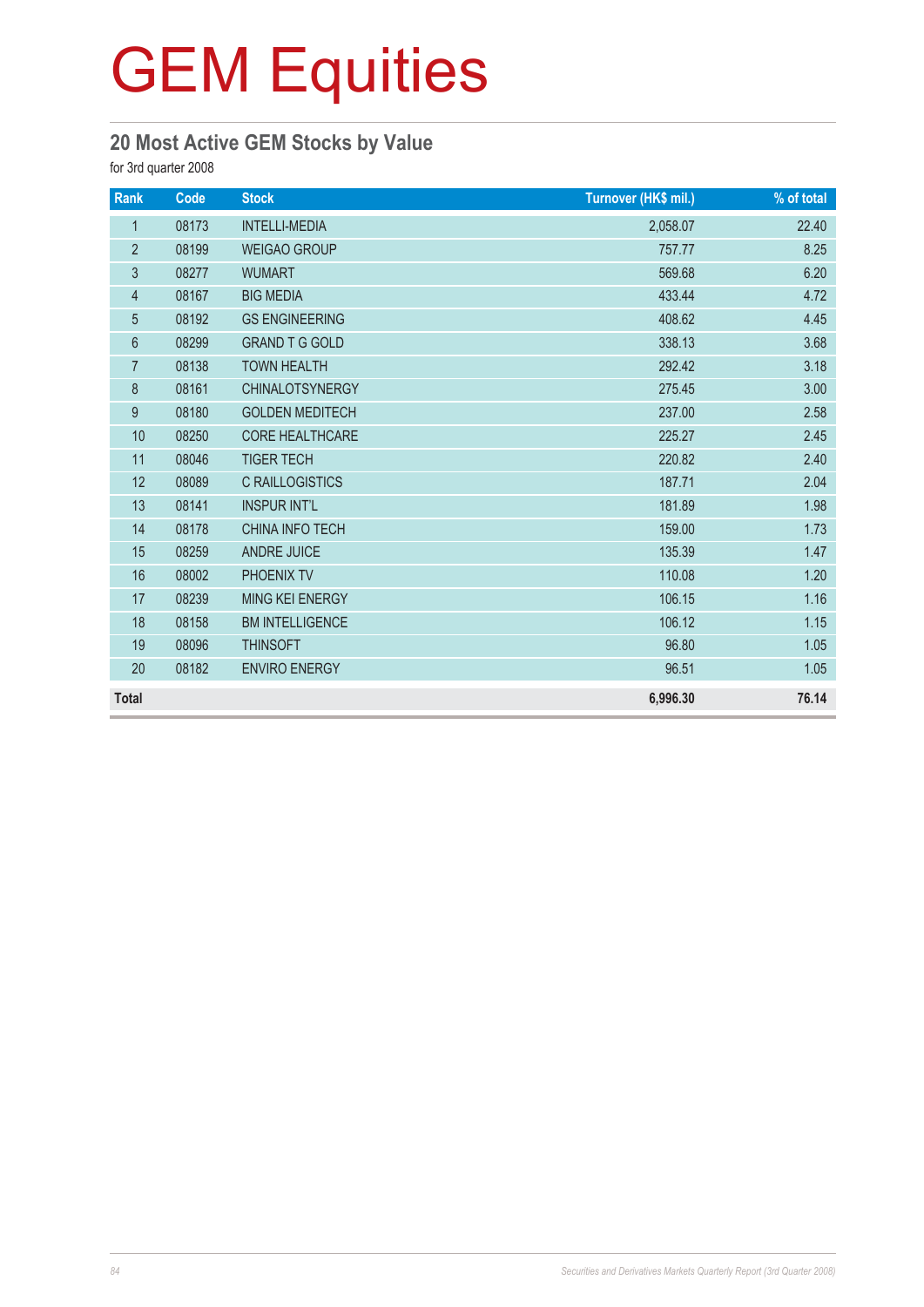### **20 Most Active GEM Stock by Shares**

for 3rd quarter 2008

| Rank           | Code  | <b>Stock</b>            | <b>Turnover (Mil. shs)</b> | % of total |
|----------------|-------|-------------------------|----------------------------|------------|
| $\mathbf{1}$   | 08299 | <b>GRAND T G GOLD</b>   | 4,164.24                   | 15.05      |
| $\overline{2}$ | 08138 | <b>TOWN HEALTH</b>      | 2,632.04                   | 9.52       |
| 3              | 08173 | <b>INTELLI-MEDIA</b>    | 2,216.35                   | 8.01       |
| $\overline{4}$ | 08250 | <b>CORE HEALTHCARE</b>  | 1,985.26                   | 7.18       |
| 5              | 08167 | <b>BIG MEDIA</b>        | 1,268.33                   | 4.59       |
| 6              | 08063 | <b>TRASY GOLD EX</b>    | 1,018.71                   | 3.68       |
| $\overline{7}$ | 08172 | <b>GOLIFE CONCEPTS</b>  | 1,017.72                   | 3.68       |
| 8              | 08017 | <b>LONG SUCCESS</b>     | 983.98                     | 3.56       |
| 9              | 08178 | <b>CHINA INFO TECH</b>  | 960.18                     | 3.47       |
| 10             | 08041 | <b>INTCERA</b>          | 889.21                     | 3.21       |
| 11             | 08161 | <b>CHINALOTSYNERGY</b>  | 871.51                     | 3.15       |
| 12             | 08192 | <b>GS ENGINEERING</b>   | 864.64                     | 3.13       |
| 13             | 08071 | <b>CHINA METAL RES</b>  | 502.53                     | 1.82       |
| 14             | 08096 | <b>THINSOFT</b>         | 387.52                     | 1.40       |
| 15             | 08158 | <b>BM INTELLIGENCE</b>  | 383.34                     | 1.39       |
| 16             | 08202 | <b>INNO-TECH HOLD</b>   | 298.99                     | 1.08       |
| 17             | 08182 | <b>ENVIRO ENERGY</b>    | 295.53                     | 1.07       |
| 18             | 08136 | RICHFIELD GROUP         | 277.66                     | 1.00       |
| 19             | 08090 | <b>MIDLAND IC&amp;I</b> | 275.64                     | 1.00       |
| 20             | 08046 | <b>TIGER TECH</b>       | 266.17                     | 0.96       |
| <b>Total</b>   |       |                         | 21,559.55                  | 77.94      |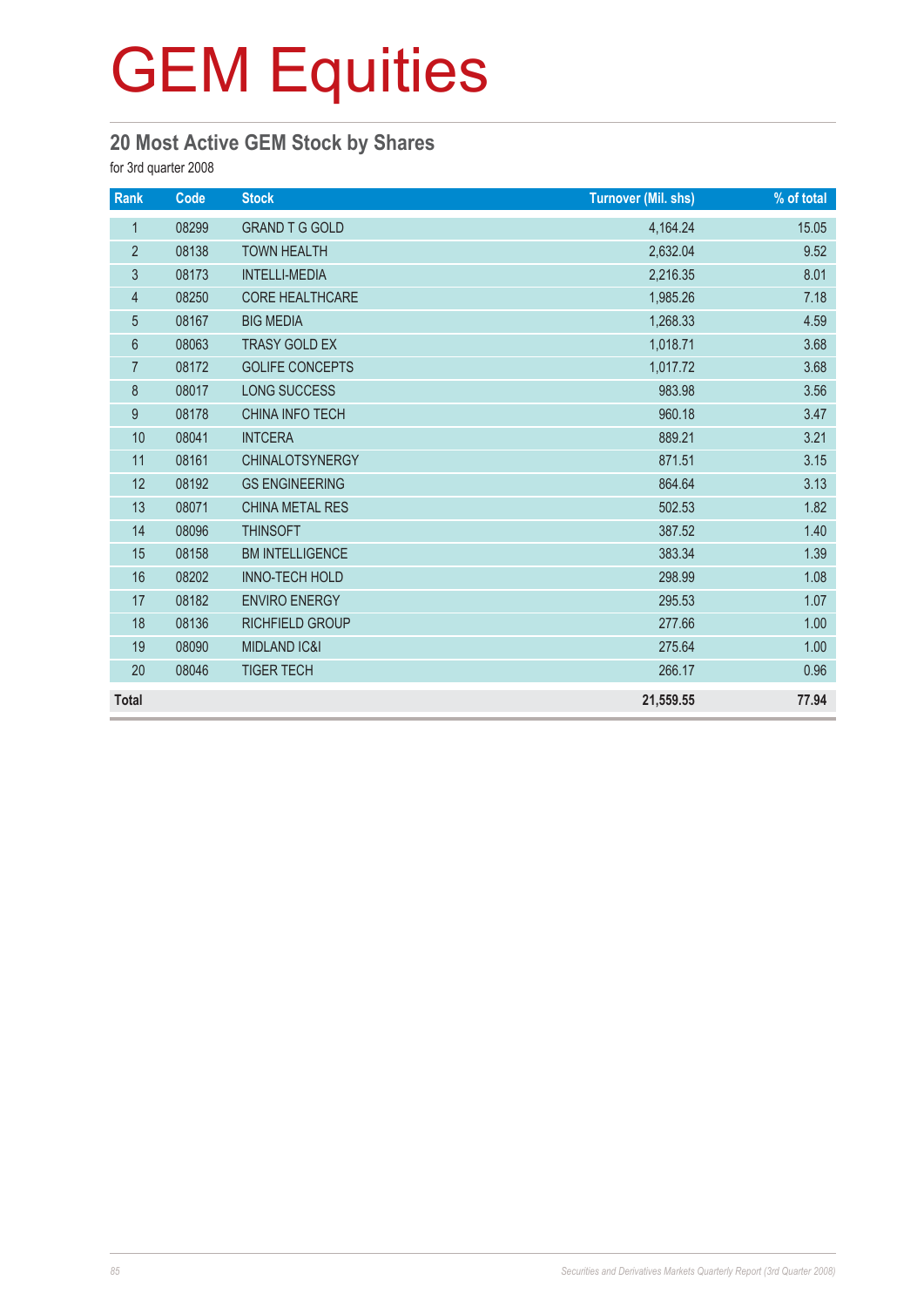#### **Market Capitalisation of Listed Companies for GEM**

as at the quarter end

|      |                | HK\$ mil.  |
|------|----------------|------------|
| 2007 | Q3             | 150,850.17 |
|      | Q4             | 161,080.97 |
| 2008 | Q1             | 112,660.54 |
|      | Q <sub>2</sub> | 109,043.78 |
|      | Q3             | 67,153.80  |

#### **Market Capitalisation by Hang Seng Industry Classification System**\* **– GEM** Quarter-end figures



\* Hang Seng Industry Classification System (HSICS) is provided by Hang Seng Indexes Company Limited. Please see the Disclaimer and the Important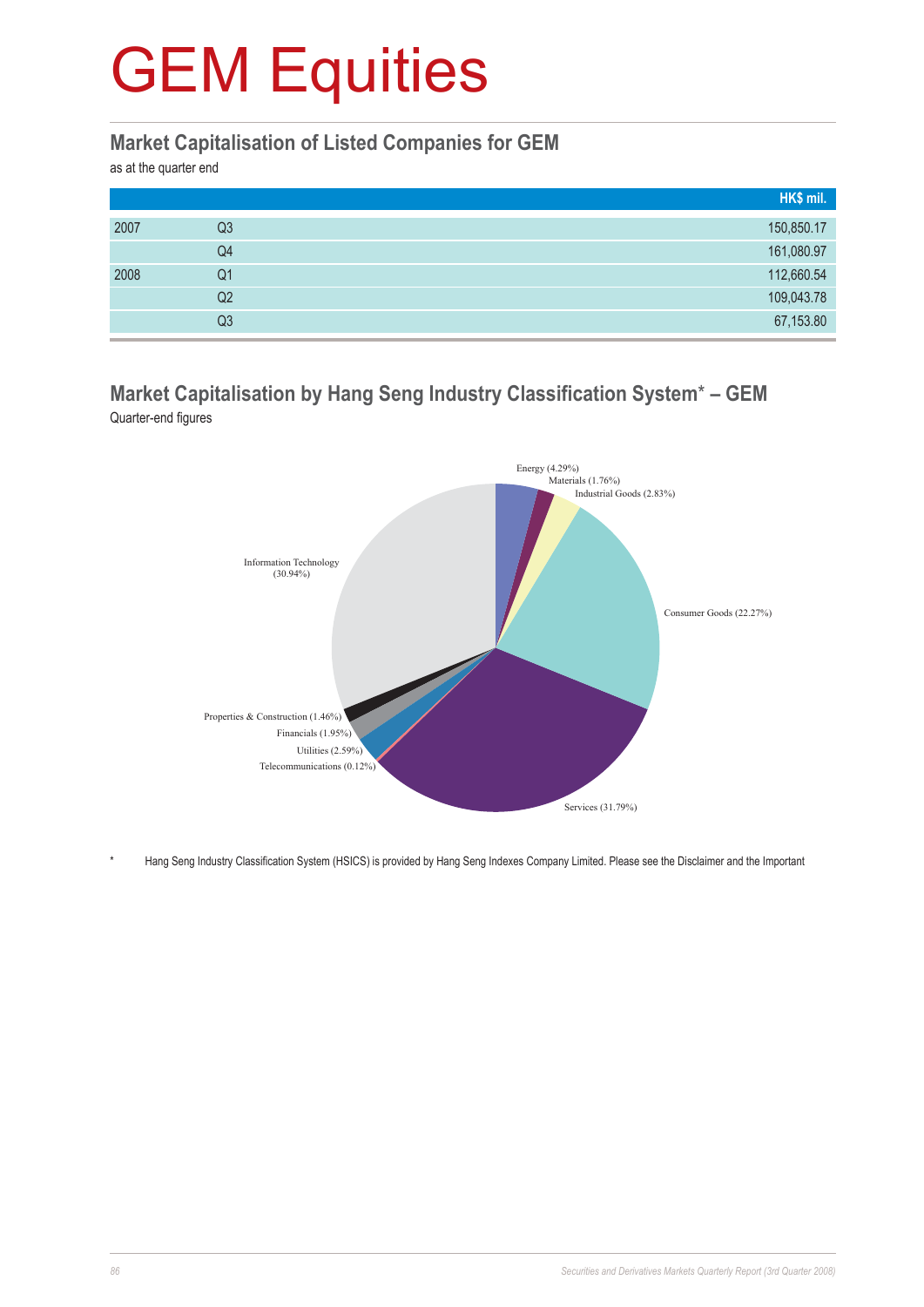#### **50 Leading Companies by Market Capitalisation – GEM**

as at the 3rd quarter end 2008

| <b>Rank</b>         | <b>Code</b> | <b>Company</b>                                            | Market capitalisation (HK\$ mil.) | % of market total |
|---------------------|-------------|-----------------------------------------------------------|-----------------------------------|-------------------|
| 1                   | 8002        | Phoenix Satellite Television Holdings Ltd.                | 4,409.43                          | 6.57              |
| $\overline{2}$      | 8199        | Shandong Weigao Group Medical Polymer Co. Ltd. - H Shares | 3,995.10                          | 5.95              |
| 3                   | 8277        | Wumart Stores, Inc. - H Shares                            | 3,140.72                          | 4.68              |
| $\overline{4}$      | 8167        | Big Media Group Ltd.                                      | 3,125.00                          | 4.65              |
| $\overline{5}$      | 8180        | Golden Meditech Co. Ltd.                                  | 2,752.31                          | 4.10              |
| $6\phantom{a}$      | 8137        | Honbridge Holdings Ltd.                                   | 1,945.25                          | 2.90              |
| $\overline{7}$      | 8156        | China Vanguard Group Ltd.                                 | 1,876.46                          | 2.79              |
| 8                   | 8161        | China LotSynergy Holdings Ltd.                            | 1,746.91                          | 2.60              |
| $\boldsymbol{9}$    | 8052        | Convenience Retail Asia Ltd.                              | 1,569.32                          | 2.34              |
| $10$                | 8008        | Sunevision Holdings Ltd.                                  | 1,462.67                          | 2.18              |
| 11                  | 8118        | <b>International Entertainment Corporation</b>            | 1,356.03                          | 2.02              |
| 12                  | 8173        | Intelli-Media Group (Holdings) Ltd.                       | 1,350.71                          | 2.01              |
| 13                  | 8192        | Global Solution Engineering Ltd.                          | 1,247.23                          | 1.86              |
| 14                  | 8070        | Zhongyu Gas Holdings Ltd.                                 | 1,238.89                          | 1.84              |
| 15                  | 8149        | TSC Offshore Group Ltd.                                   | 1,009.99                          | 1.50              |
| 16                  | 8212        | Aptus Holdings Ltd.                                       | 985.26                            | 1.47              |
| 17                  | 8029        | Sun International Group Ltd.                              | 947.19                            | 1.41              |
| 18                  | 8201        | China Fire Safety Enterprise Group Holdings Ltd.          | 942.15                            | 1.40              |
| 19                  | 8272        | Byford International Ltd.                                 | 920.92                            | 1.37              |
| 20                  | 8279        | AGTech Holdings Ltd.                                      | 891.44                            | 1.33              |
| 21                  | 8239        | Ming Kei Energy Holdings Ltd.                             | 884.40                            | 1.32              |
| 22                  | 8216        | Chinasoft International Ltd.                              | 851.94                            | 1.27              |
| 23                  | 8206        | China Cyber Port (International) Co. Ltd.                 | 794.26                            | 1.18              |
| 24                  | 8259        | Yantai North Andre Juice Co. Ltd. - H Shares              | 704.07                            | 1.05              |
| 25                  | 8250        | Core Healthcare Investment Holdings Ltd.                  | 693.88                            | 1.03              |
| 26                  | 8085        | ZMAY Holdings Ltd.                                        | 577.82                            | 0.86              |
| 27                  | 8069        | Tong Ren Tang Technologies Co. Ltd. - H Shares            | 574.57                            | 0.86              |
| 28                  | 8006        | China.com Inc.                                            | 563.93                            | 0.84              |
| 29                  | 8178        | China Information Technology Development Ltd.             | 558.56                            | 0.83              |
| 30                  | 8128        | China Ground Source Energy Ltd.                           | 531.39                            | 0.79              |
| 31                  | 8066        | Cardlink Technology Group Ltd.                            | 526.82                            | 0.78              |
| 32                  | 8117        | China Primary Resources Holdings Ltd.                     | 516.43                            | 0.77              |
| 33                  | 8290        | Tianjin Tianlian Public Utilities Co., Ltd. - H Shares    | 500.06                            | 0.74              |
| 34                  | 8230        | Shenzhen Dongjiang Environmental Co. Ltd. - H Shares      | 498.12                            | 0.74              |
| 35                  | 8123        | First China Financial Holdings Ltd.                       | 484.41                            | 0.72              |
| 36                  | 8058        | Shandong Luoxin Pharmacy Stock Co. Ltd. - H Shares        | 459.12                            | 0.68              |
| 37                  | 8005        | Yuxing InfoTech Holdings Ltd.                             | 456.07                            | 0.68              |
| 38                  | 8139        | Prosperity International Holdings (H.K.) Ltd.             | 402.24                            | 0.60              |
| 39                  | 8096        | ThinSoft (Holdings) Inc.                                  | 401.00                            | 0.60              |
| 40                  | 8313        | International Elite Ltd.                                  | 392.67                            | 0.58              |
| 41                  | 8182        | Enviro Energy International Holdings Ltd.                 | 373.90                            | 0.56              |
| 42                  | 8055        | ProSticks International Holdings Ltd.                     | 369.98                            | 0.55              |
| 43                  | 8203        | Challenger Group Holdings Ltd.                            | 361.90                            | 0.54              |
| 44                  | 8306        | Sungreen International Holdings Ltd.                      | 352.09                            | 0.52              |
| 45                  | 8198        | Melco LottVentures Ltd.                                   | 348.38                            | 0.52              |
| 46                  | 8293        | Jinheng Automotive Safety Technology Holdings Ltd.        | 345.62                            | 0.51              |
| 47                  | 8047        | Palmpay China (Holdings) Ltd.                             | 344.60                            | 0.51              |
| 48                  | 8129        | China Bio Cassava Holdings Ltd.                           | 343.12                            | 0.51              |
| 49                  | 8319        | Yusei Holdings Ltd.                                       | 312.00                            | 0.46              |
| 50                  | 8158        | B M Intelligence International Ltd.                       | 310.20                            | 0.46              |
| Total               |             |                                                           | 51,746.55                         | 77.06             |
| <b>Market Total</b> |             |                                                           | 67,153.80                         | 100.00            |
|                     |             |                                                           |                                   |                   |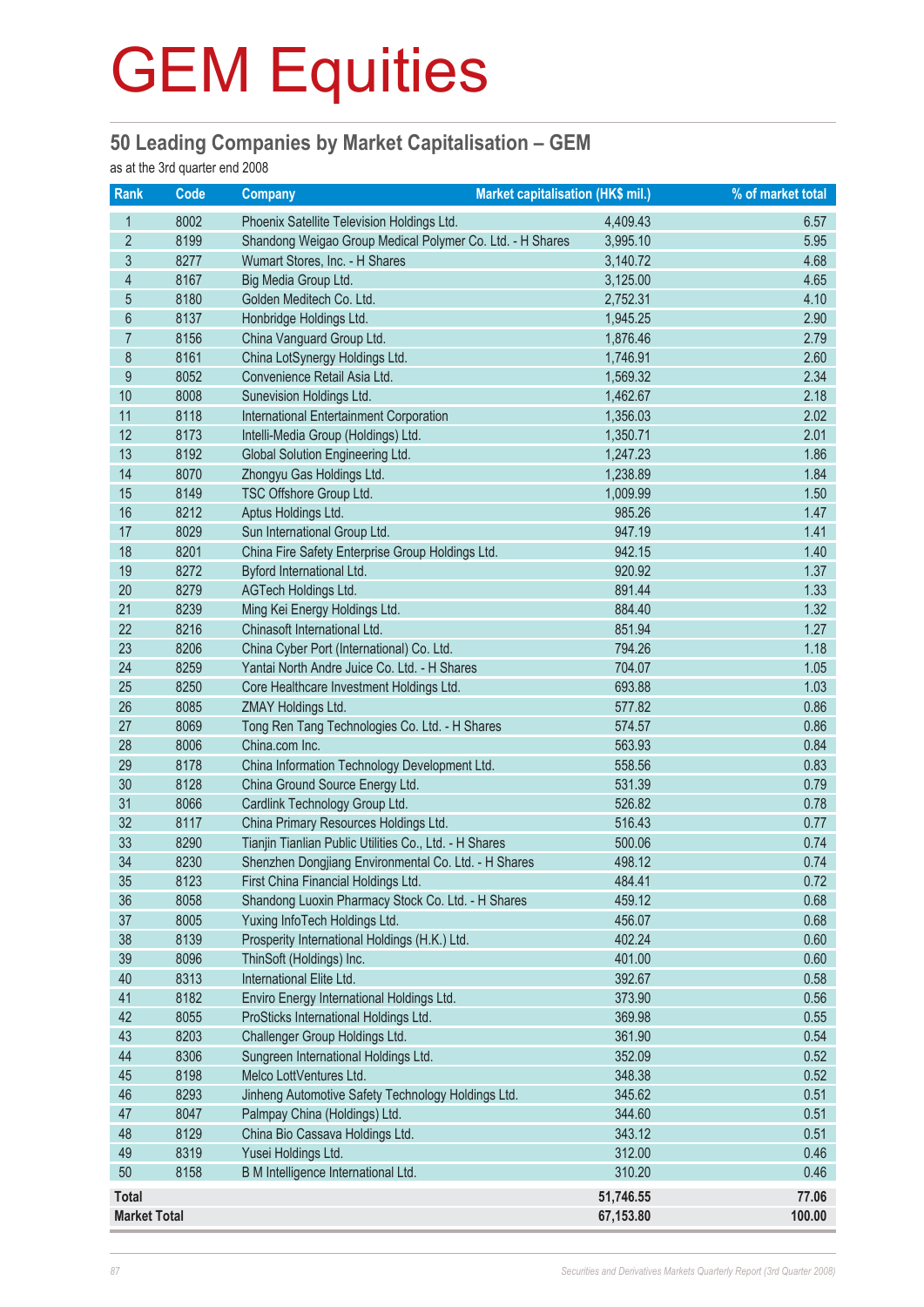#### **New Listing Statistics – equities for GEM**

|      |    | No. of newly listed companies | Funds raised (HK\$ mil.) |
|------|----|-------------------------------|--------------------------|
| 2007 | Q3 |                               |                          |
|      | Q4 |                               | 1,993.55                 |
| 2008 | Q1 |                               |                          |
|      | Q2 |                               | 216.84                   |
|      | Q3 |                               |                          |

### **Newly Listed Companies for GEM**

for 3rd quarter 2008

| Code       | Company name | Listing date No. of issued shares Funds raised (HK\$ mil.) |  |
|------------|--------------|------------------------------------------------------------|--|
| <b>NIL</b> |              |                                                            |  |
| Total      |              |                                                            |  |

#### **Withdrawal of listed Companies – GEM**

for 3rd quarter 2008

| <b>Code</b> | <b>Company name</b>                                    | Last trading date | <b>Delisted date</b> |  |
|-------------|--------------------------------------------------------|-------------------|----------------------|--|
| 08276       | Century Sunshine Ecological Technology Holdings Ltd. * | 2008/07/31        | 2008/08/01<br>Ş      |  |
| 08138       | Town Health International Holdings Co. Ltd. *          | 2008/08/11        | 2008/08/12<br>Ş      |  |
| 08101       | Value Convergence Holdings Ltd. *                      | 2008/08/14        | 2008/08/15<br>Ş      |  |
| 08090       | Midland IC&I Ltd. *                                    | 2008/08/15        | 2008/08/18<br>Ş      |  |
| 08042       | Ko Yo Ecological Agrotech (Group) Ltd. *               | 2008/08/22        | 2008/08/25<br>Ş      |  |
| 08141       | Inspur International Ltd. *                            | 2008/08/28        | 2008/08/29<br>Ş      |  |
| 08222       | CK Life Sciences Int'l., (Holdings) Inc. *             | 2008/09/05        | 2008/09/08<br>ş      |  |
| 08310       | JF Household Furnishings Ltd. *                        | 2008/09/09        | 2008/09/10<br>Ş      |  |

Transfers of listing from GEM to Main Board pursuant to the revised Rule 9.24 of the GEM Listing Rules and to the new Chapter 9A of the Main Board Listing Rules effective from 1 July 2008.

§ Effective date of the transfer of listing from GEM to Main Board.

### **Company Name Changes for GEM**

for 3rd quarter 2008

| <b>Code</b> | Old name                                      | New name                            | <b>Effective date</b> | <b>Adoption date</b> |
|-------------|-----------------------------------------------|-------------------------------------|-----------------------|----------------------|
| 08123       | International Financial Network Holdings Ltd. | First China Financial Holdings Ltd. | 2008/06/17            | 2008/07/21           |
| 08129       | Bio Cassava Technology Holdings Ltd.          | China Bio Cassava Holdings Ltd.     | 2008/06/16            | 2008/07/28           |
| 08085       | New Chinese Medicine Holdings Ltd.            | ZMAY Holdings Ltd.                  | 2008/06/30            | 2008/08/11           |
| 08299       | Espco Technology Holdings Ltd.                | Grand T G Gold Holdings Ltd.        | 2008/07/28            | 2008/08/15           |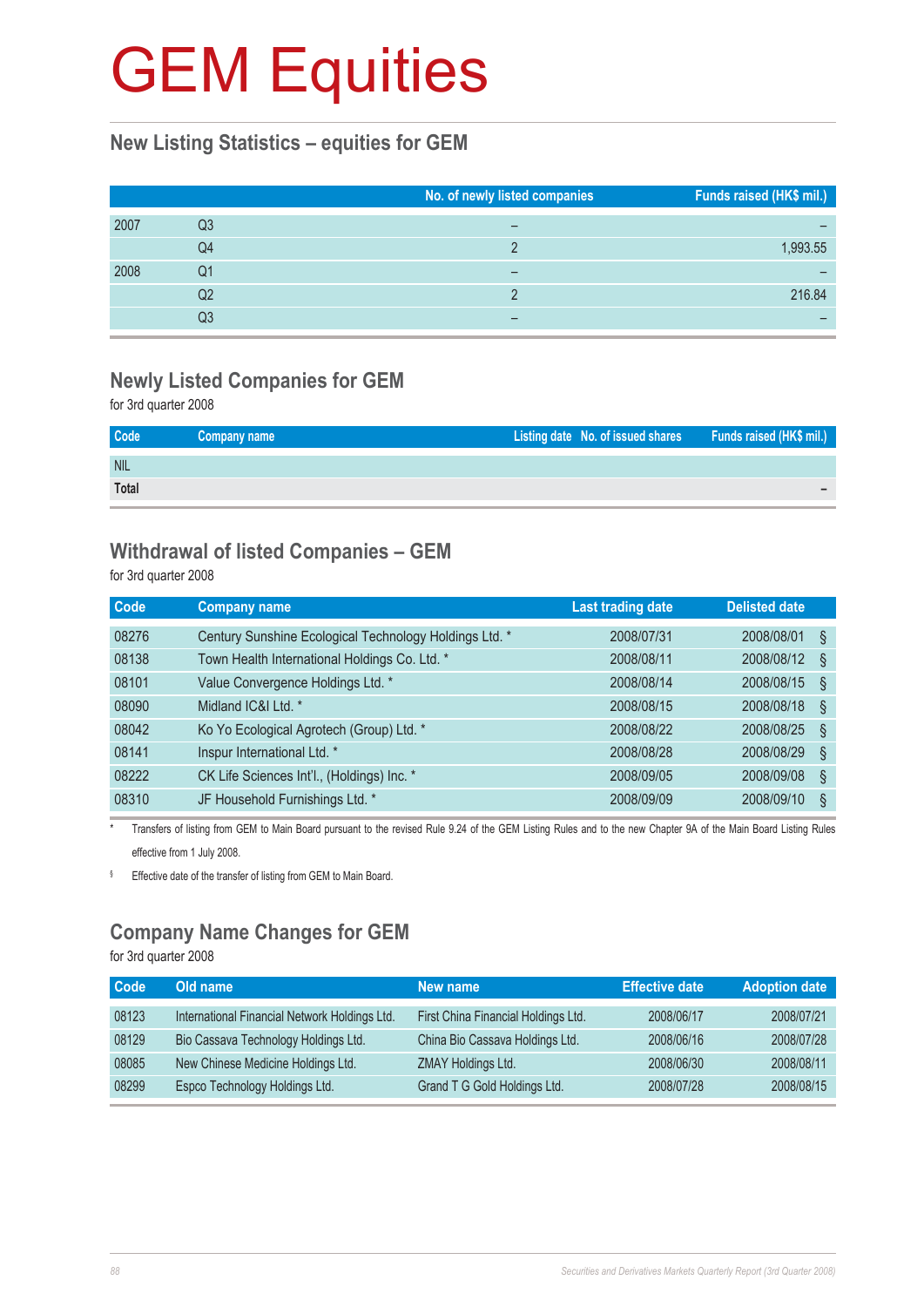#### **Bonus Issues/Bonus Warrants for GEM**

for 3rd quarter 2008

| <b>Code</b> | <b>Company</b>                | <b>Particulars</b> | Ex-date    |
|-------------|-------------------------------|--------------------|------------|
| 08047       | Palmpay China (Holdings) Ltd. | 1 for 5            | 2008/07/24 |

#### **Share Split/Consolidation for GEM**

for 3rd quarter 2008

| Code  | Company                                 | <b>Particulars</b>      | <b>Effective date</b> |
|-------|-----------------------------------------|-------------------------|-----------------------|
| 08130 | Brilliant Arts Multi-Media Holding Ltd. | Consolidation 10 into 1 | 2008/07/02            |
| 08172 | Golife Concepts Holdings Ltd.           | Consolidation 5 into 1  | 2008/08/13            |
| 08063 | Trasy Gold Ex Ltd.                      | Consolidation 50 into 1 | 2008/08/14            |
| 08150 | Fast Systems Technology (Holdings) Ltd. | Consolidation 10 into 1 | 2008/08/18            |

### **Rights Issues & Open Offers for GEM**

for 3rd quarter 2008

| <b>Month</b> | Code | Company | <b>Ratio</b> | Funds raised (HK\$ mil.) |
|--------------|------|---------|--------------|--------------------------|
| <b>NIL</b>   |      |         |              |                          |
| <b>Total</b> |      |         |              | -                        |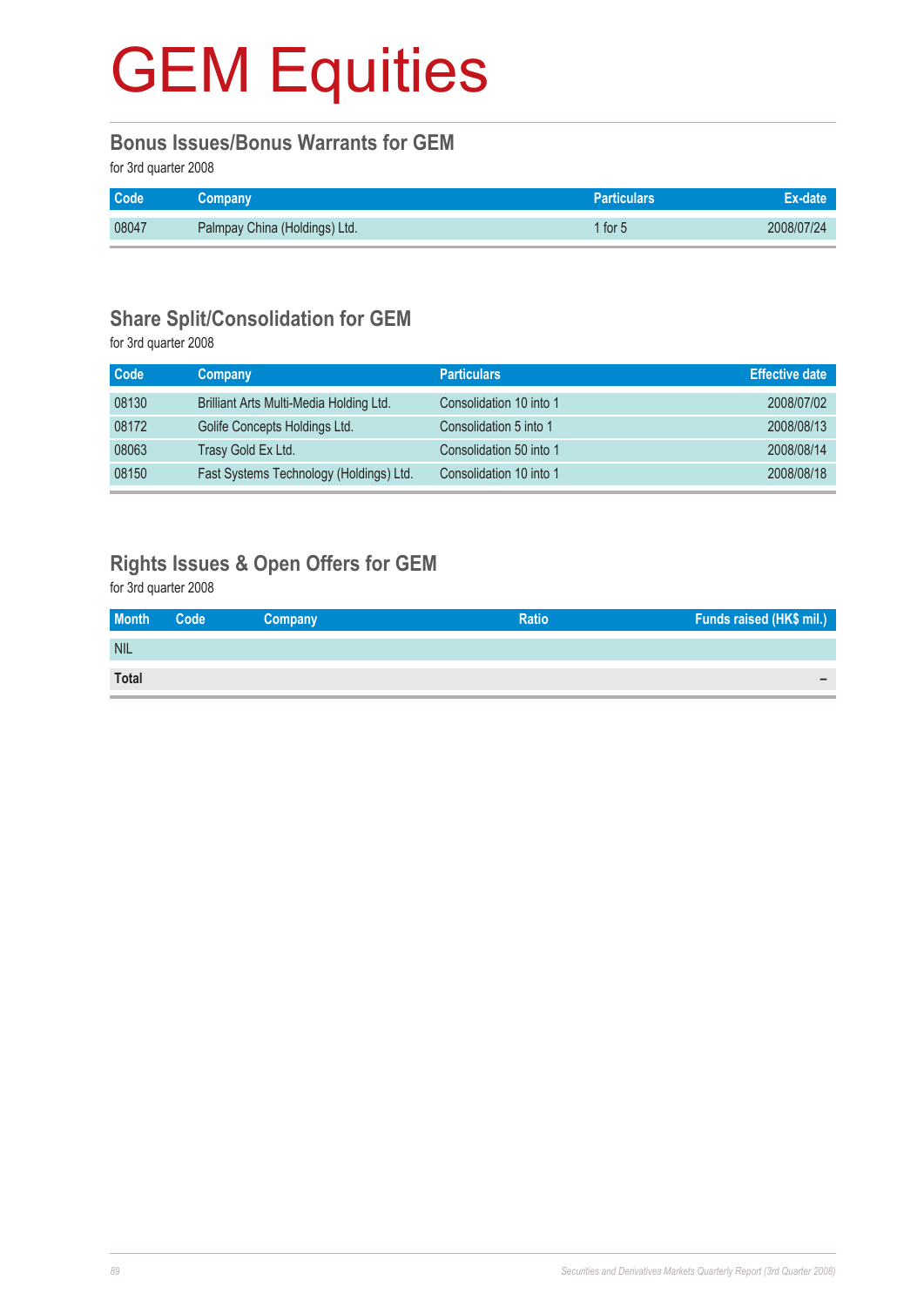#### **Placing\***

|              |       |                        | No. of        |                      |                     |
|--------------|-------|------------------------|---------------|----------------------|---------------------|
|              |       |                        | new shares    | <b>Placing price</b> | <b>Funds raised</b> |
| <b>Month</b> | Code  | <b>Company</b>         | placed        | (HK\$)               | (HK\$ mil.)         |
| 2008         |       |                        |               |                      |                     |
| Jun **       | 08176 | <b>BLU SPA</b>         | 245,000,000   | 0.200                | 49.00               |
|              | 08042 | <b>KO YO GROUP</b>     | 1,000,000,000 | 0.170                | 170.00              |
| Jul          | 08066 | <b>CARDLINK TECH</b>   | 12,100,000    | 1.480                | 17.91               |
|              | 08299 | <b>GRAND T G GOLD</b>  | 58,000,000    | 0.270                | 15.66               |
|              | 08085 | <b>ZMAY HOLDINGS</b>   | 150,000,000   | 0.800                | 120.00              |
|              | 08003 | <b>T S TELECOM</b>     | 67,718,000    | 0.300                | 20.32               |
|              | 08149 | <b>TSC OFFSHORE</b>    | 155,000,000   | 1.880                | 291.40              |
| Aug          | 08158 | <b>BM INTELLIGENCE</b> | 380,000,000   | 0.255                | 96.90               |
|              | 08089 | <b>C RAILLOGISTICS</b> | 50,000,000    | 1.400                | 70.00               |
|              | 08150 | <b>FAST SYSTEMS</b>    | 239,000,000   | 0.010                | 2.39                |
|              | 08202 | <b>INNO-TECH HOLD</b>  | 107,704,193   | 0.370                | 39.85               |
| Sep          | 08126 | G. A. HOLDINGS         | 33,000,000    | 0.300                | 9.90                |
|              | 08299 | <b>GRAND T G GOLD</b>  | 214,256,000   | 0.070                | 15.00               |
| <b>Total</b> |       |                        |               |                      | 918.32              |

\* Due to the reporting time-lag, placing figures for the quarter are provisional.

\*\* Supplementary information update for previous quarters.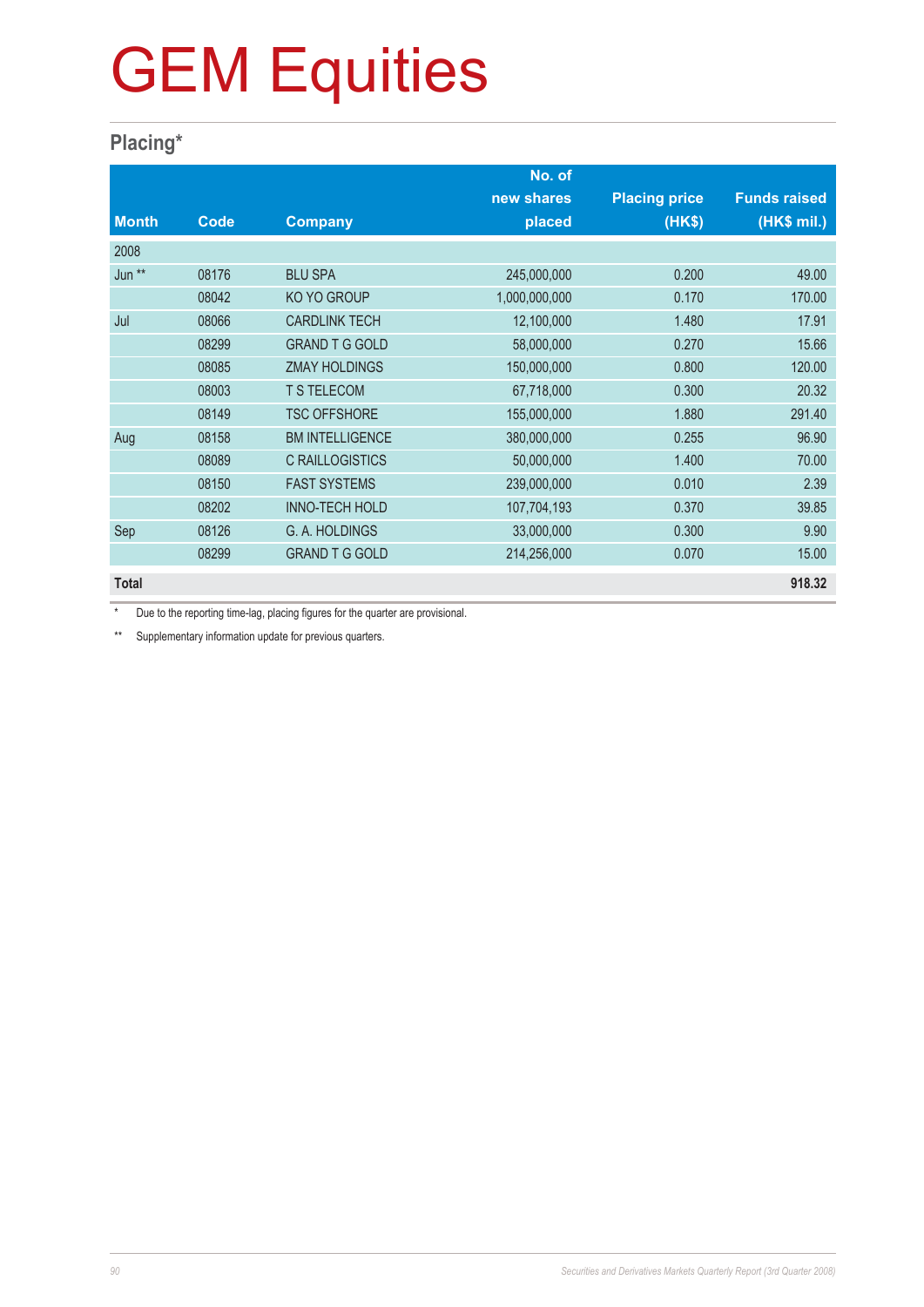### GEM Warrants

#### **Warrant Trading and Market Value Statistics – GEM**

|      |    | <b>Number</b> | Turnover value (HK\$ mil.) | Market value (HK\$ mil.) |
|------|----|---------------|----------------------------|--------------------------|
| 2007 | Q3 |               | 7.59                       | 154.47                   |
|      | Q4 |               | 1.06                       | 71.23                    |
| 2008 | Q1 | Δ             | 1.89                       | 70.34                    |
|      | Q2 | Δ             | 0.76                       | 47.28                    |
|      | Q3 |               | 2.19                       | 71.81                    |

### **Newly Listed Equity GEM Warrants**

for 3rd quarter 2008

|              |                        | <b>Initial issued</b> |                     |               | <b>Amount raised</b> |
|--------------|------------------------|-----------------------|---------------------|---------------|----------------------|
| <b>Code</b>  | <b>Equity warrants</b> | amount (HK)           | <b>Listing date</b> | <b>Expiry</b> | (HK\$ mil.)          |
| Nil          |                        |                       |                     |               |                      |
| <b>Total</b> |                        |                       |                     |               |                      |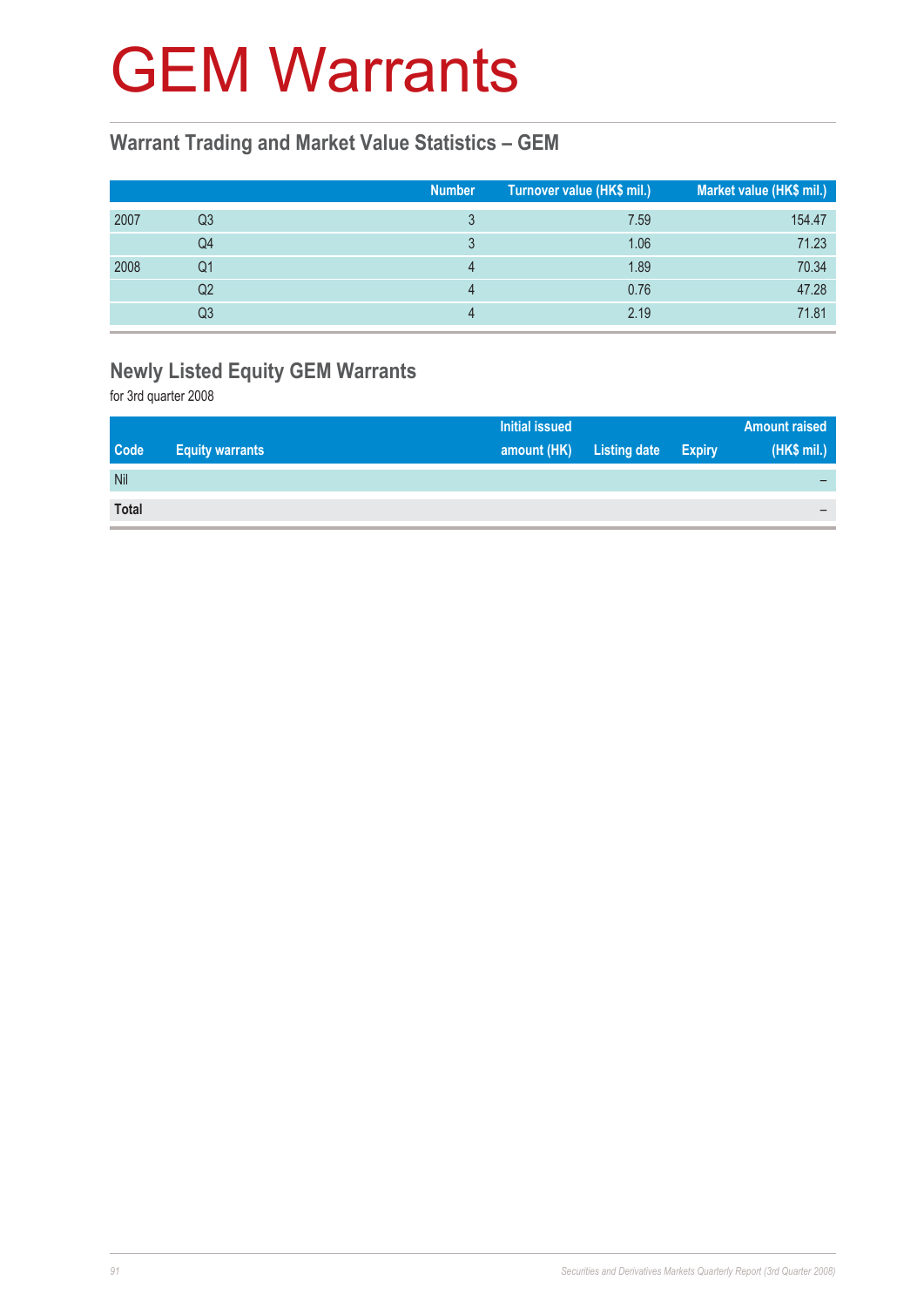# Stock Market Indices

#### **Hong Kong Stock Market Indices**

|                                               | End of Sep 2008 | End of Jun 2008 |            |
|-----------------------------------------------|-----------------|-----------------|------------|
| <b>Index</b>                                  | <b>Close</b>    | <b>Close</b>    | Change %   |
| S&P/HKEx LargeCap Index                       | 22176.53        | 26956.93        | 17.73%     |
|                                               |                 |                 |            |
| S&P/HKEx GEM Index                            | 551.92          | 797.44          | 30.79%     |
|                                               |                 |                 |            |
| <b>HANG SENG INDEX</b>                        | 18016.21        | 22102.01        | 18.49%     |
| <b>SECTORIAL INDICES</b>                      |                 |                 |            |
| Finance                                       | 29836.87        | 33504.90        | 10.95%     |
| <b>Utilities</b>                              | 41874.28        | 43446.36        | 3.62%<br>- |
| Properties                                    | 19117.15        | 25720.49        | 25.67%     |
| Commerce & Industry                           | 9194.59         | 12466.96        | $-26.25%$  |
|                                               |                 |                 |            |
| <b>HANG SENG COMPOSITE INDEX</b>              | 2405.85         | 3108.84         | $-22.61%$  |
| HANG SENG CHINA-AFFILIATED CORPORATIONS INDEX | 3470.00         | 4750.72         | $-26.96\%$ |
| <b>HANG SENG CHINA ENTERPRISES INDEX</b>      | 9070.31         | 11909.75        | $-23.84\%$ |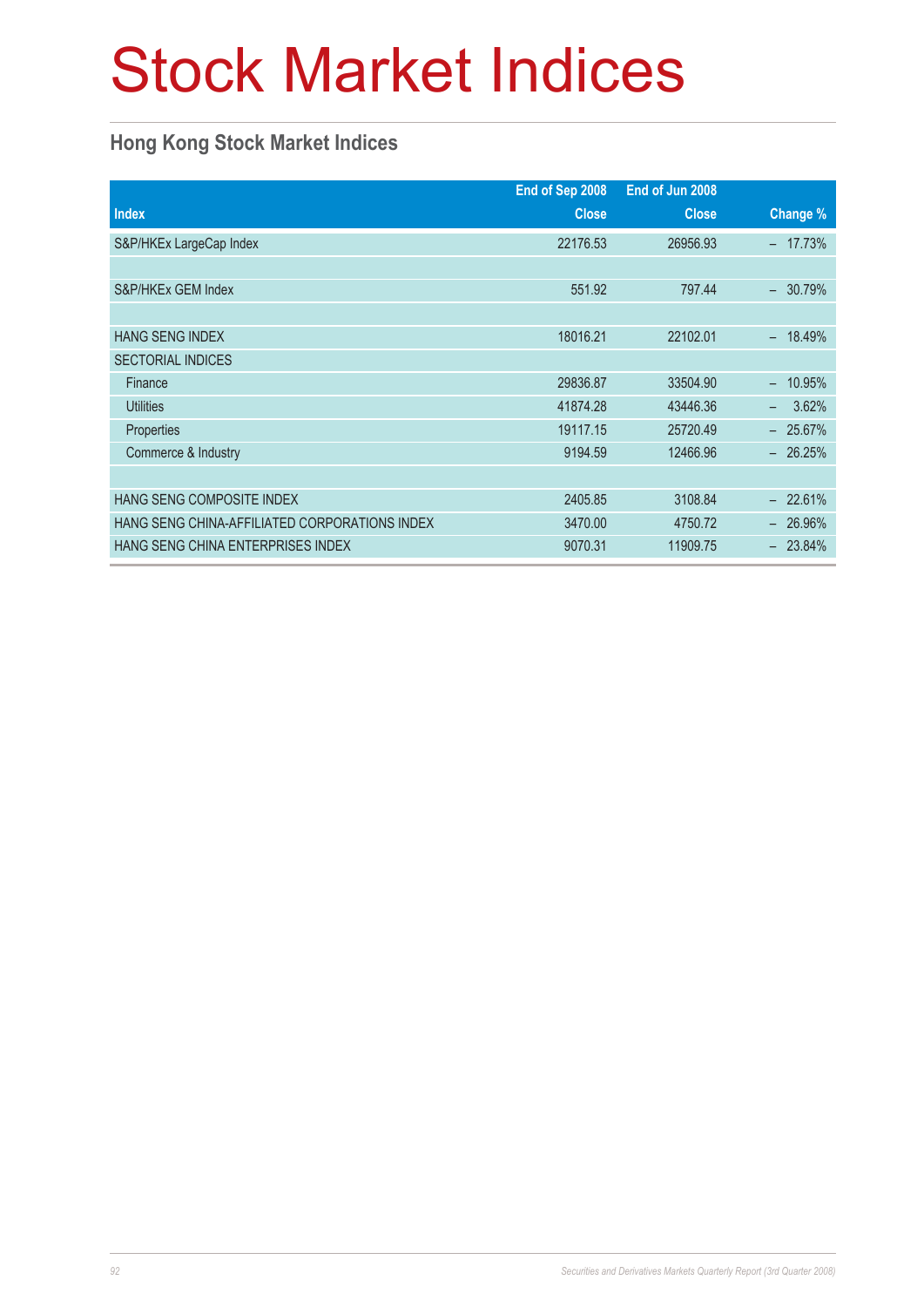## Stock Market Indices

#### **Hang Seng Index (2007/07/03 – 2008/09/30)**



#### **S&P/HKEx LargeCap Index (2007/07/03 – 2008/09/30)**



#### **S&P/HKEx GEM Index (2007/07/03 – 2008/09/30)**

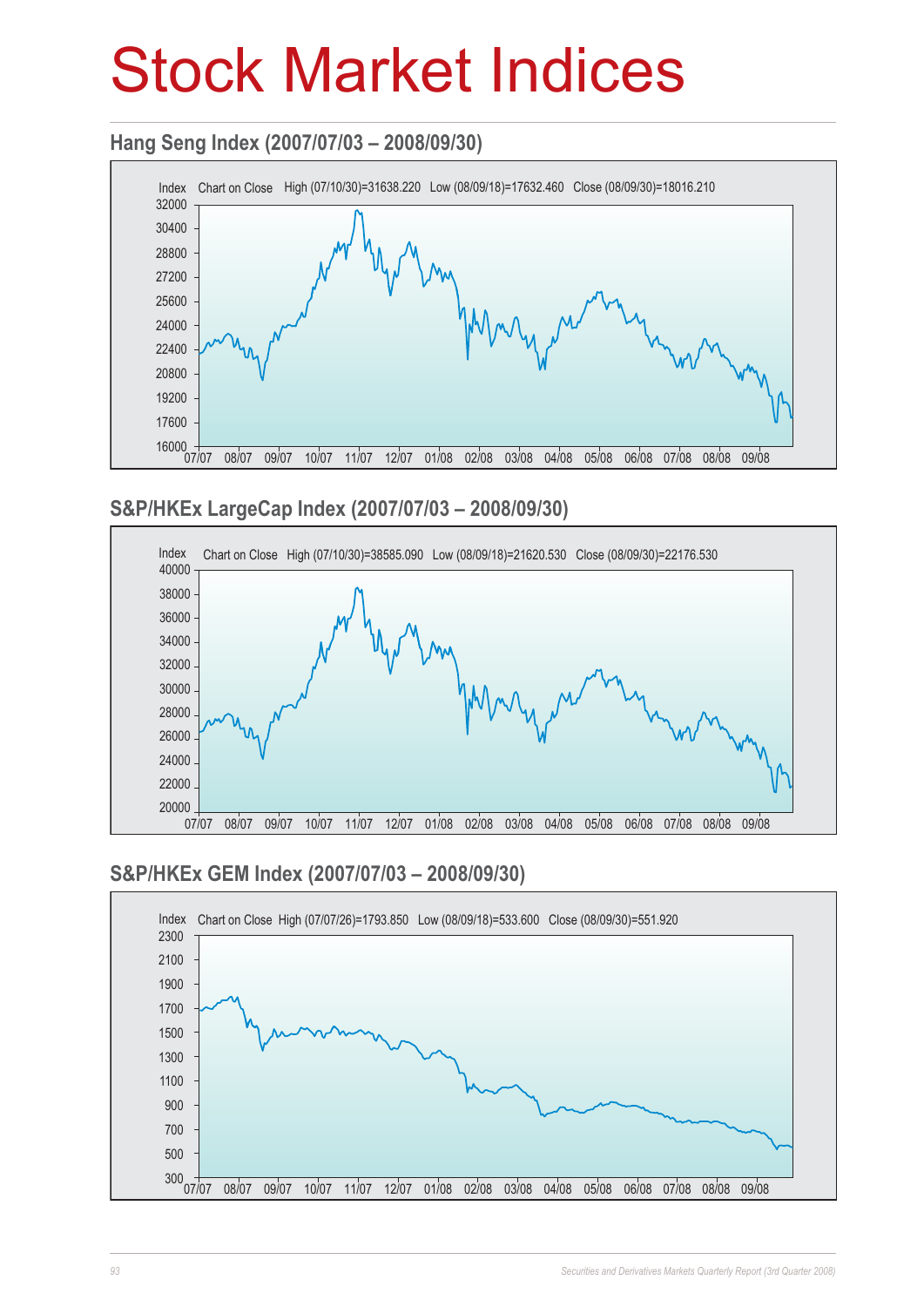# Stock Market Indices

#### **WORLD INDICES**

|                                 | End of Sep 2008 | End of Jun 2008 |                                    |
|---------------------------------|-----------------|-----------------|------------------------------------|
| <b>Index</b>                    | <b>Close</b>    | <b>Close</b>    | <b>Change %</b>                    |
| <b>HONG KONG</b>                |                 |                 |                                    |
| S&P/HKEx LargeCap Index         | 22176.53        | 26956.93        | $-17.73%$                          |
| Hang Seng Index                 | 18016.21        | 22102.01        | $-18.49%$                          |
| <b>AUSTRALIA</b>                |                 |                 |                                    |
| All Ordinaries Index            | 4631.30         | 5332.90         | $-13.16%$                          |
| <b>JAKARTA</b>                  |                 |                 |                                    |
| Composite Index                 | 1832.51         | 2349.11         | $-21.99%$                          |
| <b>JAPAN</b>                    |                 |                 |                                    |
| Nikkei (225)                    | 11259.86        | 13481.38        | $-16.48%$                          |
| <b>KOREA</b>                    |                 |                 |                                    |
| Composite Index                 | 1448.06         | 1674.92         | $-13.54\%$                         |
| <b>KUALA LUMPUR</b>             |                 |                 |                                    |
| Composite Index                 | 1018.68         | 1186.57         | $-14.15%$                          |
| <b>MANILA</b>                   |                 |                 |                                    |
| Composite Index                 | 2569.65         | 2459.98         | 4.46%<br>$\ddot{}$                 |
| <b>NEW ZEALAND</b>              |                 |                 |                                    |
| <b>NZSE (50)</b>                | 3090.22         | 3194.61         | 3.27%<br>-                         |
| <b>SHANGHAI</b>                 |                 |                 |                                    |
| A Shares Index                  | 2408.88         | 2869.94         | $- 16.07\%$                        |
| <b>B Shares Index</b>           | 132.76          | 209.37          | $-36.59%$                          |
| <b>SHENZHEN</b>                 |                 |                 |                                    |
| A Shares Index                  | 644.95          | 830.20          | $-22.31%$                          |
| <b>B</b> Shares Index           | 311.30          | 475.44          | $-34.52%$                          |
| <b>SINGAPORE</b>                |                 |                 |                                    |
| <b>FTSE Straits Times Index</b> | 2358.91         | 2947.54         | $-19.97%$                          |
| <b>TAIWAN</b>                   |                 |                 |                                    |
| Taipei Weighted Stock Index     | 5719.28         | 7523.54         | $-23.98%$                          |
| <b>THAILAND</b>                 |                 |                 |                                    |
| <b>SET Index</b>                | 596.54          | 768.59          | $-22.39%$                          |
| <b>NEW YORK</b>                 |                 |                 |                                    |
| <b>DJIA</b>                     | 10850.66        | 11350.01        | 4.40%<br>-                         |
| Nasdaq Composite Index          | 2091.88         | 2292.98         | 8.77%<br>-                         |
| <b>TORONTO</b>                  |                 |                 |                                    |
| S&P/TSX Composite Index         | 11752.90        | 14467.03        | $-18.76%$                          |
| <b>GERMANY</b>                  |                 |                 |                                    |
| DAX Capital Value Index         | 3687.09         | 4058.45         | 9.15%<br>$\overline{\phantom{0}}$  |
| <b>LONDON</b>                   |                 |                 |                                    |
| <b>FTSE (100)</b>               | 4902.50         | 5625.90         | 12.86%<br>$\overline{\phantom{0}}$ |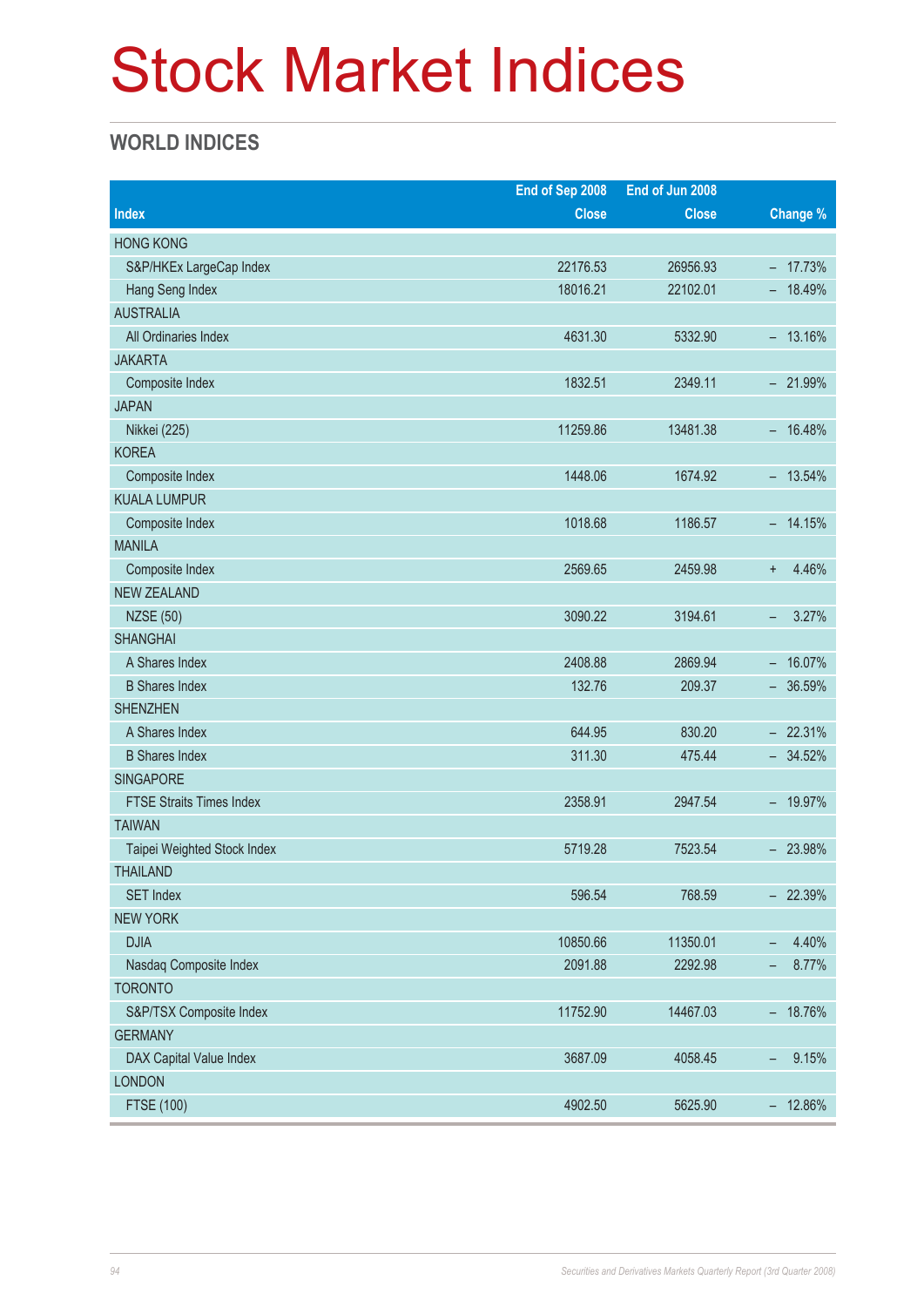#### **Contract Volume by Derivatives Products**

|                                                         | <b>Contracts</b> |                  |
|---------------------------------------------------------|------------------|------------------|
| <b>Derivatives product</b>                              | 3rd Quarter 2008 | 3rd Quarter 2007 |
| Hang Seng Index Futures                                 | 5,910,772        | 4,806,009        |
| Hang Seng Index Options                                 | 1,139,643        | 2,390,985        |
| Mini-Hang Seng Index Futures                            | 2,011,680        | 1,092,186        |
| Mini-Hang Seng Index Options                            | 53,928           | 13,761           |
| H-shares Index Futures                                  | 3,609,442        | 3,415,202        |
| H-shares Index Options                                  | 460,454          | 656,735          |
| Mini H-shares Index Futures <sup>1</sup>                | 85,320           |                  |
| Hang Seng China H-Financials Index Futures <sup>2</sup> |                  | 264              |
| FTSE/Xinhua China 25 Index Futures                      |                  | 383              |
| FTSE/Xinhua China 25 Index Options                      | 1                | 448              |
| <b>Stock Futures</b>                                    | 79,655           | 84,580           |
| <b>Stock Options</b>                                    | 13,646,790       | 15,128,231       |
| <b>Three-month HIBOR Futures</b>                        | 4,804            | 5,473            |
| One-month HIBOR Futures                                 | 157              | 50               |
| Three-year Exchange Fund Note Futures                   |                  |                  |
| <b>Total</b>                                            | 27,002,646       | 27,594,307       |

1 Trading in Mini H-shares Index Futures commenced on 31 March 2008.

2 Trading in Hang Seng China H-Financials Index Futures commenced on 16 April 2007.

### **Open Interest by Derivatives Products**

|                                                         | <b>Contracts</b> |                  |  |
|---------------------------------------------------------|------------------|------------------|--|
| <b>Derivatives product</b>                              | 3rd Quarter 2008 | 3rd Quarter 2007 |  |
| Hang Seng Index Futures                                 | 97,135           | 123,247          |  |
| Hang Seng Index Options                                 | 99,068           | 296,304          |  |
| Mini-Hang Seng Index Futures                            | 4,456            | 3,989            |  |
| Mini-Hang Seng Index Options                            | 1,819            | 362              |  |
| H-shares Index Futures                                  | 87,386           | 91,397           |  |
| H-shares Index Options                                  | 73,311           | 152,773          |  |
| Mini H-shares Index Futures <sup>1</sup>                | 388              |                  |  |
| Hang Seng China H-Financials Index Futures <sup>2</sup> |                  |                  |  |
| FTSE/Xinhua China 25 Index Futures                      |                  | 19               |  |
| FTSE/Xinhua China 25 Index Options                      |                  |                  |  |
| <b>Stock Futures</b>                                    | 8,269            | 8,596            |  |
| <b>Stock Options</b>                                    | 4,675,934        | 5,435,153        |  |
| Three-month HIBOR Futures                               | 2,243            | 5,977            |  |
| One-month HIBOR Futures                                 | 58               |                  |  |
| Three-year Exchange Fund Note Futures                   |                  |                  |  |
| <b>Total</b>                                            | 5,050,067        | 6,117,818        |  |

1 Trading in Mini H-shares Index Futures commenced on 31 March 2008.

2 Trading in Hang Seng China H-Financials Index Futures commenced on 16 April 2007.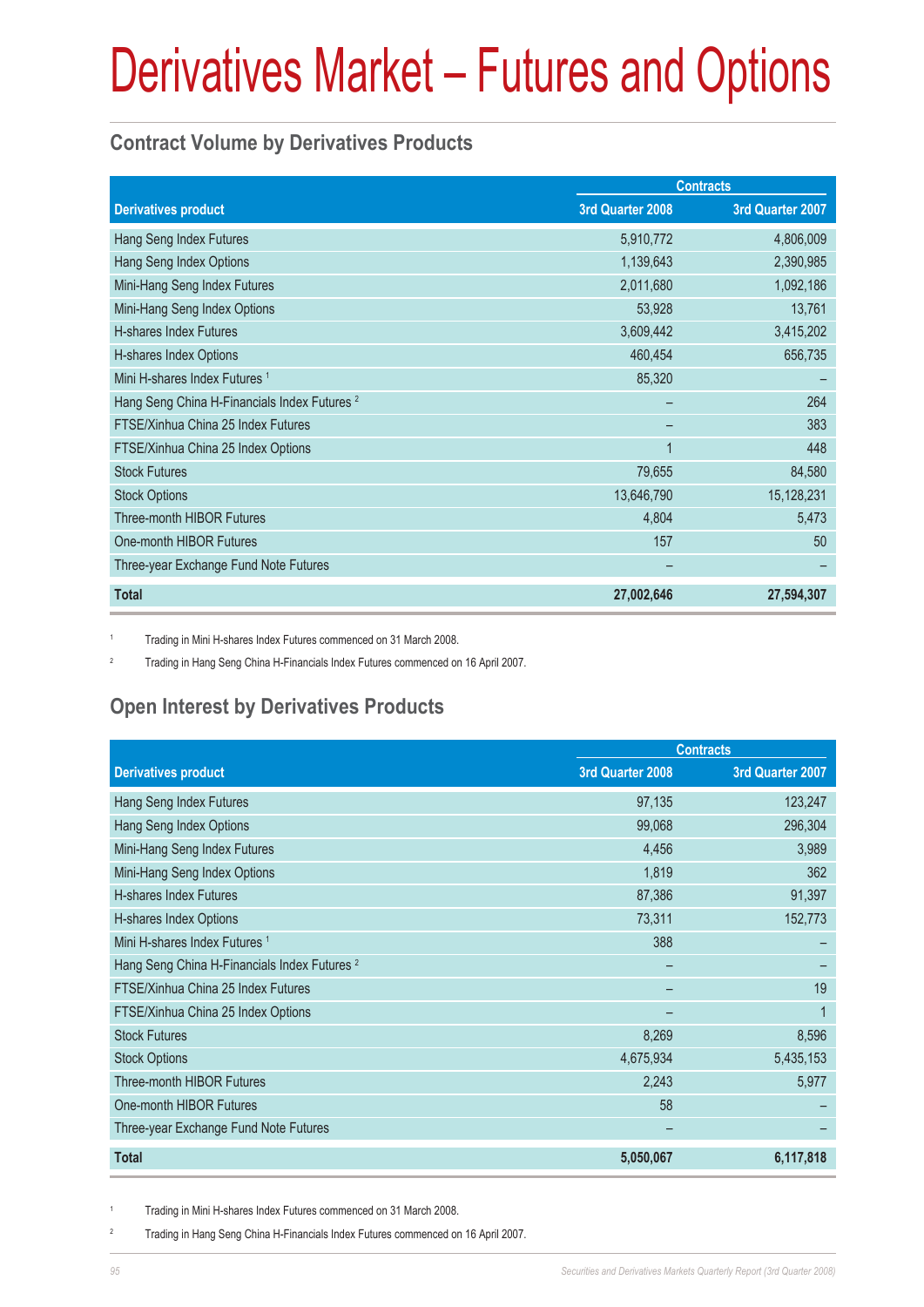#### **Hang Seng Index Futures – Contract Volume and Open Interest (contracts)**

|      |                | <b>Total</b><br>contract volume | <b>Quarter-end</b><br>open interest |
|------|----------------|---------------------------------|-------------------------------------|
| 2007 | Q <sub>3</sub> | 4,806,009                       | 123,347                             |
|      | Q4             | 4,885,815                       | 111,513                             |
| 2008 | Q1             | 5,336,298                       | 107,570                             |
|      | Q <sub>2</sub> | 4,759,425                       | 101,711                             |
|      | Q <sub>3</sub> | 5,910,772                       | 97,135                              |

#### **Mini Hang Seng Index Futures – Contract Volume and Open Interest (contracts)**

|      |                | <b>Total</b><br>contract volume | <b>Quarter-end</b><br>open interest |
|------|----------------|---------------------------------|-------------------------------------|
| 2007 | Q <sub>3</sub> | 1,092,186                       | 3,989                               |
|      | Q4             | 1,804,459                       | 3,457                               |
| 2008 | Q <sub>1</sub> | 1,964,929                       | 2,260                               |
|      | Q <sub>2</sub> | 1,577,435                       | 3,215                               |
|      | Q <sub>3</sub> | 2,011,680                       | 4,456                               |

#### **Hang Seng Index Options – Contract Volume and Open Interest (contracts)**

|      |                | <b>Total</b>    | Quarter-end   |
|------|----------------|-----------------|---------------|
|      |                | contract volume | open interest |
| 2007 | Q <sub>3</sub> | 2,390,985       | 296,304       |
|      | Q4             | 1,323,867       | 174,368       |
| 2008 | Q <sub>1</sub> | 896,781         | 115,920       |
|      | Q2             | 840,360         | 91,240        |
|      | Q3             | 1,139,643       | 99,068        |

#### **H-Share Index Futures – Contract Volume and Open Interest (contracts)**

|      |    | <b>Total</b>    | <b>Quarter-end</b> |
|------|----|-----------------|--------------------|
|      |    | contract volume | open interest      |
| 2007 | Q3 | 3,415,202       | 91,397             |
|      | Q4 | 3,453,257       | 91,786             |
| 2008 | Q1 | 3,634,747       | 114,938            |
|      | Q2 | 3,064,529       | 108,981            |
|      | Q3 | 3,609,442       | 87,386             |

#### **Stock Options Market Turnover and Open Interest (contracts)**

|    | <b>Total</b>        | <b>Total</b>    | Quarter-end   |
|----|---------------------|-----------------|---------------|
|    | Premium (HK\$ mil.) | contract volume | open interest |
| Q3 | 29,463.30           | 15,128,231      | 5,435,153     |
| Q4 | 54,920.05           | 14,998,891      | 5,314,918     |
| Q1 | 45,158.26           | 15,838,824      | 5,652,274     |
| Q2 | 26,994.75           | 12,837,557      | 4,775,250     |
| Q3 | 26,991.11           | 13,646,790      | 4,675,934     |
|    |                     |                 |               |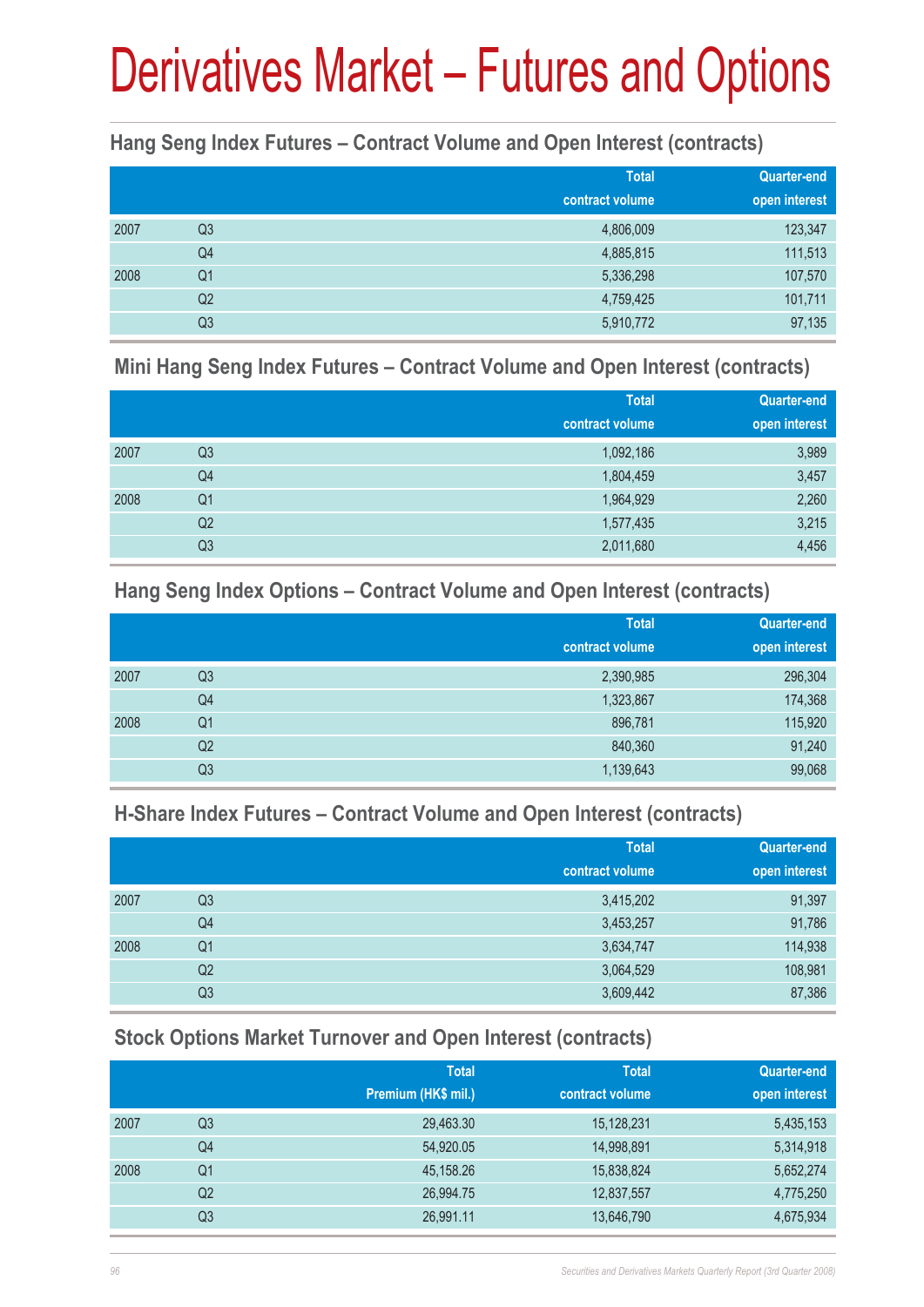#### **Stock Options Premium by Class**

for 3rd Quarter 2008

|                           |            | <b>Premium</b> |            |
|---------------------------|------------|----------------|------------|
| <b>Options class</b>      |            | (HK\$ mil.)    | % of total |
| <b>CHALCO</b>             | <b>ALC</b> | 99.80          | 0.37%      |
| <b>BANK OF CHINA</b>      | <b>BCL</b> | 180.36         | 0.67%      |
| <b>BANKCOMM</b>           | <b>BCM</b> | 255.24         | 0.95%      |
| <b>BANK OF E ASIA</b>     | <b>BEA</b> | 48.02          | 0.18%      |
| <b>BOC HONG KONG</b>      | <b>BOC</b> | 227.29         | 0.84%      |
| <b>CCB</b>                | <b>CCB</b> | 1,140.91       | 4.23%      |
| <b>CHINA COMM CONS</b>    | CCC        | 414.00         | 1.53%      |
| <b>CHINA COAL</b>         | <b>CCE</b> | 33.59          | 0.12%      |
| <b>CHINA MOBILE</b>       | <b>CHT</b> | 4,887.87       | 18.11%     |
| <b>CHINA UNICOM</b>       | <b>CHU</b> | 86.19          | 0.32%      |
| <b>CITIC PACIFIC</b>      | <b>CIT</b> | 15.94          | 0.06%      |
| <b>CHEUNG KONG</b>        | <b>CKH</b> | 2,038.26       | 7.55%      |
| <b>CKI HOLDINGS</b>       | <b>CKI</b> | 6.30           | 0.02%      |
| <b>CHINA LIFE</b>         | <b>CLI</b> | 1,251.54       | 4.64%      |
| <b>CLP HOLDINGS</b>       | <b>CLP</b> | 137.99         | 0.51%      |
| <b>CM BANK</b>            | <b>CMB</b> | 244.50         | 0.91%      |
| <b>CNOOC</b>              | <b>CNC</b> | 828.48         | 3.07%      |
| <b>CHINA NETCOM</b>       | <b>CNM</b> | 9.26           | 0.03%      |
| <b>CATHAY PAC AIR</b>     | <b>CPA</b> | 59.00          | 0.22%      |
| <b>SINOPEC CORP</b>       | <b>CPC</b> | 755.93         | 2.80%      |
| CHINA RAIL CONS           | <b>CRC</b> | 13.39          | 0.05%      |
| <b>CHINA RAILWAY</b>      | <b>CRG</b> | 5.14           | 0.02%      |
| <b>CHINA SHENHUA</b>      | <b>CSE</b> | 97.70          | 0.36%      |
| <b>CITIC BANK</b>         | <b>CTB</b> | 10.26          | 0.04%      |
| <b>CHINA TELECOM</b>      | <b>CTC</b> | 360.78         | 1.34%      |
| <b>DENWAY MOTORS</b>      | <b>DWM</b> | 1.67           | 0.01%      |
| <b>ESPRIT HOLDINGS</b>    | <b>ESP</b> | 47.28          | 0.18%      |
| <b>FIH</b>                | <b>FIH</b> | 19.48          | 0.07%      |
| <b>HK ELECTRIC</b>        | <b>HEH</b> | 85.70          | 0.32%      |
| <b>HKEX</b>               | <b>HEX</b> | 1,069.11       | 3.96%      |
| <b>HSBC HOLDINGS</b>      | <b>HKB</b> | 3,711.93       | 13.75%     |
| <b>HK &amp; CHINA GAS</b> | <b>HKG</b> | 28.17          | 0.10%      |
| <b>HENDERSON LAND</b>     | <b>HLD</b> | 31.47          | 0.12%      |
| <b>HUANENG POWER</b>      | <b>HNP</b> | 11.05          | 0.04%      |
| <b>HANG SENG BANK</b>     | <b>HSB</b> | 274.60         | 1.02%      |
| <b>HUTCHISON</b>          | <b>HWL</b> | 952.86         | 3.53%      |
| <b>ICBC</b>               | <b>ICB</b> | 469.98         | 1.74%      |
| <b>JOHNSON ELEC H</b>     | <b>JSE</b> | 0.24           | 0.00%      |
| <b>JIANGXI COPPER</b>     | <b>JXC</b> | 44.49          | 0.16%      |
| LI & FUNG                 | LIF        | 18.60          | 0.07%      |
| <b>MTR CORPORATION</b>    | <b>MTR</b> | 46.65          | 0.17%      |
| <b>NEW WORLD DEV</b>      | <b>NWD</b> | 17.81          | 0.07%      |
| <b>PING AN</b>            | PAI        | 2,063.13       | 7.64%      |
| <b>PCCW</b>               | <b>PCC</b> | 6.59           | 0.02%      |
| <b>PETROCHINA</b>         | PEC        | 3,489.96       | 12.93%     |
| PICC P&C                  | <b>PIC</b> | 21.30          | 0.08%      |
| <b>SHK PPT</b>            | <b>SHK</b> | 1,280.54       | 4.74%      |
| <b>SWIRE PACIFIC A</b>    | <b>SWA</b> | 59.35          | 0.22%      |
| <b>TRACKER FUND</b>       | <b>TRF</b> | 13.02          | 0.05%      |
| <b>WHARF HOLDINGS</b>     | <b>WHL</b> | 18.37          | 0.07%      |
|                           |            |                |            |
| <b>Total</b>              |            | 26,991.10      | 100.00%    |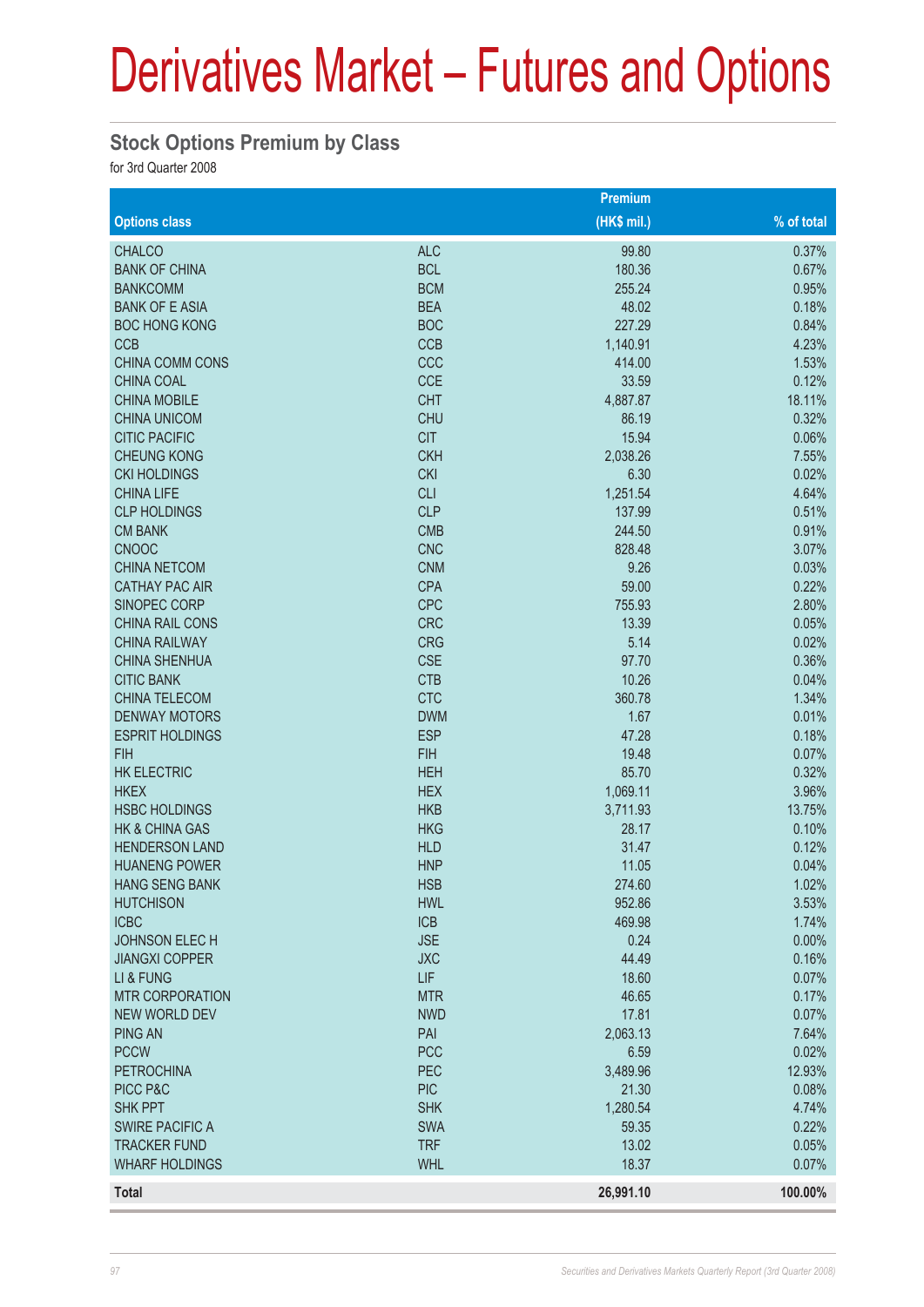#### **Stock Options Contract Volume by Class**

for 3rd Quarter 2008

|                                        |                          | <b>Contract</b> |                |
|----------------------------------------|--------------------------|-----------------|----------------|
| <b>Options class</b>                   |                          | volume          | % of total     |
| <b>CHALCO</b>                          | <b>ALC</b>               | 48,925          | 0.36%          |
| <b>BANK OF CHINA</b>                   | <b>BCL</b>               | 519,730         | 3.81%          |
| <b>BANKCOMM</b>                        | <b>BCM</b>               | 316,501         | 2.32%          |
| <b>BANK OF E ASIA</b>                  | <b>BEA</b>               | 113,003         | 0.83%          |
| <b>BOC HONG KONG</b>                   | <b>BOC</b>               | 330,421         | 2.42%          |
| <b>CCB</b>                             | <b>CCB</b>               | 1,226,742       | 8.99%          |
| <b>CHINA COMM CONS</b>                 | CCC                      | 172,072         | 1.26%          |
| <b>CHINA COAL</b>                      | <b>CCE</b>               | 39,048          | 0.29%          |
| <b>CHINA MOBILE</b>                    | <b>CHT</b>               | 1,186,384       | 8.69%          |
| <b>CHINA UNICOM</b>                    | <b>CHU</b>               | 25,877          | 0.19%          |
| <b>CITIC PACIFIC</b>                   | <b>CIT</b>               | 11,549          | 0.08%          |
| <b>CHEUNG KONG</b>                     | <b>CKH</b>               | 222,454         | 1.63%          |
| <b>CKI HOLDINGS</b>                    | <b>CKI</b>               | 8,716           | 0.06%          |
| <b>CHINA LIFE</b>                      | <b>CLI</b>               | 654,975         | 4.80%          |
| <b>CLP HOLDINGS</b>                    | <b>CLP</b>               | 118,030         | 0.86%          |
| <b>CM BANK</b>                         | <b>CMB</b>               | 279,903         | 2.05%          |
| <b>CNOOC</b>                           | <b>CNC</b>               | 689,399         | 5.05%          |
| <b>CHINA NETCOM</b>                    | <b>CNM</b>               | 18,742          | 0.14%          |
| <b>CATHAY PAC AIR</b>                  | <b>CPA</b>               | 48,925          | 0.36%          |
| SINOPEC CORP                           | <b>CPC</b>               | 380,614         | 2.79%          |
| <b>CHINA RAIL CONS</b>                 | <b>CRC</b>               | 28,071          | 0.21%          |
| <b>CHINA RAILWAY</b>                   | <b>CRG</b>               | 13,865          | 0.10%          |
| <b>CHINA SHENHUA</b>                   | <b>CSE</b>               | 80,584          | 0.59%          |
| <b>CITIC BANK</b>                      | <b>CTB</b>               | 37,746          | 0.28%          |
| <b>CHINA TELECOM</b>                   | <b>CTC</b>               | 253,013         | 1.85%          |
| <b>DENWAY MOTORS</b>                   | <b>DWM</b>               | 3,372           | 0.02%          |
| <b>ESPRIT HOLDINGS</b>                 | <b>ESP</b>               | 153,821         | 1.13%          |
| <b>FIH</b>                             | <b>FIH</b>               | 30,393          | 0.22%          |
| <b>HK ELECTRIC</b>                     | <b>HEH</b>               | 221,416         | 1.62%          |
| <b>HKEX</b>                            | <b>HEX</b>               | 1,076,402       | 7.89%          |
| <b>HSBC HOLDINGS</b>                   | <b>HKB</b>               | 1,862,898       | 13.65%         |
| <b>HK &amp; CHINA GAS</b>              | <b>HKG</b>               | 39,807          | 0.29%          |
| <b>HENDERSON LAND</b>                  | <b>HLD</b>               | 15,193          | 0.11%          |
| <b>HUANENG POWER</b>                   | <b>HNP</b>               | 12,740          | 0.09%          |
| HANG SENG BANK                         | <b>HSB</b>               | 525,720         | 3.85%          |
| <b>HUTCHISON</b>                       | <b>HWL</b>               | 282,246         | 2.07%          |
| <b>ICBC</b>                            | <b>ICB</b><br><b>JSE</b> | 1,042,725       | 7.64%          |
| JOHNSON ELECH<br><b>JIANGXI COPPER</b> | <b>JXC</b>               | 1,727           | 0.01%<br>0.31% |
| LI & FUNG                              | <b>LIF</b>               | 41,847<br>9,224 | 0.07%          |
| <b>MTR CORPORATION</b>                 | <b>MTR</b>               | 97,501          | 0.71%          |
| <b>NEW WORLD DEV</b>                   | <b>NWD</b>               | 17,304          | 0.13%          |
| <b>PING AN</b>                         | PAI                      | 353,347         | 2.59%          |
| <b>PCCW</b>                            | <b>PCC</b>               | 30,571          | 0.22%          |
| <b>PETROCHINA</b>                      | PEC                      | 717,633         | 5.26%          |
| PICC P&C                               | <b>PIC</b>               | 21,385          | 0.16%          |
| <b>SHK PPT</b>                         | <b>SHK</b>               | 193,107         | 1.42%          |
| <b>SWIRE PACIFIC A</b>                 | <b>SWA</b>               | 35,460          | 0.26%          |
| <b>TRACKER FUND</b>                    | <b>TRF</b>               | 22,268          | 0.16%          |
| <b>WHARF HOLDINGS</b>                  | <b>WHL</b>               | 13,394          | 0.10%          |
| <b>Total</b>                           |                          | 13,646,790      | 100.00%        |
|                                        |                          |                 |                |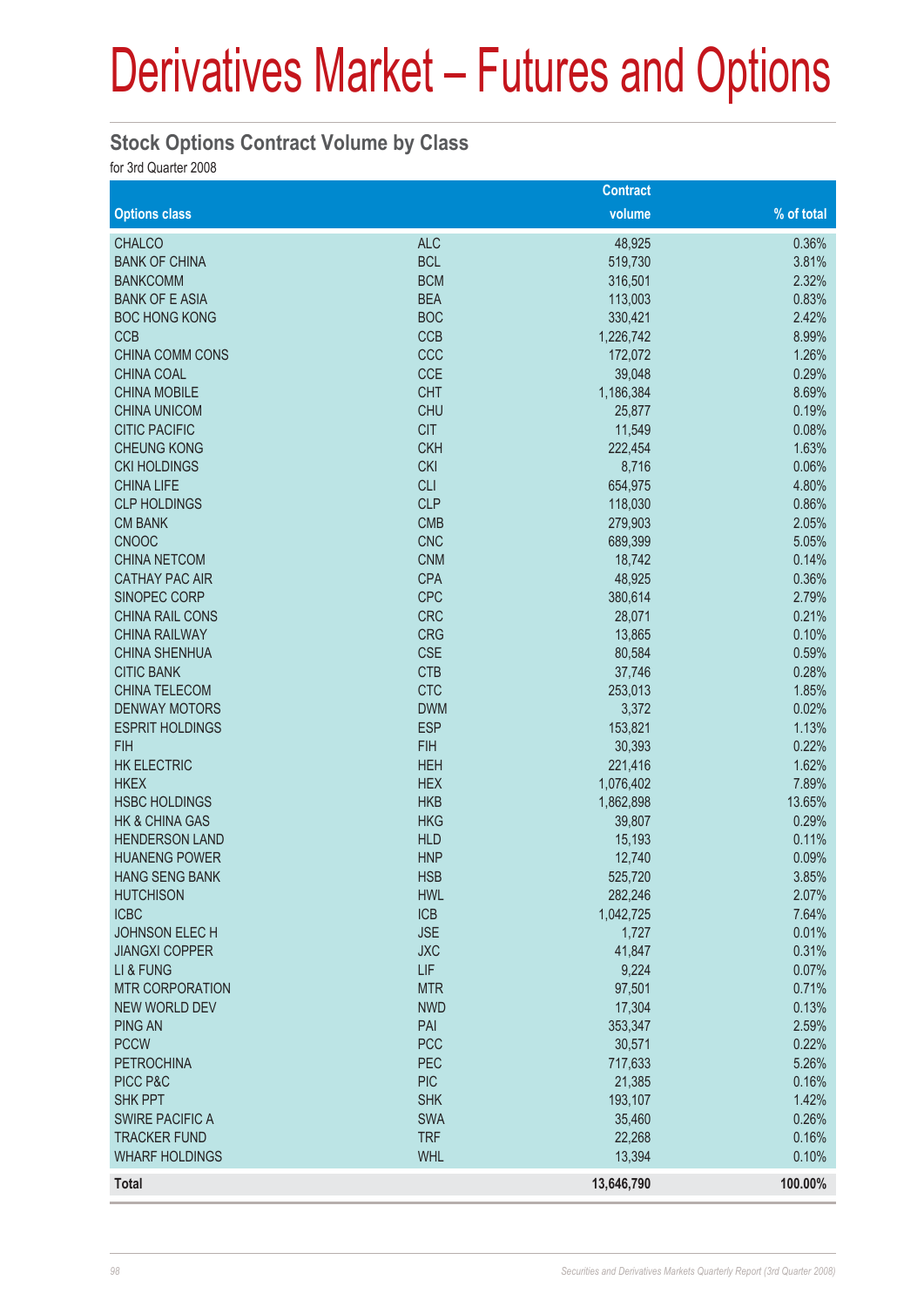#### **Average Daily Settlement Instructions (SIs) Settled in CCASS**

(both delivering and receiving SIs are counted)

| ັ<br>Year / Month | ັ  | <b>Number of SIs</b> | SIs by shares (bil. shs) | Sis by value (HK\$bil.) |
|-------------------|----|----------------------|--------------------------|-------------------------|
| 2007              | Q3 | 72,843               | 51.56                    | 212.38                  |
|                   | Q4 | 84,422               | 74.95                    | 326.52                  |
| 2008              | Q1 | 70,212               | 61.47                    | 240.17                  |
|                   | Q2 | 62,653               | 50.94                    | 206.87                  |
|                   | Q3 | 58,573               | 46.36                    | 179.64                  |

#### **Average Daily Investor Settlement Instructions (ISIs) settled in CCASS**

(one sided ISIs are counted) **Year / month** Number of ISIs ISIs by shares (Mil shs) ISIs by value (HK\$ mil.) 2007 Q3 1,033 129.15 452.26 Q4 1,054 615.59 515.86 2008 Q1 624 92.86 211.10 . The contract of the contract of the contract of the contract of the contract of the contract of the contract of the contract of the contract of the contract of the contract of the contract of the contract of the contrac . The contract of the contract of the contract of the contract of the contract of the contract of the contract of the contract of the contract of the contract of the contract of the contract of the contract of the contrac

#### **Securities under CCASS Custody**

(balances at quarter end)

|              |                |                         | % of issued       |                     | % of market       |
|--------------|----------------|-------------------------|-------------------|---------------------|-------------------|
|              |                |                         | shares of         |                     | capitalisation of |
|              |                | <b>Number of shares</b> | admitted          | <b>Market value</b> | admitted          |
| Year / Month |                | (bil. shs)              | <b>securities</b> | (HK\$ bil.)         | <b>securities</b> |
| 2007         | Q <sub>3</sub> | 2,564.04                | 69.00             | 10,006.49           | 45.96             |
|              | Q4             | 3,570.43                | 74.95             | 10,438.86           | 47.02             |
| 2008         | Q <sub>1</sub> | 4,089.67                | 77.13             | 8,061.37            | 44.86             |
|              | Q <sub>2</sub> | 3,980.22                | 75.61             | 7,704.09            | 44.60             |
|              | Q <sub>3</sub> | 3,722.74                | 74.53             | 5,905.59            | 44.18             |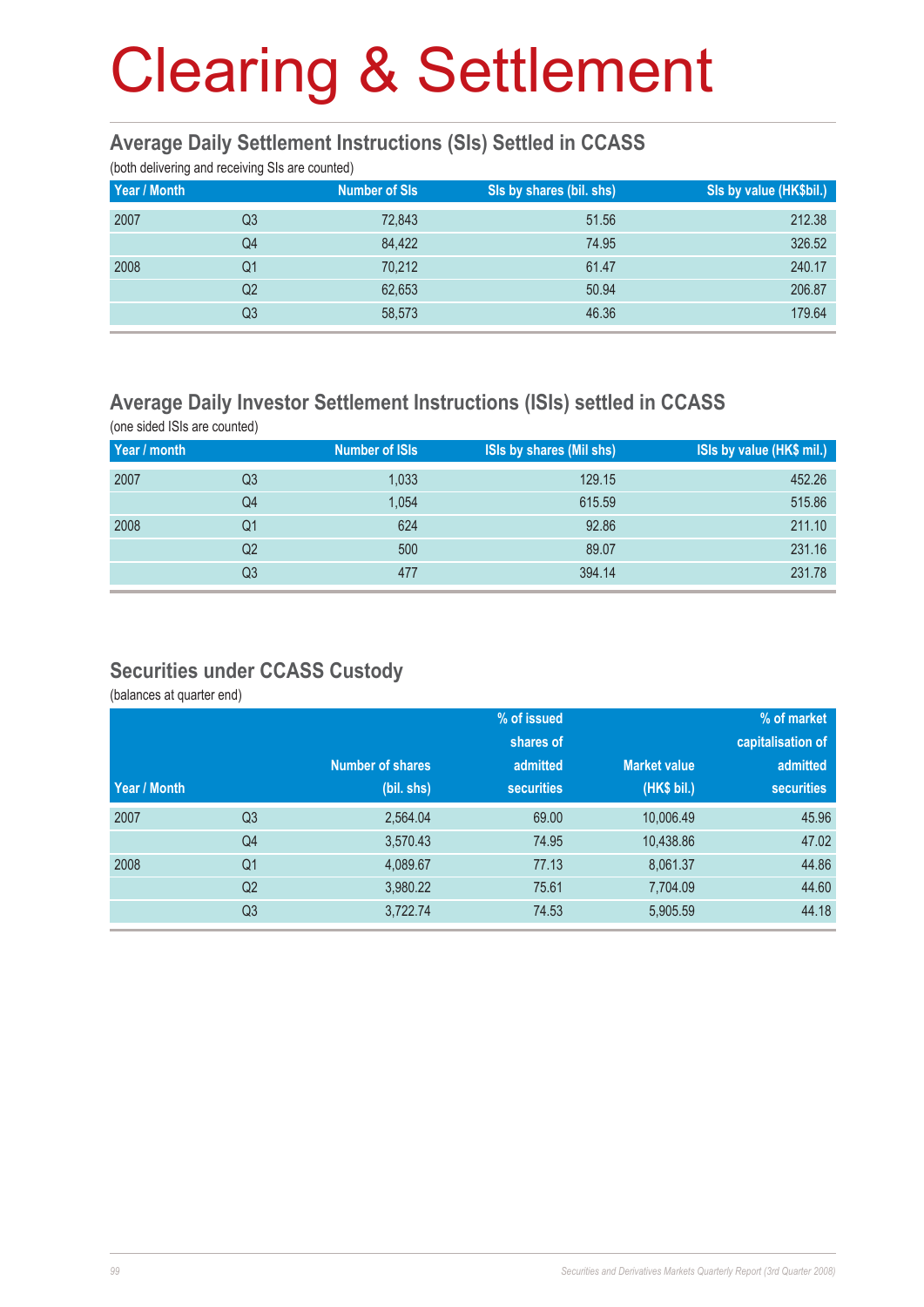#### **Average Daily Stock Exchange Trades Processed in CCASS**

(including CNS trades, isolated trades and cross trades)

|              |                | No. of CCASS % of Exchange |        | No. of shares | % of market | Value of trades | % of market |
|--------------|----------------|----------------------------|--------|---------------|-------------|-----------------|-------------|
| Year / Month |                | trades                     | trades | (Mil. shs)    | turnover    | (HK\$ mil.)     | turnover    |
| 2007         | Q3             | 694.934                    | 100    | 86.092.77     | 100         | 97,724.06       | 100         |
|              | Q4             | 780.804                    | 100    | 147.873.77    | 100         | 134,512.38      | 100         |
| 2008         | Q1             | 644.083                    | 100    | 155,030.88    | 100         | 98.707.00       | 100         |
|              | Q <sub>2</sub> | 540,113                    | 100    | 116,803.79    | 100         | 76.079.45       | 100         |
|              | Q3             | 503,213                    | 100    | 101,147.17    | 100         | 63,555.81       | 100         |

#### **Average Daily Netting Efficiency of CNS Trades**

(in stock positions and share quantity)

|              |                |                 | <b>Netting</b> | No. of shares due | <b>Netting</b> |
|--------------|----------------|-----------------|----------------|-------------------|----------------|
|              |                | No. of CNS      | efficiency     | for settlement    | efficiencyy    |
| Year / Month |                | stock positions | $(\%)$         | (Mil. shs)        | (%)            |
| 2007         | Q <sub>3</sub> | 82,826          | 93.79          | 33,405.17         | 80.08          |
|              | Q4             | 82,533          | 94.47          | 39,009.98         | 85.87          |
| 2008         | Q1             | 64,952          | 94.71          | 31,361.71         | 89.64          |
|              | Q <sub>2</sub> | 56,171          | 94.58          | 23,868.92         | 89.60          |
|              | Q <sub>3</sub> | 46,111          | 95.13          | 18,735.28         | 90.44          |

#### **Average Daily Settlement Efficiency of CNS Stock Positions**

|              |                |       | <b>Settlement efficiency (%)</b> |
|--------------|----------------|-------|----------------------------------|
| Year / Month |                | S day | $S + 1$ day                      |
| 2007         | Q3             | 99.61 | 99.97                            |
|              | Q4             | 99.72 | 99.97                            |
| 2008         | Q <sub>1</sub> | 99.84 | 99.98                            |
|              | Q2             | 99.84 | 99.99                            |
|              | Q3             | 99.74 | 99.98                            |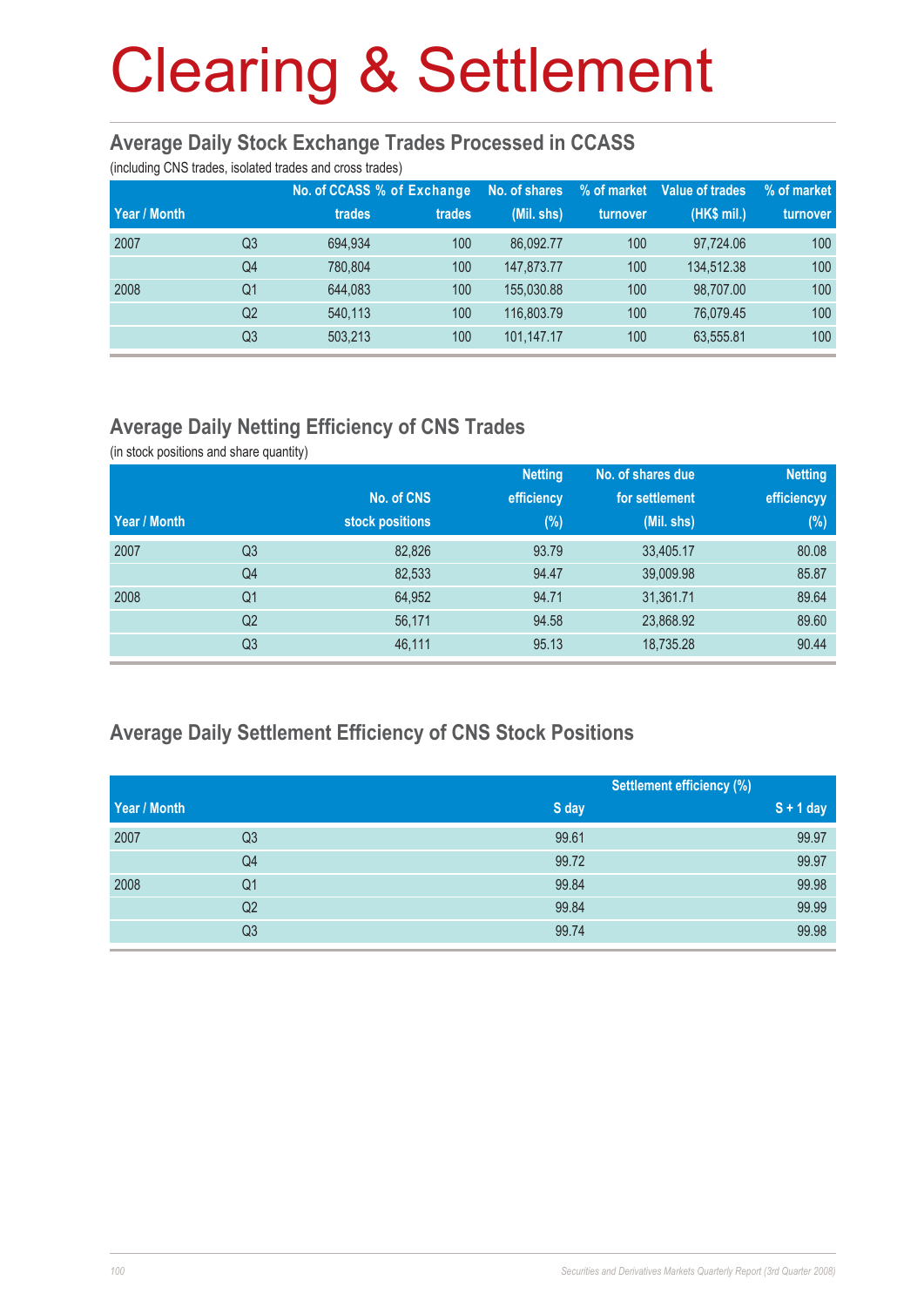### **Open Interest by Derivatives Products**

|                                             |                  | <b>Contracts</b> |
|---------------------------------------------|------------------|------------------|
| <b>Derivatives product</b>                  | 3rd Quarter 2008 | 3rd Quarter 2007 |
| Hang Seng Index Futures                     | 97,135           | 123,247          |
| Hang Seng Index Options                     | 99,068           | 296,304          |
| Mini-Hang Seng Index Futures                | 4,456            | 3,989            |
| Mini-Hang Seng Index Options                | 1,819            | 362              |
| H-shares Index Futures                      | 87,386           | 91,397           |
| H-shares Index Options                      | 73,311           | 152,773          |
| Mini H-shares Index Futures1                | 388              |                  |
| Hang Seng China H-Financials Index Futures2 | $\overline{0}$   | $\overline{0}$   |
| FTSE/Xinhua China 25 Index Futures          | $\overline{0}$   | 19               |
| FTSE/Xinhua China 25 Index Options          | $\mathbf{0}$     | 1                |
| <b>Stock Futures</b>                        | 8,269            | 8,596            |
| <b>Stock Options</b>                        | 4,675,934        | 5,435,153        |
| <b>Three-month HIBOR Futures</b>            | 2,243            | 5,977            |
| One-month HIBOR Futures                     | 58               | $\mathbf{0}$     |
| Three-year Exchange Fund Note Futures       | $\mathbf 0$      | $\theta$         |
| <b>Total</b>                                | 5,050,067        | 6,117,818        |

1 Trading in Mini H-shares Index Futures commenced on 31 Mar 2008

2 Trading in Hang Seng China H-Financials Index Futures commenced on 16 Apr 2007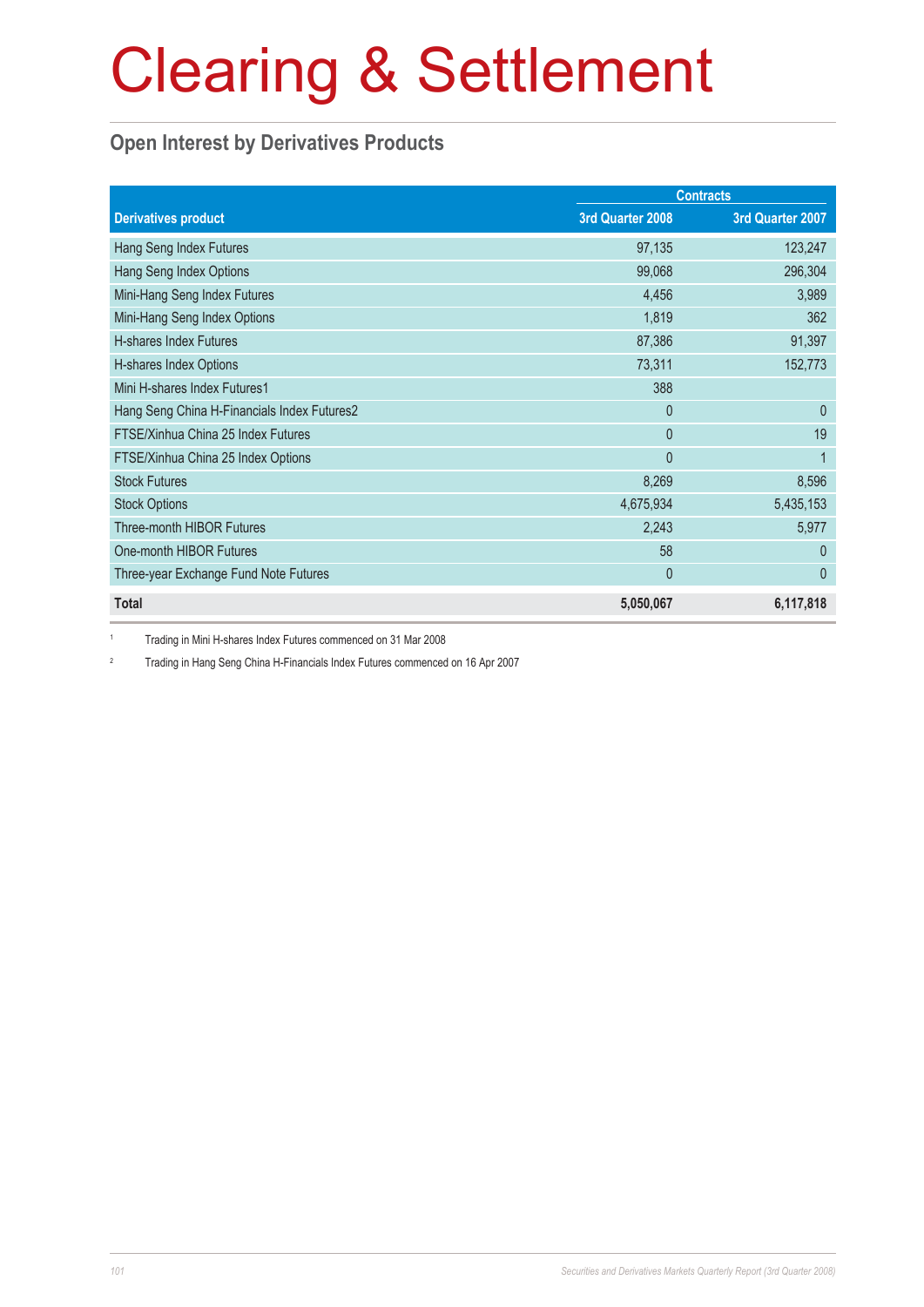#### **Stock Options Open Interest by Class**

as at the end of 3rd Quarter 2008

|                        |            | <b>Open interest</b> |            |
|------------------------|------------|----------------------|------------|
| <b>Options class</b>   |            | (contracts)          | % of total |
| <b>CHALCO</b>          | <b>ALC</b> | 16,120               | 0.34       |
| <b>BANK OF CHINA</b>   | <b>BCL</b> | 383,202              | 8.20       |
| <b>BANKCOMM</b>        | <b>BCM</b> | 138,543              | 2.96       |
| <b>BANK OF E ASIA</b>  | <b>BEA</b> | 33,920               | 0.73       |
| <b>BOC HONG KONG</b>   | <b>BOC</b> | 89,249               | 1.91       |
| <b>CATHAY PAC AIR</b>  | <b>CPA</b> | 15,533               | 0.33       |
| <b>CHEUNG KONG</b>     | <b>CKH</b> | 67,512               | 1.44       |
| <b>CKI HOLDINGS</b>    | <b>CKI</b> | 1,633                | 0.03       |
| <b>CITIC BANK</b>      | <b>CTB</b> | 27,209               | 0.58       |
| <b>CHINA COAL</b>      | <b>CCE</b> | 18,897               | 0.40       |
| CHINA COMM CONS        | CCC        | 98,789               | 2.11       |
| <b>CCB</b>             | <b>CCB</b> | 437,219              | 9.35       |
| <b>CHINA LIFE</b>      | <b>CLI</b> | 230,504              | 4.93       |
| <b>CM BANK</b>         | <b>CMB</b> | 82,388               | 1.76       |
| <b>CHINA MOBILE</b>    | <b>CHT</b> | 334,938              | 7.16       |
| <b>CHINA NETCOM</b>    | <b>CNM</b> | 5,722                | 0.12       |
| SINOPEC CORP           | <b>CPC</b> | 191,793              | 4.10       |
| CHINA RAIL CONS        | <b>CRC</b> | 6,876                | 0.15       |
| <b>CHINA RAILWAY</b>   | <b>CRG</b> | 8,117                | 0.17       |
| <b>CHINA SHENHUA</b>   | <b>CSE</b> | 33,120               | 0.71       |
| <b>CHINA TELECOM</b>   | <b>CTC</b> | 131,563              | 2.81       |
| <b>CHINA UNICOM</b>    | <b>CHU</b> | 9,975                | 0.21       |
| <b>CITIC PACIFIC</b>   | <b>CIT</b> | 2,804                | 0.06       |
| <b>CLP HOLDINGS</b>    | <b>CLP</b> | 28,801               | 0.62       |
| <b>CNOOC</b>           | <b>CNC</b> | 244,923              | 5.24       |
| <b>DENWAY MOTORS</b>   | <b>DWM</b> | 537                  | 0.01       |
| <b>ESPRIT HOLDINGS</b> | <b>ESP</b> | 34,401               | 0.74       |
| <b>FIH</b>             | <b>FIH</b> | 9,219                | 0.20       |
| <b>HANG SENG BANK</b>  | <b>HSB</b> | 122,117              | 2.61       |
| <b>HENDERSON LAND</b>  | <b>HLD</b> | 15,133               | 0.32       |
| <b>HK ELECTRIC</b>     | <b>HEH</b> | 13,987               | 0.30       |
| HK & CHINA GAS         | <b>HKG</b> | 26,618               | 0.57       |
| <b>HKEX</b>            | <b>HEX</b> | 246,707              | 5.28       |
| <b>HSBC HOLDINGS</b>   | <b>HKB</b> | 449,625              | 9.62       |
| <b>HUANENG POWER</b>   | <b>HNP</b> | 10,089               | 0.22       |
| <b>HUTCHISON</b>       | <b>HWL</b> | 87,651               | 1.87       |
| <b>ICBC</b>            | <b>ICB</b> | 493,884              | 10.56      |
| <b>JIANGXI COPPER</b>  | <b>JXC</b> | 11,622               | 0.25       |
| <b>JOHNSON ELECH</b>   | <b>JSE</b> | 1,490                | 0.03       |
| LI & FUNG              | <b>LIF</b> | 2,052                | 0.04       |
| <b>MTR CORPORATION</b> | <b>MTR</b> | 34,691               | 0.74       |
| <b>NEW WORLD DEV</b>   | <b>NWD</b> | 17,099               | 0.37       |
| <b>PCCW</b>            | <b>PCC</b> | 17,763               | 0.38       |
| <b>PETROCHINA</b>      | PEC        | 226,139              | 4.84       |
| PICC P&C               | <b>PIC</b> | 14,633               | 0.31       |
| <b>PING AN</b>         | PAI        | 114,898              | 2.46       |
| <b>SHK PPT</b>         | <b>SHK</b> | 64,566               | 1.38       |
| <b>SWIRE PACIFIC A</b> | <b>SWA</b> | 9,877                | 0.21       |
| <b>TRACKER FUND</b>    | <b>TRF</b> | 9,115                | 0.19       |
| <b>WHARF HOLDINGS</b>  | <b>WHL</b> | 2,671                | 0.06       |
|                        |            | 4,675,934            | 100.00     |
| <b>Total</b>           |            |                      |            |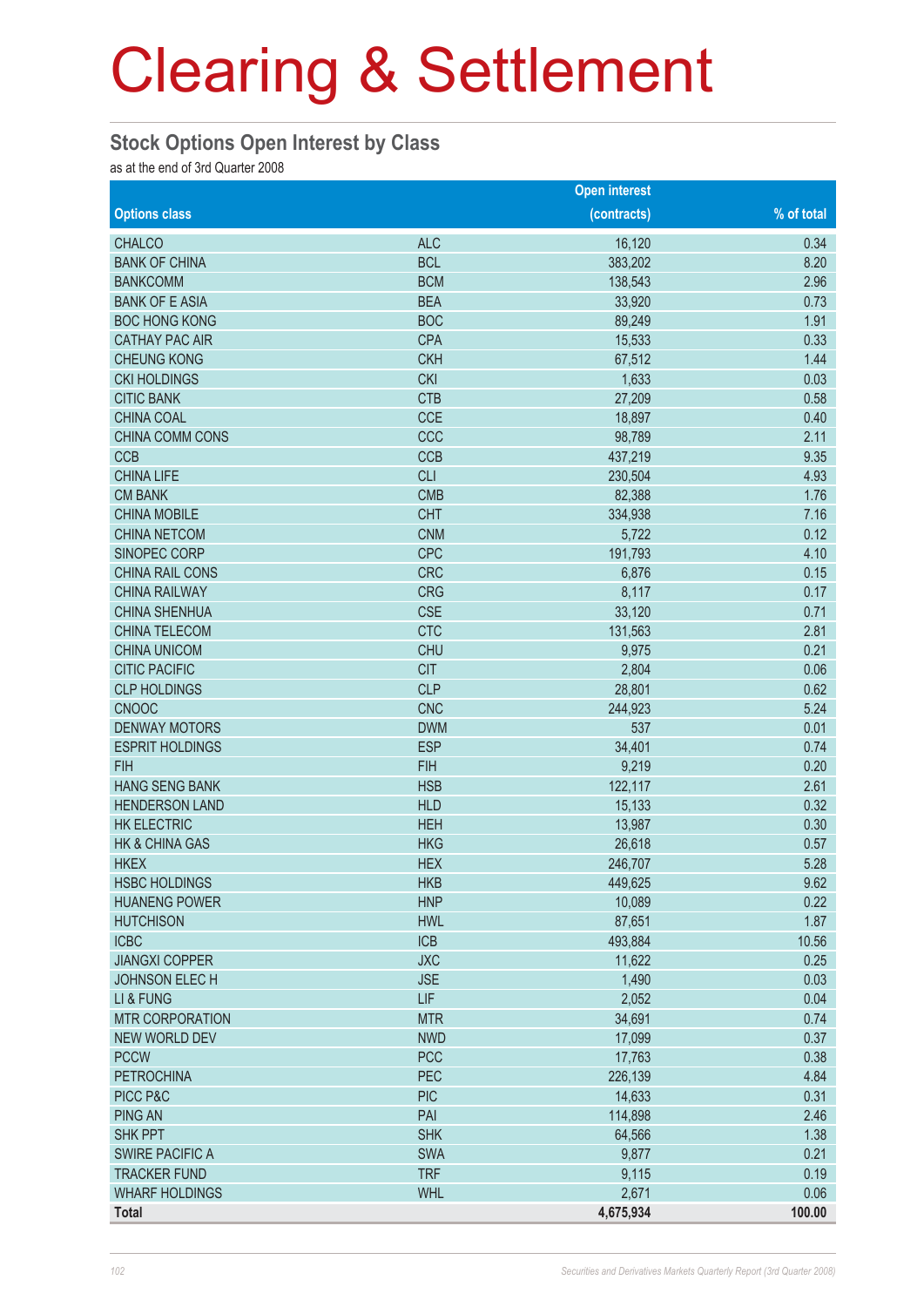# Exchange Participants Statistics

### **Stock Exchange**

|      |                | No. of Trading<br><b>Right Holders</b> | <b>Exchange</b><br><b>Participants -</b><br><b>Trading</b> | <b>Exchange</b><br><b>Participants -</b><br>Non-Trading | Non-Exchange<br><b>Participants</b> |
|------|----------------|----------------------------------------|------------------------------------------------------------|---------------------------------------------------------|-------------------------------------|
| 2007 | Q <sub>3</sub> | 514 (917)                              | 433 (829)                                                  | 39(46)                                                  | 42 (42)                             |
|      | Q4             | 518 (921)                              | 439 (835)                                                  | 39(46)                                                  | 40 (40)                             |
| 2008 | Q <sub>1</sub> | 519 (926)                              | 445 (845)                                                  | 36(43)                                                  | 38 (38)                             |
|      | Q2             | 519 (929)                              | 448 (852)                                                  | 35(41)                                                  | 36(36)                              |
|      | Q <sub>3</sub> | 519 (927)                              | 447 (849)                                                  | 36(42)                                                  | 36(36)                              |

( ) No. of trading rights

### **Futures Exchange**

|      |                | No. of Trading<br><b>Right Holders</b> | <b>Exchange</b><br><b>Participants -</b><br><b>Trading</b> | <b>Exchange</b><br><b>Participants -</b><br>Non-Trading | Non-Exchange<br><b>Participants</b> |
|------|----------------|----------------------------------------|------------------------------------------------------------|---------------------------------------------------------|-------------------------------------|
| 2007 | Q <sub>3</sub> | 194 (224)                              | 140 (168)                                                  | -                                                       | 54 (56)                             |
|      | Q4             | 194 (224)                              | 140 (168)                                                  | -                                                       | 54 (56)                             |
| 2008 | Q <sub>1</sub> | 196 (224)                              | 143 (168)                                                  | -                                                       | 53(55)                              |
|      | Q2             | 200 (227)                              | 147 (172)                                                  | -                                                       | 53(55)                              |
|      | Q3             | 200 (226)                              | 147 (171)                                                  |                                                         | 53(55)                              |

Notes:

(1) The figures in blanket is the number of trading rights held.

(2) An Exchange Participant is a corporation who may trade on or through the Exchange and is licensed under the Securities and Futures Ordinance to carry on securities/futures/options dealing activity.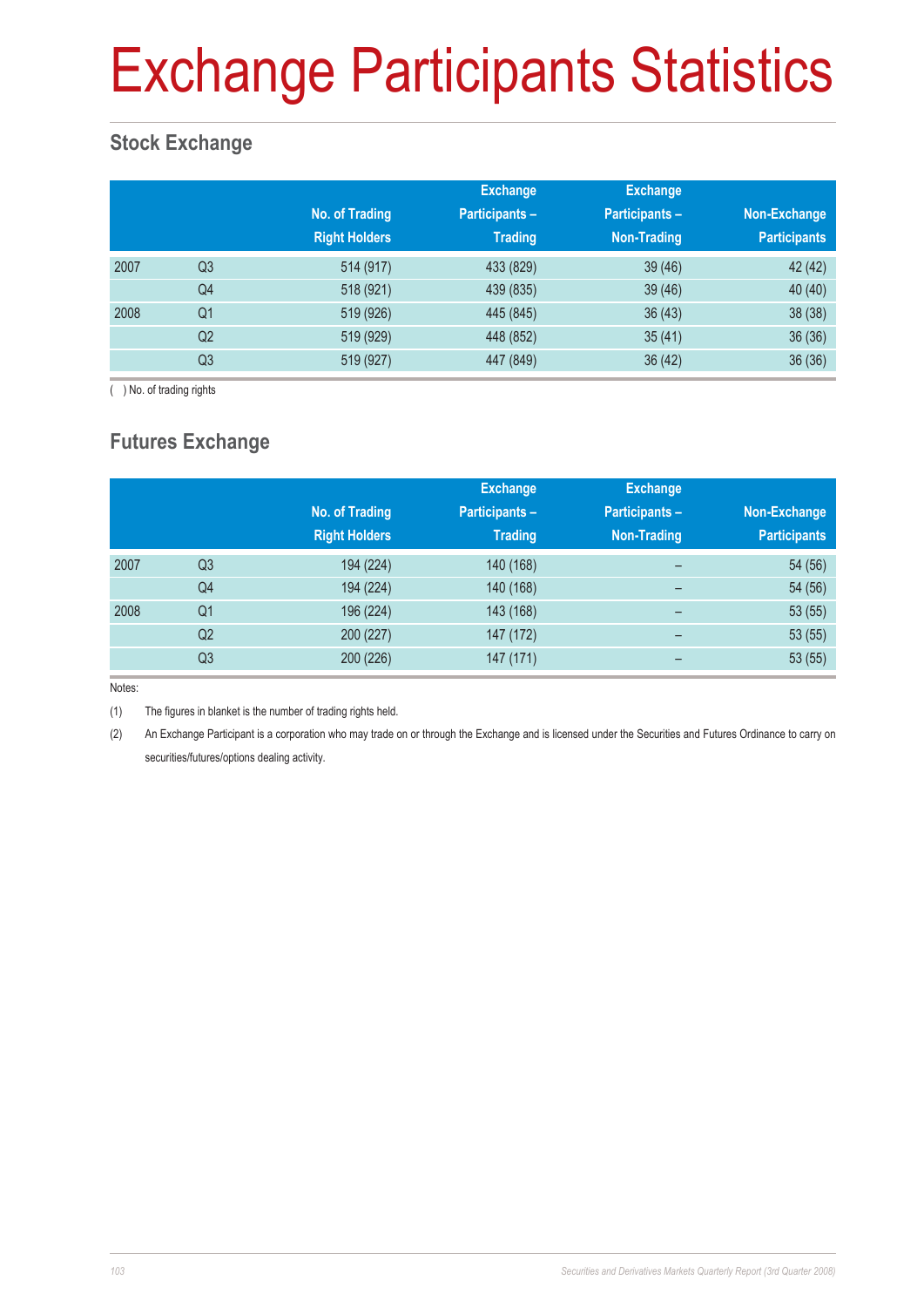# Clearing Participants Statistics

#### **HKCC Participants**

| Year/month |                | <b>Clearing Participants</b> | <b>General Clearing</b><br><b>Participants</b> |
|------------|----------------|------------------------------|------------------------------------------------|
| 2007       | Q3             | 127                          |                                                |
|            | Q4             | 128                          |                                                |
| 2008       | Q1             | 132                          |                                                |
|            | Q <sub>2</sub> | 134                          |                                                |
|            | Q3             | 134                          |                                                |

#### **SEOCH Participants**

|    |                                     | <b>General Clearing</b> |
|----|-------------------------------------|-------------------------|
|    | <b>Direct Clearing Participants</b> | <b>Participants</b>     |
| Q3 | 48                                  | 4                       |
| Q4 | 48                                  | 4                       |
| Q1 | 48                                  | 4                       |
| Q2 | 49                                  | 4                       |
| Q3 | 49                                  | 5                       |
|    |                                     |                         |

### **HKSCC Participants**

|            |                | <b>Direct Clearing</b> | <b>General Clearing</b> | <b>Broker</b>         | Non-broker            |
|------------|----------------|------------------------|-------------------------|-----------------------|-----------------------|
| Year/month |                | Participant (Note 1)   | Participant (Note 1)    | Participants (Note 1) | Participants (Note 2) |
| 2007       | Q <sub>3</sub> |                        |                         | 442                   | 44                    |
|            | $Q4*$          |                        |                         | 445                   | 46                    |
|            | $Q4**$         | 442                    | $\mathcal{D}$           |                       | 46                    |
| 2008       | Q <sub>1</sub> | 447                    | 3                       |                       | 45                    |
|            | Q <sub>2</sub> | 450                    | 3                       |                       | 44                    |
|            | Q3             | 449                    | 4                       |                       | 43                    |

Note 1: Broker Participants were replaced by Direct Clearing Participants and General Clearing Participants when Third Party Clearing was introduced on 3 December 2007.

Note 2: Non-broker participants include Clearing Agency Participants, Custodian Participants and Stock Pledgee Participants.

\* up to & including 2.12.2007

\*\* from 3.12.2007 to 31.12.2007